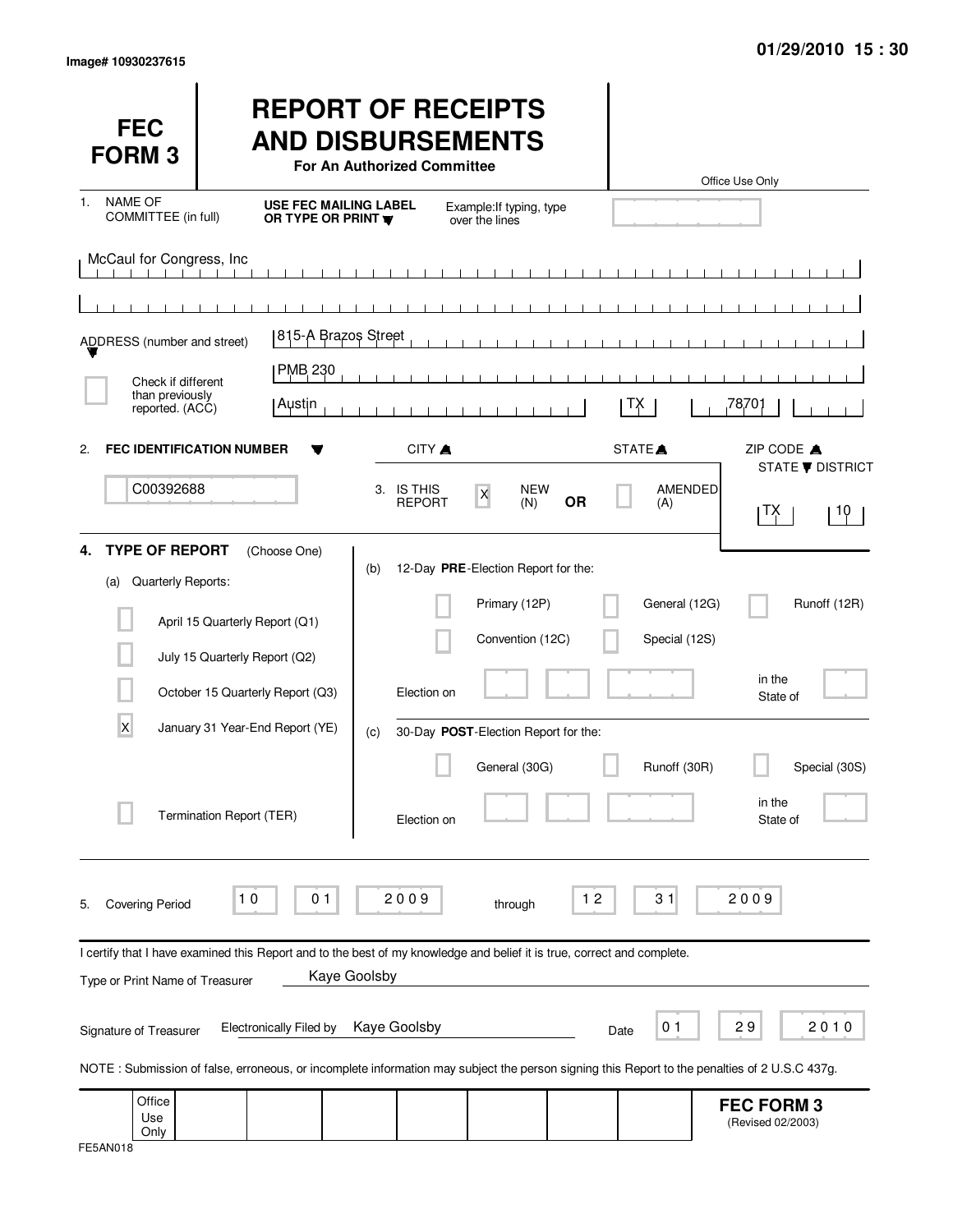**A.** Form/Schedule : **F3N**

Transaction ID :

Note: Kelley Cooper McClure was reported in 2Q09 as Kelley Cooper. Her named has changed due to marriage.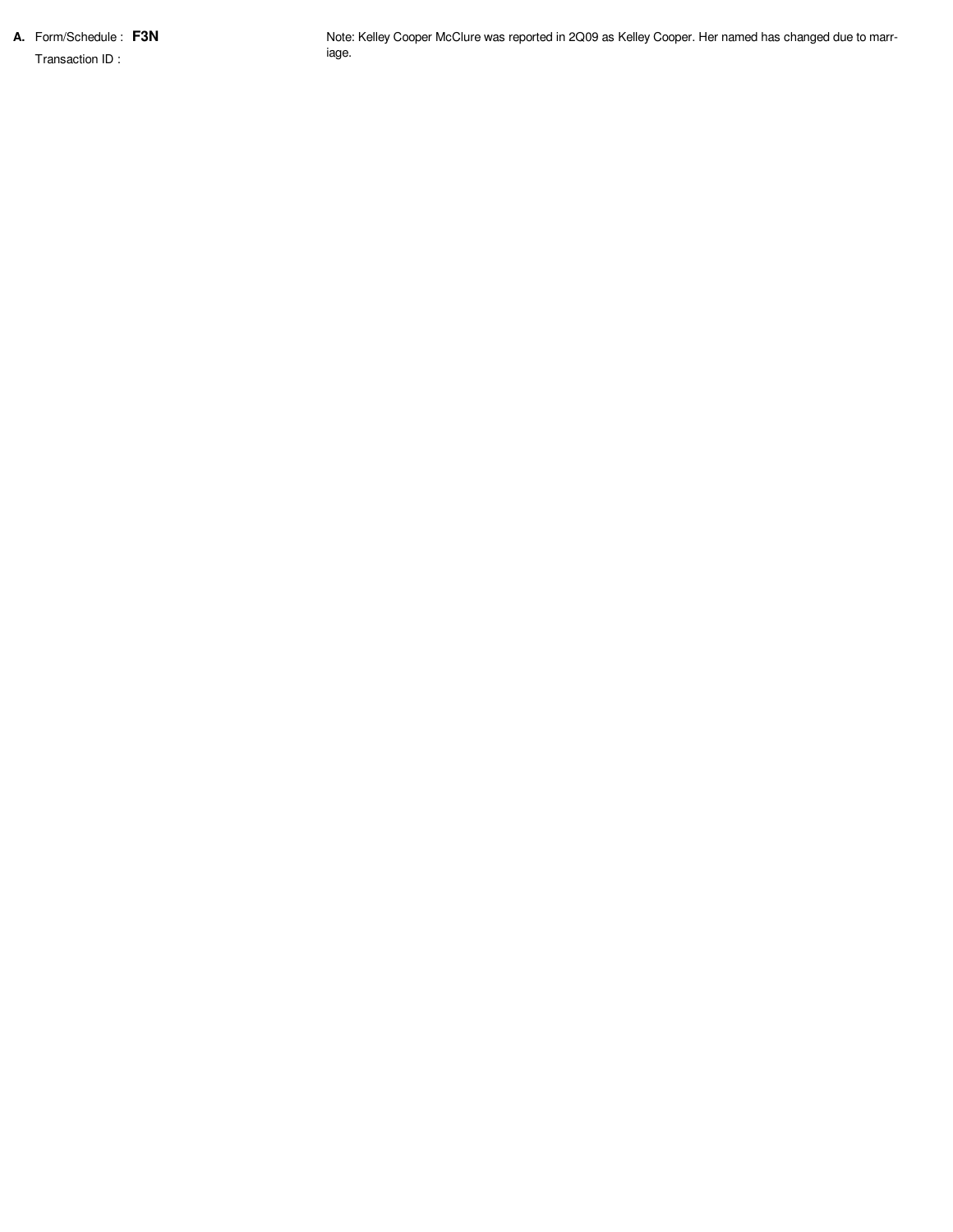|    |     | Image# 10930237617<br>FEC Form 3 (Revised 02/2003)                                              |                                        | <b>SUMMARY PAGE</b><br>of Receipts and Disbursements                                       |     |                                                  | 3/133                                             |
|----|-----|-------------------------------------------------------------------------------------------------|----------------------------------------|--------------------------------------------------------------------------------------------|-----|--------------------------------------------------|---------------------------------------------------|
|    |     | Write or Type Committee Name                                                                    |                                        |                                                                                            |     |                                                  |                                                   |
|    |     | McCaul for Congress, Inc                                                                        |                                        |                                                                                            |     |                                                  |                                                   |
|    |     | Report Covering the Period:<br>From:                                                            | М<br>D D<br>M.<br>0 <sub>1</sub><br>10 | $\begin{array}{c}\nY & Y & Y \\ 2009\n\end{array}$                                         | To: | $M$ $M$<br>$\frac{D^{\top}D}{31}$<br>12          | $\begin{array}{c}\nY \ Y \ Y \ 2009\n\end{array}$ |
|    |     |                                                                                                 |                                        | <b>COLUMN A</b><br><b>This Period</b>                                                      |     | <b>COLUMN B</b><br><b>Election Cycle-to-Date</b> |                                                   |
| 6. |     | Net Contributions (other than loans)                                                            |                                        |                                                                                            |     |                                                  |                                                   |
|    | (a) | <b>Total Contributions</b><br>(other than loans) (from Line 11(e))                              |                                        | 177435.72                                                                                  |     |                                                  | 904551.43                                         |
|    | (b) | <b>Total Contribution Refunds</b>                                                               |                                        | 0.00                                                                                       |     |                                                  | 0.00                                              |
|    | (c) | Net Contributions (other than loans)<br>(subtract Line 6(b) from Line 6(a))                     |                                        | 177435.72                                                                                  |     |                                                  | 904551.43                                         |
| 7. |     | Net Operating Expenditures                                                                      |                                        |                                                                                            |     |                                                  |                                                   |
|    | (a) | <b>Total Operating Expenditures</b>                                                             |                                        | 172211.17                                                                                  |     |                                                  | 817255.62                                         |
|    | (b) | <b>Total Offsets to Operating</b><br>Expenditures (from Line 14)                                |                                        | 0.00                                                                                       |     |                                                  | 3159.78                                           |
|    | (c) | Net Operating Expenditures<br>(subtract Line 7(b) from Line 7(a))                               |                                        | 172211.17                                                                                  |     |                                                  | 814095.84                                         |
| 8. |     | Cash on Hand at Close of<br>Reporting Period (from Line 27)                                     |                                        | 889052.76                                                                                  |     |                                                  |                                                   |
| 9. |     | Debts and Obligations Owed TO<br>the Committee (Itemize all on<br>Schedule C and/or Schedule D) |                                        | 0.00                                                                                       |     |                                                  |                                                   |
|    |     | 10. Debts and Obligations Owed BY<br>the Committee (Itemize all on                              |                                        |                                                                                            |     |                                                  |                                                   |
|    |     | Schedule C and/or Schedule D)                                                                   |                                        | 935385.65                                                                                  |     |                                                  |                                                   |
|    |     |                                                                                                 |                                        | For further information contact:<br><b>Federal Election Commission</b><br>999 E Street, NW |     |                                                  |                                                   |

Washington, DC 20463 Toll Free 800-424-9530 Local 202-694-1100

FE5AN018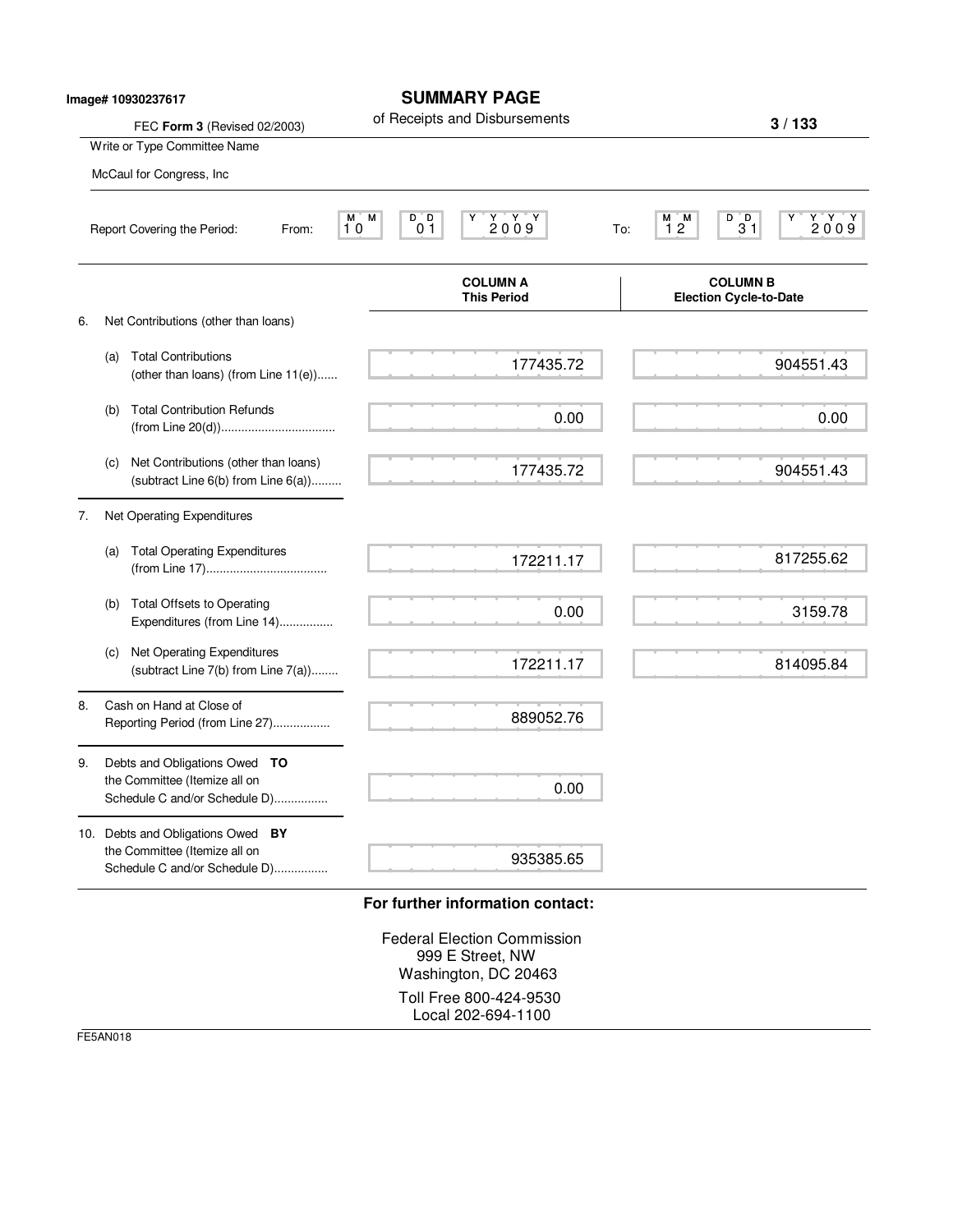| Image# 10930237618           |                                                                                                              | <b>DETAILED SUMMARY PAGE</b>                                                                                                                                                          |                                                              |
|------------------------------|--------------------------------------------------------------------------------------------------------------|---------------------------------------------------------------------------------------------------------------------------------------------------------------------------------------|--------------------------------------------------------------|
| FEC Form 3 (Revised 12/2003) |                                                                                                              | of Receipts                                                                                                                                                                           | 4/133                                                        |
|                              | Write or Type Committee Name<br>McCaul for Congress, Inc                                                     |                                                                                                                                                                                       |                                                              |
|                              | Report Covering the Period:<br>From:                                                                         | $\begin{array}{c}\n\mathbf{Y} & \mathbf{Y} & \mathbf{Y} \\ \mathbf{2} & \mathbf{0} & \mathbf{0} & \mathbf{9}\n\end{array}$<br>M<br>M<br>$D^{\prime}$ $D$<br>Υ<br>0 <sub>1</sub><br>10 | Y Y Y<br>$D^{\prime}D$<br>М<br>'M<br>12<br>2009<br>31<br>To: |
|                              | <b>I. RECEIPTS</b>                                                                                           | <b>COLUMN A</b><br><b>Total This Period</b>                                                                                                                                           | <b>COLUMN B</b><br><b>Election Cycle-to-Date</b>             |
|                              | 11. CONTRIBUTIONS (other than loans) FROM:                                                                   |                                                                                                                                                                                       |                                                              |
|                              | Individuals/Persons Other Than<br>(a)<br><b>Political Committees</b><br>Itemized (use Schedule A)<br>(i)     | 109567.17                                                                                                                                                                             | 569752.31                                                    |
|                              |                                                                                                              | 5480.00                                                                                                                                                                               | 45284.50                                                     |
|                              | (iii) TOTAL of contributions<br>from individuals                                                             | 115047.17                                                                                                                                                                             | 615036.81                                                    |
|                              | Political Party Committees<br>(b)                                                                            | 0.00                                                                                                                                                                                  | 0.00                                                         |
|                              | <b>Other Political Committees</b><br>(c)                                                                     | 62388.55                                                                                                                                                                              | 289514.62                                                    |
|                              | (d)                                                                                                          | 0.00                                                                                                                                                                                  | 0.00                                                         |
|                              | (e) TOTAL CONTRIBUTIONS<br>(other than loans)<br>$(\text{add Lines } 11(a)(iii), (b), (c), \text{and } (d))$ | 177435.72                                                                                                                                                                             | 904551.43                                                    |
|                              | 12. TRANSFERS FROM OTHER<br>AUTHORIZED COMMITTEES                                                            | 0.00                                                                                                                                                                                  | 0.00                                                         |
|                              | 13. LOANS                                                                                                    |                                                                                                                                                                                       |                                                              |
|                              | Made or Guaranteed by the<br>(a)                                                                             | 0.00                                                                                                                                                                                  | 500000.00                                                    |
|                              | (b)                                                                                                          | 0.00                                                                                                                                                                                  | 0.00                                                         |
|                              | <b>TOTAL LOANS</b><br>(C)<br>(add Lines 13(a) and (b))                                                       | 0.00                                                                                                                                                                                  | 500000.00                                                    |
|                              | 14. OFFSETS TO OPERATING                                                                                     |                                                                                                                                                                                       |                                                              |
|                              | <b>EXPENDITURES</b><br>(Refunds, Rebates, etc.)                                                              | 0.00                                                                                                                                                                                  | 3159.78                                                      |
|                              | 15. OTHER RECEIPTS                                                                                           | 321.97                                                                                                                                                                                | 5384.45                                                      |
|                              | 16. TOTAL RECEIPTS (add Lines<br>11(e), 12, 13(c), 14, and 15)<br>(Carry Total to Line 24, page 4)           | 177757.69                                                                                                                                                                             | 1413095.66                                                   |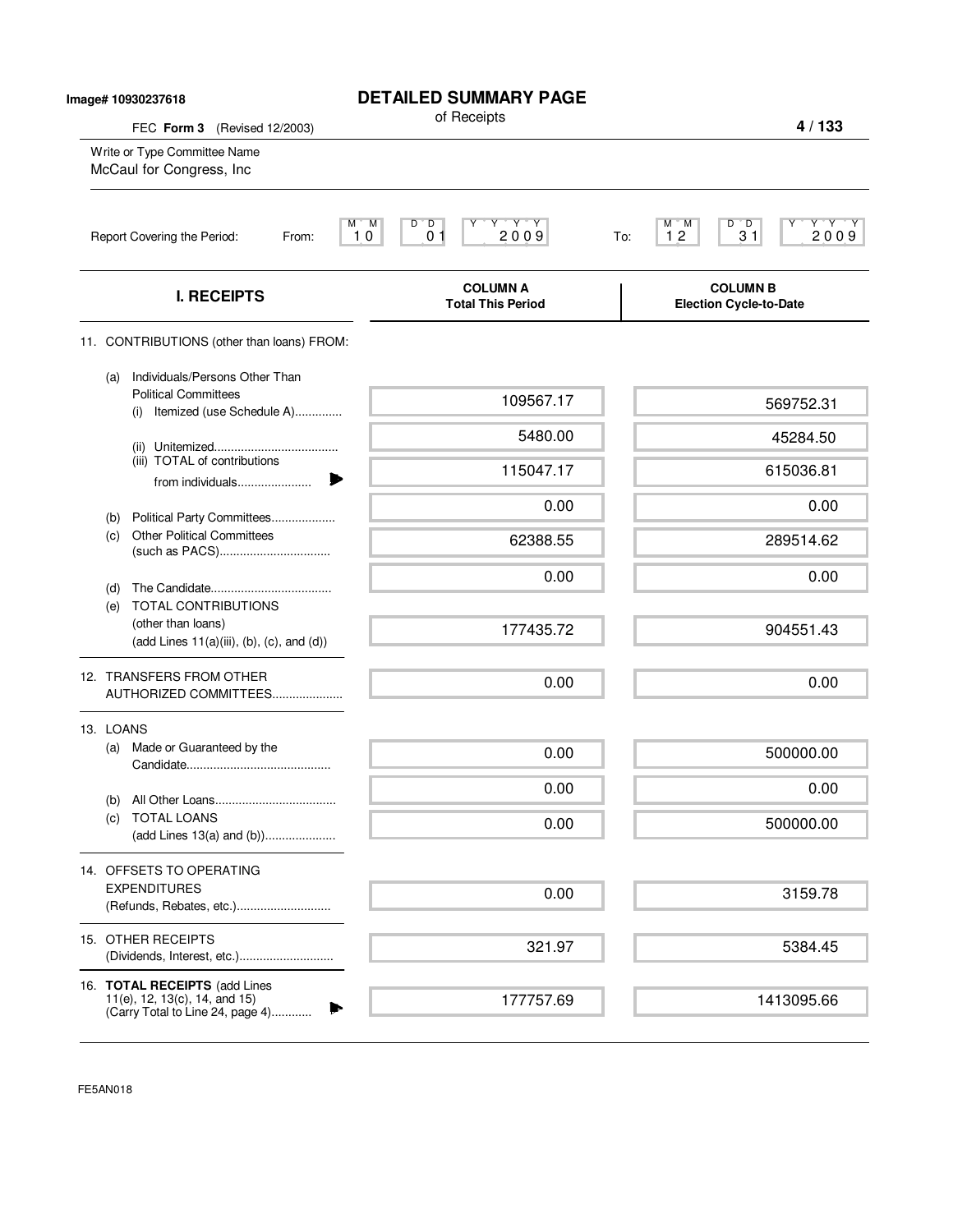FEC **Form 3** (Revised 02/2003)

## **DETAILED SUMMARY PAGE**

of Disbursements

**5 / 133**

| <b>II. DISBURSEMENTS</b>                                                                          | <b>COLUMN A</b><br><b>Total This Period</b> | <b>COLUMN B</b><br><b>Election Cycle-to-Date</b> |
|---------------------------------------------------------------------------------------------------|---------------------------------------------|--------------------------------------------------|
| 17. OPERATING EXPENDITURES                                                                        | 172211.17                                   | 817255.62                                        |
| 18. TRANSFERS TO OTHER<br>AUTHORIZED COMMITTEES                                                   | 0.00                                        | 0.00                                             |
| 19. LOAN REPAYMENTS:<br>(a) Of Loans Made or Guaranteed                                           | 0.00                                        | 0.00                                             |
| (b)<br>TOTAL LOAN REPAYMENTS<br>(C)<br>(add Lines 19(a) and (b))                                  | 0.00<br>0.00                                | 0.00<br>0.00                                     |
| 20. REFUNDS OF CONTRIBUTIONS TO:<br>Individuals/Persons Other<br>(a)<br>Than Political Committees | 0.00                                        | 0.00                                             |
| Political Party Committees<br>(b)<br><b>Other Political Committees</b><br>(c)                     | 0.00<br>0.00                                | 0.00<br>0.00                                     |
| TOTAL CONTRIBUTION REFUNDS<br>(d)<br>(add Lines $20(a)$ , (b), and (c))                           | 0.00                                        | 0.00                                             |
| 21. OTHER DISBURSEMENTS                                                                           | 8400.00                                     | 16770.78                                         |
| 22. TOTAL DISBURSEMENTS<br>(add Lines 17, 18, 19(c), 20(d), and 21)<br>▷                          | 180611.17                                   | 834026.40                                        |

## **III. CASH SUMMARY**

|                                               | 891906.24  |
|-----------------------------------------------|------------|
|                                               | 177757.69  |
|                                               | 1069663.93 |
|                                               | 180611.17  |
| 27. CASH ON HAND AT CLOSE OF REPORTING PERIOD | 889052.76  |

FE5AN018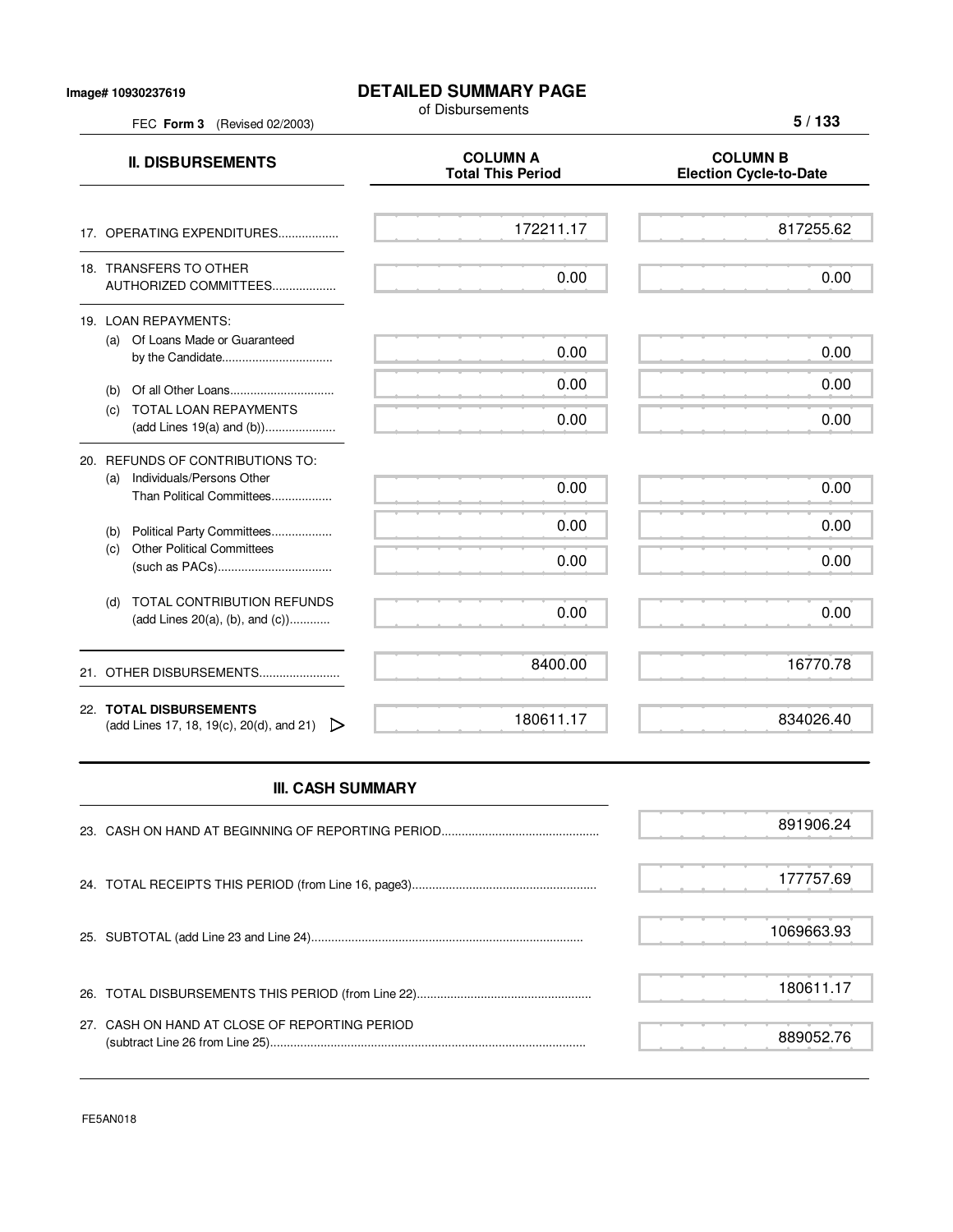|    | <b>SCHEDULE A (FEC Form 3)</b><br><b>ITEMIZED RECEIPTS</b><br>Any information copied from such Reports and Statements may not be sold or used by any person for the purpose of soliciting contributions<br>or for commercial purposes, other than using the name and address of any political committee to solicit contributions from such committee. |                           | Use separate schedule(s)<br>for each category of the<br><b>Detailed Summary Page</b> | PAGE 6/133<br>FOR LINE NUMBER:<br>(check only one)<br>$\boldsymbol{\mathsf{X}}$<br>11a<br>11 <sub>b</sub><br>11c<br>11d<br>12<br>13 <sub>b</sub><br>13a<br>14<br>15 |
|----|-------------------------------------------------------------------------------------------------------------------------------------------------------------------------------------------------------------------------------------------------------------------------------------------------------------------------------------------------------|---------------------------|--------------------------------------------------------------------------------------|---------------------------------------------------------------------------------------------------------------------------------------------------------------------|
|    | NAME OF COMMITTEE (In Full)<br>McCaul for Congress, Inc.                                                                                                                                                                                                                                                                                              |                           |                                                                                      |                                                                                                                                                                     |
| А. | Full Name (Last, First, Middle Initial)<br>L. Lowry Mays<br>Mailing Address PO Box 659512                                                                                                                                                                                                                                                             |                           |                                                                                      | Date of Receipt<br>$M$ $M$<br>$D$ $D$ $1$<br>Y TYTEY<br>$Y^+$<br>2009<br>10<br>01                                                                                   |
|    | City                                                                                                                                                                                                                                                                                                                                                  | State                     | Zip Code                                                                             | Transaction ID: A-C9894                                                                                                                                             |
|    | San Antonio                                                                                                                                                                                                                                                                                                                                           | ТX                        | 78265-9512                                                                           | Amount of Each Receipt this Period                                                                                                                                  |
|    | FEC ID number of contributing<br>federal political committee.                                                                                                                                                                                                                                                                                         | C                         |                                                                                      | 2400.00                                                                                                                                                             |
|    | Name of Employer<br>Clear Channel Communicati-<br>ons<br>Receipt For:<br>2010                                                                                                                                                                                                                                                                         | Occupation<br>Founder     | Election Cycle-to-Date<br>▼                                                          |                                                                                                                                                                     |
|    | $X$ Primary<br>General<br>Other (specify) $\blacktriangledown$                                                                                                                                                                                                                                                                                        |                           | 4800.00                                                                              |                                                                                                                                                                     |
| В. | Full Name (Last, First, Middle Initial)<br>L. Lowry Mays<br>Mailing Address PO Box 659512                                                                                                                                                                                                                                                             |                           |                                                                                      | Date of Receipt<br>$Y \vdash Y \vdash Y$<br>$M$ $M$ /<br>D<br>$\overline{D}$                                                                                        |
|    |                                                                                                                                                                                                                                                                                                                                                       |                           |                                                                                      | 2009<br>10<br>01                                                                                                                                                    |
|    | City<br>San Antonio                                                                                                                                                                                                                                                                                                                                   | <b>State</b><br><b>TX</b> | Zip Code<br>78265-9512                                                               | Transaction ID: A-C9896                                                                                                                                             |
|    | FEC ID number of contributing<br>federal political committee.                                                                                                                                                                                                                                                                                         | C                         |                                                                                      | Amount of Each Receipt this Period<br>2400.00                                                                                                                       |
|    | Name of Employer<br>Clear Channel Communicati-<br>ons                                                                                                                                                                                                                                                                                                 | Occupation<br>Founder     |                                                                                      |                                                                                                                                                                     |
|    | Receipt For:<br>2010<br>X General<br>Primary<br>Other (specify) $\blacktriangledown$                                                                                                                                                                                                                                                                  |                           | Election Cycle-to-Date<br>v<br>4800.00                                               |                                                                                                                                                                     |
| C. | Full Name (Last, First, Middle Initial)<br>Peggy P. Mays<br><b>Mailing Address</b>                                                                                                                                                                                                                                                                    |                           |                                                                                      | Date of Receipt                                                                                                                                                     |
|    | 200 East Basse Road                                                                                                                                                                                                                                                                                                                                   |                           |                                                                                      | $D$ $D$ $/$<br>$M$ $M$ /<br>$Y + Y + Y$<br>$Y^{\top}$<br>2009<br>10<br>01                                                                                           |
|    | City                                                                                                                                                                                                                                                                                                                                                  | State                     | Zip Code                                                                             | Transaction ID: A-C9897                                                                                                                                             |
|    | <b>San Antonio</b>                                                                                                                                                                                                                                                                                                                                    | ТX                        | 78209-8328                                                                           | Amount of Each Receipt this Period                                                                                                                                  |
|    | FEC ID number of contributing<br>federal political committee.                                                                                                                                                                                                                                                                                         | C                         |                                                                                      | 2400.00                                                                                                                                                             |
|    | Name of Employer<br>Homemaker                                                                                                                                                                                                                                                                                                                         | Occupation<br>Homemaker   |                                                                                      |                                                                                                                                                                     |
|    | Receipt For:<br>2010<br>$X$ Primary<br>General<br>Other (specify) $\blacktriangledown$                                                                                                                                                                                                                                                                |                           | Election Cycle-to-Date<br>v<br>4800.00                                               |                                                                                                                                                                     |
|    |                                                                                                                                                                                                                                                                                                                                                       |                           | ▶                                                                                    | 7200.00                                                                                                                                                             |
|    |                                                                                                                                                                                                                                                                                                                                                       |                           |                                                                                      |                                                                                                                                                                     |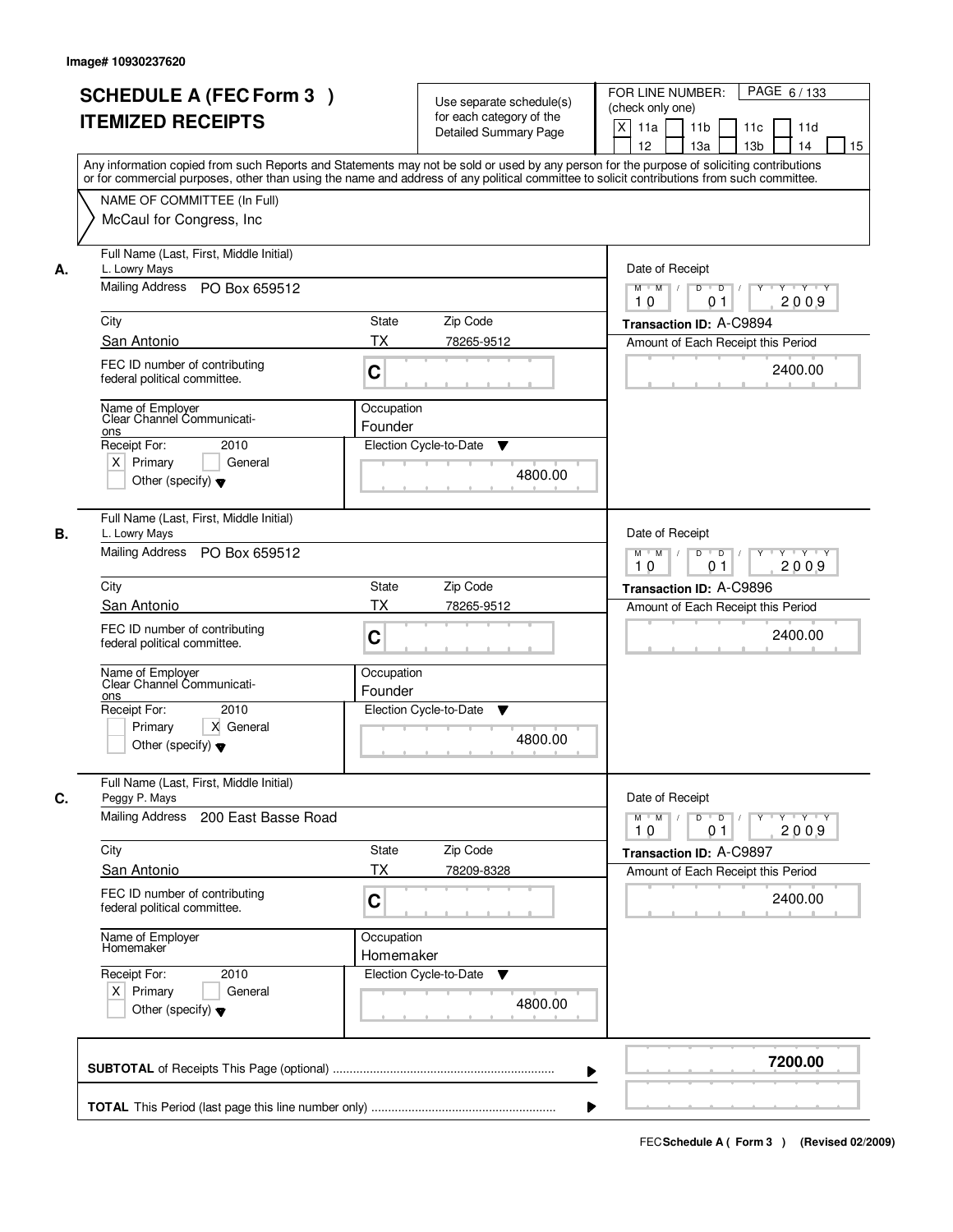|    | <b>SCHEDULE A (FEC Form 3)</b><br><b>ITEMIZED RECEIPTS</b>                                                     | Use separate schedule(s)<br>for each category of the<br><b>Detailed Summary Page</b> | PAGE 7/133<br>FOR LINE NUMBER:<br>(check only one)<br>$\times$<br>11 <sub>b</sub><br>11a<br>11 <sub>c</sub><br>11d<br>12<br>13 <sub>b</sub><br>13a<br>14<br>15                                                                                                                          |
|----|----------------------------------------------------------------------------------------------------------------|--------------------------------------------------------------------------------------|-----------------------------------------------------------------------------------------------------------------------------------------------------------------------------------------------------------------------------------------------------------------------------------------|
|    | NAME OF COMMITTEE (In Full)<br>McCaul for Congress, Inc.                                                       |                                                                                      | Any information copied from such Reports and Statements may not be sold or used by any person for the purpose of soliciting contributions<br>or for commercial purposes, other than using the name and address of any political committee to solicit contributions from such committee. |
| А. | Full Name (Last, First, Middle Initial)<br>Peggy P. Mays<br>Mailing Address 200 East Basse Road                |                                                                                      | Date of Receipt<br>$M$ $M$ $/$<br>$D$ $D$ $1$<br>Y Y Y Y<br>$Y$ <sup>U</sup>                                                                                                                                                                                                            |
|    |                                                                                                                |                                                                                      | 2009<br>10<br>0 <sub>1</sub>                                                                                                                                                                                                                                                            |
|    | City<br>San Antonio                                                                                            | <b>State</b><br>Zip Code<br><b>TX</b><br>78209-8328                                  | Transaction ID: A-C9898                                                                                                                                                                                                                                                                 |
|    | FEC ID number of contributing<br>federal political committee.                                                  | C                                                                                    | Amount of Each Receipt this Period<br>2400.00                                                                                                                                                                                                                                           |
|    | Name of Employer<br>Homemaker<br>2010                                                                          | Occupation<br>Homemaker                                                              |                                                                                                                                                                                                                                                                                         |
|    | Receipt For:<br>X General<br>Primary<br>Other (specify) $\blacktriangledown$                                   | Election Cycle-to-Date<br>▼<br>4800.00                                               |                                                                                                                                                                                                                                                                                         |
| В. | Full Name (Last, First, Middle Initial)<br>Charles J. Roesslein<br>Mailing Address 3005 Meandering River Court |                                                                                      | Date of Receipt<br>$Y - Y - Y$<br>$M$ $M$ /<br>D<br>$\overline{D}$                                                                                                                                                                                                                      |
|    |                                                                                                                |                                                                                      | 2009<br>10<br>01                                                                                                                                                                                                                                                                        |
|    | City<br>Austin                                                                                                 | Zip Code<br><b>State</b><br><b>TX</b>                                                | Transaction ID: A-C9889                                                                                                                                                                                                                                                                 |
|    | FEC ID number of contributing<br>federal political committee.                                                  | 78746-1968<br>C                                                                      | Amount of Each Receipt this Period<br>500.00                                                                                                                                                                                                                                            |
|    | Name of Employer<br>Austin Tele-Services                                                                       | Occupation<br><b>Chief Executive Officer</b>                                         |                                                                                                                                                                                                                                                                                         |
|    | Receipt For:<br>2010<br>$X$ Primary<br>General<br>Other (specify) $\blacktriangledown$                         | Election Cycle-to-Date<br>▼<br>1000.00                                               |                                                                                                                                                                                                                                                                                         |
| C. | Full Name (Last, First, Middle Initial)<br>Janis B. Roesslein                                                  |                                                                                      | Date of Receipt                                                                                                                                                                                                                                                                         |
|    | <b>Mailing Address</b><br>3005 Meandering River Court                                                          |                                                                                      | $M$ $M$ $/$<br>$D$ $D$ $I$<br>Y<br>Y Y Y Y<br>2009<br>10<br>01                                                                                                                                                                                                                          |
|    | City                                                                                                           | Zip Code<br><b>State</b>                                                             | Transaction ID: A-C9888                                                                                                                                                                                                                                                                 |
|    | <b>Austin</b><br>FEC ID number of contributing<br>federal political committee.                                 | ТX<br>78746<br>C                                                                     | Amount of Each Receipt this Period<br>500.00                                                                                                                                                                                                                                            |
|    | Name of Employer<br>Homemaker                                                                                  | Occupation<br>Homemaker                                                              |                                                                                                                                                                                                                                                                                         |
|    | Receipt For:<br>2010<br>$X$ Primary<br>General<br>Other (specify) $\blacktriangledown$                         | Election Cycle-to-Date<br>v<br>500.00                                                |                                                                                                                                                                                                                                                                                         |
|    |                                                                                                                |                                                                                      | 3400.00                                                                                                                                                                                                                                                                                 |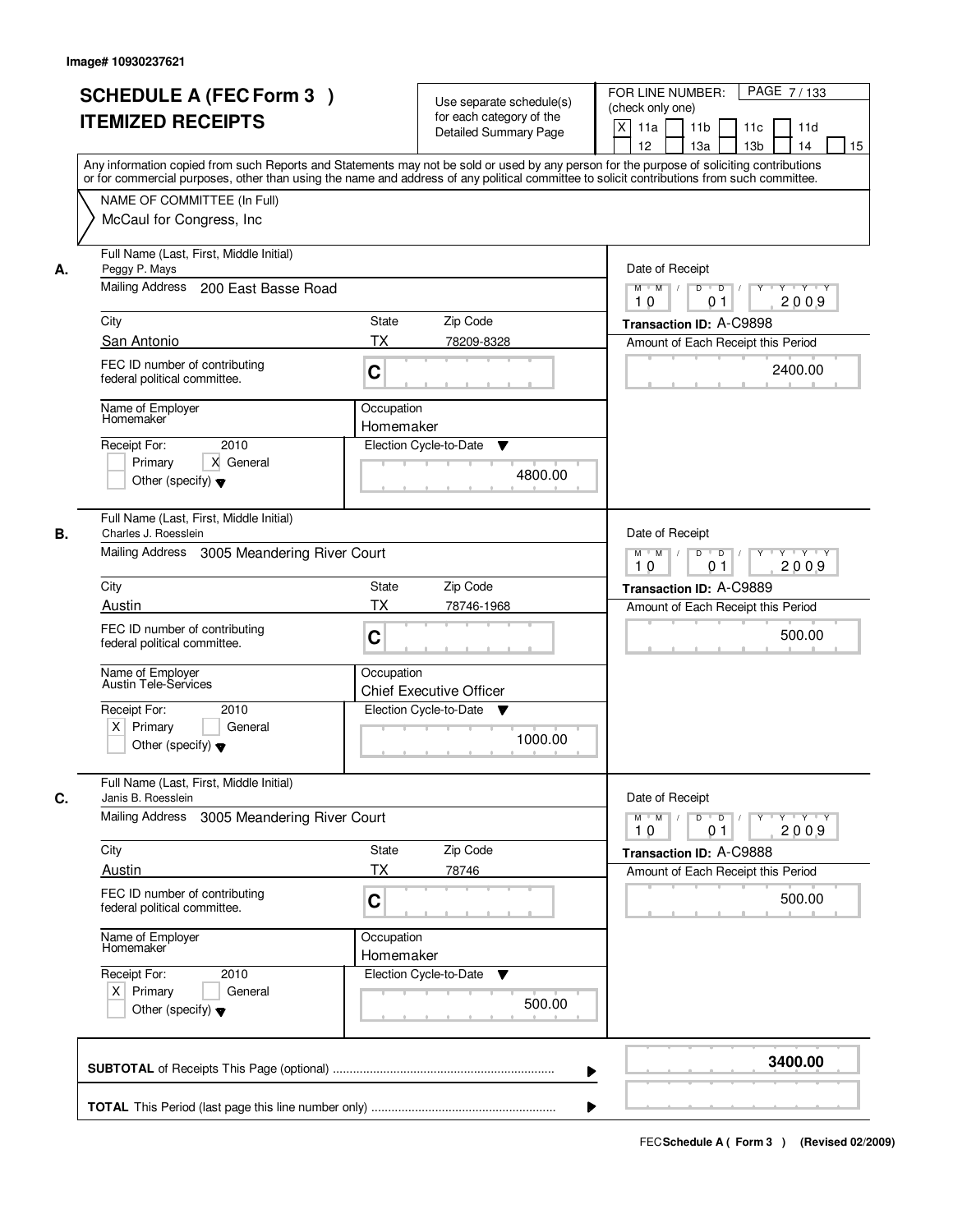|    | <b>SCHEDULE A (FEC Form 3)</b><br><b>ITEMIZED RECEIPTS</b><br>Any information copied from such Reports and Statements may not be sold or used by any person for the purpose of soliciting contributions<br>or for commercial purposes, other than using the name and address of any political committee to solicit contributions from such committee. |                          | Use separate schedule(s)<br>for each category of the<br><b>Detailed Summary Page</b> | PAGE 8/133<br>FOR LINE NUMBER:<br>(check only one)<br>X<br>11a<br>11 <sub>b</sub><br>11c<br>11d<br>12<br>13 <sub>b</sub><br>13a<br>14<br>15 |
|----|-------------------------------------------------------------------------------------------------------------------------------------------------------------------------------------------------------------------------------------------------------------------------------------------------------------------------------------------------------|--------------------------|--------------------------------------------------------------------------------------|---------------------------------------------------------------------------------------------------------------------------------------------|
|    | NAME OF COMMITTEE (In Full)<br>McCaul for Congress, Inc.                                                                                                                                                                                                                                                                                              |                          |                                                                                      |                                                                                                                                             |
| А. | Full Name (Last, First, Middle Initial)<br>Kara Calvert<br>Mailing Address 241 West Warren Street NE                                                                                                                                                                                                                                                  |                          |                                                                                      | Date of Receipt<br>$M$ $M$ /<br>$D$ $D$ $/$<br>$Y^+$<br>Y Y Y Y                                                                             |
|    | City                                                                                                                                                                                                                                                                                                                                                  | State                    | Zip Code                                                                             | 2009<br>10<br>06<br>Transaction ID: A-C9924                                                                                                 |
|    | Washington                                                                                                                                                                                                                                                                                                                                            | DC                       | 20002                                                                                | Amount of Each Receipt this Period                                                                                                          |
|    | FEC ID number of contributing<br>federal political committee.                                                                                                                                                                                                                                                                                         | C                        |                                                                                      | 500.00                                                                                                                                      |
|    | Name of Employer<br>Franklin Square Group, LLC<br>Receipt For:<br>2010                                                                                                                                                                                                                                                                                | Occupation<br>Consultant | Election Cycle-to-Date<br>▼                                                          |                                                                                                                                             |
|    | $X$ Primary<br>General<br>Other (specify) $\blacktriangledown$                                                                                                                                                                                                                                                                                        |                          | 500.00                                                                               |                                                                                                                                             |
| В. | Full Name (Last, First, Middle Initial)<br>Steven P. Haas<br>Mailing Address<br>2902 Morrison Street                                                                                                                                                                                                                                                  |                          |                                                                                      | Date of Receipt<br>$Y \vdash Y \vdash Y$<br>$M$ $M$ /<br>D<br>$\overline{D}$<br>2009<br>06<br>10                                            |
|    | City                                                                                                                                                                                                                                                                                                                                                  | <b>State</b>             | Zip Code                                                                             | Transaction ID: A-C9936                                                                                                                     |
|    | Houston                                                                                                                                                                                                                                                                                                                                               | <b>TX</b>                | 77009                                                                                | Amount of Each Receipt this Period                                                                                                          |
|    | FEC ID number of contributing<br>federal political committee.                                                                                                                                                                                                                                                                                         | C                        |                                                                                      | 2000.00                                                                                                                                     |
|    | Name of Employer<br>Fred Haas Toyota Country                                                                                                                                                                                                                                                                                                          | Occupation<br>President  |                                                                                      |                                                                                                                                             |
|    | Receipt For:<br>2010<br>$X$ Primary<br>General<br>Other (specify) $\blacktriangledown$                                                                                                                                                                                                                                                                |                          | Election Cycle-to-Date<br>v<br>2000.00                                               |                                                                                                                                             |
| C. | Full Name (Last, First, Middle Initial)<br>Emory A. Hamilton                                                                                                                                                                                                                                                                                          |                          |                                                                                      | Date of Receipt                                                                                                                             |
|    | <b>Mailing Address</b><br>700 North Saint Mary's Street<br><b>Suite 1200</b>                                                                                                                                                                                                                                                                          |                          |                                                                                      | $D$ $D$ $/$<br>$M$ $M$ /<br>$Y$ <sup><math>\top</math></sup><br>Y Y Y Y<br>2009<br>10<br>06                                                 |
|    | City<br><b>San Antonio</b>                                                                                                                                                                                                                                                                                                                            | State<br>ТX              | Zip Code<br>78205-3510                                                               | Transaction ID: A-C9935<br>Amount of Each Receipt this Period                                                                               |
|    | FEC ID number of contributing<br>federal political committee.                                                                                                                                                                                                                                                                                         | C                        |                                                                                      | 1000.00                                                                                                                                     |
|    | Name of Employer<br>Self-Employed                                                                                                                                                                                                                                                                                                                     | Occupation<br>Investor   |                                                                                      |                                                                                                                                             |
|    | Receipt For:<br>2010<br>$X$ Primary<br>General<br>Other (specify) $\blacktriangledown$                                                                                                                                                                                                                                                                |                          | Election Cycle-to-Date<br>v<br>1000.00                                               |                                                                                                                                             |
|    |                                                                                                                                                                                                                                                                                                                                                       |                          | ▶                                                                                    | 3500.00                                                                                                                                     |
|    |                                                                                                                                                                                                                                                                                                                                                       |                          |                                                                                      |                                                                                                                                             |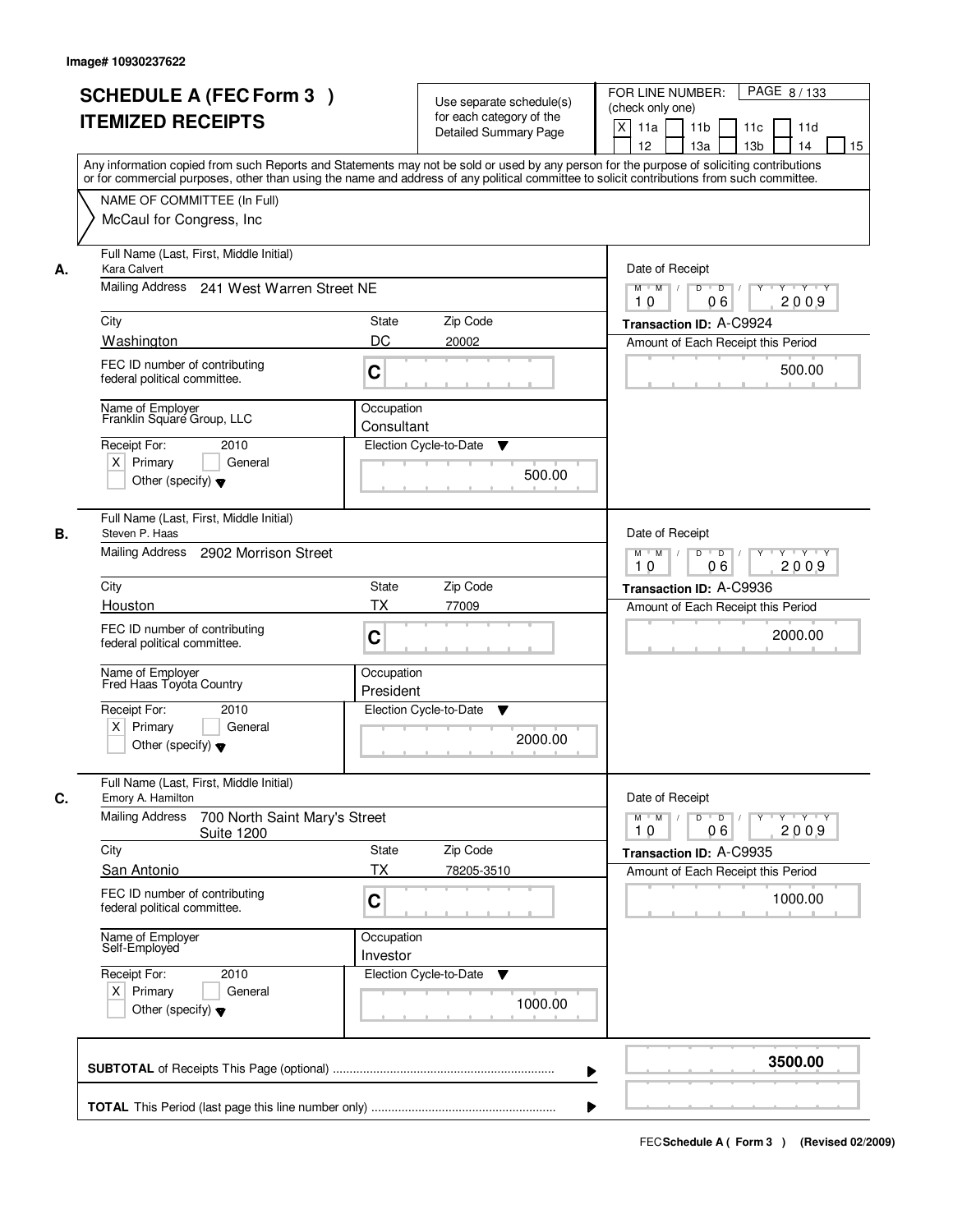| <b>SCHEDULE A (FEC Form 3)</b><br><b>ITEMIZED RECEIPTS</b>                                                      | Use separate schedule(s)<br>for each category of the<br><b>Detailed Summary Page</b><br>Any information copied from such Reports and Statements may not be sold or used by any person for the purpose of soliciting contributions | PAGE 9/133<br>FOR LINE NUMBER:<br>(check only one)<br>X<br>11 <sub>b</sub><br>11a<br>11 <sub>c</sub><br>11d<br>12<br>13 <sub>b</sub><br>14<br>13a<br>15                            |
|-----------------------------------------------------------------------------------------------------------------|-----------------------------------------------------------------------------------------------------------------------------------------------------------------------------------------------------------------------------------|------------------------------------------------------------------------------------------------------------------------------------------------------------------------------------|
| NAME OF COMMITTEE (In Full)<br>McCaul for Congress, Inc.                                                        | or for commercial purposes, other than using the name and address of any political committee to solicit contributions from such committee.                                                                                        |                                                                                                                                                                                    |
| Full Name (Last, First, Middle Initial)<br>Jose Agustin Martinez<br>А.<br>Mailing Address<br>520 Beardsley Lane |                                                                                                                                                                                                                                   | Date of Receipt<br>$D$ $D$<br>Y TY Y Y<br>$M$ $M$ /<br>Y                                                                                                                           |
| City                                                                                                            | <b>State</b><br>Zip Code                                                                                                                                                                                                          | 2009<br>10<br>06                                                                                                                                                                   |
| Austin                                                                                                          | ТX<br>78746-4928                                                                                                                                                                                                                  | Transaction ID: A-C9949<br>Amount of Each Receipt this Period                                                                                                                      |
| FEC ID number of contributing<br>federal political committee.                                                   | C                                                                                                                                                                                                                                 | 500.00                                                                                                                                                                             |
| Name of Employer<br>Self-Employed                                                                               | Occupation<br>Physician                                                                                                                                                                                                           |                                                                                                                                                                                    |
| 2010<br>Receipt For:<br>$X$ Primary<br>General<br>Other (specify) $\blacktriangledown$                          | Election Cycle-to-Date<br>▼<br>1500.00                                                                                                                                                                                            |                                                                                                                                                                                    |
| Full Name (Last, First, Middle Initial)<br>Margaret E. West<br>В.<br>Mailing Address<br>2606 Silverhorn Drive   |                                                                                                                                                                                                                                   | Date of Receipt<br>D<br>$Y + Y + Y$                                                                                                                                                |
|                                                                                                                 |                                                                                                                                                                                                                                   | $M$ $M$ /<br>$\overline{\phantom{0}}$ D<br>06<br>2009<br>10                                                                                                                        |
| City                                                                                                            | Zip Code<br>State                                                                                                                                                                                                                 | Transaction ID: A-C9931                                                                                                                                                            |
| Katy<br>FEC ID number of contributing<br>federal political committee.                                           | TX<br>77450<br>C                                                                                                                                                                                                                  | Amount of Each Receipt this Period<br>400.00                                                                                                                                       |
| Name of Employer<br>Metro National Corporation                                                                  | Occupation<br>Assistant                                                                                                                                                                                                           |                                                                                                                                                                                    |
| Receipt For:<br>2010<br>$X$ Primary<br>General<br>Other (specify) $\blacktriangledown$                          | Election Cycle-to-Date<br>▼<br>3000.00                                                                                                                                                                                            |                                                                                                                                                                                    |
| Full Name (Last, First, Middle Initial)<br>C.<br>Margaret E. West                                               |                                                                                                                                                                                                                                   | Date of Receipt                                                                                                                                                                    |
| Mailing Address<br>2606 Silverhorn Drive                                                                        |                                                                                                                                                                                                                                   | $M$ $M$<br>$D$ $D$ $I$<br>$\begin{array}{c c c c c c} \hline \textbf{Y} & \textbf{I} & \textbf{Y} & \textbf{I} & \textbf{Y} & \textbf{Y} \\\hline \end{array}$<br>2009<br>10<br>06 |
| City<br>Katy                                                                                                    | Zip Code<br>State<br>ТX<br>77450                                                                                                                                                                                                  | Transaction ID: A-C9932<br>Amount of Each Receipt this Period                                                                                                                      |
| FEC ID number of contributing<br>federal political committee.                                                   | C                                                                                                                                                                                                                                 | 600.00                                                                                                                                                                             |
| Name of Employer<br>Metro National Corporation                                                                  | Occupation<br>Assistant                                                                                                                                                                                                           |                                                                                                                                                                                    |
| Receipt For:<br>2010<br>Primary<br>X General<br>Other (specify) $\blacktriangledown$                            | Election Cycle-to-Date<br>v<br>3000.00                                                                                                                                                                                            |                                                                                                                                                                                    |
|                                                                                                                 |                                                                                                                                                                                                                                   | 1500.00                                                                                                                                                                            |
|                                                                                                                 |                                                                                                                                                                                                                                   |                                                                                                                                                                                    |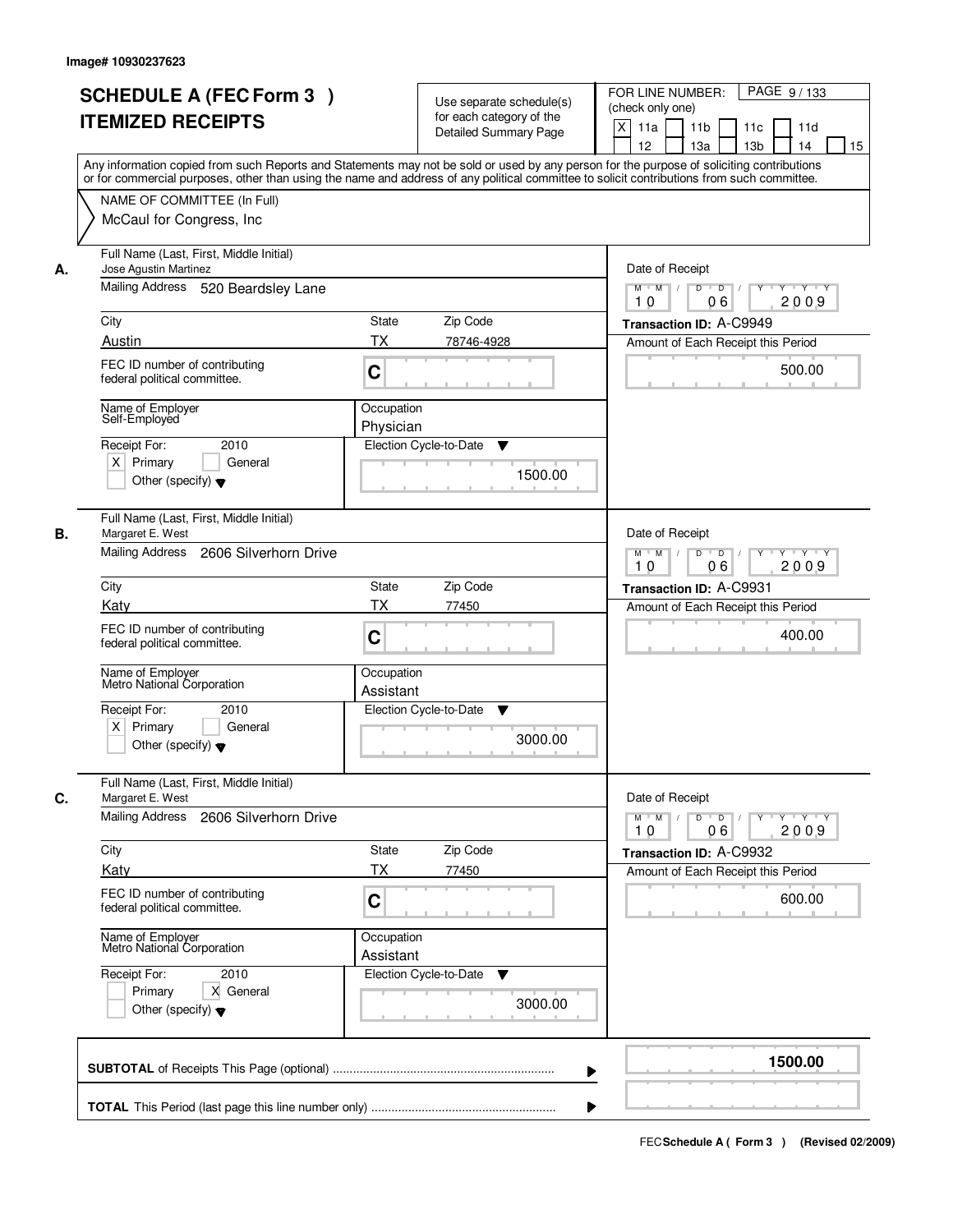| <b>SCHEDULE A (FEC Form 3)</b><br><b>ITEMIZED RECEIPTS</b>                                                 | Use separate schedule(s)<br>for each category of the<br><b>Detailed Summary Page</b><br>Any information copied from such Reports and Statements may not be sold or used by any person for the purpose of soliciting contributions | PAGE 10/133<br>FOR LINE NUMBER:<br>(check only one)<br>$\boldsymbol{\mathsf{X}}$<br>11 <sub>b</sub><br>11a<br>11 <sub>c</sub><br>11d<br>12<br>13 <sub>b</sub><br>14<br>13a<br>15 |
|------------------------------------------------------------------------------------------------------------|-----------------------------------------------------------------------------------------------------------------------------------------------------------------------------------------------------------------------------------|----------------------------------------------------------------------------------------------------------------------------------------------------------------------------------|
| NAME OF COMMITTEE (In Full)<br>McCaul for Congress, Inc.                                                   | or for commercial purposes, other than using the name and address of any political committee to solicit contributions from such committee.                                                                                        |                                                                                                                                                                                  |
| Full Name (Last, First, Middle Initial)<br>Steven Rothacker<br>А.<br>Mailing Address<br>689 Kentwood Drive |                                                                                                                                                                                                                                   | Date of Receipt<br>$D$ $D$<br>$Y - Y - Y - Y$<br>$M$ $M$ /<br>Y                                                                                                                  |
| City                                                                                                       | <b>State</b><br>Zip Code                                                                                                                                                                                                          | 2009<br>07<br>10<br>Transaction ID: A-C9913                                                                                                                                      |
| Rockwall                                                                                                   | ТX<br>75032                                                                                                                                                                                                                       | Amount of Each Receipt this Period                                                                                                                                               |
| FEC ID number of contributing<br>federal political committee.                                              | C                                                                                                                                                                                                                                 | 500.00                                                                                                                                                                           |
| Name of Employer<br>Self-Employed                                                                          | Occupation<br>Contractor                                                                                                                                                                                                          |                                                                                                                                                                                  |
| 2010<br>Receipt For:<br>$X$ Primary<br>General<br>Other (specify) $\blacktriangledown$                     | Election Cycle-to-Date<br>▼<br>500.00                                                                                                                                                                                             |                                                                                                                                                                                  |
| Full Name (Last, First, Middle Initial)<br>Frank Dudenhefer<br>В.                                          |                                                                                                                                                                                                                                   | Date of Receipt                                                                                                                                                                  |
| Mailing Address<br>1411 Henry Clay Avenue                                                                  |                                                                                                                                                                                                                                   | $M$ $M$ /<br>D<br>$\overline{\phantom{0}}$<br>$Y + Y + Y$<br>2009<br>10<br>14                                                                                                    |
| City                                                                                                       | Zip Code<br>State                                                                                                                                                                                                                 | Transaction ID: A-C9950                                                                                                                                                          |
| New Orleans                                                                                                | LA<br>70118                                                                                                                                                                                                                       | Amount of Each Receipt this Period                                                                                                                                               |
| FEC ID number of contributing<br>federal political committee.                                              | C                                                                                                                                                                                                                                 | 500.00                                                                                                                                                                           |
| Name of Employer<br>Self-Employed                                                                          | Occupation<br>Attorney                                                                                                                                                                                                            |                                                                                                                                                                                  |
| 2010<br>Receipt For:<br>$X$ Primary<br>General<br>Other (specify) $\blacktriangledown$                     | Election Cycle-to-Date<br>▼<br>500.00                                                                                                                                                                                             |                                                                                                                                                                                  |
| Full Name (Last, First, Middle Initial)<br>C.<br>Jim Richards                                              |                                                                                                                                                                                                                                   | Date of Receipt                                                                                                                                                                  |
| Mailing Address<br>6438 Noble Drive                                                                        |                                                                                                                                                                                                                                   | $M$ $M$<br>$D$ $D$ $l$<br>$\gamma$ $\gamma$ $\gamma$ $\gamma$ $\gamma$ $\gamma$<br>2009<br>10<br>14                                                                              |
| City<br>McLean                                                                                             | State<br>Zip Code<br>VA<br>22101                                                                                                                                                                                                  | Transaction ID: A-C9945<br>Amount of Each Receipt this Period                                                                                                                    |
| FEC ID number of contributing<br>federal political committee.                                              | C                                                                                                                                                                                                                                 | 500.00                                                                                                                                                                           |
| Name of Employer<br>Cornerstone Gov't. Affairs                                                             | Occupation<br><b>Vice President</b>                                                                                                                                                                                               |                                                                                                                                                                                  |
| Receipt For:<br>2010<br>$X$ Primary<br>General<br>Other (specify) $\blacktriangledown$                     | Election Cycle-to-Date<br>▼<br>500.00                                                                                                                                                                                             |                                                                                                                                                                                  |
|                                                                                                            |                                                                                                                                                                                                                                   | 1500.00                                                                                                                                                                          |
|                                                                                                            |                                                                                                                                                                                                                                   |                                                                                                                                                                                  |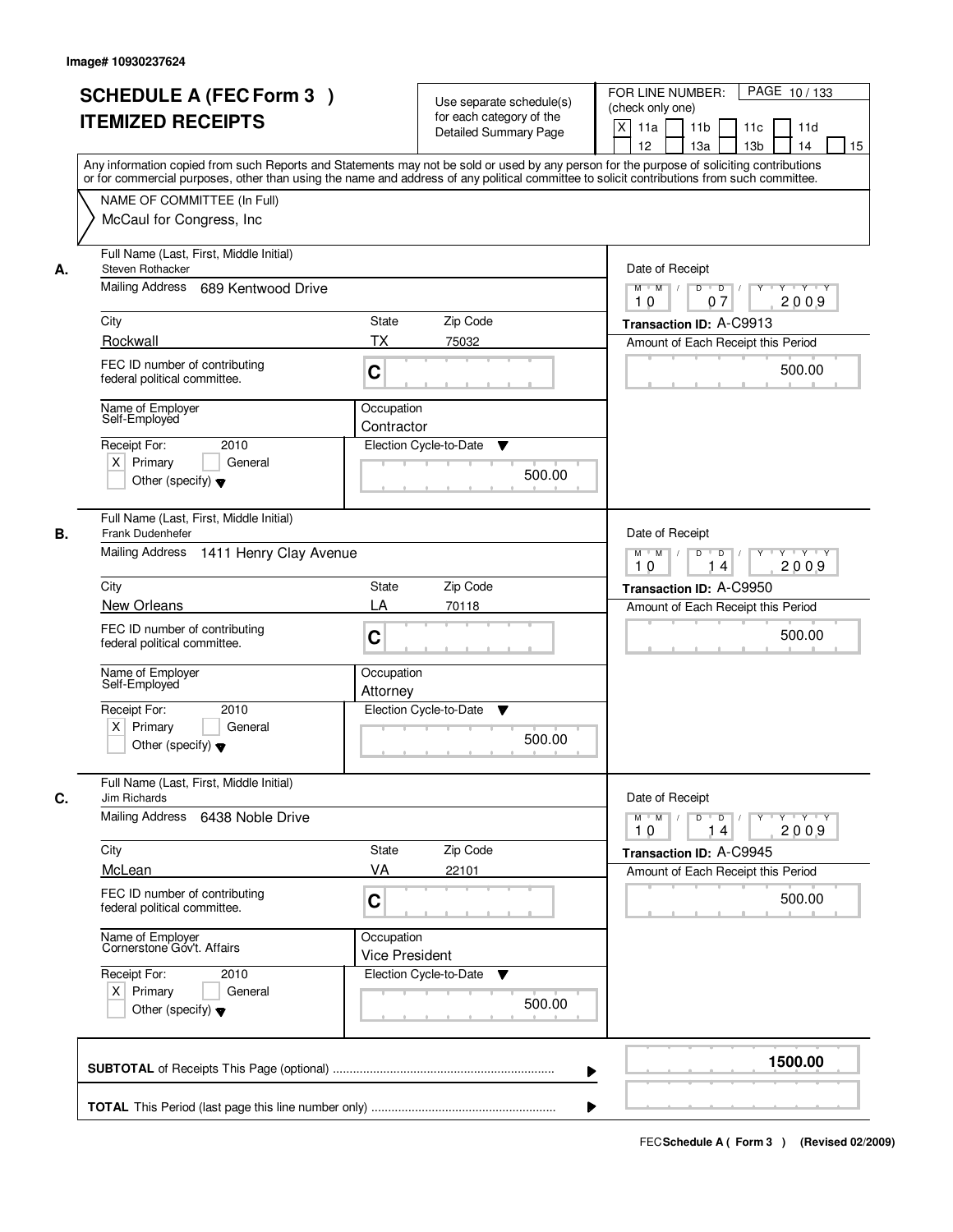|    | <b>SCHEDULE A (FEC Form 3)</b><br><b>ITEMIZED RECEIPTS</b><br>Any information copied from such Reports and Statements may not be sold or used by any person for the purpose of soliciting contributions<br>or for commercial purposes, other than using the name and address of any political committee to solicit contributions from such committee. |                                     | Use separate schedule(s)<br>for each category of the<br><b>Detailed Summary Page</b> | PAGE 11/133<br>FOR LINE NUMBER:<br>(check only one)<br>$\boldsymbol{\mathsf{X}}$<br>11a<br>11 <sub>b</sub><br>11c<br>11d<br>12<br>13 <sub>b</sub><br>13a<br>14<br>15 |
|----|-------------------------------------------------------------------------------------------------------------------------------------------------------------------------------------------------------------------------------------------------------------------------------------------------------------------------------------------------------|-------------------------------------|--------------------------------------------------------------------------------------|----------------------------------------------------------------------------------------------------------------------------------------------------------------------|
|    | NAME OF COMMITTEE (In Full)<br>McCaul for Congress, Inc.                                                                                                                                                                                                                                                                                              |                                     |                                                                                      |                                                                                                                                                                      |
| А. | Full Name (Last, First, Middle Initial)<br>Elizabeth Biar<br>Mailing Address PO Box 79224                                                                                                                                                                                                                                                             |                                     |                                                                                      | Date of Receipt<br>$M$ $M$ /<br>$D$ $D$ $1$<br>Y 'Y 'Y<br>Y<br>19<br>2009<br>10                                                                                      |
|    | City                                                                                                                                                                                                                                                                                                                                                  | State                               | Zip Code                                                                             | Transaction ID: A-19948                                                                                                                                              |
|    | Houston                                                                                                                                                                                                                                                                                                                                               | ТX                                  | 77279-9224                                                                           | Amount of Each Receipt this Period                                                                                                                                   |
|    | FEC ID number of contributing<br>federal political committee.                                                                                                                                                                                                                                                                                         | C                                   |                                                                                      | 212.17                                                                                                                                                               |
|    | Name of Employer<br>Strategic Public Affairs,<br>Inc.                                                                                                                                                                                                                                                                                                 | Occupation<br><b>Vice President</b> |                                                                                      | Inkind: Food & Beverages                                                                                                                                             |
|    | Receipt For:<br>2010<br>$X$ Primary<br>General<br>Other (specify) $\blacktriangledown$                                                                                                                                                                                                                                                                |                                     | Election Cycle-to-Date<br>▼<br>212.17                                                |                                                                                                                                                                      |
| В. | Full Name (Last, First, Middle Initial)<br><b>Charles Coussons</b><br>Mailing Address 7802 Oldhaven Street                                                                                                                                                                                                                                            |                                     |                                                                                      | Date of Receipt<br>$Y \vdash Y \vdash Y$<br>$M$ $M$ /<br>D<br>$\overline{D}$<br>Y<br>2009<br>23<br>10                                                                |
|    | City                                                                                                                                                                                                                                                                                                                                                  | State                               | Zip Code                                                                             | Transaction ID: A-C9968                                                                                                                                              |
|    | Houston                                                                                                                                                                                                                                                                                                                                               | <b>TX</b>                           | 77074                                                                                | Amount of Each Receipt this Period                                                                                                                                   |
|    | FEC ID number of contributing<br>federal political committee.                                                                                                                                                                                                                                                                                         | C                                   |                                                                                      | 500.00                                                                                                                                                               |
|    | Name of Employer<br>Retired                                                                                                                                                                                                                                                                                                                           | Occupation<br>Retired               |                                                                                      |                                                                                                                                                                      |
|    | Receipt For:<br>2010<br>$X$ Primary<br>General<br>Other (specify) $\blacktriangledown$                                                                                                                                                                                                                                                                |                                     | Election Cycle-to-Date<br>v<br>500.00                                                |                                                                                                                                                                      |
| C. | Full Name (Last, First, Middle Initial)<br>Steve G. Harren                                                                                                                                                                                                                                                                                            |                                     |                                                                                      | Date of Receipt                                                                                                                                                      |
|    | <b>Mailing Address</b><br>6836 Bee Cave Road<br>Suite 200                                                                                                                                                                                                                                                                                             |                                     |                                                                                      | $M$ $M$<br>$D$ $D$ $I$<br>$Y + Y + Y$<br>$Y$ <sup><math>V</math></sup><br>23<br>2009<br>10                                                                           |
|    | City<br>Austin                                                                                                                                                                                                                                                                                                                                        | State<br>ТX                         | Zip Code<br>78746-5069                                                               | Transaction ID: A-C9977<br>Amount of Each Receipt this Period                                                                                                        |
|    | FEC ID number of contributing<br>federal political committee.                                                                                                                                                                                                                                                                                         | C                                   |                                                                                      | 2400.00                                                                                                                                                              |
|    | Name of Employer<br>Tavern Restaurant                                                                                                                                                                                                                                                                                                                 | Occupation<br>Owner                 |                                                                                      |                                                                                                                                                                      |
|    | Receipt For:<br>2010<br>$X$ Primary<br>General<br>Other (specify) $\blacktriangledown$                                                                                                                                                                                                                                                                |                                     | Election Cycle-to-Date<br>v<br>2400.00                                               |                                                                                                                                                                      |
|    |                                                                                                                                                                                                                                                                                                                                                       |                                     | ▶                                                                                    | 3112.17                                                                                                                                                              |
|    |                                                                                                                                                                                                                                                                                                                                                       |                                     |                                                                                      |                                                                                                                                                                      |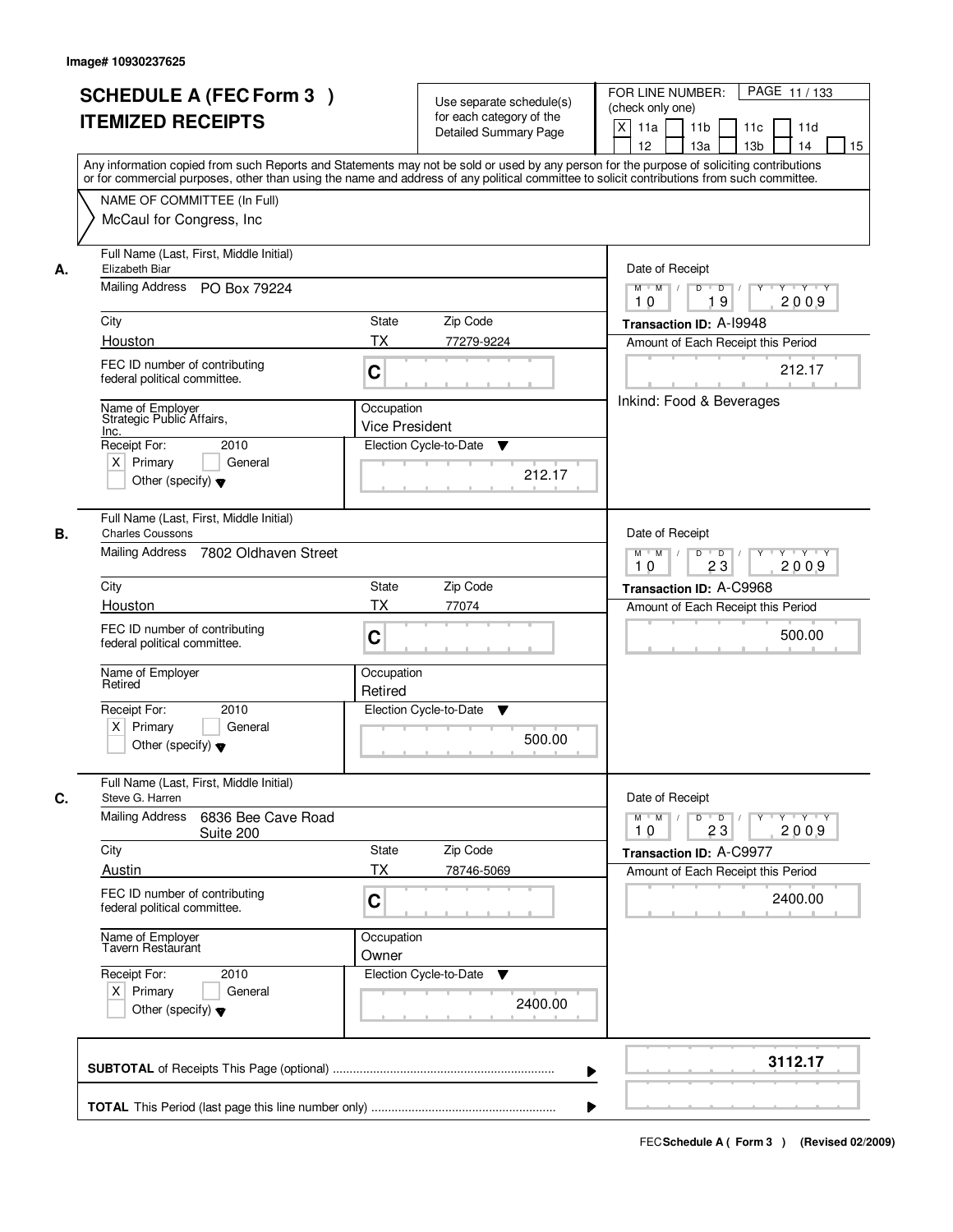| <b>SCHEDULE A (FEC Form 3)</b><br><b>ITEMIZED RECEIPTS</b>                                                            | Use separate schedule(s)<br>for each category of the<br><b>Detailed Summary Page</b><br>Any information copied from such Reports and Statements may not be sold or used by any person for the purpose of soliciting contributions | PAGE 12/133<br>FOR LINE NUMBER:<br>(check only one)<br>$\boldsymbol{\mathsf{X}}$<br>11 <sub>b</sub><br>11a<br>11c<br>11d<br>12<br>13 <sub>b</sub><br>14<br>13a<br>15 |
|-----------------------------------------------------------------------------------------------------------------------|-----------------------------------------------------------------------------------------------------------------------------------------------------------------------------------------------------------------------------------|----------------------------------------------------------------------------------------------------------------------------------------------------------------------|
| NAME OF COMMITTEE (In Full)<br>McCaul for Congress, Inc.                                                              | or for commercial purposes, other than using the name and address of any political committee to solicit contributions from such committee.                                                                                        |                                                                                                                                                                      |
| Full Name (Last, First, Middle Initial)<br>Edwin O. Lundgren, Jr.<br>А.<br>Mailing Address PO Box 506                 |                                                                                                                                                                                                                                   | Date of Receipt<br>$D$ $D$<br>$Y + Y + Y$<br>$M$ $M$ /<br>Y                                                                                                          |
| City<br>Elgin                                                                                                         | <b>State</b><br>Zip Code<br><b>TX</b><br>78621-0506                                                                                                                                                                               | 2009<br>23<br>10<br>Transaction ID: A-C9970<br>Amount of Each Receipt this Period                                                                                    |
| FEC ID number of contributing<br>federal political committee.                                                         | C                                                                                                                                                                                                                                 | 100.00                                                                                                                                                               |
| Name of Employer<br>Retired<br>2010<br>Receipt For:<br>$X$ Primary<br>General<br>Other (specify) $\blacktriangledown$ | Occupation<br>Retired<br>Election Cycle-to-Date<br>▼<br>550.00                                                                                                                                                                    |                                                                                                                                                                      |
| Full Name (Last, First, Middle Initial)<br>Camilla M. Parker<br>В.<br>Mailing Address 406 Wiltshire Avenue            |                                                                                                                                                                                                                                   | Date of Receipt<br>$M$ $M$ /<br>D<br>$\overline{D}$ /<br>$Y + Y + Y$<br>23<br>2009<br>10                                                                             |
| City                                                                                                                  | Zip Code<br>State                                                                                                                                                                                                                 | Transaction ID: A-C9966                                                                                                                                              |
| San Antonio<br>FEC ID number of contributing<br>federal political committee.                                          | TX<br>78209-5414<br>C                                                                                                                                                                                                             | Amount of Each Receipt this Period<br>500.00                                                                                                                         |
| Name of Employer<br>Retired                                                                                           | Occupation<br>Retired                                                                                                                                                                                                             |                                                                                                                                                                      |
| Receipt For:<br>2010<br>$X$ Primary<br>General<br>Other (specify) $\blacktriangledown$                                | Election Cycle-to-Date<br>v<br>500.00                                                                                                                                                                                             |                                                                                                                                                                      |
| Full Name (Last, First, Middle Initial)<br>C.<br><b>Clive Runnells</b>                                                |                                                                                                                                                                                                                                   | Date of Receipt                                                                                                                                                      |
| <b>Mailing Address</b><br>3900 Essex Lane<br><b>Suite 1100</b>                                                        |                                                                                                                                                                                                                                   | $M$ $M$ $/$<br>$D$ $D$ $/$<br>$Y + Y + Y$<br>Y "<br>2009<br>10<br>23                                                                                                 |
| City<br>Houston                                                                                                       | Zip Code<br>State<br>ТX<br>77027-5118                                                                                                                                                                                             | Transaction ID: A-C9974<br>Amount of Each Receipt this Period                                                                                                        |
| FEC ID number of contributing<br>federal political committee.                                                         | C                                                                                                                                                                                                                                 | 1000.00                                                                                                                                                              |
| Name of Employer<br>Self-Employed                                                                                     | Occupation<br>Investor                                                                                                                                                                                                            |                                                                                                                                                                      |
| Receipt For:<br>2010<br>$X$ Primary<br>General<br>Other (specify) $\blacktriangledown$                                | Election Cycle-to-Date<br>v<br>1000.00                                                                                                                                                                                            |                                                                                                                                                                      |
|                                                                                                                       |                                                                                                                                                                                                                                   | 1600.00                                                                                                                                                              |
|                                                                                                                       |                                                                                                                                                                                                                                   |                                                                                                                                                                      |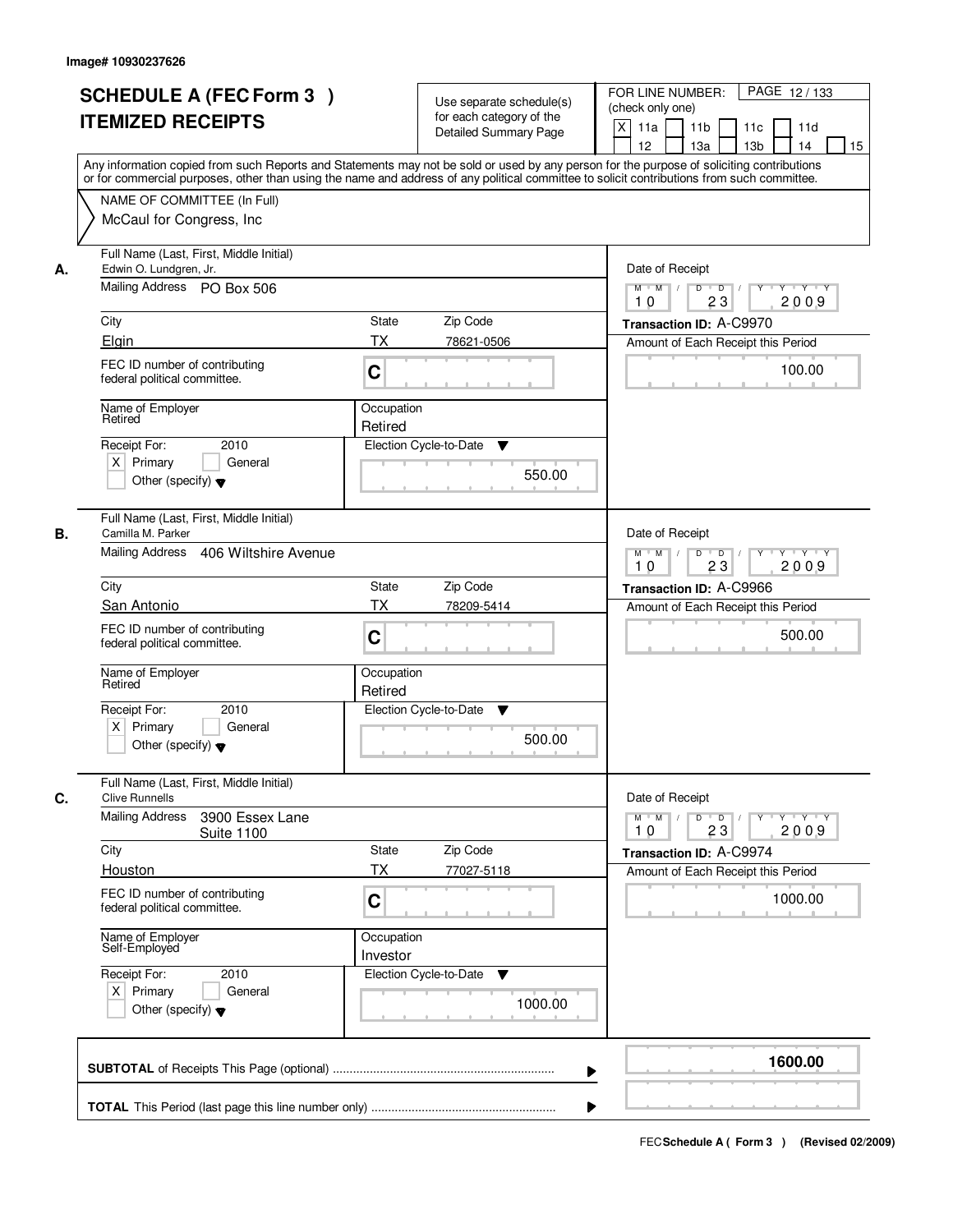|    | <b>SCHEDULE A (FEC Form 3)</b><br><b>ITEMIZED RECEIPTS</b>                                                                                                                                                                                                                              |                           | Use separate schedule(s)<br>for each category of the<br><b>Detailed Summary Page</b> | PAGE 13/133<br>FOR LINE NUMBER:<br>(check only one)<br>$\boldsymbol{\mathsf{X}}$<br>11a<br>11 <sub>b</sub><br>11c<br>11d<br>12<br>13 <sub>b</sub><br>13a<br>14<br>15 |
|----|-----------------------------------------------------------------------------------------------------------------------------------------------------------------------------------------------------------------------------------------------------------------------------------------|---------------------------|--------------------------------------------------------------------------------------|----------------------------------------------------------------------------------------------------------------------------------------------------------------------|
|    | Any information copied from such Reports and Statements may not be sold or used by any person for the purpose of soliciting contributions<br>or for commercial purposes, other than using the name and address of any political committee to solicit contributions from such committee. |                           |                                                                                      |                                                                                                                                                                      |
|    | NAME OF COMMITTEE (In Full)<br>McCaul for Congress, Inc.                                                                                                                                                                                                                                |                           |                                                                                      |                                                                                                                                                                      |
| А. | Full Name (Last, First, Middle Initial)<br>Edwin S. Schmid                                                                                                                                                                                                                              |                           |                                                                                      | Date of Receipt                                                                                                                                                      |
|    | Mailing Address 2408 Gun and Rod Road                                                                                                                                                                                                                                                   |                           |                                                                                      | $M$ $M$<br>$D$ $D$<br>Y 'Y 'Y<br>$Y^+$<br>$\sqrt{ }$<br>23<br>2009<br>10                                                                                             |
|    | City                                                                                                                                                                                                                                                                                    | State                     | Zip Code                                                                             | Transaction ID: A-C9963                                                                                                                                              |
|    | <b>Brenham</b>                                                                                                                                                                                                                                                                          | <b>TX</b>                 | 77833-6032                                                                           | Amount of Each Receipt this Period                                                                                                                                   |
|    | FEC ID number of contributing<br>federal political committee.                                                                                                                                                                                                                           | C                         |                                                                                      | 100.00                                                                                                                                                               |
|    | Name of Employer<br>Retired                                                                                                                                                                                                                                                             | Occupation<br>Retired     |                                                                                      |                                                                                                                                                                      |
|    | 2010<br>Receipt For:                                                                                                                                                                                                                                                                    |                           | Election Cycle-to-Date<br>▼                                                          |                                                                                                                                                                      |
|    | $X$ Primary<br>General<br>Other (specify) $\blacktriangledown$                                                                                                                                                                                                                          |                           | 300.00                                                                               |                                                                                                                                                                      |
| В. | Full Name (Last, First, Middle Initial)<br>Allan Shivers, Jr.                                                                                                                                                                                                                           |                           |                                                                                      | Date of Receipt                                                                                                                                                      |
|    | <b>Mailing Address</b><br>2905 San Gabriel Street<br>Suite 213                                                                                                                                                                                                                          |                           |                                                                                      | $Y \vdash Y \vdash Y$<br>$M$ $M$ /<br>D<br>$\overline{D}$<br>Y<br>2009<br>23<br>10                                                                                   |
|    | City                                                                                                                                                                                                                                                                                    | <b>State</b><br><b>TX</b> | Zip Code                                                                             | Transaction ID: A-C9961                                                                                                                                              |
|    | Austin<br>FEC ID number of contributing<br>federal political committee.                                                                                                                                                                                                                 | C                         | 78705-3541                                                                           | Amount of Each Receipt this Period<br>1000.00                                                                                                                        |
|    | Name of Employer<br>Shivers Group, Inc.                                                                                                                                                                                                                                                 | Occupation<br>Investor    |                                                                                      |                                                                                                                                                                      |
|    | Receipt For:<br>2010<br>$X$ Primary<br>General<br>Other (specify) $\blacktriangledown$                                                                                                                                                                                                  |                           | Election Cycle-to-Date<br>v<br>2000.00                                               |                                                                                                                                                                      |
| C. | Full Name (Last, First, Middle Initial)<br>Milton Y. Tate, Jr.                                                                                                                                                                                                                          |                           |                                                                                      | Date of Receipt                                                                                                                                                      |
|    | Mailing Address<br>PO Box 1808                                                                                                                                                                                                                                                          |                           |                                                                                      | $D$ $D$ $I$<br>$M$ $M$ /<br>$Y$ <sup><math>\top</math></sup><br>Y Y Y Y<br>23<br>2009<br>10                                                                          |
|    | City                                                                                                                                                                                                                                                                                    | State                     | Zip Code                                                                             | Transaction ID: A-C9976                                                                                                                                              |
|    | <b>Brenham</b>                                                                                                                                                                                                                                                                          | ТX                        | 77834-1808                                                                           | Amount of Each Receipt this Period                                                                                                                                   |
|    | FEC ID number of contributing<br>federal political committee.                                                                                                                                                                                                                           | C                         |                                                                                      | 500.00                                                                                                                                                               |
|    | Name of Employer<br>Moorman, Tate, et al., LLP                                                                                                                                                                                                                                          | Occupation<br>Attorney    |                                                                                      |                                                                                                                                                                      |
|    | Receipt For:<br>2010<br>$X$ Primary<br>General<br>Other (specify) $\blacktriangledown$                                                                                                                                                                                                  |                           | Election Cycle-to-Date<br>v<br>800.00                                                |                                                                                                                                                                      |
|    |                                                                                                                                                                                                                                                                                         |                           |                                                                                      | 1600.00<br>▶                                                                                                                                                         |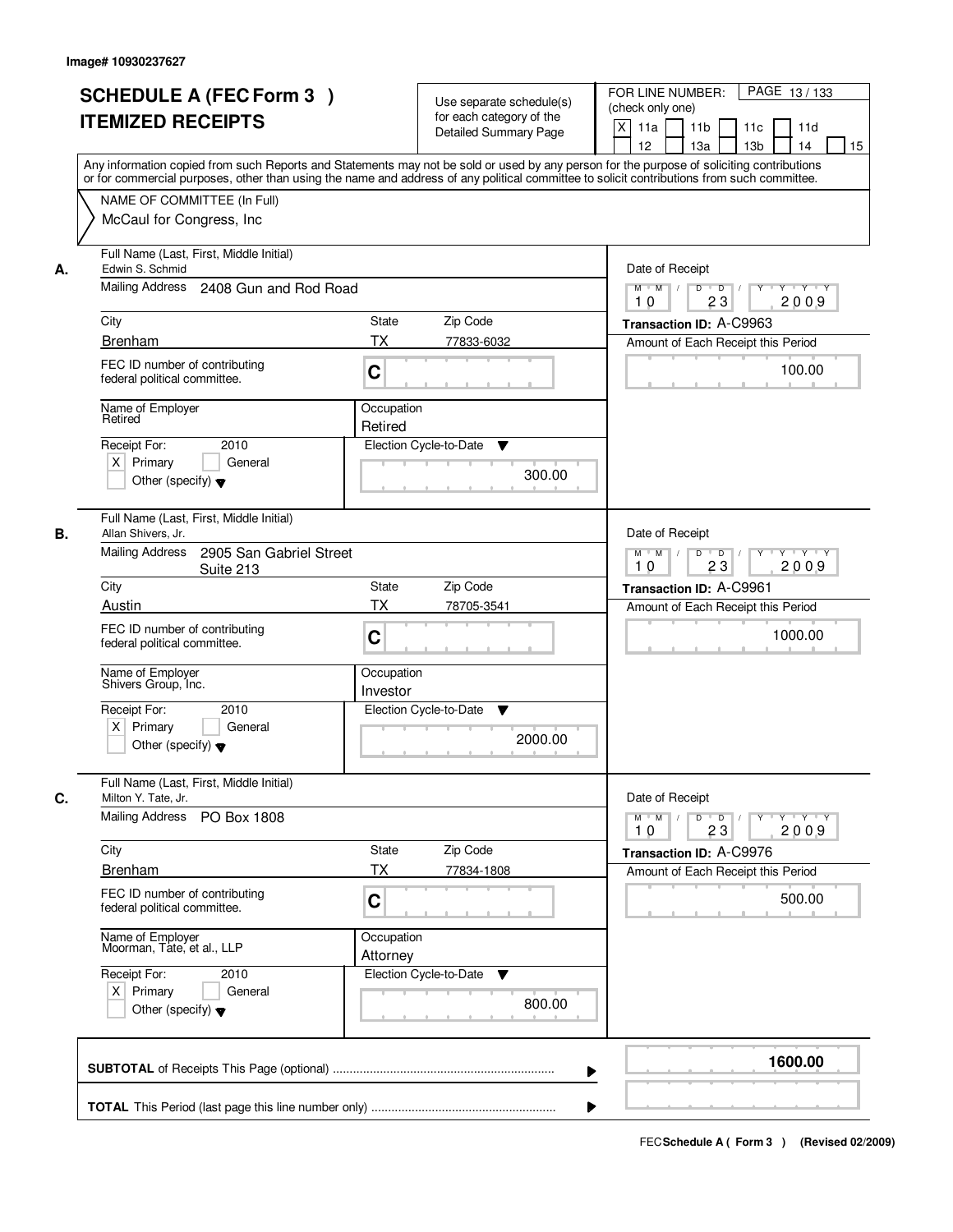|    | <b>SCHEDULE A (FEC Form 3)</b>                                                                                                             |                                                            | PAGE 14/133<br>FOR LINE NUMBER:                                                                   |
|----|--------------------------------------------------------------------------------------------------------------------------------------------|------------------------------------------------------------|---------------------------------------------------------------------------------------------------|
|    | <b>ITEMIZED RECEIPTS</b>                                                                                                                   | Use separate schedule(s)<br>for each category of the       | (check only one)                                                                                  |
|    |                                                                                                                                            | <b>Detailed Summary Page</b>                               | $\boldsymbol{\mathsf{X}}$<br>11a<br>11 <sub>b</sub><br>11c<br>11d                                 |
|    | Any information copied from such Reports and Statements may not be sold or used by any person for the purpose of soliciting contributions  |                                                            | 12<br>13a<br>13 <sub>b</sub><br>14<br>15                                                          |
|    | or for commercial purposes, other than using the name and address of any political committee to solicit contributions from such committee. |                                                            |                                                                                                   |
|    | NAME OF COMMITTEE (In Full)                                                                                                                |                                                            |                                                                                                   |
|    | McCaul for Congress, Inc.                                                                                                                  |                                                            |                                                                                                   |
| А. | Full Name (Last, First, Middle Initial)<br>Deborah Thurmond                                                                                |                                                            | Date of Receipt                                                                                   |
|    | Mailing Address 1614 Kings Castle Drive                                                                                                    |                                                            | $M$ $M$ /<br>D<br>$\overline{D}$<br><u>TYTY</u><br>Y<br>2009<br>23<br>10                          |
|    | City                                                                                                                                       | <b>State</b><br>Zip Code                                   | Transaction ID: A-C9964                                                                           |
|    | Katy                                                                                                                                       | <b>TX</b><br>77450-4300                                    | Amount of Each Receipt this Period                                                                |
|    | FEC ID number of contributing<br>federal political committee.                                                                              | C                                                          | 250.00                                                                                            |
|    | Name of Employer<br>Homemaker                                                                                                              | Occupation                                                 |                                                                                                   |
|    |                                                                                                                                            | Homemaker                                                  |                                                                                                   |
|    | 2010<br>Receipt For:                                                                                                                       | Election Cycle-to-Date<br>v                                |                                                                                                   |
|    | $X$ Primary<br>General<br>Other (specify) $\blacktriangledown$                                                                             | 350.00                                                     |                                                                                                   |
|    |                                                                                                                                            |                                                            |                                                                                                   |
| В. | Full Name (Last, First, Middle Initial)<br>Sandra Wright Kibby                                                                             |                                                            | Date of Receipt                                                                                   |
|    | Mailing Address 634 Evergreen Lane                                                                                                         |                                                            | $M$ $M$ /<br>D<br>$\overline{D}$<br>$Y + Y + Y$                                                   |
|    |                                                                                                                                            |                                                            | 23<br>2009<br>10                                                                                  |
|    | City                                                                                                                                       | Zip Code<br>State<br>TX                                    | Transaction ID: A-C9965                                                                           |
|    | New Braunfels                                                                                                                              | 78130                                                      | Amount of Each Receipt this Period                                                                |
|    | FEC ID number of contributing<br>federal political committee.                                                                              | C                                                          | 500.00                                                                                            |
|    | Name of Employer<br>Wright Distributing Compa-                                                                                             | Occupation                                                 |                                                                                                   |
|    | ny<br>Receipt For:<br>2010                                                                                                                 | Wholesale Beverage Distributor<br>Election Cycle-to-Date ▼ |                                                                                                   |
|    | $X$ Primary<br>General                                                                                                                     |                                                            |                                                                                                   |
|    | Other (specify) $\blacktriangledown$                                                                                                       | 500.00                                                     |                                                                                                   |
| C. | Full Name (Last, First, Middle Initial)<br>Mary Ann Heller                                                                                 |                                                            | Date of Receipt                                                                                   |
|    | Mailing Address<br>4501 Hennig Drive                                                                                                       |                                                            | $M$ $M$<br>$D$ $D$ $/$<br>$Y - Y - Y - Y$<br>$Y$ <sup><math>\top</math></sup><br>2009<br>11<br>04 |
|    | City                                                                                                                                       | Zip Code<br>State                                          | Transaction ID: A-C10013                                                                          |
|    | Austin                                                                                                                                     | <b>TX</b><br>78738-1626                                    | Amount of Each Receipt this Period                                                                |
|    | FEC ID number of contributing<br>federal political committee.                                                                              | C                                                          | 2000.00                                                                                           |
|    | Name of Employer<br>Heller Associatés                                                                                                      | Occupation<br><b>Chief Financial Officer</b>               |                                                                                                   |
|    | Receipt For:<br>2010                                                                                                                       | Election Cycle-to-Date<br>v                                |                                                                                                   |
|    | $X$ Primary<br>General<br>Other (specify) $\blacktriangledown$                                                                             | 2250.00                                                    |                                                                                                   |
|    |                                                                                                                                            |                                                            |                                                                                                   |
|    |                                                                                                                                            |                                                            | 2750.00                                                                                           |
|    |                                                                                                                                            |                                                            |                                                                                                   |
|    |                                                                                                                                            |                                                            |                                                                                                   |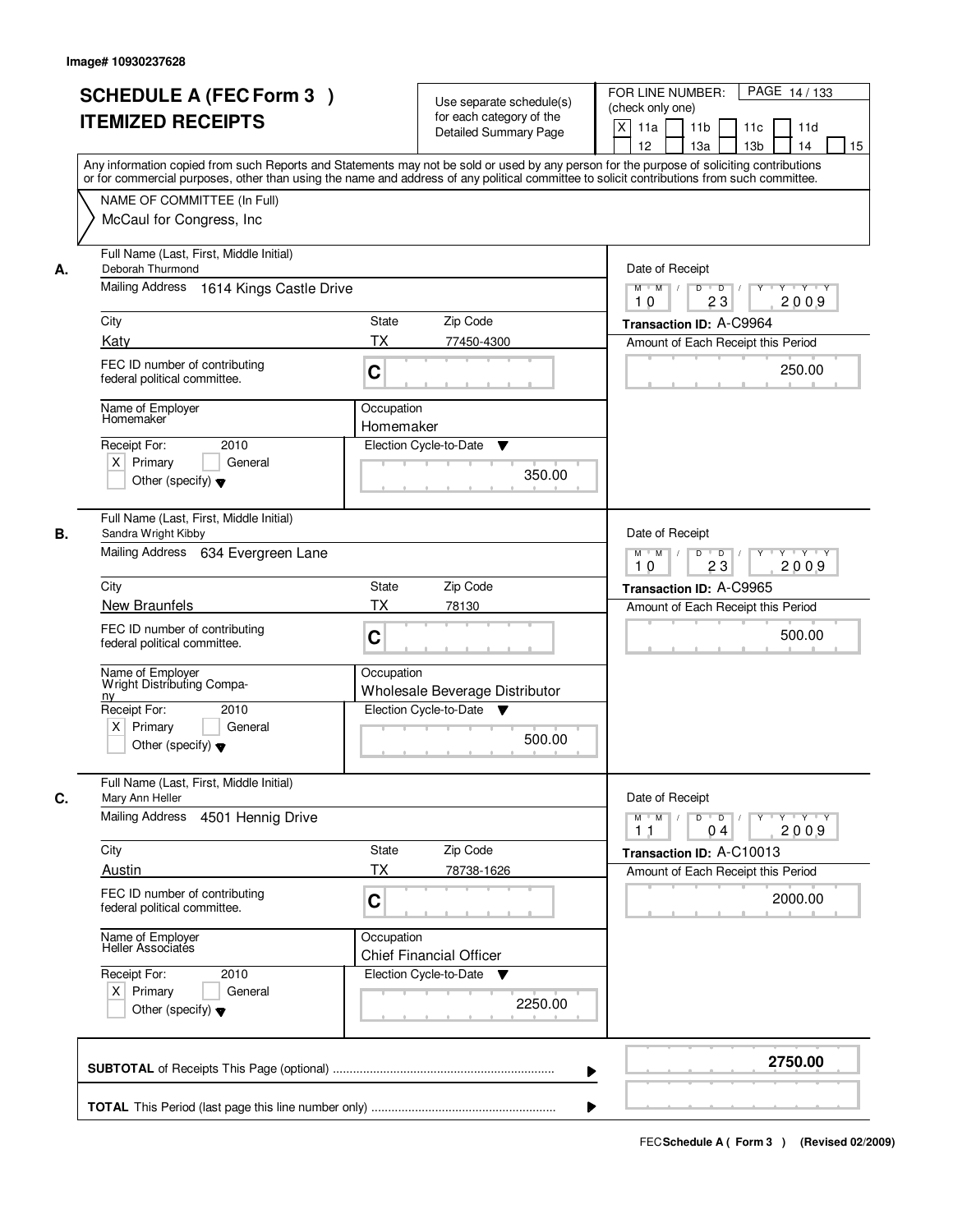|    | <b>SCHEDULE A (FEC Form 3)</b><br><b>ITEMIZED RECEIPTS</b>                                                                           | Use separate schedule(s)<br>for each category of the<br><b>Detailed Summary Page</b><br>Any information copied from such Reports and Statements may not be sold or used by any person for the purpose of soliciting contributions | PAGE 15/133<br>FOR LINE NUMBER:<br>(check only one)<br>$\boldsymbol{\mathsf{X}}$<br>11 <sub>b</sub><br>11a<br>11c<br>11d<br>12<br>13 <sub>b</sub><br>14<br>13a<br>15 |
|----|--------------------------------------------------------------------------------------------------------------------------------------|-----------------------------------------------------------------------------------------------------------------------------------------------------------------------------------------------------------------------------------|----------------------------------------------------------------------------------------------------------------------------------------------------------------------|
|    | NAME OF COMMITTEE (In Full)<br>McCaul for Congress, Inc.                                                                             | or for commercial purposes, other than using the name and address of any political committee to solicit contributions from such committee.                                                                                        |                                                                                                                                                                      |
| А. | Full Name (Last, First, Middle Initial)<br>Peter D. Kinnear<br>Mailing Address<br>202 Saddlebrook Lane                               |                                                                                                                                                                                                                                   | Date of Receipt<br>$D$ $D$ $1$<br>Y<br>$Y - Y - Y - Y$<br>$M$ $M$<br>2009<br>1 <sub>1</sub><br>04                                                                    |
|    | City<br>Tomball                                                                                                                      | <b>State</b><br>Zip Code<br>TX<br>77375                                                                                                                                                                                           | Transaction ID: A-C10016<br>Amount of Each Receipt this Period                                                                                                       |
|    | FEC ID number of contributing<br>federal political committee.                                                                        | C                                                                                                                                                                                                                                 | 500.00                                                                                                                                                               |
|    | Name of Employer<br>FMC Technologies, Inc.<br>Receipt For:<br>2010<br>$X$ Primary<br>General<br>Other (specify) $\blacktriangledown$ | Occupation<br>Chairman/ Chief Executive Officer<br>Election Cycle-to-Date<br>v<br>500.00                                                                                                                                          |                                                                                                                                                                      |
| В. | Full Name (Last, First, Middle Initial)<br>Gladys M. Oakley<br>Mailing Address PO Box 57                                             |                                                                                                                                                                                                                                   | Date of Receipt<br>$M$ $M$ /<br>D<br>$\overline{\phantom{0}}$ D<br>Y<br>Y Y Y Y<br>2009<br>11<br>04                                                                  |
|    | City<br><b>Bellville</b>                                                                                                             | Zip Code<br>State<br>TX<br>77418-0057                                                                                                                                                                                             | Transaction ID: A-C10007<br>Amount of Each Receipt this Period                                                                                                       |
|    | FEC ID number of contributing<br>federal political committee.                                                                        | C                                                                                                                                                                                                                                 | 100.00                                                                                                                                                               |
|    | Name of Employer<br>Retired<br>Receipt For:<br>2010                                                                                  | Occupation<br>Retired<br>Election Cycle-to-Date                                                                                                                                                                                   |                                                                                                                                                                      |
|    | $X$ Primary<br>General<br>Other (specify) $\blacktriangledown$                                                                       | v<br>350.00                                                                                                                                                                                                                       |                                                                                                                                                                      |
| C. | Full Name (Last, First, Middle Initial)<br>Eleanor O. Petty                                                                          |                                                                                                                                                                                                                                   | Date of Receipt                                                                                                                                                      |
|    | Mailing Address<br>202 La Jara Boulevard                                                                                             |                                                                                                                                                                                                                                   | $D$ $D$ $/$<br>$M$ $M$<br>$Y - Y - Y - Y$<br>$Y^+$<br>2009<br>11<br>04                                                                                               |
|    | City<br>San Antonio                                                                                                                  | State<br>Zip Code<br>ТX<br>78209-4444                                                                                                                                                                                             | Transaction ID: A-C10011<br>Amount of Each Receipt this Period                                                                                                       |
|    | FEC ID number of contributing<br>federal political committee.                                                                        | C                                                                                                                                                                                                                                 | 500.00                                                                                                                                                               |
|    | Name of Employer<br>Homemaker                                                                                                        | Occupation<br>Homemaker                                                                                                                                                                                                           |                                                                                                                                                                      |
|    | Receipt For:<br>2010<br>$X$ Primary<br>General<br>Other (specify) $\blacktriangledown$                                               | Election Cycle-to-Date<br>▼<br>500.00                                                                                                                                                                                             |                                                                                                                                                                      |
|    |                                                                                                                                      |                                                                                                                                                                                                                                   | 1100.00                                                                                                                                                              |
|    |                                                                                                                                      |                                                                                                                                                                                                                                   |                                                                                                                                                                      |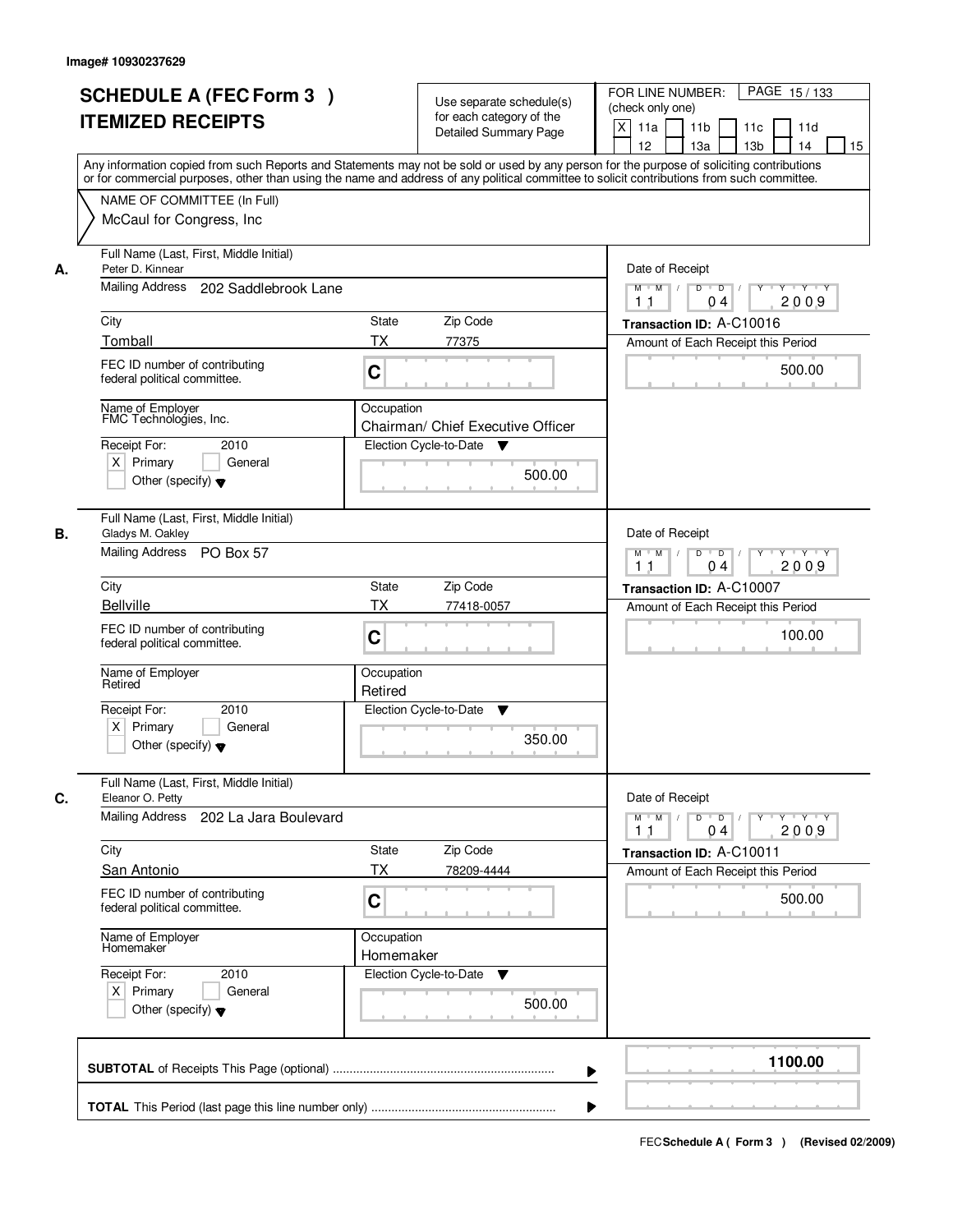|    | <b>SCHEDULE A (FEC Form 3)</b><br><b>ITEMIZED RECEIPTS</b><br>Any information copied from such Reports and Statements may not be sold or used by any person for the purpose of soliciting contributions |                       | Use separate schedule(s)<br>for each category of the<br><b>Detailed Summary Page</b> | PAGE 16/133<br>FOR LINE NUMBER:<br>(check only one)<br>$\boldsymbol{\mathsf{X}}$<br>11 <sub>b</sub><br>11a<br>11 <sub>c</sub><br>11d<br>12<br>13 <sub>b</sub><br>14<br>13a<br>15   |
|----|---------------------------------------------------------------------------------------------------------------------------------------------------------------------------------------------------------|-----------------------|--------------------------------------------------------------------------------------|------------------------------------------------------------------------------------------------------------------------------------------------------------------------------------|
|    | or for commercial purposes, other than using the name and address of any political committee to solicit contributions from such committee.<br>NAME OF COMMITTEE (In Full)<br>McCaul for Congress, Inc.  |                       |                                                                                      |                                                                                                                                                                                    |
| А. | Full Name (Last, First, Middle Initial)<br>Pat R. Rutherford<br>Mailing Address<br>5 Greenway Plaza<br>Suite 220                                                                                        |                       |                                                                                      | Date of Receipt<br>$D$ $D$ $1$<br>Y<br>$Y - Y - Y - Y$<br>$M$ $M$ /<br>2009<br>1 <sub>1</sub><br>04                                                                                |
|    | City                                                                                                                                                                                                    | <b>State</b>          | Zip Code                                                                             | Transaction ID: A-C10017                                                                                                                                                           |
|    | Houston                                                                                                                                                                                                 | ТX                    | 77046-0597                                                                           | Amount of Each Receipt this Period                                                                                                                                                 |
|    | FEC ID number of contributing<br>federal political committee.                                                                                                                                           | C                     |                                                                                      | 900.00                                                                                                                                                                             |
|    | Name of Employer<br>Rutherford Oil Corporation                                                                                                                                                          | Occupation<br>Owner   |                                                                                      |                                                                                                                                                                                    |
|    | Receipt For:<br>2010<br>$X$ Primary<br>General<br>Other (specify) $\blacktriangledown$                                                                                                                  |                       | Election Cycle-to-Date<br>▼<br>2500.00                                               |                                                                                                                                                                                    |
| В. | Full Name (Last, First, Middle Initial)<br>Pat R. Rutherford                                                                                                                                            |                       |                                                                                      | Date of Receipt                                                                                                                                                                    |
|    | Mailing Address<br>5 Greenway Plaza<br>Suite 220                                                                                                                                                        |                       |                                                                                      | $M$ $M$ /<br>D<br>$\overline{D}$<br>Y Y Y Y<br>2009<br>11<br>04                                                                                                                    |
|    | City<br>Houston                                                                                                                                                                                         | State<br>TX           | Zip Code<br>77046-0597                                                               | Transaction ID: A-C10018                                                                                                                                                           |
|    | FEC ID number of contributing<br>federal political committee.                                                                                                                                           | C                     |                                                                                      | Amount of Each Receipt this Period<br>100.00                                                                                                                                       |
|    | Name of Employer<br>Rutherford Oil Corporation                                                                                                                                                          | Occupation<br>Owner   |                                                                                      |                                                                                                                                                                                    |
|    | Receipt For:<br>2010<br>Primary<br>X General<br>Other (specify) $\blacktriangledown$                                                                                                                    |                       | Election Cycle-to-Date<br>▼<br>2500.00                                               |                                                                                                                                                                                    |
| C. | Full Name (Last, First, Middle Initial)<br>Lenoir M. Seelhorst                                                                                                                                          |                       |                                                                                      | Date of Receipt                                                                                                                                                                    |
|    | <b>Mailing Address</b><br>401 College Avenue                                                                                                                                                            |                       |                                                                                      | $M$ $M$<br>$D$ $D$ $I$<br>$\begin{array}{c c c c c c} \hline \textbf{Y} & \textbf{I} & \textbf{Y} & \textbf{I} & \textbf{Y} & \textbf{Y} \\\hline \end{array}$<br>2009<br>11<br>04 |
|    | City                                                                                                                                                                                                    | State                 | Zip Code                                                                             | Transaction ID: A-C10015                                                                                                                                                           |
|    | <b>Brenham</b>                                                                                                                                                                                          | ТX                    | 77833-4122                                                                           | Amount of Each Receipt this Period                                                                                                                                                 |
|    | FEC ID number of contributing<br>federal political committee.                                                                                                                                           | C                     |                                                                                      | 1250.00                                                                                                                                                                            |
|    | Name of Employer<br>Retired                                                                                                                                                                             | Occupation<br>Retired |                                                                                      |                                                                                                                                                                                    |
|    | Receipt For:<br>2010<br>$X$ Primary<br>General<br>Other (specify) $\blacktriangledown$                                                                                                                  |                       | Election Cycle-to-Date<br>▼<br>1250.00                                               |                                                                                                                                                                                    |
|    |                                                                                                                                                                                                         |                       |                                                                                      | 2250.00                                                                                                                                                                            |
|    |                                                                                                                                                                                                         |                       |                                                                                      |                                                                                                                                                                                    |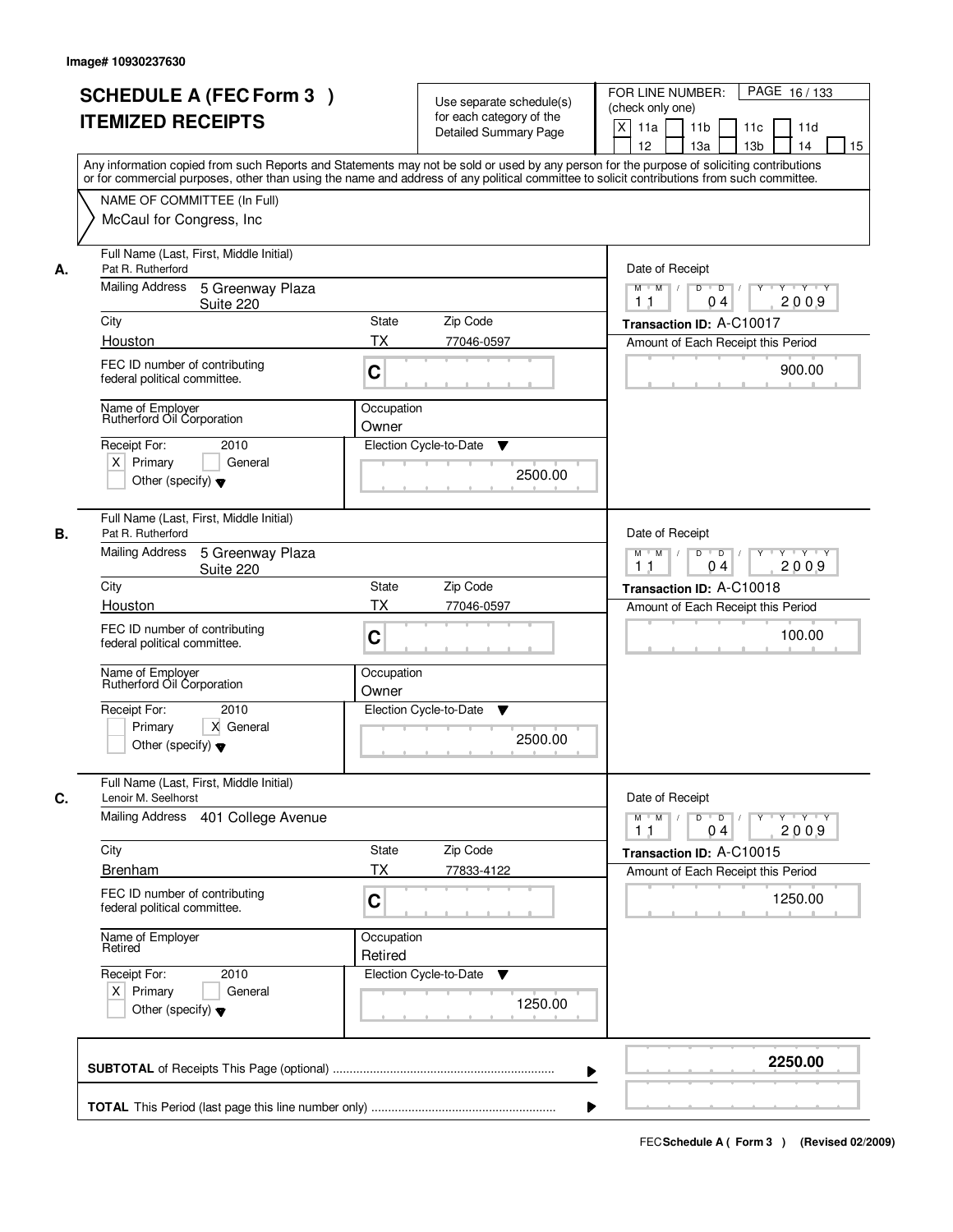|    | <b>SCHEDULE A (FEC Form 3)</b><br><b>ITEMIZED RECEIPTS</b>                                                                                                                                                                                                                              |                         | Use separate schedule(s)<br>for each category of the<br><b>Detailed Summary Page</b> | PAGE 17/133<br>FOR LINE NUMBER:<br>(check only one)<br>X<br>11a<br>11 <sub>b</sub><br>11c<br>11d |
|----|-----------------------------------------------------------------------------------------------------------------------------------------------------------------------------------------------------------------------------------------------------------------------------------------|-------------------------|--------------------------------------------------------------------------------------|--------------------------------------------------------------------------------------------------|
|    | Any information copied from such Reports and Statements may not be sold or used by any person for the purpose of soliciting contributions<br>or for commercial purposes, other than using the name and address of any political committee to solicit contributions from such committee. |                         |                                                                                      | 12<br>13 <sub>b</sub><br>13a<br>14<br>15                                                         |
|    | NAME OF COMMITTEE (In Full)<br>McCaul for Congress, Inc.                                                                                                                                                                                                                                |                         |                                                                                      |                                                                                                  |
| А. | Full Name (Last, First, Middle Initial)<br>Henry B. Tippie<br>Mailing Address PO Box 26557                                                                                                                                                                                              |                         |                                                                                      | Date of Receipt<br>$M$ $M$<br>$D$ $D$ $/$<br>$Y^+$<br>Y Y Y Y                                    |
|    |                                                                                                                                                                                                                                                                                         |                         |                                                                                      | 2009<br>11<br>04                                                                                 |
|    | City<br>Austin                                                                                                                                                                                                                                                                          | State<br>ТX             | Zip Code                                                                             | Transaction ID: A-C10014                                                                         |
|    | FEC ID number of contributing<br>federal political committee.                                                                                                                                                                                                                           | C                       | 78755-0557                                                                           | Amount of Each Receipt this Period<br>100.00                                                     |
|    | Name of Employer<br>Self-Employed                                                                                                                                                                                                                                                       | Occupation<br>Rancher   |                                                                                      |                                                                                                  |
|    | 2010<br>Receipt For:<br>$X$ Primary<br>General<br>Other (specify) $\blacktriangledown$                                                                                                                                                                                                  |                         | Election Cycle-to-Date<br>▼<br>450.00                                                |                                                                                                  |
| В. | Full Name (Last, First, Middle Initial)<br>Joseph N. Mondello                                                                                                                                                                                                                           |                         |                                                                                      | Date of Receipt                                                                                  |
|    | Mailing Address 2707 South Grove Street                                                                                                                                                                                                                                                 |                         |                                                                                      | $Y \vdash Y \vdash Y$<br>$M$ $M$ /<br>D<br>$\overline{D}$<br>Y<br>06<br>2009<br>11               |
|    | City                                                                                                                                                                                                                                                                                    | State                   | Zip Code                                                                             | Transaction ID: A-C9996                                                                          |
|    | Arlington                                                                                                                                                                                                                                                                               | VA                      | 22202-2423                                                                           | Amount of Each Receipt this Period                                                               |
|    | FEC ID number of contributing<br>federal political committee.                                                                                                                                                                                                                           | C                       |                                                                                      | 1000.00                                                                                          |
|    | Name of Employer<br>The Mondello Group                                                                                                                                                                                                                                                  | Occupation<br>Owner     |                                                                                      |                                                                                                  |
|    | Receipt For:<br>2010<br>$X$ Primary<br>General<br>Other (specify) $\blacktriangledown$                                                                                                                                                                                                  |                         | Election Cycle-to-Date<br>v<br>1000.00                                               |                                                                                                  |
| C. | Full Name (Last, First, Middle Initial)<br>Ann S. Butler                                                                                                                                                                                                                                |                         |                                                                                      | Date of Receipt                                                                                  |
|    | Mailing Address 2 Niles Road                                                                                                                                                                                                                                                            |                         |                                                                                      | $D$ $D$ $/$<br>$M$ $M$ /<br>$Y + Y + Y$<br>Y "<br>2009<br>11<br>09                               |
|    | City<br>Austin                                                                                                                                                                                                                                                                          | State<br>ТX             | Zip Code<br>78703-3139                                                               | Transaction ID: A-110033<br>Amount of Each Receipt this Period                                   |
|    | FEC ID number of contributing<br>federal political committee.                                                                                                                                                                                                                           | C                       |                                                                                      | 2327.50                                                                                          |
|    | Name of Employer<br>Homemaker                                                                                                                                                                                                                                                           | Occupation<br>Homemaker |                                                                                      | Inkind: Catering & Equipm-<br>ent Rental                                                         |
|    | Receipt For:<br>2010<br>$X$ Primary<br>General<br>Other (specify) $\blacktriangledown$                                                                                                                                                                                                  |                         | Election Cycle-to-Date<br>v<br>2327.50                                               |                                                                                                  |
|    |                                                                                                                                                                                                                                                                                         |                         |                                                                                      | 3427.50<br>▶                                                                                     |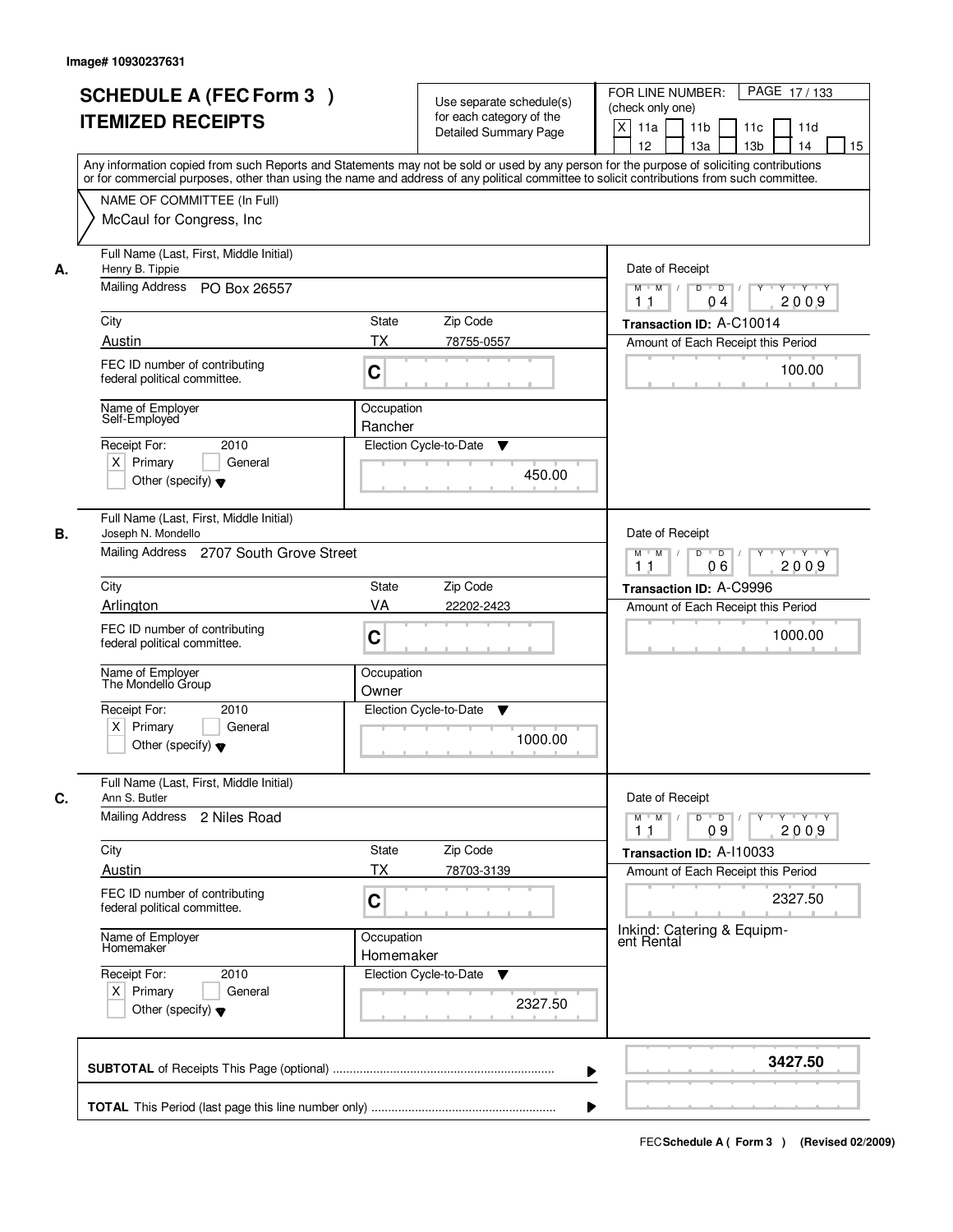|    | <b>SCHEDULE A (FEC Form 3)</b><br><b>ITEMIZED RECEIPTS</b><br>Any information copied from such Reports and Statements may not be sold or used by any person for the purpose of soliciting contributions<br>or for commercial purposes, other than using the name and address of any political committee to solicit contributions from such committee. |                         | Use separate schedule(s)<br>for each category of the<br><b>Detailed Summary Page</b> | PAGE 18/133<br>FOR LINE NUMBER:<br>(check only one)<br>$\mathsf{X}$<br>11 <sub>b</sub><br>11a<br>11c<br>11d<br>13 <sub>b</sub><br>12<br>13a<br>14<br>15 |
|----|-------------------------------------------------------------------------------------------------------------------------------------------------------------------------------------------------------------------------------------------------------------------------------------------------------------------------------------------------------|-------------------------|--------------------------------------------------------------------------------------|---------------------------------------------------------------------------------------------------------------------------------------------------------|
|    | NAME OF COMMITTEE (In Full)<br>McCaul for Congress, Inc.                                                                                                                                                                                                                                                                                              |                         |                                                                                      |                                                                                                                                                         |
| А. | Full Name (Last, First, Middle Initial)<br>Roy A. Butler<br>Mailing Address 2 Niles Road                                                                                                                                                                                                                                                              |                         |                                                                                      | Date of Receipt<br>$D$ $D$ $/$<br>$Y + Y + Y$<br>$M$ $M$ /<br>$\overline{Y}$<br>09<br>2009<br>1 <sub>1</sub>                                            |
|    | City                                                                                                                                                                                                                                                                                                                                                  | State                   | Zip Code                                                                             | Transaction ID: A-110032                                                                                                                                |
|    | Austin                                                                                                                                                                                                                                                                                                                                                | ТX                      | 78703-3139                                                                           | Amount of Each Receipt this Period                                                                                                                      |
|    | FEC ID number of contributing<br>federal political committee.                                                                                                                                                                                                                                                                                         | C                       |                                                                                      | 2327.50                                                                                                                                                 |
|    | Name of Employer<br>Capital Beverage Company                                                                                                                                                                                                                                                                                                          | Occupation<br>President |                                                                                      | Inkind: Catering & Equipm-<br>ent Rental                                                                                                                |
|    | Receipt For:<br>2010<br>$X$ Primary<br>General<br>Other (specify) $\blacktriangledown$                                                                                                                                                                                                                                                                |                         | Election Cycle-to-Date<br>▼<br>2327.50                                               |                                                                                                                                                         |
| В. | Full Name (Last, First, Middle Initial)<br>Golda & Thoreau, LP                                                                                                                                                                                                                                                                                        |                         |                                                                                      | Date of Receipt                                                                                                                                         |
|    | Mailing Address 3401 Cherry Lane                                                                                                                                                                                                                                                                                                                      |                         |                                                                                      | $Y \vdash Y \vdash Y$<br>$M$ $M$ /<br>D<br>$\overline{\phantom{0}}$<br>16<br>2009<br>11                                                                 |
|    | City                                                                                                                                                                                                                                                                                                                                                  | <b>State</b>            | Zip Code                                                                             | Transaction ID: A-C10058                                                                                                                                |
|    | Austin<br>FEC ID number of contributing<br>federal political committee.                                                                                                                                                                                                                                                                               | <b>TX</b><br>C          | 78703                                                                                | Amount of Each Receipt this Period<br>1000.00                                                                                                           |
|    | Name of Employer                                                                                                                                                                                                                                                                                                                                      | Occupation              |                                                                                      | SEE MEMO ITEM                                                                                                                                           |
|    | Receipt For:<br>2010<br>$X$ Primary<br>General<br>Other (specify) $\blacktriangledown$                                                                                                                                                                                                                                                                |                         | Election Cycle-to-Date<br>v<br>2000.00                                               | Contribution from Partner-<br>ship. Partners exceeding<br>reporting threshold itemi-<br><u>zed as memos.</u>                                            |
|    | Full Name (Last, First, Middle Initial)                                                                                                                                                                                                                                                                                                               |                         |                                                                                      |                                                                                                                                                         |
| C. | Rona S. Baizer<br>Mailing Address<br>3810 Kennelwood Road                                                                                                                                                                                                                                                                                             |                         |                                                                                      | Date of Receipt<br>$M$ $M$<br>$D$ $D$ $l$<br>$Y$ <sup>-1</sup><br>$Y + Y + Y$<br>2009<br>11<br>16                                                       |
|    | City                                                                                                                                                                                                                                                                                                                                                  | <b>State</b>            | Zip Code                                                                             | Transaction ID: A-C10099                                                                                                                                |
|    | Austin                                                                                                                                                                                                                                                                                                                                                | ТX                      | 78703-2011                                                                           | Amount of Each Receipt this Period                                                                                                                      |
|    | FEC ID number of contributing<br>federal political committee.                                                                                                                                                                                                                                                                                         | C                       |                                                                                      | 1000.00                                                                                                                                                 |
|    | Name of Employer<br>Homemaker                                                                                                                                                                                                                                                                                                                         | Occupation<br>Homemaker |                                                                                      |                                                                                                                                                         |
|    | Receipt For:<br>2010<br>$X$ Primary<br>General<br>Other (specify) $\blacktriangledown$                                                                                                                                                                                                                                                                |                         | Election Cycle-to-Date<br>v<br>2000.00                                               |                                                                                                                                                         |
|    |                                                                                                                                                                                                                                                                                                                                                       |                         | ▶                                                                                    | 4327.50                                                                                                                                                 |
|    |                                                                                                                                                                                                                                                                                                                                                       |                         |                                                                                      |                                                                                                                                                         |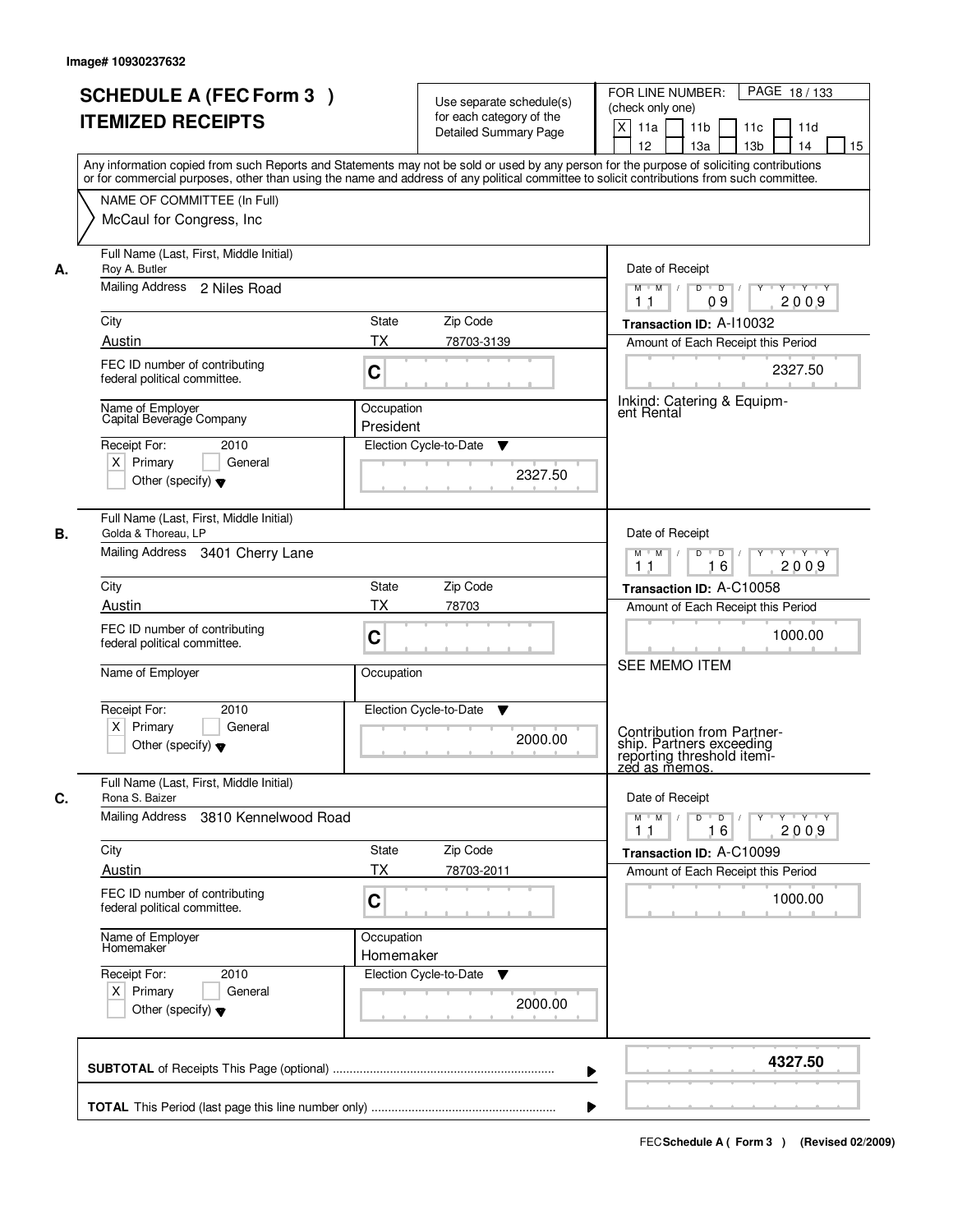|    | <b>SCHEDULE A (FEC Form 3)</b><br><b>ITEMIZED RECEIPTS</b>                                                                  | Use separate schedule(s)<br>for each category of the<br><b>Detailed Summary Page</b><br>Any information copied from such Reports and Statements may not be sold or used by any person for the purpose of soliciting contributions<br>or for commercial purposes, other than using the name and address of any political committee to solicit contributions from such committee. | PAGE 19/133<br>FOR LINE NUMBER:<br>(check only one)<br>$\times$<br>11 <sub>b</sub><br>11a<br>11d<br>11c<br>12<br>13 <sub>b</sub><br>15<br>13a<br>14 |
|----|-----------------------------------------------------------------------------------------------------------------------------|---------------------------------------------------------------------------------------------------------------------------------------------------------------------------------------------------------------------------------------------------------------------------------------------------------------------------------------------------------------------------------|-----------------------------------------------------------------------------------------------------------------------------------------------------|
|    | NAME OF COMMITTEE (In Full)<br>McCaul for Congress, Inc.                                                                    |                                                                                                                                                                                                                                                                                                                                                                                 |                                                                                                                                                     |
| А. | Full Name (Last, First, Middle Initial)<br>Ronald H. Cobb<br><b>Mailing Address</b><br>4207 Canyonside Trail                |                                                                                                                                                                                                                                                                                                                                                                                 | Date of Receipt<br>$M$ $M$ /<br>$D$ $D$ $I$<br>$Y^+$<br>Y Y Y Y<br>2009<br>1 <sub>1</sub><br>16                                                     |
|    | City<br>Austin                                                                                                              | <b>State</b><br>Zip Code<br><b>TX</b><br>78731-2857                                                                                                                                                                                                                                                                                                                             | Transaction ID: A-C10049<br>Amount of Each Receipt this Period                                                                                      |
|    | FEC ID number of contributing<br>federal political committee.                                                               | C                                                                                                                                                                                                                                                                                                                                                                               | 900.00                                                                                                                                              |
|    | Name of Employer<br>Self-Employed<br>Receipt For:<br>2010<br>$X$ Primary<br>General<br>Other (specify) $\blacktriangledown$ | Occupation<br>Attorney<br>Election Cycle-to-Date<br>▼<br>2400.00                                                                                                                                                                                                                                                                                                                |                                                                                                                                                     |
| В. | Full Name (Last, First, Middle Initial)<br>Kelley Cooper McClure<br>Mailing Address 3401 Cherry Lane                        |                                                                                                                                                                                                                                                                                                                                                                                 | Date of Receipt<br>D<br>$\overline{D}$ $\overline{I}$<br>$Y \vdash Y \vdash Y$<br>$M$ $M$ /<br>16<br>2009<br>11                                     |
|    | City                                                                                                                        | Zip Code<br><b>State</b>                                                                                                                                                                                                                                                                                                                                                        | Transaction ID: A-PI6147                                                                                                                            |
|    | Austin                                                                                                                      | TX<br>78703                                                                                                                                                                                                                                                                                                                                                                     | Amount of Each Receipt this Period                                                                                                                  |
|    | FEC ID number of contributing<br>federal political committee.                                                               | C                                                                                                                                                                                                                                                                                                                                                                               | 1000.00                                                                                                                                             |
|    | Name of Employer<br>Golda & Thoreau, LP                                                                                     | Occupation<br>Partner                                                                                                                                                                                                                                                                                                                                                           |                                                                                                                                                     |
|    | Receipt For:<br>2010<br>$X$ Primary<br>General<br>Other (specify) $\blacktriangledown$                                      | Election Cycle-to-Date<br>v<br>2000.00                                                                                                                                                                                                                                                                                                                                          | [MEMO ITEM]<br>Partnership Itemization<br>Memo                                                                                                      |
| С. | Full Name (Last, First, Middle Initial)<br><b>Becky Davis</b><br>Mailing Address<br>19827 Cypress Church Road               |                                                                                                                                                                                                                                                                                                                                                                                 | Date of Receipt<br>$M$ $M$<br>$\mathsf D$<br>$\overline{D}$ /<br>$Y + Y + Y$                                                                        |
|    |                                                                                                                             | Zip Code<br>State                                                                                                                                                                                                                                                                                                                                                               | 2009<br>11<br>16                                                                                                                                    |
|    | City<br><b>Cypress</b>                                                                                                      | ТX<br>77433-1479                                                                                                                                                                                                                                                                                                                                                                | Transaction ID: A-C10069<br>Amount of Each Receipt this Period                                                                                      |
|    | FEC ID number of contributing<br>federal political committee.                                                               | C                                                                                                                                                                                                                                                                                                                                                                               | 1200.00                                                                                                                                             |
|    | Name of Employer<br>Homemaker                                                                                               | Occupation<br>Homemaker                                                                                                                                                                                                                                                                                                                                                         |                                                                                                                                                     |
|    | Receipt For:<br>2010<br>Primary<br>X General<br>Other (specify) $\blacktriangledown$                                        | Election Cycle-to-Date<br>v<br>3600.00                                                                                                                                                                                                                                                                                                                                          |                                                                                                                                                     |
|    |                                                                                                                             |                                                                                                                                                                                                                                                                                                                                                                                 | 2100.00                                                                                                                                             |
|    |                                                                                                                             |                                                                                                                                                                                                                                                                                                                                                                                 |                                                                                                                                                     |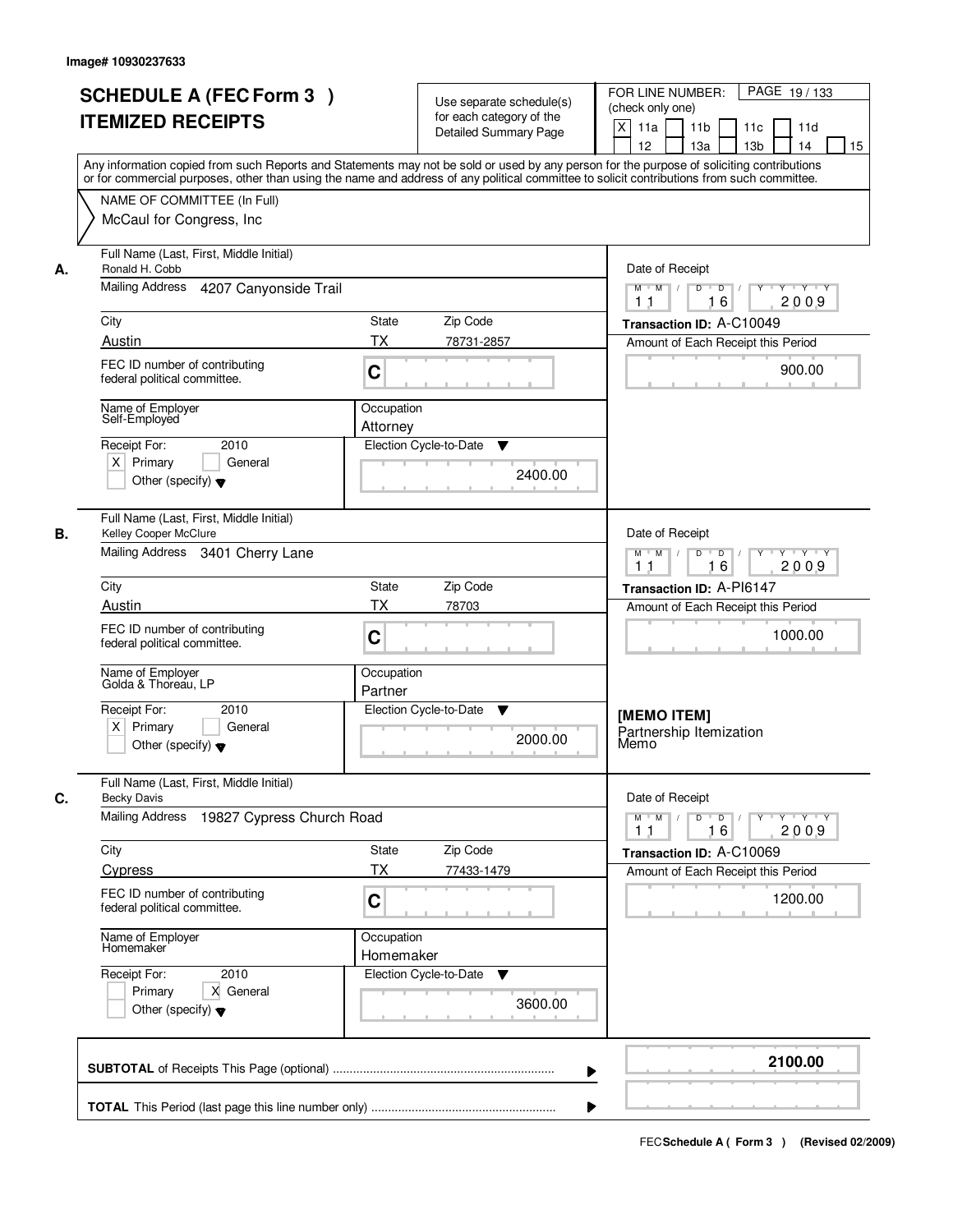|    | <b>SCHEDULE A (FEC Form 3)</b><br><b>ITEMIZED RECEIPTS</b><br>Any information copied from such Reports and Statements may not be sold or used by any person for the purpose of soliciting contributions<br>or for commercial purposes, other than using the name and address of any political committee to solicit contributions from such committee. | Use separate schedule(s)<br>for each category of the<br><b>Detailed Summary Page</b> | PAGE 20 / 133<br>FOR LINE NUMBER:<br>(check only one)<br>$\times$<br>11 <sub>b</sub><br>11a<br>11d<br>11c<br>12<br>13 <sub>b</sub><br>15<br>13a<br>14 |
|----|-------------------------------------------------------------------------------------------------------------------------------------------------------------------------------------------------------------------------------------------------------------------------------------------------------------------------------------------------------|--------------------------------------------------------------------------------------|-------------------------------------------------------------------------------------------------------------------------------------------------------|
|    | NAME OF COMMITTEE (In Full)<br>McCaul for Congress, Inc.                                                                                                                                                                                                                                                                                              |                                                                                      |                                                                                                                                                       |
| А. | Full Name (Last, First, Middle Initial)<br><b>Monty Davis</b><br><b>Mailing Address</b><br>19827 Cypress Church Road                                                                                                                                                                                                                                  |                                                                                      | Date of Receipt<br>$D$ $D$ $I$<br>$Y$ <sup>U</sup><br>Y Y Y Y<br>$M$ $M$ /                                                                            |
|    | City<br>Cypress                                                                                                                                                                                                                                                                                                                                       | State<br>Zip Code<br>ТX<br>77433                                                     | 2009<br>1 <sub>1</sub><br>16<br>Transaction ID: A-C10067<br>Amount of Each Receipt this Period                                                        |
|    | FEC ID number of contributing<br>federal political committee.                                                                                                                                                                                                                                                                                         | C                                                                                    | 100.00                                                                                                                                                |
|    | Name of Employer<br>Core Laboratories<br>Receipt For:<br>2010<br>$X$ Primary<br>General<br>Other (specify) $\blacktriangledown$                                                                                                                                                                                                                       | Occupation<br><b>Senior Vice President</b><br>Election Cycle-to-Date<br>v<br>3500.00 |                                                                                                                                                       |
| В. | Full Name (Last, First, Middle Initial)<br><b>Monty Davis</b><br>Mailing Address<br>19827 Cypress Church Road                                                                                                                                                                                                                                         |                                                                                      | Date of Receipt<br>D<br>$\Box$ D $\Box$ /<br>Y Y Y Y<br>$M$ $M$ /<br>16<br>2009<br>11                                                                 |
|    | City                                                                                                                                                                                                                                                                                                                                                  | Zip Code<br><b>State</b>                                                             | Transaction ID: A-C10068                                                                                                                              |
|    | Cypress                                                                                                                                                                                                                                                                                                                                               | TX<br>77433                                                                          | Amount of Each Receipt this Period                                                                                                                    |
|    | FEC ID number of contributing<br>federal political committee.                                                                                                                                                                                                                                                                                         | C                                                                                    | 1100.00                                                                                                                                               |
|    | Name of Employer<br>Core Laboratories<br>Receipt For:<br>2010<br>Primary<br>X General<br>Other (specify) $\blacktriangledown$                                                                                                                                                                                                                         | Occupation<br><b>Senior Vice President</b><br>Election Cycle-to-Date<br>v<br>3500.00 |                                                                                                                                                       |
|    | Full Name (Last, First, Middle Initial)                                                                                                                                                                                                                                                                                                               |                                                                                      |                                                                                                                                                       |
| C. | <b>Charles Draper</b><br>Mailing Address<br>4609 Trail Crest Circle                                                                                                                                                                                                                                                                                   |                                                                                      | Date of Receipt<br>$M$ $M$<br>$\mathsf D$<br>$\overline{D}$ /<br>$Y + Y + Y$<br>Y<br>16<br>2009<br>11                                                 |
|    | City                                                                                                                                                                                                                                                                                                                                                  | Zip Code<br>State                                                                    | Transaction ID: A-C10100                                                                                                                              |
|    | Austin<br>FEC ID number of contributing<br>federal political committee.                                                                                                                                                                                                                                                                               | ТX<br>78735<br>C                                                                     | Amount of Each Receipt this Period<br>250.00                                                                                                          |
|    | Name of Employer<br>Self-Employed                                                                                                                                                                                                                                                                                                                     | Occupation<br>Prospector                                                             |                                                                                                                                                       |
|    | Receipt For:<br>2010<br>$X$ Primary<br>General<br>Other (specify) $\blacktriangledown$                                                                                                                                                                                                                                                                | Election Cycle-to-Date<br>v<br>250.00                                                |                                                                                                                                                       |
|    |                                                                                                                                                                                                                                                                                                                                                       |                                                                                      | 1450.00<br>▶                                                                                                                                          |
|    |                                                                                                                                                                                                                                                                                                                                                       |                                                                                      |                                                                                                                                                       |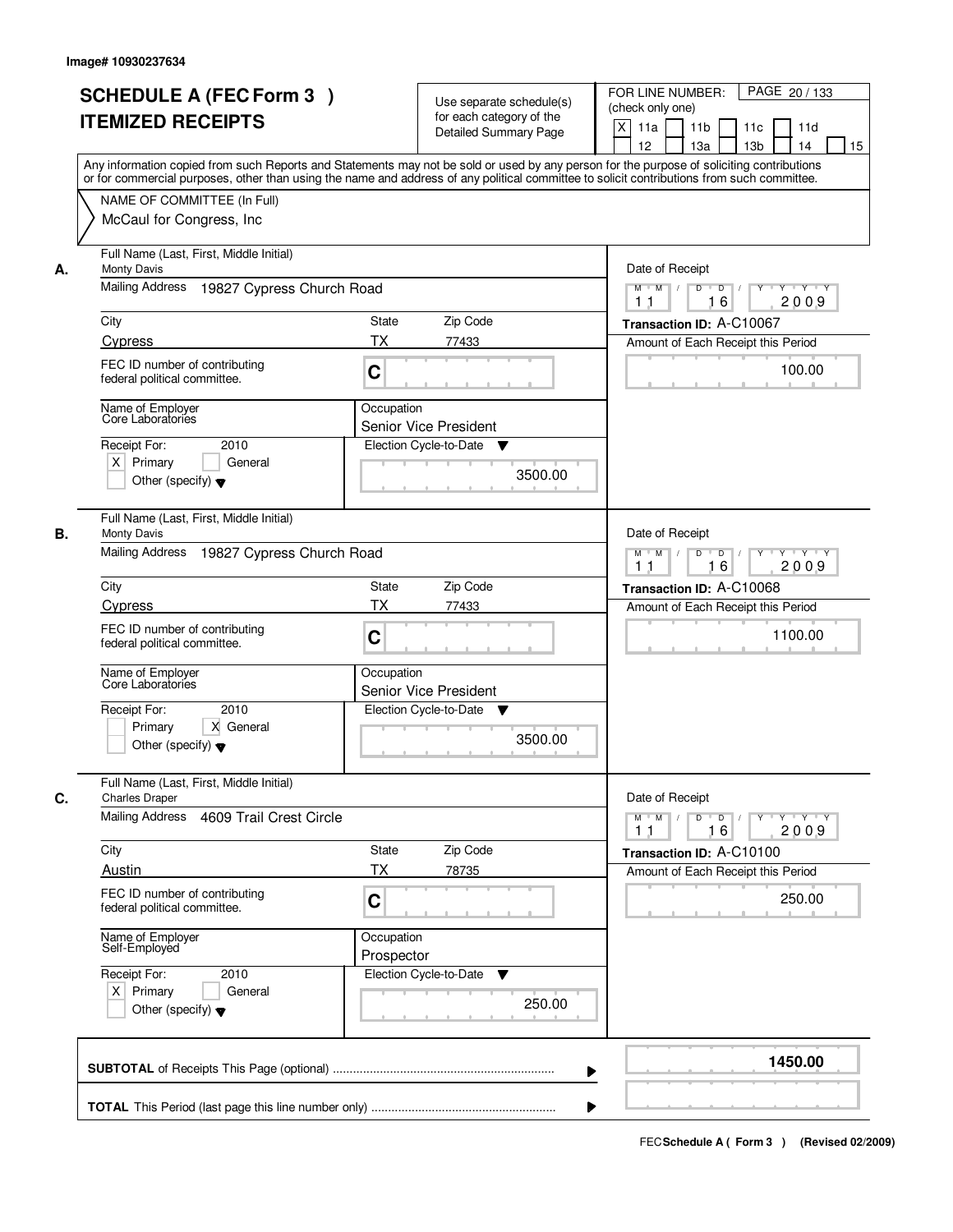|    | <b>SCHEDULE A (FEC Form 3)</b><br><b>ITEMIZED RECEIPTS</b><br>Any information copied from such Reports and Statements may not be sold or used by any person for the purpose of soliciting contributions<br>or for commercial purposes, other than using the name and address of any political committee to solicit contributions from such committee. |                             | Use separate schedule(s)<br>for each category of the<br><b>Detailed Summary Page</b> | PAGE 21 / 133<br>FOR LINE NUMBER:<br>(check only one)<br>X<br>11 <sub>b</sub><br>11a<br>11c<br>11d<br>12<br>13 <sub>b</sub><br>13a<br>14<br>15 |
|----|-------------------------------------------------------------------------------------------------------------------------------------------------------------------------------------------------------------------------------------------------------------------------------------------------------------------------------------------------------|-----------------------------|--------------------------------------------------------------------------------------|------------------------------------------------------------------------------------------------------------------------------------------------|
|    | NAME OF COMMITTEE (In Full)<br>McCaul for Congress, Inc.                                                                                                                                                                                                                                                                                              |                             |                                                                                      |                                                                                                                                                |
| А. | Full Name (Last, First, Middle Initial)<br>Manny Flores<br>Mailing Address<br>2904 Navidad Cove                                                                                                                                                                                                                                                       |                             |                                                                                      | Date of Receipt<br>$M$ $M$ /<br>$D$ $D$ $/$<br>$\overline{Y}$<br>Y 'Y 'Y<br>2009<br>11<br>16                                                   |
|    | City                                                                                                                                                                                                                                                                                                                                                  | State                       | Zip Code                                                                             | Transaction ID: A-C10063                                                                                                                       |
|    | Austin<br>FEC ID number of contributing<br>federal political committee.                                                                                                                                                                                                                                                                               | ТX<br>C                     | 78735-1439                                                                           | Amount of Each Receipt this Period<br>1000.00                                                                                                  |
|    | Name of Employer<br>LatinWorks Manufacturing<br>Receipt For:<br>2010<br>Primary<br>X General<br>Other (specify) $\blacktriangledown$                                                                                                                                                                                                                  | Occupation                  | <b>Chief Executive Officer</b><br>Election Cycle-to-Date<br>▼<br>3400.00             |                                                                                                                                                |
| В. | Full Name (Last, First, Middle Initial)<br>Harvey J. Frye<br>Mailing Address 801 North Weston Lane                                                                                                                                                                                                                                                    |                             |                                                                                      | Date of Receipt<br>$Y \vdash Y \vdash Y$<br>$M$ $M$ /<br>D<br>$\overline{\phantom{0}}$<br>Y<br>16<br>2009<br>11                                |
|    | City                                                                                                                                                                                                                                                                                                                                                  | <b>State</b>                | Zip Code                                                                             | Transaction ID: A-C10045                                                                                                                       |
|    | Austin<br>FEC ID number of contributing<br>federal political committee.                                                                                                                                                                                                                                                                               | <b>TX</b><br>C              | 78733-3447                                                                           | Amount of Each Receipt this Period<br>1000.00                                                                                                  |
|    | Name of Employer<br>Tokyo Electron America,<br>Inc.                                                                                                                                                                                                                                                                                                   | Occupation<br>Vice Chairman |                                                                                      |                                                                                                                                                |
|    | Receipt For:<br>2010<br>$X$ Primary<br>General<br>Other (specify) $\blacktriangledown$                                                                                                                                                                                                                                                                |                             | Election Cycle-to-Date<br>▼<br>1000.00                                               |                                                                                                                                                |
| C. | Full Name (Last, First, Middle Initial)<br>M. Gail Hughes                                                                                                                                                                                                                                                                                             |                             |                                                                                      | Date of Receipt                                                                                                                                |
|    | Mailing Address<br>3405 Timberwood Circle                                                                                                                                                                                                                                                                                                             |                             |                                                                                      | $D$ $D$ $l$<br>$M$ $M$ /<br>$Y$ <sup>U</sup><br>$Y + Y + Y$<br>2009<br>11<br>16                                                                |
|    | City<br>Austin                                                                                                                                                                                                                                                                                                                                        | State<br>ТX                 | Zip Code<br>78703                                                                    | Transaction ID: A-C10060                                                                                                                       |
|    | FEC ID number of contributing<br>federal political committee.                                                                                                                                                                                                                                                                                         | C                           |                                                                                      | Amount of Each Receipt this Period<br>1200.00                                                                                                  |
|    | Name of Employer<br>Homemaker                                                                                                                                                                                                                                                                                                                         | Occupation<br>Homemaker     |                                                                                      |                                                                                                                                                |
|    | Receipt For:<br>2010<br>Primary<br>X General<br>Other (specify) $\blacktriangledown$                                                                                                                                                                                                                                                                  |                             | Election Cycle-to-Date<br>v<br>3600.00                                               |                                                                                                                                                |
|    |                                                                                                                                                                                                                                                                                                                                                       |                             | ▶                                                                                    | 3200.00                                                                                                                                        |
|    |                                                                                                                                                                                                                                                                                                                                                       |                             |                                                                                      |                                                                                                                                                |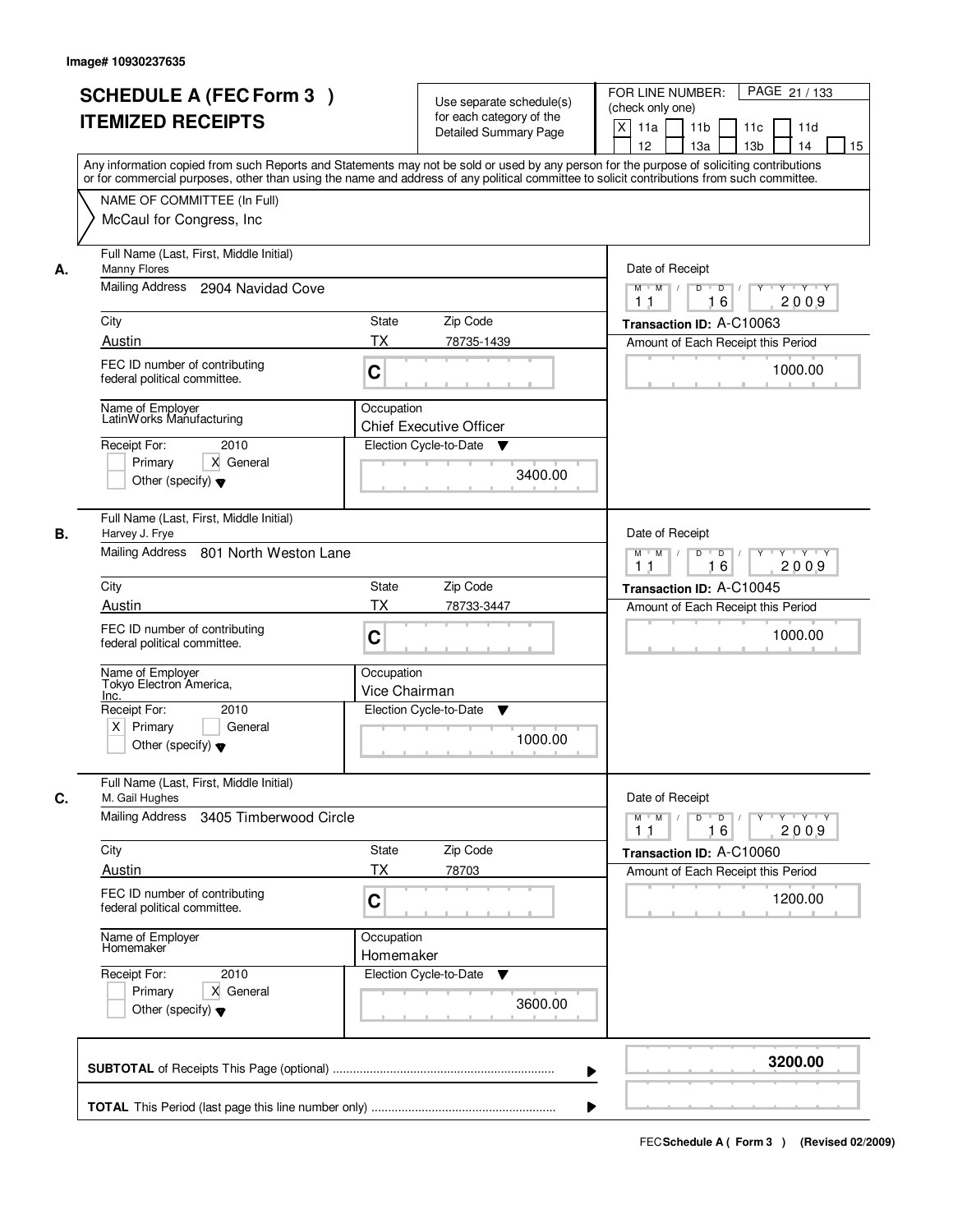|    | <b>SCHEDULE A (FEC Form 3)</b><br><b>ITEMIZED RECEIPTS</b>                                                                                                                                                                                                                                                             |                                        | Use separate schedule(s)<br>for each category of the<br><b>Detailed Summary Page</b> | PAGE 22 / 133<br>FOR LINE NUMBER:<br>(check only one)<br>X<br>11 <sub>b</sub><br>11a<br>11c<br>11d<br>12<br>13 <sub>b</sub><br>13a<br>14<br>15 |
|----|------------------------------------------------------------------------------------------------------------------------------------------------------------------------------------------------------------------------------------------------------------------------------------------------------------------------|----------------------------------------|--------------------------------------------------------------------------------------|------------------------------------------------------------------------------------------------------------------------------------------------|
|    | Any information copied from such Reports and Statements may not be sold or used by any person for the purpose of soliciting contributions<br>or for commercial purposes, other than using the name and address of any political committee to solicit contributions from such committee.<br>NAME OF COMMITTEE (In Full) |                                        |                                                                                      |                                                                                                                                                |
|    | McCaul for Congress, Inc.                                                                                                                                                                                                                                                                                              |                                        |                                                                                      |                                                                                                                                                |
| А. | Full Name (Last, First, Middle Initial)<br>Robert W. Hughes<br>Mailing Address 3405 Timberwood Circle                                                                                                                                                                                                                  |                                        |                                                                                      | Date of Receipt<br>$D$ $D$ $/$                                                                                                                 |
|    |                                                                                                                                                                                                                                                                                                                        |                                        |                                                                                      | $M$ $M$ /<br>$Y^+$<br>Y 'Y 'Y<br>2009<br>11<br>16                                                                                              |
|    | City                                                                                                                                                                                                                                                                                                                   | State                                  | Zip Code                                                                             | Transaction ID: A-C10059                                                                                                                       |
|    | Austin                                                                                                                                                                                                                                                                                                                 | ТX                                     | 78703                                                                                | Amount of Each Receipt this Period                                                                                                             |
|    | FEC ID number of contributing<br>federal political committee.                                                                                                                                                                                                                                                          | C                                      |                                                                                      | 1200.00                                                                                                                                        |
|    | Name of Employer<br>Diamond Ventures, LLC                                                                                                                                                                                                                                                                              | Occupation<br><b>Managing Director</b> |                                                                                      |                                                                                                                                                |
|    | 2010<br>Receipt For:                                                                                                                                                                                                                                                                                                   |                                        | Election Cycle-to-Date<br>▼                                                          |                                                                                                                                                |
|    | Primary<br>X General<br>Other (specify) $\blacktriangledown$                                                                                                                                                                                                                                                           |                                        | 3600.00                                                                              |                                                                                                                                                |
| В. | Full Name (Last, First, Middle Initial)<br>J. Stanley Lenox, III                                                                                                                                                                                                                                                       |                                        |                                                                                      | Date of Receipt                                                                                                                                |
|    | Mailing Address<br>2600 Lake Austin Boulevard<br>Unit 17101                                                                                                                                                                                                                                                            |                                        |                                                                                      | $Y \vdash Y \vdash Y$<br>$M$ $M$ /<br>D<br>$\overline{\phantom{0}}$<br>Y<br>16<br>2009<br>11                                                   |
|    | City                                                                                                                                                                                                                                                                                                                   | <b>State</b>                           | Zip Code                                                                             | Transaction ID: A-C10061                                                                                                                       |
|    | Austin                                                                                                                                                                                                                                                                                                                 | <b>TX</b>                              | 78703-4449                                                                           | Amount of Each Receipt this Period                                                                                                             |
|    | FEC ID number of contributing<br>federal political committee.                                                                                                                                                                                                                                                          | C                                      |                                                                                      | 2400.00                                                                                                                                        |
|    | Name of Employer<br>Spur Lake Cattle Company                                                                                                                                                                                                                                                                           | Occupation<br>Co-Owner                 |                                                                                      |                                                                                                                                                |
|    | Receipt For:<br>2010<br>Primary<br>X General<br>Other (specify) $\blacktriangledown$                                                                                                                                                                                                                                   |                                        | Election Cycle-to-Date<br>v<br>4800.00                                               |                                                                                                                                                |
| C. | Full Name (Last, First, Middle Initial)<br>J. Stanley Lenox, III                                                                                                                                                                                                                                                       |                                        |                                                                                      | Date of Receipt                                                                                                                                |
|    | Mailing Address<br>2600 Lake Austin Boulevard<br>Unit 17101                                                                                                                                                                                                                                                            |                                        |                                                                                      | $D$ $D$ $l$<br>$M$ $M$ /<br>$Y + Y + Y$<br>Y "<br>2009<br>11<br>16                                                                             |
|    | City                                                                                                                                                                                                                                                                                                                   | State                                  | Zip Code                                                                             | Transaction ID: A-C10062                                                                                                                       |
|    | <b>Austin</b>                                                                                                                                                                                                                                                                                                          | ТX                                     | 78703-4449                                                                           | Amount of Each Receipt this Period                                                                                                             |
|    | FEC ID number of contributing<br>federal political committee.                                                                                                                                                                                                                                                          | C                                      |                                                                                      | 2400.00                                                                                                                                        |
|    | Name of Employer<br>Spur Lake Cattle Company                                                                                                                                                                                                                                                                           | Occupation<br>Co-Owner                 |                                                                                      |                                                                                                                                                |
|    | Receipt For:<br>2010<br>$X$ Primary<br>General                                                                                                                                                                                                                                                                         |                                        | Election Cycle-to-Date<br>v                                                          |                                                                                                                                                |
|    | Other (specify) $\blacktriangledown$                                                                                                                                                                                                                                                                                   |                                        | 4800.00                                                                              |                                                                                                                                                |
|    |                                                                                                                                                                                                                                                                                                                        |                                        | ▶                                                                                    | 6000.00                                                                                                                                        |
|    |                                                                                                                                                                                                                                                                                                                        |                                        |                                                                                      |                                                                                                                                                |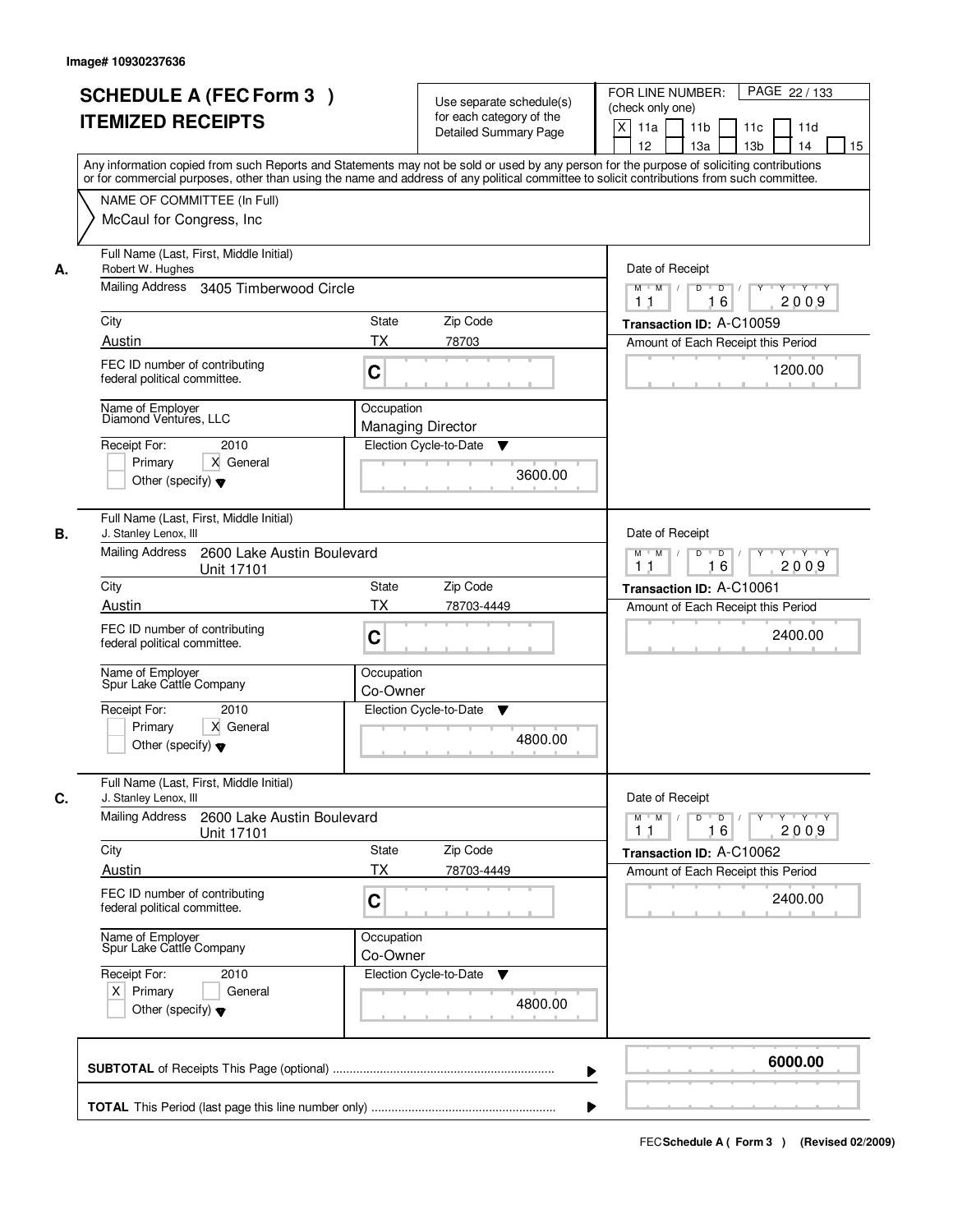| <b>ITEMIZED RECEIPTS</b>                                            | <b>SCHEDULE A (FEC Form 3)</b>                           |                        | Use separate schedule(s)<br>for each category of the<br><b>Detailed Summary Page</b> | PAGE 23 / 133<br>FOR LINE NUMBER:<br>(check only one)<br>X<br>11a<br>11 <sub>b</sub><br>11c<br>11d                                                                                                                                                                                                                                  |
|---------------------------------------------------------------------|----------------------------------------------------------|------------------------|--------------------------------------------------------------------------------------|-------------------------------------------------------------------------------------------------------------------------------------------------------------------------------------------------------------------------------------------------------------------------------------------------------------------------------------|
|                                                                     |                                                          |                        |                                                                                      | 12<br>13 <sub>b</sub><br>13a<br>14<br>15<br>Any information copied from such Reports and Statements may not be sold or used by any person for the purpose of soliciting contributions<br>or for commercial purposes, other than using the name and address of any political committee to solicit contributions from such committee. |
|                                                                     | NAME OF COMMITTEE (In Full)<br>McCaul for Congress, Inc. |                        |                                                                                      |                                                                                                                                                                                                                                                                                                                                     |
| Harry Lucas, Jr.<br>А.<br>Mailing Address                           | Full Name (Last, First, Middle Initial)                  |                        |                                                                                      | Date of Receipt                                                                                                                                                                                                                                                                                                                     |
|                                                                     | 2303 Rio Grande Street                                   |                        |                                                                                      | $M$ $M$ /<br>$D$ $D$ $/$<br>$\overline{Y}$<br>Y 'Y 'Y<br>2009<br>11<br>16                                                                                                                                                                                                                                                           |
| City                                                                |                                                          | State                  | Zip Code                                                                             | Transaction ID: A-C10056                                                                                                                                                                                                                                                                                                            |
| Austin                                                              |                                                          | ТX                     | 78705-5131                                                                           | Amount of Each Receipt this Period                                                                                                                                                                                                                                                                                                  |
| federal political committee.                                        | FEC ID number of contributing                            | C                      |                                                                                      | 500.00                                                                                                                                                                                                                                                                                                                              |
| Name of Employer<br>Lucas Petroleum Group                           |                                                          | Occupation<br>Chairman |                                                                                      |                                                                                                                                                                                                                                                                                                                                     |
| Receipt For:                                                        | 2010                                                     |                        | Election Cycle-to-Date<br>▼                                                          |                                                                                                                                                                                                                                                                                                                                     |
| $X$ Primary<br>Other (specify) $\blacktriangledown$                 | General                                                  |                        | 1500.00                                                                              |                                                                                                                                                                                                                                                                                                                                     |
| Joe McBride<br>В.                                                   | Full Name (Last, First, Middle Initial)                  |                        |                                                                                      | Date of Receipt                                                                                                                                                                                                                                                                                                                     |
| Mailing Address                                                     | 6202 Shoal Creek Drive West                              |                        |                                                                                      | $Y \vdash Y \vdash Y$<br>$M$ $M$ /<br>D<br>$\overline{\phantom{0}}$<br>Y<br>16<br>2009<br>11                                                                                                                                                                                                                                        |
| City                                                                |                                                          | <b>State</b>           | Zip Code                                                                             | Transaction ID: A-C10048                                                                                                                                                                                                                                                                                                            |
| Austin                                                              |                                                          | <b>TX</b>              | 78757-4315                                                                           | Amount of Each Receipt this Period                                                                                                                                                                                                                                                                                                  |
| federal political committee.                                        | FEC ID number of contributing                            | C                      |                                                                                      | 100.00                                                                                                                                                                                                                                                                                                                              |
| Name of Employer<br>McBrides Sporting Goods                         |                                                          | Occupation<br>Owner    |                                                                                      |                                                                                                                                                                                                                                                                                                                                     |
| Receipt For:<br>$X$ Primary<br>Other (specify) $\blacktriangledown$ | 2010<br>General                                          |                        | Election Cycle-to-Date<br>v<br>900.00                                                |                                                                                                                                                                                                                                                                                                                                     |
| C.<br>John H. Nash, III                                             | Full Name (Last, First, Middle Initial)                  |                        |                                                                                      | Date of Receipt                                                                                                                                                                                                                                                                                                                     |
| <b>Mailing Address</b>                                              | 5818 Trailridge Drive                                    |                        |                                                                                      | $D$ $D$ $l$<br>$M$ $M$ /<br>$Y$ <sup>U</sup><br>$Y + Y + Y$<br>2009<br>11<br>16                                                                                                                                                                                                                                                     |
| City                                                                |                                                          | State                  | Zip Code                                                                             | Transaction ID: A-C10055                                                                                                                                                                                                                                                                                                            |
| Austin                                                              |                                                          | ТX                     | 78731                                                                                | Amount of Each Receipt this Period                                                                                                                                                                                                                                                                                                  |
| federal political committee.                                        | FEC ID number of contributing                            | C                      |                                                                                      | 1400.00                                                                                                                                                                                                                                                                                                                             |
| Name of Employer<br>Ellis & Salazar Body Shop                       |                                                          | Occupation<br>Owner    |                                                                                      |                                                                                                                                                                                                                                                                                                                                     |
| Receipt For:<br>$X$ Primary<br>Other (specify) $\blacktriangledown$ | 2010<br>General                                          |                        | Election Cycle-to-Date<br>v<br>2400.00                                               |                                                                                                                                                                                                                                                                                                                                     |
|                                                                     |                                                          |                        | ▶                                                                                    | 2000.00                                                                                                                                                                                                                                                                                                                             |
|                                                                     |                                                          |                        |                                                                                      |                                                                                                                                                                                                                                                                                                                                     |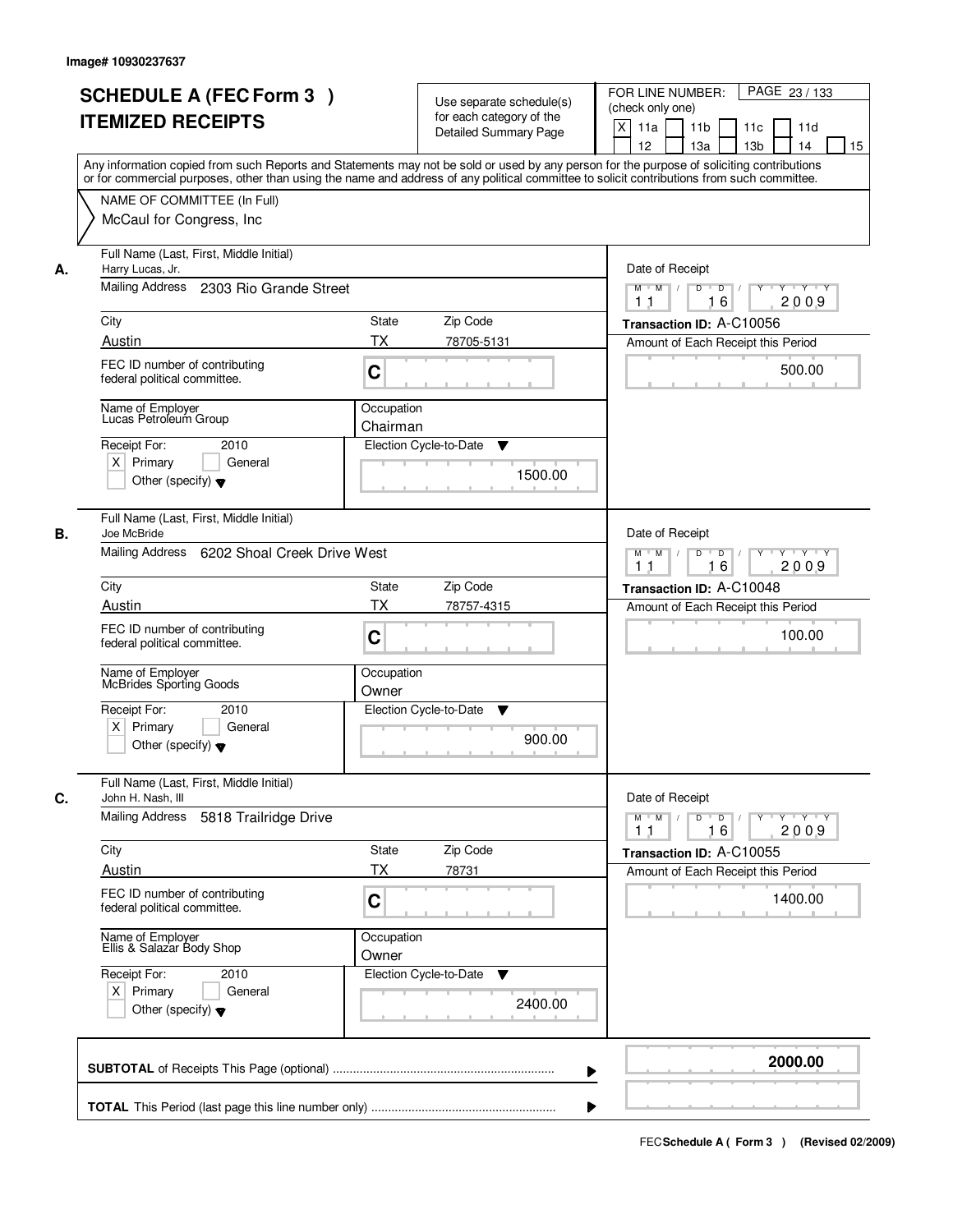|    | <b>SCHEDULE A (FEC Form 3)</b><br><b>ITEMIZED RECEIPTS</b>                                                                 | Use separate schedule(s)<br>for each category of the<br><b>Detailed Summary Page</b><br>Any information copied from such Reports and Statements may not be sold or used by any person for the purpose of soliciting contributions | PAGE 24 / 133<br>FOR LINE NUMBER:<br>(check only one)<br>$\boldsymbol{\mathsf{X}}$<br>11 <sub>b</sub><br>11a<br>11c<br>11d<br>12<br>13 <sub>b</sub><br>14<br>13a<br>15 |
|----|----------------------------------------------------------------------------------------------------------------------------|-----------------------------------------------------------------------------------------------------------------------------------------------------------------------------------------------------------------------------------|------------------------------------------------------------------------------------------------------------------------------------------------------------------------|
|    | NAME OF COMMITTEE (In Full)<br>McCaul for Congress, Inc.                                                                   | or for commercial purposes, other than using the name and address of any political committee to solicit contributions from such committee.                                                                                        |                                                                                                                                                                        |
| А. | Full Name (Last, First, Middle Initial)<br>David M. Underwood<br>Mailing Address<br>909 Fannin Street<br><b>Suite 1640</b> |                                                                                                                                                                                                                                   | Date of Receipt<br>$M$ $M$<br>$D$ $D$ $/$<br>Y<br>$Y - Y - Y - Y$<br>2009<br>16<br>1 <sub>1</sub>                                                                      |
|    | City                                                                                                                       | <b>State</b><br>Zip Code                                                                                                                                                                                                          | Transaction ID: A-C10071                                                                                                                                               |
|    | Houston                                                                                                                    | ТX<br>77010-1018                                                                                                                                                                                                                  | Amount of Each Receipt this Period                                                                                                                                     |
|    | FEC ID number of contributing<br>federal political committee.                                                              | C                                                                                                                                                                                                                                 | 1000.00                                                                                                                                                                |
|    | Name of Employer<br>Wells Fargo Advisors                                                                                   | Occupation<br>Stockbroker                                                                                                                                                                                                         |                                                                                                                                                                        |
|    | Receipt For:<br>2010<br>$X$ Primary<br>General<br>Other (specify) $\blacktriangledown$                                     | Election Cycle-to-Date<br>▼<br>1000.00                                                                                                                                                                                            |                                                                                                                                                                        |
| В. | Full Name (Last, First, Middle Initial)<br>John R. Walker<br>Mailing Address<br>2455 Old Mill Creek Road                   |                                                                                                                                                                                                                                   | Date of Receipt<br>$M$ $M$ /<br>D<br>$\overline{D}$ /<br>Y<br>Y Y Y Y                                                                                                  |
|    |                                                                                                                            |                                                                                                                                                                                                                                   | 16<br>2009<br>11                                                                                                                                                       |
|    | City                                                                                                                       | Zip Code<br>State                                                                                                                                                                                                                 | Transaction ID: A-C10066                                                                                                                                               |
|    | Brenham                                                                                                                    | TX<br>77833                                                                                                                                                                                                                       | Amount of Each Receipt this Period                                                                                                                                     |
|    | FEC ID number of contributing<br>federal political committee.                                                              | C                                                                                                                                                                                                                                 | 250.00                                                                                                                                                                 |
|    | Name of Employer<br>Retired                                                                                                | Occupation<br>Retired                                                                                                                                                                                                             |                                                                                                                                                                        |
|    | Receipt For:<br>2010<br>$X$ Primary<br>General<br>Other (specify) $\blacktriangledown$                                     | Election Cycle-to-Date<br>v<br>250.00                                                                                                                                                                                             |                                                                                                                                                                        |
| C. | Full Name (Last, First, Middle Initial)<br>Travis D. Whitaker                                                              |                                                                                                                                                                                                                                   | Date of Receipt                                                                                                                                                        |
|    | <b>Mailing Address</b><br><b>PO Box 151</b>                                                                                |                                                                                                                                                                                                                                   | $M$ $M$ $/$<br>$D$ $D$ $I$<br>$\gamma$ $\gamma$ $\gamma$ $\gamma$ $\gamma$ $\gamma$<br>2009<br>11<br>16                                                                |
|    | City                                                                                                                       | State<br>Zip Code                                                                                                                                                                                                                 | Transaction ID: A-C10065                                                                                                                                               |
|    | Tomball<br>FEC ID number of contributing<br>federal political committee.                                                   | ТX<br>77377-0151<br>C                                                                                                                                                                                                             | Amount of Each Receipt this Period<br>100.00                                                                                                                           |
|    | Name of Employer<br>Self-Employed                                                                                          | Occupation<br>Real Estate Agent                                                                                                                                                                                                   |                                                                                                                                                                        |
|    | Receipt For:<br>2010<br>$X$ Primary<br>General<br>Other (specify) $\blacktriangledown$                                     | Election Cycle-to-Date<br>▼<br>700.00                                                                                                                                                                                             |                                                                                                                                                                        |
|    |                                                                                                                            |                                                                                                                                                                                                                                   | 1350.00                                                                                                                                                                |
|    |                                                                                                                            |                                                                                                                                                                                                                                   |                                                                                                                                                                        |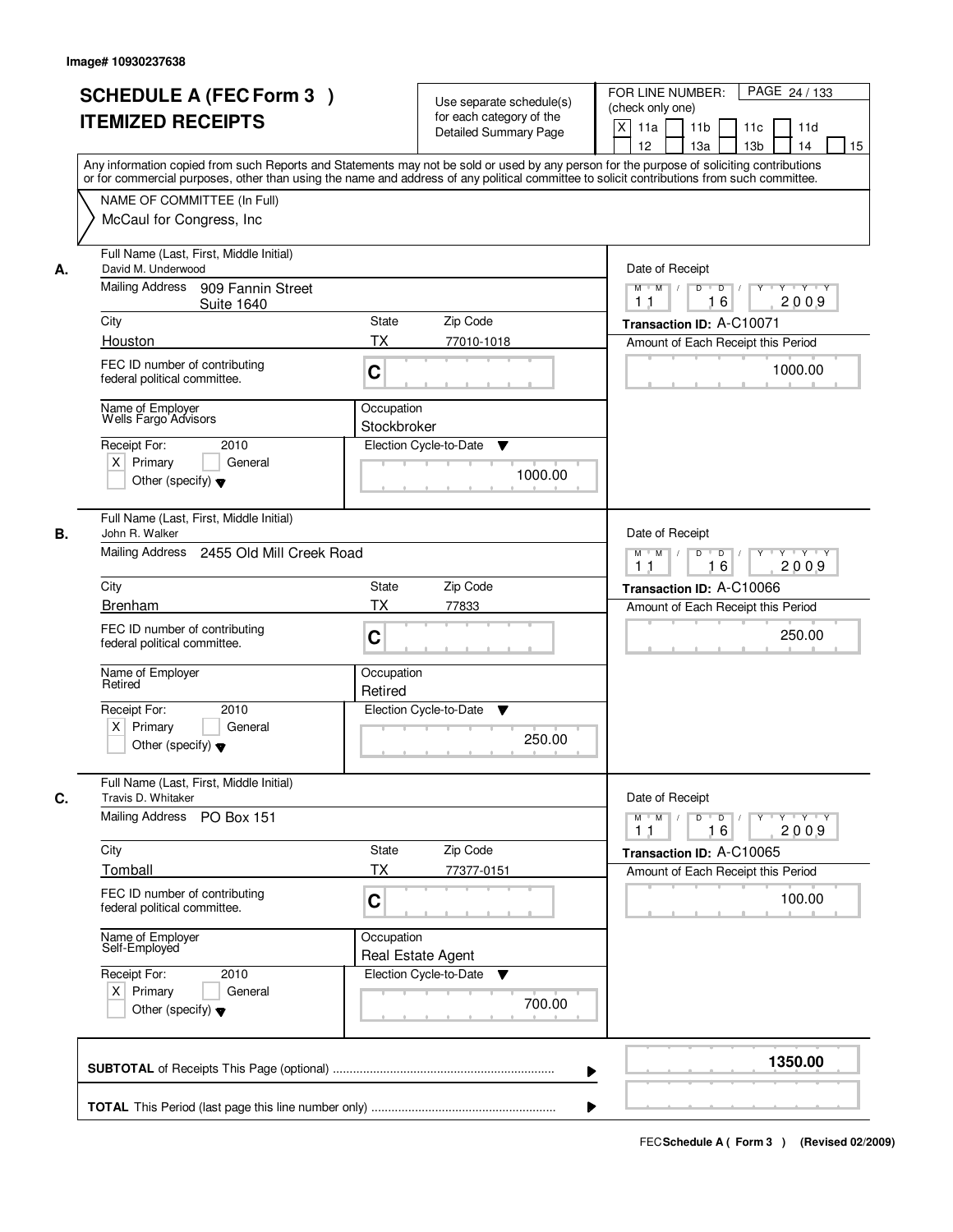|    | <b>SCHEDULE A (FEC Form 3)</b><br><b>ITEMIZED RECEIPTS</b><br>Any information copied from such Reports and Statements may not be sold or used by any person for the purpose of soliciting contributions<br>or for commercial purposes, other than using the name and address of any political committee to solicit contributions from such committee. | Use separate schedule(s)<br>for each category of the<br><b>Detailed Summary Page</b> | $\times$ | PAGE 25 / 133<br>FOR LINE NUMBER:<br>(check only one)<br>11 <sub>b</sub><br>11a<br>11c<br>11d<br>12<br>13a<br>13 <sub>b</sub><br>15<br>14 |
|----|-------------------------------------------------------------------------------------------------------------------------------------------------------------------------------------------------------------------------------------------------------------------------------------------------------------------------------------------------------|--------------------------------------------------------------------------------------|----------|-------------------------------------------------------------------------------------------------------------------------------------------|
|    | NAME OF COMMITTEE (In Full)<br>McCaul for Congress, Inc.                                                                                                                                                                                                                                                                                              |                                                                                      |          |                                                                                                                                           |
| А. | Full Name (Last, First, Middle Initial)<br>Pete Winstead<br>Mailing Address 79 Pascal Lane                                                                                                                                                                                                                                                            |                                                                                      |          | Date of Receipt<br>$M$ $M$ /<br>$D$ $D$ $/$<br>$Y^+$<br>Y Y Y Y                                                                           |
|    | City                                                                                                                                                                                                                                                                                                                                                  | State<br>Zip Code                                                                    |          | 2009<br>11<br>16<br>Transaction ID: A-C10050                                                                                              |
|    | Austin<br>FEC ID number of contributing<br>federal political committee.                                                                                                                                                                                                                                                                               | <b>TX</b><br>78746-2552<br>C                                                         |          | Amount of Each Receipt this Period<br>1000.00                                                                                             |
|    | Name of Employer<br>Winstead, PC<br>Receipt For:<br>2010<br>$X$ Primary<br>General<br>Other (specify) $\blacktriangledown$                                                                                                                                                                                                                            | Occupation<br>Attorney<br>Election Cycle-to-Date<br>▼                                | 1500.00  |                                                                                                                                           |
| В. | Full Name (Last, First, Middle Initial)<br>James W. Skowbo<br>Mailing Address 15301 Mallard Green Lane                                                                                                                                                                                                                                                |                                                                                      |          | Date of Receipt<br>$M$ $M$ /<br>D<br>$\overline{D}$ /<br>$\mathsf{Y} \dashv \neg \mathsf{Y} \dashv \neg \mathsf{Y}$                       |
|    | City                                                                                                                                                                                                                                                                                                                                                  | Zip Code<br><b>State</b>                                                             |          | 17<br>2009<br>11<br>Transaction ID: A-C10040                                                                                              |
|    | Austin<br>FEC ID number of contributing<br>federal political committee.                                                                                                                                                                                                                                                                               | <b>TX</b><br>78728-4472<br>C                                                         |          | Amount of Each Receipt this Period<br>100.00                                                                                              |
|    | Name of Employer<br>Self-Employed                                                                                                                                                                                                                                                                                                                     | Occupation<br>Web Developer                                                          |          |                                                                                                                                           |
|    | Receipt For:<br>2010<br>$X$ Primary<br>General<br>Other (specify) $\blacktriangledown$                                                                                                                                                                                                                                                                | Election Cycle-to-Date<br>v                                                          | 700.00   |                                                                                                                                           |
| С. | Full Name (Last, First, Middle Initial)<br>Joe Adams                                                                                                                                                                                                                                                                                                  |                                                                                      |          | Date of Receipt                                                                                                                           |
|    | Mailing Address<br>20702 Sea Pine Drive                                                                                                                                                                                                                                                                                                               |                                                                                      |          | $M$ $M$<br>$\mathsf D$<br>$\overline{D}$ /<br>Y<br>Y Y Y Y<br>18<br>2009<br>11                                                            |
|    | City<br>Katy                                                                                                                                                                                                                                                                                                                                          | Zip Code<br>State<br>ТX<br>77450                                                     |          | Transaction ID: A-C10096<br>Amount of Each Receipt this Period                                                                            |
|    | FEC ID number of contributing<br>federal political committee.                                                                                                                                                                                                                                                                                         | C                                                                                    |          | 250.00                                                                                                                                    |
|    | Name of Employer<br>The PBSJ Corporation                                                                                                                                                                                                                                                                                                              | Occupation<br><b>Vice President</b>                                                  |          |                                                                                                                                           |
|    | Receipt For:<br>2010<br>$X$ Primary<br>General<br>Other (specify) $\blacktriangledown$                                                                                                                                                                                                                                                                | Election Cycle-to-Date<br>v                                                          | 500.00   |                                                                                                                                           |
|    |                                                                                                                                                                                                                                                                                                                                                       |                                                                                      | ▶        | 1350.00                                                                                                                                   |
|    |                                                                                                                                                                                                                                                                                                                                                       |                                                                                      |          |                                                                                                                                           |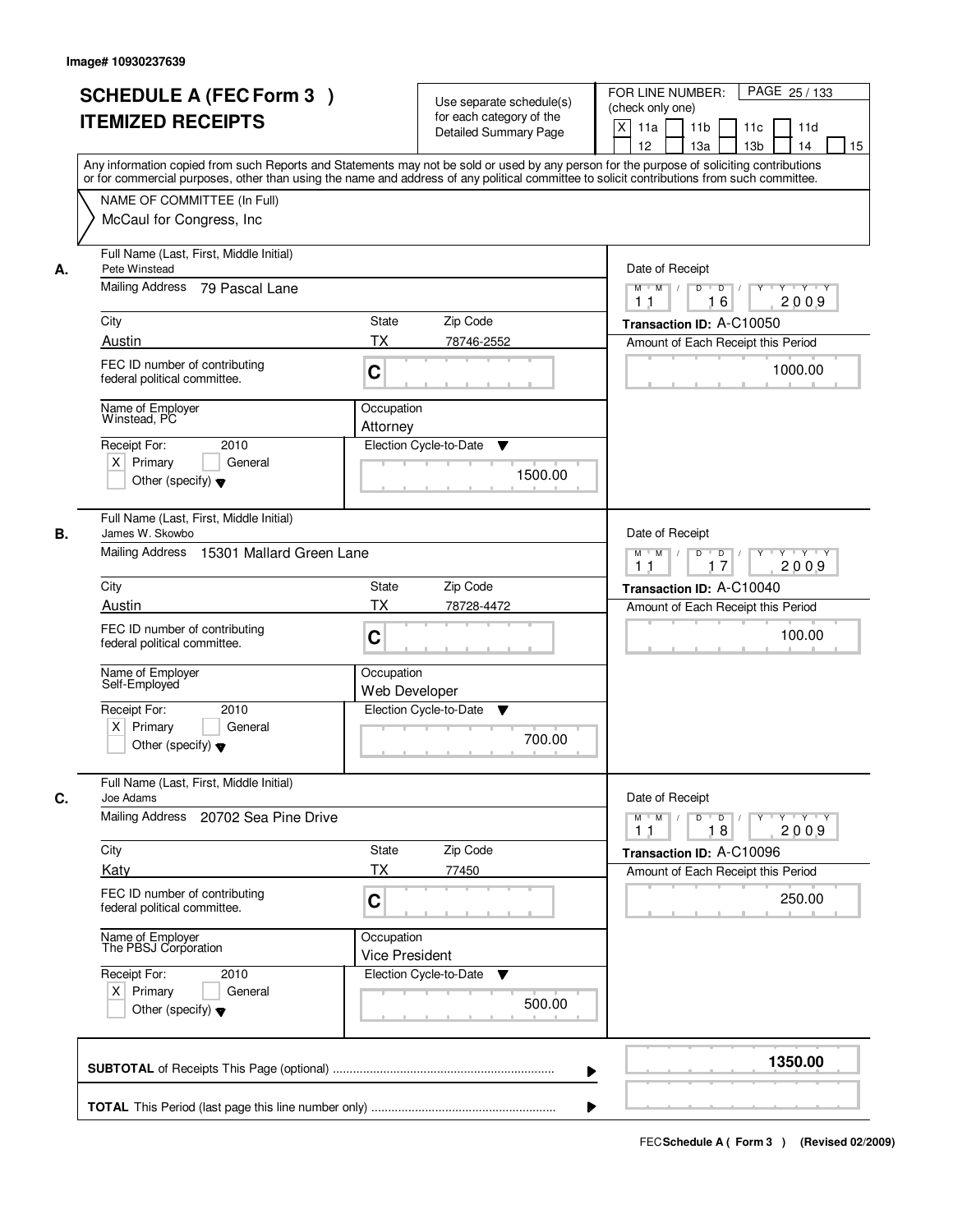|    | <b>SCHEDULE A (FEC Form 3)</b><br><b>ITEMIZED RECEIPTS</b><br>Any information copied from such Reports and Statements may not be sold or used by any person for the purpose of soliciting contributions |                        | Use separate schedule(s)<br>for each category of the<br><b>Detailed Summary Page</b> | PAGE 26 / 133<br>FOR LINE NUMBER:<br>(check only one)<br>X<br>11a<br>11 <sub>b</sub><br>11c<br>11d<br>12<br>13 <sub>b</sub><br>13a<br>14<br>15 |
|----|---------------------------------------------------------------------------------------------------------------------------------------------------------------------------------------------------------|------------------------|--------------------------------------------------------------------------------------|------------------------------------------------------------------------------------------------------------------------------------------------|
|    | or for commercial purposes, other than using the name and address of any political committee to solicit contributions from such committee.<br>NAME OF COMMITTEE (In Full)<br>McCaul for Congress, Inc.  |                        |                                                                                      |                                                                                                                                                |
| А. | Full Name (Last, First, Middle Initial)<br>Shelton W. Boyce, III<br>Mailing Address 74 Pascal Lane                                                                                                      |                        |                                                                                      | Date of Receipt<br>$M$ $M$<br>$D$ $D$ $/$<br>$Y^+$<br>Y 'Y 'Y<br>18<br>2009<br>11                                                              |
|    | City                                                                                                                                                                                                    | State                  | Zip Code                                                                             | Transaction ID: A-C10053                                                                                                                       |
|    | Austin                                                                                                                                                                                                  | ТX                     | 78746-2552                                                                           | Amount of Each Receipt this Period                                                                                                             |
|    | FEC ID number of contributing<br>federal political committee.                                                                                                                                           | C                      |                                                                                      | 500.00                                                                                                                                         |
|    | Name of Employer<br>Self-Employed                                                                                                                                                                       | Occupation             | <b>Certified Public Accountant</b>                                                   |                                                                                                                                                |
|    | 2010<br>Receipt For:<br>$X$ Primary<br>General<br>Other (specify) $\blacktriangledown$                                                                                                                  |                        | Election Cycle-to-Date ▼<br>500.00                                                   |                                                                                                                                                |
| В. | Full Name (Last, First, Middle Initial)<br>J. Brett Busby<br>Mailing Address 411 Highland Street                                                                                                        |                        |                                                                                      | Date of Receipt<br>Y<br>Y Y Y Y<br>$M$ $M$ /<br>D<br>$\overline{D}$ /                                                                          |
|    |                                                                                                                                                                                                         |                        |                                                                                      | 18<br>2009<br>11                                                                                                                               |
|    | City                                                                                                                                                                                                    | State                  | Zip Code                                                                             | Transaction ID: A-C10070                                                                                                                       |
|    | Houston<br>FEC ID number of contributing<br>federal political committee.                                                                                                                                | <b>TX</b><br>C         | 77009                                                                                | Amount of Each Receipt this Period<br>250.00                                                                                                   |
|    | Name of Employer<br>Bracewell & Giuliani, LLP                                                                                                                                                           | Occupation<br>Attorney |                                                                                      |                                                                                                                                                |
|    | Receipt For:<br>2010<br>$X$ Primary<br>General<br>Other (specify) $\blacktriangledown$                                                                                                                  |                        | Election Cycle-to-Date<br>v<br>250.00                                                |                                                                                                                                                |
| C. | Full Name (Last, First, Middle Initial)<br>K. Dale Cooper<br>Mailing Address<br>6107 Bon Terra Drive                                                                                                    |                        |                                                                                      | Date of Receipt<br>$D$ $D$ $l$<br>$M$ $M$ /<br>$Y + Y + Y$<br>Y "                                                                              |
|    | City                                                                                                                                                                                                    | State                  | Zip Code                                                                             | 2009<br>11<br>18                                                                                                                               |
|    | Austin                                                                                                                                                                                                  | ТX                     | 78731                                                                                | Transaction ID: A-C10054<br>Amount of Each Receipt this Period                                                                                 |
|    | FEC ID number of contributing<br>federal political committee.                                                                                                                                           | C                      |                                                                                      | 250.00                                                                                                                                         |
|    | Name of Employer<br>Cooper Graci & Company                                                                                                                                                              | Occupation             | <b>Certified Public Accountant</b>                                                   |                                                                                                                                                |
|    | Receipt For:<br>2010<br>$X$ Primary<br>General<br>Other (specify) $\blacktriangledown$                                                                                                                  |                        | Election Cycle-to-Date<br>v<br>250.00                                                |                                                                                                                                                |
|    |                                                                                                                                                                                                         |                        | ▶                                                                                    | 1000.00                                                                                                                                        |
|    |                                                                                                                                                                                                         |                        |                                                                                      |                                                                                                                                                |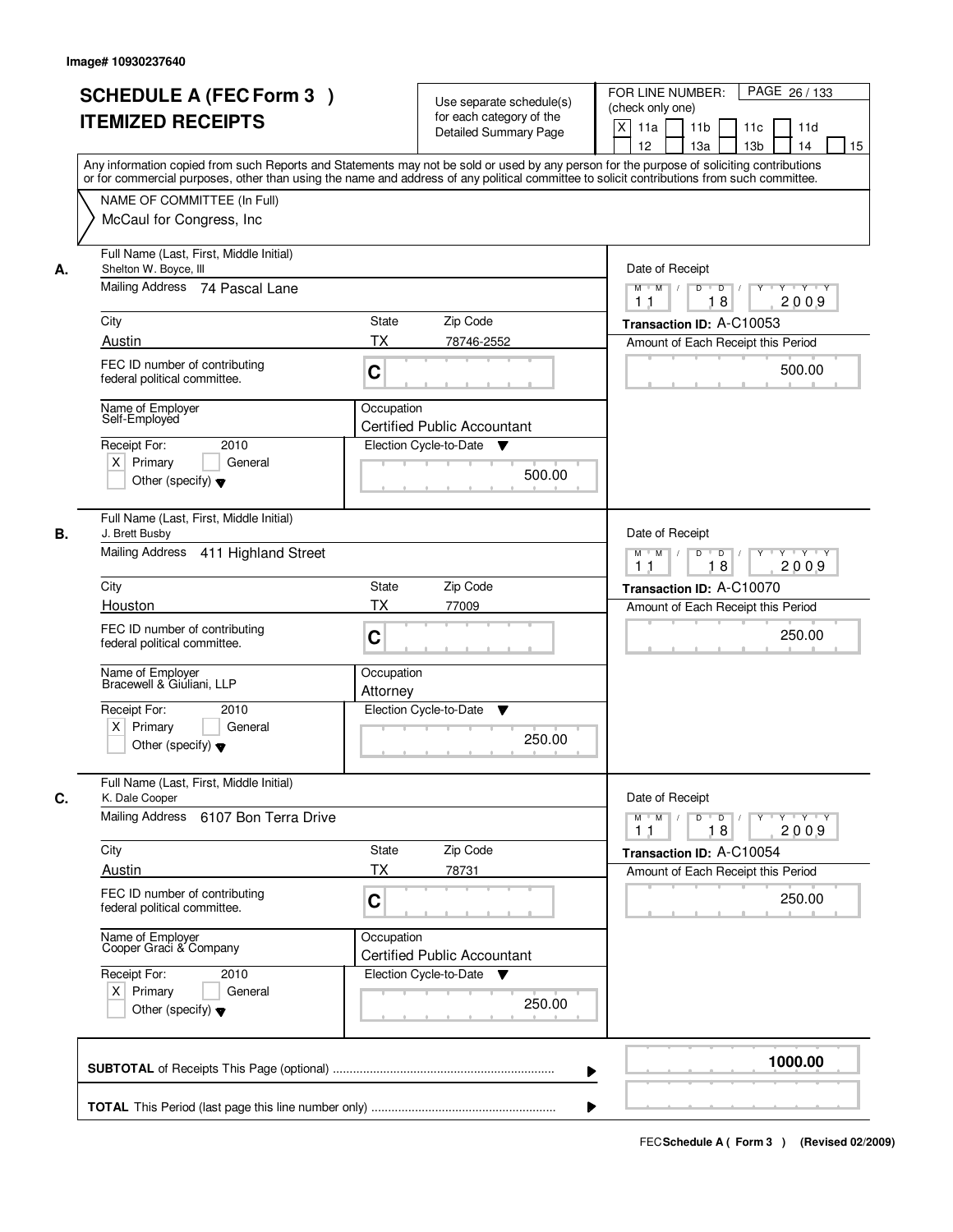|    | <b>SCHEDULE A (FEC Form 3)</b><br><b>ITEMIZED RECEIPTS</b><br>Any information copied from such Reports and Statements may not be sold or used by any person for the purpose of soliciting contributions |                         | Use separate schedule(s)<br>for each category of the<br><b>Detailed Summary Page</b> | PAGE 27 / 133<br>FOR LINE NUMBER:<br>(check only one)<br>X<br>11a<br>11 <sub>b</sub><br>11c<br>11d<br>12<br>13 <sub>b</sub><br>13a<br>14<br>15 |
|----|---------------------------------------------------------------------------------------------------------------------------------------------------------------------------------------------------------|-------------------------|--------------------------------------------------------------------------------------|------------------------------------------------------------------------------------------------------------------------------------------------|
|    | or for commercial purposes, other than using the name and address of any political committee to solicit contributions from such committee.<br>NAME OF COMMITTEE (In Full)<br>McCaul for Congress, Inc.  |                         |                                                                                      |                                                                                                                                                |
| А. | Full Name (Last, First, Middle Initial)<br>Alan Kessler<br>Mailing Address 4103 Shimmering Cove                                                                                                         |                         |                                                                                      | Date of Receipt<br>$M$ $M$ /<br>$D$ $D$ $/$<br>$\overline{Y}$<br>Y Y Y Y                                                                       |
|    |                                                                                                                                                                                                         |                         |                                                                                      | 2009<br>11<br>18                                                                                                                               |
|    | City<br>Austin                                                                                                                                                                                          | <b>State</b><br>ТX      | Zip Code<br>78731                                                                    | Transaction ID: A-C10057<br>Amount of Each Receipt this Period                                                                                 |
|    | FEC ID number of contributing<br>federal political committee.                                                                                                                                           | C                       |                                                                                      | 500.00                                                                                                                                         |
|    | Name of Employer<br>TippingPoint Téchnologies<br>Receipt For:<br>2010<br>$X$ Primary<br>General<br>Other (specify) $\blacktriangledown$                                                                 | Occupation<br>President | Election Cycle-to-Date<br>▼<br>500.00                                                |                                                                                                                                                |
| В. | Full Name (Last, First, Middle Initial)<br>Billie L. Passmore<br>Mailing Address 803 Bouldin Avenue                                                                                                     |                         |                                                                                      | Date of Receipt<br>Y<br>Y Y Y Y<br>$M$ $M$ /<br>D<br>$\overline{D}$ /<br>18<br>2009<br>11                                                      |
|    | City                                                                                                                                                                                                    | State                   | Zip Code                                                                             | Transaction ID: A-C10052                                                                                                                       |
|    | Austin                                                                                                                                                                                                  | <b>TX</b>               | 78704-1611                                                                           | Amount of Each Receipt this Period                                                                                                             |
|    | FEC ID number of contributing<br>federal political committee.                                                                                                                                           | C                       |                                                                                      | 250.00                                                                                                                                         |
|    | Name of Employer<br>Retired                                                                                                                                                                             | Occupation<br>Retired   |                                                                                      |                                                                                                                                                |
|    | Receipt For:<br>2010<br>$X$ Primary<br>General<br>Other (specify) $\blacktriangledown$                                                                                                                  |                         | Election Cycle-to-Date<br>v<br>250.00                                                |                                                                                                                                                |
| C. | Full Name (Last, First, Middle Initial)<br>Karyn Scott                                                                                                                                                  |                         |                                                                                      | Date of Receipt                                                                                                                                |
|    | <b>Mailing Address</b><br>3300 Bee Caves Road<br>Suite 650-216                                                                                                                                          |                         |                                                                                      | $D$ $D$ $l$<br>$M$ $M$ /<br>$Y + Y + Y$<br>$Y^+$<br>2009<br>11<br>18                                                                           |
|    | City                                                                                                                                                                                                    | State                   | Zip Code                                                                             | Transaction ID: A-C10042                                                                                                                       |
|    | <b>West Lake Hills</b><br>FEC ID number of contributing<br>federal political committee.                                                                                                                 | ТX<br>C                 | 78746-6600                                                                           | Amount of Each Receipt this Period<br>2400.00                                                                                                  |
|    | Name of Employer<br>Self-Employed                                                                                                                                                                       | Occupation<br>Attorney  |                                                                                      |                                                                                                                                                |
|    | Receipt For:<br>2010<br>$X$ Primary<br>General<br>Other (specify) $\blacktriangledown$                                                                                                                  |                         | Election Cycle-to-Date<br>v<br>4800.00                                               |                                                                                                                                                |
|    |                                                                                                                                                                                                         |                         | ▶                                                                                    | 3150.00                                                                                                                                        |
|    |                                                                                                                                                                                                         |                         |                                                                                      |                                                                                                                                                |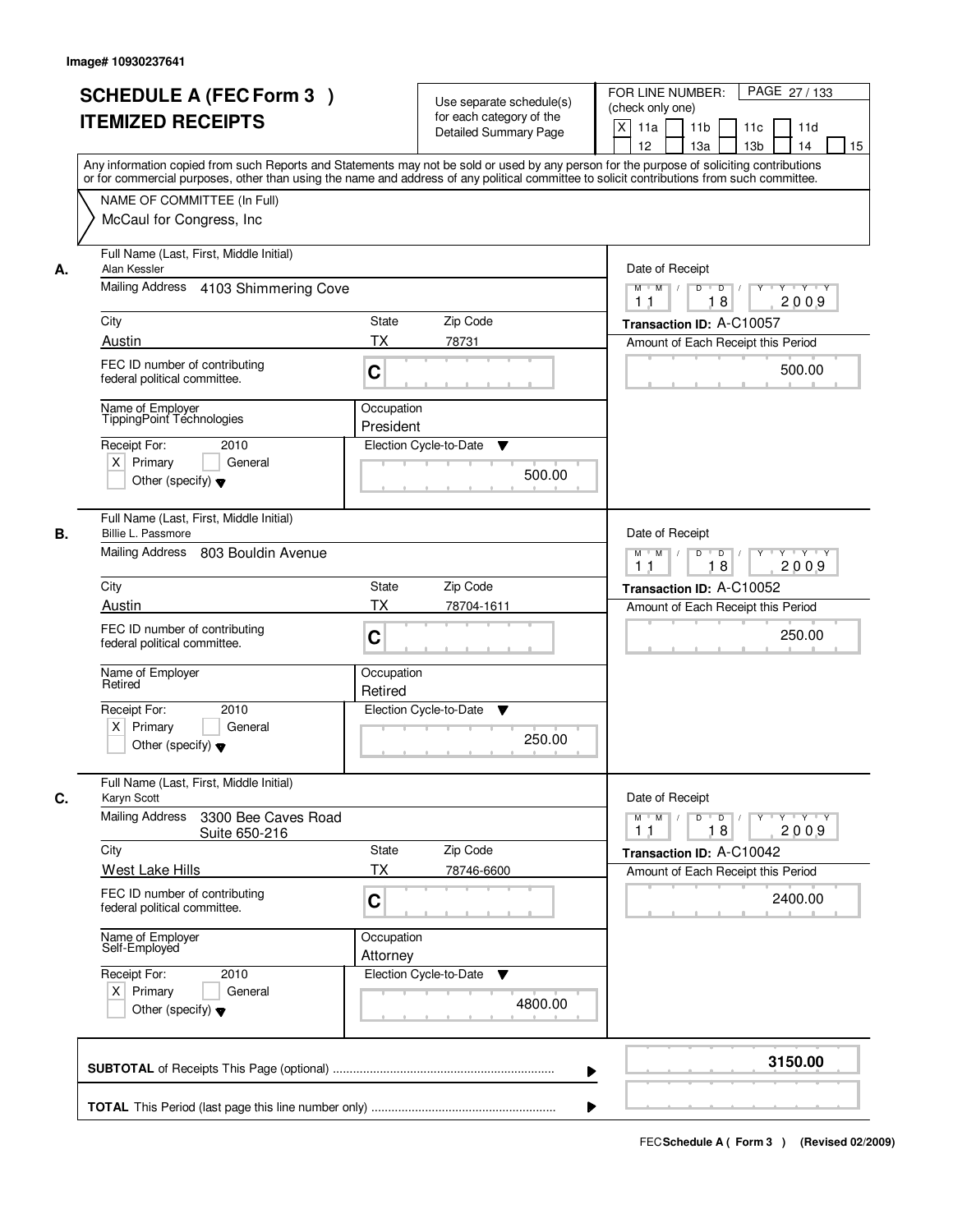|    | <b>SCHEDULE A (FEC Form 3)</b><br><b>ITEMIZED RECEIPTS</b><br>Any information copied from such Reports and Statements may not be sold or used by any person for the purpose of soliciting contributions |                         | Use separate schedule(s)<br>for each category of the<br><b>Detailed Summary Page</b> | PAGE 28 / 133<br>FOR LINE NUMBER:<br>(check only one)<br>X<br>11a<br>11 <sub>b</sub><br>11c<br>11d<br>12<br>13a<br>13 <sub>b</sub><br>14<br>15 |
|----|---------------------------------------------------------------------------------------------------------------------------------------------------------------------------------------------------------|-------------------------|--------------------------------------------------------------------------------------|------------------------------------------------------------------------------------------------------------------------------------------------|
|    | or for commercial purposes, other than using the name and address of any political committee to solicit contributions from such committee.<br>NAME OF COMMITTEE (In Full)<br>McCaul for Congress, Inc.  |                         |                                                                                      |                                                                                                                                                |
| А. | Full Name (Last, First, Middle Initial)<br>Karyn Scott<br><b>Mailing Address</b><br>3300 Bee Caves Road                                                                                                 |                         |                                                                                      | Date of Receipt<br>$M$ $M$ /<br>$D$ $D$ $/$<br>$Y^+$<br>Y 'Y 'Y                                                                                |
|    | Suite 650-216<br>City<br>West Lake Hills                                                                                                                                                                | State<br>ТX             | Zip Code<br>78746-6600                                                               | 18<br>2009<br>11<br>Transaction ID: A-C10043<br>Amount of Each Receipt this Period                                                             |
|    | FEC ID number of contributing<br>federal political committee.                                                                                                                                           | C                       |                                                                                      | 2400.00                                                                                                                                        |
|    | Name of Employer<br>Self-Employed<br>2010<br>Receipt For:<br>X General<br>Primary<br>Other (specify) $\blacktriangledown$                                                                               | Occupation<br>Attorney  | Election Cycle-to-Date<br>▼<br>4800.00                                               |                                                                                                                                                |
| В. | Full Name (Last, First, Middle Initial)<br>Kerry N. Cammack<br>Mailing Address<br>919 Congress Avenue                                                                                                   |                         |                                                                                      | Date of Receipt<br>$Y \vdash Y \vdash Y$<br>$M$ M<br>D<br>$\overline{D}$                                                                       |
|    | <b>Suite 1400</b><br>City                                                                                                                                                                               | State                   | Zip Code                                                                             | 20<br>2009<br>11<br>Transaction ID: A-C10126                                                                                                   |
|    | Austin<br>FEC ID number of contributing<br>federal political committee.                                                                                                                                 | <b>TX</b><br>C          | 78701-2114                                                                           | Amount of Each Receipt this Period<br>1000.00                                                                                                  |
|    | Name of Employer<br>Cammack & Strong, PC<br>Receipt For:<br>2010                                                                                                                                        | Occupation<br>Attorney  | Election Cycle-to-Date<br>v                                                          |                                                                                                                                                |
|    | $X$ Primary<br>General<br>Other (specify) $\blacktriangledown$                                                                                                                                          |                         | 1500.00                                                                              |                                                                                                                                                |
| C. | Full Name (Last, First, Middle Initial)<br>Edwina P. Carrington<br>Mailing Address 404 Cedar Oak Drive                                                                                                  |                         |                                                                                      | Date of Receipt<br>$D$ $D$ $/$<br>$M$ $M$ /<br>$Y + Y + Y$<br>$Y$ <sup><math>\top</math></sup><br>2009<br>11<br>20                             |
|    | City                                                                                                                                                                                                    | State                   | Zip Code                                                                             | Transaction ID: A-C10123                                                                                                                       |
|    | Austin<br>FEC ID number of contributing<br>federal political committee.                                                                                                                                 | ТX<br>C                 | 78746                                                                                | Amount of Each Receipt this Period<br>250.00                                                                                                   |
|    | Name of Employer<br>Reznick Group, PC                                                                                                                                                                   | Occupation<br>Principal |                                                                                      |                                                                                                                                                |
|    | Receipt For:<br>2010<br>$X$ Primary<br>General<br>Other (specify) $\blacktriangledown$                                                                                                                  |                         | Election Cycle-to-Date<br>v<br>250.00                                                |                                                                                                                                                |
|    |                                                                                                                                                                                                         |                         | ▶                                                                                    | 3650.00                                                                                                                                        |
|    |                                                                                                                                                                                                         |                         |                                                                                      |                                                                                                                                                |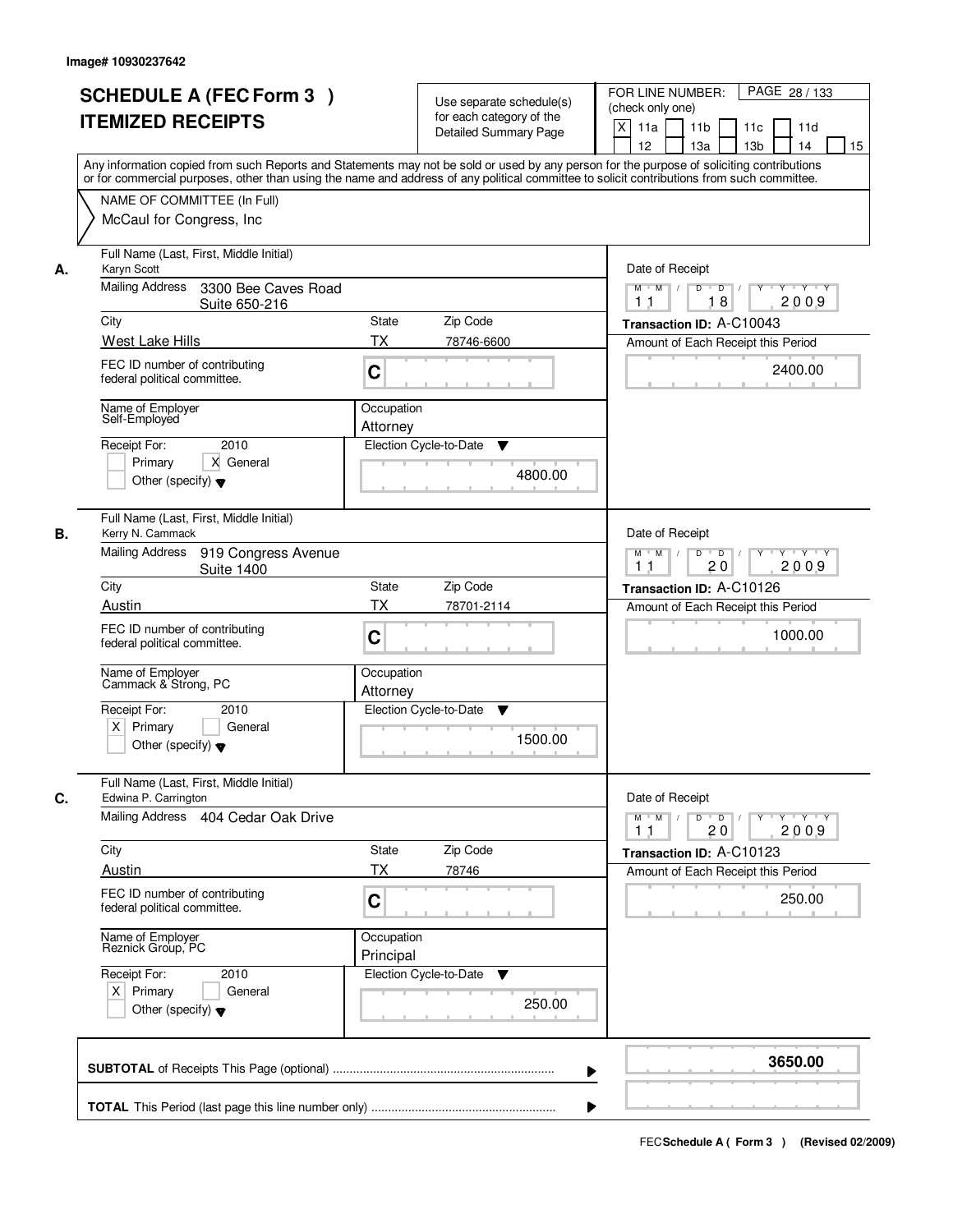| <b>SCHEDULE A (FEC Form 3)</b><br><b>ITEMIZED RECEIPTS</b>                                                                                                                                                                                                                                                                                  | Use separate schedule(s)<br>for each category of the<br><b>Detailed Summary Page</b><br>Any information copied from such Reports and Statements may not be sold or used by any person for the purpose of soliciting contributions<br>or for commercial purposes, other than using the name and address of any political committee to solicit contributions from such committee. | PAGE 29 / 133<br>FOR LINE NUMBER:<br>(check only one)<br>$\times$<br>11 <sub>b</sub><br>11a<br>11c<br>11d<br>12<br>13a<br>13 <sub>b</sub><br>15<br>14                    |
|---------------------------------------------------------------------------------------------------------------------------------------------------------------------------------------------------------------------------------------------------------------------------------------------------------------------------------------------|---------------------------------------------------------------------------------------------------------------------------------------------------------------------------------------------------------------------------------------------------------------------------------------------------------------------------------------------------------------------------------|--------------------------------------------------------------------------------------------------------------------------------------------------------------------------|
| NAME OF COMMITTEE (In Full)<br>McCaul for Congress, Inc.                                                                                                                                                                                                                                                                                    |                                                                                                                                                                                                                                                                                                                                                                                 |                                                                                                                                                                          |
| Full Name (Last, First, Middle Initial)<br><b>Clint Hackney</b><br>А.<br>Mailing Address PO Box 163164<br>City<br>Austin<br>FEC ID number of contributing<br>federal political committee.<br>Name of Employer<br>Self-Employed<br>2010<br>Receipt For:<br>$X$ Primary<br>General<br>Other (specify) $\blacktriangledown$                    | State<br>Zip Code<br><b>TX</b><br>78716-3164<br>C<br>Occupation<br>Consultant<br>Election Cycle-to-Date<br>▼<br>1000.00                                                                                                                                                                                                                                                         | Date of Receipt<br>$D$ $D$ $1$<br>Y Y Y Y<br>$M$ $M$ /<br>$Y^+$<br>2009<br>11<br>20<br>Transaction ID: A-C10125<br>Amount of Each Receipt this Period<br>500.00          |
| Full Name (Last, First, Middle Initial)<br>В.<br>Lowell A. Keig<br>Mailing Address 5103 Ridgemoor Drive<br>City<br>Austin<br>FEC ID number of contributing<br>federal political committee.<br>Name of Employer<br>Youth & Family Centered<br>Svcs<br>Receipt For:<br>2010<br>$X$ Primary<br>General<br>Other (specify) $\blacktriangledown$ | State<br>Zip Code<br><b>TX</b><br>78731-4733<br>C<br>Occupation<br>General Counsel<br>Election Cycle-to-Date<br>▼<br>500.00                                                                                                                                                                                                                                                     | Date of Receipt<br>D<br>$\overline{D}$ /<br>Y 'Y 'Y<br>$M$ $M$ /<br>Y<br>20<br>2009<br>11<br>Transaction ID: A-C10127<br>Amount of Each Receipt this Period<br>500.00    |
| Full Name (Last, First, Middle Initial)<br>С.<br><b>Steve Late</b><br>Mailing Address<br>7011 McNeil Drive<br>City<br>Austin<br>FEC ID number of contributing<br>federal political committee.<br>Name of Employer<br>BMW of Austin<br>Receipt For:<br>2010<br>$X$ Primary<br>General<br>Other (specify) $\blacktriangledown$                | Zip Code<br>State<br>ТX<br>78729<br>C<br>Occupation<br>Owner<br>Election Cycle-to-Date<br>v<br>2000.00                                                                                                                                                                                                                                                                          | Date of Receipt<br>$M$ $M$<br>$\mathsf D$<br>$\Box$ D $\Box$<br>Y Y Y Y<br>2009<br>11<br>20<br>Transaction ID: A-C10093<br>Amount of Each Receipt this Period<br>1000.00 |
|                                                                                                                                                                                                                                                                                                                                             |                                                                                                                                                                                                                                                                                                                                                                                 | 2000.00                                                                                                                                                                  |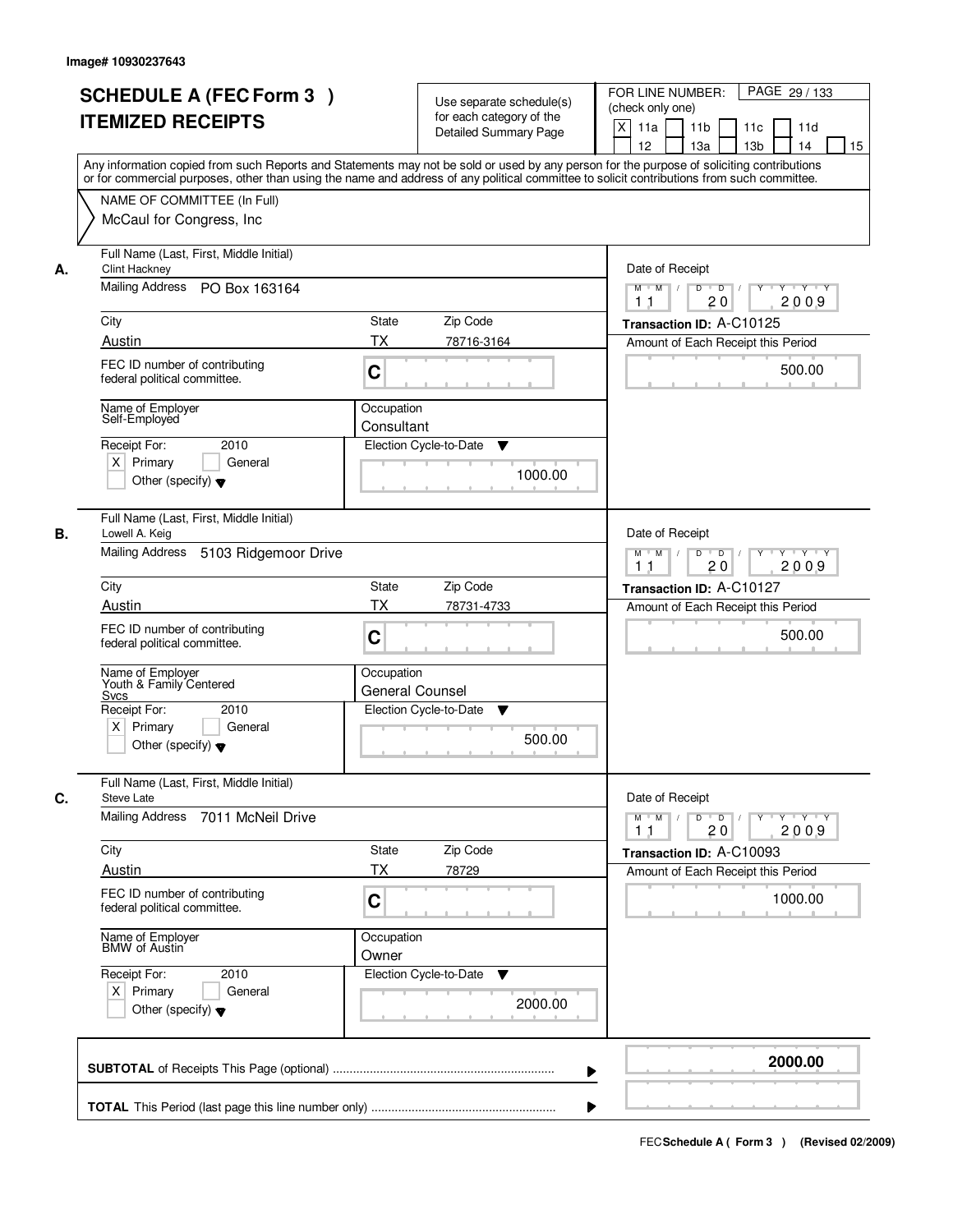|    | <b>SCHEDULE A (FEC Form 3)</b><br><b>ITEMIZED RECEIPTS</b><br>Any information copied from such Reports and Statements may not be sold or used by any person for the purpose of soliciting contributions<br>or for commercial purposes, other than using the name and address of any political committee to solicit contributions from such committee. |                       | Use separate schedule(s)<br>for each category of the<br><b>Detailed Summary Page</b> | PAGE 30 / 133<br>FOR LINE NUMBER:<br>(check only one)<br>$\boldsymbol{\mathsf{X}}$<br>11a<br>11 <sub>b</sub><br>11c<br>11d<br>12<br>13 <sub>b</sub><br>13a<br>14<br>15 |
|----|-------------------------------------------------------------------------------------------------------------------------------------------------------------------------------------------------------------------------------------------------------------------------------------------------------------------------------------------------------|-----------------------|--------------------------------------------------------------------------------------|------------------------------------------------------------------------------------------------------------------------------------------------------------------------|
|    | NAME OF COMMITTEE (In Full)<br>McCaul for Congress, Inc.                                                                                                                                                                                                                                                                                              |                       |                                                                                      |                                                                                                                                                                        |
| А. | Full Name (Last, First, Middle Initial)<br>Michael G. Misikoff<br>Mailing Address 4455 River Garden Trail                                                                                                                                                                                                                                             |                       |                                                                                      | Date of Receipt<br>$M$ $M$<br>$D$ $D$ $/$<br>$Y^+$<br>Y 'Y 'Y                                                                                                          |
|    | City                                                                                                                                                                                                                                                                                                                                                  | State                 | Zip Code                                                                             | 20<br>2009<br>11<br>Transaction ID: A-C10128                                                                                                                           |
|    | Austin                                                                                                                                                                                                                                                                                                                                                | <b>TX</b>             | 78746-2016                                                                           | Amount of Each Receipt this Period                                                                                                                                     |
|    | FEC ID number of contributing<br>federal political committee.                                                                                                                                                                                                                                                                                         | C                     |                                                                                      | 1000.00                                                                                                                                                                |
|    | Name of Employer<br>Retired                                                                                                                                                                                                                                                                                                                           | Occupation<br>Retired |                                                                                      |                                                                                                                                                                        |
|    | 2010<br>Receipt For:<br>$X$ Primary<br>General<br>Other (specify) $\blacktriangledown$                                                                                                                                                                                                                                                                |                       | Election Cycle-to-Date<br>▼<br>1000.00                                               |                                                                                                                                                                        |
| В. | Full Name (Last, First, Middle Initial)<br><b>Howard Parker</b><br>Mailing Address<br>3908 Island Knoll Drive                                                                                                                                                                                                                                         |                       |                                                                                      | Date of Receipt<br>Y Y Y Y<br>$M$ M<br>D<br>$\overline{D}$<br>Y<br>20<br>2009<br>11                                                                                    |
|    | City                                                                                                                                                                                                                                                                                                                                                  | <b>State</b>          | Zip Code                                                                             | Transaction ID: A-C10094                                                                                                                                               |
|    | Austin                                                                                                                                                                                                                                                                                                                                                | <b>TX</b>             | 78746                                                                                | Amount of Each Receipt this Period                                                                                                                                     |
|    | FEC ID number of contributing<br>federal political committee.                                                                                                                                                                                                                                                                                         | C                     |                                                                                      | 500.00                                                                                                                                                                 |
|    | Name of Employer<br>Retired                                                                                                                                                                                                                                                                                                                           | Occupation<br>Retired |                                                                                      |                                                                                                                                                                        |
|    | Receipt For:<br>2010<br>$X$ Primary<br>General<br>Other (specify) $\blacktriangledown$                                                                                                                                                                                                                                                                |                       | Election Cycle-to-Date<br>v<br>500.00                                                |                                                                                                                                                                        |
| C. | Full Name (Last, First, Middle Initial)<br><b>Bert Pence</b><br><b>Mailing Address</b><br>708 Rio Grande Street                                                                                                                                                                                                                                       |                       |                                                                                      | Date of Receipt<br>$D$ $D$ $I$<br>$M$ $M$ /<br>$Y + Y + Y$<br>$Y$ <sup><math>\top</math></sup>                                                                         |
|    |                                                                                                                                                                                                                                                                                                                                                       |                       |                                                                                      | 2009<br>11<br>20                                                                                                                                                       |
|    | City<br><b>Austin</b>                                                                                                                                                                                                                                                                                                                                 | State<br>ТX           | Zip Code<br>78701-2779                                                               | Transaction ID: A-C10122<br>Amount of Each Receipt this Period                                                                                                         |
|    | FEC ID number of contributing<br>federal political committee.                                                                                                                                                                                                                                                                                         | C                     |                                                                                      | 500.00                                                                                                                                                                 |
|    | Name of Employer<br>Pence Properties                                                                                                                                                                                                                                                                                                                  | Occupation<br>Owner   |                                                                                      |                                                                                                                                                                        |
|    | Receipt For:<br>2010<br>$X$ Primary<br>General<br>Other (specify) $\blacktriangledown$                                                                                                                                                                                                                                                                |                       | Election Cycle-to-Date<br>v<br>750.00                                                |                                                                                                                                                                        |
|    |                                                                                                                                                                                                                                                                                                                                                       |                       | ▶                                                                                    | 2000.00                                                                                                                                                                |
|    |                                                                                                                                                                                                                                                                                                                                                       |                       |                                                                                      |                                                                                                                                                                        |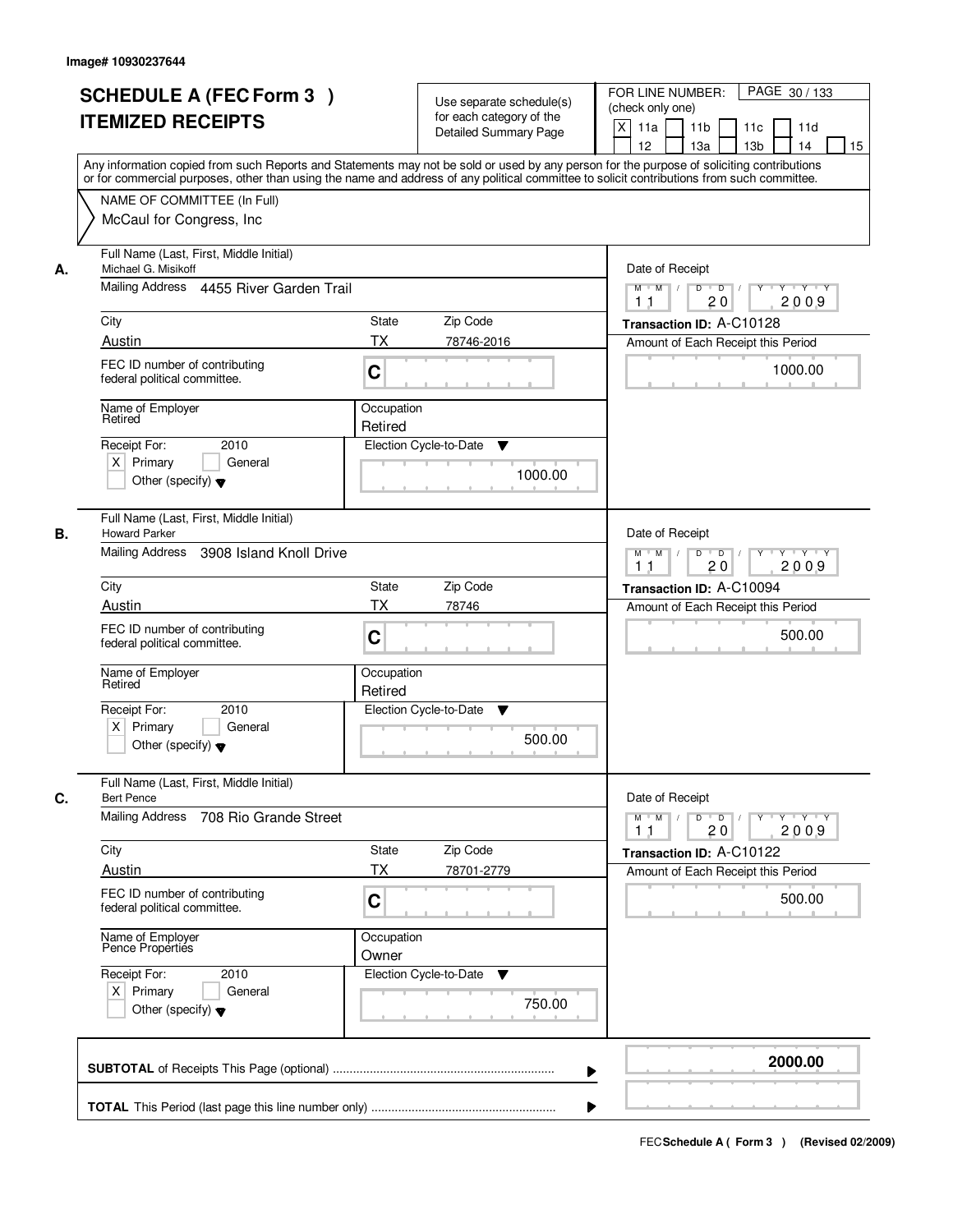|      | <b>SCHEDULE A (FEC Form 3)</b><br><b>ITEMIZED RECEIPTS</b>                                                                                                                                                                                                                                                                                          |                                              | Use separate schedule(s)<br>for each category of the<br><b>Detailed Summary Page</b> | PAGE 31 / 133<br>FOR LINE NUMBER:<br>(check only one)<br>X<br>11a<br>11 <sub>b</sub><br>11c<br>11d<br>12<br>13a<br>13 <sub>b</sub><br>14<br>15 |
|------|-----------------------------------------------------------------------------------------------------------------------------------------------------------------------------------------------------------------------------------------------------------------------------------------------------------------------------------------------------|----------------------------------------------|--------------------------------------------------------------------------------------|------------------------------------------------------------------------------------------------------------------------------------------------|
|      | Any information copied from such Reports and Statements may not be sold or used by any person for the purpose of soliciting contributions<br>or for commercial purposes, other than using the name and address of any political committee to solicit contributions from such committee.<br>NAME OF COMMITTEE (In Full)<br>McCaul for Congress, Inc. |                                              |                                                                                      |                                                                                                                                                |
| А.   | Full Name (Last, First, Middle Initial)<br>Stephen J. Rohleder<br>Mailing Address<br>7829 Escala Drive                                                                                                                                                                                                                                              |                                              |                                                                                      | Date of Receipt<br>$M$ $M$ /<br>$D$ $D$ $/$<br>$Y^+$<br>Y 'Y 'Y                                                                                |
| City |                                                                                                                                                                                                                                                                                                                                                     | State                                        | Zip Code                                                                             | 20<br>2009<br>11                                                                                                                               |
|      | Austin                                                                                                                                                                                                                                                                                                                                              | <b>TX</b>                                    | 78735-1547                                                                           | Transaction ID: A-C10038<br>Amount of Each Receipt this Period                                                                                 |
|      | FEC ID number of contributing<br>federal political committee.                                                                                                                                                                                                                                                                                       | C                                            |                                                                                      | 2400.00                                                                                                                                        |
|      | Name of Employer<br>Accenture                                                                                                                                                                                                                                                                                                                       | Occupation<br><b>Chief Operating Officer</b> |                                                                                      |                                                                                                                                                |
|      | 2010<br>Receipt For:<br>$X$ Primary<br>General<br>Other (specify) $\blacktriangledown$                                                                                                                                                                                                                                                              | Election Cycle-to-Date ▼                     | 2400.00                                                                              |                                                                                                                                                |
| В.   | Full Name (Last, First, Middle Initial)<br>Beirne, Maynard & Parsons, LLP                                                                                                                                                                                                                                                                           |                                              |                                                                                      | Date of Receipt                                                                                                                                |
|      | Mailing Address<br>1300 Post Oak Boulevard<br><b>Suite 2500</b>                                                                                                                                                                                                                                                                                     |                                              |                                                                                      | $Y \vdash Y \vdash Y$<br>$M$ $M$ /<br>D<br>$\overline{\phantom{0}}$ D<br>Y<br>23<br>2009<br>11                                                 |
| City |                                                                                                                                                                                                                                                                                                                                                     | State                                        | Zip Code                                                                             | Transaction ID: A-C10110                                                                                                                       |
|      | Houston                                                                                                                                                                                                                                                                                                                                             | <b>TX</b>                                    | 77056                                                                                | Amount of Each Receipt this Period                                                                                                             |
|      | FEC ID number of contributing<br>federal political committee.                                                                                                                                                                                                                                                                                       | C                                            |                                                                                      | 1000.00<br><b>SEE MEMO ITEMS</b>                                                                                                               |
|      | Name of Employer                                                                                                                                                                                                                                                                                                                                    | Occupation                                   |                                                                                      |                                                                                                                                                |
|      | Receipt For:<br>2010<br>$X$ Primary<br>General                                                                                                                                                                                                                                                                                                      | Election Cycle-to-Date                       | v                                                                                    | Contribution from Partner-                                                                                                                     |
|      | Other (specify) $\blacktriangledown$                                                                                                                                                                                                                                                                                                                |                                              | 1000.00                                                                              | ship. Partners exceeding<br>reporting threshold itemi-<br>zed as memos.                                                                        |
| C.   | Full Name (Last, First, Middle Initial)<br>Martin D. Beirne                                                                                                                                                                                                                                                                                         |                                              |                                                                                      | Date of Receipt                                                                                                                                |
|      | <b>Mailing Address</b><br>1300 Post Oak Boulevard<br><b>Suite 2500</b>                                                                                                                                                                                                                                                                              |                                              |                                                                                      | $D$ $D$ $/$<br>$M$ $M$ /<br>$Y$ <sup><math>\top</math></sup><br>Y Y Y Y<br>23<br>2009<br>11                                                    |
| City |                                                                                                                                                                                                                                                                                                                                                     | State                                        | Zip Code                                                                             | Transaction ID: A-PI6148                                                                                                                       |
|      | Houston                                                                                                                                                                                                                                                                                                                                             | ТX                                           | 77056-3014                                                                           | Amount of Each Receipt this Period                                                                                                             |
|      | FEC ID number of contributing<br>federal political committee.                                                                                                                                                                                                                                                                                       | C                                            |                                                                                      | 500.00                                                                                                                                         |
|      | Name of Employer<br>Beirne, Maynard & Parsons                                                                                                                                                                                                                                                                                                       | Occupation<br><b>Managing Partner</b>        |                                                                                      |                                                                                                                                                |
|      | Receipt For:<br>2010<br>$X$ Primary<br>General<br>Other (specify) $\blacktriangledown$                                                                                                                                                                                                                                                              | Election Cycle-to-Date                       | v<br>500.00                                                                          | [MEMO ITEM]<br>Partnership Itemization<br>Memo                                                                                                 |
|      |                                                                                                                                                                                                                                                                                                                                                     |                                              |                                                                                      | 3400.00                                                                                                                                        |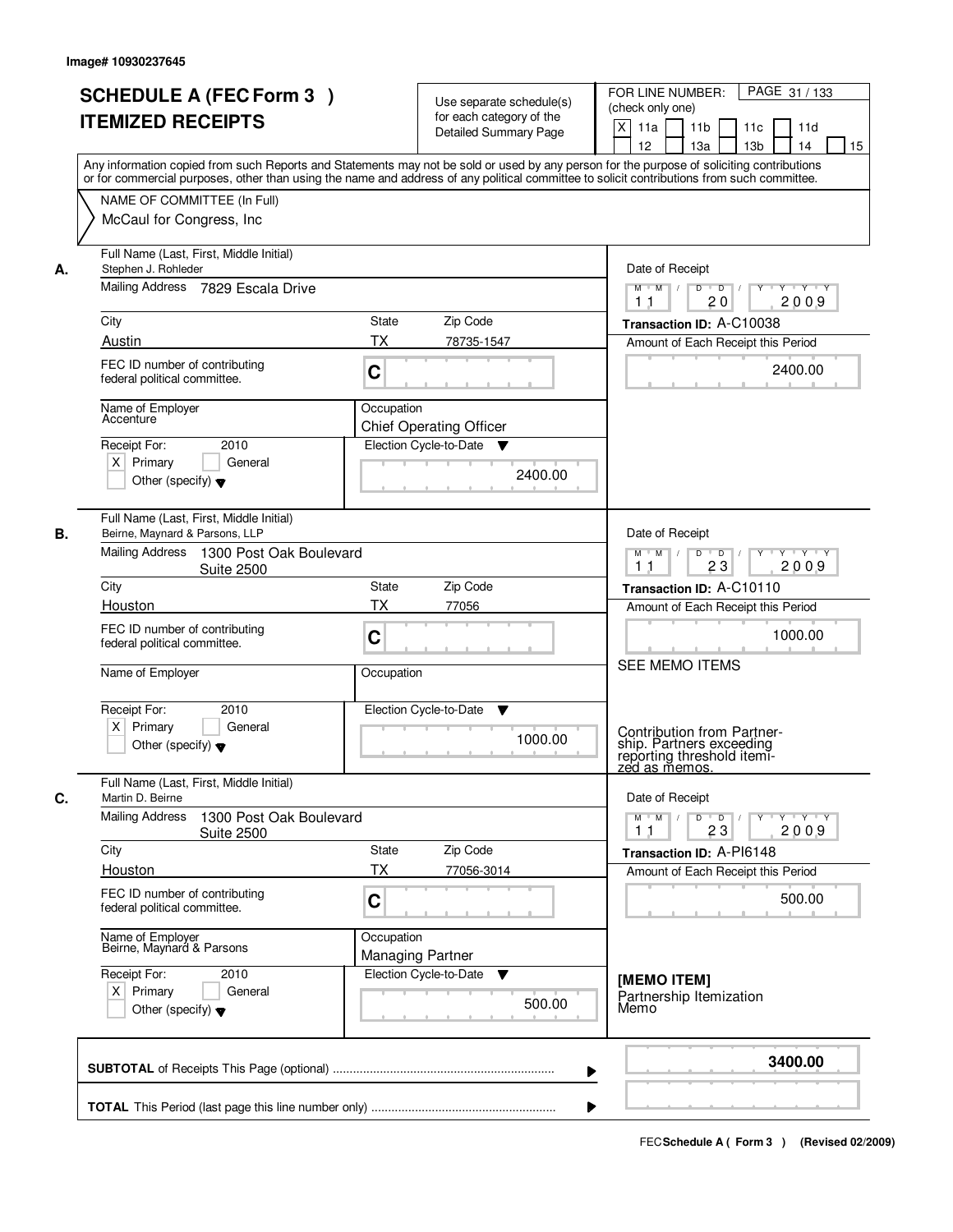|    | <b>SCHEDULE A (FEC Form 3)</b><br><b>ITEMIZED RECEIPTS</b><br>Any information copied from such Reports and Statements may not be sold or used by any person for the purpose of soliciting contributions |                       | Use separate schedule(s)<br>for each category of the<br><b>Detailed Summary Page</b> | PAGE 32 / 133<br>FOR LINE NUMBER:<br>(check only one)<br>$\boldsymbol{\mathsf{X}}$<br>11a<br>11 <sub>b</sub><br>11c<br>11d<br>12<br>13 <sub>b</sub><br>13a<br>14<br>15 |
|----|---------------------------------------------------------------------------------------------------------------------------------------------------------------------------------------------------------|-----------------------|--------------------------------------------------------------------------------------|------------------------------------------------------------------------------------------------------------------------------------------------------------------------|
|    | or for commercial purposes, other than using the name and address of any political committee to solicit contributions from such committee.<br>NAME OF COMMITTEE (In Full)<br>McCaul for Congress, Inc.  |                       |                                                                                      |                                                                                                                                                                        |
| А. | Full Name (Last, First, Middle Initial)<br>James Broaddus<br>Mailing Address<br>605 Rainbow Cove                                                                                                        |                       |                                                                                      | Date of Receipt<br>$M$ $M$<br>$D$ $D$ $I$<br>$Y^+$<br>Y 'Y 'Y<br>23<br>2009<br>11                                                                                      |
|    | City                                                                                                                                                                                                    | State                 | Zip Code                                                                             | Transaction ID: A-C10098                                                                                                                                               |
|    | West Lake Hills                                                                                                                                                                                         | ТX                    | 78746-5300                                                                           | Amount of Each Receipt this Period                                                                                                                                     |
|    | FEC ID number of contributing<br>federal political committee.                                                                                                                                           | C                     |                                                                                      | 2400.00                                                                                                                                                                |
|    | Name of Employer<br>Broaddus & Associates                                                                                                                                                               | Occupation<br>Owner   |                                                                                      |                                                                                                                                                                        |
|    | Receipt For:<br>2010<br>X General<br>Primary<br>Other (specify) $\blacktriangledown$                                                                                                                    |                       | Election Cycle-to-Date<br>▼<br>4800.00                                               |                                                                                                                                                                        |
| В. | Full Name (Last, First, Middle Initial)<br>Shirley M. Dannenbaum<br>Mailing Address 3100 West Alabama Street                                                                                            |                       |                                                                                      | Date of Receipt<br>Y Y Y Y<br>$M$ M<br>D<br>$\overline{\phantom{0}}$ D<br>Y<br>23<br>2009<br>11                                                                        |
|    | City                                                                                                                                                                                                    | <b>State</b>          | Zip Code                                                                             | Transaction ID: A-C10112                                                                                                                                               |
|    | Houston                                                                                                                                                                                                 | <b>TX</b>             | 77098-2004                                                                           | Amount of Each Receipt this Period                                                                                                                                     |
|    | FEC ID number of contributing<br>federal political committee.                                                                                                                                           | C                     |                                                                                      | 2400.00                                                                                                                                                                |
|    | Name of Employer<br>Retired                                                                                                                                                                             | Occupation<br>Retired |                                                                                      |                                                                                                                                                                        |
|    | Receipt For:<br>2010<br>$X$ Primary<br>General<br>Other (specify) $\blacktriangledown$                                                                                                                  |                       | Election Cycle-to-Date<br>v<br>2400.00                                               |                                                                                                                                                                        |
| C. | Full Name (Last, First, Middle Initial)<br>Michael E. Dokupil                                                                                                                                           |                       |                                                                                      | Date of Receipt                                                                                                                                                        |
|    | <b>Mailing Address</b><br>3617 Albans Road                                                                                                                                                              |                       |                                                                                      | $D$ $D$ $/$<br>$M$ $M$ /<br>$Y + Y + Y$<br>$Y$ <sup><math>\top</math></sup><br>23<br>2009<br>11                                                                        |
|    | City                                                                                                                                                                                                    | State                 | Zip Code                                                                             | Transaction ID: A-C10111                                                                                                                                               |
|    | Houston<br>FEC ID number of contributing<br>federal political committee.                                                                                                                                | ТX<br>C               | 77005                                                                                | Amount of Each Receipt this Period<br>500.00                                                                                                                           |
|    | Name of Employer<br>Self-Employed                                                                                                                                                                       | Occupation<br>Trader  |                                                                                      |                                                                                                                                                                        |
|    | Receipt For:<br>2010<br>$X$ Primary<br>General<br>Other (specify) $\blacktriangledown$                                                                                                                  |                       | Election Cycle-to-Date<br>v<br>500.00                                                |                                                                                                                                                                        |
|    |                                                                                                                                                                                                         |                       | ▶                                                                                    | 5300.00                                                                                                                                                                |
|    |                                                                                                                                                                                                         |                       |                                                                                      |                                                                                                                                                                        |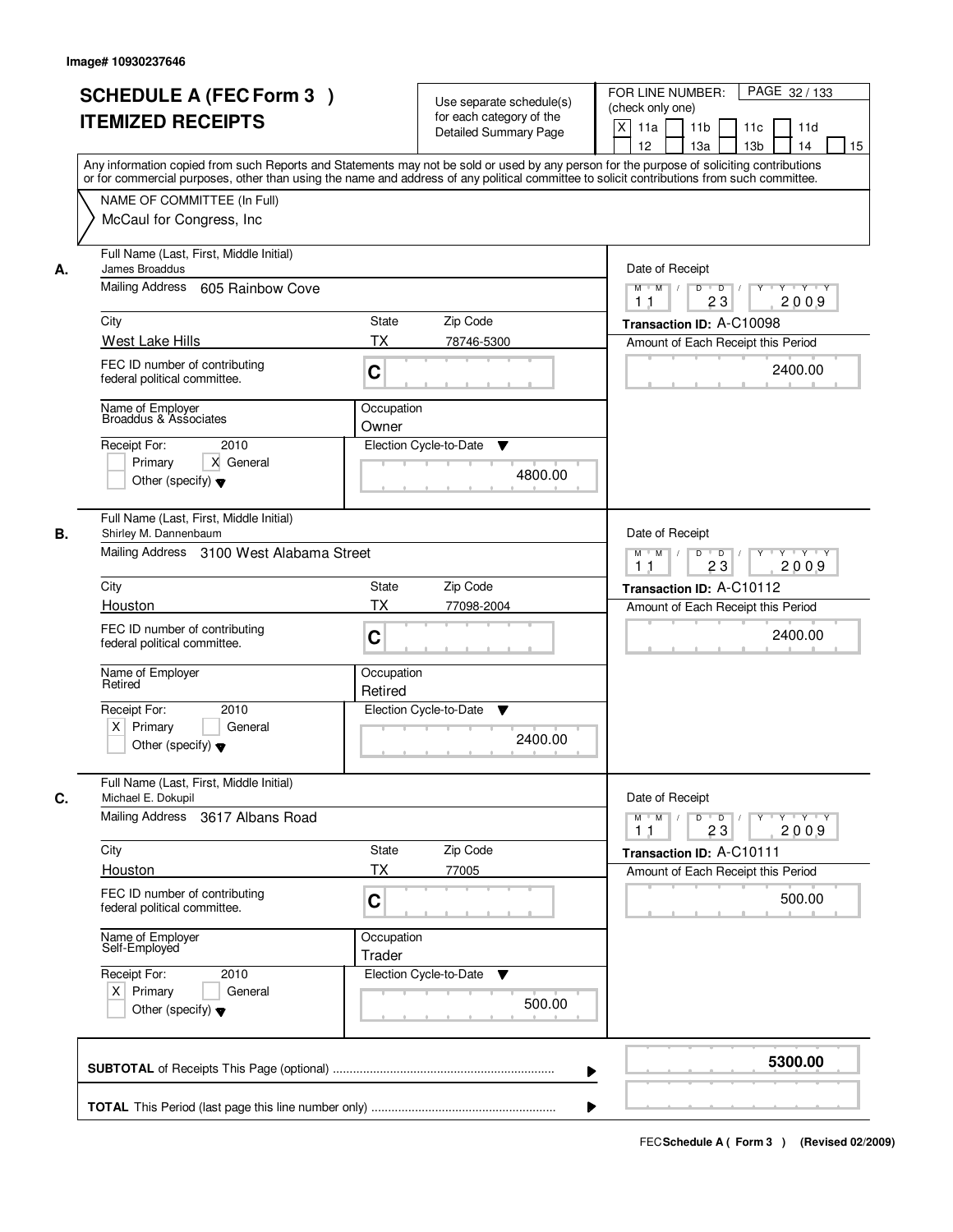|    | <b>SCHEDULE A (FEC Form 3)</b><br><b>ITEMIZED RECEIPTS</b>                                                                                                                                                              | Use separate schedule(s)<br>for each category of the<br><b>Detailed Summary Page</b><br>Any information copied from such Reports and Statements may not be sold or used by any person for the purpose of soliciting contributions<br>or for commercial purposes, other than using the name and address of any political committee to solicit contributions from such committee. | PAGE 33 / 133<br>FOR LINE NUMBER:<br>(check only one)<br>$\times$<br>11 <sub>b</sub><br>11a<br>11c<br>11d<br>12<br>13a<br>13 <sub>b</sub><br>15<br>14           |
|----|-------------------------------------------------------------------------------------------------------------------------------------------------------------------------------------------------------------------------|---------------------------------------------------------------------------------------------------------------------------------------------------------------------------------------------------------------------------------------------------------------------------------------------------------------------------------------------------------------------------------|-----------------------------------------------------------------------------------------------------------------------------------------------------------------|
|    | NAME OF COMMITTEE (In Full)<br>McCaul for Congress, Inc.                                                                                                                                                                |                                                                                                                                                                                                                                                                                                                                                                                 |                                                                                                                                                                 |
| А. | Full Name (Last, First, Middle Initial)<br>George R. Farris<br>Mailing Address<br>PO Box 61407<br>City<br>Houston<br>FEC ID number of contributing<br>federal political committee.<br>Name of Employer<br>Self-Employed | State<br>Zip Code<br>TX<br>77208-1407<br>C<br>Occupation<br>Investor                                                                                                                                                                                                                                                                                                            | Date of Receipt<br>$D$ $D$ $1$<br>Y Y Y Y<br>$M$ $M$ /<br>$Y^+$<br>2009<br>11<br>23<br>Transaction ID: A-C10095<br>Amount of Each Receipt this Period<br>250.00 |
|    | 2010<br>Receipt For:<br>$X$ Primary<br>General<br>Other (specify) $\blacktriangledown$                                                                                                                                  | Election Cycle-to-Date<br>▼<br>2250.00                                                                                                                                                                                                                                                                                                                                          |                                                                                                                                                                 |
| В. | Full Name (Last, First, Middle Initial)<br>Steven J. Finkelman<br>Mailing Address 8020 Blankenship Drive<br>City                                                                                                        | Zip Code<br><b>State</b>                                                                                                                                                                                                                                                                                                                                                        | Date of Receipt<br>D<br>$\overline{D}$ /<br>Y<br>Y Y Y Y<br>$M$ $M$ /<br>23<br>2009<br>11<br>Transaction ID: A-C10102                                           |
|    | Houston<br>FEC ID number of contributing<br>federal political committee.                                                                                                                                                | <b>TX</b><br>77055-1018<br>C                                                                                                                                                                                                                                                                                                                                                    | Amount of Each Receipt this Period<br>250.00                                                                                                                    |
|    | Name of Employer<br>Scope Imports, Inc.<br>Receipt For:<br>2010<br>$X$ Primary<br>General<br>Other (specify) $\blacktriangledown$                                                                                       | Occupation<br><b>Chief Financial Officer</b><br>Election Cycle-to-Date<br>v<br>250.00                                                                                                                                                                                                                                                                                           |                                                                                                                                                                 |
| C. | Full Name (Last, First, Middle Initial)<br>E. Lee Gladney<br>Mailing Address<br>17510 Hawkin Lane                                                                                                                       |                                                                                                                                                                                                                                                                                                                                                                                 | Date of Receipt<br>$M$ $M$<br>$\mathsf D$<br>$\Box$ D $\Box$<br>Y Y Y Y                                                                                         |
|    | City<br>Tomball<br>FEC ID number of contributing<br>federal political committee.                                                                                                                                        | Zip Code<br>State<br>ТX<br>77377-3653<br>C                                                                                                                                                                                                                                                                                                                                      | 2009<br>11<br>23<br>Transaction ID: A-C10115<br>Amount of Each Receipt this Period<br>250.00                                                                    |
|    | Name of Employer<br>Newfield Exploration Comp-<br>any<br>Receipt For:<br>2010<br>$X$ Primary<br>General<br>Other (specify) $\blacktriangledown$                                                                         | Occupation<br>Geologist<br>Election Cycle-to-Date<br>v<br>850.00                                                                                                                                                                                                                                                                                                                |                                                                                                                                                                 |
|    |                                                                                                                                                                                                                         |                                                                                                                                                                                                                                                                                                                                                                                 | 750.00                                                                                                                                                          |
|    |                                                                                                                                                                                                                         |                                                                                                                                                                                                                                                                                                                                                                                 |                                                                                                                                                                 |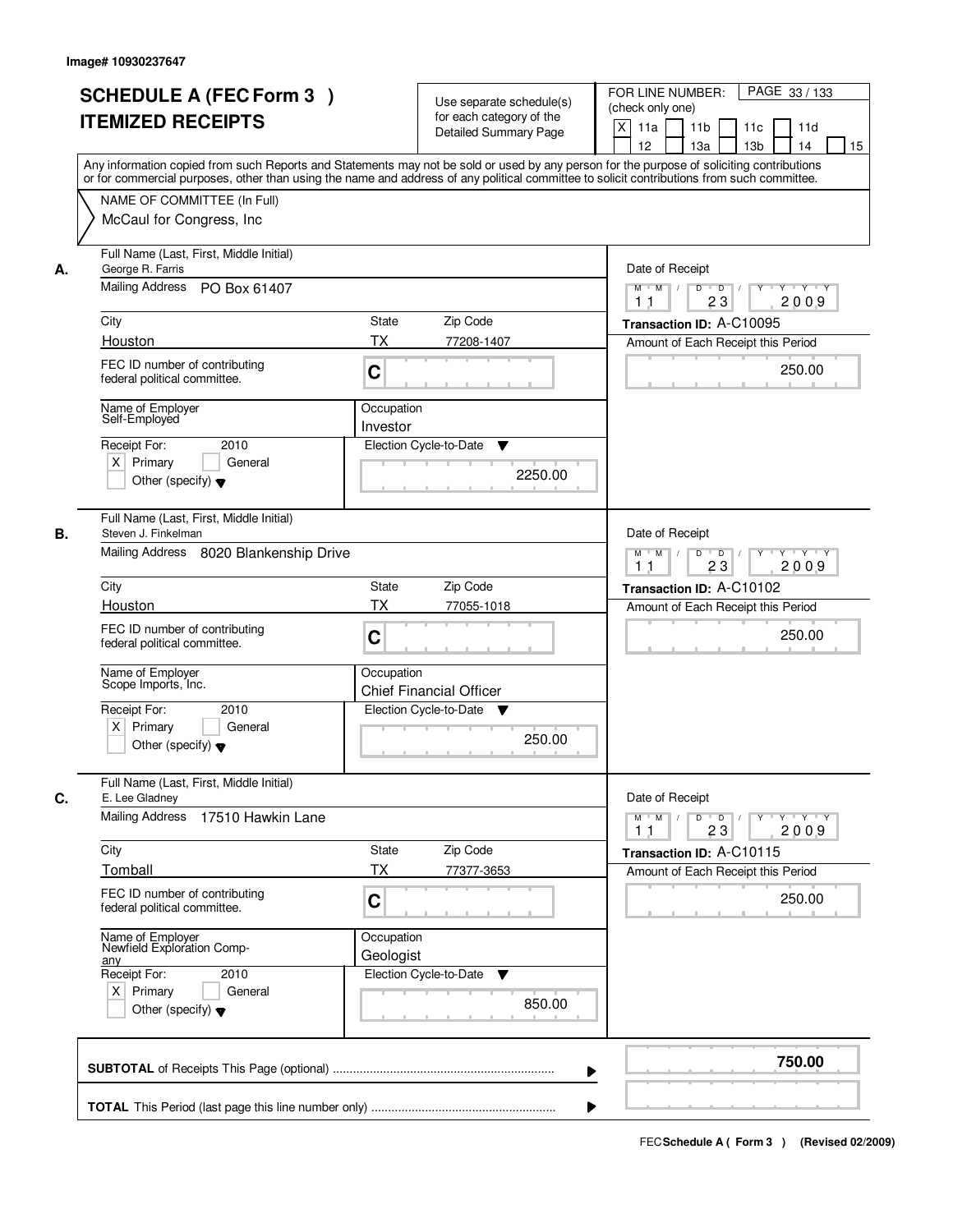|    | <b>SCHEDULE A (FEC Form 3)</b><br><b>ITEMIZED RECEIPTS</b>                                                                    | Use separate schedule(s)<br>for each category of the<br><b>Detailed Summary Page</b> | PAGE 34 / 133<br>FOR LINE NUMBER:<br>(check only one)<br>$\boldsymbol{\mathsf{X}}$<br>11a<br>11 <sub>b</sub><br>11c<br>11d<br>12<br>13 <sub>b</sub><br>13a<br>14<br>15                                                                                                                  |
|----|-------------------------------------------------------------------------------------------------------------------------------|--------------------------------------------------------------------------------------|-----------------------------------------------------------------------------------------------------------------------------------------------------------------------------------------------------------------------------------------------------------------------------------------|
|    | NAME OF COMMITTEE (In Full)<br>McCaul for Congress, Inc.                                                                      |                                                                                      | Any information copied from such Reports and Statements may not be sold or used by any person for the purpose of soliciting contributions<br>or for commercial purposes, other than using the name and address of any political committee to solicit contributions from such committee. |
| А. | Full Name (Last, First, Middle Initial)<br>Nina Hopkins<br>Mailing Address 2614 Gun & Rod Road<br>City                        | State<br>Zip Code                                                                    | Date of Receipt<br>$M$ $M$<br>$D$ $D$ $I$<br>$Y^+$<br>Y 'Y 'Y<br>23<br>2009<br>11<br>Transaction ID: A-C10116                                                                                                                                                                           |
|    | <b>Brenham</b>                                                                                                                | <b>TX</b><br>77833-6036                                                              | Amount of Each Receipt this Period                                                                                                                                                                                                                                                      |
|    | FEC ID number of contributing<br>federal political committee.                                                                 | C                                                                                    | 2400.00                                                                                                                                                                                                                                                                                 |
|    | Name of Employer<br>Homemaker<br>2010<br>Receipt For:<br>$X$ Primary<br>General<br>Other (specify) $\blacktriangledown$       | Occupation<br>Homemaker<br>Election Cycle-to-Date<br>▼                               | 2400.00                                                                                                                                                                                                                                                                                 |
| В. | Full Name (Last, First, Middle Initial)<br>Jeffrey L. Moore<br><b>Mailing Address</b><br>900 Town & Country Lane<br>Suite 210 |                                                                                      | Date of Receipt<br>$Y \vdash Y \vdash Y$<br>$M$ M<br>D<br>$\overline{\phantom{0}}$<br>Y<br>23<br>2009<br>11                                                                                                                                                                             |
|    | City                                                                                                                          | State<br>Zip Code                                                                    | Transaction ID: A-C10113                                                                                                                                                                                                                                                                |
|    | Houston                                                                                                                       | <b>TX</b><br>77024-2226                                                              | Amount of Each Receipt this Period                                                                                                                                                                                                                                                      |
|    | FEC ID number of contributing<br>federal political committee.                                                                 | C                                                                                    | 2400.00                                                                                                                                                                                                                                                                                 |
|    | Name of Employer<br>Realm Realty                                                                                              | Occupation<br>Founder                                                                |                                                                                                                                                                                                                                                                                         |
|    | Receipt For:<br>2010<br>$X$ Primary<br>General<br>Other (specify) $\blacktriangledown$                                        | Election Cycle-to-Date<br>v                                                          | 4800.00                                                                                                                                                                                                                                                                                 |
| C. | Full Name (Last, First, Middle Initial)<br>Jeffrey L. Moore                                                                   |                                                                                      | Date of Receipt                                                                                                                                                                                                                                                                         |
|    | <b>Mailing Address</b><br>900 Town & Country Lane<br>Suite 210                                                                |                                                                                      | $D$ $D$ $I$<br>$M$ $M$ /<br>$Y$ <sup><math>\top</math></sup><br>Y Y Y Y<br>23<br>2009<br>11                                                                                                                                                                                             |
|    | City                                                                                                                          | State<br>Zip Code<br>ТX                                                              | Transaction ID: A-C10114                                                                                                                                                                                                                                                                |
|    | Houston<br>FEC ID number of contributing<br>federal political committee.                                                      | 77024-2226<br>C                                                                      | Amount of Each Receipt this Period<br>2400.00                                                                                                                                                                                                                                           |
|    | Name of Employer<br>Realm Realty                                                                                              | Occupation<br>Founder                                                                |                                                                                                                                                                                                                                                                                         |
|    | Receipt For:<br>2010<br>Primary<br>X General<br>Other (specify) $\blacktriangledown$                                          | Election Cycle-to-Date<br>v                                                          | 4800.00                                                                                                                                                                                                                                                                                 |
|    |                                                                                                                               |                                                                                      | 7200.00<br>▶                                                                                                                                                                                                                                                                            |
|    |                                                                                                                               |                                                                                      |                                                                                                                                                                                                                                                                                         |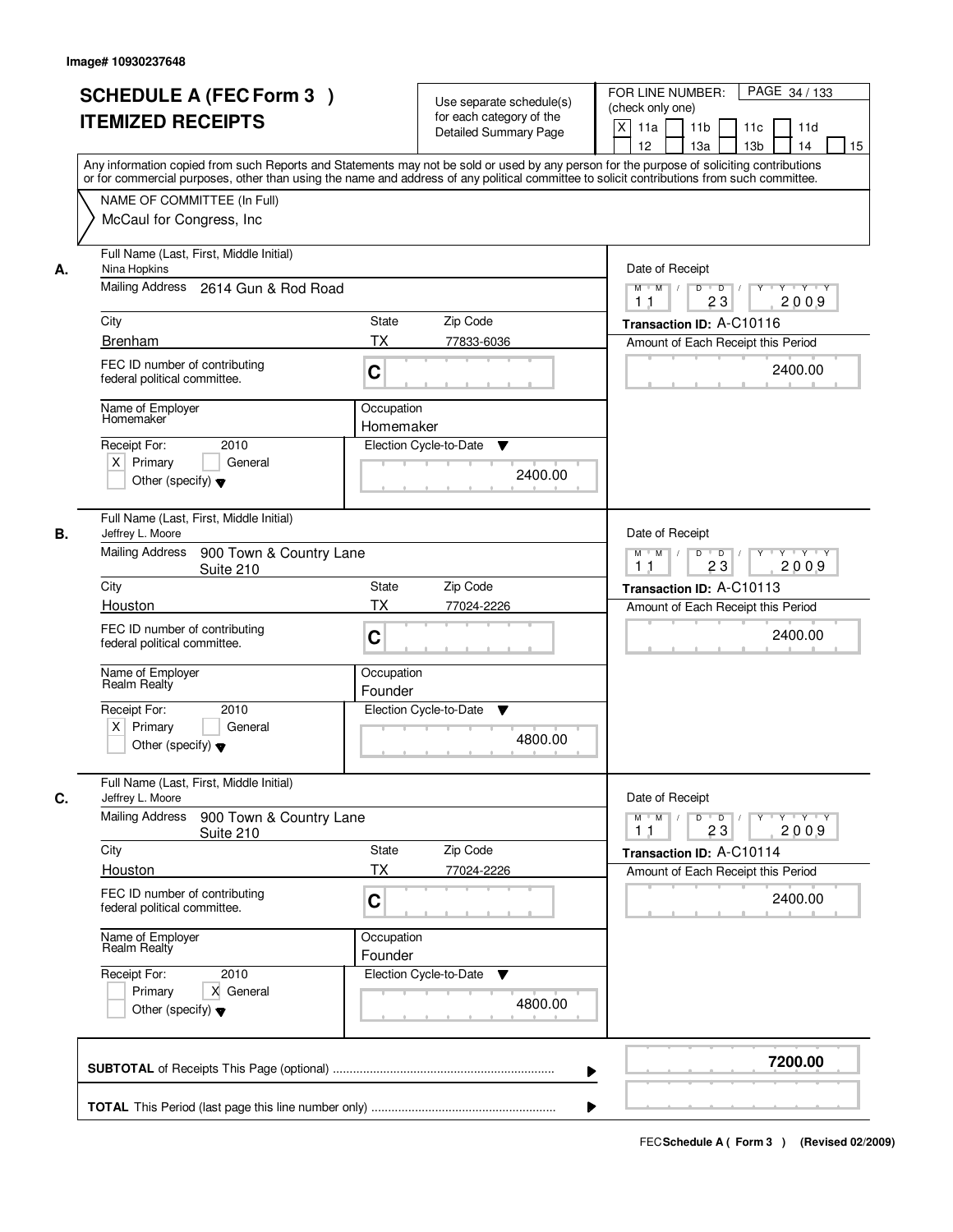|    | <b>SCHEDULE A (FEC Form 3)</b><br><b>ITEMIZED RECEIPTS</b>                                                                  | Use separate schedule(s)<br>for each category of the<br><b>Detailed Summary Page</b><br>Any information copied from such Reports and Statements may not be sold or used by any person for the purpose of soliciting contributions | PAGE 35 / 133<br>FOR LINE NUMBER:<br>(check only one)<br>X<br>11 <sub>b</sub><br>11a<br>11 <sub>c</sub><br>11d<br>12<br>13 <sub>b</sub><br>14<br>13a<br>15 |
|----|-----------------------------------------------------------------------------------------------------------------------------|-----------------------------------------------------------------------------------------------------------------------------------------------------------------------------------------------------------------------------------|------------------------------------------------------------------------------------------------------------------------------------------------------------|
|    | NAME OF COMMITTEE (In Full)<br>McCaul for Congress, Inc.                                                                    | or for commercial purposes, other than using the name and address of any political committee to solicit contributions from such committee.                                                                                        |                                                                                                                                                            |
| А. | Full Name (Last, First, Middle Initial)<br>Kathleen Moore<br>Mailing Address<br>900 Town & Country Lane                     |                                                                                                                                                                                                                                   | Date of Receipt<br>$D$ $D$<br>Y<br>Y TY Y Y<br>$M$ $M$ /<br>2009<br>23<br>1 <sub>1</sub>                                                                   |
|    | Suite 210<br>City                                                                                                           | <b>State</b><br>Zip Code                                                                                                                                                                                                          | Transaction ID: A-C10119                                                                                                                                   |
|    | Houston                                                                                                                     | <b>TX</b><br>77024-2226                                                                                                                                                                                                           | Amount of Each Receipt this Period                                                                                                                         |
|    | FEC ID number of contributing<br>federal political committee.                                                               | C                                                                                                                                                                                                                                 | 2400.00                                                                                                                                                    |
|    | Name of Employer<br>Self-Employed<br>2010<br>Receipt For:<br>$X$ Primary<br>General<br>Other (specify) $\blacktriangledown$ | Occupation<br>Optometrist<br>Election Cycle-to-Date<br>▼<br>4800.00                                                                                                                                                               |                                                                                                                                                            |
| В. | Full Name (Last, First, Middle Initial)<br>Kathleen Moore<br><b>Mailing Address</b>                                         |                                                                                                                                                                                                                                   | Date of Receipt                                                                                                                                            |
|    | 900 Town & Country Lane<br>Suite 210                                                                                        |                                                                                                                                                                                                                                   | $M$ $M$ /<br>D<br>$\overline{D}$ /<br>$Y + Y + Y$<br>23<br>2009<br>11                                                                                      |
|    | City                                                                                                                        | Zip Code<br>State                                                                                                                                                                                                                 | Transaction ID: A-C10120                                                                                                                                   |
|    | Houston<br>FEC ID number of contributing<br>federal political committee.                                                    | TX<br>77024-2226<br>C                                                                                                                                                                                                             | Amount of Each Receipt this Period<br>2400.00                                                                                                              |
|    | Name of Employer<br>Self-Employed<br>2010<br>Receipt For:<br>Primary<br>X General<br>Other (specify) $\blacktriangledown$   | Occupation<br>Optometrist<br>Election Cycle-to-Date<br>▼<br>4800.00                                                                                                                                                               |                                                                                                                                                            |
| C. | Full Name (Last, First, Middle Initial)<br>E. Ashley Smith                                                                  |                                                                                                                                                                                                                                   | Date of Receipt                                                                                                                                            |
|    | <b>Mailing Address</b><br>14 Greenway Plaza<br>Unit 18M                                                                     |                                                                                                                                                                                                                                   | $M$ $M$<br>$D$ $D$ $/$<br>$Y + Y + Y$<br>Y "<br>2009<br>23<br>11                                                                                           |
|    | City                                                                                                                        | Zip Code<br>State                                                                                                                                                                                                                 | Transaction ID: A-C10117                                                                                                                                   |
|    | Houston<br>FEC ID number of contributing<br>federal political committee.                                                    | ТX<br>77046<br>C                                                                                                                                                                                                                  | Amount of Each Receipt this Period<br>250.00                                                                                                               |
|    | Name of Employer<br>Stewart Title Guaranty Co.                                                                              | Occupation<br><b>Executive Vice President</b>                                                                                                                                                                                     |                                                                                                                                                            |
|    | Receipt For:<br>2010<br>$X$ Primary<br>General<br>Other (specify) $\blacktriangledown$                                      | Election Cycle-to-Date<br>v<br>250.00                                                                                                                                                                                             |                                                                                                                                                            |
|    |                                                                                                                             |                                                                                                                                                                                                                                   | 5050.00                                                                                                                                                    |
|    |                                                                                                                             |                                                                                                                                                                                                                                   |                                                                                                                                                            |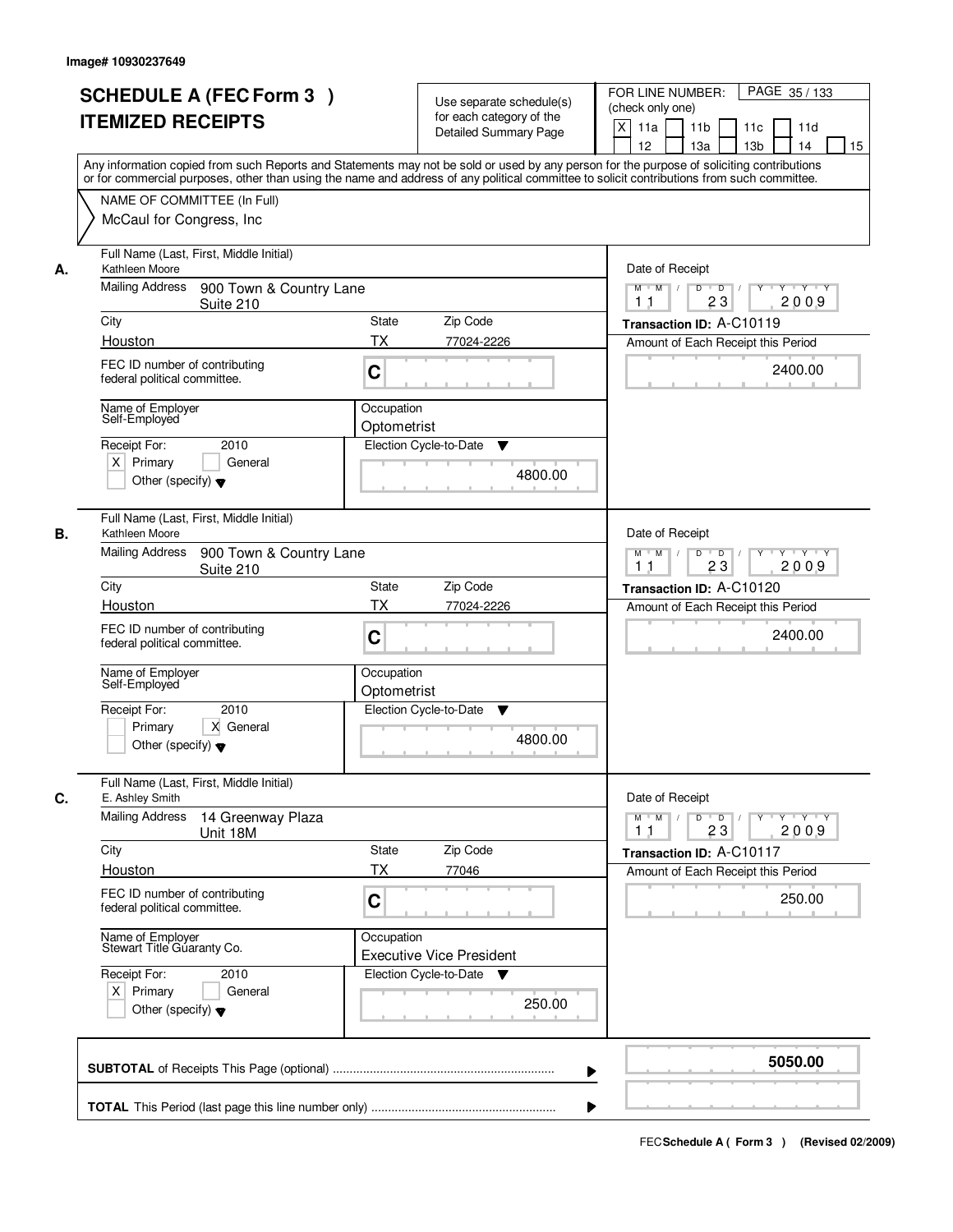|    |                                                                                                                                            |                                                   | PAGE 36 / 133<br>FOR LINE NUMBER:                                                                                  |
|----|--------------------------------------------------------------------------------------------------------------------------------------------|---------------------------------------------------|--------------------------------------------------------------------------------------------------------------------|
|    | <b>SCHEDULE A (FEC Form 3)</b>                                                                                                             | Use separate schedule(s)                          | (check only one)                                                                                                   |
|    | <b>ITEMIZED RECEIPTS</b>                                                                                                                   | for each category of the<br>Detailed Summary Page | $\mathsf{X}$<br>11a<br>11 <sub>b</sub><br>11c<br>11d                                                               |
|    |                                                                                                                                            |                                                   | 12<br>13a<br>13 <sub>b</sub><br>14<br>15                                                                           |
|    | Any information copied from such Reports and Statements may not be sold or used by any person for the purpose of soliciting contributions  |                                                   |                                                                                                                    |
|    | or for commercial purposes, other than using the name and address of any political committee to solicit contributions from such committee. |                                                   |                                                                                                                    |
|    | NAME OF COMMITTEE (In Full)                                                                                                                |                                                   |                                                                                                                    |
|    | McCaul for Congress, Inc.                                                                                                                  |                                                   |                                                                                                                    |
| А. | Full Name (Last, First, Middle Initial)<br><b>Blake Tartt</b>                                                                              |                                                   | Date of Receipt                                                                                                    |
|    | <b>Mailing Address</b><br>1300 Post Oak Boulevard<br><b>Suite 2500</b>                                                                     |                                                   | $\overline{D}$<br><b>TY TY</b><br>$M$ $M$ /<br>D<br>Y<br>23<br>2009<br>11                                          |
|    | City                                                                                                                                       | Zip Code<br><b>State</b>                          | Transaction ID: A-PI6149                                                                                           |
|    | Houston                                                                                                                                    | <b>TX</b><br>77056-3014                           | Amount of Each Receipt this Period                                                                                 |
|    | FEC ID number of contributing<br>federal political committee.                                                                              | C                                                 | 500.00                                                                                                             |
|    | Name of Employer<br>Beirne, Maynard & Parsons                                                                                              | Occupation                                        |                                                                                                                    |
|    |                                                                                                                                            | Partner                                           |                                                                                                                    |
|    | Receipt For:<br>2010                                                                                                                       | Election Cycle-to-Date<br>▼                       | [MEMO ITEM]                                                                                                        |
|    | $X$ Primary<br>General                                                                                                                     | 500.00                                            | Partnership Itemization                                                                                            |
|    | Other (specify) $\blacktriangledown$                                                                                                       |                                                   | Memo                                                                                                               |
|    | Full Name (Last, First, Middle Initial)                                                                                                    |                                                   |                                                                                                                    |
| В. | Ralph B. Thomas<br><b>Mailing Address</b>                                                                                                  |                                                   | Date of Receipt                                                                                                    |
|    | 909 Fannin Street<br><b>Suite 2907</b>                                                                                                     |                                                   | $M$ $M$ /<br>D<br>$\overline{D}$ $\overline{I}$<br>Y Y Y Y<br>$Y$ <sup><math>\top</math></sup><br>23<br>2009<br>11 |
|    | City                                                                                                                                       | Zip Code<br><b>State</b>                          | Transaction ID: A-C10106                                                                                           |
|    | Houston                                                                                                                                    | <b>TX</b><br>77010-1024                           | Amount of Each Receipt this Period                                                                                 |
|    | FEC ID number of contributing<br>federal political committee.                                                                              | C                                                 | 1000.00                                                                                                            |
|    | Name of Employer<br>Fayez Sarofim & Company                                                                                                | Occupation<br><b>Executive Vice President</b>     |                                                                                                                    |
|    | Receipt For:<br>2010                                                                                                                       | Election Cycle-to-Date ▼                          |                                                                                                                    |
|    | Primary<br>X General<br>Other (specify) $\blacktriangledown$                                                                               | 3400.00                                           |                                                                                                                    |
| C. | Full Name (Last, First, Middle Initial)<br>Joan N. Kelleher                                                                                |                                                   | Date of Receipt                                                                                                    |
|    | Mailing Address<br>144 Thelma Drive                                                                                                        |                                                   | $M$ $M$<br>$D$ $D$ $/$<br>Y FY FY<br>$Y$ <sup>U</sup><br>2009<br>24<br>11                                          |
|    | City                                                                                                                                       | Zip Code<br>State                                 | Transaction ID: A-C10133                                                                                           |
|    | <b>San Antonio</b>                                                                                                                         | <b>TX</b><br>78212-2516                           | Amount of Each Receipt this Period                                                                                 |
|    | FEC ID number of contributing                                                                                                              |                                                   |                                                                                                                    |
|    | federal political committee.                                                                                                               | C                                                 | 500.00                                                                                                             |
|    | Name of Employer<br>Self-Employed                                                                                                          | Occupation<br>Rancher                             |                                                                                                                    |
|    | Receipt For:<br>2010                                                                                                                       | Election Cycle-to-Date<br>v                       |                                                                                                                    |
|    | $X$ Primary<br>General                                                                                                                     |                                                   |                                                                                                                    |
|    | Other (specify) $\blacktriangledown$                                                                                                       | 1750.00                                           |                                                                                                                    |
|    |                                                                                                                                            |                                                   | 1500.00                                                                                                            |
|    |                                                                                                                                            |                                                   | ▶                                                                                                                  |
|    |                                                                                                                                            |                                                   |                                                                                                                    |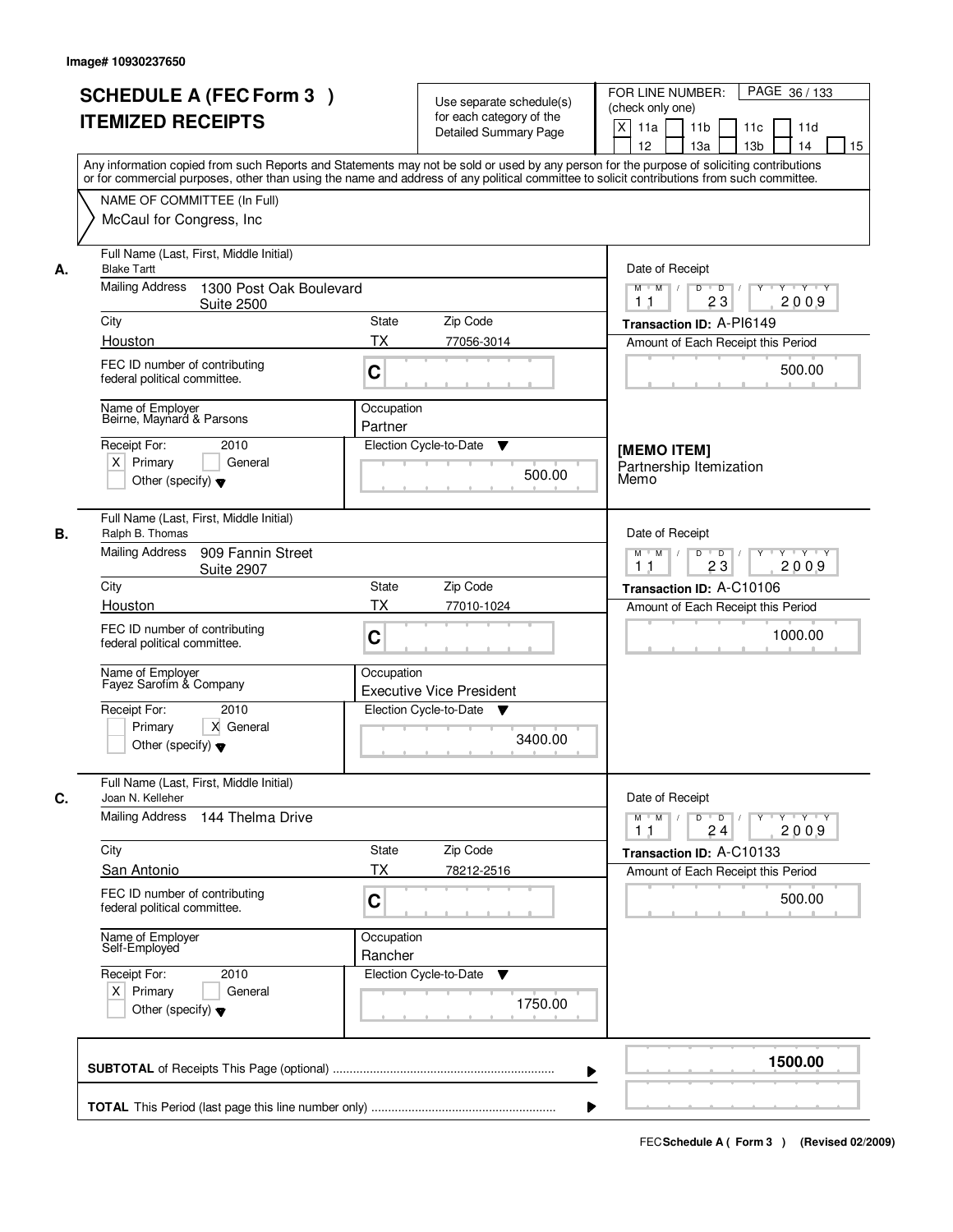|    | <b>SCHEDULE A (FEC Form 3)</b><br><b>ITEMIZED RECEIPTS</b><br>Any information copied from such Reports and Statements may not be sold or used by any person for the purpose of soliciting contributions<br>or for commercial purposes, other than using the name and address of any political committee to solicit contributions from such committee. | Use separate schedule(s)<br>for each category of the<br><b>Detailed Summary Page</b> | PAGE 37/133<br>FOR LINE NUMBER:<br>(check only one)<br>X<br>11a<br>11 <sub>b</sub><br>11c<br>11d<br>12<br>13 <sub>b</sub><br>13a<br>14<br>15 |
|----|-------------------------------------------------------------------------------------------------------------------------------------------------------------------------------------------------------------------------------------------------------------------------------------------------------------------------------------------------------|--------------------------------------------------------------------------------------|----------------------------------------------------------------------------------------------------------------------------------------------|
|    | NAME OF COMMITTEE (In Full)<br>McCaul for Congress, Inc.                                                                                                                                                                                                                                                                                              |                                                                                      |                                                                                                                                              |
| А. | Full Name (Last, First, Middle Initial)<br>Gregory T. Garcia<br><b>Mailing Address</b><br>1030 Sandpiper Lane                                                                                                                                                                                                                                         |                                                                                      | Date of Receipt<br>$M$ $M$<br>$D$ $D$ $1$<br>$Y$ <sup>U</sup><br>Y 'Y 'Y<br>30<br>2009<br>11                                                 |
|    | City                                                                                                                                                                                                                                                                                                                                                  | State<br>Zip Code                                                                    | Transaction ID: A-C10087                                                                                                                     |
|    | Annapolis                                                                                                                                                                                                                                                                                                                                             | <b>MD</b><br>21403-4633                                                              | Amount of Each Receipt this Period                                                                                                           |
|    | FEC ID number of contributing<br>federal political committee.                                                                                                                                                                                                                                                                                         | C                                                                                    | 250.00                                                                                                                                       |
|    | Name of Employer<br>Garcia Strategies                                                                                                                                                                                                                                                                                                                 | Occupation<br>President                                                              |                                                                                                                                              |
|    | 2010<br>Receipt For:<br>$X$ Primary<br>General<br>Other (specify) $\blacktriangledown$                                                                                                                                                                                                                                                                | Election Cycle-to-Date<br>▼<br>250.00                                                |                                                                                                                                              |
| В. | Full Name (Last, First, Middle Initial)<br>Jud G. Alexander<br>Mailing Address<br>2206 Creekwood Lane                                                                                                                                                                                                                                                 |                                                                                      | Date of Receipt<br>$Y \vdash Y \vdash Y$<br>$M$ M<br>D<br>$\overline{\phantom{0}}$ D<br>Y<br>12<br>07<br>2009                                |
|    | City                                                                                                                                                                                                                                                                                                                                                  | State<br>Zip Code                                                                    | Transaction ID: A-C10179                                                                                                                     |
|    | <b>Brenham</b>                                                                                                                                                                                                                                                                                                                                        | <b>TX</b><br>77833-5868                                                              | Amount of Each Receipt this Period                                                                                                           |
|    | FEC ID number of contributing<br>federal political committee.                                                                                                                                                                                                                                                                                         | C                                                                                    | 500.00                                                                                                                                       |
|    | Name of Employer<br>Alexander Oil Company                                                                                                                                                                                                                                                                                                             | Occupation<br>Oil & Gas Distributor                                                  |                                                                                                                                              |
|    | Receipt For:<br>2010<br>$X$ Primary<br>General<br>Other (specify) $\blacktriangledown$                                                                                                                                                                                                                                                                | Election Cycle-to-Date<br>v<br>500.00                                                |                                                                                                                                              |
| C. | Full Name (Last, First, Middle Initial)<br>Lyle I. Asplin<br>Mailing Address<br>1615 Hoveden Drive                                                                                                                                                                                                                                                    |                                                                                      | Date of Receipt<br>$D$ $D$ $/$<br>$M$ $M$ /<br>Y "<br>Y Y Y Y<br>12<br>2009<br>07                                                            |
|    | City                                                                                                                                                                                                                                                                                                                                                  | Zip Code<br>State                                                                    | Transaction ID: A-C10153                                                                                                                     |
|    | Katy                                                                                                                                                                                                                                                                                                                                                  | ТX<br>77450-4901                                                                     | Amount of Each Receipt this Period                                                                                                           |
|    | FEC ID number of contributing<br>federal political committee.                                                                                                                                                                                                                                                                                         | C                                                                                    | 150.00                                                                                                                                       |
|    | Name of Employer<br>Retired                                                                                                                                                                                                                                                                                                                           | Occupation<br>Retired                                                                |                                                                                                                                              |
|    | Receipt For:<br>2010<br>$X$ Primary<br>General<br>Other (specify) $\blacktriangledown$                                                                                                                                                                                                                                                                | Election Cycle-to-Date<br>v<br>500.00                                                |                                                                                                                                              |
|    |                                                                                                                                                                                                                                                                                                                                                       |                                                                                      | 900.00<br>▶                                                                                                                                  |
|    |                                                                                                                                                                                                                                                                                                                                                       |                                                                                      |                                                                                                                                              |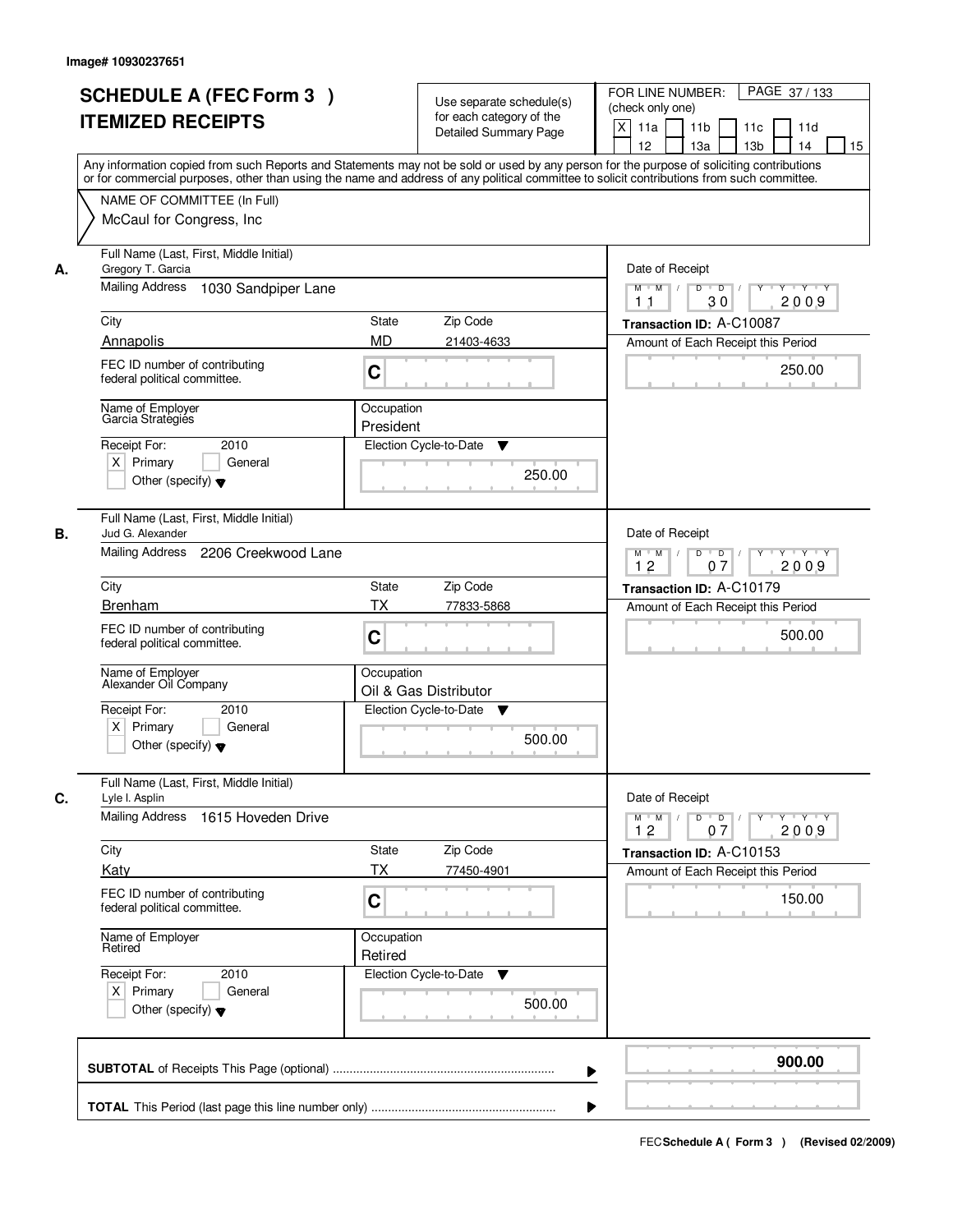| <b>SCHEDULE A (FEC Form 3)</b><br><b>ITEMIZED RECEIPTS</b>                                                       | Use separate schedule(s)<br>for each category of the<br><b>Detailed Summary Page</b><br>Any information copied from such Reports and Statements may not be sold or used by any person for the purpose of soliciting contributions | PAGE 38 / 133<br>FOR LINE NUMBER:<br>(check only one)<br>$\boldsymbol{\mathsf{X}}$<br>11 <sub>b</sub><br>11a<br>11c<br>11d<br>12<br>13 <sub>b</sub><br>14<br>13a<br>15 |
|------------------------------------------------------------------------------------------------------------------|-----------------------------------------------------------------------------------------------------------------------------------------------------------------------------------------------------------------------------------|------------------------------------------------------------------------------------------------------------------------------------------------------------------------|
| NAME OF COMMITTEE (In Full)<br>McCaul for Congress, Inc.                                                         | or for commercial purposes, other than using the name and address of any political committee to solicit contributions from such committee.                                                                                        |                                                                                                                                                                        |
| Full Name (Last, First, Middle Initial)<br>Charles E. Cheever, Jr.<br>А.<br>Mailing Address 604 Ridgemont Avenue |                                                                                                                                                                                                                                   | Date of Receipt<br>$D$ $D$<br>Y<br>$Y - Y - Y - Y$<br>$M$ $M$ /<br>2009<br>12<br>07                                                                                    |
| City                                                                                                             | <b>State</b><br>Zip Code                                                                                                                                                                                                          | Transaction ID: A-C10176                                                                                                                                               |
| San Antonio                                                                                                      | <b>TX</b><br>78209-2843                                                                                                                                                                                                           | Amount of Each Receipt this Period                                                                                                                                     |
| FEC ID number of contributing<br>federal political committee.                                                    | C                                                                                                                                                                                                                                 | 500.00                                                                                                                                                                 |
| Name of Employer<br>Retired                                                                                      | Occupation<br>Retired                                                                                                                                                                                                             |                                                                                                                                                                        |
| 2010<br>Receipt For:<br>$X$ Primary<br>General<br>Other (specify) $\blacktriangledown$                           | Election Cycle-to-Date<br>▼<br>1450.00                                                                                                                                                                                            |                                                                                                                                                                        |
| Full Name (Last, First, Middle Initial)<br>Earnest F. Gloyna<br>В.                                               |                                                                                                                                                                                                                                   | Date of Receipt                                                                                                                                                        |
| Mailing Address<br>4100 Jackson Avenue<br>Apartment 305                                                          |                                                                                                                                                                                                                                   | $M$ $M$ /<br>D<br>$\overline{\phantom{0}}$ D<br>Y Y Y Y<br>12<br>07<br>2009                                                                                            |
| City                                                                                                             | Zip Code<br>State                                                                                                                                                                                                                 | Transaction ID: A-C10172                                                                                                                                               |
| Austin<br>FEC ID number of contributing<br>federal political committee.                                          | <b>TX</b><br>78731-6069<br>C                                                                                                                                                                                                      | Amount of Each Receipt this Period<br>200.00                                                                                                                           |
| Name of Employer<br>Retired                                                                                      | Occupation<br>Retired                                                                                                                                                                                                             |                                                                                                                                                                        |
| Receipt For:<br>2010<br>$X$ Primary<br>General<br>Other (specify) $\blacktriangledown$                           | Election Cycle-to-Date<br>v<br>350.00                                                                                                                                                                                             |                                                                                                                                                                        |
| Full Name (Last, First, Middle Initial)<br>C.<br>S. Mark Klecka                                                  |                                                                                                                                                                                                                                   | Date of Receipt                                                                                                                                                        |
| <b>Mailing Address</b><br>PO Box 812                                                                             |                                                                                                                                                                                                                                   | $M$ $M$<br>$D$ $D$ $/$<br>$Y^+$<br>$Y + Y + Y$<br>2009<br>12<br>07                                                                                                     |
| City                                                                                                             | State<br>Zip Code                                                                                                                                                                                                                 | Transaction ID: A-C10160                                                                                                                                               |
| Cypress<br>FEC ID number of contributing<br>federal political committee.                                         | ТX<br>77410-0812<br>C                                                                                                                                                                                                             | Amount of Each Receipt this Period<br>250.00                                                                                                                           |
| Name of Employer<br>S. Mark Klecka, LLC                                                                          | Occupation<br><b>Certified Public Accountant</b>                                                                                                                                                                                  |                                                                                                                                                                        |
| Receipt For:<br>2010<br>$X$ Primary<br>General<br>Other (specify) $\blacktriangledown$                           | Election Cycle-to-Date ▼<br>250.00                                                                                                                                                                                                |                                                                                                                                                                        |
|                                                                                                                  |                                                                                                                                                                                                                                   | 950.00                                                                                                                                                                 |
|                                                                                                                  |                                                                                                                                                                                                                                   |                                                                                                                                                                        |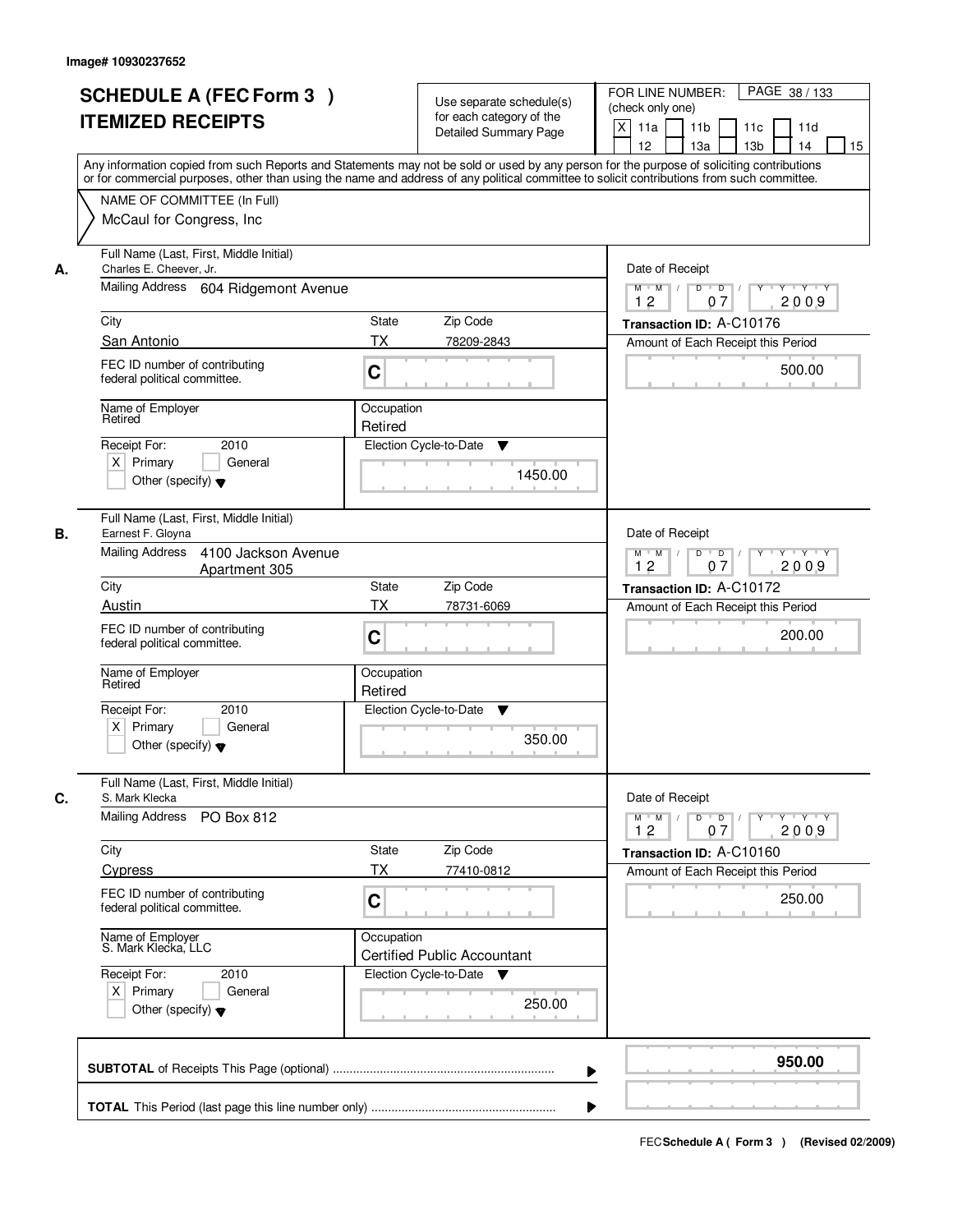|    | <b>SCHEDULE A (FEC Form 3)</b><br><b>ITEMIZED RECEIPTS</b><br>Any information copied from such Reports and Statements may not be sold or used by any person for the purpose of soliciting contributions<br>or for commercial purposes, other than using the name and address of any political committee to solicit contributions from such committee. |                          | Use separate schedule(s)<br>for each category of the<br><b>Detailed Summary Page</b> | PAGE 39 / 133<br>FOR LINE NUMBER:<br>(check only one)<br>$\boldsymbol{\mathsf{X}}$<br>11a<br>11 <sub>b</sub><br>11c<br>11d<br>12<br>13 <sub>b</sub><br>13a<br>14<br>15 |
|----|-------------------------------------------------------------------------------------------------------------------------------------------------------------------------------------------------------------------------------------------------------------------------------------------------------------------------------------------------------|--------------------------|--------------------------------------------------------------------------------------|------------------------------------------------------------------------------------------------------------------------------------------------------------------------|
|    | NAME OF COMMITTEE (In Full)<br>McCaul for Congress, Inc.                                                                                                                                                                                                                                                                                              |                          |                                                                                      |                                                                                                                                                                        |
| А. | Full Name (Last, First, Middle Initial)<br>L. A. Lieder<br>Mailing Address PO Box 267                                                                                                                                                                                                                                                                 |                          |                                                                                      | Date of Receipt<br>$D$ $D$ $/$<br>$\overline{Y}$<br>Y Y Y Y<br>$M$ $M$ /                                                                                               |
|    | City                                                                                                                                                                                                                                                                                                                                                  | State                    | Zip Code                                                                             | 12<br>07<br>2009<br>Transaction ID: A-C10178                                                                                                                           |
|    | Cypress                                                                                                                                                                                                                                                                                                                                               | ТX                       | 77410-0267                                                                           | Amount of Each Receipt this Period                                                                                                                                     |
|    | FEC ID number of contributing<br>federal political committee.                                                                                                                                                                                                                                                                                         | C                        |                                                                                      | 2400.00                                                                                                                                                                |
|    | Name of Employer<br>Self-Employed                                                                                                                                                                                                                                                                                                                     | Occupation<br>Consultant |                                                                                      |                                                                                                                                                                        |
|    | 2010<br>Receipt For:<br>X General<br>Primary<br>Other (specify) $\blacktriangledown$                                                                                                                                                                                                                                                                  |                          | Election Cycle-to-Date<br>▼<br>4800.00                                               |                                                                                                                                                                        |
| В. | Full Name (Last, First, Middle Initial)<br><b>Mildred Lieder</b><br>Mailing Address PO Box 267                                                                                                                                                                                                                                                        |                          |                                                                                      | Date of Receipt<br>$Y \vdash Y \vdash Y$<br>$M$ M<br>D<br>$\overline{\phantom{0}}$ D<br>Y<br>12<br>07<br>2009                                                          |
|    | City                                                                                                                                                                                                                                                                                                                                                  | <b>State</b>             | Zip Code                                                                             | Transaction ID: A-C10177                                                                                                                                               |
|    | Cypress                                                                                                                                                                                                                                                                                                                                               | <b>TX</b>                | 77410-0267                                                                           | Amount of Each Receipt this Period                                                                                                                                     |
|    | FEC ID number of contributing<br>federal political committee.                                                                                                                                                                                                                                                                                         | C                        |                                                                                      | 2400.00                                                                                                                                                                |
|    | Name of Employer<br>Homemaker                                                                                                                                                                                                                                                                                                                         | Occupation<br>Homemaker  |                                                                                      |                                                                                                                                                                        |
|    | Receipt For:<br>2010<br>Primary<br>X General<br>Other (specify) $\blacktriangledown$                                                                                                                                                                                                                                                                  |                          | Election Cycle-to-Date<br>v<br>4800.00                                               |                                                                                                                                                                        |
| C. | Full Name (Last, First, Middle Initial)<br>Joe McBride                                                                                                                                                                                                                                                                                                |                          |                                                                                      | Date of Receipt                                                                                                                                                        |
|    | Mailing Address<br>6202 Shoal Creek Drive West                                                                                                                                                                                                                                                                                                        |                          |                                                                                      | $M$ $M$ $/$<br>$D$ $D$ $I$<br>$Y^+$<br>Y Y Y Y<br>12<br>2009<br>07                                                                                                     |
|    | City                                                                                                                                                                                                                                                                                                                                                  | State                    | Zip Code                                                                             | Transaction ID: A-C10165                                                                                                                                               |
|    | Austin<br>FEC ID number of contributing<br>federal political committee.                                                                                                                                                                                                                                                                               | ТX<br>C                  | 78757-4315                                                                           | Amount of Each Receipt this Period<br>100.00                                                                                                                           |
|    | Name of Employer<br>McBrides Sporting Goods                                                                                                                                                                                                                                                                                                           | Occupation<br>Owner      |                                                                                      |                                                                                                                                                                        |
|    | Receipt For:<br>2010<br>$X$ Primary<br>General<br>Other (specify) $\blacktriangledown$                                                                                                                                                                                                                                                                |                          | Election Cycle-to-Date<br>v<br>900.00                                                |                                                                                                                                                                        |
|    |                                                                                                                                                                                                                                                                                                                                                       |                          | ▶                                                                                    | 4900.00                                                                                                                                                                |
|    |                                                                                                                                                                                                                                                                                                                                                       |                          |                                                                                      |                                                                                                                                                                        |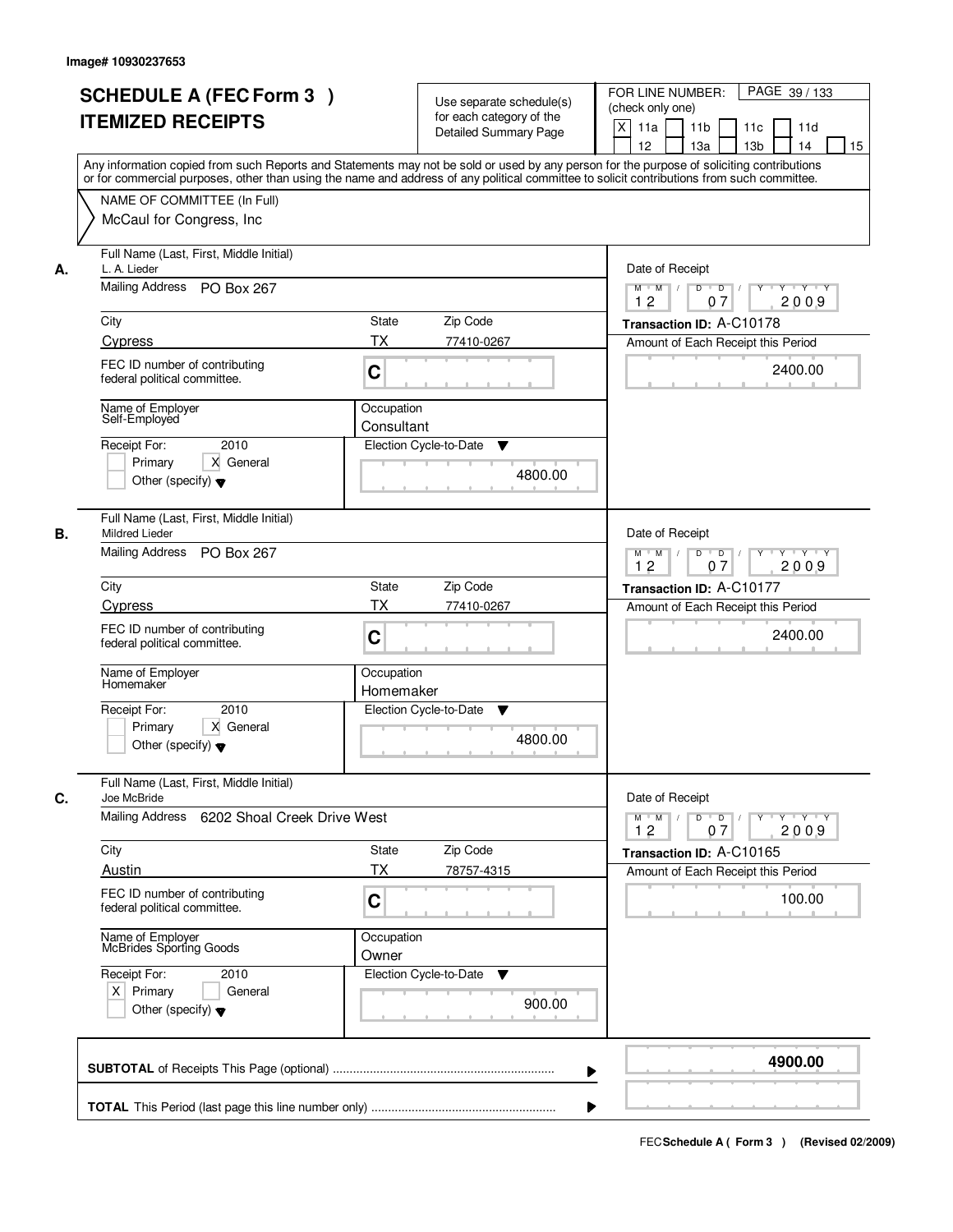|    | <b>SCHEDULE A (FEC Form 3)</b><br><b>ITEMIZED RECEIPTS</b><br>Any information copied from such Reports and Statements may not be sold or used by any person for the purpose of soliciting contributions<br>or for commercial purposes, other than using the name and address of any political committee to solicit contributions from such committee. |                                 | Use separate schedule(s)<br>for each category of the<br><b>Detailed Summary Page</b> | PAGE 40 / 133<br>FOR LINE NUMBER:<br>(check only one)<br>$\boldsymbol{\mathsf{X}}$<br>11a<br>11 <sub>b</sub><br>11c<br>11d<br>12<br>13 <sub>b</sub><br>13a<br>14<br>15 |
|----|-------------------------------------------------------------------------------------------------------------------------------------------------------------------------------------------------------------------------------------------------------------------------------------------------------------------------------------------------------|---------------------------------|--------------------------------------------------------------------------------------|------------------------------------------------------------------------------------------------------------------------------------------------------------------------|
|    | NAME OF COMMITTEE (In Full)<br>McCaul for Congress, Inc.                                                                                                                                                                                                                                                                                              |                                 |                                                                                      |                                                                                                                                                                        |
| А. | Full Name (Last, First, Middle Initial)<br>Gladys M. Oakley<br>Mailing Address PO Box 57                                                                                                                                                                                                                                                              |                                 |                                                                                      | Date of Receipt<br>$D$ $D$ $/$<br>$\overline{Y}$<br>Y Y Y Y<br>$M$ $M$ /<br>12<br>07<br>2009                                                                           |
|    | City                                                                                                                                                                                                                                                                                                                                                  | State                           | Zip Code                                                                             | Transaction ID: A-C10171                                                                                                                                               |
|    | <b>Bellville</b>                                                                                                                                                                                                                                                                                                                                      | ТX                              | 77418-0057                                                                           | Amount of Each Receipt this Period                                                                                                                                     |
|    | FEC ID number of contributing<br>federal political committee.                                                                                                                                                                                                                                                                                         | C                               |                                                                                      | 100.00                                                                                                                                                                 |
|    | Name of Employer<br>Retired                                                                                                                                                                                                                                                                                                                           | Occupation<br>Retired           |                                                                                      |                                                                                                                                                                        |
|    | 2010<br>Receipt For:<br>$X$ Primary<br>General<br>Other (specify) $\blacktriangledown$                                                                                                                                                                                                                                                                |                                 | Election Cycle-to-Date<br>▼<br>350.00                                                |                                                                                                                                                                        |
| В. | Full Name (Last, First, Middle Initial)<br>Milton Y. Tate, Jr.<br>Mailing Address PO Box 1808                                                                                                                                                                                                                                                         |                                 |                                                                                      | Date of Receipt<br>$Y \vdash Y \vdash Y$<br>$M$ $M$ /<br>D<br>$\Box$<br>Y<br>12<br>07<br>2009                                                                          |
|    | City                                                                                                                                                                                                                                                                                                                                                  | <b>State</b>                    | Zip Code                                                                             |                                                                                                                                                                        |
|    | <b>Brenham</b>                                                                                                                                                                                                                                                                                                                                        | <b>TX</b>                       | 77834-1808                                                                           | Transaction ID: A-C10152<br>Amount of Each Receipt this Period                                                                                                         |
|    | FEC ID number of contributing<br>federal political committee.                                                                                                                                                                                                                                                                                         | C                               |                                                                                      | 300.00                                                                                                                                                                 |
|    | Name of Employer<br>Moorman, Tate, et al., LLP                                                                                                                                                                                                                                                                                                        | Occupation<br>Attorney          |                                                                                      |                                                                                                                                                                        |
|    | Receipt For:<br>2010<br>$X$ Primary<br>General<br>Other (specify) $\blacktriangledown$                                                                                                                                                                                                                                                                |                                 | Election Cycle-to-Date<br>v<br>800.00                                                |                                                                                                                                                                        |
| C. | Full Name (Last, First, Middle Initial)<br>Ralph Wayne                                                                                                                                                                                                                                                                                                |                                 |                                                                                      | Date of Receipt                                                                                                                                                        |
|    | Mailing Address<br>3902 Pebble Path                                                                                                                                                                                                                                                                                                                   |                                 |                                                                                      | $D$ $D$ $/$<br>$M$ $M$ /<br>$Y$ <sup><math>\top</math></sup><br>Y Y Y Y<br>12<br>2009<br>07                                                                            |
|    | City                                                                                                                                                                                                                                                                                                                                                  | State                           | Zip Code                                                                             | Transaction ID: A-C10180                                                                                                                                               |
|    | Austin                                                                                                                                                                                                                                                                                                                                                | ТX                              | 78731-1402                                                                           | Amount of Each Receipt this Period                                                                                                                                     |
|    | FEC ID number of contributing<br>federal political committee.                                                                                                                                                                                                                                                                                         | C                               |                                                                                      | 500.00                                                                                                                                                                 |
|    | Name of Employer<br>Greater Austin Crime Comm.                                                                                                                                                                                                                                                                                                        | Occupation<br>Founder/ Director |                                                                                      |                                                                                                                                                                        |
|    | Receipt For:<br>2010<br>$X$ Primary<br>General<br>Other (specify) $\blacktriangledown$                                                                                                                                                                                                                                                                |                                 | Election Cycle-to-Date<br>v<br>500.00                                                |                                                                                                                                                                        |
|    |                                                                                                                                                                                                                                                                                                                                                       |                                 | ▶                                                                                    | 900.00                                                                                                                                                                 |
|    |                                                                                                                                                                                                                                                                                                                                                       |                                 |                                                                                      |                                                                                                                                                                        |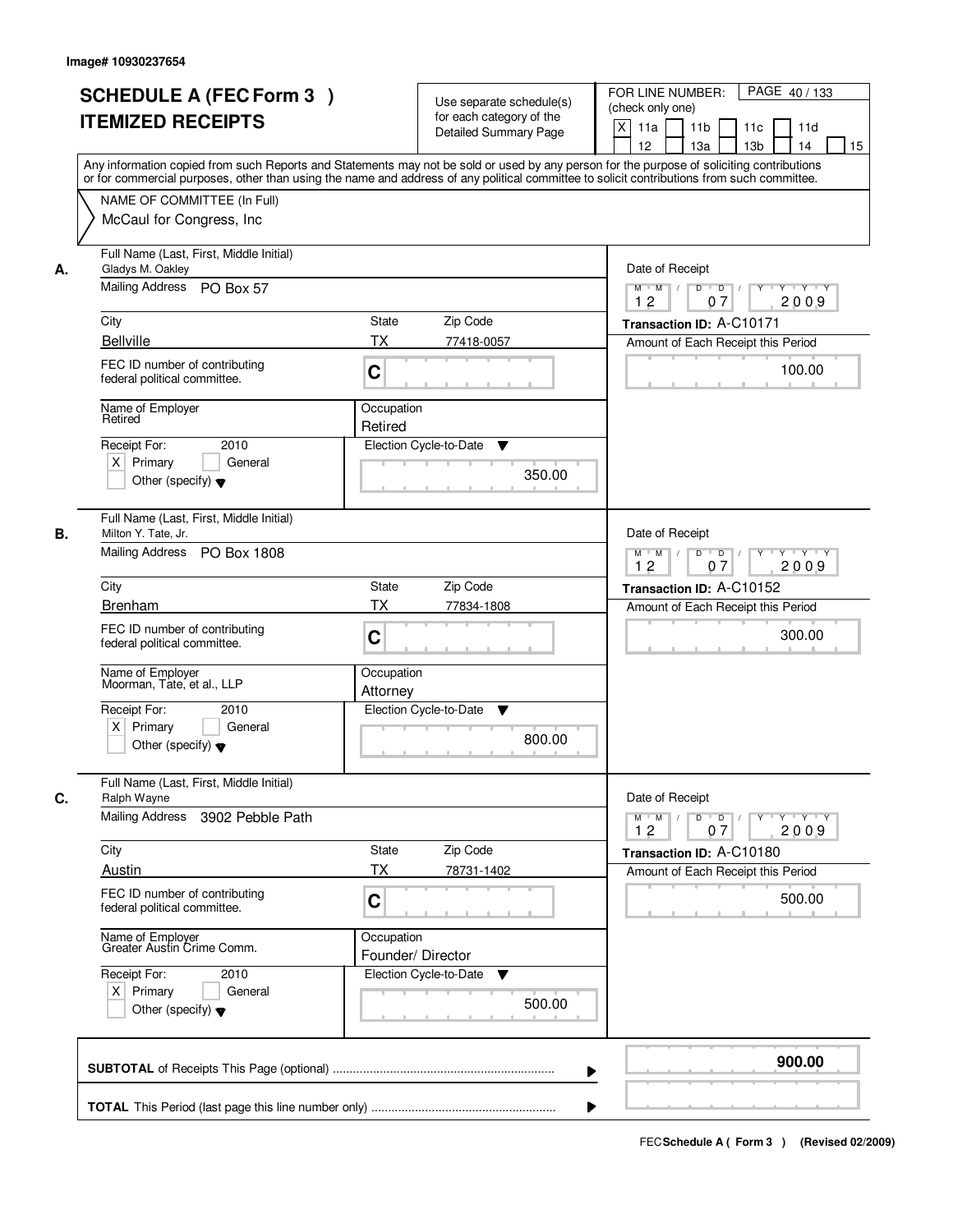| <b>SCHEDULE A (FEC Form 3)</b><br><b>ITEMIZED RECEIPTS</b>                                                                                                                                                                                                                                                                                       | Use separate schedule(s)<br>for each category of the<br><b>Detailed Summary Page</b><br>Any information copied from such Reports and Statements may not be sold or used by any person for the purpose of soliciting contributions | PAGE 41 / 133<br>FOR LINE NUMBER:<br>(check only one)<br>X<br>11a<br>11 <sub>b</sub><br>11c<br>11d<br>12<br>13 <sub>b</sub><br>13a<br>14<br>15                                                         |
|--------------------------------------------------------------------------------------------------------------------------------------------------------------------------------------------------------------------------------------------------------------------------------------------------------------------------------------------------|-----------------------------------------------------------------------------------------------------------------------------------------------------------------------------------------------------------------------------------|--------------------------------------------------------------------------------------------------------------------------------------------------------------------------------------------------------|
| NAME OF COMMITTEE (In Full)<br>McCaul for Congress, Inc.                                                                                                                                                                                                                                                                                         | or for commercial purposes, other than using the name and address of any political committee to solicit contributions from such committee.                                                                                        |                                                                                                                                                                                                        |
| Full Name (Last, First, Middle Initial)<br>Travis D. Whitaker<br>А.<br>Mailing Address PO Box 151<br>City<br>Tomball                                                                                                                                                                                                                             | State<br>Zip Code<br>ТX<br>77377-0151                                                                                                                                                                                             | Date of Receipt<br>$D$ $D$ $1$<br>$Y^+$<br>Y 'Y 'Y<br>$M$ $M$ /<br>12<br>07<br>2009<br>Transaction ID: A-C10166<br>Amount of Each Receipt this Period                                                  |
| FEC ID number of contributing<br>federal political committee.<br>Name of Employer<br>Self-Employed<br>2010<br>Receipt For:<br>$X$ Primary<br>General<br>Other (specify) $\blacktriangledown$                                                                                                                                                     | C<br>Occupation<br><b>Real Estate Agent</b><br>Election Cycle-to-Date<br>▼<br>700.00                                                                                                                                              | 100.00                                                                                                                                                                                                 |
| Full Name (Last, First, Middle Initial)<br>Steven E. Zinn<br>В.<br>Mailing Address<br>20 Nob Hill Circle<br>City<br>Austin<br>FEC ID number of contributing<br>federal political committee.<br>Name of Employer<br>Capitol Anesthesiology As-<br>sn.<br>Receipt For:<br>2010<br>$X$ Primary<br>General<br>Other (specify) $\blacktriangledown$   | Zip Code<br><b>State</b><br><b>TX</b><br>78746-3650<br>C<br>Occupation<br>Physician<br>Election Cycle-to-Date<br>v<br>1950.00                                                                                                     | Date of Receipt<br>$Y \vdash Y \vdash Y$<br>$M$ M<br>D<br>$\overline{\phantom{0}}$ D<br>12<br>07<br>2009<br>Transaction ID: A-C10182<br>Amount of Each Receipt this Period<br>200.00                   |
| Full Name (Last, First, Middle Initial)<br>C.<br><b>Bill K. Brewster</b><br>Mailing Address<br>PO Box 459<br>City<br><b>Batesville</b><br>FEC ID number of contributing<br>federal political committee.<br>Name of Employer<br>Capitol Hill Consulting<br>Receipt For:<br>2010<br>$X$ Primary<br>General<br>Other (specify) $\blacktriangledown$ | Zip Code<br>State<br>ТX<br>78829-0459<br>C<br>Occupation<br>Chairman<br>Election Cycle-to-Date<br>v<br>1500.00                                                                                                                    | Date of Receipt<br>$D$ $D$ $/$<br>$M^+$ M<br>$\top$<br>$Y + Y + Y$<br>$Y$ <sup><math>\top</math></sup><br>12<br>2009<br>08<br>Transaction ID: A-C10145<br>Amount of Each Receipt this Period<br>500.00 |
|                                                                                                                                                                                                                                                                                                                                                  | ▶                                                                                                                                                                                                                                 | 800.00                                                                                                                                                                                                 |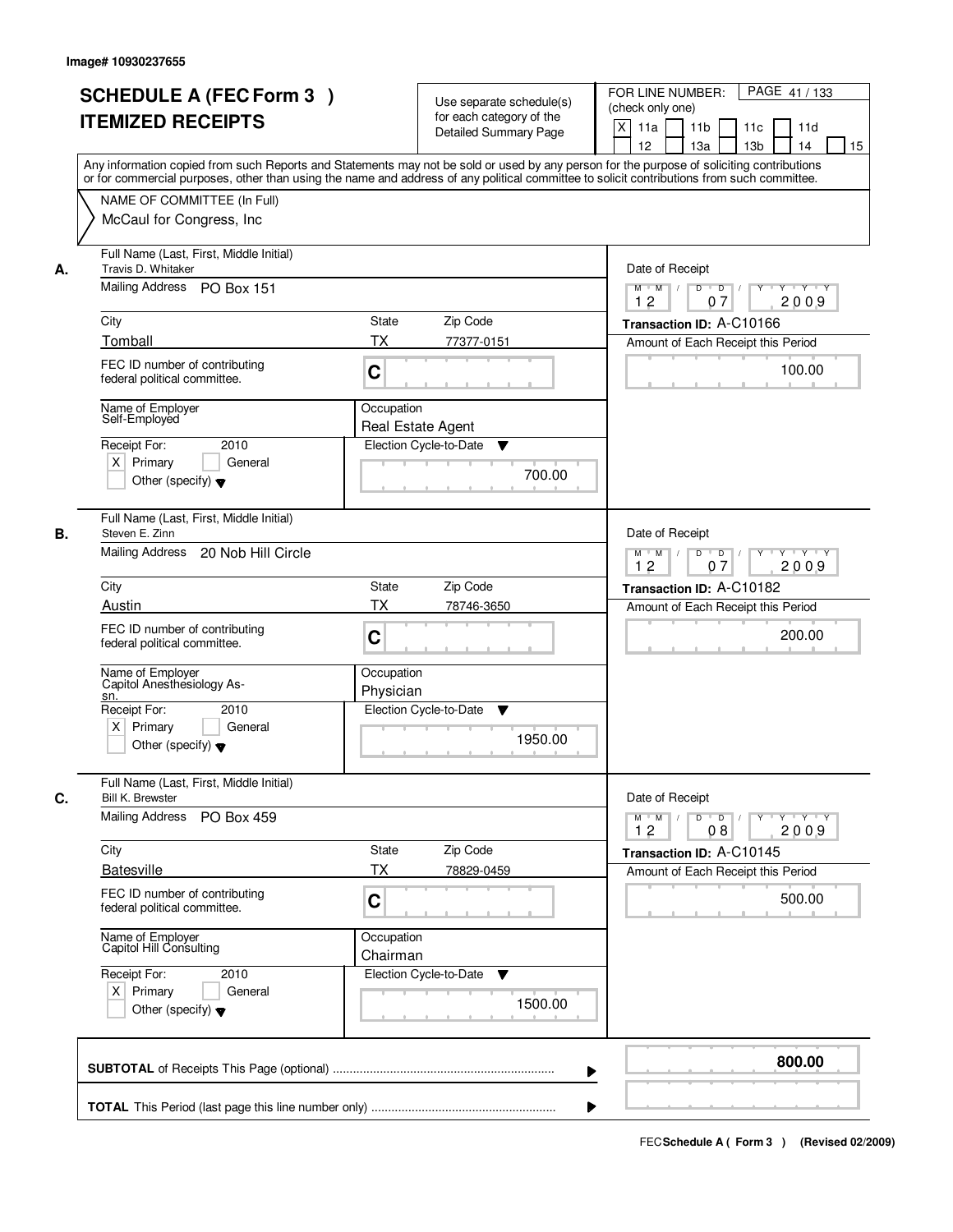|    | <b>SCHEDULE A (FEC Form 3)</b><br><b>ITEMIZED RECEIPTS</b><br>Any information copied from such Reports and Statements may not be sold or used by any person for the purpose of soliciting contributions |                                              | Use separate schedule(s)<br>for each category of the<br><b>Detailed Summary Page</b> | PAGE 42/133<br>FOR LINE NUMBER:<br>(check only one)<br>X<br>11a<br>11 <sub>b</sub><br>11c<br>11d<br>12<br>13 <sub>b</sub><br>13a<br>14<br>15 |
|----|---------------------------------------------------------------------------------------------------------------------------------------------------------------------------------------------------------|----------------------------------------------|--------------------------------------------------------------------------------------|----------------------------------------------------------------------------------------------------------------------------------------------|
|    | or for commercial purposes, other than using the name and address of any political committee to solicit contributions from such committee.<br>NAME OF COMMITTEE (In Full)<br>McCaul for Congress, Inc.  |                                              |                                                                                      |                                                                                                                                              |
| А. | Full Name (Last, First, Middle Initial)<br>Edward O. Fritts<br><b>Mailing Address</b><br>1919 Valleywood Road                                                                                           |                                              |                                                                                      | Date of Receipt<br>$M$ $M$<br>$D$ $D$ $1$<br>$Y^+$<br>Y 'Y 'Y<br>12<br>2009<br>08                                                            |
|    | City<br>State<br>Zip Code                                                                                                                                                                               |                                              |                                                                                      | Transaction ID: A-C10146                                                                                                                     |
|    | McLean                                                                                                                                                                                                  | VA                                           | 22101-4931                                                                           | Amount of Each Receipt this Period                                                                                                           |
|    | FEC ID number of contributing<br>federal political committee.                                                                                                                                           | C                                            |                                                                                      | 500.00                                                                                                                                       |
|    | Name of Employer<br>The Fritts Group                                                                                                                                                                    | Occupation<br><b>Chief Executive Officer</b> |                                                                                      |                                                                                                                                              |
|    | 2010<br>Receipt For:<br>$X$ Primary<br>General<br>Other (specify) $\blacktriangledown$                                                                                                                  | Election Cycle-to-Date                       | ▼<br>500.00                                                                          |                                                                                                                                              |
| В. | Full Name (Last, First, Middle Initial)<br>Fleming M. Legg<br>Mailing Address 7315 Reddfield Court                                                                                                      |                                              |                                                                                      | Date of Receipt<br>$Y \vdash Y \vdash Y$<br>$M$ M<br>D<br>$\overline{D}$                                                                     |
|    | City                                                                                                                                                                                                    | State                                        | Zip Code                                                                             | 12<br>08<br>2009                                                                                                                             |
|    | Falls Church                                                                                                                                                                                            | VA<br>22043                                  |                                                                                      | Transaction ID: A-110188<br>Amount of Each Receipt this Period                                                                               |
|    | FEC ID number of contributing<br>federal political committee.                                                                                                                                           | C                                            |                                                                                      | 250.00                                                                                                                                       |
|    | Name of Employer<br>Legg, Perkins & Associates                                                                                                                                                          | Occupation                                   | Government Relations Consultant                                                      | Inkind: Facility Use                                                                                                                         |
|    | Receipt For:<br>2010<br>$X$ Primary<br>General<br>Other (specify) $\blacktriangledown$                                                                                                                  | Election Cycle-to-Date                       | <b>V</b><br>250.00                                                                   |                                                                                                                                              |
| C. | Full Name (Last, First, Middle Initial)<br>Charles White, Jr.                                                                                                                                           |                                              |                                                                                      | Date of Receipt                                                                                                                              |
|    | Mailing Address 4220 River Garden Trail                                                                                                                                                                 |                                              |                                                                                      | $D$ $D$ $/$<br>$M$ $M$ $/$<br>$Y$ <sup><math>\top</math></sup><br>Y Y Y Y<br>12<br>2009<br>08                                                |
|    | City                                                                                                                                                                                                    | State                                        | Zip Code                                                                             | Transaction ID: A-C10142                                                                                                                     |
|    | Austin                                                                                                                                                                                                  | ТX                                           | 78746-2011                                                                           | Amount of Each Receipt this Period                                                                                                           |
|    | FEC ID number of contributing<br>federal political committee.                                                                                                                                           | C                                            |                                                                                      | 500.00                                                                                                                                       |
|    | Name of Employer<br>White Construction Company                                                                                                                                                          | Occupation<br><b>Chief Executive Officer</b> |                                                                                      |                                                                                                                                              |
|    | Receipt For:<br>2010<br>$X$ Primary<br>General<br>Other (specify) $\blacktriangledown$                                                                                                                  | Election Cycle-to-Date ▼                     | 500.00                                                                               |                                                                                                                                              |
|    |                                                                                                                                                                                                         |                                              | ▶                                                                                    | 1250.00                                                                                                                                      |
|    |                                                                                                                                                                                                         |                                              |                                                                                      |                                                                                                                                              |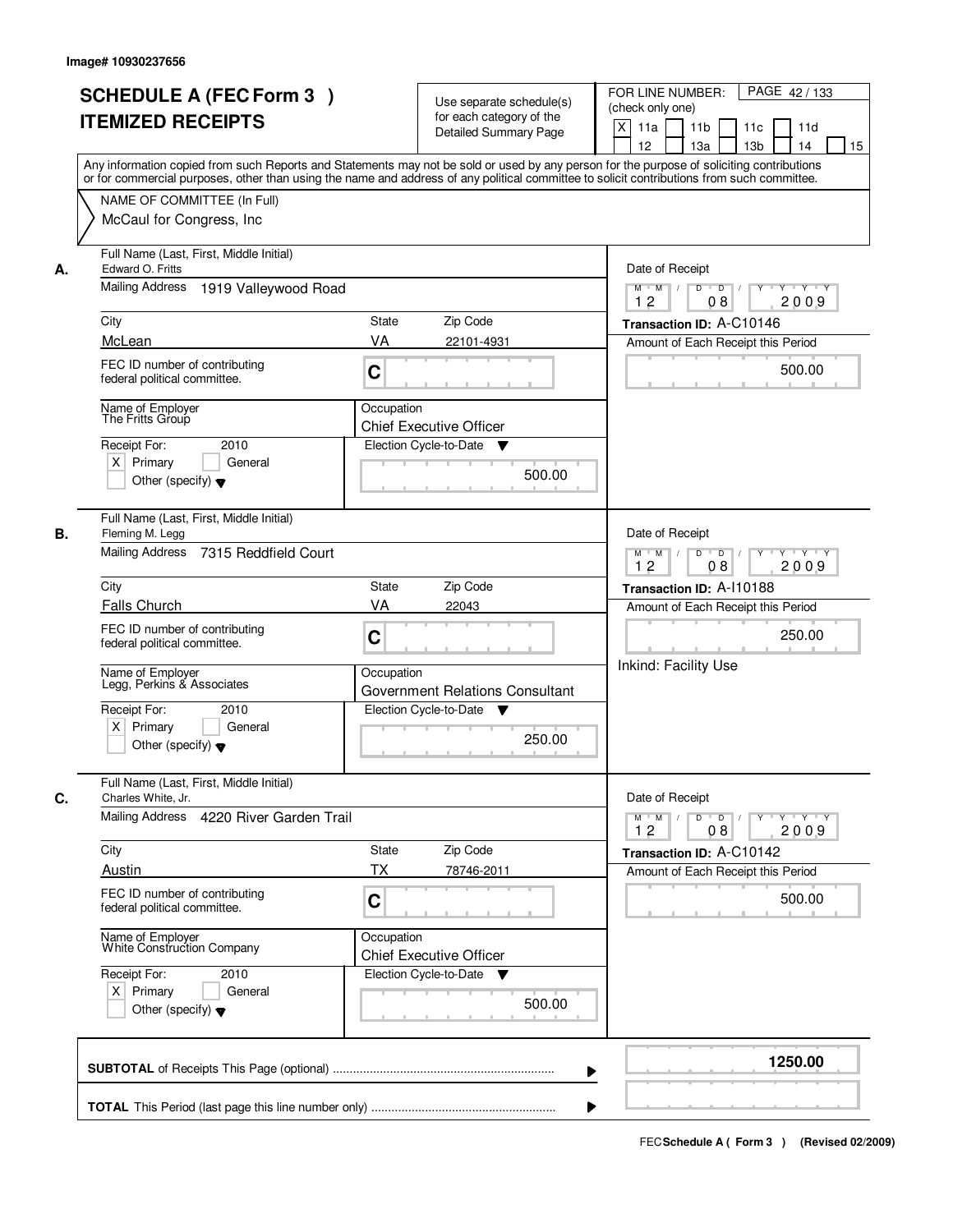|    | <b>SCHEDULE A (FEC Form 3)</b><br><b>ITEMIZED RECEIPTS</b>                                                                                                                                                                                                                              |                         | Use separate schedule(s)<br>for each category of the<br><b>Detailed Summary Page</b> | PAGE 43/133<br>FOR LINE NUMBER:<br>(check only one)<br>$\boldsymbol{\mathsf{X}}$<br>11a<br>11 <sub>b</sub><br>11c<br>11d |
|----|-----------------------------------------------------------------------------------------------------------------------------------------------------------------------------------------------------------------------------------------------------------------------------------------|-------------------------|--------------------------------------------------------------------------------------|--------------------------------------------------------------------------------------------------------------------------|
|    | Any information copied from such Reports and Statements may not be sold or used by any person for the purpose of soliciting contributions<br>or for commercial purposes, other than using the name and address of any political committee to solicit contributions from such committee. |                         |                                                                                      | 12<br>13 <sub>b</sub><br>13a<br>14<br>15                                                                                 |
|    | NAME OF COMMITTEE (In Full)<br>McCaul for Congress, Inc.                                                                                                                                                                                                                                |                         |                                                                                      |                                                                                                                          |
| А. | Full Name (Last, First, Middle Initial)<br>Pam White                                                                                                                                                                                                                                    |                         |                                                                                      | Date of Receipt                                                                                                          |
|    | Mailing Address 4220 River Garden Trail                                                                                                                                                                                                                                                 |                         |                                                                                      | $M$ $M$<br>$D$ $D$ $/$<br>$\overline{Y}$<br>Y 'Y 'Y<br>12<br>2009<br>08                                                  |
|    | City                                                                                                                                                                                                                                                                                    | State                   | Zip Code                                                                             | Transaction ID: A-C10143                                                                                                 |
|    | Austin                                                                                                                                                                                                                                                                                  | ТX                      | 78746-2011                                                                           | Amount of Each Receipt this Period                                                                                       |
|    | FEC ID number of contributing<br>federal political committee.                                                                                                                                                                                                                           | C                       |                                                                                      | 500.00                                                                                                                   |
|    | Name of Employer<br>Homemaker                                                                                                                                                                                                                                                           | Occupation<br>Homemaker |                                                                                      |                                                                                                                          |
|    | 2010<br>Receipt For:                                                                                                                                                                                                                                                                    |                         | Election Cycle-to-Date<br>▼                                                          |                                                                                                                          |
|    | $X$ Primary<br>General<br>Other (specify) $\blacktriangledown$                                                                                                                                                                                                                          |                         | 500.00                                                                               |                                                                                                                          |
| В. | Full Name (Last, First, Middle Initial)<br>Laura S. Courter                                                                                                                                                                                                                             |                         |                                                                                      | Date of Receipt                                                                                                          |
|    | Mailing Address 37 Pascal Lane                                                                                                                                                                                                                                                          |                         |                                                                                      | $Y \vdash Y \vdash Y$<br>$M$ M<br>D<br>$\overline{D}$<br>12<br>21<br>2009                                                |
|    | City                                                                                                                                                                                                                                                                                    | <b>State</b>            | Zip Code                                                                             | Transaction ID: A-C10224                                                                                                 |
|    | Austin                                                                                                                                                                                                                                                                                  | <b>TX</b>               | 78746-3205                                                                           | Amount of Each Receipt this Period                                                                                       |
|    | FEC ID number of contributing<br>federal political committee.                                                                                                                                                                                                                           | C                       |                                                                                      | 500.00                                                                                                                   |
|    | Name of Employer<br>Homemaker                                                                                                                                                                                                                                                           | Occupation<br>Homemaker |                                                                                      |                                                                                                                          |
|    | Receipt For:<br>2010                                                                                                                                                                                                                                                                    |                         | Election Cycle-to-Date<br>v                                                          |                                                                                                                          |
|    | $X$ Primary<br>General<br>Other (specify) $\blacktriangledown$                                                                                                                                                                                                                          |                         | 500.00                                                                               |                                                                                                                          |
| C. | Full Name (Last, First, Middle Initial)<br>Gary P. Fazzino                                                                                                                                                                                                                              |                         |                                                                                      | Date of Receipt                                                                                                          |
|    | <b>Mailing Address</b><br>126 Kellogg Avenue                                                                                                                                                                                                                                            |                         |                                                                                      | $M$ $M$ /<br>D<br>$\overline{D}$<br>$Y$ <sup><math>\top</math></sup><br>Y Y Y Y<br>12<br>2009<br>21                      |
|    | City                                                                                                                                                                                                                                                                                    | State                   | Zip Code                                                                             | Transaction ID: A-C10217                                                                                                 |
|    | Palo Alto                                                                                                                                                                                                                                                                               | CA                      | 94301                                                                                | Amount of Each Receipt this Period                                                                                       |
|    | FEC ID number of contributing<br>federal political committee.                                                                                                                                                                                                                           | C                       |                                                                                      | 250.00                                                                                                                   |
|    | Name of Employer<br>Applied Materials                                                                                                                                                                                                                                                   | Occupation              | Vice President of Government Affairs                                                 |                                                                                                                          |
|    | Receipt For:<br>2010                                                                                                                                                                                                                                                                    |                         | Election Cycle-to-Date<br>v                                                          |                                                                                                                          |
|    | $X$ Primary<br>General<br>Other (specify) $\blacktriangledown$                                                                                                                                                                                                                          |                         | 250.00                                                                               |                                                                                                                          |
|    |                                                                                                                                                                                                                                                                                         |                         | ▶                                                                                    | 1250.00                                                                                                                  |
|    |                                                                                                                                                                                                                                                                                         |                         |                                                                                      |                                                                                                                          |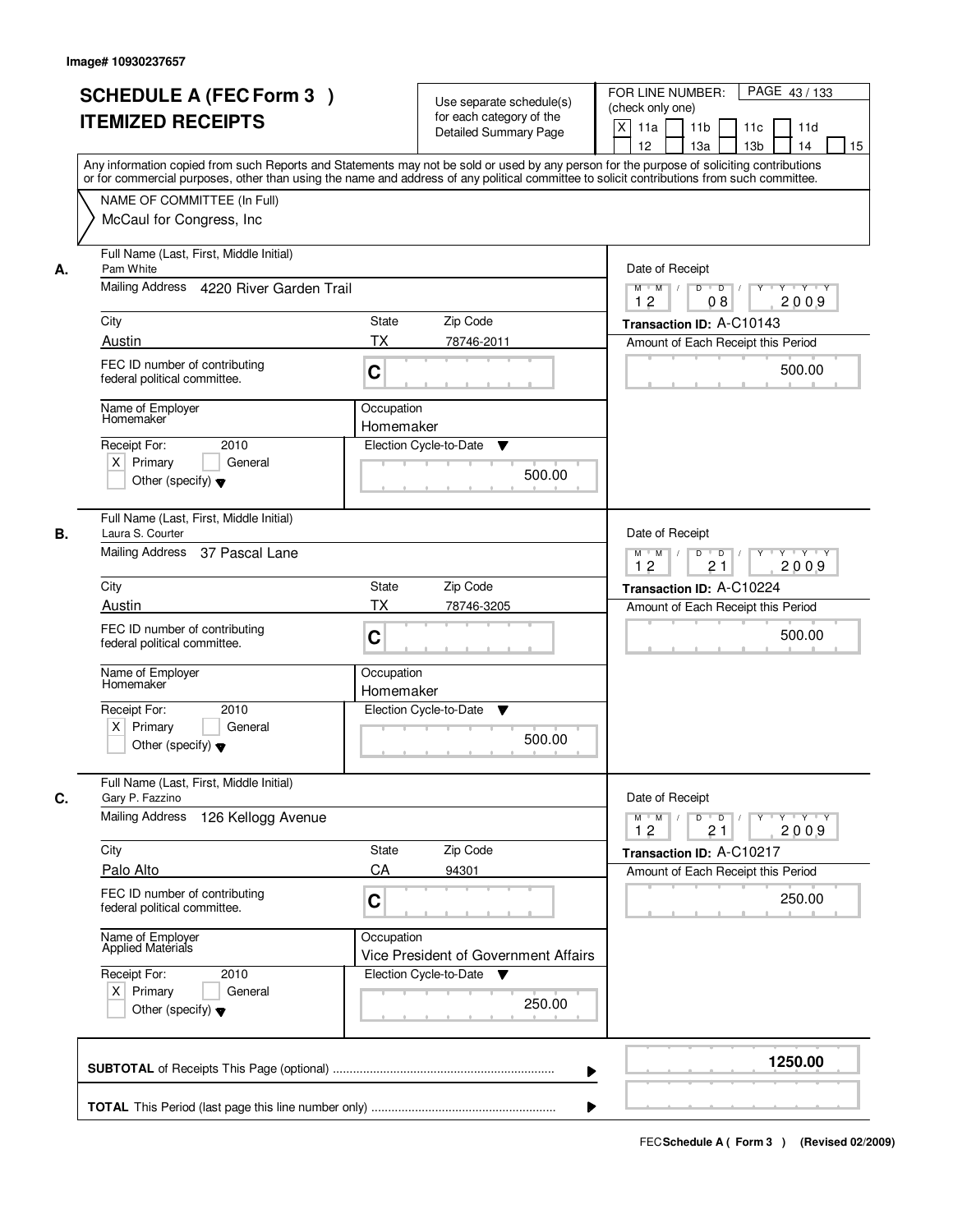|    | <b>SCHEDULE A (FEC Form 3)</b><br><b>ITEMIZED RECEIPTS</b><br>Any information copied from such Reports and Statements may not be sold or used by any person for the purpose of soliciting contributions<br>or for commercial purposes, other than using the name and address of any political committee to solicit contributions from such committee. |                                              | Use separate schedule(s)<br>for each category of the<br><b>Detailed Summary Page</b> | PAGE 44 / 133<br>FOR LINE NUMBER:<br>(check only one)<br>X<br>11a<br>11 <sub>b</sub><br>11c<br>11d<br>12<br>13 <sub>b</sub><br>13a<br>14<br>15 |
|----|-------------------------------------------------------------------------------------------------------------------------------------------------------------------------------------------------------------------------------------------------------------------------------------------------------------------------------------------------------|----------------------------------------------|--------------------------------------------------------------------------------------|------------------------------------------------------------------------------------------------------------------------------------------------|
|    | NAME OF COMMITTEE (In Full)<br>McCaul for Congress, Inc.                                                                                                                                                                                                                                                                                              |                                              |                                                                                      |                                                                                                                                                |
| А. | Full Name (Last, First, Middle Initial)<br>Robert L. Frachtman<br>Mailing Address 5400 Hurlock Drive                                                                                                                                                                                                                                                  |                                              |                                                                                      | Date of Receipt<br>$D$ $D$ $1$<br>Y 'Y 'Y<br>$M$ $M$ /<br>$Y^+$<br>12<br>21<br>2009                                                            |
|    | City                                                                                                                                                                                                                                                                                                                                                  | State<br>Zip Code                            |                                                                                      |                                                                                                                                                |
|    | Austin                                                                                                                                                                                                                                                                                                                                                | ТX                                           | 78731-4524                                                                           | Transaction ID: A-C10233<br>Amount of Each Receipt this Period                                                                                 |
|    | FEC ID number of contributing<br>federal political committee.                                                                                                                                                                                                                                                                                         | C                                            |                                                                                      | 100.00                                                                                                                                         |
|    | Name of Employer<br>Austin Gastroenterology                                                                                                                                                                                                                                                                                                           | Occupation<br>Physician                      |                                                                                      |                                                                                                                                                |
|    | Receipt For:<br>2010<br>$X$ Primary<br>General<br>Other (specify) $\blacktriangledown$                                                                                                                                                                                                                                                                | Election Cycle-to-Date                       | ▼<br>300.00                                                                          |                                                                                                                                                |
| В. | Full Name (Last, First, Middle Initial)<br>Julianna Hawn Holt<br>Mailing Address PO Box 207916                                                                                                                                                                                                                                                        |                                              |                                                                                      | Date of Receipt<br>$Y \vdash Y \vdash Y$<br>$M$ M<br>D<br>$\overline{D}$                                                                       |
|    |                                                                                                                                                                                                                                                                                                                                                       |                                              |                                                                                      | 12<br>21<br>2009                                                                                                                               |
|    | City<br>San Antonio                                                                                                                                                                                                                                                                                                                                   | Zip Code<br><b>State</b><br><b>TX</b>        | 78220-7916                                                                           | Transaction ID: A-C10219                                                                                                                       |
|    | FEC ID number of contributing<br>federal political committee.                                                                                                                                                                                                                                                                                         | C                                            |                                                                                      | Amount of Each Receipt this Period<br>2400.00                                                                                                  |
|    | Name of Employer<br>Self-Employed                                                                                                                                                                                                                                                                                                                     | Occupation<br>Rancher                        |                                                                                      |                                                                                                                                                |
|    | Receipt For:<br>2010<br>$X$ Primary<br>General<br>Other (specify) $\blacktriangledown$                                                                                                                                                                                                                                                                | Election Cycle-to-Date                       | v<br>2400.00                                                                         |                                                                                                                                                |
| C. | Full Name (Last, First, Middle Initial)<br>Peter M. Holt<br>Mailing Address 2191 Little Blanco Road                                                                                                                                                                                                                                                   |                                              |                                                                                      | Date of Receipt<br>$\mathsf D$<br>$M$ $M$ /<br>$\overline{D}$<br>$Y + Y + Y$<br>$Y$ <sup><math>\top</math></sup><br>12<br>2009<br>21           |
|    | City                                                                                                                                                                                                                                                                                                                                                  | Zip Code<br>State                            |                                                                                      | Transaction ID: A-C10218                                                                                                                       |
|    | <b>Blanco</b>                                                                                                                                                                                                                                                                                                                                         | ТX<br>78606-4764                             |                                                                                      | Amount of Each Receipt this Period                                                                                                             |
|    | FEC ID number of contributing<br>federal political committee.                                                                                                                                                                                                                                                                                         | C                                            |                                                                                      | 2400.00                                                                                                                                        |
|    | Name of Employer<br>HOLT Texas, Ltd.                                                                                                                                                                                                                                                                                                                  | Occupation<br><b>Chief Executive Officer</b> |                                                                                      |                                                                                                                                                |
|    | Receipt For:<br>2010<br>$X$ Primary<br>General<br>Other (specify) $\blacktriangledown$                                                                                                                                                                                                                                                                | Election Cycle-to-Date                       | v<br>2400.00                                                                         |                                                                                                                                                |
|    |                                                                                                                                                                                                                                                                                                                                                       |                                              | ▶                                                                                    | 4900.00                                                                                                                                        |
|    |                                                                                                                                                                                                                                                                                                                                                       |                                              |                                                                                      |                                                                                                                                                |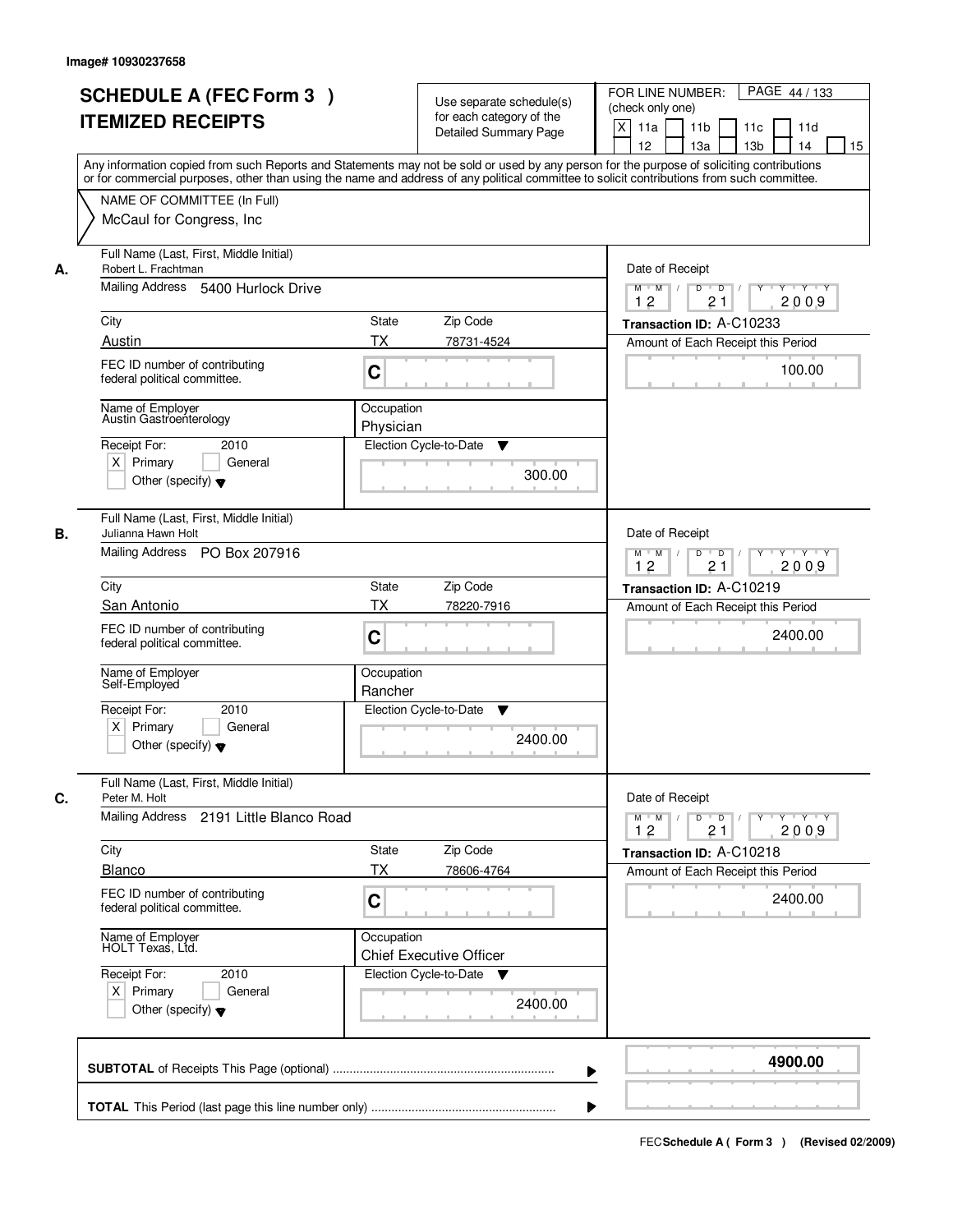|    | <b>SCHEDULE A (FEC Form 3)</b><br><b>ITEMIZED RECEIPTS</b><br>Any information copied from such Reports and Statements may not be sold or used by any person for the purpose of soliciting contributions<br>or for commercial purposes, other than using the name and address of any political committee to solicit contributions from such committee. |                          | Use separate schedule(s)<br>for each category of the<br><b>Detailed Summary Page</b> | PAGE 45/133<br>FOR LINE NUMBER:<br>(check only one)<br>X<br>11a<br>11 <sub>b</sub><br>11c<br>11d<br>12<br>13 <sub>b</sub><br>13a<br>14<br>15 |
|----|-------------------------------------------------------------------------------------------------------------------------------------------------------------------------------------------------------------------------------------------------------------------------------------------------------------------------------------------------------|--------------------------|--------------------------------------------------------------------------------------|----------------------------------------------------------------------------------------------------------------------------------------------|
|    | NAME OF COMMITTEE (In Full)<br>McCaul for Congress, Inc.                                                                                                                                                                                                                                                                                              |                          |                                                                                      |                                                                                                                                              |
| А. | Full Name (Last, First, Middle Initial)<br>Roger P. Mackin<br>Mailing Address<br>2090 Hunters Crest Way                                                                                                                                                                                                                                               |                          |                                                                                      | Date of Receipt<br>$D$ $D$ $I$<br>Y 'Y 'Y<br>$M$ $M$ /<br>$Y^+$                                                                              |
|    | City                                                                                                                                                                                                                                                                                                                                                  | State                    | Zip Code                                                                             | 12<br>21<br>2009                                                                                                                             |
|    | Vienna                                                                                                                                                                                                                                                                                                                                                | VA                       | 22181-2840                                                                           | Transaction ID: A-C10222<br>Amount of Each Receipt this Period                                                                               |
|    | FEC ID number of contributing<br>federal political committee.                                                                                                                                                                                                                                                                                         | C                        |                                                                                      | 500.00                                                                                                                                       |
|    | Name of Employer<br>NGA                                                                                                                                                                                                                                                                                                                               | Occupation<br>Consultant |                                                                                      |                                                                                                                                              |
|    | 2010<br>Receipt For:<br>$X$ Primary<br>General<br>Other (specify) $\blacktriangledown$                                                                                                                                                                                                                                                                |                          | Election Cycle-to-Date<br>▼<br>500.00                                                |                                                                                                                                              |
| В. | Full Name (Last, First, Middle Initial)<br>John L. Nau, III<br>Mailing Address 3217 Del Monte Drive                                                                                                                                                                                                                                                   |                          |                                                                                      | Date of Receipt<br>$Y \vdash Y \vdash Y$<br>$M$ M<br>D<br>$\overline{D}$<br>12<br>21<br>2009                                                 |
|    | City                                                                                                                                                                                                                                                                                                                                                  | State                    | Zip Code                                                                             | Transaction ID: A-C10223                                                                                                                     |
|    | Houston                                                                                                                                                                                                                                                                                                                                               | <b>TX</b>                | 77019-3217                                                                           | Amount of Each Receipt this Period                                                                                                           |
|    | FEC ID number of contributing<br>federal political committee.                                                                                                                                                                                                                                                                                         | C                        |                                                                                      | 2400.00                                                                                                                                      |
|    | Name of Employer<br>Silver Eagle Distributors                                                                                                                                                                                                                                                                                                         | Occupation               | President/ Chief Executive Officer                                                   |                                                                                                                                              |
|    | Receipt For:<br>2010<br>$X$ Primary<br>General<br>Other (specify) $\blacktriangledown$                                                                                                                                                                                                                                                                |                          | Election Cycle-to-Date<br>v<br>2400.00                                               |                                                                                                                                              |
| C. | Full Name (Last, First, Middle Initial)<br>Kenneth M. Absher                                                                                                                                                                                                                                                                                          |                          |                                                                                      | Date of Receipt                                                                                                                              |
|    | <b>Mailing Address</b><br>PO Box 11430                                                                                                                                                                                                                                                                                                                |                          |                                                                                      | $D$ $D$ $/$<br>$M$ $M$ /<br>$Y$ <sup><math>\top</math></sup><br>Y Y Y Y<br>12<br>22<br>2009                                                  |
|    | City                                                                                                                                                                                                                                                                                                                                                  | State                    | Zip Code                                                                             | Transaction ID: A-C10198                                                                                                                     |
|    | <b>College Station</b>                                                                                                                                                                                                                                                                                                                                | ТX                       | 77842-1430                                                                           | Amount of Each Receipt this Period                                                                                                           |
|    | FEC ID number of contributing<br>federal political committee.                                                                                                                                                                                                                                                                                         | C                        |                                                                                      | 100.00                                                                                                                                       |
|    | Name of Employer<br>Retired                                                                                                                                                                                                                                                                                                                           | Occupation<br>Retired    |                                                                                      |                                                                                                                                              |
|    | Receipt For:<br>2010<br>$X$ Primary<br>General<br>Other (specify) $\blacktriangledown$                                                                                                                                                                                                                                                                |                          | Election Cycle-to-Date<br>v<br>550.00                                                |                                                                                                                                              |
|    |                                                                                                                                                                                                                                                                                                                                                       |                          | ▶                                                                                    | 3000.00                                                                                                                                      |
|    |                                                                                                                                                                                                                                                                                                                                                       |                          |                                                                                      |                                                                                                                                              |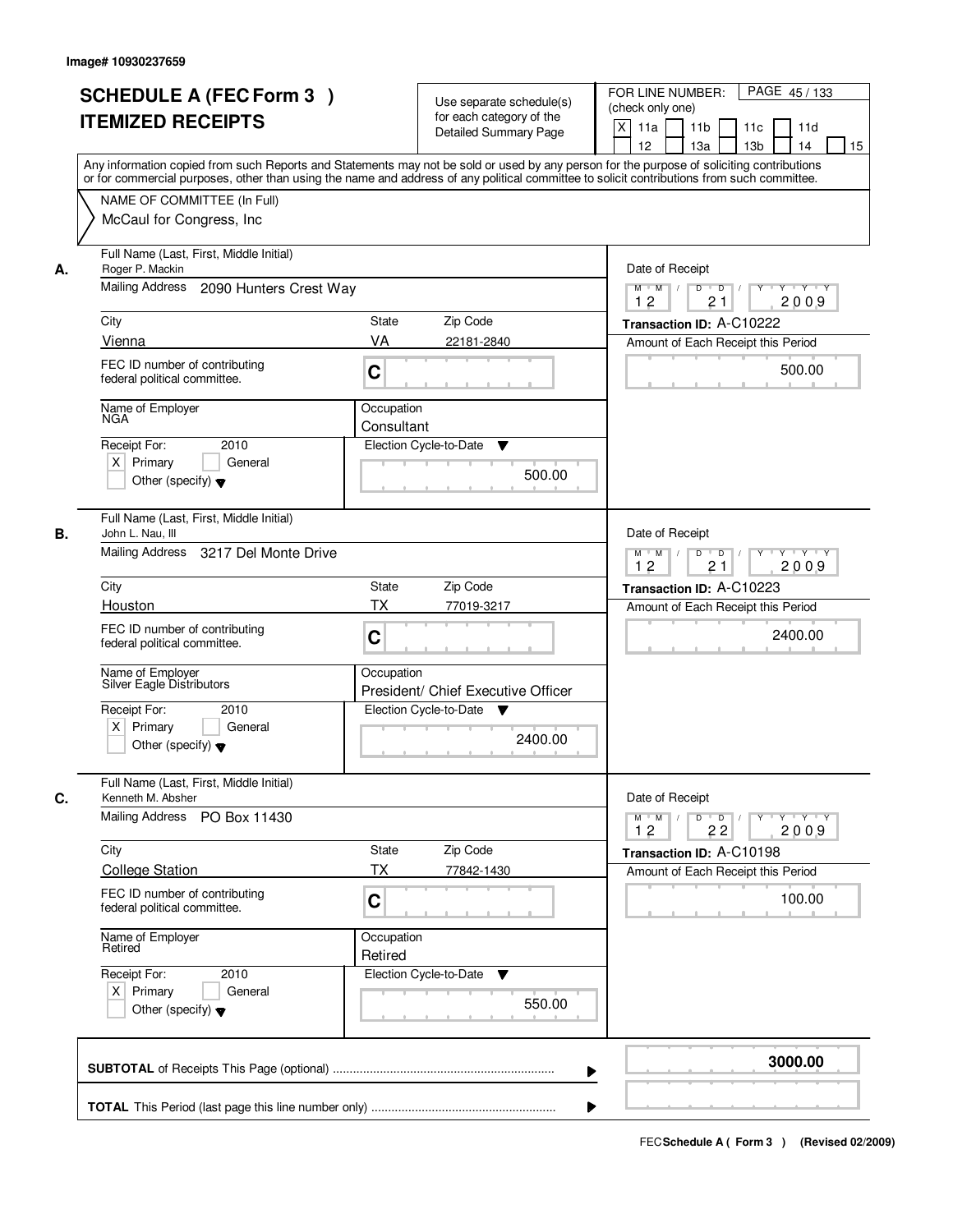f

|    | <b>SCHEDULE A (FEC Form 3)</b><br><b>ITEMIZED RECEIPTS</b><br>Any information copied from such Reports and Statements may not be sold or used by any person for the purpose of soliciting contributions<br>or for commercial purposes, other than using the name and address of any political committee to solicit contributions from such committee. |                                   | Use separate schedule(s)<br>for each category of the<br><b>Detailed Summary Page</b> |        | FOR LINE NUMBER:<br>PAGE 46 / 133<br>(check only one)<br>$\pmb{\times}$<br>11a<br>11 <sub>b</sub><br>11c<br>11d<br>12<br>13a<br>13 <sub>b</sub><br>14<br>15 |
|----|-------------------------------------------------------------------------------------------------------------------------------------------------------------------------------------------------------------------------------------------------------------------------------------------------------------------------------------------------------|-----------------------------------|--------------------------------------------------------------------------------------|--------|-------------------------------------------------------------------------------------------------------------------------------------------------------------|
|    | NAME OF COMMITTEE (In Full)<br>McCaul for Congress, Inc.                                                                                                                                                                                                                                                                                              |                                   |                                                                                      |        |                                                                                                                                                             |
| А. | Full Name (Last, First, Middle Initial)<br>Carl D. Frank<br><b>Mailing Address</b><br>3707 Green Trails North                                                                                                                                                                                                                                         |                                   |                                                                                      |        | Date of Receipt<br>$Y + Y + Y$<br>$M$ $M$<br>D<br>$\overline{D}$<br>12<br>29<br>2009                                                                        |
|    | City<br>Austin<br>FEC ID number of contributing<br>federal political committee.                                                                                                                                                                                                                                                                       | State<br>ТX<br>$\overline{C}$     | Zip Code<br>78731                                                                    |        | Transaction ID: A-C10215<br>Amount of Each Receipt this Period<br>500.00                                                                                    |
|    | Name of Employer<br><b>Information Requested</b><br>Receipt For:<br>2010<br>$X$ Primary<br>General<br>Other (specify) $\blacktriangledown$                                                                                                                                                                                                            | Occupation                        | <b>Information Requested</b><br>Election Cycle-to-Date ▼                             | 500.00 |                                                                                                                                                             |
| В. | Full Name (Last, First, Middle Initial)<br>Leigh Williams<br>Mailing Address 2806 27th Street NW<br>City<br>Washington<br>FEC ID number of contributing<br>federal political committee.                                                                                                                                                               | <b>State</b><br>DC<br>$\mathbf C$ | Zip Code<br>20008                                                                    |        | Date of Receipt<br>$M$ $M$ /<br>$D$ $D$ $/$<br>Y Y Y Y Y Y<br>2009<br>12<br>31<br>Transaction ID: A-C10241<br>Amount of Each Receipt this Period<br>500.00  |
|    | Name of Employer<br>The Finc. Svcs. Roundtable<br>Receipt For:<br>2010<br>Primary<br>$\times$<br>General<br>Other (specify) $\blacktriangledown$                                                                                                                                                                                                      | Occupation<br>Executive           | Election Cycle-to-Date<br>▼                                                          | 500.00 |                                                                                                                                                             |

|  | 1000.00   |
|--|-----------|
|  | 109567.17 |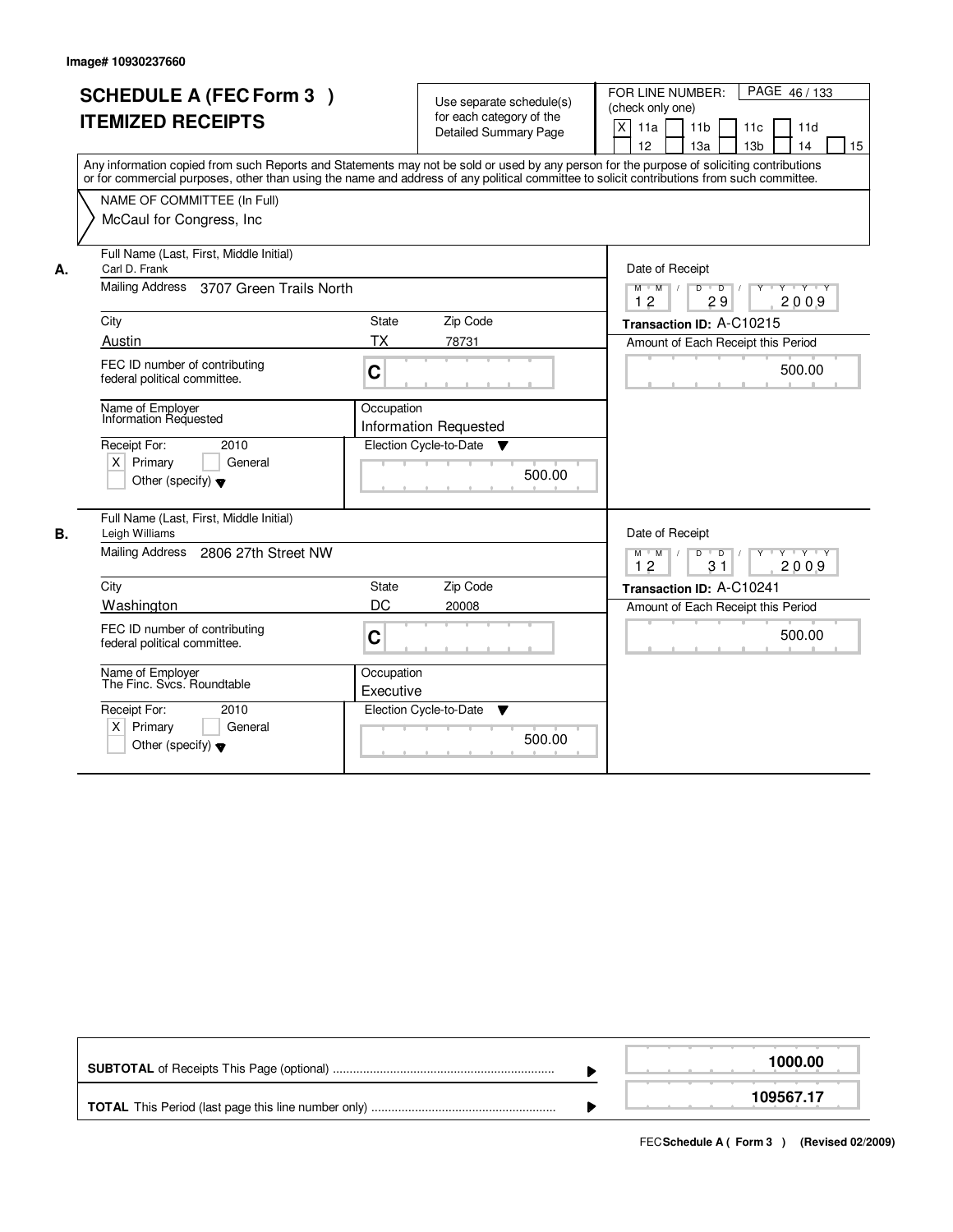|    | <b>SCHEDULE A (FEC Form 3)</b><br><b>ITEMIZED RECEIPTS</b>                                                                                                      | Use separate schedule(s)<br>for each category of the<br><b>Detailed Summary Page</b>                                                                                                                                                                                                    | PAGE 47/133<br>FOR LINE NUMBER:<br>(check only one)<br>11 <sub>b</sub><br>11a<br>-XI<br>11c<br>11d<br>13 <sub>b</sub><br>12<br>13a<br>14<br>15 |
|----|-----------------------------------------------------------------------------------------------------------------------------------------------------------------|-----------------------------------------------------------------------------------------------------------------------------------------------------------------------------------------------------------------------------------------------------------------------------------------|------------------------------------------------------------------------------------------------------------------------------------------------|
|    | NAME OF COMMITTEE (In Full)<br>McCaul for Congress, Inc.                                                                                                        | Any information copied from such Reports and Statements may not be sold or used by any person for the purpose of soliciting contributions<br>or for commercial purposes, other than using the name and address of any political committee to solicit contributions from such committee. |                                                                                                                                                |
| А. | Full Name (Last, First, Middle Initial)<br><b>Conaway for Congress</b><br>Mailing Address PO Box 51272                                                          |                                                                                                                                                                                                                                                                                         | Date of Receipt<br>$M$ $M$<br>$D$ $D$ $/$<br>$\overline{Y}$<br>Y 'Y 'Y<br>2009<br>10<br>0 <sub>1</sub>                                         |
|    | City                                                                                                                                                            | Zip Code<br>State                                                                                                                                                                                                                                                                       | Transaction ID: A-C9893                                                                                                                        |
|    | Midland                                                                                                                                                         | ТX<br>79710-1272                                                                                                                                                                                                                                                                        | Amount of Each Receipt this Period                                                                                                             |
|    | FEC ID number of contributing<br>federal political committee.                                                                                                   | C<br>C00383828                                                                                                                                                                                                                                                                          | 2000.00                                                                                                                                        |
|    | Name of Employer                                                                                                                                                | Occupation                                                                                                                                                                                                                                                                              |                                                                                                                                                |
|    | Receipt For:<br>2010<br>$X$ Primary<br>General<br>Other (specify) $\blacktriangledown$                                                                          | Election Cycle-to-Date<br>▼<br>2000.00                                                                                                                                                                                                                                                  |                                                                                                                                                |
| В. | Full Name (Last, First, Middle Initial)<br>National Association of Convenience Stores Political Action Committee (NACS PAC)<br>Mailing Address 1600 Duke Street |                                                                                                                                                                                                                                                                                         | Date of Receipt<br>$M$ $M$ /<br>Y Y Y Y<br>D<br>$\overline{D}$<br>Y<br>10<br>2009<br>01                                                        |
|    | City                                                                                                                                                            | <b>State</b><br>Zip Code                                                                                                                                                                                                                                                                | Transaction ID: A-C9908                                                                                                                        |
|    | Alexandria                                                                                                                                                      | VA<br>22314-3466                                                                                                                                                                                                                                                                        | Amount of Each Receipt this Period                                                                                                             |
|    | FEC ID number of contributing<br>federal political committee.                                                                                                   | С<br>C00126763                                                                                                                                                                                                                                                                          | 1000.00                                                                                                                                        |
|    | Name of Employer                                                                                                                                                | Occupation                                                                                                                                                                                                                                                                              |                                                                                                                                                |
|    | Receipt For:<br>2010<br>$X$ Primary<br>General<br>Other (specify) $\blacktriangledown$                                                                          | Election Cycle-to-Date<br>v<br>1000.00                                                                                                                                                                                                                                                  |                                                                                                                                                |
| C. | Full Name (Last, First, Middle Initial)<br>National Beer Wholesalers Association Political Action Committee (NBWA PAC)                                          |                                                                                                                                                                                                                                                                                         | Date of Receipt                                                                                                                                |
|    | <b>Mailing Address</b><br>1101 King Street<br>Suite 600                                                                                                         |                                                                                                                                                                                                                                                                                         | $D$ $D$ $/$<br>$M$ $M$ $/$<br>$Y + Y + Y$<br>$Y$ <sup><math>\top</math></sup><br>2009<br>10<br>01                                              |
|    | City                                                                                                                                                            | State<br>Zip Code                                                                                                                                                                                                                                                                       | Transaction ID: A-C9907                                                                                                                        |
|    | <b>Alexandria</b><br>FEC ID number of contributing<br>federal political committee.                                                                              | VA<br>22314-2965<br>C<br>C00144766                                                                                                                                                                                                                                                      | Amount of Each Receipt this Period<br>2500.00                                                                                                  |
|    | Name of Employer                                                                                                                                                | Occupation                                                                                                                                                                                                                                                                              |                                                                                                                                                |
|    | Receipt For:<br>2010<br>$X$ Primary<br>General<br>Other (specify) $\blacktriangledown$                                                                          | Election Cycle-to-Date<br>v<br>5000.00                                                                                                                                                                                                                                                  |                                                                                                                                                |
|    |                                                                                                                                                                 |                                                                                                                                                                                                                                                                                         | 5500.00<br>▶                                                                                                                                   |
|    |                                                                                                                                                                 |                                                                                                                                                                                                                                                                                         |                                                                                                                                                |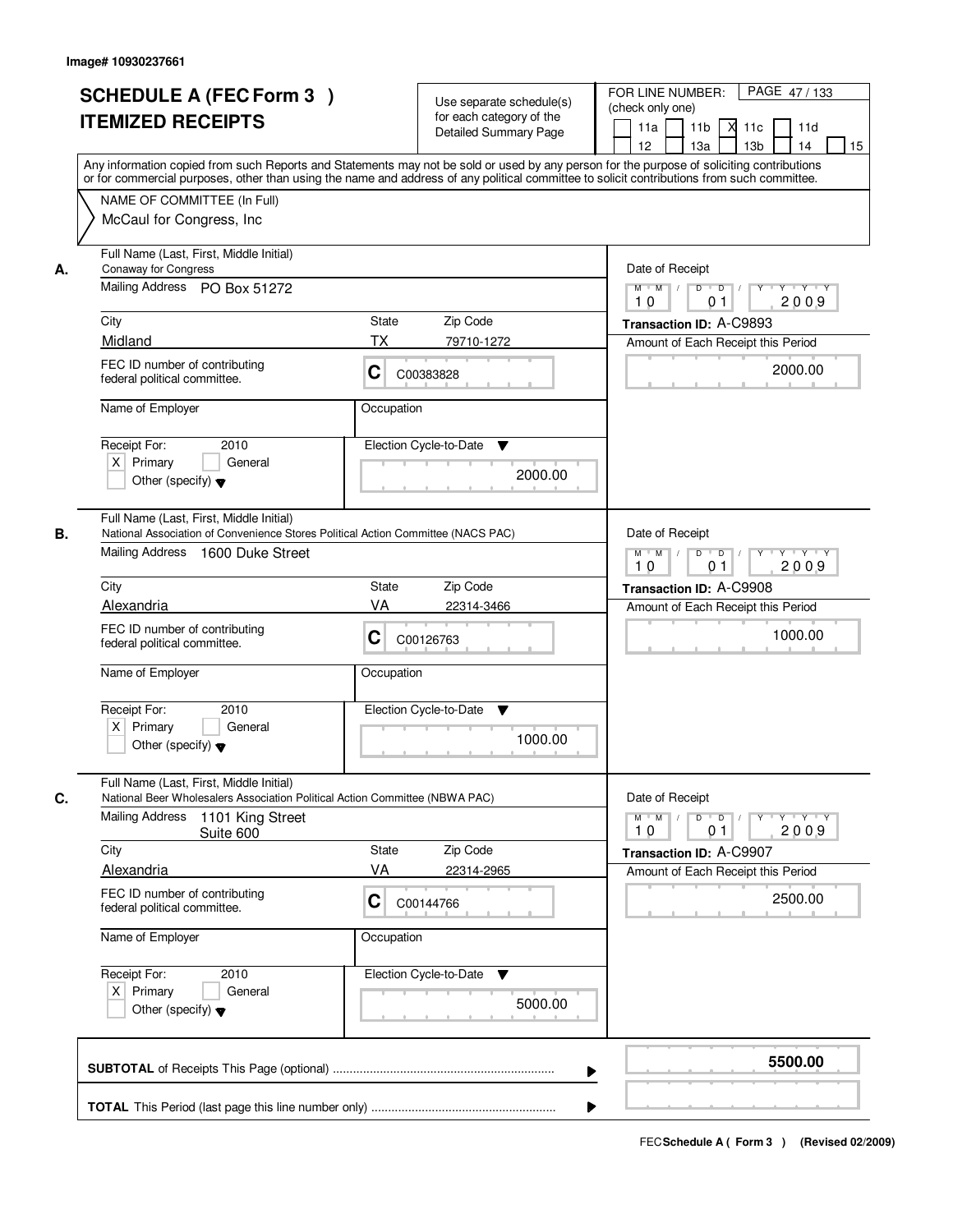|    | <b>SCHEDULE A (FEC Form 3)</b><br><b>ITEMIZED RECEIPTS</b><br>Any information copied from such Reports and Statements may not be sold or used by any person for the purpose of soliciting contributions |                                                                                     | Use separate schedule(s)<br>for each category of the<br><b>Detailed Summary Page</b> | PAGE 48 / 133<br>FOR LINE NUMBER:<br>(check only one)<br>11 <sub>b</sub><br>11a<br>11c<br>11d<br>⋊<br>12<br>13a<br>13 <sub>b</sub><br>14<br>15 |
|----|---------------------------------------------------------------------------------------------------------------------------------------------------------------------------------------------------------|-------------------------------------------------------------------------------------|--------------------------------------------------------------------------------------|------------------------------------------------------------------------------------------------------------------------------------------------|
|    | or for commercial purposes, other than using the name and address of any political committee to solicit contributions from such committee.<br>NAME OF COMMITTEE (In Full)<br>McCaul for Congress, Inc.  |                                                                                     |                                                                                      |                                                                                                                                                |
| А. | Full Name (Last, First, Middle Initial)<br>GDF Suez Energy North America, Inc. Political Action Committee (GSENA PAC)<br>Mailing Address 1990 Post Oak Boulevard<br><b>Suite 1900</b>                   | Date of Receipt<br>$D$ $D$ $I$<br>$Y^+$<br>Y Y Y Y<br>$M$ $M$ /<br>2009<br>10<br>06 |                                                                                      |                                                                                                                                                |
|    | City                                                                                                                                                                                                    | Zip Code<br>State                                                                   |                                                                                      | Transaction ID: A-C9938                                                                                                                        |
|    | Houston                                                                                                                                                                                                 | <b>TX</b><br>77056-3831                                                             |                                                                                      | Amount of Each Receipt this Period                                                                                                             |
|    | FEC ID number of contributing<br>federal political committee.                                                                                                                                           | C<br>C00375568                                                                      |                                                                                      | 1000.00                                                                                                                                        |
|    | Name of Employer                                                                                                                                                                                        | Occupation                                                                          |                                                                                      |                                                                                                                                                |
|    | Receipt For:<br>2010<br>$X$ Primary<br>General<br>Other (specify) $\blacktriangledown$                                                                                                                  | Election Cycle-to-Date                                                              | ▼<br>2500.00                                                                         |                                                                                                                                                |
| В. | Full Name (Last, First, Middle Initial)<br>Textron, Inc. Political Action Committee<br>Mailing Address PO Box 878                                                                                       |                                                                                     |                                                                                      | Date of Receipt<br>$M$ $M$ /<br>D<br>$\overline{D}$ $\overline{I}$<br>Y<br>Y 'Y 'Y<br>06<br>2009<br>10                                         |
|    | City                                                                                                                                                                                                    | Zip Code<br>State                                                                   |                                                                                      |                                                                                                                                                |
|    | Providence                                                                                                                                                                                              | R <sub>l</sub>                                                                      | 02901-0878                                                                           | Transaction ID: A-C9941<br>Amount of Each Receipt this Period                                                                                  |
|    | FEC ID number of contributing<br>federal political committee.                                                                                                                                           | С<br>C00123612                                                                      |                                                                                      | 1000.00                                                                                                                                        |
|    | Name of Employer                                                                                                                                                                                        | Occupation                                                                          |                                                                                      |                                                                                                                                                |
|    | Receipt For:<br>2010<br>$X$ Primary<br>General<br>Other (specify) $\blacktriangledown$                                                                                                                  | Election Cycle-to-Date                                                              | ▼<br>4000.00                                                                         |                                                                                                                                                |
| C. | Full Name (Last, First, Middle Initial)<br>Verizon Communications, Inc. Good Government Club                                                                                                            |                                                                                     |                                                                                      | Date of Receipt                                                                                                                                |
|    | Mailing Address<br>1300 I Street NW<br>Suite 400                                                                                                                                                        |                                                                                     |                                                                                      | $M$ $M$<br>D<br>$\Box$ D $\Box$<br>$Y + Y + Y$<br>2009<br>10<br>06                                                                             |
|    | City                                                                                                                                                                                                    | Zip Code<br>State                                                                   |                                                                                      | Transaction ID: A-C9939                                                                                                                        |
|    | <b>Washington</b>                                                                                                                                                                                       | DC                                                                                  | 20005-3314                                                                           | Amount of Each Receipt this Period                                                                                                             |
|    | FEC ID number of contributing<br>federal political committee.                                                                                                                                           | C<br>C00186288                                                                      |                                                                                      | 1000.00                                                                                                                                        |
|    | Name of Employer                                                                                                                                                                                        | Occupation                                                                          |                                                                                      |                                                                                                                                                |
|    | Receipt For:<br>2010<br>$X$ Primary<br>General<br>Other (specify) $\blacktriangledown$                                                                                                                  | Election Cycle-to-Date                                                              | v<br>1000.00                                                                         |                                                                                                                                                |
|    |                                                                                                                                                                                                         |                                                                                     | ▶                                                                                    | 3000.00                                                                                                                                        |
|    |                                                                                                                                                                                                         |                                                                                     |                                                                                      |                                                                                                                                                |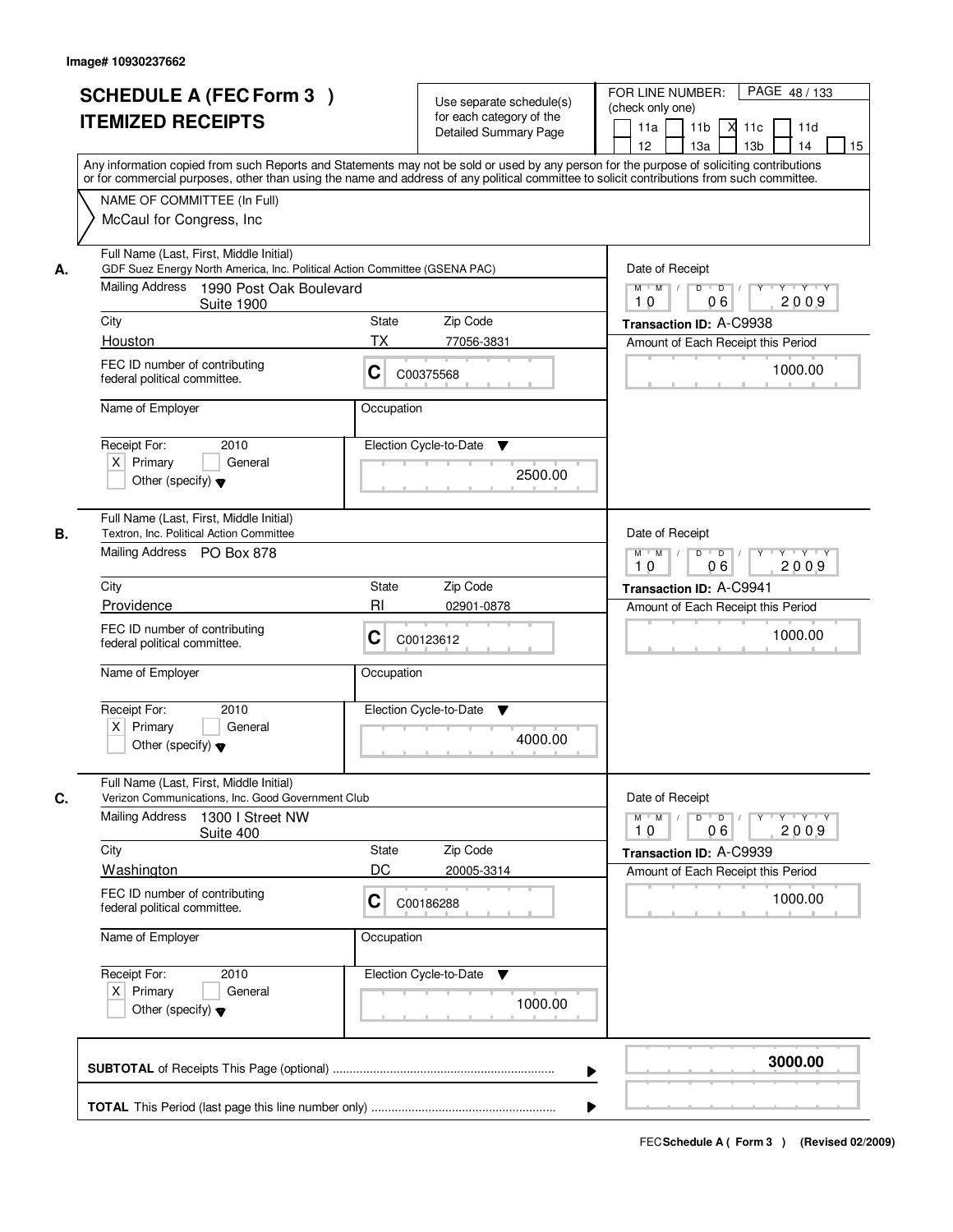|    | <b>SCHEDULE A (FEC Form 3)</b><br><b>ITEMIZED RECEIPTS</b><br>Any information copied from such Reports and Statements may not be sold or used by any person for the purpose of soliciting contributions<br>or for commercial purposes, other than using the name and address of any political committee to solicit contributions from such committee. |                                                                                              | Use separate schedule(s)<br>for each category of the<br><b>Detailed Summary Page</b> | PAGE 49 / 133<br>FOR LINE NUMBER:<br>(check only one)<br>11 <sub>b</sub><br>11d<br>11a<br>-XI<br>11c<br>13 <sub>b</sub><br>12<br>13a<br>14<br>15 |
|----|-------------------------------------------------------------------------------------------------------------------------------------------------------------------------------------------------------------------------------------------------------------------------------------------------------------------------------------------------------|----------------------------------------------------------------------------------------------|--------------------------------------------------------------------------------------|--------------------------------------------------------------------------------------------------------------------------------------------------|
|    | NAME OF COMMITTEE (In Full)<br>McCaul for Congress, Inc.                                                                                                                                                                                                                                                                                              |                                                                                              |                                                                                      |                                                                                                                                                  |
| А. | Full Name (Last, First, Middle Initial)<br>Wal-Mart Stores, Inc. PAC for Responsible Government (Wal*PAC)<br>Mailing Address 702 SW Eighth Street                                                                                                                                                                                                     | Date of Receipt<br>$M$ $M$ /<br>$D$ $D$ $/$<br>$\overline{Y}$<br>Y Y Y Y<br>2009<br>10<br>06 |                                                                                      |                                                                                                                                                  |
|    | City                                                                                                                                                                                                                                                                                                                                                  | State                                                                                        | Zip Code                                                                             | Transaction ID: A-C9940                                                                                                                          |
|    | Bentonville                                                                                                                                                                                                                                                                                                                                           | AR                                                                                           | 72716-6209                                                                           | Amount of Each Receipt this Period                                                                                                               |
|    | FEC ID number of contributing<br>federal political committee.                                                                                                                                                                                                                                                                                         | C                                                                                            | C00093054                                                                            | 1000.00                                                                                                                                          |
|    | Name of Employer                                                                                                                                                                                                                                                                                                                                      | Occupation                                                                                   |                                                                                      |                                                                                                                                                  |
|    | Receipt For:<br>2010<br>$X$ Primary<br>General<br>Other (specify) $\blacktriangledown$                                                                                                                                                                                                                                                                |                                                                                              | Election Cycle-to-Date<br>▼<br>1000.00                                               |                                                                                                                                                  |
| В. | Full Name (Last, First, Middle Initial)<br>Applied Materials, Inc. PAC<br>Mailing Address<br>20 Park Road<br>Suite E                                                                                                                                                                                                                                  |                                                                                              |                                                                                      | Date of Receipt<br>$M$ $M$ /<br>Y Y Y Y<br>D<br>$\overline{\phantom{0}}$ D<br>Y<br>12<br>10<br>2009                                              |
|    | City                                                                                                                                                                                                                                                                                                                                                  | State                                                                                        | Zip Code                                                                             | Transaction ID: A-110027                                                                                                                         |
|    | <b>Burlingame</b>                                                                                                                                                                                                                                                                                                                                     | CA                                                                                           | 94010-4443                                                                           | Amount of Each Receipt this Period                                                                                                               |
|    | FEC ID number of contributing<br>С<br>federal political committee.<br>Name of Employer<br>Occupation                                                                                                                                                                                                                                                  |                                                                                              | C00406892                                                                            | 388.55<br>Inkind: Staff, Emails &                                                                                                                |
|    |                                                                                                                                                                                                                                                                                                                                                       |                                                                                              |                                                                                      | Car Rental                                                                                                                                       |
|    | Receipt For:<br>2010<br>$X$ Primary<br>General<br>Other (specify) $\blacktriangledown$                                                                                                                                                                                                                                                                |                                                                                              | Election Cycle-to-Date<br>v<br>5388.55                                               |                                                                                                                                                  |
| C. | Full Name (Last, First, Middle Initial)<br>Semi Political Alliance of Semiconductor Equipment and Materials International                                                                                                                                                                                                                             |                                                                                              |                                                                                      | Date of Receipt                                                                                                                                  |
|    | <b>Mailing Address</b><br>20 Park Road<br>Suite E                                                                                                                                                                                                                                                                                                     |                                                                                              |                                                                                      | $D$ $D$ $I$<br>$M$ $M$ $/$<br>$Y$ <sup><math>V</math></sup><br>Y Y Y Y<br>2009<br>10<br>27                                                       |
|    | City                                                                                                                                                                                                                                                                                                                                                  | State                                                                                        | Zip Code                                                                             | Transaction ID: A-C9978                                                                                                                          |
|    | <b>Burlingame</b>                                                                                                                                                                                                                                                                                                                                     | CA                                                                                           | 94010-4443                                                                           | Amount of Each Receipt this Period                                                                                                               |
|    | FEC ID number of contributing<br>federal political committee.                                                                                                                                                                                                                                                                                         | C                                                                                            | C00381012                                                                            | 1000.00                                                                                                                                          |
|    | Name of Employer                                                                                                                                                                                                                                                                                                                                      | Occupation                                                                                   |                                                                                      |                                                                                                                                                  |
|    | Receipt For:<br>2010<br>$X$ Primary<br>General<br>Other (specify) $\blacktriangledown$                                                                                                                                                                                                                                                                |                                                                                              | Election Cycle-to-Date<br>v<br>2000.00                                               |                                                                                                                                                  |
|    |                                                                                                                                                                                                                                                                                                                                                       |                                                                                              | ▶                                                                                    | 2388.55                                                                                                                                          |
|    |                                                                                                                                                                                                                                                                                                                                                       |                                                                                              |                                                                                      |                                                                                                                                                  |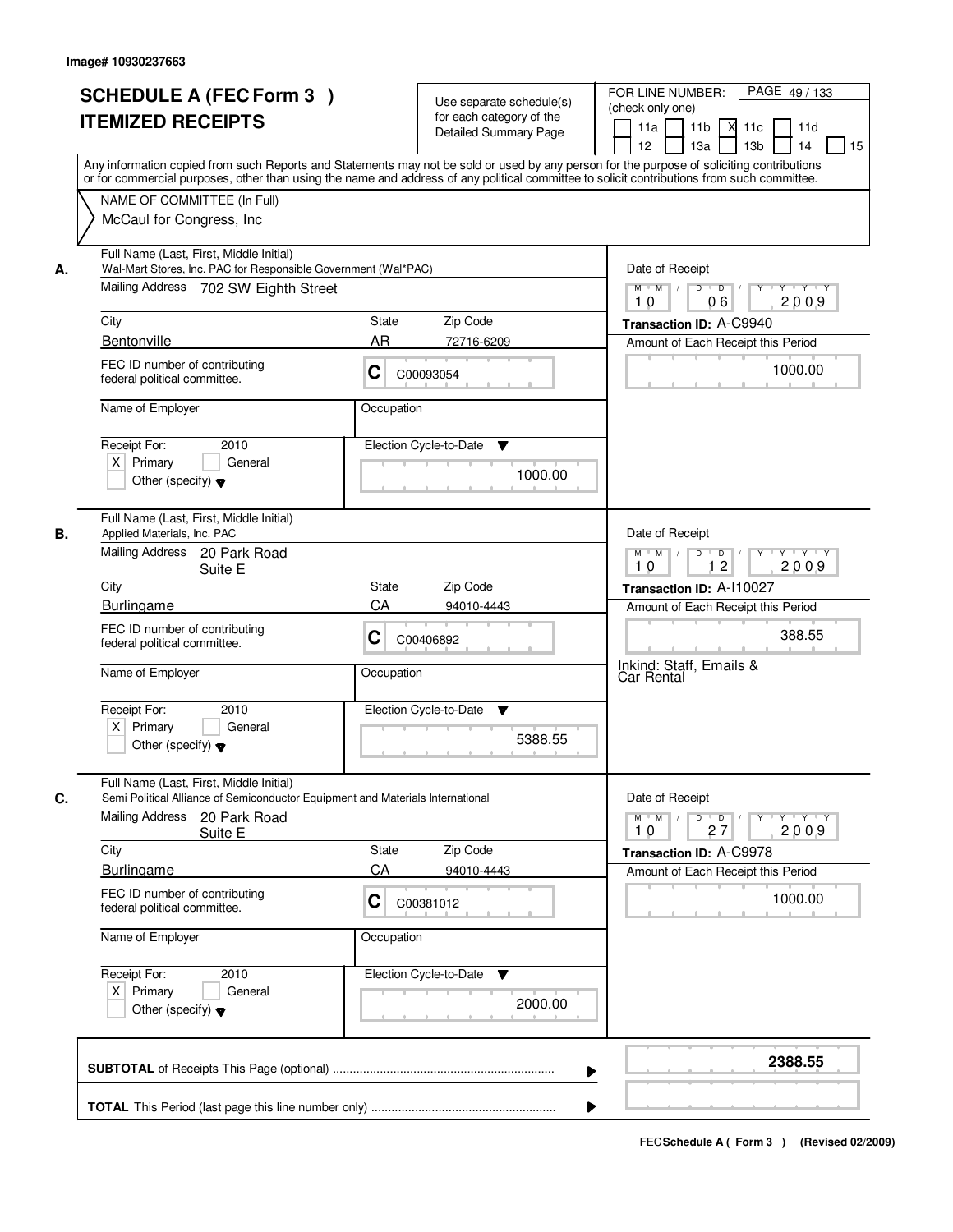| <b>SCHEDULE A (FEC Form 3)</b><br><b>ITEMIZED RECEIPTS</b>                                                                                     | Use separate schedule(s)<br>for each category of the<br><b>Detailed Summary Page</b><br>Any information copied from such Reports and Statements may not be sold or used by any person for the purpose of soliciting contributions | PAGE 50 / 133<br>FOR LINE NUMBER:<br>(check only one)<br>11 <sub>b</sub><br>м<br>11a<br>11c<br>11d<br>12 <sup>2</sup><br>13 <sub>b</sub><br>14<br>13a<br>15 |  |
|------------------------------------------------------------------------------------------------------------------------------------------------|-----------------------------------------------------------------------------------------------------------------------------------------------------------------------------------------------------------------------------------|-------------------------------------------------------------------------------------------------------------------------------------------------------------|--|
| NAME OF COMMITTEE (In Full)<br>McCaul for Congress, Inc.                                                                                       | or for commercial purposes, other than using the name and address of any political committee to solicit contributions from such committee.                                                                                        |                                                                                                                                                             |  |
| Full Name (Last, First, Middle Initial)<br>FMC Technologies Employee Political Action Committee<br>А.<br>Mailing Address 1803 Gears Road       |                                                                                                                                                                                                                                   | Date of Receipt<br>$M$ $M$<br>$D$ $D$ $1$<br>$Y$ $Y$ $Y$<br>Y<br>2009<br>04<br>11                                                                           |  |
| City                                                                                                                                           | <b>State</b><br>Zip Code                                                                                                                                                                                                          | Transaction ID: A-C10023                                                                                                                                    |  |
| Houston                                                                                                                                        | <b>TX</b><br>77067                                                                                                                                                                                                                | Amount of Each Receipt this Period                                                                                                                          |  |
| FEC ID number of contributing<br>federal political committee.                                                                                  | C<br>C00366211                                                                                                                                                                                                                    | 2000.00                                                                                                                                                     |  |
| Name of Employer                                                                                                                               | Occupation                                                                                                                                                                                                                        |                                                                                                                                                             |  |
| Receipt For:<br>2010<br>$X$ Primary<br>General<br>Other (specify) $\blacktriangledown$                                                         | Election Cycle-to-Date<br>▼<br>2000.00                                                                                                                                                                                            |                                                                                                                                                             |  |
| Full Name (Last, First, Middle Initial)<br>Lockheed Martin Employees Political Action Committee<br>В.<br>Mailing Address<br>1550 Crystal Drive |                                                                                                                                                                                                                                   | Date of Receipt<br>$M$ $M$ /<br>D<br>$\overline{D}$<br>$Y + Y + Y$                                                                                          |  |
| Suite 300                                                                                                                                      |                                                                                                                                                                                                                                   | 2009<br>11<br>04                                                                                                                                            |  |
| City                                                                                                                                           | Zip Code<br><b>State</b>                                                                                                                                                                                                          | Transaction ID: A-C10022                                                                                                                                    |  |
| Arlington<br>FEC ID number of contributing<br>federal political committee.                                                                     | VA<br>22202-4135<br>C<br>C00303024                                                                                                                                                                                                | Amount of Each Receipt this Period<br>1000.00                                                                                                               |  |
| Name of Employer<br>Receipt For:<br>2010<br>$X$ Primary<br>General<br>Other (specify) $\blacktriangledown$                                     | Occupation<br>Election Cycle-to-Date<br>▼<br>1000.00                                                                                                                                                                              |                                                                                                                                                             |  |
| Full Name (Last, First, Middle Initial)<br>C.                                                                                                  | National Semiconductor Corporation Employees Political Action Committee (NSPAC)                                                                                                                                                   | Date of Receipt                                                                                                                                             |  |
| <b>Mailing Address</b><br>1130 Kifer Road<br>Mail Stop 10-129                                                                                  |                                                                                                                                                                                                                                   | $M^{\prime}$ M $\rightarrow$<br>$D$ $D$ $/$<br>Y 'Y 'Y 'Y<br>2009<br>11<br>04                                                                               |  |
| City                                                                                                                                           | Zip Code<br><b>State</b><br>CA                                                                                                                                                                                                    | Transaction ID: A-C10021                                                                                                                                    |  |
| Sunnyvale<br>FEC ID number of contributing<br>federal political committee.                                                                     | 94086<br>C<br>C00126011                                                                                                                                                                                                           | Amount of Each Receipt this Period<br>2500.00                                                                                                               |  |
| Name of Employer                                                                                                                               | Occupation                                                                                                                                                                                                                        |                                                                                                                                                             |  |
| Receipt For:<br>2010<br>$X$ Primary<br>General<br>Other (specify) $\blacktriangledown$                                                         | Election Cycle-to-Date<br>v<br>2500.00                                                                                                                                                                                            |                                                                                                                                                             |  |
|                                                                                                                                                |                                                                                                                                                                                                                                   | 5500.00                                                                                                                                                     |  |
|                                                                                                                                                |                                                                                                                                                                                                                                   |                                                                                                                                                             |  |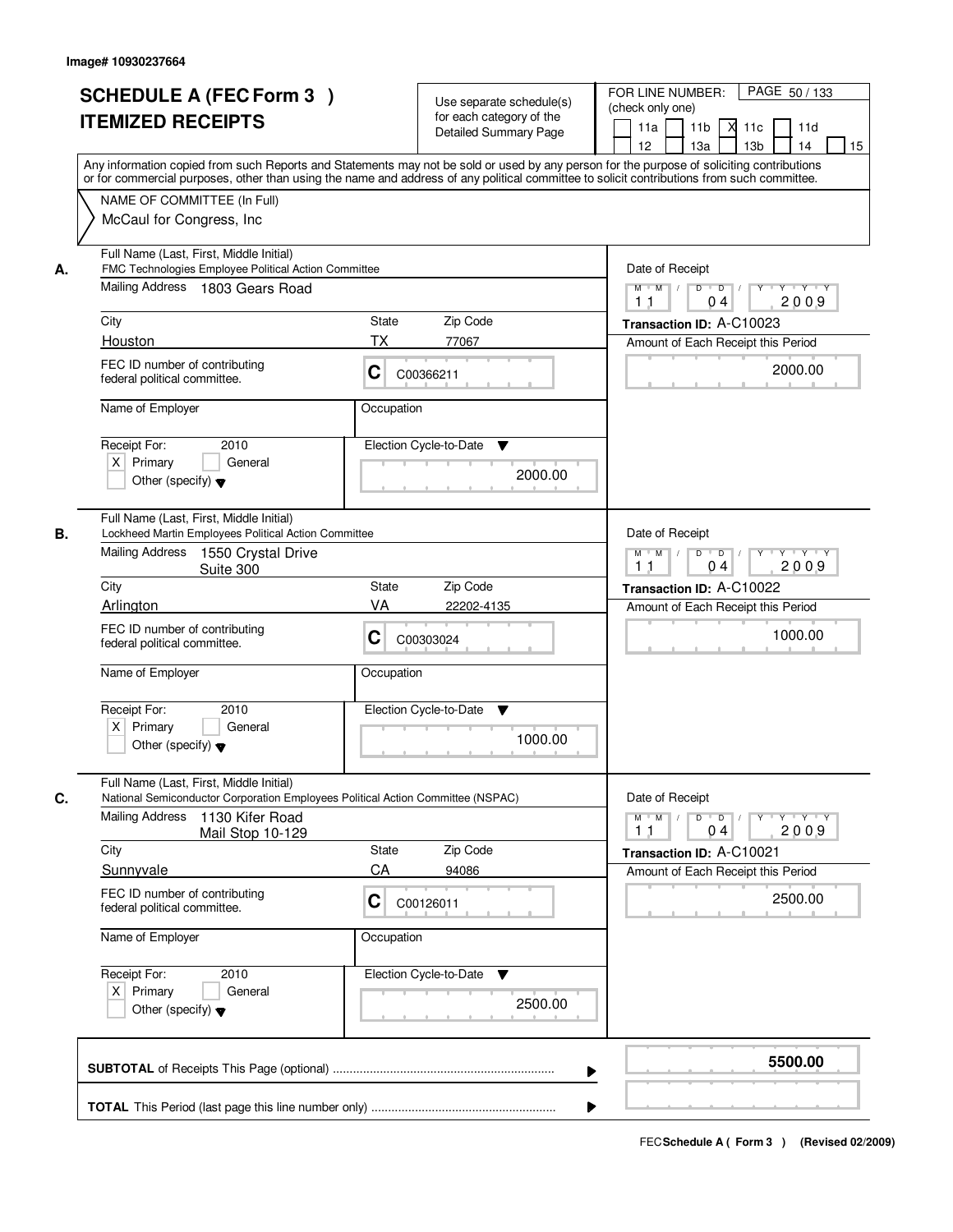|    | <b>SCHEDULE A (FEC Form 3)</b><br><b>ITEMIZED RECEIPTS</b><br>Any information copied from such Reports and Statements may not be sold or used by any person for the purpose of soliciting contributions | Use separate schedule(s)<br>for each category of the<br><b>Detailed Summary Page</b>             | PAGE 51 / 133<br>FOR LINE NUMBER:<br>(check only one)<br>11 <sub>b</sub><br>11a<br>XI 11c<br>11d<br>12<br>13a<br>13 <sub>b</sub><br>14<br>15 |
|----|---------------------------------------------------------------------------------------------------------------------------------------------------------------------------------------------------------|--------------------------------------------------------------------------------------------------|----------------------------------------------------------------------------------------------------------------------------------------------|
|    | or for commercial purposes, other than using the name and address of any political committee to solicit contributions from such committee.<br>NAME OF COMMITTEE (In Full)<br>McCaul for Congress, Inc.  |                                                                                                  |                                                                                                                                              |
| А. | Full Name (Last, First, Middle Initial)<br><b>Oracle Corporation Political Action Committee</b><br>Mailing Address 1015 15th Street NW<br>Suite 200                                                     | Date of Receipt<br>$Y - Y - Y$<br>$M$ $M$<br>D<br>$\overline{D}$<br>2009<br>1 <sub>1</sub><br>04 |                                                                                                                                              |
|    | City                                                                                                                                                                                                    | Zip Code<br>State                                                                                | Transaction ID: A-C10020                                                                                                                     |
|    | Washington                                                                                                                                                                                              | DC<br>20005-2635                                                                                 | Amount of Each Receipt this Period                                                                                                           |
|    | FEC ID number of contributing<br>federal political committee.                                                                                                                                           | C<br>C00323048                                                                                   | 2500.00                                                                                                                                      |
|    | Name of Employer                                                                                                                                                                                        | Occupation                                                                                       |                                                                                                                                              |
|    | 2010<br>Receipt For:<br>$X$ Primary<br>General<br>Other (specify) $\blacktriangledown$                                                                                                                  | Election Cycle-to-Date<br>▼<br>3500.00                                                           |                                                                                                                                              |
| В. | Full Name (Last, First, Middle Initial)<br>Sonnenschein, Nath & Rosenthal, LLP Political Action Committee (Sonnenschein PAC)<br>Mailing Address<br>1301 K Street NW<br>Suite 600                        |                                                                                                  | Date of Receipt<br>$M$ $M$<br>$D$ $D$ $/$<br>Y<br>$Y + Y + Y$<br>16<br>2009<br>1 <sub>1</sub>                                                |
|    | City                                                                                                                                                                                                    | Zip Code<br>State                                                                                | Transaction ID: A-C10073                                                                                                                     |
|    | Washington                                                                                                                                                                                              | DC<br>20005-3317                                                                                 | Amount of Each Receipt this Period                                                                                                           |
|    | FEC ID number of contributing<br>federal political committee.                                                                                                                                           | C<br>C00216127                                                                                   | 1000.00                                                                                                                                      |
|    | Name of Employer                                                                                                                                                                                        | Occupation                                                                                       |                                                                                                                                              |
|    | Receipt For:<br>2010<br>$X$ Primary<br>General<br>Other (specify) $\blacktriangledown$                                                                                                                  | Election Cycle-to-Date<br>v<br>1000.00                                                           |                                                                                                                                              |
| C. | Full Name (Last, First, Middle Initial)<br>Associated Builders and Contractors Political Action Committee (ABC PAC)                                                                                     |                                                                                                  | Date of Receipt                                                                                                                              |
|    | Mailing Address<br>4250 Fairfax Drive<br>Floor 9                                                                                                                                                        |                                                                                                  | $M$ $M$ $/$<br>$D$ $D$ $I$<br>$Y \rightarrow Y \rightarrow Y$<br>$Y$ <sup>-1</sup><br>2009<br>11<br>18                                       |
|    | City                                                                                                                                                                                                    | State<br>Zip Code                                                                                | Transaction ID: A-C10074                                                                                                                     |
|    | Arlington                                                                                                                                                                                               | VA<br>22203-1665                                                                                 | Amount of Each Receipt this Period                                                                                                           |
|    | FEC ID number of contributing<br>federal political committee.                                                                                                                                           | C<br>C00010421                                                                                   | 1000.00                                                                                                                                      |
|    | Name of Employer                                                                                                                                                                                        | Occupation                                                                                       |                                                                                                                                              |
|    | Receipt For:<br>2010<br>$X$ Primary<br>General<br>Other (specify) $\blacktriangledown$                                                                                                                  | Election Cycle-to-Date<br>v<br>2000.00                                                           |                                                                                                                                              |
|    |                                                                                                                                                                                                         |                                                                                                  | 4500.00<br>▶                                                                                                                                 |
|    |                                                                                                                                                                                                         |                                                                                                  |                                                                                                                                              |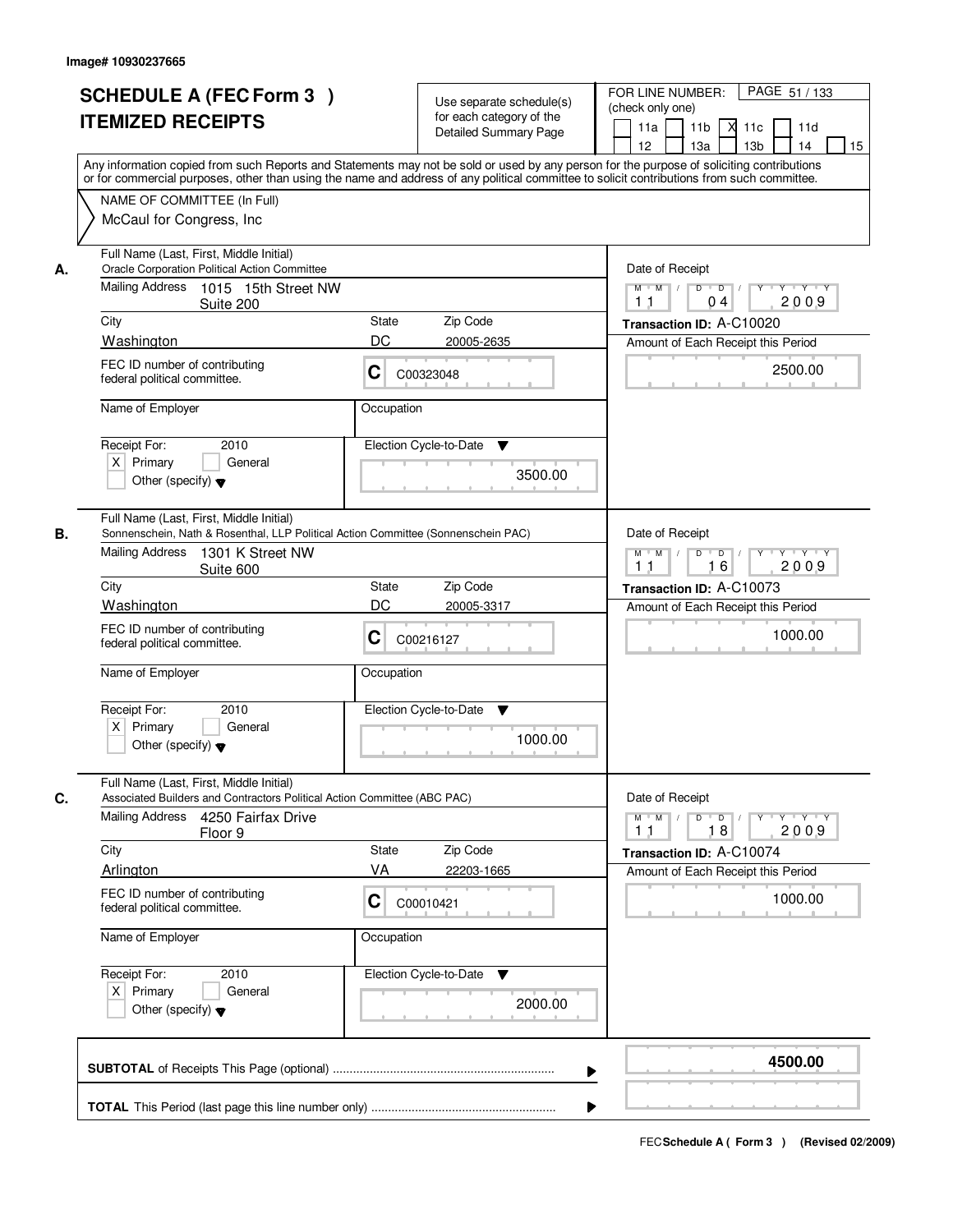|    | <b>SCHEDULE A (FEC Form 3)</b><br><b>ITEMIZED RECEIPTS</b><br>Any information copied from such Reports and Statements may not be sold or used by any person for the purpose of soliciting contributions<br>or for commercial purposes, other than using the name and address of any political committee to solicit contributions from such committee. |              | Use separate schedule(s)<br>for each category of the<br><b>Detailed Summary Page</b> | PAGE 52 / 133<br>FOR LINE NUMBER:<br>(check only one)<br>11 <sub>b</sub><br>11a<br>×<br>11c<br>11d<br>13 <sub>b</sub><br>14<br>15<br>12<br>13a |
|----|-------------------------------------------------------------------------------------------------------------------------------------------------------------------------------------------------------------------------------------------------------------------------------------------------------------------------------------------------------|--------------|--------------------------------------------------------------------------------------|------------------------------------------------------------------------------------------------------------------------------------------------|
|    | NAME OF COMMITTEE (In Full)<br>McCaul for Congress, Inc.                                                                                                                                                                                                                                                                                              |              |                                                                                      |                                                                                                                                                |
| А. | Full Name (Last, First, Middle Initial)<br>Associated Builders and Contractors Political Action Committee (ABC PAC)                                                                                                                                                                                                                                   |              |                                                                                      | Date of Receipt                                                                                                                                |
|    | Mailing Address 4250 Fairfax Drive<br>Floor 9                                                                                                                                                                                                                                                                                                         |              |                                                                                      | $M$ $M$<br>$D$ $D$ $1$<br>$Y$ <sup>U</sup><br>Y TY TY<br>18<br>2009<br>1 <sub>1</sub>                                                          |
|    | City                                                                                                                                                                                                                                                                                                                                                  | <b>State</b> | Zip Code                                                                             | Transaction ID: A-C10238                                                                                                                       |
|    | Arlington<br>FEC ID number of contributing                                                                                                                                                                                                                                                                                                            | VA           | 22203-1665                                                                           | Amount of Each Receipt this Period                                                                                                             |
|    | federal political committee.                                                                                                                                                                                                                                                                                                                          | С            | C00010421                                                                            | 1000.00                                                                                                                                        |
|    | Name of Employer                                                                                                                                                                                                                                                                                                                                      | Occupation   |                                                                                      |                                                                                                                                                |
|    | Receipt For:<br>2010<br>$X$ Primary<br>General<br>Other (specify) $\blacktriangledown$                                                                                                                                                                                                                                                                |              | Election Cycle-to-Date<br>$\blacktriangledown$<br>2000.00                            |                                                                                                                                                |
| В. | Full Name (Last, First, Middle Initial)<br>Locke, Lord, Bissell & Liddell, LLP PAC                                                                                                                                                                                                                                                                    |              |                                                                                      | Date of Receipt                                                                                                                                |
|    | Mailing Address<br>600 Travis Street<br><b>Suite 3400</b>                                                                                                                                                                                                                                                                                             |              |                                                                                      | $Y \vdash Y \vdash Y$<br>$M$ $M$ /<br>D<br>$\overline{D}$<br>18<br>11<br>2009                                                                  |
|    | City                                                                                                                                                                                                                                                                                                                                                  | <b>State</b> | Zip Code                                                                             | Transaction ID: A-C10072                                                                                                                       |
|    | Houston                                                                                                                                                                                                                                                                                                                                               | <b>TX</b>    | 77002                                                                                | Amount of Each Receipt this Period                                                                                                             |
|    | FEC ID number of contributing<br>federal political committee.                                                                                                                                                                                                                                                                                         | C            | C00117861                                                                            | 1000.00                                                                                                                                        |
|    | Name of Employer                                                                                                                                                                                                                                                                                                                                      | Occupation   |                                                                                      |                                                                                                                                                |
|    | Receipt For:<br>2010<br>$X$ Primary<br>General<br>Other (specify) $\blacktriangledown$                                                                                                                                                                                                                                                                |              | Election Cycle-to-Date<br>v<br>1000.00                                               |                                                                                                                                                |
| C. | Full Name (Last, First, Middle Initial)<br>American Hospital Association Political Action Committee (AHAPAC)                                                                                                                                                                                                                                          |              |                                                                                      | Date of Receipt                                                                                                                                |
|    | Mailing Address<br>325 Seventh Street NW<br>Suite 700                                                                                                                                                                                                                                                                                                 |              |                                                                                      | $\mathsf D$<br>$M$ $M$ /<br>$\overline{D}$ /<br>Y Y Y Y<br>Y<br>2009<br>11<br>20                                                               |
|    | City                                                                                                                                                                                                                                                                                                                                                  | State        | Zip Code                                                                             | Transaction ID: A-C10129                                                                                                                       |
|    | <b>Washington</b>                                                                                                                                                                                                                                                                                                                                     | DC           | 20004-2801                                                                           | Amount of Each Receipt this Period                                                                                                             |
|    | FEC ID number of contributing<br>federal political committee.                                                                                                                                                                                                                                                                                         | С            | C00106146                                                                            | 1000.00                                                                                                                                        |
|    | Name of Employer                                                                                                                                                                                                                                                                                                                                      | Occupation   |                                                                                      |                                                                                                                                                |
|    | Receipt For:<br>2010<br>$X$ Primary<br>General<br>Other (specify) $\blacktriangledown$                                                                                                                                                                                                                                                                |              | Election Cycle-to-Date<br>v<br>3000.00                                               |                                                                                                                                                |
|    |                                                                                                                                                                                                                                                                                                                                                       |              | ▶                                                                                    | 3000.00                                                                                                                                        |
|    |                                                                                                                                                                                                                                                                                                                                                       |              |                                                                                      |                                                                                                                                                |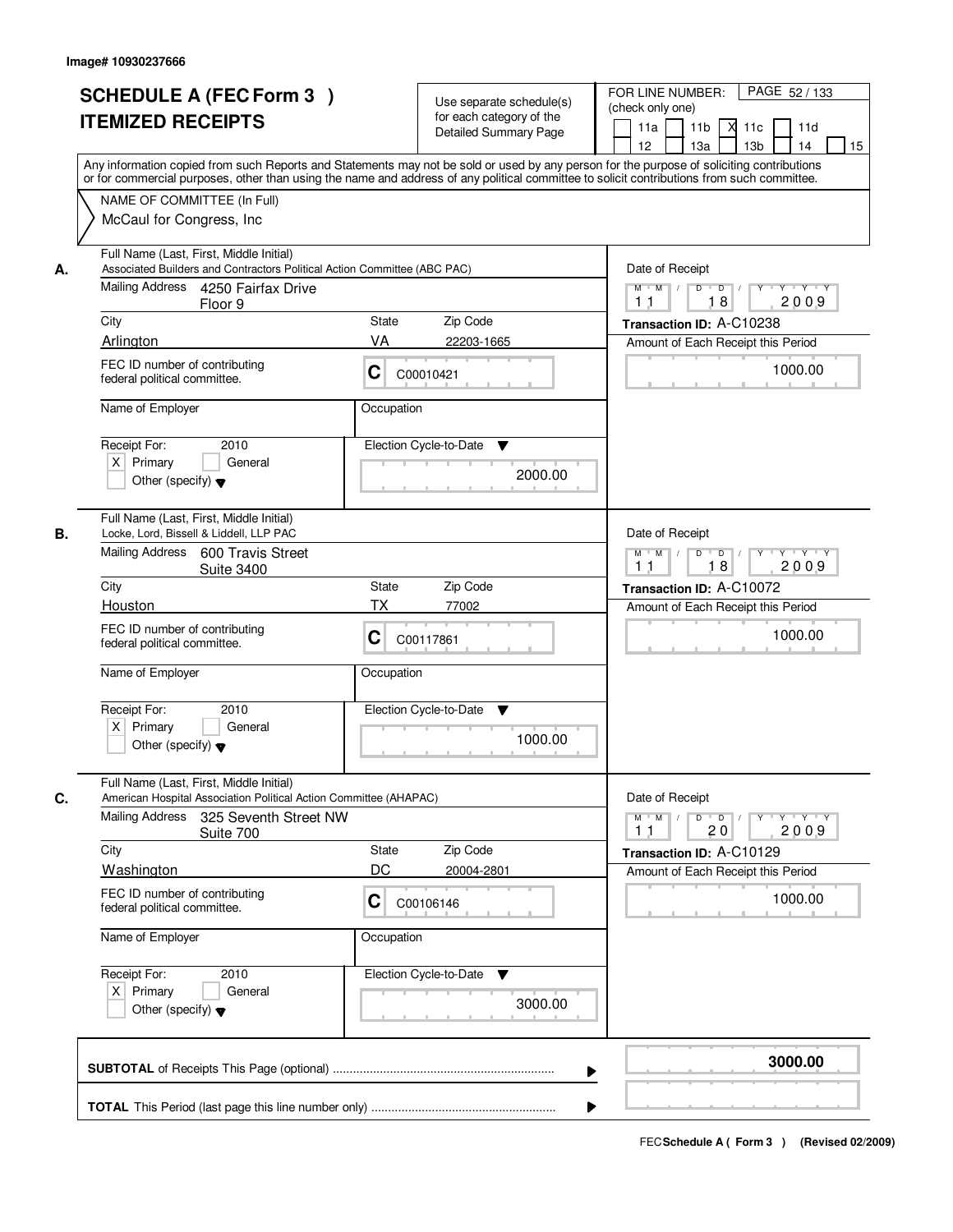|    | <b>SCHEDULE A (FEC Form 3)</b><br><b>ITEMIZED RECEIPTS</b><br>Any information copied from such Reports and Statements may not be sold or used by any person for the purpose of soliciting contributions<br>or for commercial purposes, other than using the name and address of any political committee to solicit contributions from such committee. |                                                                                            | Use separate schedule(s)<br>for each category of the<br><b>Detailed Summary Page</b> | PAGE 53 / 133<br>FOR LINE NUMBER:<br>(check only one)<br>11 <sub>b</sub><br>11d<br>11a<br>-XI<br>11c<br>13 <sub>b</sub><br>12<br>13a<br>14<br>15 |
|----|-------------------------------------------------------------------------------------------------------------------------------------------------------------------------------------------------------------------------------------------------------------------------------------------------------------------------------------------------------|--------------------------------------------------------------------------------------------|--------------------------------------------------------------------------------------|--------------------------------------------------------------------------------------------------------------------------------------------------|
|    | NAME OF COMMITTEE (In Full)<br>McCaul for Congress, Inc.                                                                                                                                                                                                                                                                                              |                                                                                            |                                                                                      |                                                                                                                                                  |
| А. | Full Name (Last, First, Middle Initial)<br>Texas Association for Home Care, Inc. (Texas Homecare PAC)<br>Mailing Address 3737 Executive Center Drive                                                                                                                                                                                                  | Date of Receipt<br>$M$ $M$ /<br>$D$ $D$ $/$<br>$Y$ <sup><math>\top</math></sup><br>Y Y Y Y |                                                                                      |                                                                                                                                                  |
|    | Suite 268                                                                                                                                                                                                                                                                                                                                             |                                                                                            |                                                                                      | 20<br>2009<br>1 <sub>1</sub>                                                                                                                     |
|    | City<br>Austin                                                                                                                                                                                                                                                                                                                                        | State<br>ТX                                                                                | Zip Code                                                                             | Transaction ID: A-C10124                                                                                                                         |
|    | FEC ID number of contributing<br>federal political committee.                                                                                                                                                                                                                                                                                         | C                                                                                          | 78731-1633<br>C00393728                                                              | Amount of Each Receipt this Period<br>500.00                                                                                                     |
|    | Name of Employer                                                                                                                                                                                                                                                                                                                                      | Occupation                                                                                 |                                                                                      |                                                                                                                                                  |
|    | Receipt For:<br>2010<br>$X$ Primary<br>General<br>Other (specify) $\blacktriangledown$                                                                                                                                                                                                                                                                |                                                                                            | Election Cycle-to-Date<br>▼<br>500.00                                                |                                                                                                                                                  |
| В. | Full Name (Last, First, Middle Initial)<br>Centerpoint Energy, Inc. Political Action Committee                                                                                                                                                                                                                                                        |                                                                                            |                                                                                      | Date of Receipt                                                                                                                                  |
|    | Mailing Address PO Box 4567                                                                                                                                                                                                                                                                                                                           |                                                                                            |                                                                                      | Y Y Y Y<br>$M$ M<br>D<br>$\overline{\phantom{0}}$ D<br>Y<br>23<br>2009<br>11                                                                     |
|    | City                                                                                                                                                                                                                                                                                                                                                  | State                                                                                      | Zip Code                                                                             | Transaction ID: A-C10107                                                                                                                         |
|    | Houston                                                                                                                                                                                                                                                                                                                                               | TX                                                                                         | 77210-4567                                                                           | Amount of Each Receipt this Period                                                                                                               |
|    | FEC ID number of contributing<br>federal political committee.                                                                                                                                                                                                                                                                                         | С                                                                                          | C00333534                                                                            | 250.00                                                                                                                                           |
|    | Name of Employer                                                                                                                                                                                                                                                                                                                                      | Occupation                                                                                 |                                                                                      |                                                                                                                                                  |
|    | Receipt For:<br>2010<br>$X$ Primary<br>General<br>Other (specify) $\blacktriangledown$                                                                                                                                                                                                                                                                |                                                                                            | Election Cycle-to-Date<br>v<br>500.00                                                |                                                                                                                                                  |
| C. | Full Name (Last, First, Middle Initial)<br>Centerpoint Energy, Inc. Political Action Committee                                                                                                                                                                                                                                                        |                                                                                            |                                                                                      | Date of Receipt                                                                                                                                  |
|    | Mailing Address PO Box 4567                                                                                                                                                                                                                                                                                                                           |                                                                                            |                                                                                      | $M$ $M$<br>$D$ $D$ $I$<br>$Y + Y + Y$<br>$Y$ <sup><math>\top</math></sup><br>2009<br>23<br>11                                                    |
|    | City                                                                                                                                                                                                                                                                                                                                                  | State                                                                                      | Zip Code                                                                             | Transaction ID: A-C10239                                                                                                                         |
|    | Houston                                                                                                                                                                                                                                                                                                                                               | ТX                                                                                         | 77210-4567                                                                           | Amount of Each Receipt this Period                                                                                                               |
|    | FEC ID number of contributing<br>federal political committee.                                                                                                                                                                                                                                                                                         | C                                                                                          | C00333534                                                                            | 250.00                                                                                                                                           |
|    | Name of Employer                                                                                                                                                                                                                                                                                                                                      | Occupation                                                                                 |                                                                                      |                                                                                                                                                  |
|    | Receipt For:<br>2010<br>$X$ Primary<br>General<br>Other (specify) $\blacktriangledown$                                                                                                                                                                                                                                                                |                                                                                            | Election Cycle-to-Date ▼<br>500.00                                                   |                                                                                                                                                  |
|    |                                                                                                                                                                                                                                                                                                                                                       |                                                                                            | ▶                                                                                    | 1000.00                                                                                                                                          |
|    |                                                                                                                                                                                                                                                                                                                                                       |                                                                                            |                                                                                      |                                                                                                                                                  |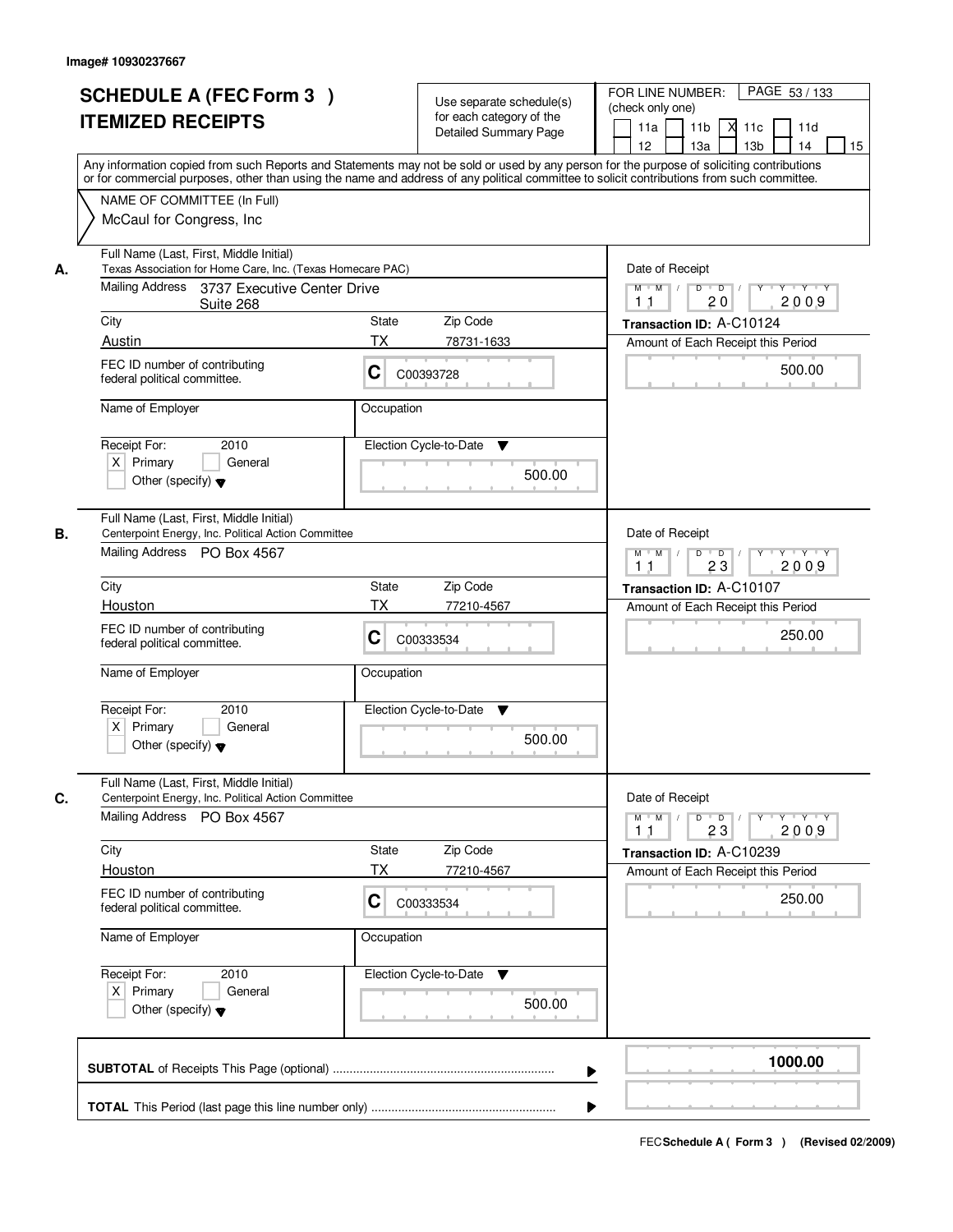|    | <b>SCHEDULE A (FEC Form 3)</b><br><b>ITEMIZED RECEIPTS</b><br>Any information copied from such Reports and Statements may not be sold or used by any person for the purpose of soliciting contributions<br>or for commercial purposes, other than using the name and address of any political committee to solicit contributions from such committee. |                                                                          | Use separate schedule(s)<br>for each category of the<br><b>Detailed Summary Page</b> | PAGE 54 / 133<br>FOR LINE NUMBER:<br>(check only one)<br>11 <sub>b</sub><br>11a<br><b>X</b><br>11c<br>11d<br>13 <sub>b</sub><br>12<br>13a<br>14<br>15 |
|----|-------------------------------------------------------------------------------------------------------------------------------------------------------------------------------------------------------------------------------------------------------------------------------------------------------------------------------------------------------|--------------------------------------------------------------------------|--------------------------------------------------------------------------------------|-------------------------------------------------------------------------------------------------------------------------------------------------------|
|    | NAME OF COMMITTEE (In Full)<br>McCaul for Congress, Inc.                                                                                                                                                                                                                                                                                              |                                                                          |                                                                                      |                                                                                                                                                       |
| А. | Full Name (Last, First, Middle Initial)<br>ConocoPhilips Spirit PAC<br>Mailing Address 1010A Plaza Office Building                                                                                                                                                                                                                                    | Date of Receipt<br>$M$ $M$ /<br>$D$ $D$ $/$<br>$\overline{Y}$<br>Y Y Y Y |                                                                                      |                                                                                                                                                       |
|    |                                                                                                                                                                                                                                                                                                                                                       |                                                                          |                                                                                      | 23<br>2009<br>11                                                                                                                                      |
|    | City<br><b>Bartlesville</b>                                                                                                                                                                                                                                                                                                                           | State<br>OK                                                              | Zip Code<br>74004                                                                    | Transaction ID: A-C10105<br>Amount of Each Receipt this Period                                                                                        |
|    | FEC ID number of contributing<br>federal political committee.                                                                                                                                                                                                                                                                                         | C                                                                        | C00112896                                                                            | 1000.00                                                                                                                                               |
|    | Name of Employer                                                                                                                                                                                                                                                                                                                                      | Occupation                                                               |                                                                                      |                                                                                                                                                       |
|    | Receipt For:<br>2010<br>$X$ Primary<br>General<br>Other (specify) $\blacktriangledown$                                                                                                                                                                                                                                                                |                                                                          | Election Cycle-to-Date<br>▼<br>2000.00                                               |                                                                                                                                                       |
| В. | Full Name (Last, First, Middle Initial)<br>GDF Suez Energy North America, Inc. Political Action Committee (GSENA PAC)<br>Mailing Address<br>1990 Post Oak Boulevard<br><b>Suite 1900</b>                                                                                                                                                              |                                                                          |                                                                                      | Date of Receipt<br>Y Y Y Y<br>$M$ $M$ /<br>D<br>$\overline{\phantom{0}}$ D<br>Y<br>23<br>2009<br>11                                                   |
|    | City                                                                                                                                                                                                                                                                                                                                                  | <b>State</b>                                                             | Zip Code                                                                             | Transaction ID: A-C10109                                                                                                                              |
|    | Houston                                                                                                                                                                                                                                                                                                                                               | <b>TX</b>                                                                | 77056-3831                                                                           | Amount of Each Receipt this Period                                                                                                                    |
|    | FEC ID number of contributing<br>C<br>federal political committee.                                                                                                                                                                                                                                                                                    |                                                                          | C00375568                                                                            | 1500.00                                                                                                                                               |
|    | Name of Employer                                                                                                                                                                                                                                                                                                                                      | Occupation                                                               |                                                                                      |                                                                                                                                                       |
|    | Receipt For:<br>2010<br>$X$ Primary<br>General<br>Other (specify) $\blacktriangledown$                                                                                                                                                                                                                                                                |                                                                          | Election Cycle-to-Date<br>v<br>2500.00                                               |                                                                                                                                                       |
| C. | Full Name (Last, First, Middle Initial)<br>KBR, Inc. PAC                                                                                                                                                                                                                                                                                              |                                                                          |                                                                                      | Date of Receipt                                                                                                                                       |
|    | <b>Mailing Address</b><br>2451 Crystal Drive<br>Suite 372                                                                                                                                                                                                                                                                                             |                                                                          |                                                                                      | $M$ $M$<br>$D$ $D$ $I$<br>$Y + Y + Y$<br>$Y$ <sup><math>V</math></sup><br>2009<br>23<br>11                                                            |
|    | City                                                                                                                                                                                                                                                                                                                                                  | State                                                                    | Zip Code                                                                             | Transaction ID: A-C10103                                                                                                                              |
|    | Arlington                                                                                                                                                                                                                                                                                                                                             | VA                                                                       | 22202-4804                                                                           | Amount of Each Receipt this Period                                                                                                                    |
|    | FEC ID number of contributing<br>federal political committee.                                                                                                                                                                                                                                                                                         | C                                                                        | C00431114                                                                            | 1000.00                                                                                                                                               |
|    | Name of Employer                                                                                                                                                                                                                                                                                                                                      | Occupation                                                               |                                                                                      |                                                                                                                                                       |
|    | Receipt For:<br>2010<br>$X$ Primary<br>General<br>Other (specify) $\blacktriangledown$                                                                                                                                                                                                                                                                |                                                                          | Election Cycle-to-Date<br>v<br>1000.00                                               |                                                                                                                                                       |
|    |                                                                                                                                                                                                                                                                                                                                                       |                                                                          | ▶                                                                                    | 3500.00                                                                                                                                               |
|    |                                                                                                                                                                                                                                                                                                                                                       |                                                                          |                                                                                      |                                                                                                                                                       |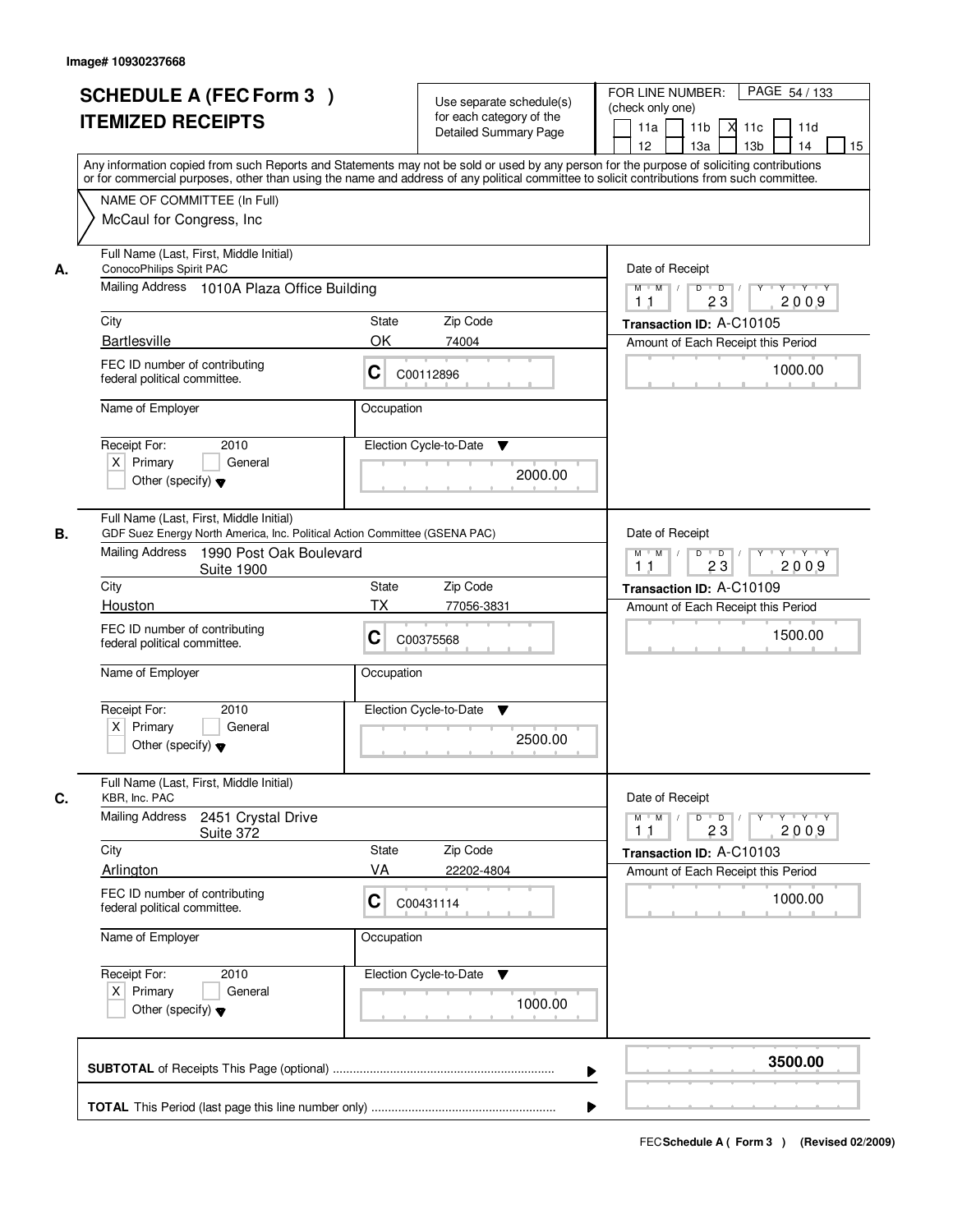| <b>SCHEDULE A (FEC Form 3)</b><br><b>ITEMIZED RECEIPTS</b>                                                                                       | Use separate schedule(s)<br>for each category of the<br><b>Detailed Summary Page</b><br>Any information copied from such Reports and Statements may not be sold or used by any person for the purpose of soliciting contributions | PAGE 55 / 133<br>FOR LINE NUMBER:<br>(check only one)<br>11 <sub>b</sub><br>м<br>11a<br>11c<br>11d<br>13 <sub>b</sub><br>14<br>12 <sup>°</sup><br>13a<br>15 |
|--------------------------------------------------------------------------------------------------------------------------------------------------|-----------------------------------------------------------------------------------------------------------------------------------------------------------------------------------------------------------------------------------|-------------------------------------------------------------------------------------------------------------------------------------------------------------|
| NAME OF COMMITTEE (In Full)<br>McCaul for Congress, Inc.                                                                                         | or for commercial purposes, other than using the name and address of any political committee to solicit contributions from such committee.                                                                                        |                                                                                                                                                             |
| Full Name (Last, First, Middle Initial)<br>Safeway, Inc. Political Action Committee (SafePAC)<br>А.<br>Mailing Address 5918 Stoneridge Mall Road |                                                                                                                                                                                                                                   | Date of Receipt<br>$M$ $M$<br>$D$ $D$<br>$Y$ $Y$ $Y$<br>Y<br>2009<br>24<br>11                                                                               |
| City                                                                                                                                             | <b>State</b><br>Zip Code                                                                                                                                                                                                          | Transaction ID: A-C10132                                                                                                                                    |
| Pleasanton                                                                                                                                       | CA<br>94588-3229                                                                                                                                                                                                                  | Amount of Each Receipt this Period                                                                                                                          |
| FEC ID number of contributing<br>federal political committee.                                                                                    | C<br>C00194084                                                                                                                                                                                                                    | 2500.00                                                                                                                                                     |
| Name of Employer                                                                                                                                 | Occupation                                                                                                                                                                                                                        |                                                                                                                                                             |
| Receipt For:<br>2010<br>$X$ Primary<br>General<br>Other (specify) $\blacktriangledown$                                                           | Election Cycle-to-Date<br>▼<br>2500.00                                                                                                                                                                                            |                                                                                                                                                             |
| Full Name (Last, First, Middle Initial)<br><b>EMC Corporation Political Action Committee</b><br>В.<br>Mailing Address 176 South Street           |                                                                                                                                                                                                                                   | Date of Receipt<br>$M$ $M$ /<br>D<br>$\Box$<br>$Y + Y + Y$<br>12<br>07<br>2009                                                                              |
| City                                                                                                                                             | Zip Code<br><b>State</b>                                                                                                                                                                                                          | Transaction ID: A-C10184                                                                                                                                    |
| Hopkinton                                                                                                                                        | MA<br>01748-2209                                                                                                                                                                                                                  | Amount of Each Receipt this Period                                                                                                                          |
| FEC ID number of contributing<br>federal political committee.                                                                                    | С<br>C00385948                                                                                                                                                                                                                    | 1500.00                                                                                                                                                     |
| Name of Employer                                                                                                                                 | Occupation                                                                                                                                                                                                                        |                                                                                                                                                             |
| Receipt For:<br>2010<br>$X$ Primary<br>General<br>Other (specify) $\blacktriangledown$                                                           | Election Cycle-to-Date<br>▼<br>2250.00                                                                                                                                                                                            |                                                                                                                                                             |
| Full Name (Last, First, Middle Initial)<br>C.                                                                                                    | Jones, Walker, Waechter, Poitevent, Carrerre & Denegre Political Action Committee                                                                                                                                                 | Date of Receipt                                                                                                                                             |
| Mailing Address<br>201 Saint Charles Avenue<br>Floor 49                                                                                          |                                                                                                                                                                                                                                   | $M = M$<br>$D$ $D$ $/$<br>Y 'Y 'Y 'Y<br>2009<br>12<br>07                                                                                                    |
| City                                                                                                                                             | Zip Code<br><b>State</b>                                                                                                                                                                                                          | Transaction ID: A-C10183                                                                                                                                    |
| <b>New Orleans</b><br>FEC ID number of contributing<br>federal political committee.                                                              | LA<br>70170-1000<br>C<br>C00111534                                                                                                                                                                                                | Amount of Each Receipt this Period<br>500.00                                                                                                                |
| Name of Employer                                                                                                                                 | Occupation                                                                                                                                                                                                                        |                                                                                                                                                             |
| Receipt For:<br>2010<br>$X$ Primary<br>General<br>Other (specify) $\blacktriangledown$                                                           | Election Cycle-to-Date<br>v<br>500.00                                                                                                                                                                                             |                                                                                                                                                             |
|                                                                                                                                                  |                                                                                                                                                                                                                                   | 4500.00                                                                                                                                                     |
|                                                                                                                                                  |                                                                                                                                                                                                                                   |                                                                                                                                                             |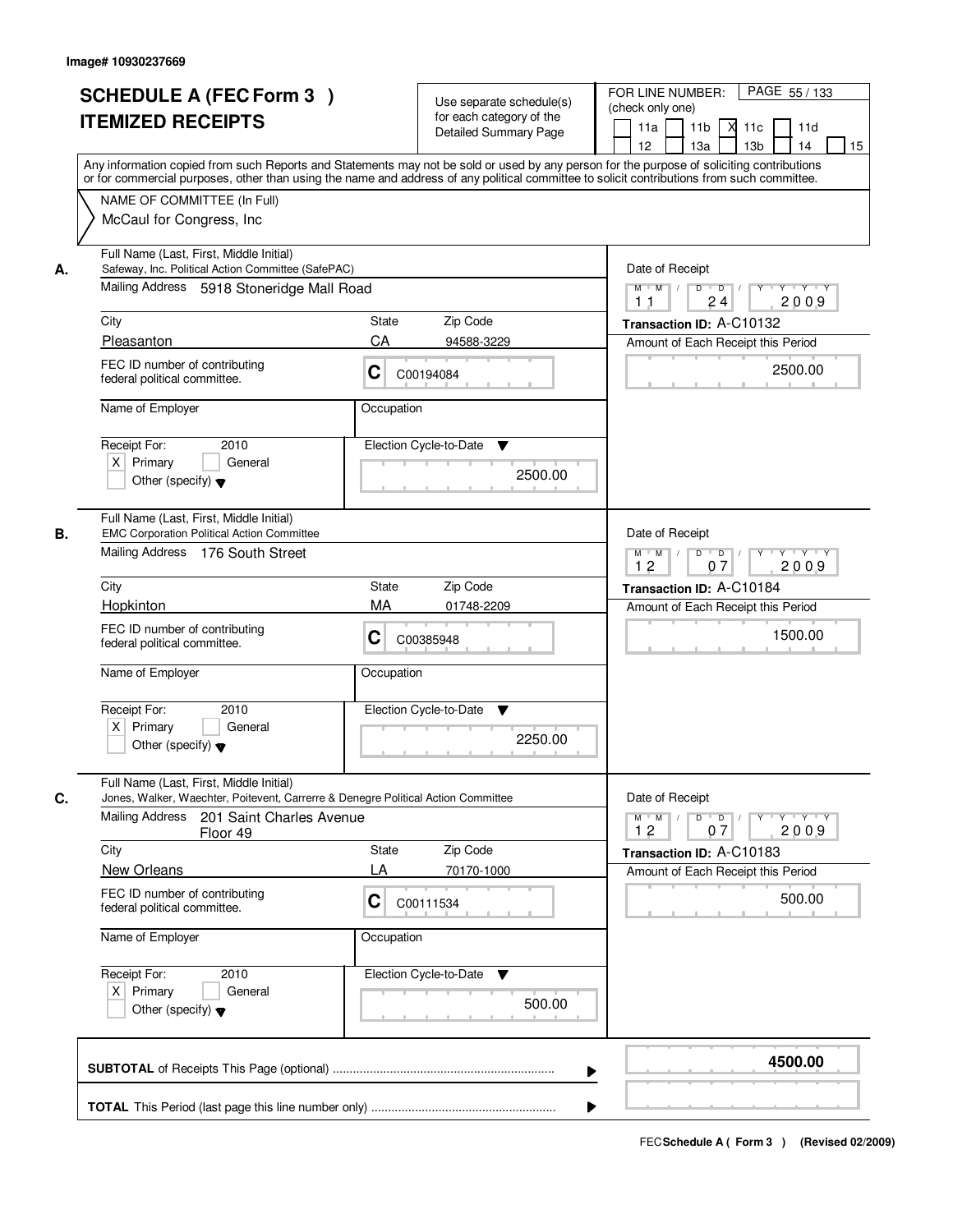|    | <b>SCHEDULE A (FEC Form 3)</b><br><b>ITEMIZED RECEIPTS</b>                                                                                                 | Use separate schedule(s)<br>for each category of the<br><b>Detailed Summary Page</b><br>Any information copied from such Reports and Statements may not be sold or used by any person for the purpose of soliciting contributions<br>or for commercial purposes, other than using the name and address of any political committee to solicit contributions from such committee. | PAGE 56 / 133<br>FOR LINE NUMBER:<br>(check only one)<br>11 <sub>b</sub><br>11a<br><b>X</b><br>11c<br>11d<br>13 <sub>b</sub><br>14<br>12<br>13a<br>15 |
|----|------------------------------------------------------------------------------------------------------------------------------------------------------------|---------------------------------------------------------------------------------------------------------------------------------------------------------------------------------------------------------------------------------------------------------------------------------------------------------------------------------------------------------------------------------|-------------------------------------------------------------------------------------------------------------------------------------------------------|
|    | NAME OF COMMITTEE (In Full)<br>McCaul for Congress, Inc.                                                                                                   |                                                                                                                                                                                                                                                                                                                                                                                 |                                                                                                                                                       |
| А. | Full Name (Last, First, Middle Initial)<br>Thompson & Knight Federal PAC<br>Mailing Address 1722 Routh Street                                              |                                                                                                                                                                                                                                                                                                                                                                                 | Date of Receipt<br>$D$ $D$<br>Y<br>$Y + Y + Y$<br>$M$ $M$ /                                                                                           |
|    | <b>Suite 1500</b>                                                                                                                                          |                                                                                                                                                                                                                                                                                                                                                                                 | 2009<br>12<br>07                                                                                                                                      |
|    | City<br>Dallas                                                                                                                                             | <b>State</b><br>Zip Code<br>ТX<br>75201                                                                                                                                                                                                                                                                                                                                         | Transaction ID: A-C10185<br>Amount of Each Receipt this Period                                                                                        |
|    | FEC ID number of contributing<br>federal political committee.                                                                                              | C<br>C00411637                                                                                                                                                                                                                                                                                                                                                                  | 1000.00                                                                                                                                               |
|    | Name of Employer                                                                                                                                           | Occupation                                                                                                                                                                                                                                                                                                                                                                      |                                                                                                                                                       |
|    | 2010<br>Receipt For:<br>$X$ Primary<br>General<br>Other (specify) $\blacktriangledown$                                                                     | Election Cycle-to-Date<br>▼<br>2000.00                                                                                                                                                                                                                                                                                                                                          |                                                                                                                                                       |
| В. | Full Name (Last, First, Middle Initial)<br>National Association of Realtors Political Action Committee (RPAC)<br>Mailing Address 430 North Michigan Avenue |                                                                                                                                                                                                                                                                                                                                                                                 | Date of Receipt<br>$M$ $M$ /<br>D<br>$\overline{D}$<br>Y Y Y Y<br>12<br>08<br>2009                                                                    |
|    | City                                                                                                                                                       | Zip Code<br>State                                                                                                                                                                                                                                                                                                                                                               | Transaction ID: A-C10147                                                                                                                              |
|    | Chicago                                                                                                                                                    | Ш<br>60611-4011                                                                                                                                                                                                                                                                                                                                                                 | Amount of Each Receipt this Period                                                                                                                    |
|    | FEC ID number of contributing<br>federal political committee.                                                                                              | С<br>C00030718                                                                                                                                                                                                                                                                                                                                                                  | 1000.00                                                                                                                                               |
|    | Name of Employer                                                                                                                                           | Occupation                                                                                                                                                                                                                                                                                                                                                                      |                                                                                                                                                       |
|    | Receipt For:<br>2010<br>$X$ Primary<br>General<br>Other (specify) $\blacktriangledown$                                                                     | Election Cycle-to-Date<br>v<br>3000.00                                                                                                                                                                                                                                                                                                                                          |                                                                                                                                                       |
| C. | Full Name (Last, First, Middle Initial)<br>Honeywell International Political Action Committee                                                              |                                                                                                                                                                                                                                                                                                                                                                                 | Date of Receipt                                                                                                                                       |
|    | <b>Mailing Address</b><br>101 Constitution Avenue<br>Suite 500 West                                                                                        |                                                                                                                                                                                                                                                                                                                                                                                 | $M$ $M$ $M$<br>$D$ $D$ $/$<br>$Y$ <sup>-1</sup><br>$Y + Y + Y$<br>2009<br>12<br>21                                                                    |
|    | City                                                                                                                                                       | Zip Code<br><b>State</b>                                                                                                                                                                                                                                                                                                                                                        | Transaction ID: A-C10234                                                                                                                              |
|    | Washington<br>FEC ID number of contributing<br>federal political committee.                                                                                | DC<br>20001<br>C<br>C00096156                                                                                                                                                                                                                                                                                                                                                   | Amount of Each Receipt this Period<br>4000.00                                                                                                         |
|    | Name of Employer                                                                                                                                           | Occupation                                                                                                                                                                                                                                                                                                                                                                      |                                                                                                                                                       |
|    | Receipt For:<br>2010<br>$X$ Primary<br>General<br>Other (specify) $\blacktriangledown$                                                                     | Election Cycle-to-Date<br>v<br>5000.00                                                                                                                                                                                                                                                                                                                                          |                                                                                                                                                       |
|    |                                                                                                                                                            |                                                                                                                                                                                                                                                                                                                                                                                 | 6000.00                                                                                                                                               |
|    |                                                                                                                                                            |                                                                                                                                                                                                                                                                                                                                                                                 |                                                                                                                                                       |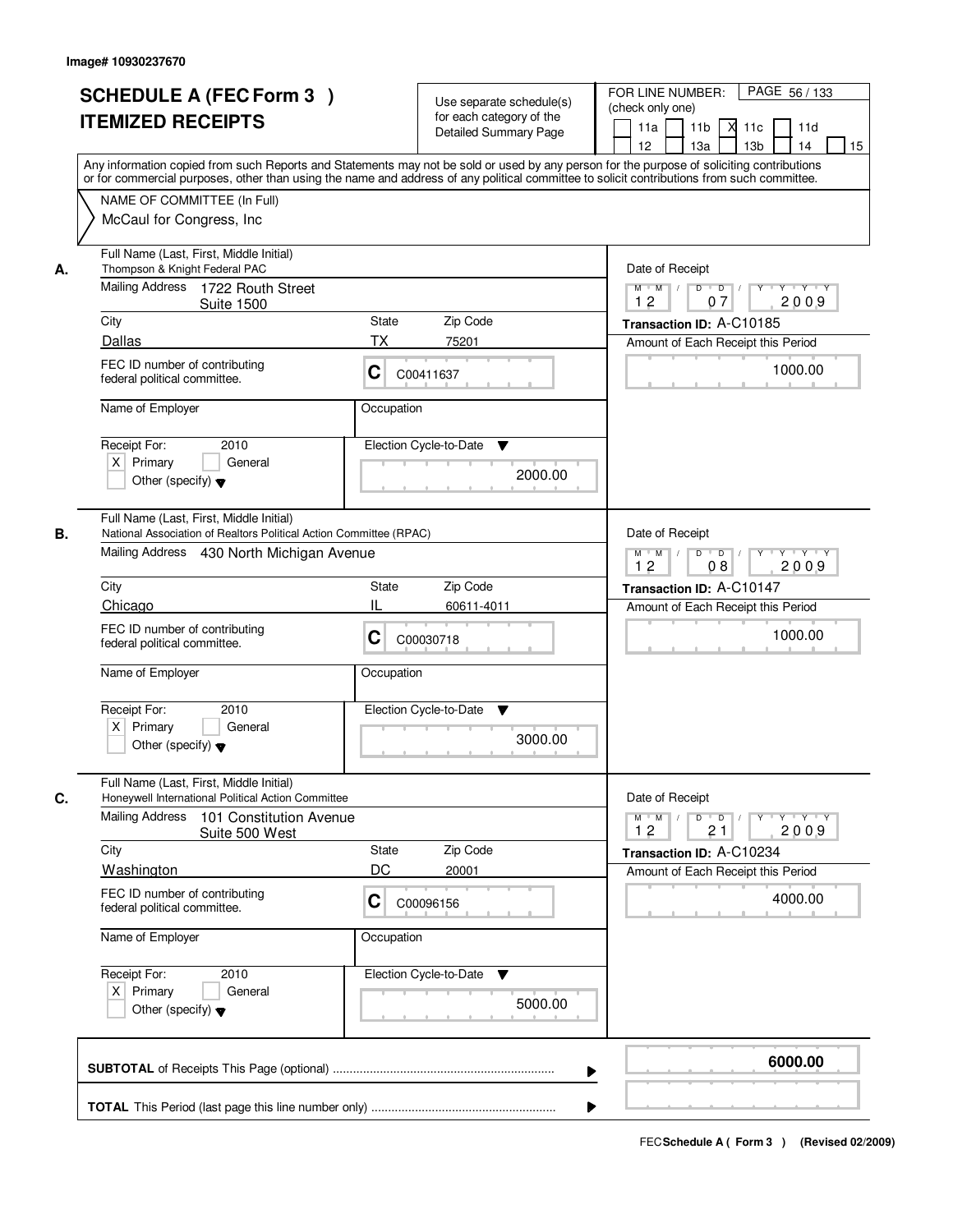|    | <b>SCHEDULE A (FEC Form 3)</b><br><b>ITEMIZED RECEIPTS</b>                                                                                                                                                                                                                                                                            | Use separate schedule(s)<br>for each category of the<br><b>Detailed Summary Page</b>                 | PAGE 57/133<br>FOR LINE NUMBER:<br>(check only one)<br>11 <sub>b</sub><br>11a<br>XI 11c<br>11d<br>12<br>13a<br>13 <sub>b</sub><br>14<br>15<br>Any information copied from such Reports and Statements may not be sold or used by any person for the purpose of soliciting contributions |
|----|---------------------------------------------------------------------------------------------------------------------------------------------------------------------------------------------------------------------------------------------------------------------------------------------------------------------------------------|------------------------------------------------------------------------------------------------------|-----------------------------------------------------------------------------------------------------------------------------------------------------------------------------------------------------------------------------------------------------------------------------------------|
|    | NAME OF COMMITTEE (In Full)<br>McCaul for Congress, Inc.                                                                                                                                                                                                                                                                              |                                                                                                      | or for commercial purposes, other than using the name and address of any political committee to solicit contributions from such committee.                                                                                                                                              |
| А. | Full Name (Last, First, Middle Initial)<br>Raytheon Company Political Action Committee<br>Mailing Address 1100 Wilson Boulevard<br><b>Suite 1500</b><br>City<br>Arlington<br>FEC ID number of contributing<br>federal political committee.                                                                                            | Zip Code<br>State<br>VA<br>22209-2270<br>C<br>C00097568                                              | Date of Receipt<br>$Y - Y - Y$<br>$M$ $M$ /<br>D<br>$\overline{D}$<br>2009<br>12<br>21<br>Transaction ID: A-C10221<br>Amount of Each Receipt this Period<br>2000.00                                                                                                                     |
|    | Name of Employer<br>Receipt For:<br>2010<br>$X$ Primary<br>General<br>Other (specify) $\blacktriangledown$                                                                                                                                                                                                                            | Occupation<br>Election Cycle-to-Date<br>▼                                                            | 4000.00                                                                                                                                                                                                                                                                                 |
| В. | Full Name (Last, First, Middle Initial)<br>Baker Botts Bluebonnet Fund<br>Mailing Address 910 Louisiana Street<br><b>Suite 3000</b><br>City<br>Houston<br>FEC ID number of contributing<br>federal political committee.<br>Name of Employer<br>Receipt For:<br>2010<br>$X$ Primary<br>General<br>Other (specify) $\blacktriangledown$ | State<br>Zip Code<br>TX<br>77002-4908<br>C<br>C00077552<br>Occupation<br>Election Cycle-to-Date<br>v | Date of Receipt<br>$D$ $D$ $/$<br>$M$ $M$ /<br>Y<br>$Y + Y + Y$<br>12<br>22<br>2009<br>Transaction ID: A-C10236<br>Amount of Each Receipt this Period<br>1000.00<br>2000.00                                                                                                             |
| C. | Full Name (Last, First, Middle Initial)<br>Cisco Systems E-PAC<br>Mailing Address<br>20 Park Road<br>Suite E<br>City<br><b>Burlingame</b><br>FEC ID number of contributing<br>federal political committee.<br>Name of Employer<br>Receipt For:<br>2010<br>$X$ Primary<br>General<br>Other (specify) $\blacktriangledown$              | State<br>Zip Code<br>CA<br>94010-4443<br>C<br>C00362707<br>Occupation<br>Election Cycle-to-Date<br>v | Date of Receipt<br>$M^+$ M<br>$D$ $D$ $l$<br>$Y - Y - Y$<br>$\sqrt{ }$<br>Y<br>12<br>2009<br>22<br>Transaction ID: A-C10235<br>Amount of Each Receipt this Period<br>1000.00<br>4500.00                                                                                                 |
|    |                                                                                                                                                                                                                                                                                                                                       |                                                                                                      | 4000.00<br>▶                                                                                                                                                                                                                                                                            |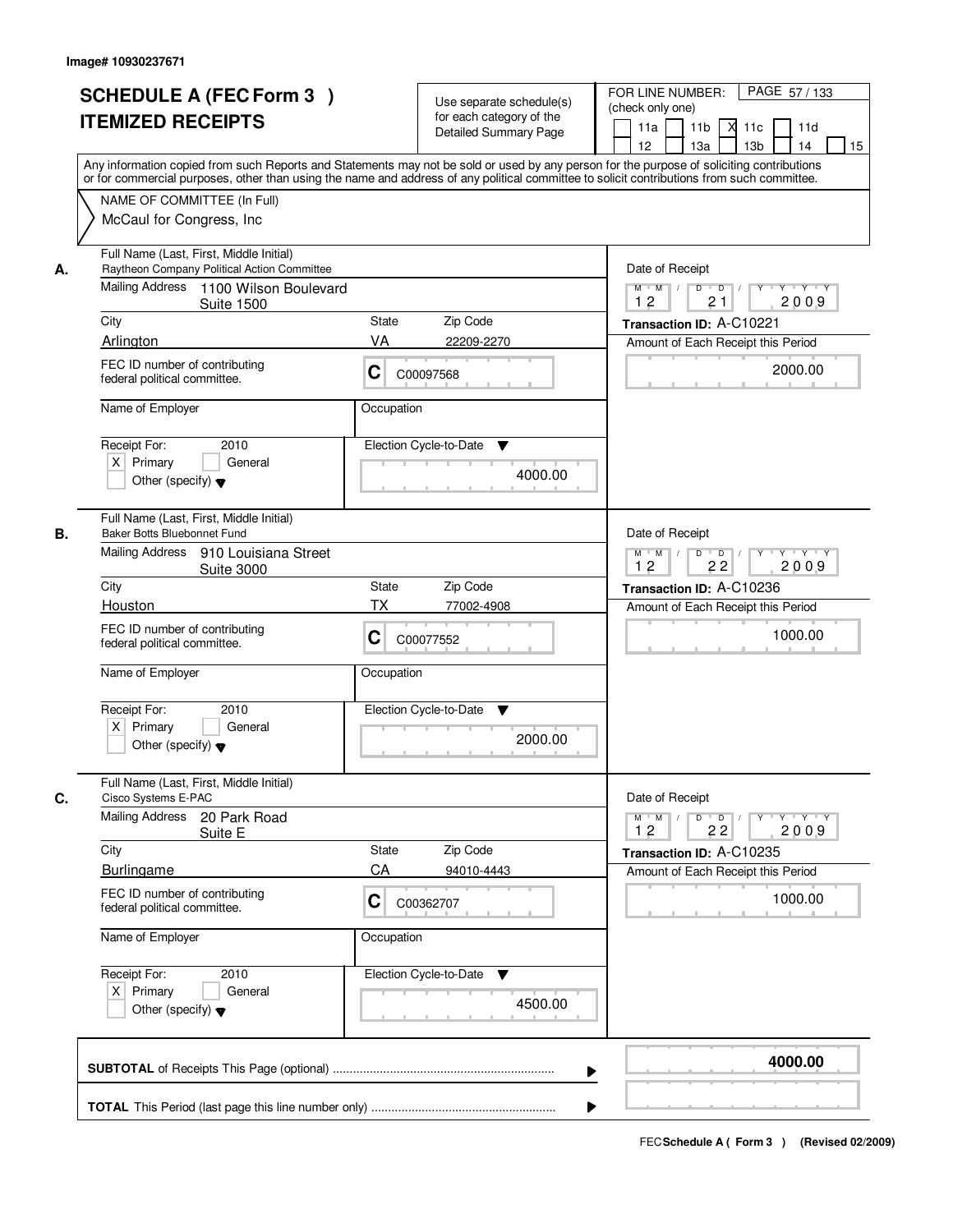|    | <b>SCHEDULE A (FEC Form 3)</b><br><b>ITEMIZED RECEIPTS</b><br>Any information copied from such Reports and Statements may not be sold or used by any person for the purpose of soliciting contributions<br>or for commercial purposes, other than using the name and address of any political committee to solicit contributions from such committee.<br>NAME OF COMMITTEE (In Full) |                                                               | Use separate schedule(s)<br>for each category of the<br><b>Detailed Summary Page</b> | PAGE 58 / 133<br>FOR LINE NUMBER:<br>(check only one)<br>11 <sub>b</sub><br>11a<br><b>X</b><br>11c<br>11d<br>13 <sub>b</sub><br>12<br>13a<br>14<br>15 |
|----|--------------------------------------------------------------------------------------------------------------------------------------------------------------------------------------------------------------------------------------------------------------------------------------------------------------------------------------------------------------------------------------|---------------------------------------------------------------|--------------------------------------------------------------------------------------|-------------------------------------------------------------------------------------------------------------------------------------------------------|
| А. | McCaul for Congress, Inc.<br>Full Name (Last, First, Middle Initial)<br>ConocoPhilips Spirit PAC<br>Mailing Address 1010A Plaza Office Building                                                                                                                                                                                                                                      | Date of Receipt<br>$M$ $M$<br>$D$ $D$ $I$<br>$Y^+$<br>Y Y Y Y |                                                                                      |                                                                                                                                                       |
|    | City<br><b>Bartlesville</b>                                                                                                                                                                                                                                                                                                                                                          | State<br>OK                                                   | Zip Code<br>74004                                                                    | 12<br>22<br>2009<br>Transaction ID: A-C10199<br>Amount of Each Receipt this Period                                                                    |
|    | FEC ID number of contributing<br>federal political committee.<br>Name of Employer                                                                                                                                                                                                                                                                                                    | C<br>C00112896<br>Occupation                                  |                                                                                      | 1000.00                                                                                                                                               |
|    | 2010<br>Receipt For:<br>$X$ Primary<br>General<br>Other (specify) $\blacktriangledown$                                                                                                                                                                                                                                                                                               | Election Cycle-to-Date                                        | ▼<br>2000.00                                                                         |                                                                                                                                                       |
| В. | Full Name (Last, First, Middle Initial)<br>Conservative Opportunities for a New America Political Action Committee (CONA-PAC)<br>Mailing Address<br>110 West Louisiana Avenue<br>Suite 312                                                                                                                                                                                           |                                                               |                                                                                      | Date of Receipt<br>Y Y Y Y<br>$M$ M<br>D<br>$\overline{D}$<br>Y<br>12<br>22<br>2009                                                                   |
|    | City<br>Midland                                                                                                                                                                                                                                                                                                                                                                      | <b>State</b><br>TX                                            | Zip Code<br>79701-3414                                                               | Transaction ID: A-C10203                                                                                                                              |
|    | FEC ID number of contributing<br>С<br>federal political committee.                                                                                                                                                                                                                                                                                                                   |                                                               | C00409458                                                                            | Amount of Each Receipt this Period<br>2000.00                                                                                                         |
|    | Name of Employer<br>Receipt For:<br>2010<br>$X$ Primary<br>General<br>Other (specify) $\blacktriangledown$                                                                                                                                                                                                                                                                           | Occupation<br>Election Cycle-to-Date                          | v<br>2000.00                                                                         |                                                                                                                                                       |
| C. | Full Name (Last, First, Middle Initial)<br>The Better Government Fund of McDermott, Inc.<br>Mailing Address 2016 Mount Athos Road                                                                                                                                                                                                                                                    |                                                               |                                                                                      | Date of Receipt<br>$D$ $D$ $I$<br>$M$ $M$ $/$<br>$Y + Y + Y$<br>Y                                                                                     |
|    | City                                                                                                                                                                                                                                                                                                                                                                                 | State                                                         | Zip Code                                                                             | 2009<br>12<br>22<br>Transaction ID: A-C10202                                                                                                          |
|    | Lynchburg                                                                                                                                                                                                                                                                                                                                                                            | VA                                                            | 24504-5447                                                                           | Amount of Each Receipt this Period                                                                                                                    |
|    | FEC ID number of contributing<br>federal political committee.                                                                                                                                                                                                                                                                                                                        | C<br>C00136317                                                |                                                                                      | 1000.00                                                                                                                                               |
|    | Name of Employer                                                                                                                                                                                                                                                                                                                                                                     | Occupation                                                    |                                                                                      |                                                                                                                                                       |
|    | Receipt For:<br>2010<br>$X$ Primary<br>General<br>Other (specify) $\blacktriangledown$                                                                                                                                                                                                                                                                                               | Election Cycle-to-Date                                        | v<br>2000.00                                                                         |                                                                                                                                                       |
|    |                                                                                                                                                                                                                                                                                                                                                                                      |                                                               | ▶                                                                                    | 4000.00                                                                                                                                               |
|    |                                                                                                                                                                                                                                                                                                                                                                                      |                                                               |                                                                                      |                                                                                                                                                       |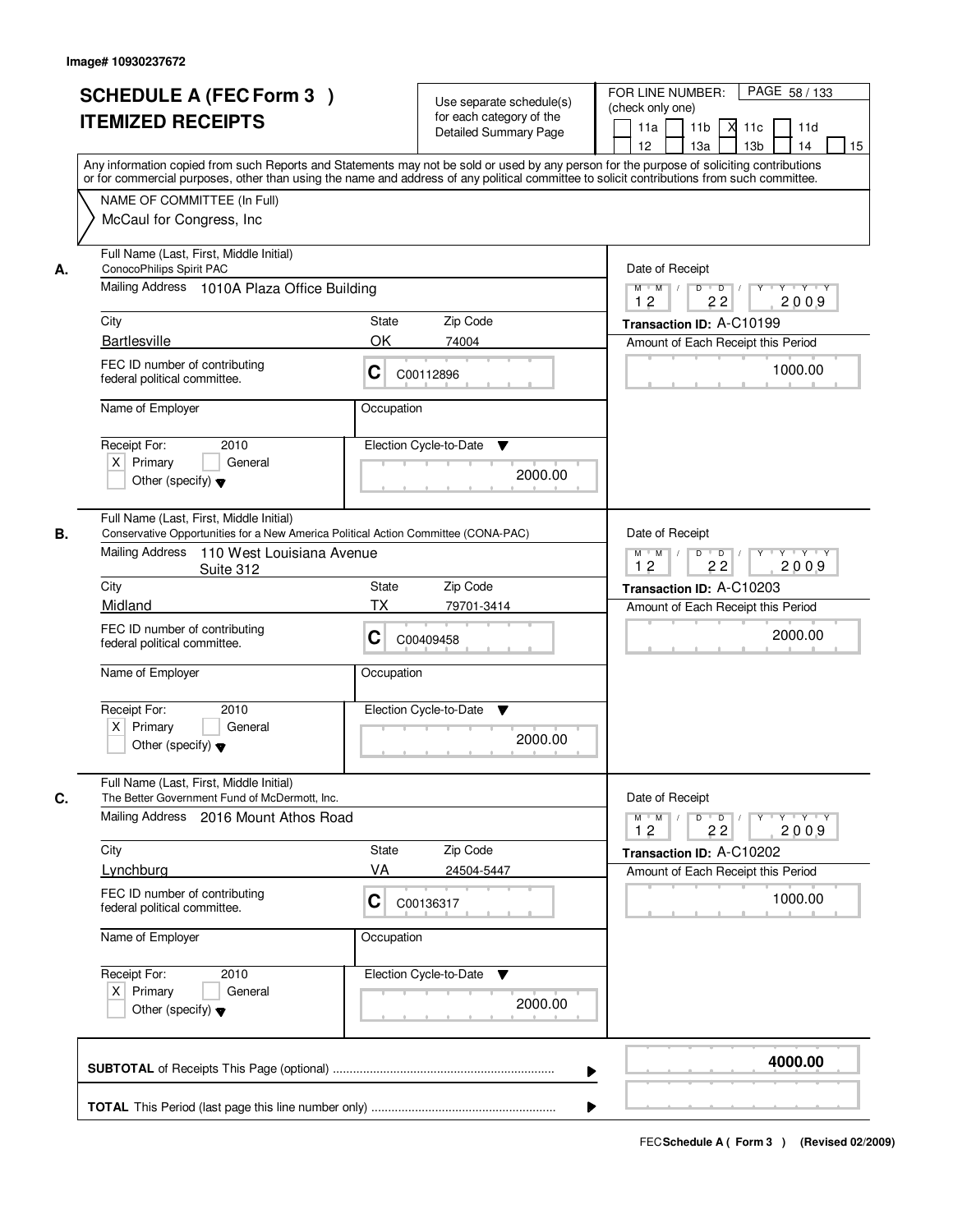|    | <b>SCHEDULE A (FEC Form 3)</b><br><b>ITEMIZED RECEIPTS</b><br>Any information copied from such Reports and Statements may not be sold or used by any person for the purpose of soliciting contributions<br>or for commercial purposes, other than using the name and address of any political committee to solicit contributions from such committee.<br>NAME OF COMMITTEE (In Full) |                                                                  | Use separate schedule(s)<br>for each category of the<br><b>Detailed Summary Page</b> | PAGE 59 / 133<br>FOR LINE NUMBER:<br>(check only one)<br>11 <sub>b</sub><br>11a<br>-XI<br>11c<br>11d<br>13 <sub>b</sub><br>12<br>13a<br>14<br>15 |
|----|--------------------------------------------------------------------------------------------------------------------------------------------------------------------------------------------------------------------------------------------------------------------------------------------------------------------------------------------------------------------------------------|------------------------------------------------------------------|--------------------------------------------------------------------------------------|--------------------------------------------------------------------------------------------------------------------------------------------------|
| А. | McCaul for Congress, Inc.<br>Full Name (Last, First, Middle Initial)<br>United Parcel Service, Inc. Political Action Committee (UPS PAC)                                                                                                                                                                                                                                             | Date of Receipt                                                  |                                                                                      |                                                                                                                                                  |
|    | Mailing Address 55 Glenlake Parkway NE                                                                                                                                                                                                                                                                                                                                               | $D$ $D$ $I$<br>$Y^+$<br>Y 'Y 'Y<br>$M$ $M$ /<br>12<br>22<br>2009 |                                                                                      |                                                                                                                                                  |
|    | City                                                                                                                                                                                                                                                                                                                                                                                 | State                                                            | Zip Code                                                                             | Transaction ID: A-C10196                                                                                                                         |
|    | Atlanta                                                                                                                                                                                                                                                                                                                                                                              | GA                                                               | 30328-3474                                                                           | Amount of Each Receipt this Period                                                                                                               |
|    | FEC ID number of contributing<br>federal political committee.                                                                                                                                                                                                                                                                                                                        | C                                                                | C00064766                                                                            | 500.00                                                                                                                                           |
|    | Name of Employer                                                                                                                                                                                                                                                                                                                                                                     | Occupation                                                       |                                                                                      |                                                                                                                                                  |
|    | Receipt For:<br>2010<br>$X$ Primary<br>General<br>Other (specify) $\blacktriangledown$                                                                                                                                                                                                                                                                                               |                                                                  | Election Cycle-to-Date<br>▼<br>500.00                                                |                                                                                                                                                  |
| В. | Full Name (Last, First, Middle Initial)<br>United Technologies Corporation Political Action Committee (UTC PAC)<br>Mailing Address<br>1401 I Street NW<br>Suite 600                                                                                                                                                                                                                  |                                                                  |                                                                                      | Date of Receipt<br>Y Y Y Y<br>$M$ M<br>D<br>$\overline{D}$<br>Y<br>12<br>22<br>2009                                                              |
|    | City<br><b>State</b>                                                                                                                                                                                                                                                                                                                                                                 |                                                                  | Zip Code                                                                             | Transaction ID: A-C10201                                                                                                                         |
|    | Washington                                                                                                                                                                                                                                                                                                                                                                           | DC                                                               | 20005                                                                                | Amount of Each Receipt this Period                                                                                                               |
|    | FEC ID number of contributing<br>C<br>federal political committee.                                                                                                                                                                                                                                                                                                                   |                                                                  | C00035683                                                                            | 1000.00                                                                                                                                          |
|    | Name of Employer                                                                                                                                                                                                                                                                                                                                                                     | Occupation                                                       |                                                                                      |                                                                                                                                                  |
|    | Receipt For:<br>2010<br>$X$ Primary<br>General<br>Other (specify) $\blacktriangledown$                                                                                                                                                                                                                                                                                               |                                                                  | Election Cycle-to-Date<br>v<br>1000.00                                               |                                                                                                                                                  |
| C. | Full Name (Last, First, Middle Initial)<br>Arch Coal, Inc. Political Action Committee (ArchPAC)                                                                                                                                                                                                                                                                                      |                                                                  |                                                                                      | Date of Receipt                                                                                                                                  |
|    | Mailing Address<br>One City Place Drive                                                                                                                                                                                                                                                                                                                                              |                                                                  |                                                                                      | $D$ $D$ $I$<br>$M$ $M$ $/$<br>$Y$ <sup><math>V</math></sup><br>Y Y Y Y<br>2009<br>12<br>29                                                       |
|    | City                                                                                                                                                                                                                                                                                                                                                                                 | State                                                            | Zip Code                                                                             | Transaction ID: A-C10214                                                                                                                         |
|    | Saint Louis                                                                                                                                                                                                                                                                                                                                                                          | <b>MO</b>                                                        | 63141                                                                                | Amount of Each Receipt this Period                                                                                                               |
|    | FEC ID number of contributing<br>federal political committee.                                                                                                                                                                                                                                                                                                                        | C                                                                | C00167668                                                                            | 1000.00                                                                                                                                          |
|    | Name of Employer                                                                                                                                                                                                                                                                                                                                                                     | Occupation                                                       |                                                                                      |                                                                                                                                                  |
|    | Receipt For:<br>2010<br>$X$ Primary<br>General<br>Other (specify) $\blacktriangledown$                                                                                                                                                                                                                                                                                               |                                                                  | Election Cycle-to-Date<br>v<br>1000.00                                               |                                                                                                                                                  |
|    |                                                                                                                                                                                                                                                                                                                                                                                      |                                                                  | ▶                                                                                    | 2500.00                                                                                                                                          |
|    |                                                                                                                                                                                                                                                                                                                                                                                      |                                                                  |                                                                                      |                                                                                                                                                  |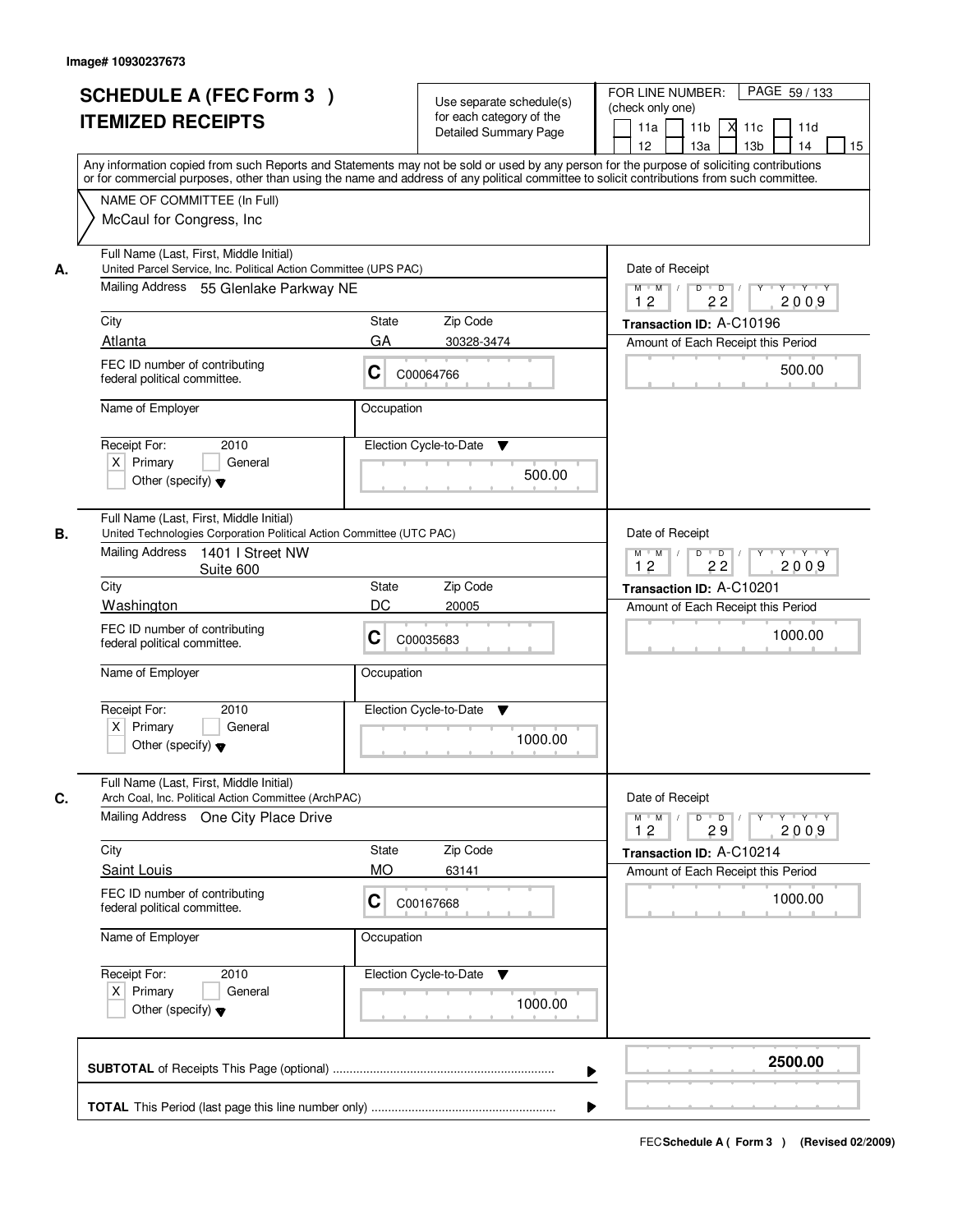| Any information copied from such Reports and Statements may not be sold or used by any person for the purpose of soliciting contributions<br>or for commercial purposes, other than using the name and address of any political committee to solicit contributions from such committee.<br>NAME OF COMMITTEE (In Full)<br>McCaul for Congress, Inc.<br>Full Name (Last, First, Middle Initial)<br>Microsoft Corporation Political Action Committee<br>Date of Receipt<br>А.<br>Mailing Address 16011 NE 36th Way<br>$M$ $M$ /<br>D<br>$\overline{D}$<br>12<br>29<br>Box 97017<br>City<br>Zip Code<br>State<br>Transaction ID: A-C10206<br>Redmond<br><b>WA</b><br>98052-6301<br>Amount of Each Receipt this Period<br>FEC ID number of contributing<br>C<br>C00227546<br>federal political committee.<br>Name of Employer<br>Occupation | $Y - Y - Y$<br>2009                     |
|-----------------------------------------------------------------------------------------------------------------------------------------------------------------------------------------------------------------------------------------------------------------------------------------------------------------------------------------------------------------------------------------------------------------------------------------------------------------------------------------------------------------------------------------------------------------------------------------------------------------------------------------------------------------------------------------------------------------------------------------------------------------------------------------------------------------------------------------|-----------------------------------------|
|                                                                                                                                                                                                                                                                                                                                                                                                                                                                                                                                                                                                                                                                                                                                                                                                                                         |                                         |
|                                                                                                                                                                                                                                                                                                                                                                                                                                                                                                                                                                                                                                                                                                                                                                                                                                         | 2000.00                                 |
| 2010<br>Election Cycle-to-Date<br>Receipt For:<br>▼<br>$X$ Primary<br>General<br>2000.00<br>Other (specify) $\blacktriangledown$                                                                                                                                                                                                                                                                                                                                                                                                                                                                                                                                                                                                                                                                                                        |                                         |
| Full Name (Last, First, Middle Initial)<br>В.<br>Verisign PAC<br>Date of Receipt<br><b>Mailing Address</b><br>1666 K Street NW<br>D<br>$M$ $M$ /<br>$\overline{D}$<br>12<br>29<br>Suite 410<br>City<br>Zip Code<br>State<br>Transaction ID: A-C10210<br>DC<br>Washington<br>20062-0001<br>Amount of Each Receipt this Period<br>FEC ID number of contributing<br>C<br>C00359240<br>federal political committee.<br>Name of Employer<br>Occupation<br>Receipt For:<br>2010<br>Election Cycle-to-Date<br>v<br>$X$ Primary<br>General<br>5000.00<br>Other (specify) $\blacktriangledown$                                                                                                                                                                                                                                                   | $Y + Y + Y$<br>2009<br>2500.00          |
| Full Name (Last, First, Middle Initial)<br>Date of Receipt<br>C.<br>Zachry Corporation Political Action Committee (ZaCoPAC)<br><b>Mailing Address</b><br>12625 Wetmore Road<br>$M$ M<br>$D$ $D$<br>$\sqrt{ }$<br>12<br>29<br>Suite 301<br>City<br>State<br>Zip Code<br>Transaction ID: A-C10208<br><b>TX</b><br>San Antonio<br>78247<br>Amount of Each Receipt this Period<br>FEC ID number of contributing<br>C<br>C00048165<br>federal political committee.<br>Name of Employer<br>Occupation<br>Receipt For:<br>Election Cycle-to-Date<br>2010<br>v<br>$X$ Primary<br>General<br>5000.00<br>Other (specify) $\blacktriangledown$                                                                                                                                                                                                     | $Y$ $Y$ $Y$ $Y$<br>Y<br>2009<br>5000.00 |
|                                                                                                                                                                                                                                                                                                                                                                                                                                                                                                                                                                                                                                                                                                                                                                                                                                         |                                         |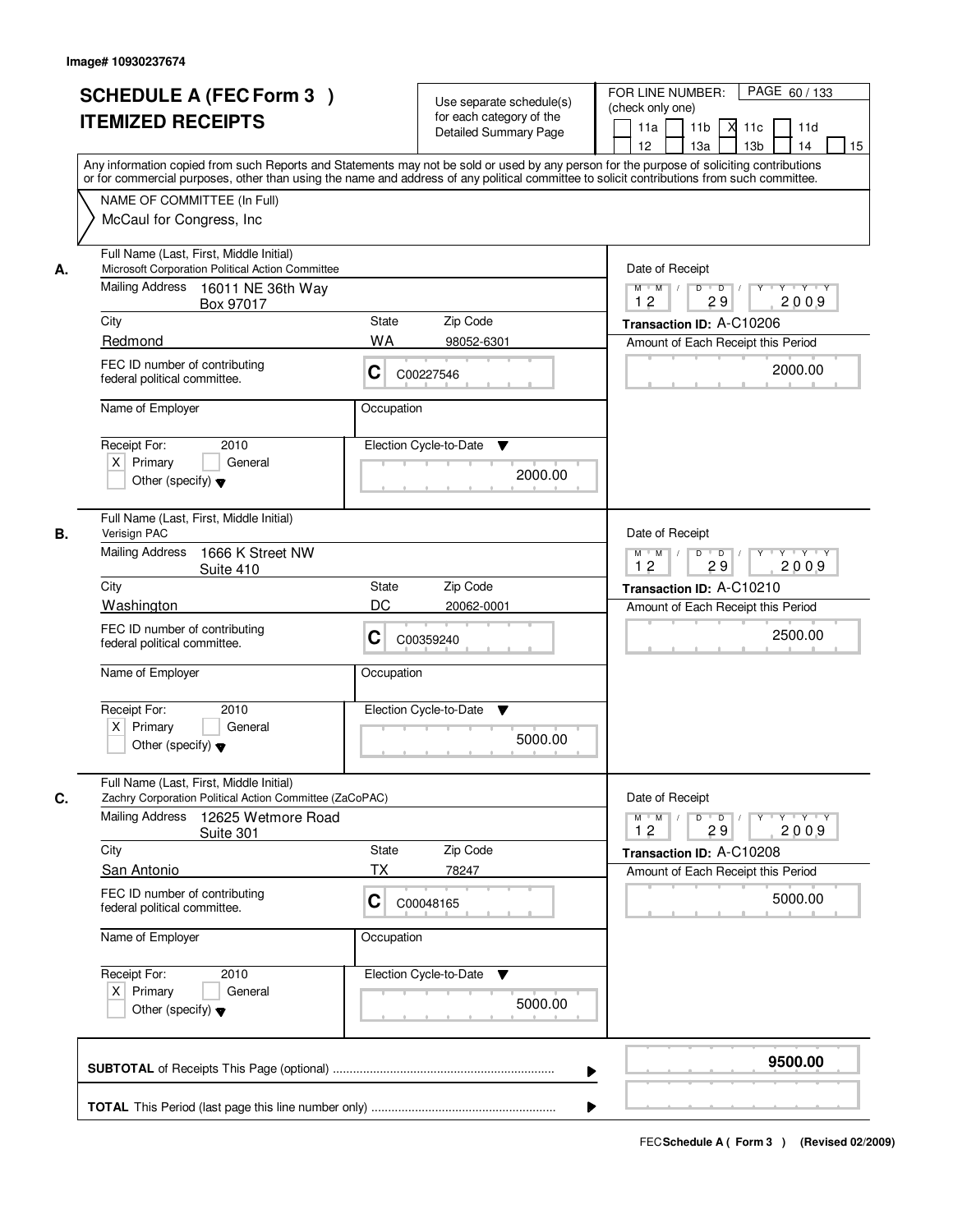|    | <b>SCHEDULE A (FEC Form 3)</b><br><b>ITEMIZED RECEIPTS</b><br>Any information copied from such Reports and Statements may not be sold or used by any person for the purpose of soliciting contributions<br>or for commercial purposes, other than using the name and address of any political committee to solicit contributions from such committee.<br>NAME OF COMMITTEE (In Full)<br>McCaul for Congress, Inc. |            | Use separate schedule(s)<br>for each category of the<br><b>Detailed Summary Page</b> | FOR LINE NUMBER:<br>PAGE 61 / 133<br>(check only one)<br>$X$ 11 $c$<br>11a<br>11 <sub>b</sub><br>11d<br>12<br>13 <sub>b</sub><br>14<br>13a<br>15 |
|----|-------------------------------------------------------------------------------------------------------------------------------------------------------------------------------------------------------------------------------------------------------------------------------------------------------------------------------------------------------------------------------------------------------------------|------------|--------------------------------------------------------------------------------------|--------------------------------------------------------------------------------------------------------------------------------------------------|
| А. | Full Name (Last, First, Middle Initial)<br>National Association of Realtors Political Action Committee (RPAC)<br>Mailing Address 430 North Michigan Avenue                                                                                                                                                                                                                                                        |            |                                                                                      | Date of Receipt<br>D<br>$M$ M<br>$\sqrt{ }$<br>$\overline{D}$<br>$Y + Y + Y$<br>12<br>2009<br>31                                                 |
|    | City                                                                                                                                                                                                                                                                                                                                                                                                              | State      | Zip Code                                                                             | Transaction ID: A-C10264                                                                                                                         |
|    | Chicago                                                                                                                                                                                                                                                                                                                                                                                                           | Ш          | 60611-4011                                                                           | Amount of Each Receipt this Period                                                                                                               |
|    | FEC ID number of contributing<br>federal political committee.                                                                                                                                                                                                                                                                                                                                                     | C          | C00030718                                                                            | 1000.00                                                                                                                                          |
|    | Name of Employer                                                                                                                                                                                                                                                                                                                                                                                                  | Occupation |                                                                                      |                                                                                                                                                  |
|    | Receipt For:<br>2010<br>$X$ Primary<br>General<br>Other (specify) $\blacktriangledown$                                                                                                                                                                                                                                                                                                                            |            | Election Cycle-to-Date<br>▼<br>3000.00                                               |                                                                                                                                                  |
| В. | Full Name (Last, First, Middle Initial)<br>Symantec Corporation Political Action Committee                                                                                                                                                                                                                                                                                                                        |            |                                                                                      | Date of Receipt                                                                                                                                  |
|    | Mailing Address 350 Ellis Street                                                                                                                                                                                                                                                                                                                                                                                  |            |                                                                                      | $M$ $M$ /<br>D<br><b>TY TY TY</b><br>$\overline{D}$ /<br>12<br>31<br>2009                                                                        |
|    | City                                                                                                                                                                                                                                                                                                                                                                                                              | State      | Zip Code                                                                             | Transaction ID: A-C10263                                                                                                                         |
|    | <b>Mountain View</b>                                                                                                                                                                                                                                                                                                                                                                                              | CA         | 94043                                                                                | Amount of Each Receipt this Period                                                                                                               |
|    | FEC ID number of contributing<br>federal political committee.                                                                                                                                                                                                                                                                                                                                                     | C          | C00394031                                                                            | 2500.00                                                                                                                                          |
|    | Name of Employer                                                                                                                                                                                                                                                                                                                                                                                                  | Occupation |                                                                                      |                                                                                                                                                  |
|    | Receipt For:<br>2010<br>$X$ Primary<br>General<br>Other (specify) $\blacktriangledown$                                                                                                                                                                                                                                                                                                                            |            | Election Cycle-to-Date<br>v<br>2500.00                                               |                                                                                                                                                  |

|  | 3500.00  |
|--|----------|
|  | 62388.55 |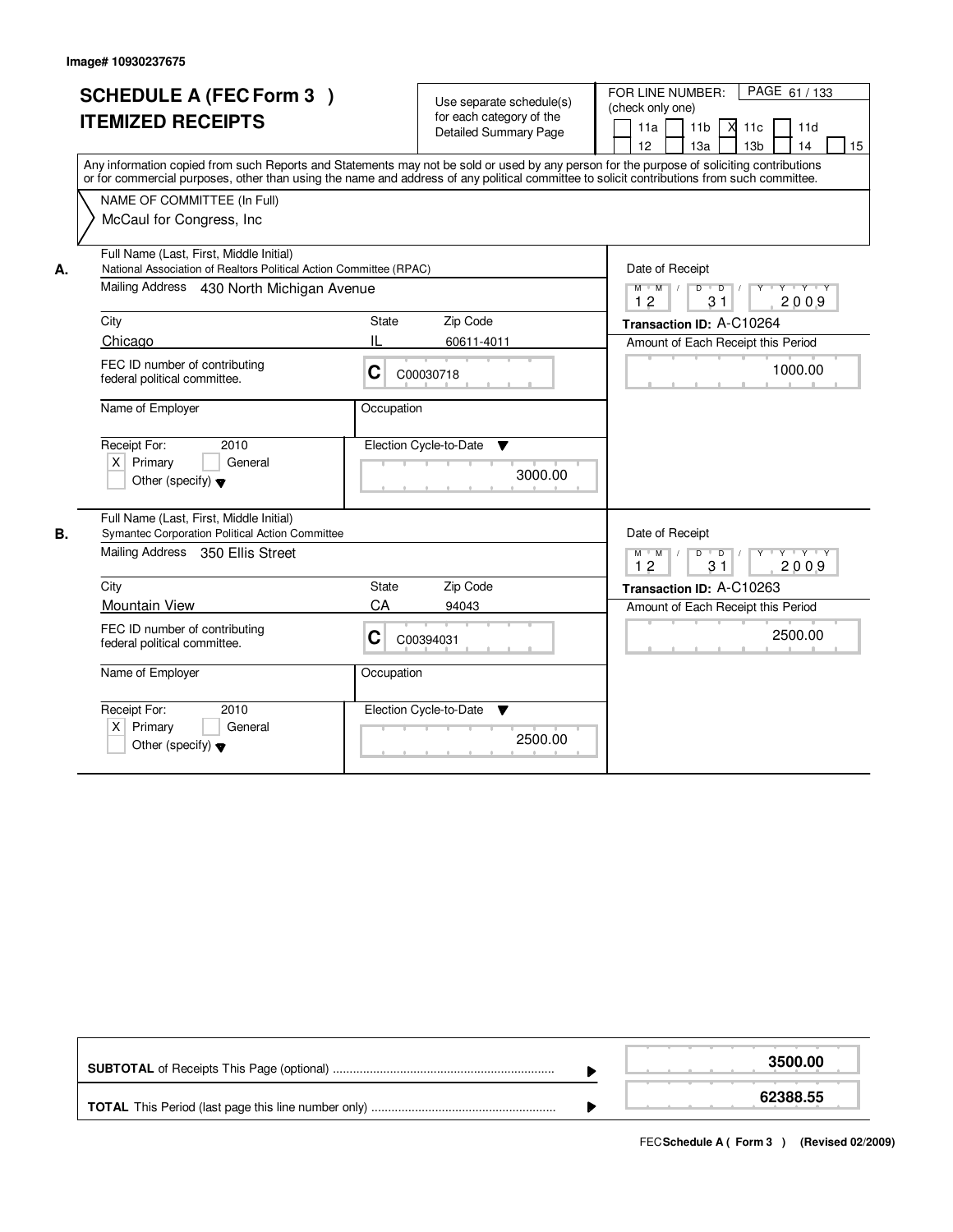ľ

|    | <b>SCHEDULE A (FEC Form 3)</b><br><b>ITEMIZED RECEIPTS</b><br>Any information copied from such Reports and Statements may not be sold or used by any person for the purpose of soliciting contributions<br>or for commercial purposes, other than using the name and address of any political committee to solicit contributions from such committee.<br>NAME OF COMMITTEE (In Full)<br>McCaul for Congress, Inc. |                              | Use separate schedule(s)<br>for each category of the<br><b>Detailed Summary Page</b> | PAGE 62 / 133<br>FOR LINE NUMBER:<br>(check only one)<br>11a<br>11 <sub>b</sub><br>11c<br>11d<br>13 <sub>b</sub><br>14<br>X <sub>15</sub><br>12<br>13a |
|----|-------------------------------------------------------------------------------------------------------------------------------------------------------------------------------------------------------------------------------------------------------------------------------------------------------------------------------------------------------------------------------------------------------------------|------------------------------|--------------------------------------------------------------------------------------|--------------------------------------------------------------------------------------------------------------------------------------------------------|
| А. | Full Name (Last, First, Middle Initial)<br><b>Presidential Bank</b><br>Mailing Address 4520 East West Highway                                                                                                                                                                                                                                                                                                     |                              |                                                                                      | Date of Receipt<br>$Y + Y + Y$<br>$M$ $M$<br>$\overline{D}$<br>$\overline{D}$<br>Y<br>30<br>2009<br>1 <sub>1</sub>                                     |
|    | City<br>Bethesda<br>FEC ID number of contributing<br>federal political committee.                                                                                                                                                                                                                                                                                                                                 | State<br><b>MD</b><br>C      | Zip Code<br>20814                                                                    | Transaction ID: A-M10108<br>Amount of Each Receipt this Period<br>44.85                                                                                |
|    | Name of Employer<br>Receipt For:<br>2010<br>$X$ Primary<br>General<br>Other (specify) $\blacktriangledown$                                                                                                                                                                                                                                                                                                        | Occupation                   | Election Cycle-to-Date<br>$\blacktriangledown$<br>218.69                             | Interest Income                                                                                                                                        |
| В. | Full Name (Last, First, Middle Initial)<br><b>Presidential Bank</b><br>4520 East West Highway<br>Mailing Address                                                                                                                                                                                                                                                                                                  |                              |                                                                                      | Date of Receipt<br>$D$ $D$ $/$<br>$M$ $M$ /<br>$Y$ <sup>U</sup><br>Y Y Y Y<br>12<br>31<br>2009                                                         |
|    | City                                                                                                                                                                                                                                                                                                                                                                                                              | <b>State</b>                 | Zip Code                                                                             | Transaction ID: A-M10243                                                                                                                               |
|    | Bethesda<br>FEC ID number of contributing<br>federal political committee.<br>Name of Employer                                                                                                                                                                                                                                                                                                                     | <b>MD</b><br>C<br>Occupation | 20814                                                                                | Amount of Each Receipt this Period<br>173.84<br>Interest Income                                                                                        |
|    | Receipt For:<br>2010<br>$X$ Primary<br>General<br>Other (specify) $\blacktriangledown$                                                                                                                                                                                                                                                                                                                            |                              | Election Cycle-to-Date<br>▼<br>218.69                                                |                                                                                                                                                        |

|  | 218.69 |
|--|--------|
|  | 218.69 |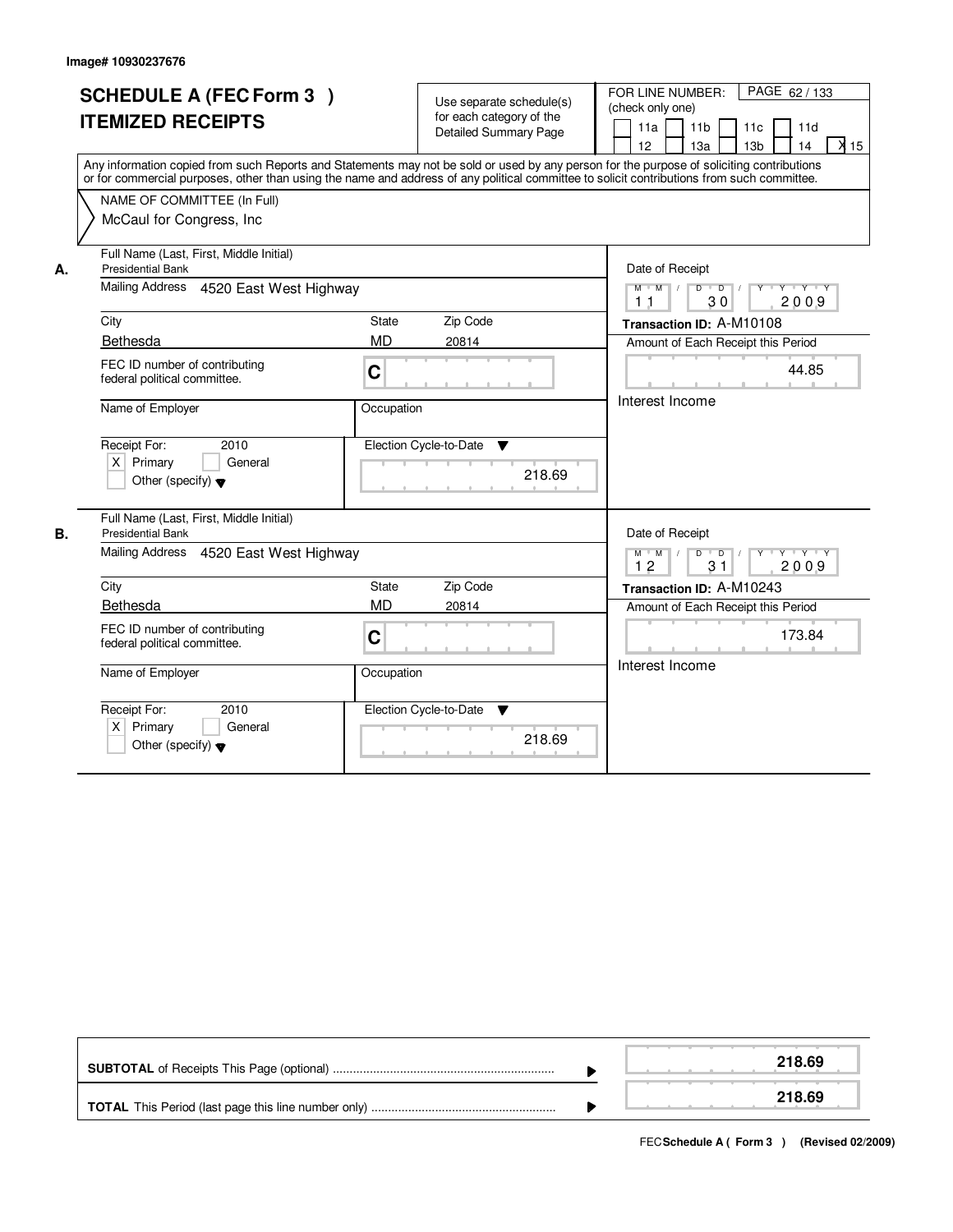|                                                          | <b>SCHEDULE B (FEC Form 3)</b>            | Use separate schedule(s)                                                                                                                                                                                                                                                               |                   | FOR LINE NUMBER:                        | PAGE 63 / 133                                   |
|----------------------------------------------------------|-------------------------------------------|----------------------------------------------------------------------------------------------------------------------------------------------------------------------------------------------------------------------------------------------------------------------------------------|-------------------|-----------------------------------------|-------------------------------------------------|
|                                                          | <b>ITEMIZED DISBURSEMENTS</b>             | for each category of the<br><b>Detailed Summary Page</b>                                                                                                                                                                                                                               | (check only one)  | x<br>17<br>18<br>20a<br>20 <sub>b</sub> | 19 <sub>b</sub><br>19a<br>20 <sub>c</sub><br>21 |
|                                                          |                                           | Any Information copied from such Reports and Statements may not be sold or used by any person for the purpose of soliciting contributions<br>or for commercial purposes, other than using the name and address of any political committee to solicit contributions from such committee |                   |                                         |                                                 |
|                                                          | NAME OF COMMITTEE (In Full)               |                                                                                                                                                                                                                                                                                        |                   |                                         |                                                 |
| McCaul for Congress, Inc                                 |                                           |                                                                                                                                                                                                                                                                                        |                   |                                         |                                                 |
| Alamo PAC                                                | Full Name (Last, First, Middle Initial)   |                                                                                                                                                                                                                                                                                        |                   | Date of Disbursement                    | <b>Transaction ID: B-E-9621</b>                 |
| <b>Mailing Address</b>                                   | 919 Congress Avenue<br><b>Suite 1400</b>  |                                                                                                                                                                                                                                                                                        |                   | M<br>D<br>10                            | $\mathsf D$<br>2009<br>01                       |
| City<br>Austin                                           |                                           | State<br>Zip Code<br>78701-2114<br><b>TX</b>                                                                                                                                                                                                                                           |                   |                                         | Amount of Each Disbursement this Period         |
| Purpose of Disbursement<br>Program Expense-Tickets       |                                           |                                                                                                                                                                                                                                                                                        | 001               |                                         | 300.00                                          |
| <b>Candidate Name</b>                                    |                                           |                                                                                                                                                                                                                                                                                        | Category/<br>Type |                                         |                                                 |
| Office Sought:<br>State:                                 | House<br>Senate<br>President<br>District: | Disbursement For:<br>2010<br>$X$ Primary<br>General<br>Other (specify) $\blacktriangledown$                                                                                                                                                                                            |                   |                                         |                                                 |
| <b>AT&amp;T Mobility</b>                                 | Full Name (Last, First, Middle Initial)   |                                                                                                                                                                                                                                                                                        |                   | Date of Disbursement                    | Transaction ID: B-E-9623                        |
| <b>Mailing Address</b>                                   | PO Box 536216                             |                                                                                                                                                                                                                                                                                        |                   | M<br>М<br>10                            | D<br>$0^{\circ}$<br>2009                        |
| City<br>Atlanta                                          |                                           | Zip Code<br>State<br>GA<br>30353-6216                                                                                                                                                                                                                                                  |                   |                                         | Amount of Each Disbursement this Period         |
| Purpose of Disbursement<br><b>Cellular Phone Service</b> |                                           |                                                                                                                                                                                                                                                                                        | 001               |                                         | 106.65                                          |
| Candidate Name                                           |                                           |                                                                                                                                                                                                                                                                                        | Category/<br>Type |                                         |                                                 |
| Office Sought:<br>State:                                 | House<br>Senate<br>President<br>District: | Disbursement For:<br>2010<br>$X$ Primary<br>General<br>Other (specify) $\blacktriangledown$                                                                                                                                                                                            |                   |                                         |                                                 |
| Best Buy                                                 | Full Name (Last, First, Middle Initial)   |                                                                                                                                                                                                                                                                                        |                   | Date of Disbursement                    | Transaction ID: B-S-6792                        |
| <b>Mailing Address</b>                                   | 9607 Research Boulevard<br>Suite 500      |                                                                                                                                                                                                                                                                                        |                   | М<br>M<br>10                            | 0 <sup>0</sup><br>D<br>2009                     |
| City<br>Austin                                           |                                           | Zip Code<br>State<br>78759-5887<br><b>TX</b>                                                                                                                                                                                                                                           |                   |                                         | Amount of Each Disbursement this Period         |
| Purpose of Disbursement<br><b>Computer Equipment</b>     |                                           |                                                                                                                                                                                                                                                                                        | 001               |                                         | 132.04                                          |
| <b>Candidate Name</b>                                    |                                           |                                                                                                                                                                                                                                                                                        | Category/<br>Type | [MEMO ITEM]                             |                                                 |
| Office Sought:<br>State:                                 | House<br>Senate<br>President<br>District: | Disbursement For:<br>2010<br>$X$ Primary<br>General<br>Other (specify) $\blacktriangledown$                                                                                                                                                                                            |                   | ber Service(10/01/09)                   | Subitemization of Cardmem-                      |
|                                                          |                                           |                                                                                                                                                                                                                                                                                        | ▶                 |                                         | 406.65                                          |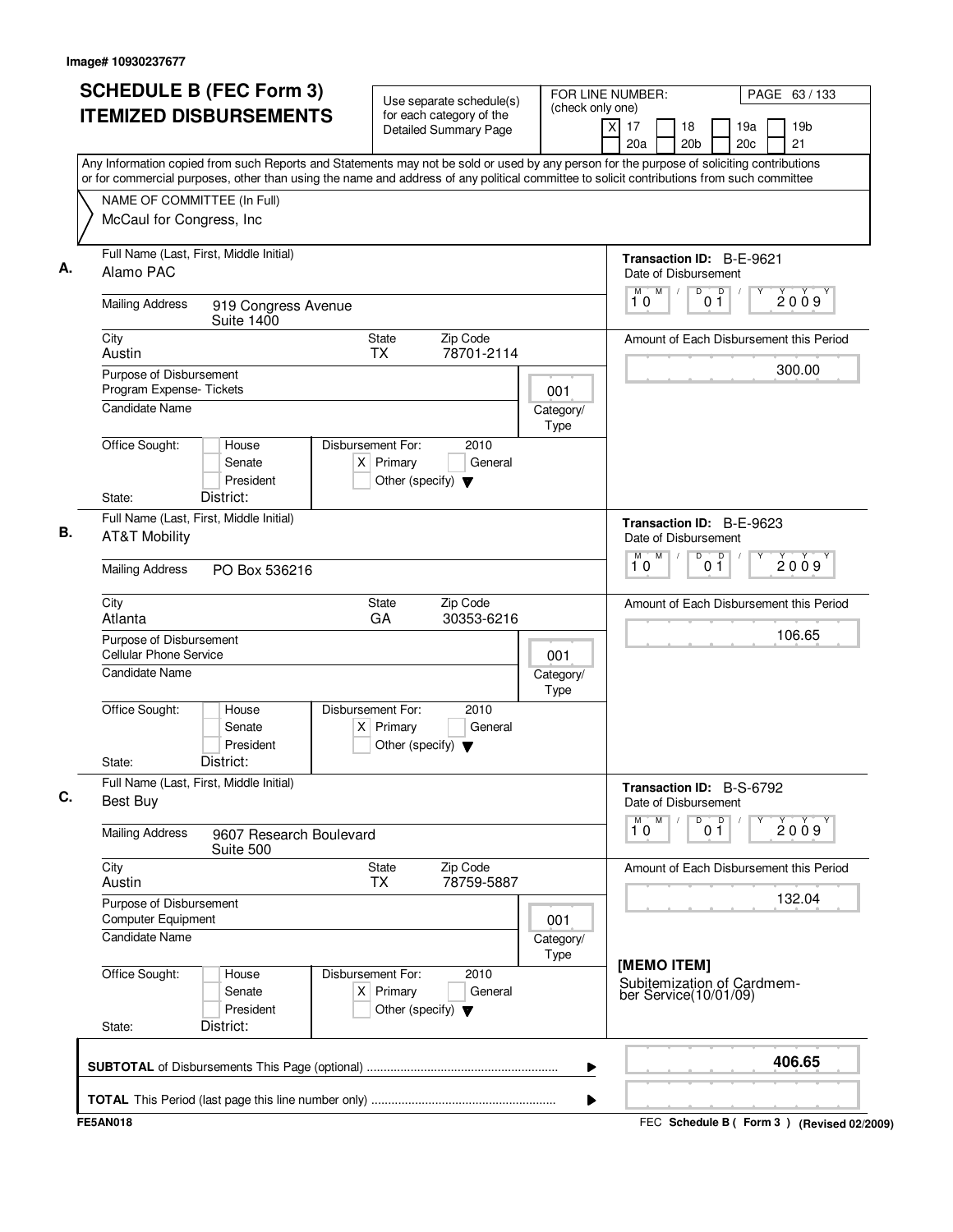|                                                                    | <b>SCHEDULE B (FEC Form 3)</b>                          | Use separate schedule(s)                                                                                                                                                                                                                                                               |         | FOR LINE NUMBER:<br>(check only one) |                                                                                            |                                                | PAGE 64 / 133         |
|--------------------------------------------------------------------|---------------------------------------------------------|----------------------------------------------------------------------------------------------------------------------------------------------------------------------------------------------------------------------------------------------------------------------------------------|---------|--------------------------------------|--------------------------------------------------------------------------------------------|------------------------------------------------|-----------------------|
|                                                                    | <b>ITEMIZED DISBURSEMENTS</b>                           | for each category of the<br><b>Detailed Summary Page</b>                                                                                                                                                                                                                               |         |                                      | $\times$<br>17<br>18<br>20a<br>20 <sub>b</sub>                                             | 19a<br>20c                                     | 19 <sub>b</sub><br>21 |
|                                                                    |                                                         | Any Information copied from such Reports and Statements may not be sold or used by any person for the purpose of soliciting contributions<br>or for commercial purposes, other than using the name and address of any political committee to solicit contributions from such committee |         |                                      |                                                                                            |                                                |                       |
| McCaul for Congress, Inc                                           | NAME OF COMMITTEE (In Full)                             |                                                                                                                                                                                                                                                                                        |         |                                      |                                                                                            |                                                |                       |
| Cardmember Service                                                 | Full Name (Last, First, Middle Initial)                 |                                                                                                                                                                                                                                                                                        |         |                                      | Transaction ID: B-E-9611<br>Date of Disbursement                                           |                                                |                       |
| <b>Mailing Address</b>                                             | PO Box 94014                                            |                                                                                                                                                                                                                                                                                        |         |                                      | D<br>M <sub>1</sub><br>$\sqrt{2}$<br>10                                                    | D<br>01                                        | 2009                  |
| City<br>Palatine                                                   |                                                         | <b>State</b><br>Zip Code<br>60094-4014<br>IL.                                                                                                                                                                                                                                          |         |                                      | Amount of Each Disbursement this Period                                                    |                                                |                       |
| Purpose of Disbursement<br><b>SEE MEMO ITEMS</b><br>Candidate Name |                                                         |                                                                                                                                                                                                                                                                                        |         | 001<br>Category/                     |                                                                                            |                                                | 3257.95               |
| Office Sought:<br>State:                                           | House<br>Senate<br>President<br>District:               | Disbursement For:<br>2010<br>$X$ Primary<br>Other (specify) $\blacktriangledown$                                                                                                                                                                                                       | General | Type                                 | Original vendors exceeding<br>reporting threshold itemi-<br>zed as memo transactions.      |                                                |                       |
| Cardmember Service<br><b>Mailing Address</b>                       | Full Name (Last, First, Middle Initial)<br>PO Box 94014 |                                                                                                                                                                                                                                                                                        |         |                                      | <b>Transaction ID: B-E-9612</b><br>Date of Disbursement<br>M<br>$\overline{D}$<br>M.<br>10 | 0 <sup>0</sup>                                 | 2009                  |
| City<br>Palatine<br>Purpose of Disbursement                        |                                                         | State<br>Zip Code<br>IL<br>60094-4014                                                                                                                                                                                                                                                  |         |                                      | Amount of Each Disbursement this Period                                                    |                                                | 3674.98               |
| <b>SEE MEMO ITEMS</b><br>Candidate Name                            |                                                         |                                                                                                                                                                                                                                                                                        |         | 001<br>Category/<br>Type             |                                                                                            |                                                |                       |
| Office Sought:<br>State:                                           | House<br>Senate<br>President<br>District:               | Disbursement For:<br>2010<br>$X$ Primary<br>Other (specify) $\blacktriangledown$                                                                                                                                                                                                       | General |                                      | Original vendors exceeding<br>reporting threshold itemi-<br>zed as memo transactions.      |                                                |                       |
| Cardmember Service                                                 | Full Name (Last, First, Middle Initial)                 |                                                                                                                                                                                                                                                                                        |         |                                      | Transaction ID: B-S-6780<br>Date of Disbursement                                           |                                                |                       |
| <b>Mailing Address</b>                                             | PO Box 94014                                            |                                                                                                                                                                                                                                                                                        |         |                                      | $\overline{1}^M$ 0<br>M                                                                    | $\begin{bmatrix} 0 & 0 \\ 0 & 1 \end{bmatrix}$ | 2009                  |
| City<br>Palatine                                                   |                                                         | <b>State</b><br>Zip Code<br>60094-4014<br>IL.                                                                                                                                                                                                                                          |         |                                      | Amount of Each Disbursement this Period                                                    |                                                |                       |
| Purpose of Disbursement<br>Service Fee<br><b>Candidate Name</b>    |                                                         |                                                                                                                                                                                                                                                                                        |         | 001<br>Category/<br>Type             |                                                                                            |                                                | 242.12                |
| Office Sought:<br>State:                                           | House<br>Senate<br>President<br>District:               | Disbursement For:<br>2010<br>$X$ Primary<br>Other (specify) $\blacktriangledown$                                                                                                                                                                                                       | General |                                      | [MEMO ITEM]<br>Subitemization of Cardmem-<br>ber Service(10/01/09)                         |                                                |                       |
|                                                                    |                                                         |                                                                                                                                                                                                                                                                                        |         |                                      |                                                                                            |                                                | 6932.93               |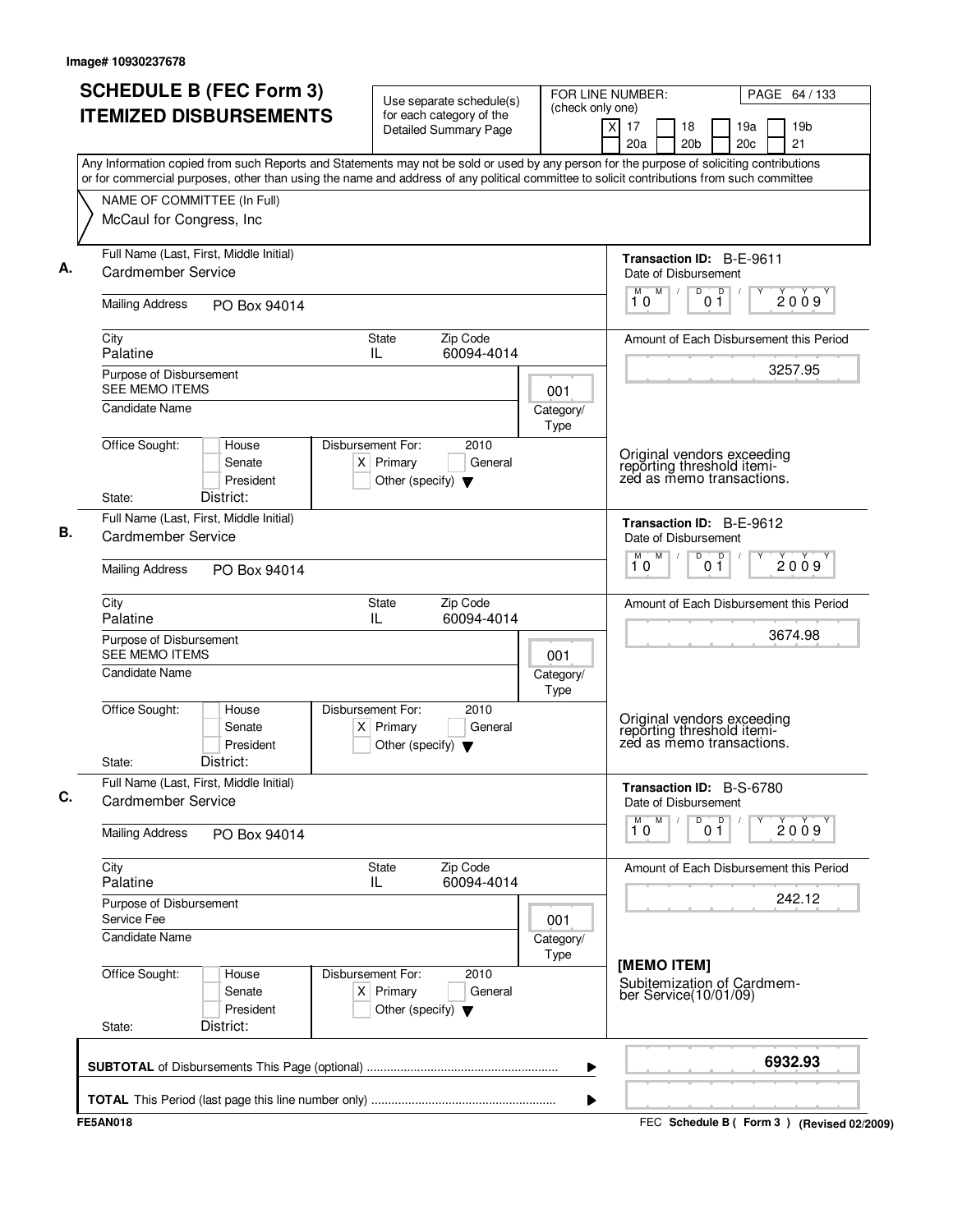|                                                                                                                                                                                                                                                                                        | for each category of the<br><b>Detailed Summary Page</b>                                    |                          | (check only one)<br>$\overline{\mathsf{x}}$<br>17<br>18            | 19a<br>19 <sub>b</sub>                      |
|----------------------------------------------------------------------------------------------------------------------------------------------------------------------------------------------------------------------------------------------------------------------------------------|---------------------------------------------------------------------------------------------|--------------------------|--------------------------------------------------------------------|---------------------------------------------|
|                                                                                                                                                                                                                                                                                        |                                                                                             |                          | 20a<br>20 <sub>b</sub>                                             | 21<br>20c                                   |
| Any Information copied from such Reports and Statements may not be sold or used by any person for the purpose of soliciting contributions<br>or for commercial purposes, other than using the name and address of any political committee to solicit contributions from such committee |                                                                                             |                          |                                                                    |                                             |
| NAME OF COMMITTEE (In Full)                                                                                                                                                                                                                                                            |                                                                                             |                          |                                                                    |                                             |
| McCaul for Congress, Inc                                                                                                                                                                                                                                                               |                                                                                             |                          |                                                                    |                                             |
| Full Name (Last, First, Middle Initial)<br>Cardmember Service                                                                                                                                                                                                                          |                                                                                             |                          | Transaction ID: B-S-6781<br>Date of Disbursement                   |                                             |
| <b>Mailing Address</b><br>PO Box 94014                                                                                                                                                                                                                                                 |                                                                                             |                          | M<br>D<br>D<br>M<br>$\sqrt{2}$<br>10<br>01                         | 2009                                        |
| City<br>Palatine                                                                                                                                                                                                                                                                       | Zip Code<br><b>State</b><br>60094-4014<br>IL                                                |                          |                                                                    | Amount of Each Disbursement this Period     |
| Purpose of Disbursement<br>Service Fee                                                                                                                                                                                                                                                 |                                                                                             | 001                      |                                                                    | 129.16                                      |
| Candidate Name                                                                                                                                                                                                                                                                         |                                                                                             | Category/<br>Type        |                                                                    |                                             |
| Office Sought:<br>House<br>Senate<br>President<br>District:<br>State:                                                                                                                                                                                                                  | Disbursement For:<br>2010<br>$X$ Primary<br>General<br>Other (specify) $\blacktriangledown$ |                          | [MEMO ITEM]<br>Subitemization of Cardmem-<br>ber Service(10/01/09) |                                             |
| Full Name (Last, First, Middle Initial)                                                                                                                                                                                                                                                |                                                                                             |                          | Transaction ID: B-S-6787                                           |                                             |
| Cardmember Service                                                                                                                                                                                                                                                                     |                                                                                             |                          | Date of Disbursement                                               |                                             |
| <b>Mailing Address</b><br>PO Box 94014                                                                                                                                                                                                                                                 |                                                                                             |                          | M<br>D<br>0 <sup>0</sup><br>M<br>10                                | 2009                                        |
| City<br>Palatine                                                                                                                                                                                                                                                                       | Zip Code<br>State<br>IL<br>60094-4014                                                       |                          |                                                                    | Amount of Each Disbursement this Period     |
| Purpose of Disbursement<br>Service Fee                                                                                                                                                                                                                                                 |                                                                                             | 001                      |                                                                    | 39.00                                       |
| Candidate Name                                                                                                                                                                                                                                                                         |                                                                                             | Category/<br><b>Type</b> | [MEMO ITEM]                                                        |                                             |
| Office Sought:<br>House<br>Senate<br>President<br>District:<br>State:                                                                                                                                                                                                                  | Disbursement For:<br>2010<br>$X$ Primary<br>General<br>Other (specify) $\blacktriangledown$ |                          | Subitemization of Cardmem-<br>ber Service(10/01/09)                |                                             |
| Full Name (Last, First, Middle Initial)<br>Cardmember Service                                                                                                                                                                                                                          |                                                                                             |                          | Transaction ID: B-S-6788<br>Date of Disbursement                   |                                             |
| <b>Mailing Address</b><br>PO Box 94014                                                                                                                                                                                                                                                 |                                                                                             |                          | M<br>D<br>0 <sup>D</sup><br>$\overline{1}^M$ 0                     | 2009                                        |
| City<br>Palatine                                                                                                                                                                                                                                                                       | <b>State</b><br>Zip Code<br>60094-4014<br>IL                                                |                          |                                                                    | Amount of Each Disbursement this Period     |
| Purpose of Disbursement<br>Service Fee                                                                                                                                                                                                                                                 |                                                                                             | 001                      |                                                                    | 20.00                                       |
| <b>Candidate Name</b>                                                                                                                                                                                                                                                                  |                                                                                             | Category/<br>Type        |                                                                    |                                             |
| Office Sought:<br>House<br>Senate<br>President<br>District:<br>State:                                                                                                                                                                                                                  | Disbursement For:<br>2010<br>$X$ Primary<br>General<br>Other (specify) $\blacktriangledown$ |                          | [MEMO ITEM]<br>Subitemization of Cardmem-<br>ber Service(10/01/09) |                                             |
|                                                                                                                                                                                                                                                                                        |                                                                                             | ▶                        |                                                                    | 0.00                                        |
|                                                                                                                                                                                                                                                                                        |                                                                                             | ▶                        |                                                                    |                                             |
| <b>FE5AN018</b>                                                                                                                                                                                                                                                                        |                                                                                             |                          |                                                                    | FEC Schedule B ( Form 3 ) (Revised 02/2009) |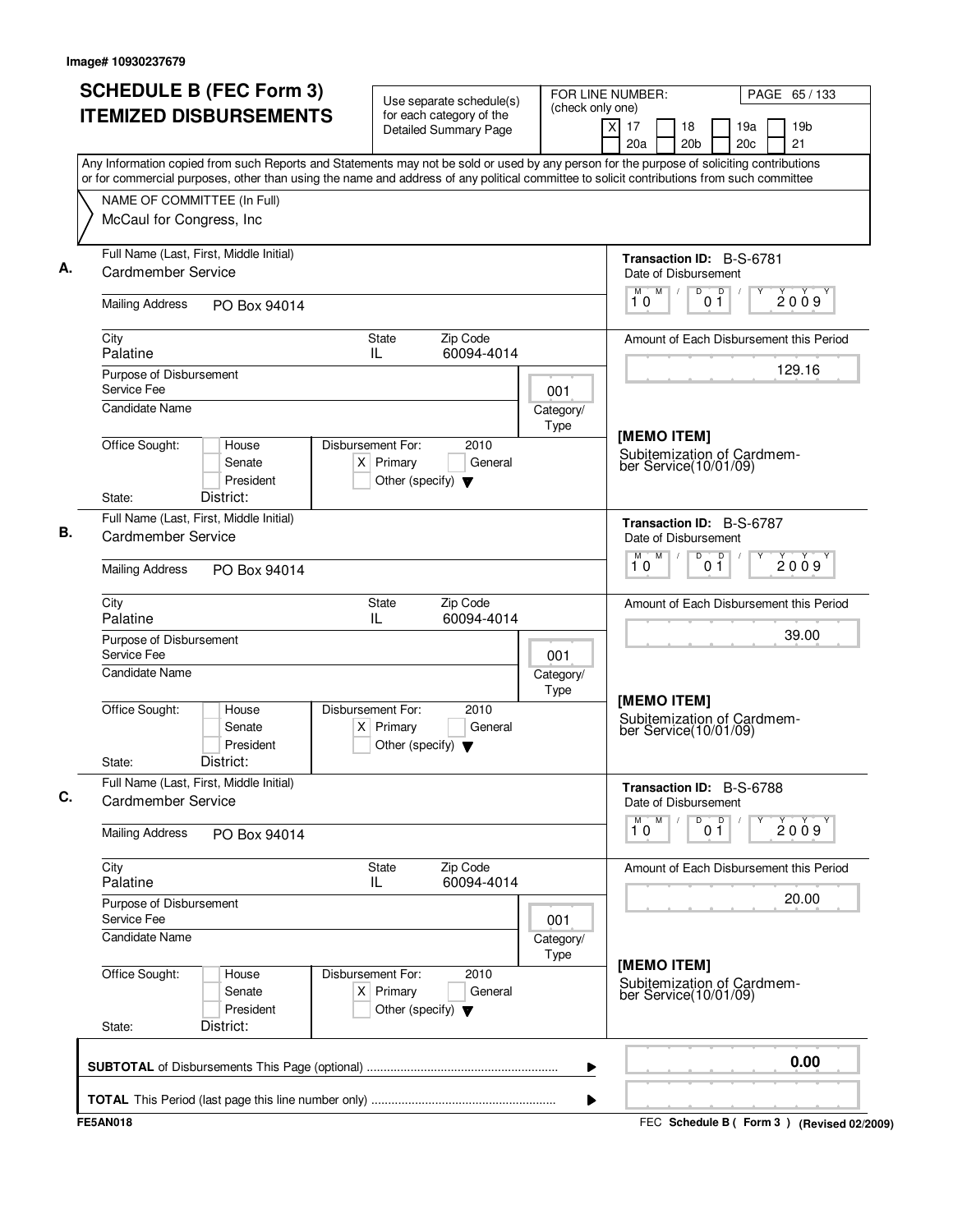| <b>SCHEDULE B (FEC Form 3)</b><br><b>ITEMIZED DISBURSEMENTS</b>                                                                                                                                                                                                                        | Use separate schedule(s)<br>for each category of the                                        | (check only one)  | FOR LINE NUMBER:                                                    | PAGE 66 / 133                               |
|----------------------------------------------------------------------------------------------------------------------------------------------------------------------------------------------------------------------------------------------------------------------------------------|---------------------------------------------------------------------------------------------|-------------------|---------------------------------------------------------------------|---------------------------------------------|
|                                                                                                                                                                                                                                                                                        | <b>Detailed Summary Page</b>                                                                |                   | $\times$<br>17<br>18<br>20a<br>20 <sub>b</sub>                      | 19a<br>19 <sub>b</sub><br>21<br>20c         |
| Any Information copied from such Reports and Statements may not be sold or used by any person for the purpose of soliciting contributions<br>or for commercial purposes, other than using the name and address of any political committee to solicit contributions from such committee |                                                                                             |                   |                                                                     |                                             |
| NAME OF COMMITTEE (In Full)<br>McCaul for Congress, Inc                                                                                                                                                                                                                                |                                                                                             |                   |                                                                     |                                             |
|                                                                                                                                                                                                                                                                                        |                                                                                             |                   |                                                                     |                                             |
| Full Name (Last, First, Middle Initial)<br><b>Complete Campaigns</b>                                                                                                                                                                                                                   |                                                                                             |                   | Transaction ID: B-S-6779<br>Date of Disbursement                    |                                             |
| <b>Mailing Address</b><br>205 Pennsylvania Avenue SE                                                                                                                                                                                                                                   |                                                                                             |                   | M<br>$\overline{D}$<br>D<br>M<br>$\sqrt{2}$<br>10<br>01             | 2009                                        |
| City<br>Washington                                                                                                                                                                                                                                                                     | Zip Code<br><b>State</b><br>20003<br>DC                                                     |                   |                                                                     | Amount of Each Disbursement this Period     |
| Purpose of Disbursement<br>Software Service                                                                                                                                                                                                                                            |                                                                                             | 001               |                                                                     | 850.00                                      |
| Candidate Name                                                                                                                                                                                                                                                                         |                                                                                             | Category/<br>Type |                                                                     |                                             |
| Office Sought:<br>House<br>Senate<br>President<br>District:<br>State:                                                                                                                                                                                                                  | Disbursement For:<br>2010<br>$X$ Primary<br>General<br>Other (specify) $\blacktriangledown$ |                   | [MEMO ITEM]<br>Subitemization of Cardmem-<br>ber Service(10/01/09)  |                                             |
| Full Name (Last, First, Middle Initial)                                                                                                                                                                                                                                                |                                                                                             |                   | Transaction ID: B-S-6786                                            |                                             |
| <b>Complete Campaigns</b>                                                                                                                                                                                                                                                              |                                                                                             |                   | Date of Disbursement<br>M<br>D<br>0 <sup>0</sup><br>M               | 2009                                        |
| <b>Mailing Address</b><br>205 Pennsylvania Avenue SE                                                                                                                                                                                                                                   |                                                                                             |                   | 10                                                                  |                                             |
| City<br>Washington                                                                                                                                                                                                                                                                     | Zip Code<br>State<br>DC<br>20003                                                            |                   |                                                                     | Amount of Each Disbursement this Period     |
| Purpose of Disbursement<br>Software Service                                                                                                                                                                                                                                            |                                                                                             | 001               |                                                                     | 850.00                                      |
| Candidate Name                                                                                                                                                                                                                                                                         |                                                                                             | Category/<br>Type |                                                                     |                                             |
| Office Sought:<br>House<br>Senate<br>President<br>District:<br>State:                                                                                                                                                                                                                  | Disbursement For:<br>2010<br>$X$ Primary<br>General<br>Other (specify) $\blacktriangledown$ |                   | [MEMO ITEM]<br>Subitemization of Cardmem-<br>ber Service (10/01/09) |                                             |
| Full Name (Last, First, Middle Initial)<br>Cosi                                                                                                                                                                                                                                        |                                                                                             |                   | Transaction ID: B-S-6776<br>Date of Disbursement                    |                                             |
| <b>Mailing Address</b><br>1501 K Street NW                                                                                                                                                                                                                                             |                                                                                             |                   | M<br>D<br>0 <sup>0</sup><br>$\overline{1}^M$ 0                      | 2009                                        |
| City<br>Washington                                                                                                                                                                                                                                                                     | Zip Code<br>State<br>DC<br>20005-1401                                                       |                   |                                                                     | Amount of Each Disbursement this Period     |
| Purpose of Disbursement<br>Catering                                                                                                                                                                                                                                                    |                                                                                             | 003               |                                                                     | 781.75                                      |
| <b>Candidate Name</b>                                                                                                                                                                                                                                                                  |                                                                                             | Category/<br>Type |                                                                     |                                             |
| Office Sought:<br>House<br>Senate<br>President<br>District:<br>State:                                                                                                                                                                                                                  | Disbursement For:<br>2010<br>$X$ Primary<br>General<br>Other (specify) $\blacktriangledown$ |                   | [MEMO ITEM]<br>Subitemization of Cardmem-<br>ber Service(10/01/09)  |                                             |
|                                                                                                                                                                                                                                                                                        |                                                                                             | ▶                 |                                                                     | 0.00                                        |
|                                                                                                                                                                                                                                                                                        |                                                                                             | ▶                 |                                                                     |                                             |
| <b>FE5AN018</b>                                                                                                                                                                                                                                                                        |                                                                                             |                   |                                                                     | FEC Schedule B ( Form 3 ) (Revised 02/2009) |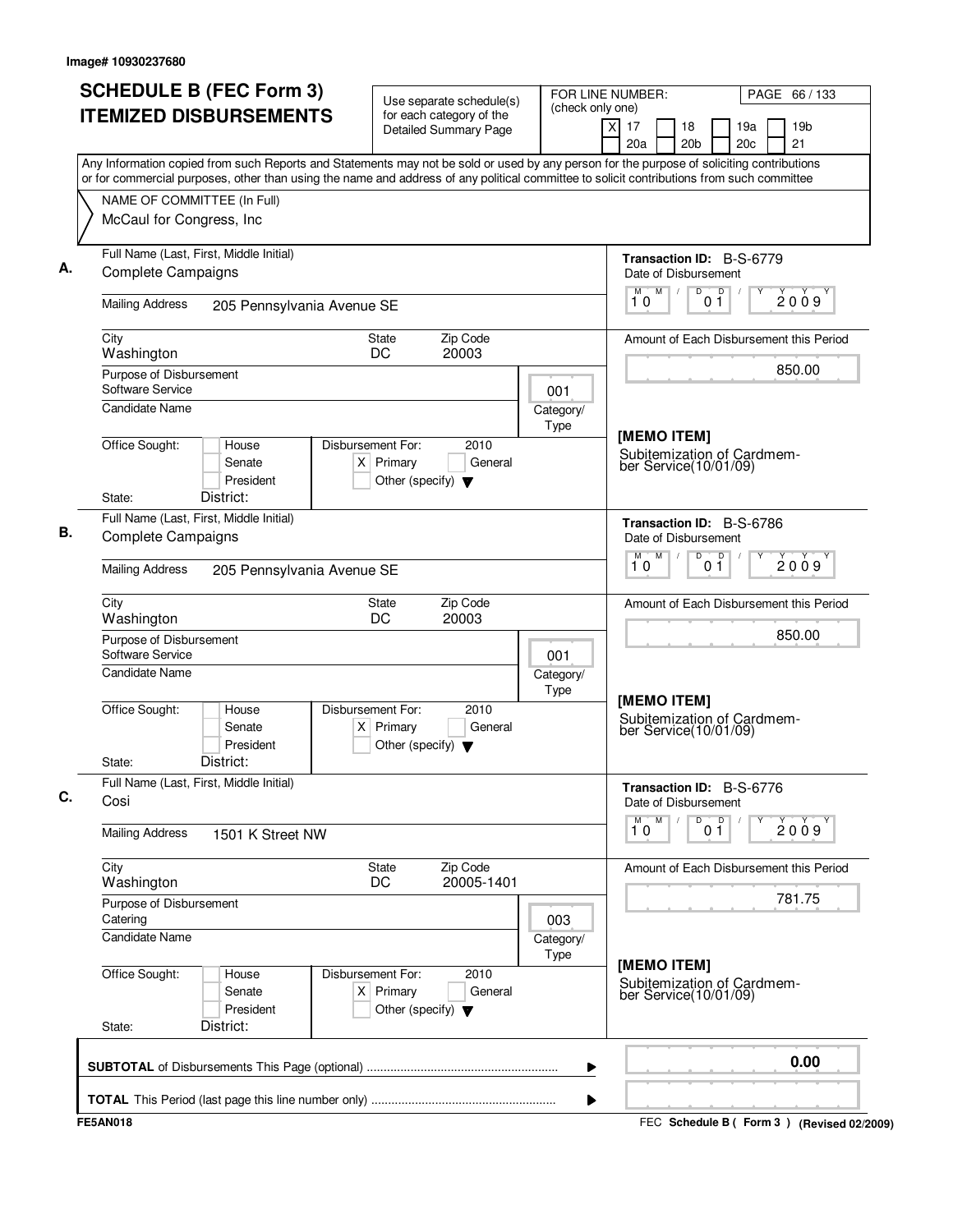| <b>SCHEDULE B (FEC Form 3)</b>                                                                                                                                                                                                                                                         | Use separate schedule(s)                                                                    | (check only one)  | FOR LINE NUMBER:                                                   |                     |            | PAGE 67 / 133                               |
|----------------------------------------------------------------------------------------------------------------------------------------------------------------------------------------------------------------------------------------------------------------------------------------|---------------------------------------------------------------------------------------------|-------------------|--------------------------------------------------------------------|---------------------|------------|---------------------------------------------|
| <b>ITEMIZED DISBURSEMENTS</b>                                                                                                                                                                                                                                                          | for each category of the<br><b>Detailed Summary Page</b>                                    |                   | $\overline{\mathsf{x}}$<br>17<br>18<br>20a                         | 20 <sub>b</sub>     | 19a<br>20c | 19 <sub>b</sub><br>21                       |
| Any Information copied from such Reports and Statements may not be sold or used by any person for the purpose of soliciting contributions<br>or for commercial purposes, other than using the name and address of any political committee to solicit contributions from such committee |                                                                                             |                   |                                                                    |                     |            |                                             |
| NAME OF COMMITTEE (In Full)                                                                                                                                                                                                                                                            |                                                                                             |                   |                                                                    |                     |            |                                             |
| McCaul for Congress, Inc                                                                                                                                                                                                                                                               |                                                                                             |                   |                                                                    |                     |            |                                             |
| Full Name (Last, First, Middle Initial)<br>Goodson's Cafe                                                                                                                                                                                                                              |                                                                                             |                   | Transaction ID: B-S-6782<br>Date of Disbursement                   |                     |            |                                             |
| <b>Mailing Address</b><br>37931 State Hwy. 249                                                                                                                                                                                                                                         |                                                                                             |                   | M<br>M<br>10                                                       | D<br>p<br>01        |            | 2009                                        |
| City<br>Tomball                                                                                                                                                                                                                                                                        | Zip Code<br>State<br>77375<br><b>TX</b>                                                     |                   |                                                                    |                     |            | Amount of Each Disbursement this Period     |
| Purpose of Disbursement<br>Catering                                                                                                                                                                                                                                                    |                                                                                             | 003               |                                                                    |                     |            | 1415.04                                     |
| <b>Candidate Name</b>                                                                                                                                                                                                                                                                  |                                                                                             | Category/<br>Type |                                                                    |                     |            |                                             |
| Office Sought:<br>House<br>Senate<br>President<br>District:<br>State:                                                                                                                                                                                                                  | Disbursement For:<br>2010<br>$X$ Primary<br>General<br>Other (specify) $\blacktriangledown$ |                   | [MEMO ITEM]<br>Subitemization of Cardmem-<br>ber Service(10/01/09) |                     |            |                                             |
| Full Name (Last, First, Middle Initial)<br>j2 Global Communications                                                                                                                                                                                                                    |                                                                                             |                   | Transaction ID: B-S-6778<br>Date of Disbursement                   |                     |            |                                             |
| <b>Mailing Address</b><br>6922 Hollywood Boulevard                                                                                                                                                                                                                                     |                                                                                             |                   | M<br>M<br>10                                                       | D<br>0 <sup>0</sup> |            | 2009                                        |
| City<br>Hollywood                                                                                                                                                                                                                                                                      | Zip Code<br>State<br>CA<br>90028                                                            |                   |                                                                    |                     |            | Amount of Each Disbursement this Period     |
| Purpose of Disbursement<br><b>Blast Fax</b>                                                                                                                                                                                                                                            |                                                                                             | 001               |                                                                    |                     |            | 16.95                                       |
| <b>Candidate Name</b>                                                                                                                                                                                                                                                                  |                                                                                             | Category/<br>Type |                                                                    |                     |            |                                             |
| Office Sought:<br>House<br>Senate<br>President<br>District:<br>State:                                                                                                                                                                                                                  | Disbursement For:<br>2010<br>$X$ Primary<br>General<br>Other (specify) $\blacktriangledown$ |                   | [MEMO ITEM]<br>Subitemization of Cardmem-<br>ber Service(10/01/09) |                     |            |                                             |
| Full Name (Last, First, Middle Initial)<br>j2 Global Communications                                                                                                                                                                                                                    |                                                                                             |                   | Transaction ID: B-S-6783<br>Date of Disbursement                   |                     |            |                                             |
| <b>Mailing Address</b><br>6922 Hollywood Boulevard                                                                                                                                                                                                                                     |                                                                                             |                   | M<br>М<br>10                                                       | D<br>0 <sup>0</sup> | Υ          | 2009                                        |
| City<br>Hollywood                                                                                                                                                                                                                                                                      | State<br>Zip Code<br>90028<br>CA                                                            |                   |                                                                    |                     |            | Amount of Each Disbursement this Period     |
| Purpose of Disbursement<br><b>Blast Fax</b>                                                                                                                                                                                                                                            |                                                                                             | 001               |                                                                    |                     |            | 16.95                                       |
| <b>Candidate Name</b>                                                                                                                                                                                                                                                                  |                                                                                             | Category/<br>Type |                                                                    |                     |            |                                             |
| Office Sought:<br>House<br>Senate<br>President<br>District:<br>State:                                                                                                                                                                                                                  | Disbursement For:<br>2010<br>$X$ Primary<br>General<br>Other (specify) $\blacktriangledown$ |                   | [MEMO ITEM]<br>Subitemization of Cardmem-<br>ber Service(10/01/09) |                     |            |                                             |
|                                                                                                                                                                                                                                                                                        |                                                                                             | ▶                 |                                                                    |                     |            | 0.00                                        |
|                                                                                                                                                                                                                                                                                        |                                                                                             | ▶                 |                                                                    |                     |            |                                             |
| <b>FE5AN018</b>                                                                                                                                                                                                                                                                        |                                                                                             |                   |                                                                    |                     |            | FEC Schedule B ( Form 3 ) (Revised 02/2009) |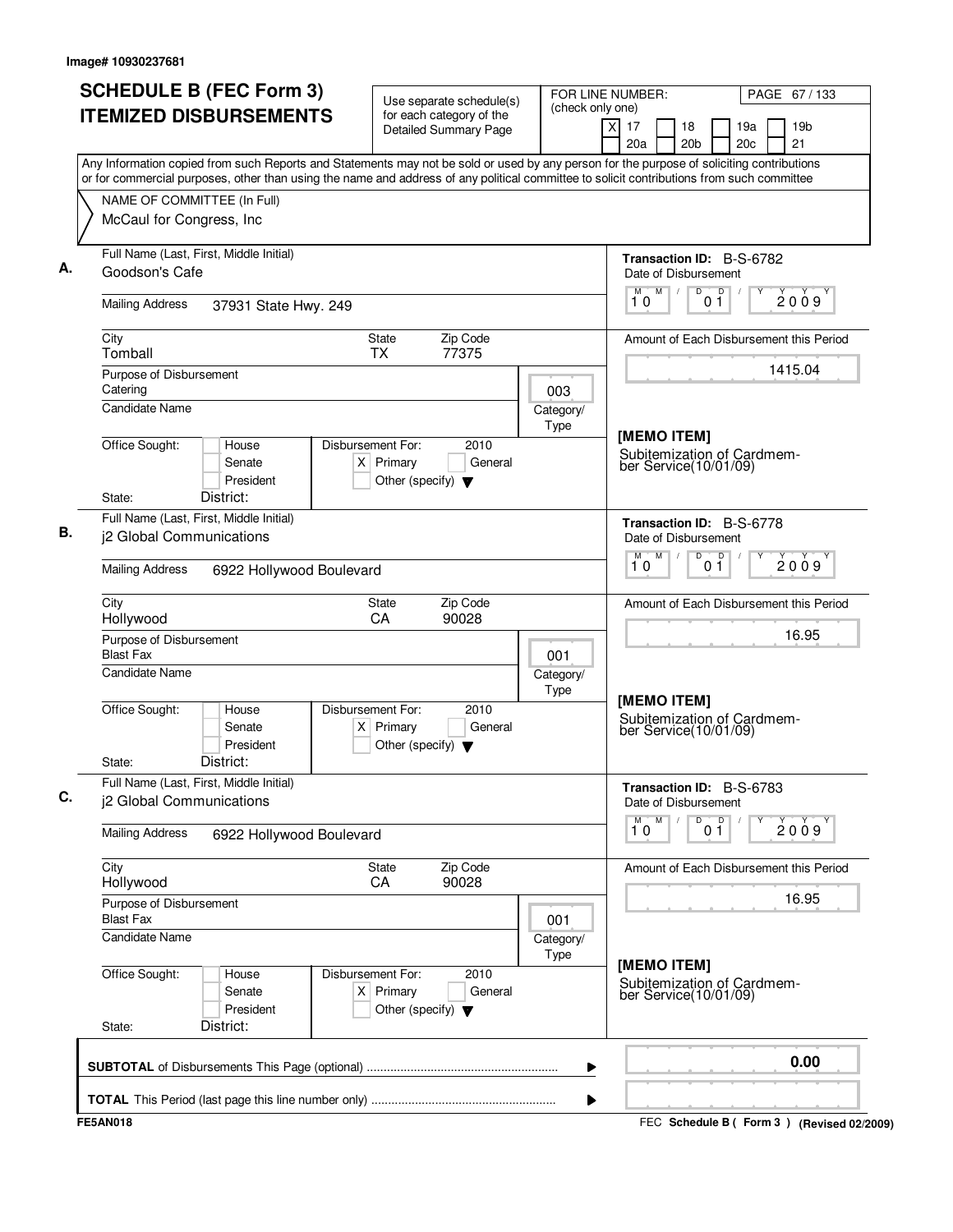|                                                          | <b>SCHEDULE B (FEC Form 3)</b><br><b>ITEMIZED DISBURSEMENTS</b> | Use separate schedule(s)<br>for each category of the                                        | FOR LINE NUMBER:<br>(check only one) | PAGE 68 / 133                                                                                                                                                                                                                                                                          |
|----------------------------------------------------------|-----------------------------------------------------------------|---------------------------------------------------------------------------------------------|--------------------------------------|----------------------------------------------------------------------------------------------------------------------------------------------------------------------------------------------------------------------------------------------------------------------------------------|
|                                                          |                                                                 | <b>Detailed Summary Page</b>                                                                |                                      | $\times$<br>17<br>18<br>19a<br>19 <sub>b</sub><br>20c<br>21<br>20a<br>20 <sub>b</sub>                                                                                                                                                                                                  |
|                                                          |                                                                 |                                                                                             |                                      | Any Information copied from such Reports and Statements may not be sold or used by any person for the purpose of soliciting contributions<br>or for commercial purposes, other than using the name and address of any political committee to solicit contributions from such committee |
| NAME OF COMMITTEE (In Full)                              |                                                                 |                                                                                             |                                      |                                                                                                                                                                                                                                                                                        |
| McCaul for Congress, Inc                                 |                                                                 |                                                                                             |                                      |                                                                                                                                                                                                                                                                                        |
| JBannister Company                                       | Full Name (Last, First, Middle Initial)                         |                                                                                             |                                      | Transaction ID: B-E-9613<br>Date of Disbursement                                                                                                                                                                                                                                       |
| <b>Mailing Address</b>                                   | 3005 South Lamar Boulevard<br>Suite D109-337                    |                                                                                             |                                      | M<br>$\overline{D}$<br>M<br>D<br>2009<br>0 <sub>1</sub><br>10                                                                                                                                                                                                                          |
| City<br>Austin                                           |                                                                 | Zip Code<br>State<br><b>TX</b><br>78704                                                     |                                      | Amount of Each Disbursement this Period                                                                                                                                                                                                                                                |
| Purpose of Disbursement                                  |                                                                 |                                                                                             |                                      | 5000.00                                                                                                                                                                                                                                                                                |
| <b>Fundraising Consulting</b>                            |                                                                 |                                                                                             | 003                                  |                                                                                                                                                                                                                                                                                        |
| <b>Candidate Name</b>                                    |                                                                 |                                                                                             | Category/<br>Type                    |                                                                                                                                                                                                                                                                                        |
| Office Sought:<br>State:                                 | House<br>Senate<br>President<br>District:                       | Disbursement For:<br>2010<br>$X$ Primary<br>General<br>Other (specify) $\blacktriangledown$ |                                      |                                                                                                                                                                                                                                                                                        |
|                                                          | Full Name (Last, First, Middle Initial)                         |                                                                                             |                                      | Transaction ID: B-E-9620                                                                                                                                                                                                                                                               |
| <b>JBannister Company</b>                                |                                                                 |                                                                                             |                                      | Date of Disbursement<br>M<br>D<br>$\Box$                                                                                                                                                                                                                                               |
| <b>Mailing Address</b>                                   | 3005 South Lamar Boulevard<br>Suite D109-337                    |                                                                                             |                                      | 2009<br>10<br>01                                                                                                                                                                                                                                                                       |
| City<br>Austin                                           |                                                                 | Zip Code<br>State<br><b>TX</b><br>78704                                                     |                                      | Amount of Each Disbursement this Period                                                                                                                                                                                                                                                |
| Purpose of Disbursement<br><b>Fundraising Consulting</b> |                                                                 |                                                                                             | 003                                  | 5000.00                                                                                                                                                                                                                                                                                |
| <b>Candidate Name</b>                                    |                                                                 |                                                                                             | Category/<br>Type                    |                                                                                                                                                                                                                                                                                        |
| Office Sought:<br>State:                                 | House<br>Senate<br>President<br>District:                       | Disbursement For:<br>2010<br>General<br>$X$ Primary<br>Other (specify) $\blacktriangledown$ |                                      |                                                                                                                                                                                                                                                                                        |
| Lonestar Self Storage                                    | Full Name (Last, First, Middle Initial)                         |                                                                                             |                                      | Transaction ID: B-S-6789<br>Date of Disbursement                                                                                                                                                                                                                                       |
| <b>Mailing Address</b>                                   | 403 East Ben White Boulevard                                    |                                                                                             |                                      | $\overline{p}$<br>М<br>M<br>D<br>2009<br>01<br>10                                                                                                                                                                                                                                      |
| City<br>Austin                                           |                                                                 | Zip Code<br>State<br>78704-7305<br>TX                                                       |                                      | Amount of Each Disbursement this Period                                                                                                                                                                                                                                                |
| Purpose of Disbursement<br>Storage                       |                                                                 |                                                                                             | 001                                  | 85.00                                                                                                                                                                                                                                                                                  |
| Candidate Name                                           |                                                                 |                                                                                             | Category/<br>Type                    |                                                                                                                                                                                                                                                                                        |
| Office Sought:<br>State:                                 | House<br>Senate<br>President<br>District:                       | 2010<br>Disbursement For:<br>$X$ Primary<br>General<br>Other (specify) $\blacktriangledown$ |                                      | [MEMO ITEM]<br>Subitemization of Cardmem-<br>ber Service(10/01/09)                                                                                                                                                                                                                     |
|                                                          |                                                                 |                                                                                             | ▶                                    | 10000.00                                                                                                                                                                                                                                                                               |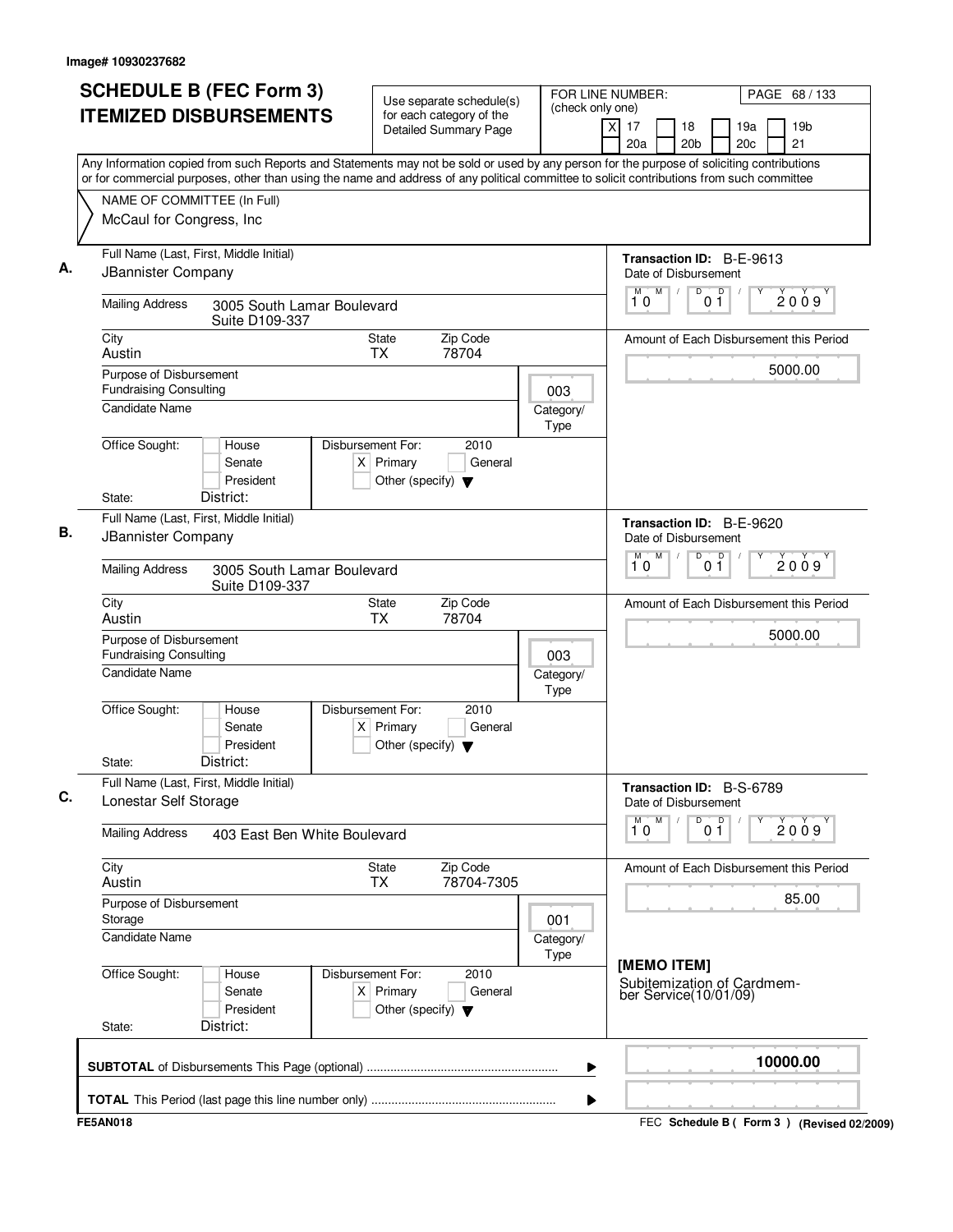| Any Information copied from such Reports and Statements may not be sold or used by any person for the purpose of soliciting contributions<br>or for commercial purposes, other than using the name and address of any political committee to solicit contributions from such committee<br>NAME OF COMMITTEE (In Full)<br>McCaul for Congress, Inc<br>Full Name (Last, First, Middle Initial)<br>Must Be Heaven<br><b>Mailing Address</b><br>107 West Alamo Street<br>City<br>State<br><b>Brenham</b><br><b>TX</b><br>Purpose of Disbursement<br>Catering<br><b>Candidate Name</b><br>Office Sought:<br>Disbursement For:<br>House<br>$X$ Primary<br>Senate<br>President<br>Other (specify) $\blacktriangledown$<br>District:<br>State:<br>Full Name (Last, First, Middle Initial)<br>NorthWest Hills Florist<br><b>Mailing Address</b><br>3801 North Capital of Texas Hwy<br>City<br>State<br>Austin<br>TX<br>Purpose of Disbursement<br><b>Floral Arrangements</b><br><b>Candidate Name</b><br>Office Sought:<br>Disbursement For:<br>House<br>Senate<br>$X$ Primary<br>President<br>Other (specify) $\blacktriangledown$<br>District:<br>State:<br>Full Name (Last, First, Middle Initial)<br>Paychex<br><b>Mailing Address</b><br>4242 Woodcock Drive<br>Suite 100<br>City<br><b>State</b> | <b>Detailed Summary Page</b><br>Zip Code<br>77833-3668<br>2010<br>General<br>Zip Code<br>78746-1417 | 003<br>Category/<br>Type<br>003 | $\times$<br>17<br>18<br>19a<br>19 <sub>b</sub><br>21<br>20a<br>20 <sub>b</sub><br>20c<br>Transaction ID: B-S-6784<br>Date of Disbursement<br>M<br>D<br>D<br>M<br>$\sqrt{2}$<br>2009<br>10<br>01<br>638.85<br>[MEMO ITEM]<br>Subitemization of Cardmem-<br>ber Service(10/01/09)<br>Transaction ID: B-S-6791<br>Date of Disbursement<br>M<br>D<br>0 <sup>0</sup><br>M<br>2009<br>10<br>77.93 |
|-----------------------------------------------------------------------------------------------------------------------------------------------------------------------------------------------------------------------------------------------------------------------------------------------------------------------------------------------------------------------------------------------------------------------------------------------------------------------------------------------------------------------------------------------------------------------------------------------------------------------------------------------------------------------------------------------------------------------------------------------------------------------------------------------------------------------------------------------------------------------------------------------------------------------------------------------------------------------------------------------------------------------------------------------------------------------------------------------------------------------------------------------------------------------------------------------------------------------------------------------------------------------------------------------|-----------------------------------------------------------------------------------------------------|---------------------------------|---------------------------------------------------------------------------------------------------------------------------------------------------------------------------------------------------------------------------------------------------------------------------------------------------------------------------------------------------------------------------------------------|
|                                                                                                                                                                                                                                                                                                                                                                                                                                                                                                                                                                                                                                                                                                                                                                                                                                                                                                                                                                                                                                                                                                                                                                                                                                                                                               |                                                                                                     |                                 |                                                                                                                                                                                                                                                                                                                                                                                             |
|                                                                                                                                                                                                                                                                                                                                                                                                                                                                                                                                                                                                                                                                                                                                                                                                                                                                                                                                                                                                                                                                                                                                                                                                                                                                                               |                                                                                                     |                                 |                                                                                                                                                                                                                                                                                                                                                                                             |
|                                                                                                                                                                                                                                                                                                                                                                                                                                                                                                                                                                                                                                                                                                                                                                                                                                                                                                                                                                                                                                                                                                                                                                                                                                                                                               |                                                                                                     |                                 | Amount of Each Disbursement this Period<br>Amount of Each Disbursement this Period                                                                                                                                                                                                                                                                                                          |
|                                                                                                                                                                                                                                                                                                                                                                                                                                                                                                                                                                                                                                                                                                                                                                                                                                                                                                                                                                                                                                                                                                                                                                                                                                                                                               |                                                                                                     |                                 |                                                                                                                                                                                                                                                                                                                                                                                             |
|                                                                                                                                                                                                                                                                                                                                                                                                                                                                                                                                                                                                                                                                                                                                                                                                                                                                                                                                                                                                                                                                                                                                                                                                                                                                                               |                                                                                                     |                                 |                                                                                                                                                                                                                                                                                                                                                                                             |
|                                                                                                                                                                                                                                                                                                                                                                                                                                                                                                                                                                                                                                                                                                                                                                                                                                                                                                                                                                                                                                                                                                                                                                                                                                                                                               |                                                                                                     |                                 |                                                                                                                                                                                                                                                                                                                                                                                             |
|                                                                                                                                                                                                                                                                                                                                                                                                                                                                                                                                                                                                                                                                                                                                                                                                                                                                                                                                                                                                                                                                                                                                                                                                                                                                                               |                                                                                                     |                                 |                                                                                                                                                                                                                                                                                                                                                                                             |
|                                                                                                                                                                                                                                                                                                                                                                                                                                                                                                                                                                                                                                                                                                                                                                                                                                                                                                                                                                                                                                                                                                                                                                                                                                                                                               |                                                                                                     |                                 |                                                                                                                                                                                                                                                                                                                                                                                             |
|                                                                                                                                                                                                                                                                                                                                                                                                                                                                                                                                                                                                                                                                                                                                                                                                                                                                                                                                                                                                                                                                                                                                                                                                                                                                                               |                                                                                                     |                                 |                                                                                                                                                                                                                                                                                                                                                                                             |
|                                                                                                                                                                                                                                                                                                                                                                                                                                                                                                                                                                                                                                                                                                                                                                                                                                                                                                                                                                                                                                                                                                                                                                                                                                                                                               |                                                                                                     |                                 |                                                                                                                                                                                                                                                                                                                                                                                             |
|                                                                                                                                                                                                                                                                                                                                                                                                                                                                                                                                                                                                                                                                                                                                                                                                                                                                                                                                                                                                                                                                                                                                                                                                                                                                                               |                                                                                                     |                                 |                                                                                                                                                                                                                                                                                                                                                                                             |
|                                                                                                                                                                                                                                                                                                                                                                                                                                                                                                                                                                                                                                                                                                                                                                                                                                                                                                                                                                                                                                                                                                                                                                                                                                                                                               |                                                                                                     |                                 |                                                                                                                                                                                                                                                                                                                                                                                             |
|                                                                                                                                                                                                                                                                                                                                                                                                                                                                                                                                                                                                                                                                                                                                                                                                                                                                                                                                                                                                                                                                                                                                                                                                                                                                                               |                                                                                                     | Category/<br><b>Type</b>        | [MEMO ITEM]                                                                                                                                                                                                                                                                                                                                                                                 |
|                                                                                                                                                                                                                                                                                                                                                                                                                                                                                                                                                                                                                                                                                                                                                                                                                                                                                                                                                                                                                                                                                                                                                                                                                                                                                               | 2010<br>General                                                                                     |                                 | Subitemization of Cardmem-<br>ber Service(10/01/09)                                                                                                                                                                                                                                                                                                                                         |
|                                                                                                                                                                                                                                                                                                                                                                                                                                                                                                                                                                                                                                                                                                                                                                                                                                                                                                                                                                                                                                                                                                                                                                                                                                                                                               |                                                                                                     |                                 | Transaction ID: B-E-9871<br>Date of Disbursement                                                                                                                                                                                                                                                                                                                                            |
|                                                                                                                                                                                                                                                                                                                                                                                                                                                                                                                                                                                                                                                                                                                                                                                                                                                                                                                                                                                                                                                                                                                                                                                                                                                                                               |                                                                                                     |                                 | M<br>D<br>0 <sup>D</sup><br>$\overline{1}^M$ 0<br>2009                                                                                                                                                                                                                                                                                                                                      |
| San Antonio<br>TX.                                                                                                                                                                                                                                                                                                                                                                                                                                                                                                                                                                                                                                                                                                                                                                                                                                                                                                                                                                                                                                                                                                                                                                                                                                                                            | Zip Code<br>78228-1359                                                                              |                                 | Amount of Each Disbursement this Period                                                                                                                                                                                                                                                                                                                                                     |
| Purpose of Disbursement<br>SEE MEMO ITEMS                                                                                                                                                                                                                                                                                                                                                                                                                                                                                                                                                                                                                                                                                                                                                                                                                                                                                                                                                                                                                                                                                                                                                                                                                                                     |                                                                                                     | 001                             | 5382.53                                                                                                                                                                                                                                                                                                                                                                                     |
| <b>Candidate Name</b>                                                                                                                                                                                                                                                                                                                                                                                                                                                                                                                                                                                                                                                                                                                                                                                                                                                                                                                                                                                                                                                                                                                                                                                                                                                                         |                                                                                                     | Category/<br>Type               |                                                                                                                                                                                                                                                                                                                                                                                             |
| Office Sought:<br>Disbursement For:<br>House<br>Senate<br>$X$ Primary<br>President<br>Other (specify) $\blacktriangledown$<br>District:<br>State:                                                                                                                                                                                                                                                                                                                                                                                                                                                                                                                                                                                                                                                                                                                                                                                                                                                                                                                                                                                                                                                                                                                                             | 2010<br>General                                                                                     |                                 | Original vendors exceeding<br>reporting threshold itemi-<br>zed as memo transactions.                                                                                                                                                                                                                                                                                                       |
|                                                                                                                                                                                                                                                                                                                                                                                                                                                                                                                                                                                                                                                                                                                                                                                                                                                                                                                                                                                                                                                                                                                                                                                                                                                                                               |                                                                                                     |                                 | 5382.53                                                                                                                                                                                                                                                                                                                                                                                     |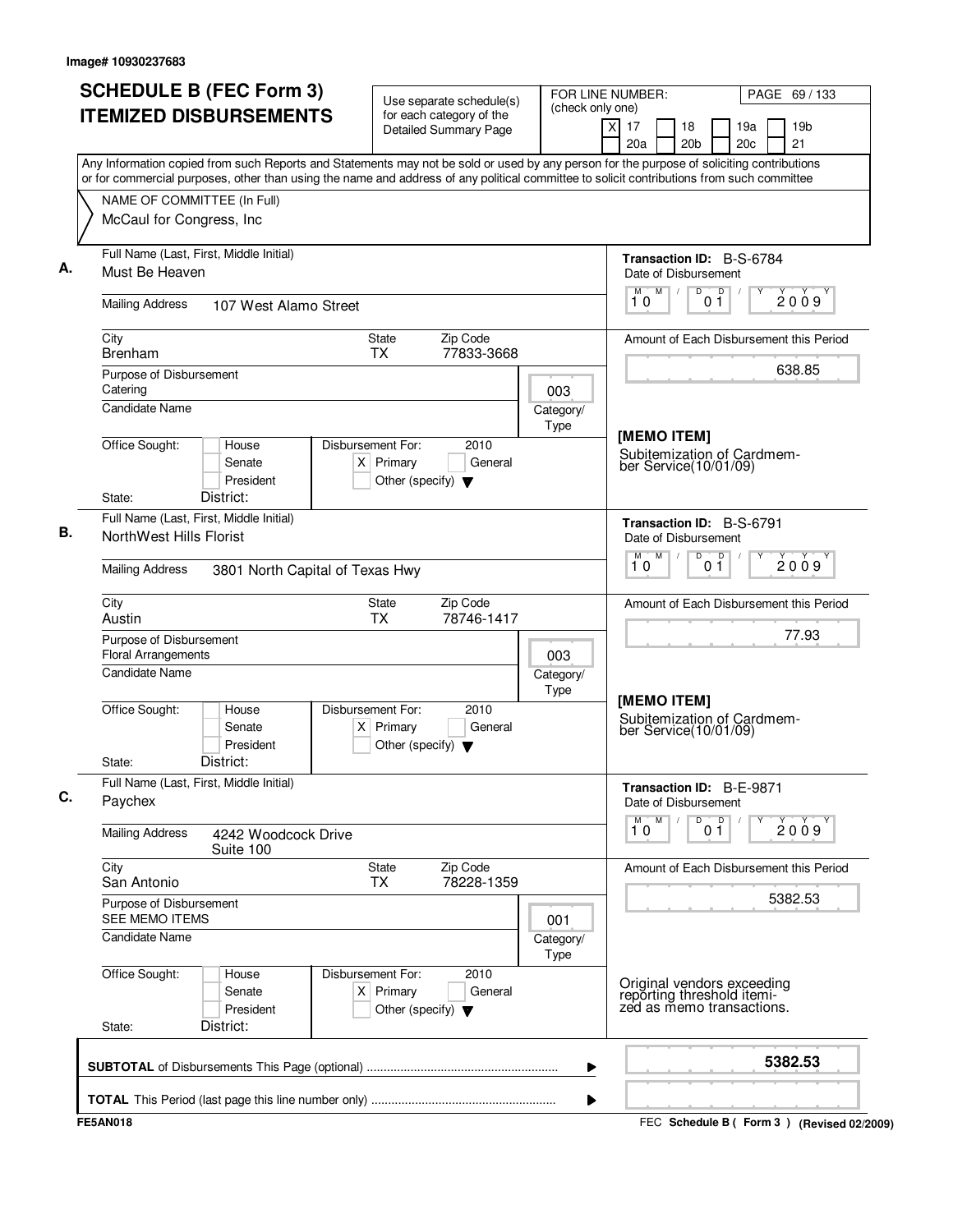| <b>SCHEDULE B (FEC Form 3)</b>                                                                                                                                                                                                                                                         | Use separate schedule(s)                                 | FOR LINE NUMBER:<br>(check only one) |                                                     | PAGE 70 / 133         |            |                                             |  |
|----------------------------------------------------------------------------------------------------------------------------------------------------------------------------------------------------------------------------------------------------------------------------------------|----------------------------------------------------------|--------------------------------------|-----------------------------------------------------|-----------------------|------------|---------------------------------------------|--|
| <b>ITEMIZED DISBURSEMENTS</b>                                                                                                                                                                                                                                                          | for each category of the<br><b>Detailed Summary Page</b> |                                      | $\overline{\mathsf{x}}$<br>17<br>20a                | 18<br>20 <sub>b</sub> | 19a<br>20c | 19 <sub>b</sub><br>21                       |  |
| Any Information copied from such Reports and Statements may not be sold or used by any person for the purpose of soliciting contributions<br>or for commercial purposes, other than using the name and address of any political committee to solicit contributions from such committee |                                                          |                                      |                                                     |                       |            |                                             |  |
| NAME OF COMMITTEE (In Full)                                                                                                                                                                                                                                                            |                                                          |                                      |                                                     |                       |            |                                             |  |
| McCaul for Congress, Inc                                                                                                                                                                                                                                                               |                                                          |                                      |                                                     |                       |            |                                             |  |
|                                                                                                                                                                                                                                                                                        |                                                          |                                      |                                                     |                       |            |                                             |  |
| Full Name (Last, First, Middle Initial)                                                                                                                                                                                                                                                |                                                          |                                      | Transaction ID: B-S-6785                            |                       |            |                                             |  |
| Perry's Grill                                                                                                                                                                                                                                                                          |                                                          |                                      | Date of Disbursement<br>M<br>M                      | D                     | p          |                                             |  |
| <b>Mailing Address</b><br>114 West 7th Street                                                                                                                                                                                                                                          |                                                          |                                      | 10                                                  | 01                    |            | 2009                                        |  |
| City                                                                                                                                                                                                                                                                                   | Zip Code<br>State                                        |                                      | Amount of Each Disbursement this Period             |                       |            |                                             |  |
| Austin                                                                                                                                                                                                                                                                                 | 78701<br><b>TX</b>                                       |                                      |                                                     |                       |            |                                             |  |
| Purpose of Disbursement<br>Catering                                                                                                                                                                                                                                                    |                                                          |                                      |                                                     |                       |            | 221.51                                      |  |
| <b>Candidate Name</b>                                                                                                                                                                                                                                                                  |                                                          | 003                                  |                                                     |                       |            |                                             |  |
|                                                                                                                                                                                                                                                                                        |                                                          | Category/<br>Type                    |                                                     |                       |            |                                             |  |
| Office Sought:<br>House                                                                                                                                                                                                                                                                | Disbursement For:<br>2010                                |                                      | [MEMO ITEM]                                         |                       |            |                                             |  |
| Senate                                                                                                                                                                                                                                                                                 | $X$ Primary<br>General                                   |                                      | Subitemization of Cardmem-<br>ber Service(10/01/09) |                       |            |                                             |  |
| President                                                                                                                                                                                                                                                                              | Other (specify) $\blacktriangledown$                     |                                      |                                                     |                       |            |                                             |  |
| District:<br>State:                                                                                                                                                                                                                                                                    |                                                          |                                      |                                                     |                       |            |                                             |  |
| Full Name (Last, First, Middle Initial)                                                                                                                                                                                                                                                |                                                          |                                      | <b>Transaction ID: B-E-8558</b>                     |                       |            |                                             |  |
| Salesforce.com                                                                                                                                                                                                                                                                         |                                                          |                                      | Date of Disbursement                                |                       |            |                                             |  |
| <b>Mailing Address</b><br>PO Box 842569                                                                                                                                                                                                                                                |                                                          |                                      | M<br>м<br>10                                        | D<br>0 <sup>0</sup>   |            | 2009                                        |  |
| City                                                                                                                                                                                                                                                                                   | Zip Code<br>State                                        |                                      | Amount of Each Disbursement this Period             |                       |            |                                             |  |
| <b>Boston</b>                                                                                                                                                                                                                                                                          | 02284-2569<br>MA                                         |                                      |                                                     |                       |            | 700.92                                      |  |
| Purpose of Disbursement<br>Website Development                                                                                                                                                                                                                                         |                                                          | 001                                  |                                                     |                       |            |                                             |  |
| Candidate Name                                                                                                                                                                                                                                                                         |                                                          | Category/                            |                                                     |                       |            |                                             |  |
|                                                                                                                                                                                                                                                                                        |                                                          | Type                                 |                                                     |                       |            |                                             |  |
| Office Sought:<br>House                                                                                                                                                                                                                                                                | Disbursement For:<br>2010                                |                                      |                                                     |                       |            |                                             |  |
| Senate                                                                                                                                                                                                                                                                                 | $X$ Primary<br>General                                   |                                      |                                                     |                       |            |                                             |  |
| President                                                                                                                                                                                                                                                                              | Other (specify) $\blacktriangledown$                     |                                      |                                                     |                       |            |                                             |  |
| District:<br>State:                                                                                                                                                                                                                                                                    |                                                          |                                      |                                                     |                       |            |                                             |  |
| Full Name (Last, First, Middle Initial)<br><b>US Senate Restaurants</b>                                                                                                                                                                                                                |                                                          |                                      | Transaction ID: B-S-6793<br>Date of Disbursement    |                       |            |                                             |  |
|                                                                                                                                                                                                                                                                                        |                                                          |                                      | M<br>М<br>10                                        | D<br>0 <sup>D</sup>   | Υ          | 2009                                        |  |
| <b>Mailing Address</b><br>First and C Streets, NE                                                                                                                                                                                                                                      |                                                          |                                      |                                                     |                       |            |                                             |  |
| City<br>Washington                                                                                                                                                                                                                                                                     | Zip Code<br>State<br>20510<br>DC                         |                                      | Amount of Each Disbursement this Period             |                       |            |                                             |  |
| Purpose of Disbursement                                                                                                                                                                                                                                                                |                                                          |                                      |                                                     |                       |            | 627.85                                      |  |
| Meal Expense                                                                                                                                                                                                                                                                           |                                                          | 001                                  |                                                     |                       |            |                                             |  |
| Candidate Name                                                                                                                                                                                                                                                                         |                                                          | Category/                            |                                                     |                       |            |                                             |  |
| Office Sought:<br>House                                                                                                                                                                                                                                                                | Disbursement For:<br>2010                                | Type                                 | [MEMO ITEM]                                         |                       |            |                                             |  |
| Senate                                                                                                                                                                                                                                                                                 | $X$ Primary<br>General                                   |                                      | Subitemization of Cardmem-<br>ber Service(10/01/09) |                       |            |                                             |  |
| President                                                                                                                                                                                                                                                                              | Other (specify) $\blacktriangledown$                     |                                      |                                                     |                       |            |                                             |  |
| District:<br>State:                                                                                                                                                                                                                                                                    |                                                          |                                      |                                                     |                       |            |                                             |  |
|                                                                                                                                                                                                                                                                                        |                                                          | ▶                                    |                                                     |                       |            | 700.92                                      |  |
|                                                                                                                                                                                                                                                                                        |                                                          |                                      |                                                     |                       |            |                                             |  |
|                                                                                                                                                                                                                                                                                        |                                                          | ▶                                    |                                                     |                       |            |                                             |  |
| <b>FE5AN018</b>                                                                                                                                                                                                                                                                        |                                                          |                                      |                                                     |                       |            | FEC Schedule B ( Form 3 ) (Revised 02/2009) |  |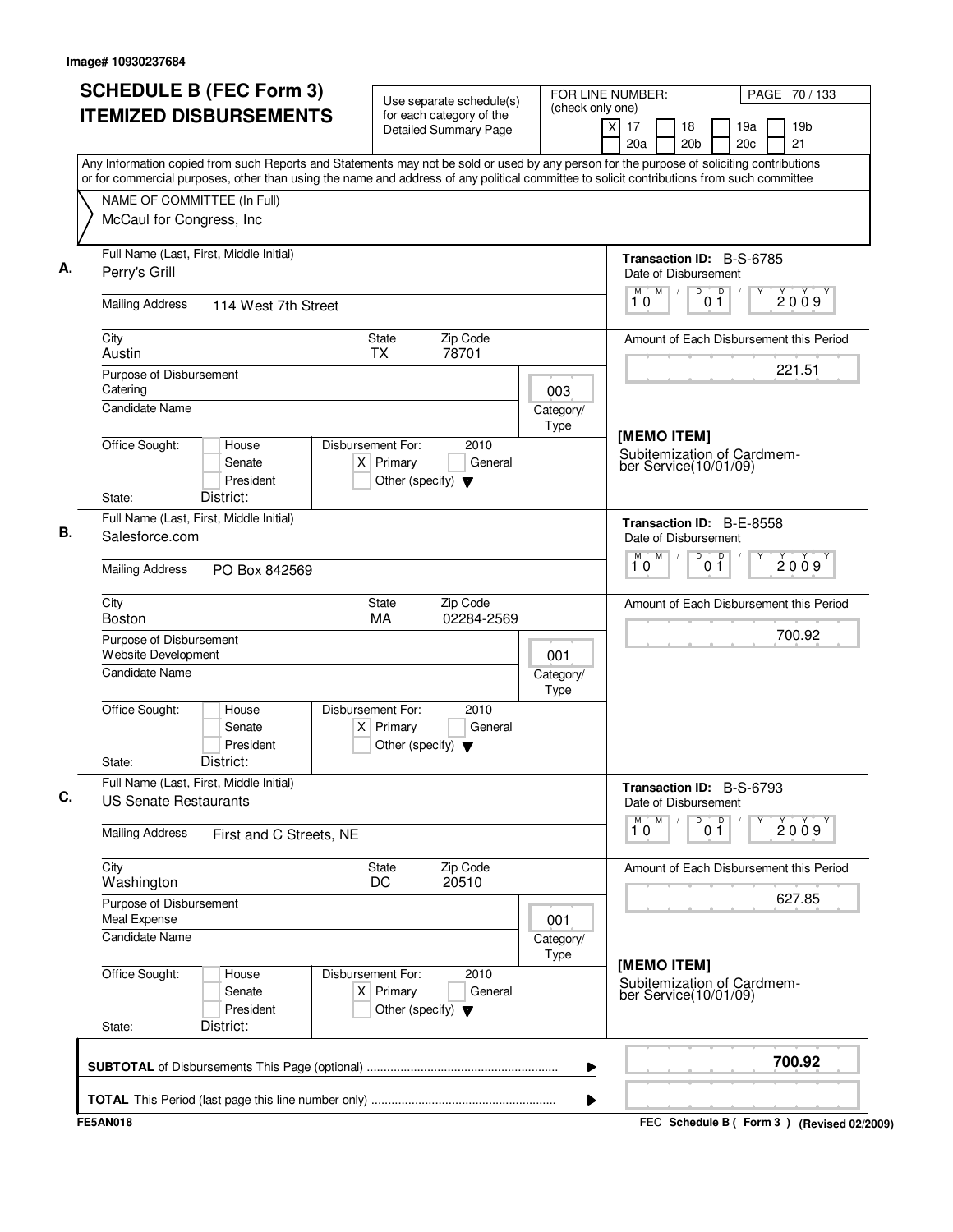| <b>SCHEDULE B (FEC Form 3)</b>                                                                                                                                                                                                                                                         | Use separate schedule(s)                                                                    | (check only one)  | FOR LINE NUMBER:                                                   | PAGE 71 / 133                                   |  |  |
|----------------------------------------------------------------------------------------------------------------------------------------------------------------------------------------------------------------------------------------------------------------------------------------|---------------------------------------------------------------------------------------------|-------------------|--------------------------------------------------------------------|-------------------------------------------------|--|--|
| <b>ITEMIZED DISBURSEMENTS</b>                                                                                                                                                                                                                                                          | for each category of the<br><b>Detailed Summary Page</b>                                    |                   | $\overline{\mathsf{x}}$<br>17<br>18<br>20a<br>20 <sub>b</sub>      | 19a<br>19 <sub>b</sub><br>21<br>20c             |  |  |
| Any Information copied from such Reports and Statements may not be sold or used by any person for the purpose of soliciting contributions<br>or for commercial purposes, other than using the name and address of any political committee to solicit contributions from such committee |                                                                                             |                   |                                                                    |                                                 |  |  |
| NAME OF COMMITTEE (In Full)                                                                                                                                                                                                                                                            |                                                                                             |                   |                                                                    |                                                 |  |  |
| McCaul for Congress, Inc                                                                                                                                                                                                                                                               |                                                                                             |                   |                                                                    |                                                 |  |  |
| Full Name (Last, First, Middle Initial)<br><b>US Senate Restaurants</b>                                                                                                                                                                                                                |                                                                                             |                   | Transaction ID: B-S-6794<br>Date of Disbursement                   |                                                 |  |  |
| <b>Mailing Address</b><br>First and C Streets, NE                                                                                                                                                                                                                                      |                                                                                             |                   | M<br>M<br>10                                                       | D<br>p<br>2009<br>01                            |  |  |
| City<br>Washington                                                                                                                                                                                                                                                                     | Zip Code<br><b>State</b><br>DC<br>20510                                                     |                   |                                                                    | Amount of Each Disbursement this Period         |  |  |
| Purpose of Disbursement<br><b>Meal Expenses</b><br><b>Candidate Name</b>                                                                                                                                                                                                               |                                                                                             | 001               |                                                                    | 720.35                                          |  |  |
|                                                                                                                                                                                                                                                                                        |                                                                                             | Category/<br>Type | [MEMO ITEM]<br>Subitemization of Cardmem-<br>ber Service(10/01/09) |                                                 |  |  |
| Office Sought:<br>House<br>Senate<br>President<br>District:<br>State:                                                                                                                                                                                                                  | Disbursement For:<br>2010<br>$X$ Primary<br>General<br>Other (specify) $\blacktriangledown$ |                   |                                                                    |                                                 |  |  |
| Full Name (Last, First, Middle Initial)                                                                                                                                                                                                                                                |                                                                                             |                   |                                                                    |                                                 |  |  |
| Lauren Hayes                                                                                                                                                                                                                                                                           |                                                                                             |                   | Date of Disbursement<br>M<br>M                                     | Transaction ID: B-S-6773<br>D<br>0 <sup>0</sup> |  |  |
| <b>Mailing Address</b><br>555 East 5th Street<br>Apartment 2725                                                                                                                                                                                                                        |                                                                                             |                   | 10                                                                 | 2009                                            |  |  |
| City<br>Austin                                                                                                                                                                                                                                                                         | Zip Code<br>State<br><b>TX</b><br>78701-4139                                                |                   |                                                                    | Amount of Each Disbursement this Period         |  |  |
| Purpose of Disbursement<br>Payroll                                                                                                                                                                                                                                                     |                                                                                             | 001               |                                                                    | 461.75                                          |  |  |
| <b>Candidate Name</b>                                                                                                                                                                                                                                                                  |                                                                                             | Category/<br>Type | [MEMO ITEM]                                                        |                                                 |  |  |
| Office Sought:<br>House<br>Senate<br>President<br>District:<br>State:                                                                                                                                                                                                                  | Disbursement For:<br>2010<br>$X$ Primary<br>General<br>Other (specify) $\blacktriangledown$ |                   | Subitemization of Paychex-<br>(10/01/09)                           |                                                 |  |  |
| Full Name (Last, First, Middle Initial)<br>Greg Hill                                                                                                                                                                                                                                   |                                                                                             |                   | Date of Disbursement                                               | Transaction ID: B-S-6774                        |  |  |
| <b>Mailing Address</b><br>3604 Moon River Road                                                                                                                                                                                                                                         |                                                                                             |                   | M<br>М<br>10                                                       | D<br>0 <sup>D</sup><br>Υ<br>2009                |  |  |
| City<br>Austin                                                                                                                                                                                                                                                                         | State<br>Zip Code<br><b>TX</b><br>78746-7408                                                |                   |                                                                    | Amount of Each Disbursement this Period         |  |  |
| Purpose of Disbursement<br>Payroll                                                                                                                                                                                                                                                     |                                                                                             | 001               |                                                                    | 1309.04                                         |  |  |
| <b>Candidate Name</b>                                                                                                                                                                                                                                                                  |                                                                                             | Category/<br>Type |                                                                    |                                                 |  |  |
| Office Sought:<br>House<br>Senate<br>President<br>District:<br>State:                                                                                                                                                                                                                  | Disbursement For:<br>2010<br>$X$ Primary<br>General<br>Other (specify) $\blacktriangledown$ |                   | [MEMO ITEM]<br>(10/01/09)                                          | Subitemization of Paychex-                      |  |  |
|                                                                                                                                                                                                                                                                                        |                                                                                             | ▶                 |                                                                    | 0.00                                            |  |  |
|                                                                                                                                                                                                                                                                                        |                                                                                             | ▶                 |                                                                    |                                                 |  |  |
| <b>FE5AN018</b>                                                                                                                                                                                                                                                                        |                                                                                             |                   |                                                                    | FEC Schedule B ( Form 3 ) (Revised 02/2009)     |  |  |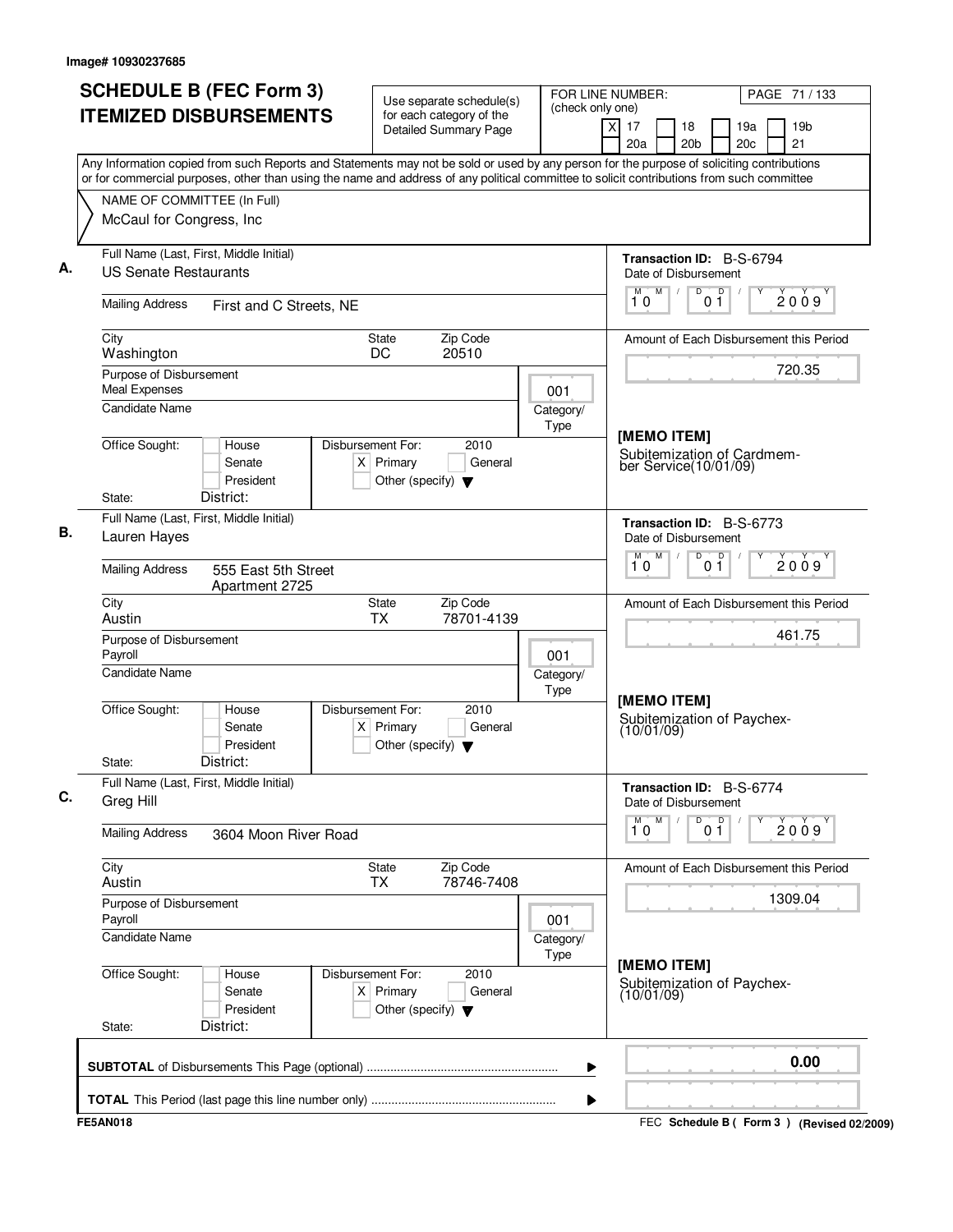|                                                                                                                                                                                                                                                                                        | <b>SCHEDULE B (FEC Form 3)</b> | Use separate schedule(s)                                                 |                   | FOR LINE NUMBER:<br>(check only one) |                                                  | PAGE 72 / 133                                   |
|----------------------------------------------------------------------------------------------------------------------------------------------------------------------------------------------------------------------------------------------------------------------------------------|--------------------------------|--------------------------------------------------------------------------|-------------------|--------------------------------------|--------------------------------------------------|-------------------------------------------------|
| <b>ITEMIZED DISBURSEMENTS</b>                                                                                                                                                                                                                                                          |                                | for each category of the<br><b>Detailed Summary Page</b>                 |                   |                                      | xl<br>17<br>18<br>20a<br>20 <sub>b</sub>         | 19a<br>19 <sub>b</sub><br>20 <sub>c</sub><br>21 |
| Any Information copied from such Reports and Statements may not be sold or used by any person for the purpose of soliciting contributions<br>or for commercial purposes, other than using the name and address of any political committee to solicit contributions from such committee |                                |                                                                          |                   |                                      |                                                  |                                                 |
| NAME OF COMMITTEE (In Full)                                                                                                                                                                                                                                                            |                                |                                                                          |                   |                                      |                                                  |                                                 |
| McCaul for Congress, Inc                                                                                                                                                                                                                                                               |                                |                                                                          |                   |                                      |                                                  |                                                 |
| Full Name (Last, First, Middle Initial)<br>Lucas Sheffield                                                                                                                                                                                                                             |                                |                                                                          |                   |                                      | Transaction ID: B-S-6775<br>Date of Disbursement |                                                 |
| <b>Mailing Address</b>                                                                                                                                                                                                                                                                 | 332 Wetzel Road                |                                                                          |                   |                                      | M<br>D<br>p<br>M<br>0 <sub>1</sub><br>10         | 2009                                            |
| City<br>Kyle                                                                                                                                                                                                                                                                           |                                | <b>State</b><br><b>TX</b>                                                | Zip Code<br>78640 |                                      |                                                  | Amount of Each Disbursement this Period         |
| Purpose of Disbursement<br>Payroll                                                                                                                                                                                                                                                     |                                |                                                                          |                   | 001                                  |                                                  | 3611.74                                         |
| Candidate Name                                                                                                                                                                                                                                                                         |                                |                                                                          |                   | Category/<br>Type                    | [MEMO ITEM]                                      |                                                 |
| Office Sought:                                                                                                                                                                                                                                                                         | House<br>Senate<br>President   | Disbursement For:<br>$X$ Primary<br>Other (specify) $\blacktriangledown$ | 2010<br>General   |                                      | Subitemization of Paychex-<br>(10/01/09)         |                                                 |
| District:<br>State:                                                                                                                                                                                                                                                                    |                                |                                                                          |                   |                                      |                                                  |                                                 |
| Full Name (Last, First, Middle Initial)<br>American Express                                                                                                                                                                                                                            |                                |                                                                          |                   |                                      | Transaction ID: B-E-9875<br>Date of Disbursement |                                                 |
| <b>Mailing Address</b>                                                                                                                                                                                                                                                                 | 200 Vesey Street               |                                                                          |                   |                                      | M<br>D<br>0 <sup>0</sup><br>M<br>10              | 2009                                            |
| City<br>New York                                                                                                                                                                                                                                                                       |                                | State<br><b>NY</b>                                                       | Zip Code<br>10285 |                                      |                                                  | Amount of Each Disbursement this Period         |
| Purpose of Disbursement<br>E-Merchant Fee                                                                                                                                                                                                                                              |                                |                                                                          |                   | 001                                  |                                                  | 4.95                                            |
| <b>Candidate Name</b>                                                                                                                                                                                                                                                                  |                                |                                                                          |                   | Category/<br>Type                    |                                                  |                                                 |
| Office Sought:                                                                                                                                                                                                                                                                         | House<br>Senate<br>President   | Disbursement For:<br>$X$ Primary<br>Other (specify) $\blacktriangledown$ | 2010<br>General   |                                      |                                                  |                                                 |
| District:<br>State:                                                                                                                                                                                                                                                                    |                                |                                                                          |                   |                                      |                                                  |                                                 |
| Full Name (Last, First, Middle Initial)<br><b>Mercury Esystems</b>                                                                                                                                                                                                                     |                                |                                                                          |                   |                                      | Transaction ID: B-E-9873<br>Date of Disbursement |                                                 |
| <b>Mailing Address</b>                                                                                                                                                                                                                                                                 | 15023 Wells Port Drive         |                                                                          |                   |                                      | M<br>M<br>D<br>0 <sup>0</sup><br>10              | Υ<br>2009                                       |
| City<br>Austin                                                                                                                                                                                                                                                                         |                                | State<br><b>TX</b>                                                       | Zip Code<br>78728 |                                      |                                                  | Amount of Each Disbursement this Period         |
| Purpose of Disbursement<br>E-Merchant Fee                                                                                                                                                                                                                                              |                                |                                                                          |                   | 001                                  |                                                  | 20.00                                           |
| <b>Candidate Name</b>                                                                                                                                                                                                                                                                  |                                |                                                                          |                   | Category/<br>Type                    |                                                  |                                                 |
| Office Sought:                                                                                                                                                                                                                                                                         | House<br>Senate<br>President   | Disbursement For:<br>$X$ Primary<br>Other (specify) $\blacktriangledown$ | 2010<br>General   |                                      |                                                  |                                                 |
| District:<br>State:                                                                                                                                                                                                                                                                    |                                |                                                                          |                   |                                      |                                                  |                                                 |
|                                                                                                                                                                                                                                                                                        |                                |                                                                          |                   | ▶                                    |                                                  | 24.95                                           |

FEC **Schedule B ( ) Form 3 FE5AN018 (Revised 02/2009)**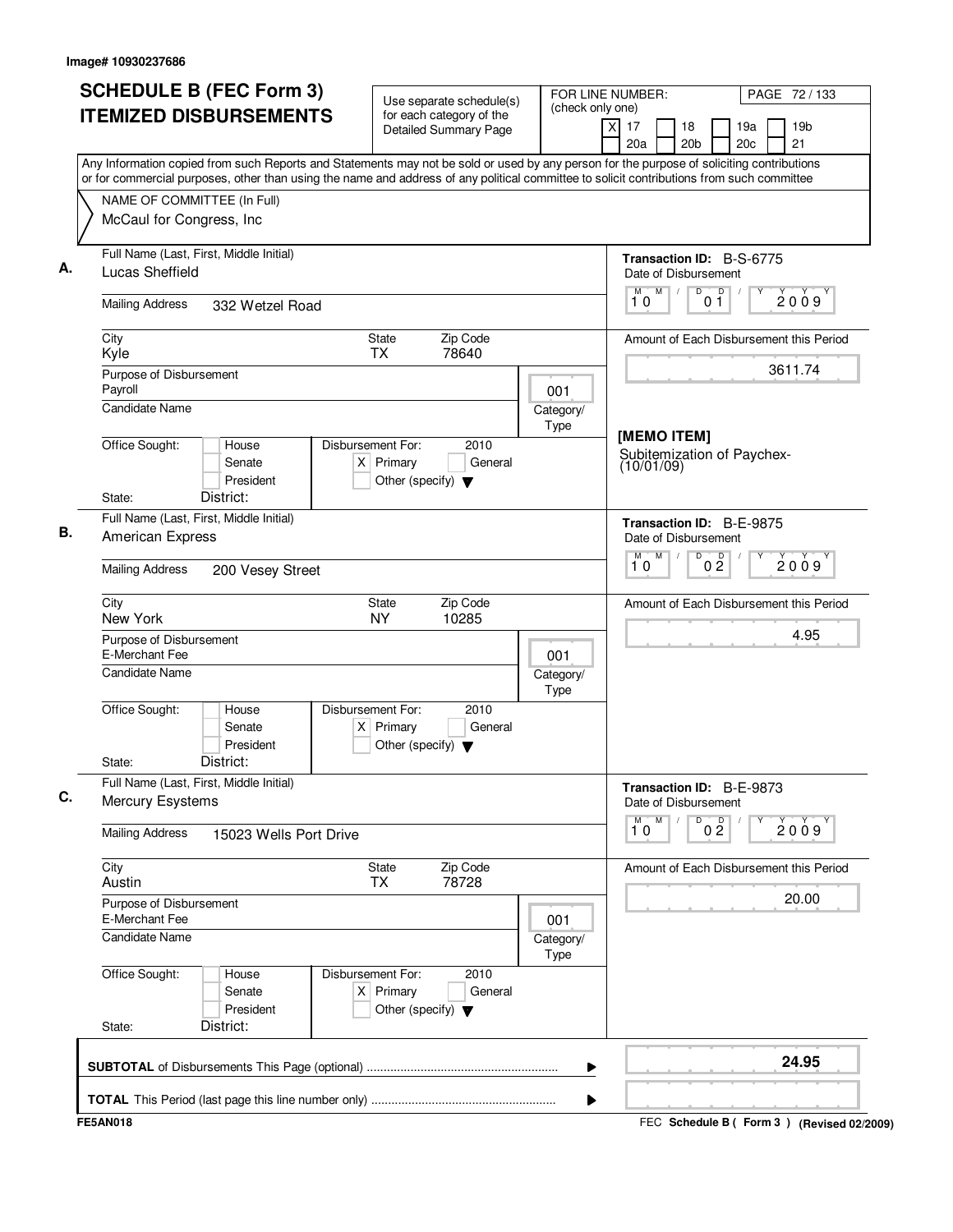| (check only one)<br><b>ITEMIZED DISBURSEMENTS</b><br>for each category of the<br>$\times$<br>17<br>18<br>19a<br>19b<br><b>Detailed Summary Page</b><br>20a<br>20 <sub>b</sub><br>20c<br>21<br>Any Information copied from such Reports and Statements may not be sold or used by any person for the purpose of soliciting contributions<br>or for commercial purposes, other than using the name and address of any political committee to solicit contributions from such committee<br>NAME OF COMMITTEE (In Full)<br>McCaul for Congress, Inc<br>Full Name (Last, First, Middle Initial)<br>Transaction ID: B-E-9874<br>А.<br><b>Mercury Esystems</b><br>Date of Disbursement<br>D<br>M<br>M<br>0 <sup>D</sup><br>2009<br>10<br><b>Mailing Address</b><br>15023 Wells Port Drive<br>City<br>State<br>Zip Code<br>Amount of Each Disbursement this Period<br>Austin<br><b>TX</b><br>78728<br>10.00<br>Purpose of Disbursement<br>E-Merchant Fee<br>001<br><b>Candidate Name</b><br>Category/<br>Type<br>Office Sought:<br>Disbursement For:<br>2010<br>House<br>$X$ Primary<br>Senate<br>General<br>President<br>Other (specify) $\blacktriangledown$<br>District:<br>State:<br>Full Name (Last, First, Middle Initial)<br>Transaction ID: B-E-9872<br>В.<br>Paychex<br>Date of Disbursement<br>D<br>M<br>M<br>0 <sup>0</sup><br>2009<br>10<br><b>Mailing Address</b><br>4242 Woodcock Drive<br>Suite 100<br>City<br>State<br>Zip Code<br>Amount of Each Disbursement this Period<br><b>TX</b><br>San Antonio<br>78228-1359<br>1350.90<br>Purpose of Disbursement<br>Payroll Taxes<br>001<br>Candidate Name<br>Category/<br>Type<br>Office Sought:<br>Disbursement For:<br>2010<br>House<br>$X$ Primary<br>Senate<br>General<br>President<br>Other (specify) $\blacktriangledown$<br>District:<br>State:<br>Full Name (Last, First, Middle Initial)<br>Transaction ID: B-E-9877<br>C.<br>American Express<br>Date of Disbursement<br>D<br>$\overline{\mathbf{1}}^{\mathsf{M}}\mathbf{0}$<br>M<br>$0\overline{5}$<br>Υ<br>2009<br><b>Mailing Address</b><br>200 Vesey Street<br>City<br>State<br>Zip Code<br>Amount of Each Disbursement this Period<br>New York<br><b>NY</b><br>10285<br>7.95<br>Purpose of Disbursement<br>E-Merchant Fee<br>001<br><b>Candidate Name</b><br>Category/<br>Type<br>Office Sought:<br>Disbursement For:<br>2010<br>House<br>$X$ Primary<br>Senate<br>General<br>President<br>Other (specify) $\blacktriangledown$<br>District:<br>State:<br>1368.85<br>▶ | <b>SCHEDULE B (FEC Form 3)</b> | Use separate schedule(s) | FOR LINE NUMBER: |  | PAGE 73 / 133 |
|------------------------------------------------------------------------------------------------------------------------------------------------------------------------------------------------------------------------------------------------------------------------------------------------------------------------------------------------------------------------------------------------------------------------------------------------------------------------------------------------------------------------------------------------------------------------------------------------------------------------------------------------------------------------------------------------------------------------------------------------------------------------------------------------------------------------------------------------------------------------------------------------------------------------------------------------------------------------------------------------------------------------------------------------------------------------------------------------------------------------------------------------------------------------------------------------------------------------------------------------------------------------------------------------------------------------------------------------------------------------------------------------------------------------------------------------------------------------------------------------------------------------------------------------------------------------------------------------------------------------------------------------------------------------------------------------------------------------------------------------------------------------------------------------------------------------------------------------------------------------------------------------------------------------------------------------------------------------------------------------------------------------------------------------------------------------------------------------------------------------------------------------------------------------------------------------------------------------------------------------------------------------------------------------------------------------------------------------------------------------------------------------------------------------------------------------------------------------------------------|--------------------------------|--------------------------|------------------|--|---------------|
|                                                                                                                                                                                                                                                                                                                                                                                                                                                                                                                                                                                                                                                                                                                                                                                                                                                                                                                                                                                                                                                                                                                                                                                                                                                                                                                                                                                                                                                                                                                                                                                                                                                                                                                                                                                                                                                                                                                                                                                                                                                                                                                                                                                                                                                                                                                                                                                                                                                                                          |                                |                          |                  |  |               |
|                                                                                                                                                                                                                                                                                                                                                                                                                                                                                                                                                                                                                                                                                                                                                                                                                                                                                                                                                                                                                                                                                                                                                                                                                                                                                                                                                                                                                                                                                                                                                                                                                                                                                                                                                                                                                                                                                                                                                                                                                                                                                                                                                                                                                                                                                                                                                                                                                                                                                          |                                |                          |                  |  |               |
|                                                                                                                                                                                                                                                                                                                                                                                                                                                                                                                                                                                                                                                                                                                                                                                                                                                                                                                                                                                                                                                                                                                                                                                                                                                                                                                                                                                                                                                                                                                                                                                                                                                                                                                                                                                                                                                                                                                                                                                                                                                                                                                                                                                                                                                                                                                                                                                                                                                                                          |                                |                          |                  |  |               |
|                                                                                                                                                                                                                                                                                                                                                                                                                                                                                                                                                                                                                                                                                                                                                                                                                                                                                                                                                                                                                                                                                                                                                                                                                                                                                                                                                                                                                                                                                                                                                                                                                                                                                                                                                                                                                                                                                                                                                                                                                                                                                                                                                                                                                                                                                                                                                                                                                                                                                          |                                |                          |                  |  |               |
|                                                                                                                                                                                                                                                                                                                                                                                                                                                                                                                                                                                                                                                                                                                                                                                                                                                                                                                                                                                                                                                                                                                                                                                                                                                                                                                                                                                                                                                                                                                                                                                                                                                                                                                                                                                                                                                                                                                                                                                                                                                                                                                                                                                                                                                                                                                                                                                                                                                                                          |                                |                          |                  |  |               |
|                                                                                                                                                                                                                                                                                                                                                                                                                                                                                                                                                                                                                                                                                                                                                                                                                                                                                                                                                                                                                                                                                                                                                                                                                                                                                                                                                                                                                                                                                                                                                                                                                                                                                                                                                                                                                                                                                                                                                                                                                                                                                                                                                                                                                                                                                                                                                                                                                                                                                          |                                |                          |                  |  |               |
|                                                                                                                                                                                                                                                                                                                                                                                                                                                                                                                                                                                                                                                                                                                                                                                                                                                                                                                                                                                                                                                                                                                                                                                                                                                                                                                                                                                                                                                                                                                                                                                                                                                                                                                                                                                                                                                                                                                                                                                                                                                                                                                                                                                                                                                                                                                                                                                                                                                                                          |                                |                          |                  |  |               |
|                                                                                                                                                                                                                                                                                                                                                                                                                                                                                                                                                                                                                                                                                                                                                                                                                                                                                                                                                                                                                                                                                                                                                                                                                                                                                                                                                                                                                                                                                                                                                                                                                                                                                                                                                                                                                                                                                                                                                                                                                                                                                                                                                                                                                                                                                                                                                                                                                                                                                          |                                |                          |                  |  |               |
|                                                                                                                                                                                                                                                                                                                                                                                                                                                                                                                                                                                                                                                                                                                                                                                                                                                                                                                                                                                                                                                                                                                                                                                                                                                                                                                                                                                                                                                                                                                                                                                                                                                                                                                                                                                                                                                                                                                                                                                                                                                                                                                                                                                                                                                                                                                                                                                                                                                                                          |                                |                          |                  |  |               |
|                                                                                                                                                                                                                                                                                                                                                                                                                                                                                                                                                                                                                                                                                                                                                                                                                                                                                                                                                                                                                                                                                                                                                                                                                                                                                                                                                                                                                                                                                                                                                                                                                                                                                                                                                                                                                                                                                                                                                                                                                                                                                                                                                                                                                                                                                                                                                                                                                                                                                          |                                |                          |                  |  |               |
|                                                                                                                                                                                                                                                                                                                                                                                                                                                                                                                                                                                                                                                                                                                                                                                                                                                                                                                                                                                                                                                                                                                                                                                                                                                                                                                                                                                                                                                                                                                                                                                                                                                                                                                                                                                                                                                                                                                                                                                                                                                                                                                                                                                                                                                                                                                                                                                                                                                                                          |                                |                          |                  |  |               |
|                                                                                                                                                                                                                                                                                                                                                                                                                                                                                                                                                                                                                                                                                                                                                                                                                                                                                                                                                                                                                                                                                                                                                                                                                                                                                                                                                                                                                                                                                                                                                                                                                                                                                                                                                                                                                                                                                                                                                                                                                                                                                                                                                                                                                                                                                                                                                                                                                                                                                          |                                |                          |                  |  |               |
|                                                                                                                                                                                                                                                                                                                                                                                                                                                                                                                                                                                                                                                                                                                                                                                                                                                                                                                                                                                                                                                                                                                                                                                                                                                                                                                                                                                                                                                                                                                                                                                                                                                                                                                                                                                                                                                                                                                                                                                                                                                                                                                                                                                                                                                                                                                                                                                                                                                                                          |                                |                          |                  |  |               |
|                                                                                                                                                                                                                                                                                                                                                                                                                                                                                                                                                                                                                                                                                                                                                                                                                                                                                                                                                                                                                                                                                                                                                                                                                                                                                                                                                                                                                                                                                                                                                                                                                                                                                                                                                                                                                                                                                                                                                                                                                                                                                                                                                                                                                                                                                                                                                                                                                                                                                          |                                |                          |                  |  |               |
|                                                                                                                                                                                                                                                                                                                                                                                                                                                                                                                                                                                                                                                                                                                                                                                                                                                                                                                                                                                                                                                                                                                                                                                                                                                                                                                                                                                                                                                                                                                                                                                                                                                                                                                                                                                                                                                                                                                                                                                                                                                                                                                                                                                                                                                                                                                                                                                                                                                                                          |                                |                          |                  |  |               |
|                                                                                                                                                                                                                                                                                                                                                                                                                                                                                                                                                                                                                                                                                                                                                                                                                                                                                                                                                                                                                                                                                                                                                                                                                                                                                                                                                                                                                                                                                                                                                                                                                                                                                                                                                                                                                                                                                                                                                                                                                                                                                                                                                                                                                                                                                                                                                                                                                                                                                          |                                |                          |                  |  |               |
|                                                                                                                                                                                                                                                                                                                                                                                                                                                                                                                                                                                                                                                                                                                                                                                                                                                                                                                                                                                                                                                                                                                                                                                                                                                                                                                                                                                                                                                                                                                                                                                                                                                                                                                                                                                                                                                                                                                                                                                                                                                                                                                                                                                                                                                                                                                                                                                                                                                                                          |                                |                          |                  |  |               |
|                                                                                                                                                                                                                                                                                                                                                                                                                                                                                                                                                                                                                                                                                                                                                                                                                                                                                                                                                                                                                                                                                                                                                                                                                                                                                                                                                                                                                                                                                                                                                                                                                                                                                                                                                                                                                                                                                                                                                                                                                                                                                                                                                                                                                                                                                                                                                                                                                                                                                          |                                |                          |                  |  |               |
|                                                                                                                                                                                                                                                                                                                                                                                                                                                                                                                                                                                                                                                                                                                                                                                                                                                                                                                                                                                                                                                                                                                                                                                                                                                                                                                                                                                                                                                                                                                                                                                                                                                                                                                                                                                                                                                                                                                                                                                                                                                                                                                                                                                                                                                                                                                                                                                                                                                                                          |                                |                          |                  |  |               |
|                                                                                                                                                                                                                                                                                                                                                                                                                                                                                                                                                                                                                                                                                                                                                                                                                                                                                                                                                                                                                                                                                                                                                                                                                                                                                                                                                                                                                                                                                                                                                                                                                                                                                                                                                                                                                                                                                                                                                                                                                                                                                                                                                                                                                                                                                                                                                                                                                                                                                          |                                |                          |                  |  |               |
|                                                                                                                                                                                                                                                                                                                                                                                                                                                                                                                                                                                                                                                                                                                                                                                                                                                                                                                                                                                                                                                                                                                                                                                                                                                                                                                                                                                                                                                                                                                                                                                                                                                                                                                                                                                                                                                                                                                                                                                                                                                                                                                                                                                                                                                                                                                                                                                                                                                                                          |                                |                          |                  |  |               |
|                                                                                                                                                                                                                                                                                                                                                                                                                                                                                                                                                                                                                                                                                                                                                                                                                                                                                                                                                                                                                                                                                                                                                                                                                                                                                                                                                                                                                                                                                                                                                                                                                                                                                                                                                                                                                                                                                                                                                                                                                                                                                                                                                                                                                                                                                                                                                                                                                                                                                          |                                |                          |                  |  |               |
|                                                                                                                                                                                                                                                                                                                                                                                                                                                                                                                                                                                                                                                                                                                                                                                                                                                                                                                                                                                                                                                                                                                                                                                                                                                                                                                                                                                                                                                                                                                                                                                                                                                                                                                                                                                                                                                                                                                                                                                                                                                                                                                                                                                                                                                                                                                                                                                                                                                                                          |                                |                          |                  |  |               |
|                                                                                                                                                                                                                                                                                                                                                                                                                                                                                                                                                                                                                                                                                                                                                                                                                                                                                                                                                                                                                                                                                                                                                                                                                                                                                                                                                                                                                                                                                                                                                                                                                                                                                                                                                                                                                                                                                                                                                                                                                                                                                                                                                                                                                                                                                                                                                                                                                                                                                          |                                |                          |                  |  |               |
|                                                                                                                                                                                                                                                                                                                                                                                                                                                                                                                                                                                                                                                                                                                                                                                                                                                                                                                                                                                                                                                                                                                                                                                                                                                                                                                                                                                                                                                                                                                                                                                                                                                                                                                                                                                                                                                                                                                                                                                                                                                                                                                                                                                                                                                                                                                                                                                                                                                                                          |                                |                          |                  |  |               |
|                                                                                                                                                                                                                                                                                                                                                                                                                                                                                                                                                                                                                                                                                                                                                                                                                                                                                                                                                                                                                                                                                                                                                                                                                                                                                                                                                                                                                                                                                                                                                                                                                                                                                                                                                                                                                                                                                                                                                                                                                                                                                                                                                                                                                                                                                                                                                                                                                                                                                          |                                |                          |                  |  |               |
|                                                                                                                                                                                                                                                                                                                                                                                                                                                                                                                                                                                                                                                                                                                                                                                                                                                                                                                                                                                                                                                                                                                                                                                                                                                                                                                                                                                                                                                                                                                                                                                                                                                                                                                                                                                                                                                                                                                                                                                                                                                                                                                                                                                                                                                                                                                                                                                                                                                                                          |                                |                          |                  |  |               |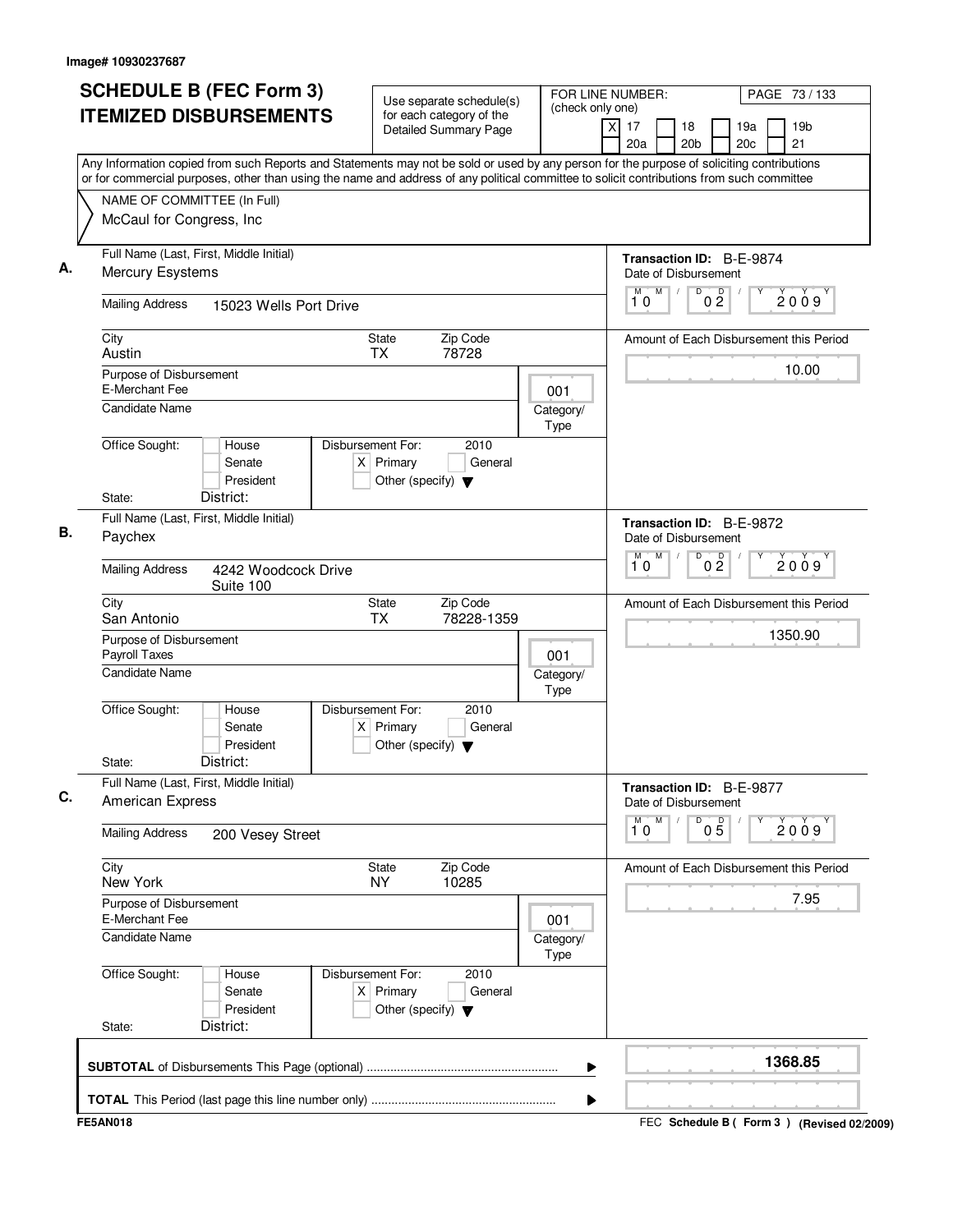| <b>SCHEDULE B (FEC Form 3)</b>                                                                                                                                                                                                                                                         | Use separate schedule(s)                                                                    | (check only one)  | FOR LINE NUMBER: |                                                                                       |     |            | PAGE 74 / 133                               |
|----------------------------------------------------------------------------------------------------------------------------------------------------------------------------------------------------------------------------------------------------------------------------------------|---------------------------------------------------------------------------------------------|-------------------|------------------|---------------------------------------------------------------------------------------|-----|------------|---------------------------------------------|
| <b>ITEMIZED DISBURSEMENTS</b>                                                                                                                                                                                                                                                          | for each category of the<br>$\overline{\mathsf{x}}$<br><b>Detailed Summary Page</b>         |                   |                  |                                                                                       |     | 19a<br>20c | 19 <sub>b</sub><br>21                       |
| Any Information copied from such Reports and Statements may not be sold or used by any person for the purpose of soliciting contributions<br>or for commercial purposes, other than using the name and address of any political committee to solicit contributions from such committee |                                                                                             |                   |                  |                                                                                       |     |            |                                             |
| NAME OF COMMITTEE (In Full)                                                                                                                                                                                                                                                            |                                                                                             |                   |                  |                                                                                       |     |            |                                             |
| McCaul for Congress, Inc                                                                                                                                                                                                                                                               |                                                                                             |                   |                  |                                                                                       |     |            |                                             |
|                                                                                                                                                                                                                                                                                        |                                                                                             |                   |                  |                                                                                       |     |            |                                             |
| Full Name (Last, First, Middle Initial)                                                                                                                                                                                                                                                |                                                                                             |                   |                  | Transaction ID: B-E-9876                                                              |     |            |                                             |
| Mercury Esystems                                                                                                                                                                                                                                                                       |                                                                                             |                   |                  | Date of Disbursement                                                                  |     |            |                                             |
| <b>Mailing Address</b><br>15023 Wells Port Drive                                                                                                                                                                                                                                       |                                                                                             |                   | M<br>10          | M<br>D                                                                                | 05  |            | 2009                                        |
| City                                                                                                                                                                                                                                                                                   | Zip Code<br><b>State</b>                                                                    |                   |                  |                                                                                       |     |            | Amount of Each Disbursement this Period     |
| Austin                                                                                                                                                                                                                                                                                 | <b>TX</b><br>78728                                                                          |                   |                  |                                                                                       |     |            | 347.72                                      |
| Purpose of Disbursement<br>E-Merchant Fee                                                                                                                                                                                                                                              |                                                                                             | 001               |                  |                                                                                       |     |            |                                             |
| <b>Candidate Name</b>                                                                                                                                                                                                                                                                  |                                                                                             | Category/         |                  |                                                                                       |     |            |                                             |
|                                                                                                                                                                                                                                                                                        |                                                                                             | Type              |                  |                                                                                       |     |            |                                             |
| Office Sought:<br>House<br>Senate<br>President                                                                                                                                                                                                                                         | Disbursement For:<br>2010<br>$X$ Primary<br>General<br>Other (specify) $\blacktriangledown$ |                   |                  |                                                                                       |     |            |                                             |
| District:<br>State:                                                                                                                                                                                                                                                                    |                                                                                             |                   |                  |                                                                                       |     |            |                                             |
| Full Name (Last, First, Middle Initial)                                                                                                                                                                                                                                                |                                                                                             |                   |                  | Transaction ID: B-E-9878                                                              |     |            |                                             |
| American Express                                                                                                                                                                                                                                                                       |                                                                                             |                   |                  | Date of Disbursement                                                                  |     |            |                                             |
| <b>Mailing Address</b><br>200 Vesey Street                                                                                                                                                                                                                                             |                                                                                             |                   | м<br>10          | M<br>D                                                                                | 000 |            | 2009                                        |
| City<br>New York                                                                                                                                                                                                                                                                       | Zip Code<br>State<br><b>NY</b><br>10285                                                     |                   |                  |                                                                                       |     |            | Amount of Each Disbursement this Period     |
| Purpose of Disbursement<br>E-Merchant Fee                                                                                                                                                                                                                                              |                                                                                             | 001               |                  |                                                                                       |     |            | 103.59                                      |
| Candidate Name                                                                                                                                                                                                                                                                         |                                                                                             | Category/<br>Type |                  |                                                                                       |     |            |                                             |
| Office Sought:<br>House<br>Senate<br>President<br>District:<br>State:                                                                                                                                                                                                                  | Disbursement For:<br>2010<br>$X$ Primary<br>General<br>Other (specify) $\blacktriangledown$ |                   |                  |                                                                                       |     |            |                                             |
| Full Name (Last, First, Middle Initial)<br><b>Bill Bragg</b>                                                                                                                                                                                                                           |                                                                                             |                   |                  | Transaction ID: B-E-9712<br>Date of Disbursement                                      |     |            |                                             |
| <b>Mailing Address</b><br>5805 Buckpasser Cove                                                                                                                                                                                                                                         |                                                                                             |                   | M<br>М<br>10     | D                                                                                     | 000 | Υ          | 2009                                        |
| City<br>Austin                                                                                                                                                                                                                                                                         | State<br>Zip Code<br><b>TX</b><br>78746-1450                                                |                   |                  |                                                                                       |     |            | Amount of Each Disbursement this Period     |
| Purpose of Disbursement<br>SEE MEMO ITEMS                                                                                                                                                                                                                                              |                                                                                             | 003               |                  |                                                                                       |     |            | 8683.75                                     |
| <b>Candidate Name</b>                                                                                                                                                                                                                                                                  |                                                                                             | Category/<br>Type |                  |                                                                                       |     |            |                                             |
| Office Sought:<br>House<br>Senate<br>President<br>District:<br>State:                                                                                                                                                                                                                  | Disbursement For:<br>2010<br>$X$ Primary<br>General<br>Other (specify) $\blacktriangledown$ |                   |                  | Original vendors exceeding<br>reporting threshold itemi-<br>zed as memo transactions. |     |            |                                             |
|                                                                                                                                                                                                                                                                                        |                                                                                             | ▶                 |                  |                                                                                       |     |            | 9135.06                                     |
|                                                                                                                                                                                                                                                                                        |                                                                                             | ▶                 |                  |                                                                                       |     |            |                                             |
| <b>FE5AN018</b>                                                                                                                                                                                                                                                                        |                                                                                             |                   |                  |                                                                                       |     |            | FEC Schedule B ( Form 3 ) (Revised 02/2009) |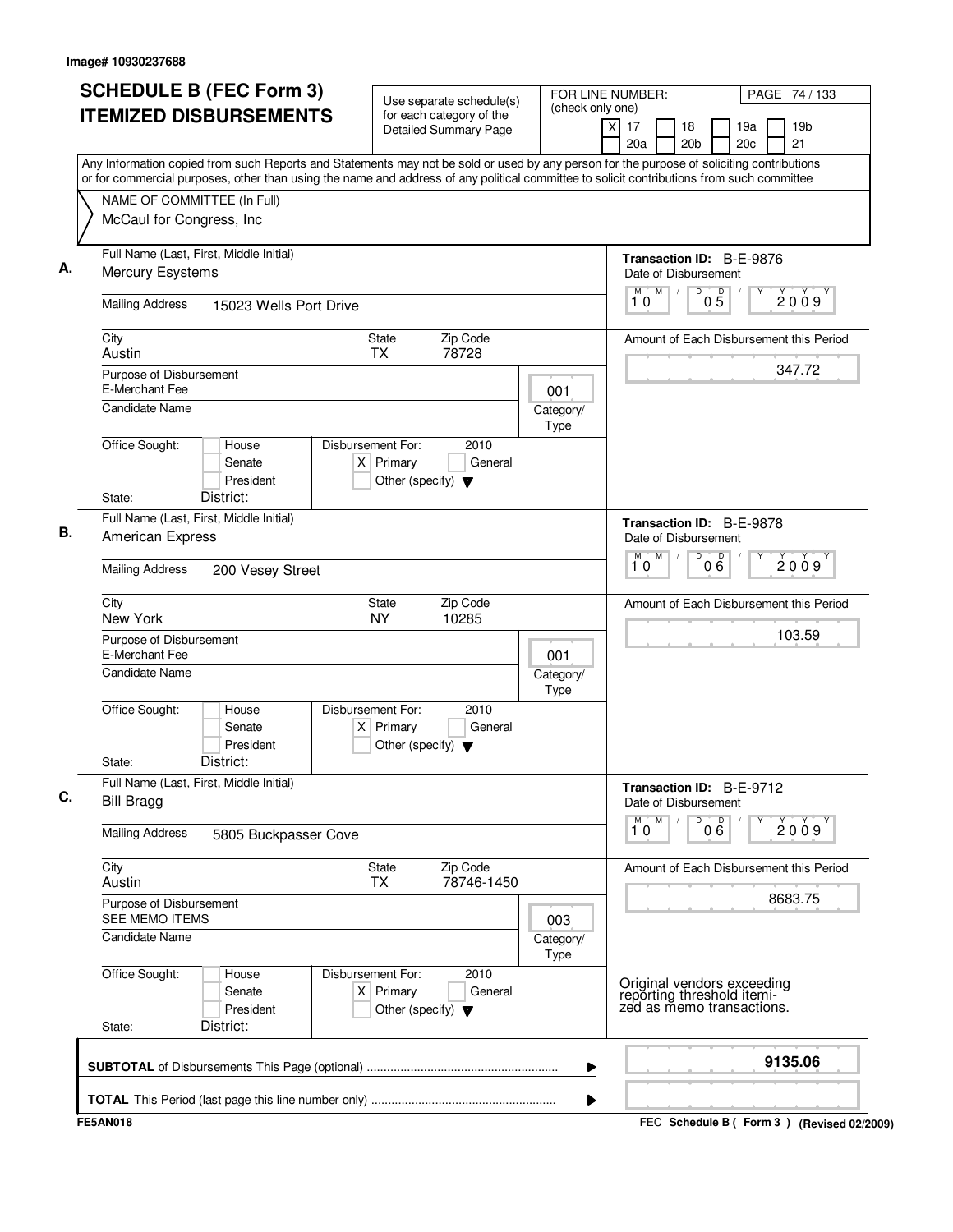| <b>SCHEDULE B (FEC Form 3)</b>                                                                                                            | Use separate schedule(s)                                                                    | FOR LINE NUMBER:                            |                                                            | PAGE 75 / 133                                   |
|-------------------------------------------------------------------------------------------------------------------------------------------|---------------------------------------------------------------------------------------------|---------------------------------------------|------------------------------------------------------------|-------------------------------------------------|
| <b>ITEMIZED DISBURSEMENTS</b>                                                                                                             | for each category of the<br><b>Detailed Summary Page</b>                                    | (check only one)<br>$\overline{\mathsf{x}}$ | 17<br>18<br>20 <sub>b</sub><br>20a                         | 19 <sub>b</sub><br>19a<br>20 <sub>c</sub><br>21 |
| Any Information copied from such Reports and Statements may not be sold or used by any person for the purpose of soliciting contributions |                                                                                             |                                             |                                                            |                                                 |
| or for commercial purposes, other than using the name and address of any political committee to solicit contributions from such committee |                                                                                             |                                             |                                                            |                                                 |
| NAME OF COMMITTEE (In Full)<br>McCaul for Congress, Inc.                                                                                  |                                                                                             |                                             |                                                            |                                                 |
| Full Name (Last, First, Middle Initial)<br><b>Bill Bragg</b>                                                                              |                                                                                             |                                             | Transaction ID: B-S-6770<br>Date of Disbursement           |                                                 |
| <b>Mailing Address</b><br>5805 Buckpasser Cove                                                                                            |                                                                                             |                                             | M<br>D<br>000<br>М<br>10                                   | 2009                                            |
| City<br>Austin                                                                                                                            | State<br>Zip Code<br><b>TX</b><br>78746-1450                                                |                                             |                                                            | Amount of Each Disbursement this Period         |
| Purpose of Disbursement<br><b>Fundraising Consulting</b>                                                                                  |                                                                                             | 003                                         |                                                            | 2981.10                                         |
| Candidate Name                                                                                                                            |                                                                                             | Category/<br>Type                           | [MEMO ITEM]                                                |                                                 |
| Office Sought:<br>House<br>Senate<br>President<br>District:<br>State:                                                                     | Disbursement For:<br>2010<br>$X$ Primary<br>General<br>Other (specify) $\blacktriangledown$ |                                             | Subitemization of Bill Br-<br>agg(10/06/09)                |                                                 |
| Full Name (Last, First, Middle Initial)                                                                                                   |                                                                                             |                                             | <b>Transaction ID: B-S-6771</b>                            |                                                 |
| <b>Bill Bragg</b>                                                                                                                         |                                                                                             |                                             | Date of Disbursement<br>$\overline{D}$<br>M<br>M           |                                                 |
| <b>Mailing Address</b><br>5805 Buckpasser Cove                                                                                            |                                                                                             |                                             | 000<br>10                                                  | 2009                                            |
| City<br>Austin                                                                                                                            | Zip Code<br><b>State</b><br>78746-1450<br><b>TX</b>                                         |                                             |                                                            | Amount of Each Disbursement this Period         |
| Purpose of Disbursement<br><b>Email Blast</b>                                                                                             |                                                                                             | 003                                         |                                                            | 5002.65                                         |
| Candidate Name                                                                                                                            |                                                                                             | Category/<br>Type                           |                                                            |                                                 |
| Office Sought:<br>House<br>Senate<br>President<br>District:<br>State:                                                                     | Disbursement For:<br>2010<br>$X$ Primary<br>General<br>Other (specify) $\blacktriangledown$ |                                             | [MEMO ITEM]<br>Subitemization of Bill Br-<br>agg(10/06/09) |                                                 |
| Full Name (Last, First, Middle Initial)<br><b>Bill Bragg</b>                                                                              |                                                                                             |                                             | Transaction ID: B-S-6772<br>Date of Disbursement           |                                                 |
| <b>Mailing Address</b><br>5805 Buckpasser Cove                                                                                            |                                                                                             |                                             | M<br>M<br>D<br>000<br>10                                   | Υ<br>2009                                       |
| City<br>Austin                                                                                                                            | Zip Code<br>State<br><b>TX</b><br>78746-1450                                                |                                             |                                                            | Amount of Each Disbursement this Period         |
| Purpose of Disbursement<br>Printing                                                                                                       |                                                                                             | 003                                         |                                                            | 700.00                                          |
| <b>Candidate Name</b>                                                                                                                     |                                                                                             | Category/<br>Type                           |                                                            |                                                 |
| Office Sought:<br>House<br>Senate<br>President<br>District:<br>State:                                                                     | Disbursement For:<br>2010<br>$X$ Primary<br>General<br>Other (specify) $\blacktriangledown$ |                                             | [MEMO ITEM]<br>Subitemization of Bill Br-<br>agg(10/06/09) |                                                 |
|                                                                                                                                           |                                                                                             | ▶                                           |                                                            | 0.00                                            |
|                                                                                                                                           |                                                                                             | ▶                                           |                                                            |                                                 |
| <b>FE5AN018</b>                                                                                                                           |                                                                                             |                                             |                                                            | FEC Schedule B ( Form 3 ) (Revised 02/2009)     |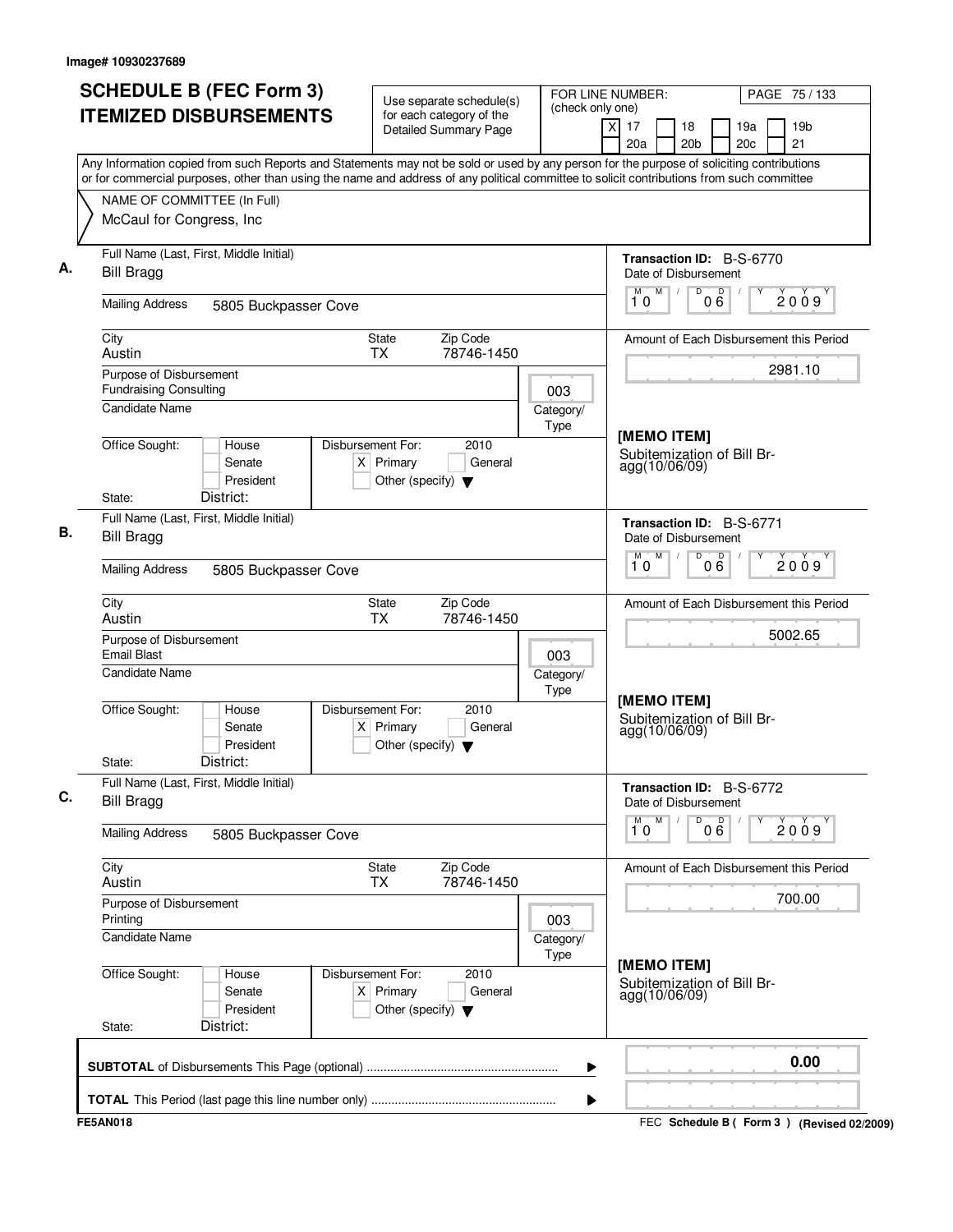| <b>SCHEDULE B (FEC Form 3)</b><br><b>ITEMIZED DISBURSEMENTS</b>                                                                                                                                                                                                                        | Use separate schedule(s)<br>for each category of the                                        | FOR LINE NUMBER:<br>(check only one) | PAGE 76 / 133                                                                   |
|----------------------------------------------------------------------------------------------------------------------------------------------------------------------------------------------------------------------------------------------------------------------------------------|---------------------------------------------------------------------------------------------|--------------------------------------|---------------------------------------------------------------------------------|
|                                                                                                                                                                                                                                                                                        | <b>Detailed Summary Page</b>                                                                |                                      | 19 <sub>b</sub><br>xl<br>17<br>18<br>19a<br>21<br>20a<br>20 <sub>b</sub><br>20c |
| Any Information copied from such Reports and Statements may not be sold or used by any person for the purpose of soliciting contributions<br>or for commercial purposes, other than using the name and address of any political committee to solicit contributions from such committee |                                                                                             |                                      |                                                                                 |
| NAME OF COMMITTEE (In Full)                                                                                                                                                                                                                                                            |                                                                                             |                                      |                                                                                 |
| McCaul for Congress, Inc                                                                                                                                                                                                                                                               |                                                                                             |                                      |                                                                                 |
| Full Name (Last, First, Middle Initial)<br>Greg Hill                                                                                                                                                                                                                                   |                                                                                             |                                      | Transaction ID: B-E-9879<br>Date of Disbursement                                |
| <b>Mailing Address</b><br>3604 Moon River Road                                                                                                                                                                                                                                         |                                                                                             |                                      | D<br>08<br>M<br>M<br>2009<br>10                                                 |
| City<br>Austin                                                                                                                                                                                                                                                                         | State<br>Zip Code<br>78746-7408<br><b>TX</b>                                                |                                      | Amount of Each Disbursement this Period                                         |
| Purpose of Disbursement<br>Reimbursement- Fuel & Meals                                                                                                                                                                                                                                 |                                                                                             | 002                                  | 122.01                                                                          |
| Candidate Name                                                                                                                                                                                                                                                                         |                                                                                             | Category/<br>Type                    |                                                                                 |
| Office Sought:<br>House<br>Senate<br>President                                                                                                                                                                                                                                         | Disbursement For:<br>2010<br>$X$ Primary<br>General<br>Other (specify) $\blacktriangledown$ |                                      |                                                                                 |
| District:<br>State:                                                                                                                                                                                                                                                                    |                                                                                             |                                      |                                                                                 |
| Full Name (Last, First, Middle Initial)<br><b>AT&amp;T Mobility</b>                                                                                                                                                                                                                    |                                                                                             |                                      | Transaction ID: B-E-9903<br>Date of Disbursement                                |
| <b>Mailing Address</b><br>PO Box 6463                                                                                                                                                                                                                                                  |                                                                                             |                                      | $\overline{D}$<br>M<br>09<br>M<br>2009<br>10                                    |
| City<br><b>Carol Stream</b>                                                                                                                                                                                                                                                            | Zip Code<br>State<br>IL<br>60197-6463                                                       |                                      | Amount of Each Disbursement this Period                                         |
| Purpose of Disbursement<br><b>Cellular Phone Service</b>                                                                                                                                                                                                                               |                                                                                             | 001                                  | 512.93                                                                          |
| <b>Candidate Name</b>                                                                                                                                                                                                                                                                  |                                                                                             | Category/<br>Type                    |                                                                                 |
| Office Sought:<br>House<br>Senate<br>President                                                                                                                                                                                                                                         | Disbursement For:<br>2010<br>$X$ Primary<br>General<br>Other (specify) $\blacktriangledown$ |                                      |                                                                                 |
| District:<br>State:                                                                                                                                                                                                                                                                    |                                                                                             |                                      |                                                                                 |
| Full Name (Last, First, Middle Initial)<br>Capitol Conferencing, LLC                                                                                                                                                                                                                   |                                                                                             |                                      | Transaction ID: B-E-9900<br>Date of Disbursement                                |
| <b>Mailing Address</b><br>PO Box 150746                                                                                                                                                                                                                                                |                                                                                             |                                      | $\overline{1}^M$ 0<br>M<br>D<br>09<br>2009                                      |
| City<br>Austin                                                                                                                                                                                                                                                                         | State<br>Zip Code<br>78715<br><b>TX</b>                                                     |                                      | Amount of Each Disbursement this Period                                         |
| Purpose of Disbursement<br>Telephone Service                                                                                                                                                                                                                                           |                                                                                             | 001                                  | 213.52                                                                          |
| <b>Candidate Name</b>                                                                                                                                                                                                                                                                  |                                                                                             | Category/<br>Type                    |                                                                                 |
| Office Sought:<br>House<br>Senate<br>President                                                                                                                                                                                                                                         | Disbursement For:<br>2010<br>$X$ Primary<br>General<br>Other (specify) $\blacktriangledown$ |                                      |                                                                                 |
| District:<br>State:                                                                                                                                                                                                                                                                    |                                                                                             |                                      |                                                                                 |
|                                                                                                                                                                                                                                                                                        |                                                                                             | ▶                                    | 848.46                                                                          |
|                                                                                                                                                                                                                                                                                        |                                                                                             |                                      |                                                                                 |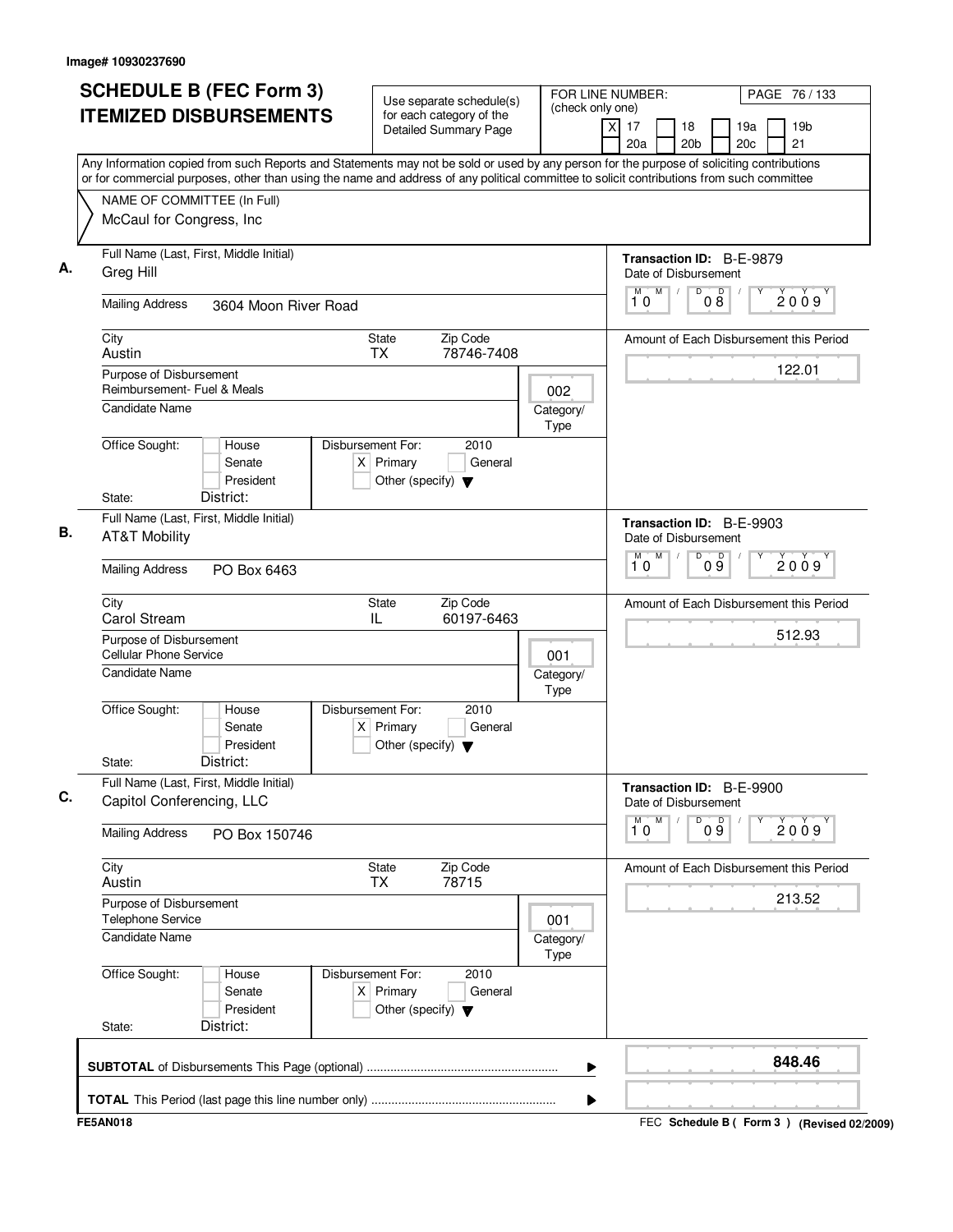| <b>SCHEDULE B (FEC Form 3)</b>                                                                                                                                                                                                                                                         | Use separate schedule(s)                                                                    | FOR LINE NUMBER:  | PAGE 77 / 133                                                                   |
|----------------------------------------------------------------------------------------------------------------------------------------------------------------------------------------------------------------------------------------------------------------------------------------|---------------------------------------------------------------------------------------------|-------------------|---------------------------------------------------------------------------------|
| <b>ITEMIZED DISBURSEMENTS</b>                                                                                                                                                                                                                                                          | for each category of the<br><b>Detailed Summary Page</b>                                    | (check only one)  | 17<br>18<br>19a<br>19 <sub>b</sub><br>ΧI<br>20a<br>20 <sub>b</sub><br>20c<br>21 |
| Any Information copied from such Reports and Statements may not be sold or used by any person for the purpose of soliciting contributions<br>or for commercial purposes, other than using the name and address of any political committee to solicit contributions from such committee |                                                                                             |                   |                                                                                 |
| NAME OF COMMITTEE (In Full)                                                                                                                                                                                                                                                            |                                                                                             |                   |                                                                                 |
| McCaul for Congress, Inc                                                                                                                                                                                                                                                               |                                                                                             |                   |                                                                                 |
| Full Name (Last, First, Middle Initial)<br>FedEx                                                                                                                                                                                                                                       |                                                                                             |                   | Transaction ID: B-E-9899<br>Date of Disbursement                                |
| <b>Mailing Address</b><br>PO Box 660481                                                                                                                                                                                                                                                |                                                                                             |                   | D<br>M<br>$0\overset{D}{9}$<br>М<br>2009<br>10                                  |
| City<br>Dallas                                                                                                                                                                                                                                                                         | <b>State</b><br>Zip Code<br><b>TX</b><br>75266-0481                                         |                   | Amount of Each Disbursement this Period                                         |
| Purpose of Disbursement<br><b>Express Shipping</b>                                                                                                                                                                                                                                     |                                                                                             | 001               | 136.46                                                                          |
| Candidate Name                                                                                                                                                                                                                                                                         |                                                                                             | Category/<br>Type |                                                                                 |
| Office Sought:<br>House<br>Senate<br>President<br>District:                                                                                                                                                                                                                            | Disbursement For:<br>2010<br>$X$ Primary<br>General<br>Other (specify) $\blacktriangledown$ |                   |                                                                                 |
| State:<br>Full Name (Last, First, Middle Initial)                                                                                                                                                                                                                                      |                                                                                             |                   |                                                                                 |
| Huckaby Davis Lisker                                                                                                                                                                                                                                                                   |                                                                                             |                   | Transaction ID: B-E-9608<br>Date of Disbursement                                |
| <b>Mailing Address</b><br>228 South Washington Street<br>Suite 115                                                                                                                                                                                                                     |                                                                                             |                   | $\overline{D}$<br>M<br>09<br>м<br>2009<br>10                                    |
| City<br>Alexandria                                                                                                                                                                                                                                                                     | <b>State</b><br>Zip Code<br>22314<br><b>VA</b>                                              |                   | Amount of Each Disbursement this Period                                         |
| Purpose of Disbursement<br><b>Compliance Consulting</b>                                                                                                                                                                                                                                |                                                                                             | 001               | 687.50                                                                          |
| <b>Candidate Name</b>                                                                                                                                                                                                                                                                  |                                                                                             | Category/<br>Type |                                                                                 |
| Office Sought:<br>House<br>Senate<br>President<br>District:<br>State:                                                                                                                                                                                                                  | Disbursement For:<br>2010<br>$X$ Primary<br>General<br>Other (specify) $\blacktriangledown$ |                   |                                                                                 |
| Full Name (Last, First, Middle Initial)                                                                                                                                                                                                                                                |                                                                                             |                   | Transaction ID: B-E-9901                                                        |
| Marathon Strategic Communications                                                                                                                                                                                                                                                      |                                                                                             |                   | Date of Disbursement<br>${\sf M}$<br>D<br>M                                     |
| <b>Mailing Address</b><br>3771 Vinecrest Drive                                                                                                                                                                                                                                         |                                                                                             |                   | 09<br>Υ<br>2009<br>10                                                           |
| City<br><b>Dallas</b>                                                                                                                                                                                                                                                                  | State<br>Zip Code<br><b>TX</b><br>75229-3930                                                |                   | Amount of Each Disbursement this Period                                         |
| Purpose of Disbursement<br>Strategic Campaign Consulting                                                                                                                                                                                                                               |                                                                                             | 001               | 2500.00                                                                         |
| Candidate Name                                                                                                                                                                                                                                                                         |                                                                                             | Category/<br>Type |                                                                                 |
| Office Sought:<br>House<br>Senate<br>President                                                                                                                                                                                                                                         | Disbursement For:<br>2010<br>$X$ Primary<br>General<br>Other (specify) $\blacktriangledown$ |                   |                                                                                 |
| District:<br>State:                                                                                                                                                                                                                                                                    |                                                                                             |                   |                                                                                 |
|                                                                                                                                                                                                                                                                                        |                                                                                             |                   | 3323.96                                                                         |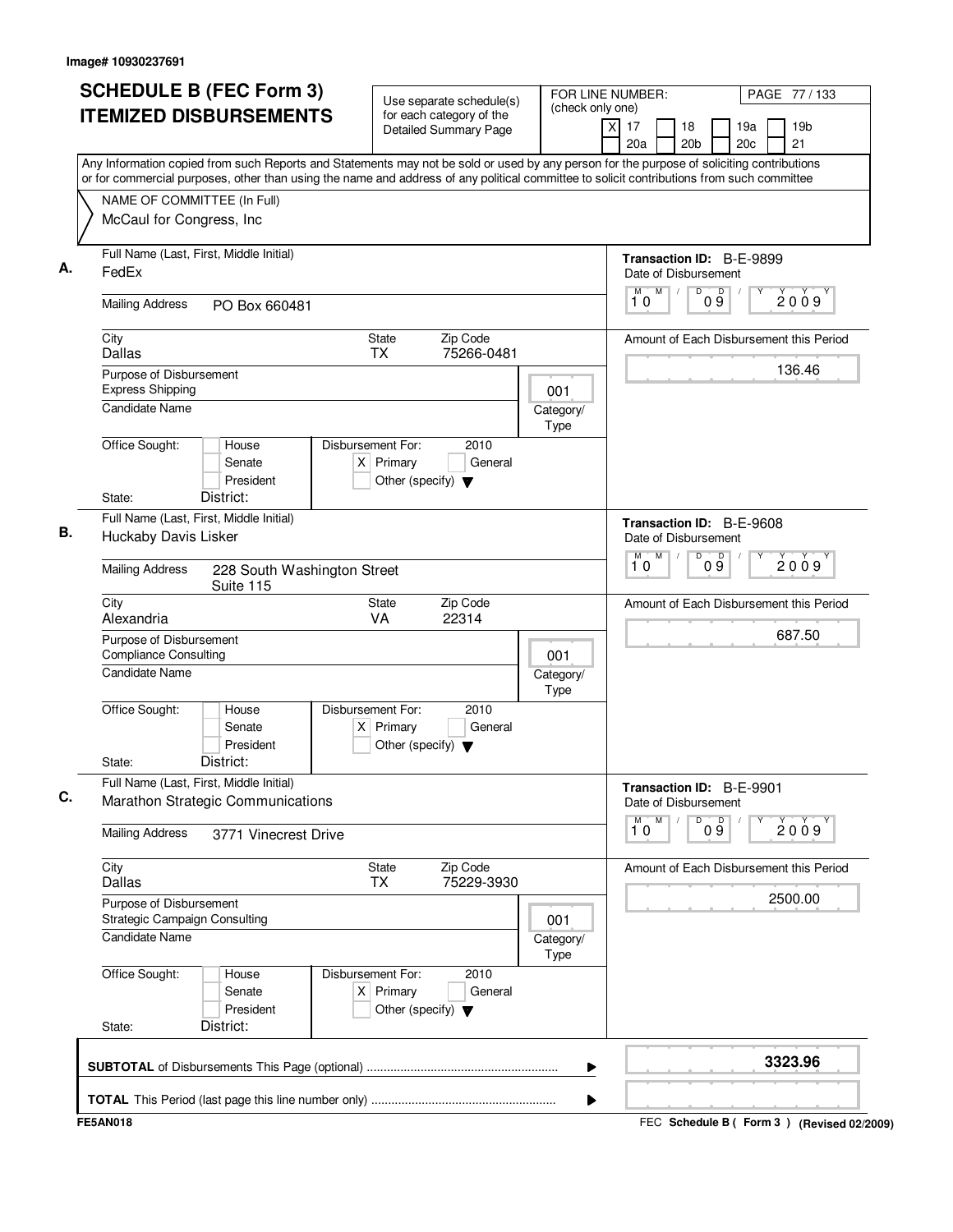|                                                    | <b>SCHEDULE B (FEC Form 3)</b><br><b>ITEMIZED DISBURSEMENTS</b>                                                                                                                                                                                                                        | Use separate schedule(s)<br>for each category of the<br><b>Detailed Summary Page</b>        | FOR LINE NUMBER:<br>(check only one) | $\times$<br>17<br>18<br>19a<br>20a<br>20 <sub>b</sub><br>20c      | PAGE 78 / 133<br>19 <sub>b</sub><br>21 |
|----------------------------------------------------|----------------------------------------------------------------------------------------------------------------------------------------------------------------------------------------------------------------------------------------------------------------------------------------|---------------------------------------------------------------------------------------------|--------------------------------------|-------------------------------------------------------------------|----------------------------------------|
|                                                    | Any Information copied from such Reports and Statements may not be sold or used by any person for the purpose of soliciting contributions<br>or for commercial purposes, other than using the name and address of any political committee to solicit contributions from such committee |                                                                                             |                                      |                                                                   |                                        |
| NAME OF COMMITTEE (In Full)                        |                                                                                                                                                                                                                                                                                        |                                                                                             |                                      |                                                                   |                                        |
| McCaul for Congress, Inc                           |                                                                                                                                                                                                                                                                                        |                                                                                             |                                      |                                                                   |                                        |
| Mo7 Mobile Marketing                               | Full Name (Last, First, Middle Initial)                                                                                                                                                                                                                                                |                                                                                             |                                      | Transaction ID: B-E-9906<br>Date of Disbursement                  |                                        |
| <b>Mailing Address</b>                             | 1800 West Loop South<br><b>Suite 2100</b>                                                                                                                                                                                                                                              |                                                                                             |                                      | M<br>$\overline{D}$<br>$\mathsf D$<br>M<br>$\sqrt{2}$<br>09<br>10 | 2009                                   |
| City<br>Houston                                    |                                                                                                                                                                                                                                                                                        | State<br>Zip Code<br><b>TX</b><br>77027                                                     |                                      | Amount of Each Disbursement this Period                           |                                        |
| Purpose of Disbursement<br><b>Blast Email</b>      |                                                                                                                                                                                                                                                                                        |                                                                                             | 001                                  |                                                                   | 5060.68                                |
| Candidate Name                                     |                                                                                                                                                                                                                                                                                        |                                                                                             | Category/<br>Type                    |                                                                   |                                        |
| Office Sought:                                     | House<br>Senate<br>President                                                                                                                                                                                                                                                           | Disbursement For:<br>2010<br>$X$ Primary<br>General<br>Other (specify) $\blacktriangledown$ |                                      |                                                                   |                                        |
| State:                                             | District:                                                                                                                                                                                                                                                                              |                                                                                             |                                      |                                                                   |                                        |
| Sir Speedy Printing                                | Full Name (Last, First, Middle Initial)                                                                                                                                                                                                                                                |                                                                                             |                                      | Transaction ID: B-E-9610<br>Date of Disbursement<br>M<br>M        |                                        |
| <b>Mailing Address</b>                             | 211 East 7th Street<br>Suite 100                                                                                                                                                                                                                                                       |                                                                                             |                                      | D<br>09<br>10                                                     | 2009                                   |
| City<br>Austin                                     |                                                                                                                                                                                                                                                                                        | Zip Code<br>State<br><b>TX</b><br>78701                                                     |                                      | Amount of Each Disbursement this Period                           |                                        |
| Purpose of Disbursement<br>Printing                |                                                                                                                                                                                                                                                                                        |                                                                                             | 001                                  |                                                                   | 3351.33                                |
| Candidate Name                                     |                                                                                                                                                                                                                                                                                        |                                                                                             | Category/<br>Type                    |                                                                   |                                        |
| Office Sought:                                     | House<br>Senate<br>President                                                                                                                                                                                                                                                           | Disbursement For:<br>2010<br>$X$ Primary<br>General<br>Other (specify) $\blacktriangledown$ |                                      |                                                                   |                                        |
| State:                                             | District:                                                                                                                                                                                                                                                                              |                                                                                             |                                      |                                                                   |                                        |
| <b>UPS Store</b>                                   | Full Name (Last, First, Middle Initial)                                                                                                                                                                                                                                                |                                                                                             |                                      | Transaction ID: B-E-9609<br>Date of Disbursement                  |                                        |
| <b>Mailing Address</b>                             | 815 Brazos Street<br>Suite A                                                                                                                                                                                                                                                           |                                                                                             |                                      | M<br>D<br>M<br>09<br>10                                           | 2009                                   |
| City<br>Austin                                     |                                                                                                                                                                                                                                                                                        | State<br>Zip Code<br>78701<br>TX                                                            |                                      | Amount of Each Disbursement this Period                           |                                        |
| Purpose of Disbursement<br><b>Express Shipping</b> |                                                                                                                                                                                                                                                                                        |                                                                                             | 001                                  |                                                                   | 27.45                                  |
| Candidate Name                                     |                                                                                                                                                                                                                                                                                        |                                                                                             | Category/<br>Type                    |                                                                   |                                        |
| Office Sought:                                     | House<br>Senate<br>President                                                                                                                                                                                                                                                           | Disbursement For:<br>2010<br>$X$ Primary<br>General<br>Other (specify) $\blacktriangledown$ |                                      |                                                                   |                                        |
| State:                                             | District:                                                                                                                                                                                                                                                                              |                                                                                             |                                      |                                                                   |                                        |
|                                                    |                                                                                                                                                                                                                                                                                        |                                                                                             | ▶                                    |                                                                   | 8439.46                                |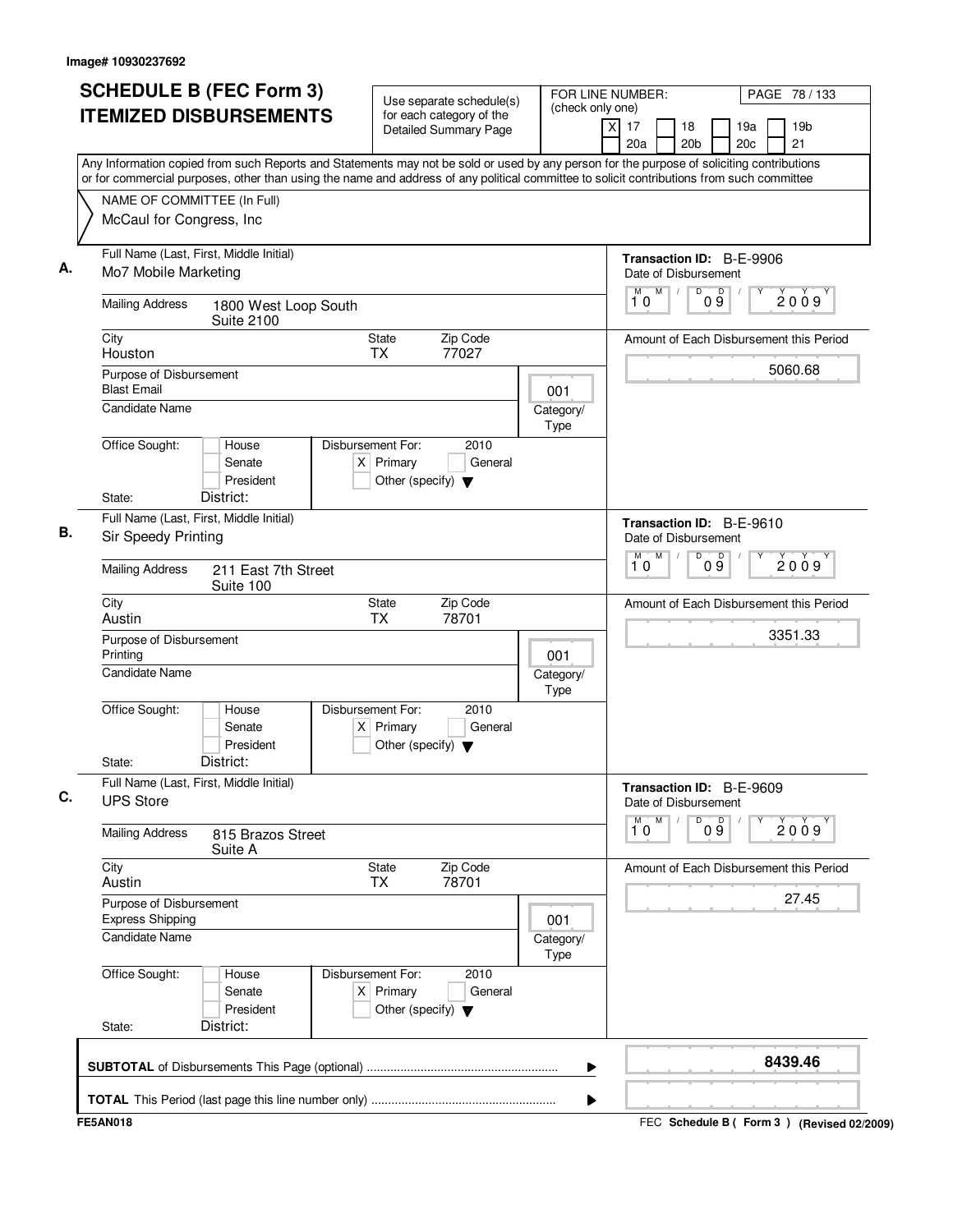| <b>ITEMIZED DISBURSEMENTS</b><br>or for commercial purposes, other than using the name and address of any political committee to solicit contributions from such committee<br>NAME OF COMMITTEE (In Full)<br>McCaul for Congress, Inc<br>Full Name (Last, First, Middle Initial)<br>Verizon Wireless |                 |                                                                          | for each category of the<br><b>Detailed Summary Page</b> |                   | 19 <sub>b</sub><br>xl<br>17<br>18<br>19a<br>20a<br>20 <sub>b</sub><br>20c<br>21<br>Any Information copied from such Reports and Statements may not be sold or used by any person for the purpose of soliciting contributions |
|------------------------------------------------------------------------------------------------------------------------------------------------------------------------------------------------------------------------------------------------------------------------------------------------------|-----------------|--------------------------------------------------------------------------|----------------------------------------------------------|-------------------|------------------------------------------------------------------------------------------------------------------------------------------------------------------------------------------------------------------------------|
|                                                                                                                                                                                                                                                                                                      |                 |                                                                          |                                                          |                   |                                                                                                                                                                                                                              |
|                                                                                                                                                                                                                                                                                                      |                 |                                                                          |                                                          |                   |                                                                                                                                                                                                                              |
|                                                                                                                                                                                                                                                                                                      |                 |                                                                          |                                                          |                   |                                                                                                                                                                                                                              |
|                                                                                                                                                                                                                                                                                                      |                 |                                                                          |                                                          |                   |                                                                                                                                                                                                                              |
|                                                                                                                                                                                                                                                                                                      |                 |                                                                          |                                                          |                   | Transaction ID: B-E-9902<br>Date of Disbursement                                                                                                                                                                             |
| <b>Mailing Address</b>                                                                                                                                                                                                                                                                               | PO Box 660108   |                                                                          |                                                          |                   | D<br>09<br>M<br>M<br>2009<br>10                                                                                                                                                                                              |
| City<br>Dallas                                                                                                                                                                                                                                                                                       |                 | State<br><b>TX</b>                                                       | Zip Code<br>75266-0108                                   |                   | Amount of Each Disbursement this Period                                                                                                                                                                                      |
| Purpose of Disbursement<br><b>Cellular Phone Service</b>                                                                                                                                                                                                                                             |                 |                                                                          |                                                          | 001               | 288.26                                                                                                                                                                                                                       |
| <b>Candidate Name</b>                                                                                                                                                                                                                                                                                |                 |                                                                          |                                                          | Category/<br>Type |                                                                                                                                                                                                                              |
| Office Sought:<br>House<br>Senate                                                                                                                                                                                                                                                                    | President       | Disbursement For:<br>$X$ Primary<br>Other (specify) $\blacktriangledown$ | 2010<br>General                                          |                   |                                                                                                                                                                                                                              |
| District:<br>State:                                                                                                                                                                                                                                                                                  |                 |                                                                          |                                                          |                   |                                                                                                                                                                                                                              |
| Full Name (Last, First, Middle Initial)<br>Lucas Sheffield                                                                                                                                                                                                                                           |                 |                                                                          |                                                          |                   | Transaction ID: B-E-9905<br>Date of Disbursement                                                                                                                                                                             |
| <b>Mailing Address</b>                                                                                                                                                                                                                                                                               | 332 Wetzel Road |                                                                          |                                                          |                   | $\overline{D}$<br>M<br>09<br>M<br>2009<br>10                                                                                                                                                                                 |
| City<br>Kyle                                                                                                                                                                                                                                                                                         |                 | State<br><b>TX</b>                                                       | Zip Code<br>78640                                        |                   | Amount of Each Disbursement this Period                                                                                                                                                                                      |
| Purpose of Disbursement<br>Reimbursement- Transportation                                                                                                                                                                                                                                             |                 |                                                                          |                                                          | 002               | 194.00                                                                                                                                                                                                                       |
| Candidate Name                                                                                                                                                                                                                                                                                       |                 |                                                                          |                                                          | Category/<br>Type |                                                                                                                                                                                                                              |
| Office Sought:<br>House<br>Senate<br>District:<br>State:                                                                                                                                                                                                                                             | President       | Disbursement For:<br>$X$ Primary<br>Other (specify) $\blacktriangledown$ | 2010<br>General                                          |                   |                                                                                                                                                                                                                              |
| Full Name (Last, First, Middle Initial)<br>Applied Materials, Inc. PAC                                                                                                                                                                                                                               |                 |                                                                          |                                                          |                   | Transaction ID: B-I-10027<br>Date of Disbursement                                                                                                                                                                            |
| <b>Mailing Address</b><br>Suite E                                                                                                                                                                                                                                                                    | 20 Park Road    |                                                                          |                                                          |                   | M<br>$\overline{\mathbf{1}^M \mathbf{0}}$<br>D<br>$\overline{1}$ $\overline{2}$<br>2009                                                                                                                                      |
| City<br>Burlingame                                                                                                                                                                                                                                                                                   |                 | State<br>CA                                                              | Zip Code<br>94010-4443                                   |                   | Amount of Each Disbursement this Period                                                                                                                                                                                      |
| Purpose of Disbursement<br>Inkind: Staff, Emails & Car Rental                                                                                                                                                                                                                                        |                 |                                                                          |                                                          |                   | 388.55                                                                                                                                                                                                                       |
| <b>Candidate Name</b>                                                                                                                                                                                                                                                                                |                 |                                                                          |                                                          | Category/<br>Type |                                                                                                                                                                                                                              |
| Office Sought:<br>House<br>Senate                                                                                                                                                                                                                                                                    | President       | Disbursement For:<br>$X$ Primary<br>Other (specify) $\blacktriangledown$ | 2010<br>General                                          |                   |                                                                                                                                                                                                                              |
| District:<br>State:                                                                                                                                                                                                                                                                                  |                 |                                                                          |                                                          |                   |                                                                                                                                                                                                                              |
|                                                                                                                                                                                                                                                                                                      |                 |                                                                          |                                                          | ▶                 | 870.81                                                                                                                                                                                                                       |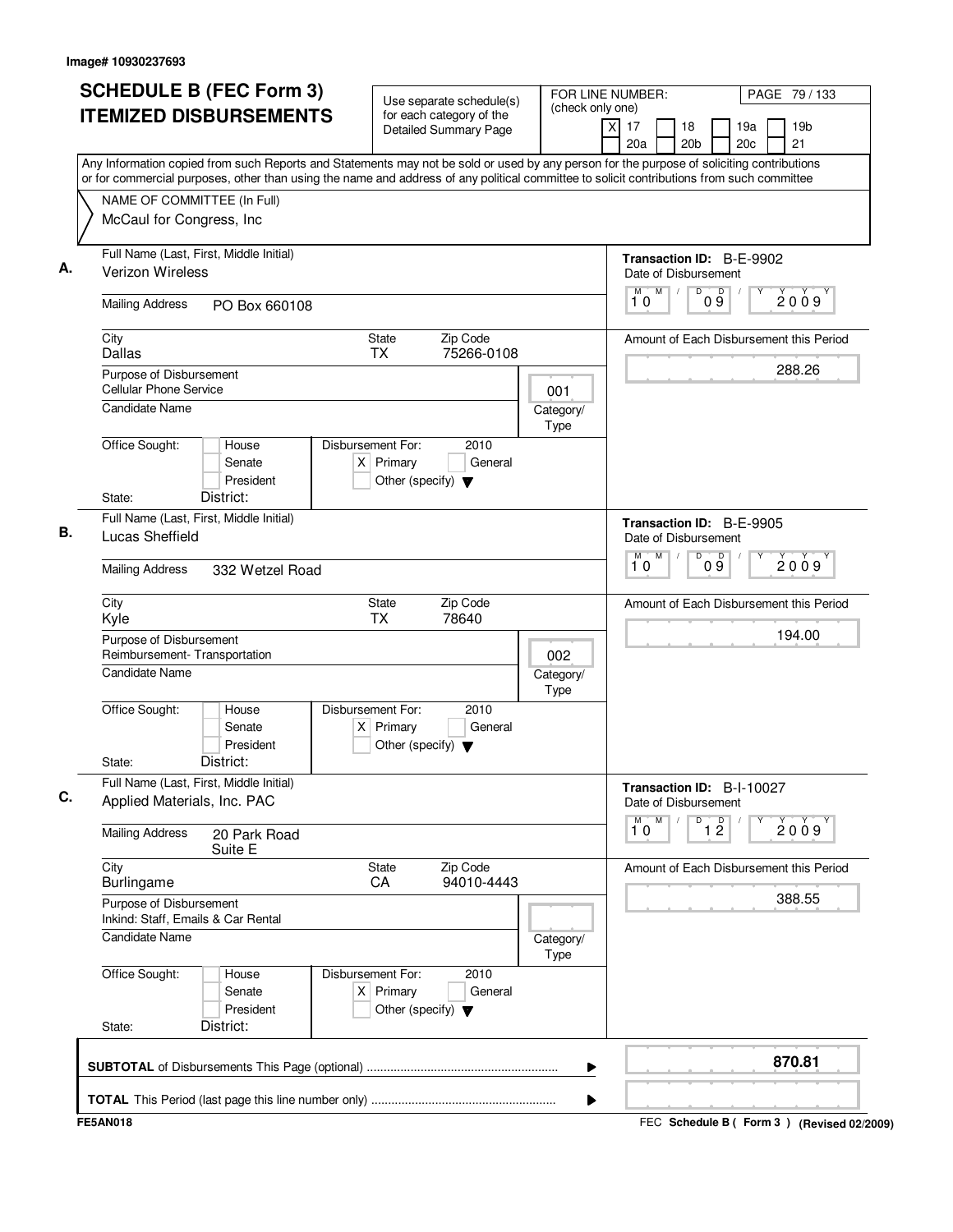| <b>SCHEDULE B (FEC Form 3)</b><br><b>ITEMIZED DISBURSEMENTS</b>                                                                                                                                                                                                                        | Use separate schedule(s)<br>for each category of the                                        | FOR LINE NUMBER:<br>(check only one) |                                                               | PAGE 80 / 133                                   |
|----------------------------------------------------------------------------------------------------------------------------------------------------------------------------------------------------------------------------------------------------------------------------------------|---------------------------------------------------------------------------------------------|--------------------------------------|---------------------------------------------------------------|-------------------------------------------------|
|                                                                                                                                                                                                                                                                                        | <b>Detailed Summary Page</b>                                                                |                                      | $\overline{\mathsf{x}}$<br>17<br>18<br>20a<br>20 <sub>b</sub> | 19a<br>19 <sub>b</sub><br>21<br>20 <sub>c</sub> |
| Any Information copied from such Reports and Statements may not be sold or used by any person for the purpose of soliciting contributions<br>or for commercial purposes, other than using the name and address of any political committee to solicit contributions from such committee |                                                                                             |                                      |                                                               |                                                 |
| NAME OF COMMITTEE (In Full)                                                                                                                                                                                                                                                            |                                                                                             |                                      |                                                               |                                                 |
| McCaul for Congress, Inc                                                                                                                                                                                                                                                               |                                                                                             |                                      |                                                               |                                                 |
| Full Name (Last, First, Middle Initial)<br>Mercury Esystems                                                                                                                                                                                                                            |                                                                                             |                                      | Date of Disbursement                                          | Transaction ID: B-E-9922                        |
| <b>Mailing Address</b><br>15023 Wells Port Drive                                                                                                                                                                                                                                       |                                                                                             |                                      | M<br>D<br>M<br>$\sqrt{2}$<br>10                               | $\mathsf D$<br>2009<br>13                       |
| City<br>Austin                                                                                                                                                                                                                                                                         | Zip Code<br>State<br>78728<br>TX                                                            |                                      |                                                               | Amount of Each Disbursement this Period         |
| Purpose of Disbursement<br>E-Merchant Fee                                                                                                                                                                                                                                              |                                                                                             | 001                                  |                                                               | 3.33                                            |
| Candidate Name                                                                                                                                                                                                                                                                         |                                                                                             | Category/<br>Type                    |                                                               |                                                 |
| Office Sought:<br>House<br>Senate<br>President<br>District:                                                                                                                                                                                                                            | Disbursement For:<br>2010<br>$X$ Primary<br>General<br>Other (specify) $\blacktriangledown$ |                                      |                                                               |                                                 |
| State:<br>Full Name (Last, First, Middle Initial)                                                                                                                                                                                                                                      |                                                                                             |                                      |                                                               |                                                 |
| Paychex                                                                                                                                                                                                                                                                                |                                                                                             |                                      | Date of Disbursement<br>M<br>D<br>М                           | Transaction ID: B-E-9921                        |
| <b>Mailing Address</b><br>4242 Woodcock Drive<br>Suite 100                                                                                                                                                                                                                             |                                                                                             |                                      | 10                                                            | $\overline{1\,3}$<br>2009                       |
| City<br>San Antonio                                                                                                                                                                                                                                                                    | Zip Code<br>State<br>TX<br>78228-1359                                                       |                                      |                                                               | Amount of Each Disbursement this Period         |
| Purpose of Disbursement<br>Payroll Fee                                                                                                                                                                                                                                                 |                                                                                             | 001                                  |                                                               | 80.31                                           |
| Candidate Name                                                                                                                                                                                                                                                                         |                                                                                             | Category/<br>Type                    |                                                               |                                                 |
| Office Sought:<br>House<br>Senate<br>President<br>District:<br>State:                                                                                                                                                                                                                  | Disbursement For:<br>2010<br>$X$ Primary<br>General<br>Other (specify) $\blacktriangledown$ |                                      |                                                               |                                                 |
| Full Name (Last, First, Middle Initial)<br>Mercury Esystems                                                                                                                                                                                                                            |                                                                                             |                                      | Date of Disbursement                                          | Transaction ID: B-E-9947                        |
| <b>Mailing Address</b><br>15023 Wells Port Drive                                                                                                                                                                                                                                       |                                                                                             |                                      | $\overline{1}^M$ 0<br>M<br>D                                  | $\overline{1\phantom{1}5}$<br>2009              |
| City<br>Austin                                                                                                                                                                                                                                                                         | State<br>Zip Code<br>78728<br><b>TX</b>                                                     |                                      |                                                               | Amount of Each Disbursement this Period         |
| Purpose of Disbursement<br>E-Merchant Fee                                                                                                                                                                                                                                              |                                                                                             | 001                                  |                                                               | 10.00                                           |
| <b>Candidate Name</b>                                                                                                                                                                                                                                                                  |                                                                                             | Category/<br>Type                    |                                                               |                                                 |
| Office Sought:<br>House<br>Senate<br>President<br>District:<br>State:                                                                                                                                                                                                                  | Disbursement For:<br>2010<br>$X$ Primary<br>General<br>Other (specify) $\blacktriangledown$ |                                      |                                                               |                                                 |
|                                                                                                                                                                                                                                                                                        |                                                                                             | ▶                                    |                                                               | 93.64                                           |
|                                                                                                                                                                                                                                                                                        |                                                                                             | ▶                                    |                                                               |                                                 |
| <b>FE5AN018</b>                                                                                                                                                                                                                                                                        |                                                                                             |                                      |                                                               | FEC Schedule B ( Form 3 ) (Revised 02/2009)     |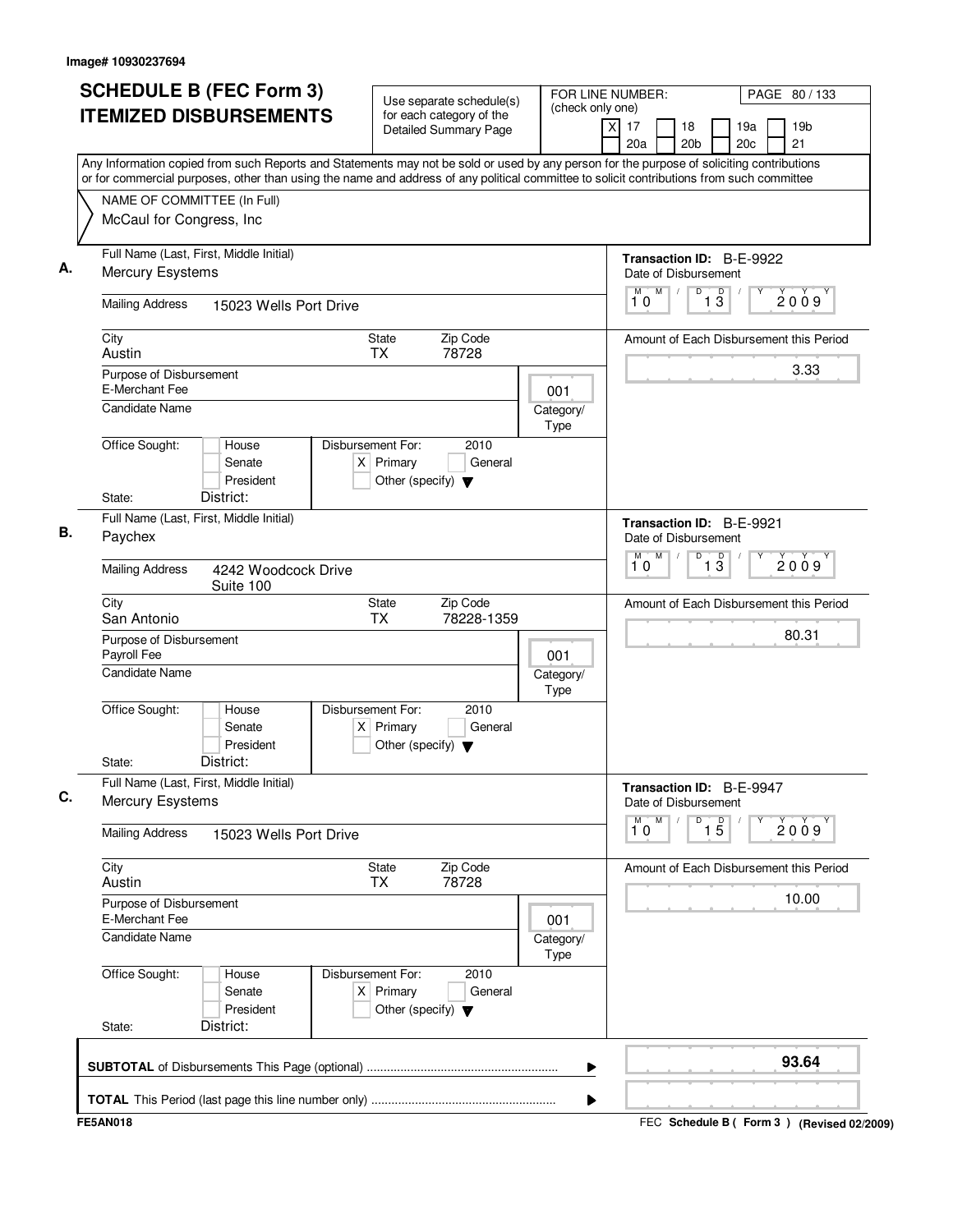| <b>ITEMIZED DISBURSEMENTS</b><br>for each category of the<br>19 <sub>b</sub><br>17<br>18<br>19a<br>Χ<br><b>Detailed Summary Page</b><br>20a<br>20 <sub>b</sub><br>20c<br>21<br>Any Information copied from such Reports and Statements may not be sold or used by any person for the purpose of soliciting contributions<br>or for commercial purposes, other than using the name and address of any political committee to solicit contributions from such committee<br>NAME OF COMMITTEE (In Full)<br>McCaul for Congress, Inc<br>Full Name (Last, First, Middle Initial)<br><b>Transaction ID: B-E-9943</b><br>AT&T<br>Date of Disbursement<br>M<br>D<br>M<br>D<br>2009<br>19<br>10<br><b>Mailing Address</b><br>PO Box 5001<br>Zip Code<br>State<br>City<br>Carol Stream<br>60197<br>IL<br>382.47<br>Purpose of Disbursement<br><b>Telephone Service</b><br>001<br>Candidate Name<br>Category/<br>Type<br>Office Sought:<br>Disbursement For:<br>2010<br>House<br>$X$ Primary<br>General<br>Senate<br>President<br>Other (specify) $\blacktriangledown$<br>District:<br>State:<br>Full Name (Last, First, Middle Initial)<br>Transaction ID: B-E-9942<br><b>AT&amp;T Mobility</b><br>Date of Disbursement<br>M<br>$\overline{D}$<br>$\overline{19}$<br>M<br>10<br><b>Mailing Address</b><br>PO Box 536216<br>State<br>Zip Code<br>City<br>Atlanta<br>GA<br>30353-6216<br>706.16<br>Purpose of Disbursement<br><b>Cellular Phone Service</b><br>001<br><b>Candidate Name</b><br>Category/<br>Type<br>Office Sought:<br>Disbursement For:<br>2010<br>House<br>Senate<br>$X$ Primary<br>General<br>President<br>Other (specify) $\blacktriangledown$<br>District:<br>State:<br>Full Name (Last, First, Middle Initial)<br>Transaction ID: B-E-9944<br>Capitol Conferencing, LLC<br>Date of Disbursement<br>M<br>D<br>$\overline{19}$<br>$\overline{\overset{M}{10}}$<br><b>Mailing Address</b><br>PO Box 150746<br>City<br>Zip Code<br>State<br><b>TX</b><br>78715<br>Austin<br>6.30<br>Purpose of Disbursement<br><b>Telephone Service</b><br>001<br><b>Candidate Name</b><br>Category/<br>Type<br>Office Sought:<br>Disbursement For:<br>2010<br>House<br>$X$ Primary<br>Senate<br>General<br>President<br>Other (specify) $\blacktriangledown$<br>District:<br>State:<br>1094.93 | <b>SCHEDULE B (FEC Form 3)</b> | Use separate schedule(s) | FOR LINE NUMBER:<br>(check only one) | PAGE 81 / 133                           |
|--------------------------------------------------------------------------------------------------------------------------------------------------------------------------------------------------------------------------------------------------------------------------------------------------------------------------------------------------------------------------------------------------------------------------------------------------------------------------------------------------------------------------------------------------------------------------------------------------------------------------------------------------------------------------------------------------------------------------------------------------------------------------------------------------------------------------------------------------------------------------------------------------------------------------------------------------------------------------------------------------------------------------------------------------------------------------------------------------------------------------------------------------------------------------------------------------------------------------------------------------------------------------------------------------------------------------------------------------------------------------------------------------------------------------------------------------------------------------------------------------------------------------------------------------------------------------------------------------------------------------------------------------------------------------------------------------------------------------------------------------------------------------------------------------------------------------------------------------------------------------------------------------------------------------------------------------------------------------------------------------------------------------------------------------------------------------------------------------------------------------------------------------------------------------------------------------------------------------------------------------------------------------------------|--------------------------------|--------------------------|--------------------------------------|-----------------------------------------|
|                                                                                                                                                                                                                                                                                                                                                                                                                                                                                                                                                                                                                                                                                                                                                                                                                                                                                                                                                                                                                                                                                                                                                                                                                                                                                                                                                                                                                                                                                                                                                                                                                                                                                                                                                                                                                                                                                                                                                                                                                                                                                                                                                                                                                                                                                      |                                |                          |                                      |                                         |
|                                                                                                                                                                                                                                                                                                                                                                                                                                                                                                                                                                                                                                                                                                                                                                                                                                                                                                                                                                                                                                                                                                                                                                                                                                                                                                                                                                                                                                                                                                                                                                                                                                                                                                                                                                                                                                                                                                                                                                                                                                                                                                                                                                                                                                                                                      |                                |                          |                                      |                                         |
|                                                                                                                                                                                                                                                                                                                                                                                                                                                                                                                                                                                                                                                                                                                                                                                                                                                                                                                                                                                                                                                                                                                                                                                                                                                                                                                                                                                                                                                                                                                                                                                                                                                                                                                                                                                                                                                                                                                                                                                                                                                                                                                                                                                                                                                                                      |                                |                          |                                      |                                         |
|                                                                                                                                                                                                                                                                                                                                                                                                                                                                                                                                                                                                                                                                                                                                                                                                                                                                                                                                                                                                                                                                                                                                                                                                                                                                                                                                                                                                                                                                                                                                                                                                                                                                                                                                                                                                                                                                                                                                                                                                                                                                                                                                                                                                                                                                                      |                                |                          |                                      |                                         |
|                                                                                                                                                                                                                                                                                                                                                                                                                                                                                                                                                                                                                                                                                                                                                                                                                                                                                                                                                                                                                                                                                                                                                                                                                                                                                                                                                                                                                                                                                                                                                                                                                                                                                                                                                                                                                                                                                                                                                                                                                                                                                                                                                                                                                                                                                      |                                |                          |                                      |                                         |
|                                                                                                                                                                                                                                                                                                                                                                                                                                                                                                                                                                                                                                                                                                                                                                                                                                                                                                                                                                                                                                                                                                                                                                                                                                                                                                                                                                                                                                                                                                                                                                                                                                                                                                                                                                                                                                                                                                                                                                                                                                                                                                                                                                                                                                                                                      |                                |                          |                                      |                                         |
|                                                                                                                                                                                                                                                                                                                                                                                                                                                                                                                                                                                                                                                                                                                                                                                                                                                                                                                                                                                                                                                                                                                                                                                                                                                                                                                                                                                                                                                                                                                                                                                                                                                                                                                                                                                                                                                                                                                                                                                                                                                                                                                                                                                                                                                                                      |                                |                          |                                      |                                         |
|                                                                                                                                                                                                                                                                                                                                                                                                                                                                                                                                                                                                                                                                                                                                                                                                                                                                                                                                                                                                                                                                                                                                                                                                                                                                                                                                                                                                                                                                                                                                                                                                                                                                                                                                                                                                                                                                                                                                                                                                                                                                                                                                                                                                                                                                                      |                                |                          |                                      | Amount of Each Disbursement this Period |
|                                                                                                                                                                                                                                                                                                                                                                                                                                                                                                                                                                                                                                                                                                                                                                                                                                                                                                                                                                                                                                                                                                                                                                                                                                                                                                                                                                                                                                                                                                                                                                                                                                                                                                                                                                                                                                                                                                                                                                                                                                                                                                                                                                                                                                                                                      |                                |                          |                                      |                                         |
|                                                                                                                                                                                                                                                                                                                                                                                                                                                                                                                                                                                                                                                                                                                                                                                                                                                                                                                                                                                                                                                                                                                                                                                                                                                                                                                                                                                                                                                                                                                                                                                                                                                                                                                                                                                                                                                                                                                                                                                                                                                                                                                                                                                                                                                                                      |                                |                          |                                      |                                         |
|                                                                                                                                                                                                                                                                                                                                                                                                                                                                                                                                                                                                                                                                                                                                                                                                                                                                                                                                                                                                                                                                                                                                                                                                                                                                                                                                                                                                                                                                                                                                                                                                                                                                                                                                                                                                                                                                                                                                                                                                                                                                                                                                                                                                                                                                                      |                                |                          |                                      |                                         |
|                                                                                                                                                                                                                                                                                                                                                                                                                                                                                                                                                                                                                                                                                                                                                                                                                                                                                                                                                                                                                                                                                                                                                                                                                                                                                                                                                                                                                                                                                                                                                                                                                                                                                                                                                                                                                                                                                                                                                                                                                                                                                                                                                                                                                                                                                      |                                |                          |                                      |                                         |
|                                                                                                                                                                                                                                                                                                                                                                                                                                                                                                                                                                                                                                                                                                                                                                                                                                                                                                                                                                                                                                                                                                                                                                                                                                                                                                                                                                                                                                                                                                                                                                                                                                                                                                                                                                                                                                                                                                                                                                                                                                                                                                                                                                                                                                                                                      |                                |                          |                                      |                                         |
|                                                                                                                                                                                                                                                                                                                                                                                                                                                                                                                                                                                                                                                                                                                                                                                                                                                                                                                                                                                                                                                                                                                                                                                                                                                                                                                                                                                                                                                                                                                                                                                                                                                                                                                                                                                                                                                                                                                                                                                                                                                                                                                                                                                                                                                                                      |                                |                          |                                      | 2009                                    |
|                                                                                                                                                                                                                                                                                                                                                                                                                                                                                                                                                                                                                                                                                                                                                                                                                                                                                                                                                                                                                                                                                                                                                                                                                                                                                                                                                                                                                                                                                                                                                                                                                                                                                                                                                                                                                                                                                                                                                                                                                                                                                                                                                                                                                                                                                      |                                |                          |                                      | Amount of Each Disbursement this Period |
|                                                                                                                                                                                                                                                                                                                                                                                                                                                                                                                                                                                                                                                                                                                                                                                                                                                                                                                                                                                                                                                                                                                                                                                                                                                                                                                                                                                                                                                                                                                                                                                                                                                                                                                                                                                                                                                                                                                                                                                                                                                                                                                                                                                                                                                                                      |                                |                          |                                      |                                         |
|                                                                                                                                                                                                                                                                                                                                                                                                                                                                                                                                                                                                                                                                                                                                                                                                                                                                                                                                                                                                                                                                                                                                                                                                                                                                                                                                                                                                                                                                                                                                                                                                                                                                                                                                                                                                                                                                                                                                                                                                                                                                                                                                                                                                                                                                                      |                                |                          |                                      |                                         |
|                                                                                                                                                                                                                                                                                                                                                                                                                                                                                                                                                                                                                                                                                                                                                                                                                                                                                                                                                                                                                                                                                                                                                                                                                                                                                                                                                                                                                                                                                                                                                                                                                                                                                                                                                                                                                                                                                                                                                                                                                                                                                                                                                                                                                                                                                      |                                |                          |                                      |                                         |
|                                                                                                                                                                                                                                                                                                                                                                                                                                                                                                                                                                                                                                                                                                                                                                                                                                                                                                                                                                                                                                                                                                                                                                                                                                                                                                                                                                                                                                                                                                                                                                                                                                                                                                                                                                                                                                                                                                                                                                                                                                                                                                                                                                                                                                                                                      |                                |                          |                                      |                                         |
|                                                                                                                                                                                                                                                                                                                                                                                                                                                                                                                                                                                                                                                                                                                                                                                                                                                                                                                                                                                                                                                                                                                                                                                                                                                                                                                                                                                                                                                                                                                                                                                                                                                                                                                                                                                                                                                                                                                                                                                                                                                                                                                                                                                                                                                                                      |                                |                          |                                      |                                         |
|                                                                                                                                                                                                                                                                                                                                                                                                                                                                                                                                                                                                                                                                                                                                                                                                                                                                                                                                                                                                                                                                                                                                                                                                                                                                                                                                                                                                                                                                                                                                                                                                                                                                                                                                                                                                                                                                                                                                                                                                                                                                                                                                                                                                                                                                                      |                                |                          |                                      | 2009                                    |
|                                                                                                                                                                                                                                                                                                                                                                                                                                                                                                                                                                                                                                                                                                                                                                                                                                                                                                                                                                                                                                                                                                                                                                                                                                                                                                                                                                                                                                                                                                                                                                                                                                                                                                                                                                                                                                                                                                                                                                                                                                                                                                                                                                                                                                                                                      |                                |                          |                                      | Amount of Each Disbursement this Period |
|                                                                                                                                                                                                                                                                                                                                                                                                                                                                                                                                                                                                                                                                                                                                                                                                                                                                                                                                                                                                                                                                                                                                                                                                                                                                                                                                                                                                                                                                                                                                                                                                                                                                                                                                                                                                                                                                                                                                                                                                                                                                                                                                                                                                                                                                                      |                                |                          |                                      |                                         |
|                                                                                                                                                                                                                                                                                                                                                                                                                                                                                                                                                                                                                                                                                                                                                                                                                                                                                                                                                                                                                                                                                                                                                                                                                                                                                                                                                                                                                                                                                                                                                                                                                                                                                                                                                                                                                                                                                                                                                                                                                                                                                                                                                                                                                                                                                      |                                |                          |                                      |                                         |
|                                                                                                                                                                                                                                                                                                                                                                                                                                                                                                                                                                                                                                                                                                                                                                                                                                                                                                                                                                                                                                                                                                                                                                                                                                                                                                                                                                                                                                                                                                                                                                                                                                                                                                                                                                                                                                                                                                                                                                                                                                                                                                                                                                                                                                                                                      |                                |                          |                                      |                                         |
|                                                                                                                                                                                                                                                                                                                                                                                                                                                                                                                                                                                                                                                                                                                                                                                                                                                                                                                                                                                                                                                                                                                                                                                                                                                                                                                                                                                                                                                                                                                                                                                                                                                                                                                                                                                                                                                                                                                                                                                                                                                                                                                                                                                                                                                                                      |                                |                          |                                      |                                         |
|                                                                                                                                                                                                                                                                                                                                                                                                                                                                                                                                                                                                                                                                                                                                                                                                                                                                                                                                                                                                                                                                                                                                                                                                                                                                                                                                                                                                                                                                                                                                                                                                                                                                                                                                                                                                                                                                                                                                                                                                                                                                                                                                                                                                                                                                                      |                                |                          | ▶                                    |                                         |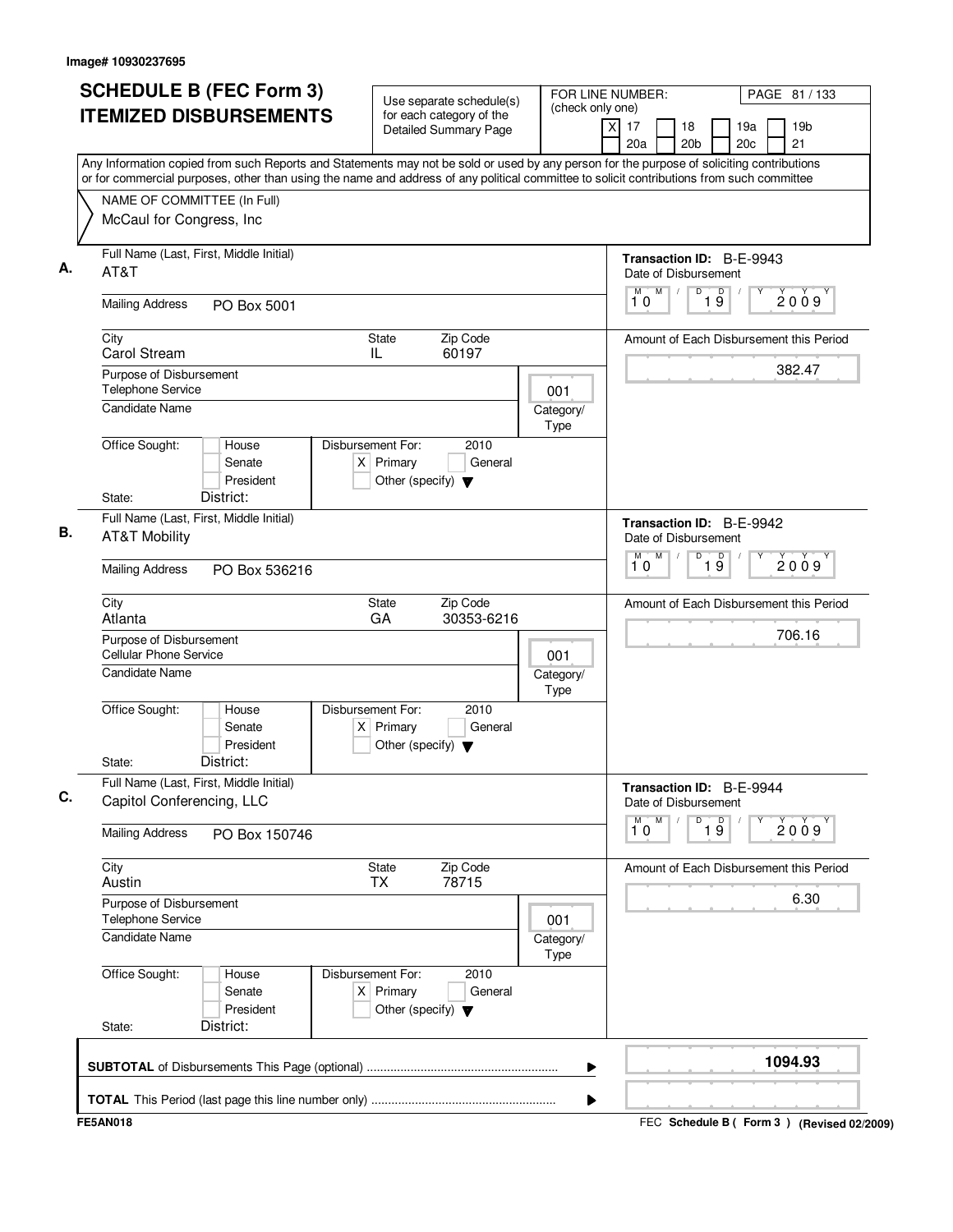| <b>SCHEDULE B (FEC Form 3)</b>                                                                                                                                                                                                                                                         | Use separate schedule(s)                                                                    | FOR LINE NUMBER:<br>(check only one) | PAGE 82 / 133                                                                         |
|----------------------------------------------------------------------------------------------------------------------------------------------------------------------------------------------------------------------------------------------------------------------------------------|---------------------------------------------------------------------------------------------|--------------------------------------|---------------------------------------------------------------------------------------|
| <b>ITEMIZED DISBURSEMENTS</b>                                                                                                                                                                                                                                                          | for each category of the<br><b>Detailed Summary Page</b>                                    | $\boldsymbol{\mathsf{X}}$            | 19 <sub>b</sub><br>17<br>18<br>19a<br>20 <sub>b</sub><br>20 <sub>c</sub><br>21<br>20a |
| Any Information copied from such Reports and Statements may not be sold or used by any person for the purpose of soliciting contributions<br>or for commercial purposes, other than using the name and address of any political committee to solicit contributions from such committee |                                                                                             |                                      |                                                                                       |
| NAME OF COMMITTEE (In Full)                                                                                                                                                                                                                                                            |                                                                                             |                                      |                                                                                       |
| McCaul for Congress, Inc                                                                                                                                                                                                                                                               |                                                                                             |                                      |                                                                                       |
| Full Name (Last, First, Middle Initial)<br>Elizabeth Biar                                                                                                                                                                                                                              |                                                                                             |                                      | Transaction ID: B-I-9948<br>Date of Disbursement                                      |
| <b>Mailing Address</b><br>PO Box 79224                                                                                                                                                                                                                                                 |                                                                                             |                                      | M<br>D<br>D<br>М<br>2009<br>$1\overline{9}$<br>10                                     |
| City<br>Houston                                                                                                                                                                                                                                                                        | <b>State</b><br>Zip Code<br>77279-9224<br><b>TX</b>                                         |                                      | Amount of Each Disbursement this Period                                               |
| Purpose of Disbursement<br>Inkind: Food & Beverages                                                                                                                                                                                                                                    |                                                                                             |                                      | 212.17                                                                                |
| <b>Candidate Name</b>                                                                                                                                                                                                                                                                  |                                                                                             | Category/<br>Type                    |                                                                                       |
| Office Sought:<br>House<br>Senate<br>President                                                                                                                                                                                                                                         | Disbursement For:<br>2010<br>$X$ Primary<br>General<br>Other (specify) $\blacktriangledown$ |                                      |                                                                                       |
| District:<br>State:                                                                                                                                                                                                                                                                    |                                                                                             |                                      |                                                                                       |
| Full Name (Last, First, Middle Initial)<br><b>DeLee Consulting</b>                                                                                                                                                                                                                     |                                                                                             |                                      | Transaction ID: B-E-9953<br>Date of Disbursement                                      |
| <b>Mailing Address</b><br>812 Winflo<br>Unit A                                                                                                                                                                                                                                         |                                                                                             |                                      | M<br>$D$ <sub>2</sub> $\frac{D}{7}$<br>M<br>2009<br>10                                |
| City<br>Austin                                                                                                                                                                                                                                                                         | Zip Code<br>State<br><b>TX</b><br>78703                                                     |                                      | Amount of Each Disbursement this Period                                               |
| Purpose of Disbursement<br><b>Strategic Campaign Consulting</b>                                                                                                                                                                                                                        |                                                                                             | 001                                  | 3750.00                                                                               |
| Candidate Name                                                                                                                                                                                                                                                                         |                                                                                             | Category/<br>Type                    |                                                                                       |
| Office Sought:<br>House<br>Senate<br>President                                                                                                                                                                                                                                         | Disbursement For:<br>2010<br>$X$ Primary<br>General<br>Other (specify) $\blacktriangledown$ |                                      |                                                                                       |
| District:<br>State:                                                                                                                                                                                                                                                                    |                                                                                             |                                      |                                                                                       |
| Full Name (Last, First, Middle Initial)<br>Sir Speedy Printing                                                                                                                                                                                                                         |                                                                                             |                                      | Transaction ID: B-E-9955<br>Date of Disbursement                                      |
| <b>Mailing Address</b><br>211 East 7th Street<br>Suite 100                                                                                                                                                                                                                             |                                                                                             |                                      | M<br>$\overline{P}$ 2 8<br>$\overline{\overline{1}^M \overline{0}}$<br>2009           |
| City<br>Austin                                                                                                                                                                                                                                                                         | Zip Code<br>State<br>78701<br><b>TX</b>                                                     |                                      | Amount of Each Disbursement this Period                                               |
| Purpose of Disbursement<br>Printing                                                                                                                                                                                                                                                    |                                                                                             | 003                                  | 513.84                                                                                |
| <b>Candidate Name</b>                                                                                                                                                                                                                                                                  |                                                                                             | Category/<br>Type                    |                                                                                       |
| Office Sought:<br>House<br>Senate<br>President                                                                                                                                                                                                                                         | Disbursement For:<br>2010<br>$X$ Primary<br>General<br>Other (specify) $\blacktriangledown$ |                                      |                                                                                       |
| District:<br>State:                                                                                                                                                                                                                                                                    |                                                                                             |                                      |                                                                                       |
|                                                                                                                                                                                                                                                                                        |                                                                                             |                                      | 4476.01                                                                               |
|                                                                                                                                                                                                                                                                                        |                                                                                             |                                      |                                                                                       |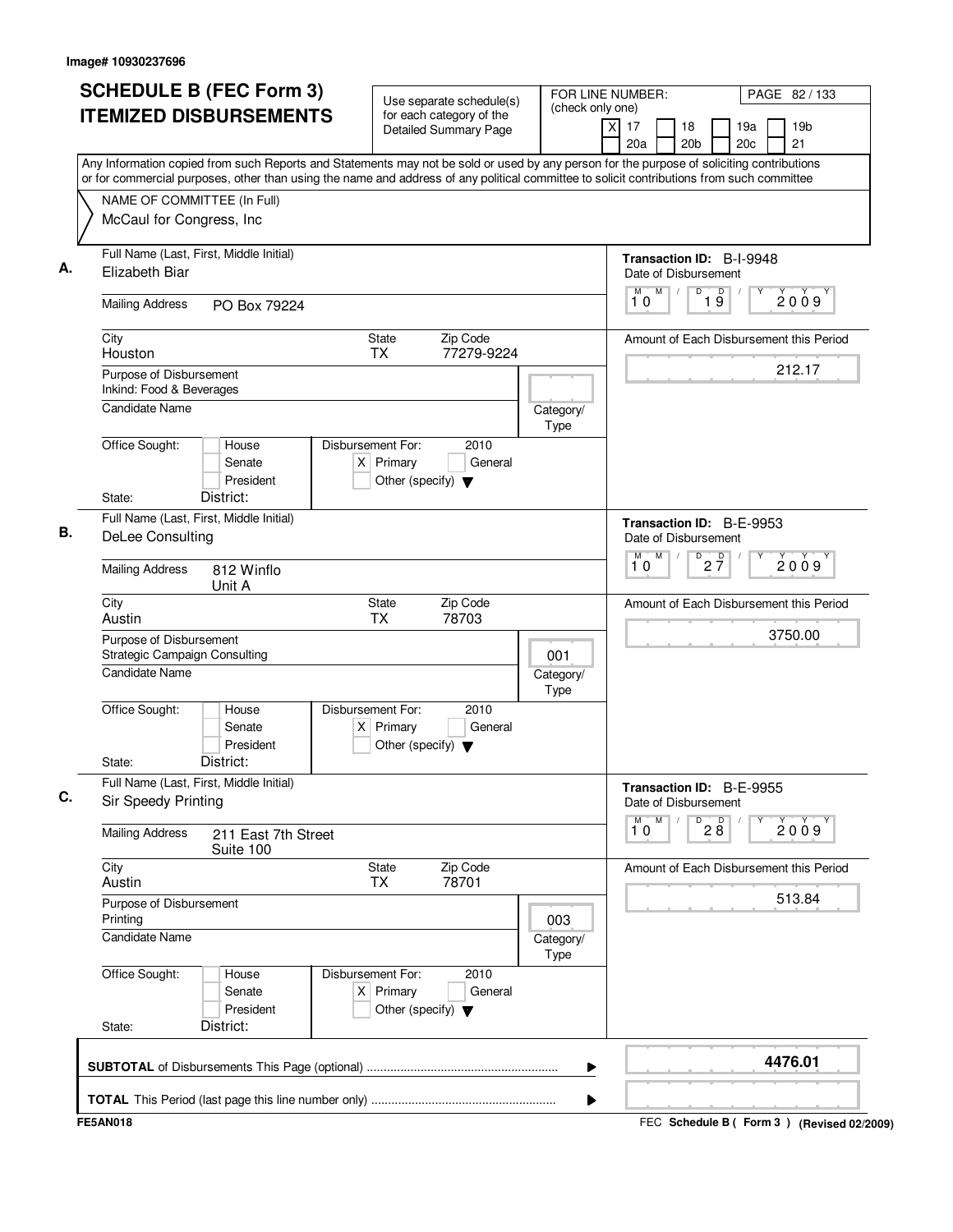|                |                                                  | <b>SCHEDULE B (FEC Form 3)</b>                                                                                                                                                                                                                                                         |                                                                            | Use separate schedule(s)                                 |                   | (check only one) | FOR LINE NUMBER:            |                                                                                       |                                 |                      |            | PAGE 83 / 133                           |
|----------------|--------------------------------------------------|----------------------------------------------------------------------------------------------------------------------------------------------------------------------------------------------------------------------------------------------------------------------------------------|----------------------------------------------------------------------------|----------------------------------------------------------|-------------------|------------------|-----------------------------|---------------------------------------------------------------------------------------|---------------------------------|----------------------|------------|-----------------------------------------|
|                |                                                  | <b>ITEMIZED DISBURSEMENTS</b>                                                                                                                                                                                                                                                          |                                                                            | for each category of the<br><b>Detailed Summary Page</b> |                   |                  | $\overline{X}$<br>17<br>20a | 18<br>20 <sub>b</sub>                                                                 |                                 |                      | 19a<br>20c | 19 <sub>b</sub><br>21                   |
|                |                                                  | Any Information copied from such Reports and Statements may not be sold or used by any person for the purpose of soliciting contributions<br>or for commercial purposes, other than using the name and address of any political committee to solicit contributions from such committee |                                                                            |                                                          |                   |                  |                             |                                                                                       |                                 |                      |            |                                         |
|                |                                                  | NAME OF COMMITTEE (In Full)                                                                                                                                                                                                                                                            |                                                                            |                                                          |                   |                  |                             |                                                                                       |                                 |                      |            |                                         |
|                |                                                  | McCaul for Congress, Inc                                                                                                                                                                                                                                                               |                                                                            |                                                          |                   |                  |                             |                                                                                       |                                 |                      |            |                                         |
|                |                                                  | Full Name (Last, First, Middle Initial)                                                                                                                                                                                                                                                |                                                                            |                                                          |                   |                  |                             | Transaction ID: B-E-9956                                                              |                                 |                      |            |                                         |
|                | Christopher Leonard                              |                                                                                                                                                                                                                                                                                        |                                                                            |                                                          |                   |                  |                             | Date of Disbursement                                                                  |                                 |                      |            |                                         |
|                | <b>Mailing Address</b>                           | 1781 Spyglass Drive<br>Apartment 245                                                                                                                                                                                                                                                   |                                                                            |                                                          |                   |                  | M<br>10                     | M<br>$\sqrt{2}$                                                                       | D                               | D<br>$2\overline{8}$ |            | 2009                                    |
| City<br>Austin |                                                  |                                                                                                                                                                                                                                                                                        | State<br><b>TX</b>                                                         | Zip Code<br>78746                                        |                   |                  |                             |                                                                                       |                                 |                      |            | Amount of Each Disbursement this Period |
|                | Purpose of Disbursement                          |                                                                                                                                                                                                                                                                                        |                                                                            |                                                          |                   |                  |                             |                                                                                       |                                 |                      |            | 320.78                                  |
| Printing       |                                                  |                                                                                                                                                                                                                                                                                        |                                                                            |                                                          | 003               |                  |                             |                                                                                       |                                 |                      |            |                                         |
|                | <b>Candidate Name</b>                            |                                                                                                                                                                                                                                                                                        |                                                                            |                                                          | Category/<br>Type |                  |                             |                                                                                       |                                 |                      |            |                                         |
| State:         | Office Sought:                                   | House<br>Senate<br>President<br>District:                                                                                                                                                                                                                                              | Disbursement For:<br>$X$ Primary<br>Other (specify) $\blacktriangledown$   | 2010<br>General                                          |                   |                  |                             |                                                                                       |                                 |                      |            |                                         |
|                |                                                  | Full Name (Last, First, Middle Initial)                                                                                                                                                                                                                                                |                                                                            |                                                          |                   |                  |                             |                                                                                       |                                 |                      |            |                                         |
|                | Lucas Sheffield                                  |                                                                                                                                                                                                                                                                                        |                                                                            |                                                          |                   |                  | M                           | Transaction ID: B-E-9954<br>Date of Disbursement<br>M                                 | D                               |                      |            |                                         |
|                | <b>Mailing Address</b>                           | 332 Wetzel Road                                                                                                                                                                                                                                                                        |                                                                            |                                                          |                   |                  | 10                          |                                                                                       |                                 | 28                   |            | 2009                                    |
| City<br>Kyle   |                                                  |                                                                                                                                                                                                                                                                                        | State<br><b>TX</b>                                                         | Zip Code<br>78640                                        |                   |                  |                             |                                                                                       |                                 |                      |            | Amount of Each Disbursement this Period |
|                | Purpose of Disbursement<br>Reimbursement- Fuel   |                                                                                                                                                                                                                                                                                        |                                                                            |                                                          | 002               |                  |                             |                                                                                       |                                 |                      |            | 165.00                                  |
|                | <b>Candidate Name</b>                            |                                                                                                                                                                                                                                                                                        |                                                                            |                                                          | Category/<br>Type |                  |                             |                                                                                       |                                 |                      |            |                                         |
| State:         | Office Sought:                                   | House<br>Senate<br>President<br>District:                                                                                                                                                                                                                                              | Disbursement For:<br>Primary<br>ΧI<br>Other (specify) $\blacktriangledown$ | 2010<br>General                                          |                   |                  |                             |                                                                                       |                                 |                      |            |                                         |
| Paychex        |                                                  | Full Name (Last, First, Middle Initial)                                                                                                                                                                                                                                                |                                                                            |                                                          |                   |                  |                             | Transaction ID: B-E-9980<br>Date of Disbursement                                      |                                 |                      |            |                                         |
|                | <b>Mailing Address</b>                           | 4242 Woodcock Drive<br>Suite 100                                                                                                                                                                                                                                                       |                                                                            |                                                          |                   |                  | M<br>10                     | M                                                                                     | $\overline{P}$ 2 $\overline{9}$ |                      |            | 2009                                    |
| City           | San Antonio                                      |                                                                                                                                                                                                                                                                                        | <b>State</b><br><b>TX</b>                                                  | Zip Code<br>78228-1359                                   |                   |                  |                             |                                                                                       |                                 |                      |            | Amount of Each Disbursement this Period |
|                | Purpose of Disbursement<br><b>SEE MEMO ITEMS</b> |                                                                                                                                                                                                                                                                                        |                                                                            |                                                          | 001               |                  |                             |                                                                                       |                                 |                      |            | 5382.53                                 |
|                | Candidate Name                                   |                                                                                                                                                                                                                                                                                        |                                                                            |                                                          | Category/<br>Type |                  |                             |                                                                                       |                                 |                      |            |                                         |
|                | Office Sought:                                   | House<br>Senate<br>President<br>District:                                                                                                                                                                                                                                              | Disbursement For:<br>$X$ Primary<br>Other (specify) $\blacktriangledown$   | 2010<br>General                                          |                   |                  |                             | Original vendors exceeding<br>reporting threshold itemi-<br>zed as memo transactions. |                                 |                      |            |                                         |
| State:         |                                                  |                                                                                                                                                                                                                                                                                        |                                                                            |                                                          |                   |                  |                             |                                                                                       |                                 |                      |            |                                         |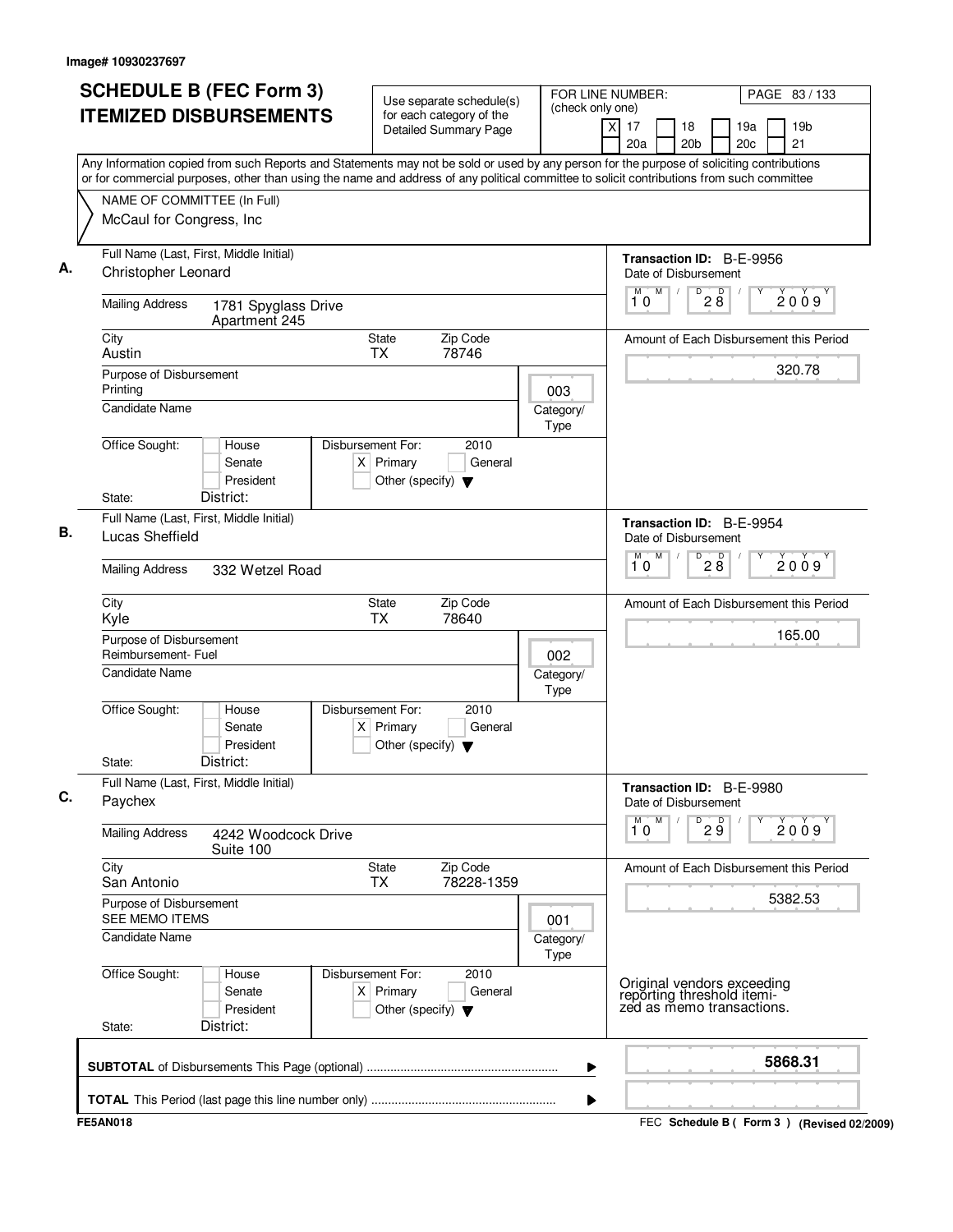| <b>SCHEDULE B (FEC Form 3)</b>                                                                                                                                                                                                                                                         | Use separate schedule(s)                                                                    | (check only one)  | FOR LINE NUMBER:                                        | PAGE 84 / 133                                         |
|----------------------------------------------------------------------------------------------------------------------------------------------------------------------------------------------------------------------------------------------------------------------------------------|---------------------------------------------------------------------------------------------|-------------------|---------------------------------------------------------|-------------------------------------------------------|
| <b>ITEMIZED DISBURSEMENTS</b>                                                                                                                                                                                                                                                          | for each category of the<br><b>Detailed Summary Page</b>                                    |                   | $\times$<br>17<br>18<br>20a<br>20 <sub>b</sub>          | 19 <sub>b</sub><br>19a<br>20 <sub>c</sub><br>21       |
| Any Information copied from such Reports and Statements may not be sold or used by any person for the purpose of soliciting contributions<br>or for commercial purposes, other than using the name and address of any political committee to solicit contributions from such committee |                                                                                             |                   |                                                         |                                                       |
| NAME OF COMMITTEE (In Full)                                                                                                                                                                                                                                                            |                                                                                             |                   |                                                         |                                                       |
| McCaul for Congress, Inc                                                                                                                                                                                                                                                               |                                                                                             |                   |                                                         |                                                       |
|                                                                                                                                                                                                                                                                                        |                                                                                             |                   |                                                         |                                                       |
| Full Name (Last, First, Middle Initial)<br>Washington County Chamber of Commerce                                                                                                                                                                                                       |                                                                                             |                   | Transaction ID: B-E-9957                                |                                                       |
|                                                                                                                                                                                                                                                                                        |                                                                                             |                   | Date of Disbursement<br>M<br>D<br>M<br>$\prime$         |                                                       |
| <b>Mailing Address</b><br>314 South Austin Street                                                                                                                                                                                                                                      |                                                                                             |                   | 10                                                      | $2\overset{D}{9}$<br>2009                             |
| City<br><b>Brenham</b>                                                                                                                                                                                                                                                                 | Zip Code<br><b>State</b><br>77833-3614<br><b>TX</b>                                         |                   |                                                         | Amount of Each Disbursement this Period               |
| Purpose of Disbursement                                                                                                                                                                                                                                                                |                                                                                             |                   |                                                         | 185.00                                                |
| Membership Renewal<br><b>Candidate Name</b>                                                                                                                                                                                                                                            |                                                                                             | 001               |                                                         |                                                       |
|                                                                                                                                                                                                                                                                                        |                                                                                             | Category/<br>Type |                                                         |                                                       |
| Office Sought:<br>House                                                                                                                                                                                                                                                                | Disbursement For:<br>2010                                                                   |                   |                                                         |                                                       |
| Senate                                                                                                                                                                                                                                                                                 | $X$ Primary<br>General                                                                      |                   |                                                         |                                                       |
| President<br>District:<br>State:                                                                                                                                                                                                                                                       | Other (specify) $\blacktriangledown$                                                        |                   |                                                         |                                                       |
| Full Name (Last, First, Middle Initial)                                                                                                                                                                                                                                                |                                                                                             |                   |                                                         |                                                       |
| Lauren Hayes                                                                                                                                                                                                                                                                           |                                                                                             |                   | Transaction ID: B-S-6799<br>Date of Disbursement        |                                                       |
| <b>Mailing Address</b><br>555 East 5th Street<br>Apartment 2725                                                                                                                                                                                                                        |                                                                                             |                   | M<br>D<br>М<br>10                                       | $\mathsf D$<br>2009<br>$2\overset{\shortparallel}{9}$ |
| City<br>Austin                                                                                                                                                                                                                                                                         | Zip Code<br><b>State</b><br><b>TX</b><br>78701-4139                                         |                   |                                                         | Amount of Each Disbursement this Period               |
| Purpose of Disbursement<br>Payroll                                                                                                                                                                                                                                                     |                                                                                             | 001               |                                                         | 461.75                                                |
| <b>Candidate Name</b>                                                                                                                                                                                                                                                                  |                                                                                             | Category/<br>Type |                                                         |                                                       |
| Office Sought:<br>House<br>Senate<br>President<br>District:<br>State:                                                                                                                                                                                                                  | Disbursement For:<br>2010<br>$X$ Primary<br>General<br>Other (specify) $\blacktriangledown$ |                   | [MEMO ITEM]<br>Subitemization of Paychex-<br>(10/29/09) |                                                       |
| Full Name (Last, First, Middle Initial)                                                                                                                                                                                                                                                |                                                                                             |                   | Transaction ID: B-S-6800                                |                                                       |
| Greg Hill                                                                                                                                                                                                                                                                              |                                                                                             |                   | Date of Disbursement                                    |                                                       |
| <b>Mailing Address</b><br>3604 Moon River Road                                                                                                                                                                                                                                         |                                                                                             |                   | M<br>м<br>D<br>10                                       | 29<br>2009                                            |
| City<br>Austin                                                                                                                                                                                                                                                                         | <b>State</b><br>Zip Code<br>78746-7408<br><b>TX</b>                                         |                   |                                                         | Amount of Each Disbursement this Period               |
| Purpose of Disbursement<br>Payroll                                                                                                                                                                                                                                                     |                                                                                             | 001               |                                                         | 1309.04                                               |
| <b>Candidate Name</b>                                                                                                                                                                                                                                                                  |                                                                                             | Category/<br>Type |                                                         |                                                       |
| Office Sought:<br>House<br>Senate<br>President                                                                                                                                                                                                                                         | 2010<br>Disbursement For:<br>$X$ Primary<br>General<br>Other (specify) $\blacktriangledown$ |                   | [MEMO ITEM]<br>Subitemization of Paychex-<br>(10/29/09) |                                                       |
| District:<br>State:                                                                                                                                                                                                                                                                    |                                                                                             |                   |                                                         |                                                       |
|                                                                                                                                                                                                                                                                                        |                                                                                             | ▶                 |                                                         | 185.00                                                |
|                                                                                                                                                                                                                                                                                        |                                                                                             | ▶                 |                                                         |                                                       |
| <b>FE5AN018</b>                                                                                                                                                                                                                                                                        |                                                                                             |                   |                                                         | FEC Schedule B ( Form 3 ) (Revised 02/2009)           |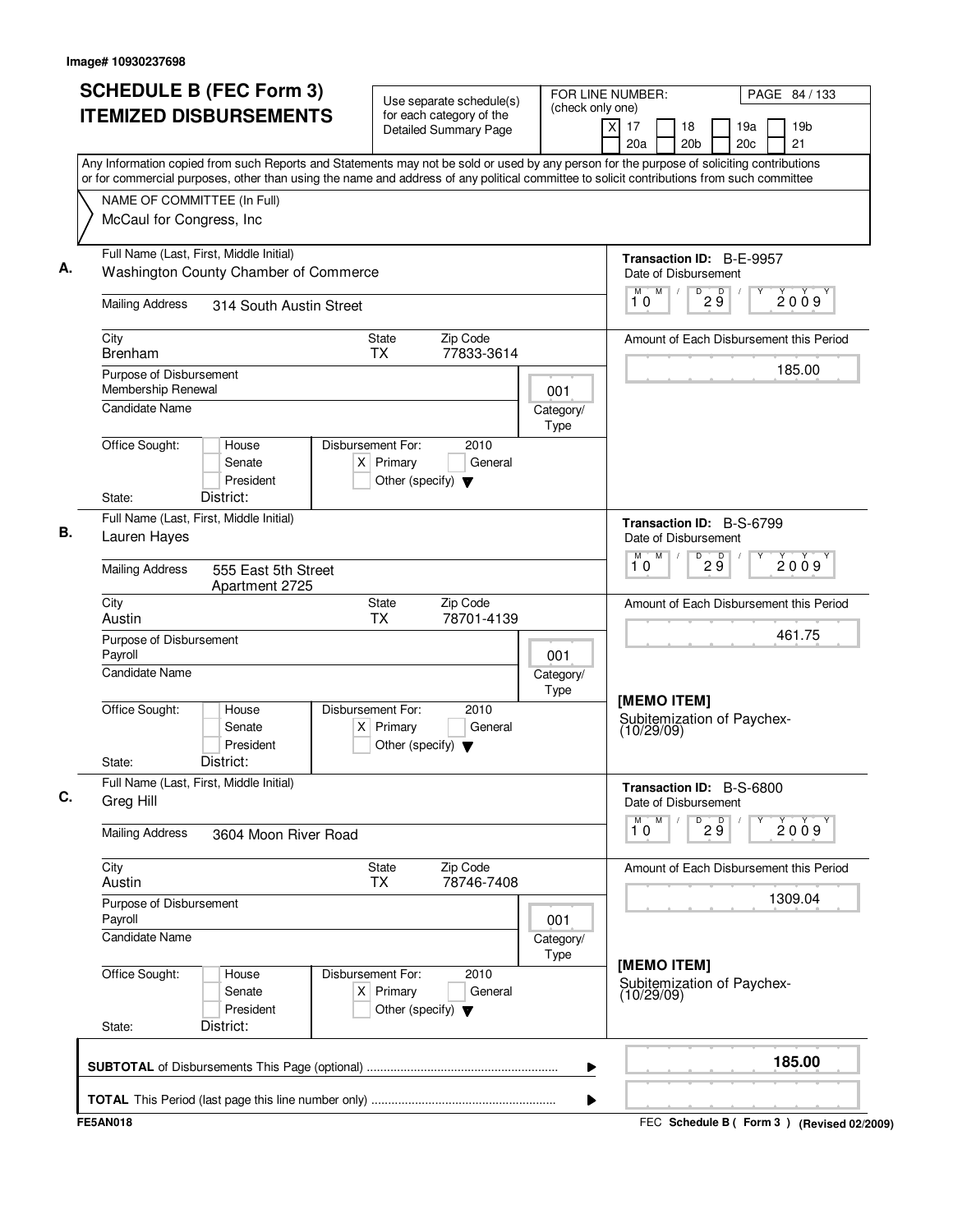| <b>SCHEDULE B (FEC Form 3)</b>                                                                                                                                                                                                                                                         |                                                                          | Use separate schedule(s)                                 | (check only one)  | FOR LINE NUMBER:                                        | PAGE 85 / 133                                   |
|----------------------------------------------------------------------------------------------------------------------------------------------------------------------------------------------------------------------------------------------------------------------------------------|--------------------------------------------------------------------------|----------------------------------------------------------|-------------------|---------------------------------------------------------|-------------------------------------------------|
| <b>ITEMIZED DISBURSEMENTS</b>                                                                                                                                                                                                                                                          |                                                                          | for each category of the<br><b>Detailed Summary Page</b> |                   | xl<br>17<br>18<br>20a<br>20 <sub>b</sub>                | 19a<br>19 <sub>b</sub><br>20 <sub>c</sub><br>21 |
| Any Information copied from such Reports and Statements may not be sold or used by any person for the purpose of soliciting contributions<br>or for commercial purposes, other than using the name and address of any political committee to solicit contributions from such committee |                                                                          |                                                          |                   |                                                         |                                                 |
| NAME OF COMMITTEE (In Full)                                                                                                                                                                                                                                                            |                                                                          |                                                          |                   |                                                         |                                                 |
| McCaul for Congress, Inc                                                                                                                                                                                                                                                               |                                                                          |                                                          |                   |                                                         |                                                 |
| Full Name (Last, First, Middle Initial)<br>Lucas Sheffield                                                                                                                                                                                                                             |                                                                          |                                                          |                   | Transaction ID: B-S-6801<br>Date of Disbursement        |                                                 |
| <b>Mailing Address</b><br>332 Wetzel Road                                                                                                                                                                                                                                              |                                                                          |                                                          |                   | M<br>D<br>M<br>10                                       | $2\overset{D}{9}$<br>2009                       |
| City<br>Kyle                                                                                                                                                                                                                                                                           | State<br><b>TX</b>                                                       | Zip Code<br>78640                                        |                   |                                                         | Amount of Each Disbursement this Period         |
| Purpose of Disbursement<br>Payroll                                                                                                                                                                                                                                                     |                                                                          |                                                          | 001               |                                                         | 3611.74                                         |
| Candidate Name                                                                                                                                                                                                                                                                         |                                                                          |                                                          | Category/<br>Type |                                                         |                                                 |
| Office Sought:<br>House<br>Senate<br>President                                                                                                                                                                                                                                         | Disbursement For:<br>$X$ Primary<br>Other (specify) $\blacktriangledown$ | 2010<br>General                                          |                   | [MEMO ITEM]<br>Subitemization of Paychex-<br>(10/29/09) |                                                 |
| District:<br>State:<br>Full Name (Last, First, Middle Initial)                                                                                                                                                                                                                         |                                                                          |                                                          |                   |                                                         |                                                 |
| Paychex                                                                                                                                                                                                                                                                                |                                                                          |                                                          |                   | Transaction ID: B-E-9981<br>Date of Disbursement        |                                                 |
| <b>Mailing Address</b><br>4242 Woodcock Drive<br>Suite 100                                                                                                                                                                                                                             |                                                                          |                                                          |                   | M<br>D<br>M<br>10                                       | $30^{\circ}$<br>2009                            |
| City<br>San Antonio                                                                                                                                                                                                                                                                    | State<br><b>TX</b>                                                       | Zip Code<br>78228-1359                                   |                   |                                                         | Amount of Each Disbursement this Period         |
| Purpose of Disbursement<br>Payroll Taxes                                                                                                                                                                                                                                               |                                                                          |                                                          | 001               |                                                         | 1350.90                                         |
| Candidate Name                                                                                                                                                                                                                                                                         |                                                                          |                                                          | Category/<br>Type |                                                         |                                                 |
| Office Sought:<br>House<br>Senate<br>President<br>District:<br>State:                                                                                                                                                                                                                  | Disbursement For:<br>$X$ Primary<br>Other (specify) $\blacktriangledown$ | 2010<br>General                                          |                   |                                                         |                                                 |
| Full Name (Last, First, Middle Initial)<br>Paychex                                                                                                                                                                                                                                     |                                                                          |                                                          |                   | Transaction ID: B-E-9982<br>Date of Disbursement        |                                                 |
| <b>Mailing Address</b><br>4242 Woodcock Drive                                                                                                                                                                                                                                          |                                                                          |                                                          |                   | M<br>M<br>$\overline{30}$<br>10                         | Υ<br>2009                                       |
| Suite 100<br>City<br>San Antonio                                                                                                                                                                                                                                                       | State<br><b>TX</b>                                                       | Zip Code<br>78228-1359                                   |                   |                                                         | Amount of Each Disbursement this Period         |
| Purpose of Disbursement<br>Payroll Taxes                                                                                                                                                                                                                                               |                                                                          |                                                          | 001               |                                                         | 12.35                                           |
| Candidate Name                                                                                                                                                                                                                                                                         |                                                                          |                                                          | Category/<br>Type |                                                         |                                                 |
| Office Sought:<br>House<br>Senate<br>President                                                                                                                                                                                                                                         | Disbursement For:<br>$X$ Primary<br>Other (specify) $\blacktriangledown$ | 2010<br>General                                          |                   |                                                         |                                                 |
| District:<br>State:                                                                                                                                                                                                                                                                    |                                                                          |                                                          |                   |                                                         |                                                 |
|                                                                                                                                                                                                                                                                                        |                                                                          |                                                          | ▶                 |                                                         | 1363.25                                         |
|                                                                                                                                                                                                                                                                                        |                                                                          |                                                          |                   |                                                         |                                                 |
|                                                                                                                                                                                                                                                                                        |                                                                          |                                                          |                   |                                                         |                                                 |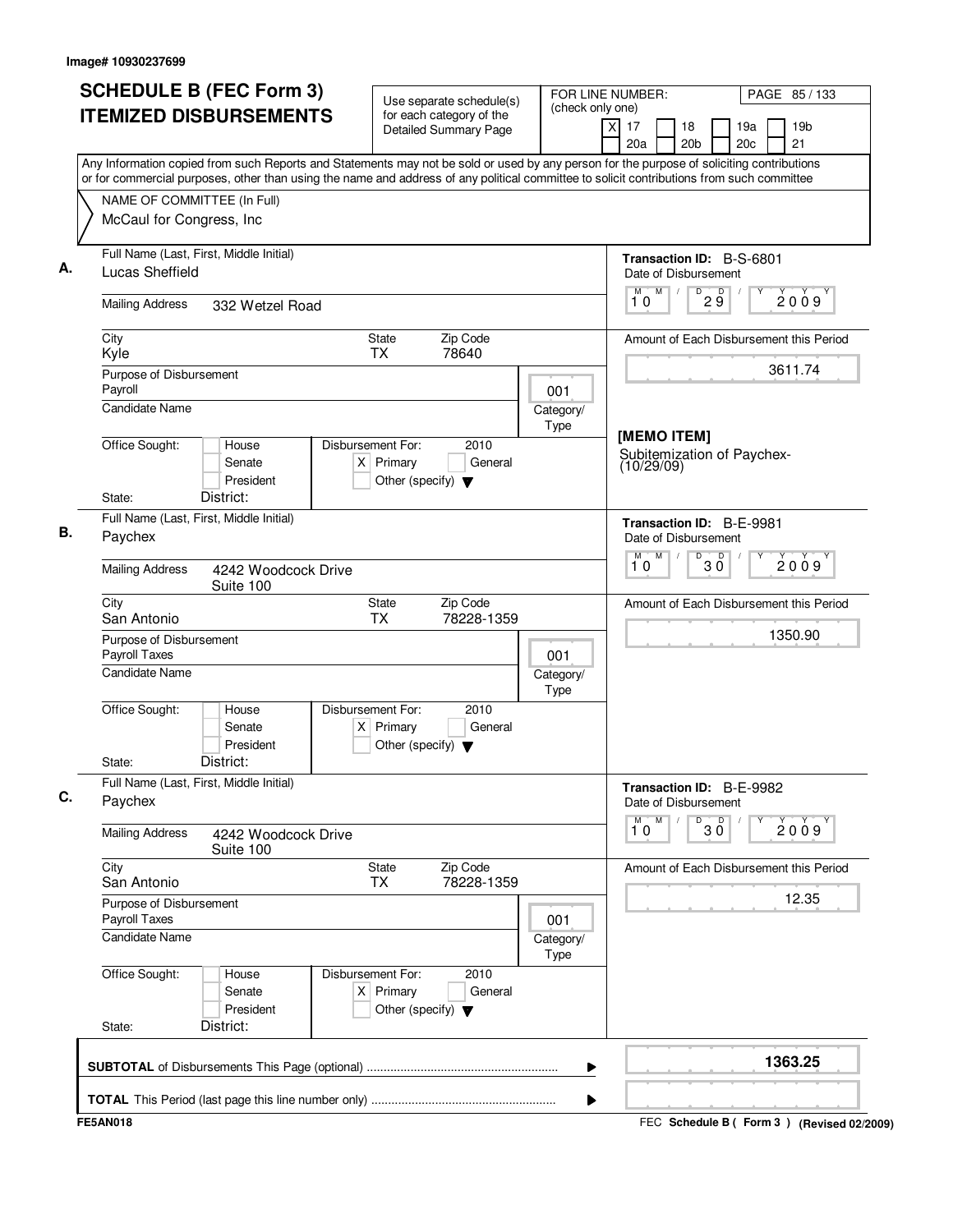|                                                                 | <b>SCHEDULE B (FEC Form 3)</b>                                         | Use separate schedule(s)                                                                                                                                                                                                                                                               |                        | FOR LINE NUMBER:<br>(check only one) |          |           |                                                                                       |                     |            |  | PAGE 86 / 133                           |
|-----------------------------------------------------------------|------------------------------------------------------------------------|----------------------------------------------------------------------------------------------------------------------------------------------------------------------------------------------------------------------------------------------------------------------------------------|------------------------|--------------------------------------|----------|-----------|---------------------------------------------------------------------------------------|---------------------|------------|--|-----------------------------------------|
|                                                                 | <b>ITEMIZED DISBURSEMENTS</b>                                          | for each category of the<br><b>Detailed Summary Page</b>                                                                                                                                                                                                                               |                        |                                      | $\times$ | 17<br>20a | 18<br>20 <sub>b</sub>                                                                 |                     | 19a<br>20c |  | 19 <sub>b</sub><br>21                   |
|                                                                 |                                                                        | Any Information copied from such Reports and Statements may not be sold or used by any person for the purpose of soliciting contributions<br>or for commercial purposes, other than using the name and address of any political committee to solicit contributions from such committee |                        |                                      |          |           |                                                                                       |                     |            |  |                                         |
| McCaul for Congress, Inc.                                       | NAME OF COMMITTEE (In Full)                                            |                                                                                                                                                                                                                                                                                        |                        |                                      |          |           |                                                                                       |                     |            |  |                                         |
|                                                                 | Full Name (Last, First, Middle Initial)                                |                                                                                                                                                                                                                                                                                        |                        |                                      |          |           | Transaction ID: B-E-9959                                                              |                     |            |  |                                         |
| <b>AT&amp;T Mobility</b>                                        |                                                                        |                                                                                                                                                                                                                                                                                        |                        |                                      |          |           | Date of Disbursement                                                                  |                     |            |  |                                         |
| <b>Mailing Address</b>                                          | PO Box 536216                                                          |                                                                                                                                                                                                                                                                                        |                        |                                      |          | м<br>11   | M<br>$\sqrt{2}$                                                                       | D<br>$0\frac{D}{2}$ |            |  | 2009                                    |
| City<br>Atlanta                                                 |                                                                        | State<br>GA                                                                                                                                                                                                                                                                            | Zip Code<br>30353-6216 |                                      |          |           |                                                                                       |                     |            |  | Amount of Each Disbursement this Period |
| Purpose of Disbursement                                         |                                                                        |                                                                                                                                                                                                                                                                                        |                        |                                      |          |           |                                                                                       |                     |            |  | 100.11                                  |
| <b>Cellular Phone Service</b><br><b>Candidate Name</b>          |                                                                        |                                                                                                                                                                                                                                                                                        |                        | 001<br>Category/<br>Type             |          |           |                                                                                       |                     |            |  |                                         |
| Office Sought:                                                  | House<br>Senate<br>President                                           | Disbursement For:<br>$X$ Primary<br>Other (specify) $\blacktriangledown$                                                                                                                                                                                                               | 2010<br>General        |                                      |          |           |                                                                                       |                     |            |  |                                         |
| State:                                                          | District:                                                              |                                                                                                                                                                                                                                                                                        |                        |                                      |          |           |                                                                                       |                     |            |  |                                         |
|                                                                 | Full Name (Last, First, Middle Initial)<br>Bragg Consulting Group, LLC |                                                                                                                                                                                                                                                                                        |                        |                                      |          | м         | Transaction ID: B-E-9960<br>Date of Disbursement<br>M                                 | D                   |            |  |                                         |
| <b>Mailing Address</b>                                          | 1801 Lavaca Street<br>Suite 106                                        |                                                                                                                                                                                                                                                                                        |                        |                                      |          | 11        |                                                                                       | 0 <sup>0</sup>      |            |  | 2009                                    |
| City<br>Austin                                                  |                                                                        | State<br><b>TX</b>                                                                                                                                                                                                                                                                     | Zip Code<br>78701      |                                      |          |           |                                                                                       |                     |            |  | Amount of Each Disbursement this Period |
|                                                                 | Purpose of Disbursement<br><b>SEE MEMO ITEMS</b><br>003                |                                                                                                                                                                                                                                                                                        |                        |                                      |          |           |                                                                                       |                     |            |  | 12036.92                                |
| <b>Candidate Name</b>                                           |                                                                        | Category/<br>Type                                                                                                                                                                                                                                                                      |                        |                                      |          |           |                                                                                       |                     |            |  |                                         |
| Office Sought:<br>State:                                        | House<br>Senate<br>President<br>District:                              | Disbursement For:<br>$X$ Primary<br>Other (specify) $\blacktriangledown$                                                                                                                                                                                                               | 2010<br>General        |                                      |          |           | Original vendors exceeding<br>reporting threshold itemi-<br>zed as memo transactions. |                     |            |  |                                         |
|                                                                 | Full Name (Last, First, Middle Initial)<br>Bragg Consulting Group, LLC |                                                                                                                                                                                                                                                                                        |                        |                                      |          |           | Transaction ID: B-S-6795<br>Date of Disbursement                                      |                     |            |  |                                         |
| <b>Mailing Address</b>                                          | M<br>D<br>0 <sup>0</sup><br>М<br>2009<br>11                            |                                                                                                                                                                                                                                                                                        |                        |                                      |          |           |                                                                                       |                     |            |  |                                         |
| City<br>Austin                                                  | Suite 106                                                              | State<br><b>TX</b>                                                                                                                                                                                                                                                                     | Zip Code<br>78701      |                                      |          |           |                                                                                       |                     |            |  | Amount of Each Disbursement this Period |
| Purpose of Disbursement<br><b>Fundraising Consulting</b><br>003 |                                                                        |                                                                                                                                                                                                                                                                                        |                        |                                      |          |           |                                                                                       |                     |            |  | 1500.00                                 |
| <b>Candidate Name</b>                                           |                                                                        |                                                                                                                                                                                                                                                                                        |                        | Category/<br>Type                    |          |           |                                                                                       |                     |            |  |                                         |
| Office Sought:<br>State:                                        | House<br>Senate<br>President<br>District:                              | Disbursement For:<br>$X$ Primary<br>Other (specify) $\blacktriangledown$                                                                                                                                                                                                               | 2010<br>General        |                                      |          |           | [MEMO ITEM]<br>Subitemization of Bragg<br>Consulting Group, LLC(11/-02/09)            |                     |            |  |                                         |
|                                                                 |                                                                        |                                                                                                                                                                                                                                                                                        |                        |                                      |          |           |                                                                                       |                     |            |  | 12137.03                                |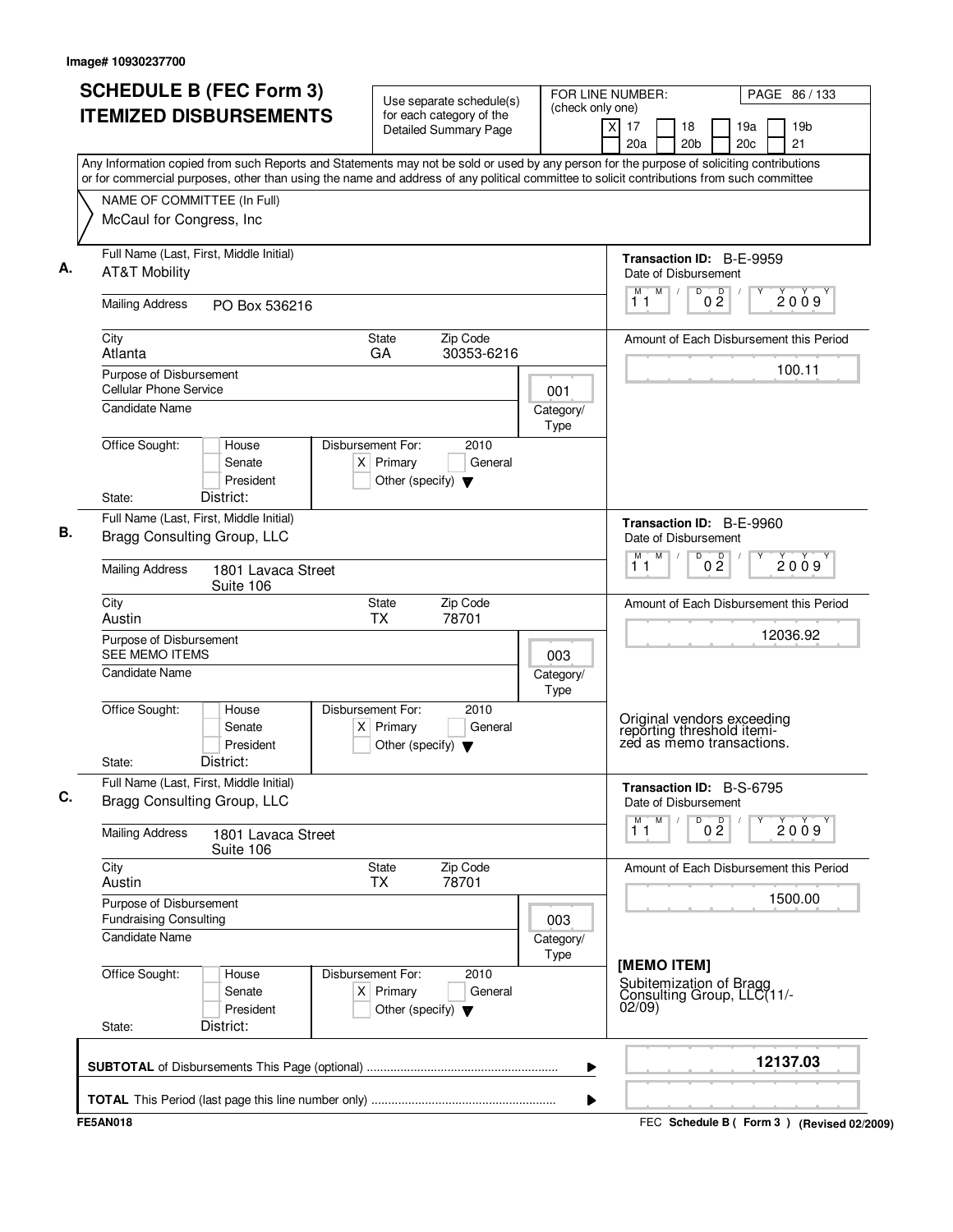| <b>ITEMIZED DISBURSEMENTS</b><br>for each category of the<br>$\overline{\mathsf{x}}$<br>17<br>19 <sub>b</sub><br>18<br>19a<br><b>Detailed Summary Page</b><br>21<br>20a<br>20 <sub>b</sub><br>20 <sub>c</sub><br>Any Information copied from such Reports and Statements may not be sold or used by any person for the purpose of soliciting contributions<br>or for commercial purposes, other than using the name and address of any political committee to solicit contributions from such committee<br>NAME OF COMMITTEE (In Full)<br>McCaul for Congress, Inc.<br>Full Name (Last, First, Middle Initial)<br>Transaction ID: B-S-6796<br>Bragg Consulting Group, LLC<br>Date of Disbursement<br>$M$ /<br>D<br>D<br>2009<br>0 <sub>2</sub><br>11<br><b>Mailing Address</b><br>1801 Lavaca Street<br>Suite 106<br>Zip Code<br>City<br>State<br>Amount of Each Disbursement this Period<br><b>TX</b><br>78701<br>Austin<br>2025.00<br>Purpose of Disbursement<br>Printing<br>003<br>Candidate Name<br>Category/<br>Type<br>[MEMO ITEM]<br>Office Sought:<br>Disbursement For:<br>House<br>2010<br>Subitemization of Bragg<br>Consulting Group, LLC(11/-<br>$X$ Primary<br>General<br>Senate<br>02/09)<br>President<br>Other (specify) $\blacktriangledown$<br>District:<br>State:<br>Full Name (Last, First, Middle Initial)<br>Transaction ID: B-S-6797<br>Bragg Consulting Group, LLC<br>Date of Disbursement<br>M<br>D<br>M<br>0 <sup>D</sup><br>2009<br>11<br><b>Mailing Address</b><br>1801 Lavaca Street<br>Suite 106<br>Zip Code<br>City<br>State<br>Amount of Each Disbursement this Period<br>Austin<br><b>TX</b><br>78701<br>1060.40<br>Purpose of Disbursement<br>Postage<br>003<br><b>Candidate Name</b><br>Category/<br>Type<br>[MEMO ITEM]<br>Office Sought:<br>Disbursement For:<br>2010<br>House<br>Subitemization of Bragg<br>Senate<br>$X$ Primary<br>General<br>Consulting Group, LLC(11/-<br>02/09<br>President<br>Other (specify) $\blacktriangledown$<br>District:<br>State:<br>Full Name (Last, First, Middle Initial)<br>Transaction ID: B-S-6798<br>Bragg Consulting Group, LLC<br>Date of Disbursement<br>М<br>M<br>0 <sup>D</sup><br>D<br>2009<br>11<br><b>Mailing Address</b><br>1801 Lavaca Street<br>Suite 106<br>City<br>Zip Code<br>State<br>Amount of Each Disbursement this Period<br>78701<br>Austin<br><b>TX</b><br>7451.02<br>Purpose of Disbursement<br><b>Email Blast</b><br>003<br>Candidate Name<br>Category/<br>Type<br>[MEMO ITEM]<br>Office Sought:<br>Disbursement For:<br>2010<br>House<br>Subitemization of Bragg<br>Consulting Group, LLC(11/-02/09)<br>$X$ Primary<br>General<br>Senate<br>President<br>Other (specify) $\blacktriangledown$<br>District:<br>State: | PAGE 87/133 |
|------------------------------------------------------------------------------------------------------------------------------------------------------------------------------------------------------------------------------------------------------------------------------------------------------------------------------------------------------------------------------------------------------------------------------------------------------------------------------------------------------------------------------------------------------------------------------------------------------------------------------------------------------------------------------------------------------------------------------------------------------------------------------------------------------------------------------------------------------------------------------------------------------------------------------------------------------------------------------------------------------------------------------------------------------------------------------------------------------------------------------------------------------------------------------------------------------------------------------------------------------------------------------------------------------------------------------------------------------------------------------------------------------------------------------------------------------------------------------------------------------------------------------------------------------------------------------------------------------------------------------------------------------------------------------------------------------------------------------------------------------------------------------------------------------------------------------------------------------------------------------------------------------------------------------------------------------------------------------------------------------------------------------------------------------------------------------------------------------------------------------------------------------------------------------------------------------------------------------------------------------------------------------------------------------------------------------------------------------------------------------------------------------------------------------------------------------------------------------------------------------------------------------------------------------------------------------------------------------------------------------------------------------------------------------------------------------------------------|-------------|
|                                                                                                                                                                                                                                                                                                                                                                                                                                                                                                                                                                                                                                                                                                                                                                                                                                                                                                                                                                                                                                                                                                                                                                                                                                                                                                                                                                                                                                                                                                                                                                                                                                                                                                                                                                                                                                                                                                                                                                                                                                                                                                                                                                                                                                                                                                                                                                                                                                                                                                                                                                                                                                                                                                                        |             |
|                                                                                                                                                                                                                                                                                                                                                                                                                                                                                                                                                                                                                                                                                                                                                                                                                                                                                                                                                                                                                                                                                                                                                                                                                                                                                                                                                                                                                                                                                                                                                                                                                                                                                                                                                                                                                                                                                                                                                                                                                                                                                                                                                                                                                                                                                                                                                                                                                                                                                                                                                                                                                                                                                                                        |             |
|                                                                                                                                                                                                                                                                                                                                                                                                                                                                                                                                                                                                                                                                                                                                                                                                                                                                                                                                                                                                                                                                                                                                                                                                                                                                                                                                                                                                                                                                                                                                                                                                                                                                                                                                                                                                                                                                                                                                                                                                                                                                                                                                                                                                                                                                                                                                                                                                                                                                                                                                                                                                                                                                                                                        |             |
|                                                                                                                                                                                                                                                                                                                                                                                                                                                                                                                                                                                                                                                                                                                                                                                                                                                                                                                                                                                                                                                                                                                                                                                                                                                                                                                                                                                                                                                                                                                                                                                                                                                                                                                                                                                                                                                                                                                                                                                                                                                                                                                                                                                                                                                                                                                                                                                                                                                                                                                                                                                                                                                                                                                        |             |
|                                                                                                                                                                                                                                                                                                                                                                                                                                                                                                                                                                                                                                                                                                                                                                                                                                                                                                                                                                                                                                                                                                                                                                                                                                                                                                                                                                                                                                                                                                                                                                                                                                                                                                                                                                                                                                                                                                                                                                                                                                                                                                                                                                                                                                                                                                                                                                                                                                                                                                                                                                                                                                                                                                                        |             |
|                                                                                                                                                                                                                                                                                                                                                                                                                                                                                                                                                                                                                                                                                                                                                                                                                                                                                                                                                                                                                                                                                                                                                                                                                                                                                                                                                                                                                                                                                                                                                                                                                                                                                                                                                                                                                                                                                                                                                                                                                                                                                                                                                                                                                                                                                                                                                                                                                                                                                                                                                                                                                                                                                                                        |             |
|                                                                                                                                                                                                                                                                                                                                                                                                                                                                                                                                                                                                                                                                                                                                                                                                                                                                                                                                                                                                                                                                                                                                                                                                                                                                                                                                                                                                                                                                                                                                                                                                                                                                                                                                                                                                                                                                                                                                                                                                                                                                                                                                                                                                                                                                                                                                                                                                                                                                                                                                                                                                                                                                                                                        |             |
|                                                                                                                                                                                                                                                                                                                                                                                                                                                                                                                                                                                                                                                                                                                                                                                                                                                                                                                                                                                                                                                                                                                                                                                                                                                                                                                                                                                                                                                                                                                                                                                                                                                                                                                                                                                                                                                                                                                                                                                                                                                                                                                                                                                                                                                                                                                                                                                                                                                                                                                                                                                                                                                                                                                        |             |
|                                                                                                                                                                                                                                                                                                                                                                                                                                                                                                                                                                                                                                                                                                                                                                                                                                                                                                                                                                                                                                                                                                                                                                                                                                                                                                                                                                                                                                                                                                                                                                                                                                                                                                                                                                                                                                                                                                                                                                                                                                                                                                                                                                                                                                                                                                                                                                                                                                                                                                                                                                                                                                                                                                                        |             |
|                                                                                                                                                                                                                                                                                                                                                                                                                                                                                                                                                                                                                                                                                                                                                                                                                                                                                                                                                                                                                                                                                                                                                                                                                                                                                                                                                                                                                                                                                                                                                                                                                                                                                                                                                                                                                                                                                                                                                                                                                                                                                                                                                                                                                                                                                                                                                                                                                                                                                                                                                                                                                                                                                                                        |             |
|                                                                                                                                                                                                                                                                                                                                                                                                                                                                                                                                                                                                                                                                                                                                                                                                                                                                                                                                                                                                                                                                                                                                                                                                                                                                                                                                                                                                                                                                                                                                                                                                                                                                                                                                                                                                                                                                                                                                                                                                                                                                                                                                                                                                                                                                                                                                                                                                                                                                                                                                                                                                                                                                                                                        |             |
|                                                                                                                                                                                                                                                                                                                                                                                                                                                                                                                                                                                                                                                                                                                                                                                                                                                                                                                                                                                                                                                                                                                                                                                                                                                                                                                                                                                                                                                                                                                                                                                                                                                                                                                                                                                                                                                                                                                                                                                                                                                                                                                                                                                                                                                                                                                                                                                                                                                                                                                                                                                                                                                                                                                        |             |
|                                                                                                                                                                                                                                                                                                                                                                                                                                                                                                                                                                                                                                                                                                                                                                                                                                                                                                                                                                                                                                                                                                                                                                                                                                                                                                                                                                                                                                                                                                                                                                                                                                                                                                                                                                                                                                                                                                                                                                                                                                                                                                                                                                                                                                                                                                                                                                                                                                                                                                                                                                                                                                                                                                                        |             |
|                                                                                                                                                                                                                                                                                                                                                                                                                                                                                                                                                                                                                                                                                                                                                                                                                                                                                                                                                                                                                                                                                                                                                                                                                                                                                                                                                                                                                                                                                                                                                                                                                                                                                                                                                                                                                                                                                                                                                                                                                                                                                                                                                                                                                                                                                                                                                                                                                                                                                                                                                                                                                                                                                                                        |             |
|                                                                                                                                                                                                                                                                                                                                                                                                                                                                                                                                                                                                                                                                                                                                                                                                                                                                                                                                                                                                                                                                                                                                                                                                                                                                                                                                                                                                                                                                                                                                                                                                                                                                                                                                                                                                                                                                                                                                                                                                                                                                                                                                                                                                                                                                                                                                                                                                                                                                                                                                                                                                                                                                                                                        |             |
|                                                                                                                                                                                                                                                                                                                                                                                                                                                                                                                                                                                                                                                                                                                                                                                                                                                                                                                                                                                                                                                                                                                                                                                                                                                                                                                                                                                                                                                                                                                                                                                                                                                                                                                                                                                                                                                                                                                                                                                                                                                                                                                                                                                                                                                                                                                                                                                                                                                                                                                                                                                                                                                                                                                        |             |
|                                                                                                                                                                                                                                                                                                                                                                                                                                                                                                                                                                                                                                                                                                                                                                                                                                                                                                                                                                                                                                                                                                                                                                                                                                                                                                                                                                                                                                                                                                                                                                                                                                                                                                                                                                                                                                                                                                                                                                                                                                                                                                                                                                                                                                                                                                                                                                                                                                                                                                                                                                                                                                                                                                                        |             |
|                                                                                                                                                                                                                                                                                                                                                                                                                                                                                                                                                                                                                                                                                                                                                                                                                                                                                                                                                                                                                                                                                                                                                                                                                                                                                                                                                                                                                                                                                                                                                                                                                                                                                                                                                                                                                                                                                                                                                                                                                                                                                                                                                                                                                                                                                                                                                                                                                                                                                                                                                                                                                                                                                                                        |             |
|                                                                                                                                                                                                                                                                                                                                                                                                                                                                                                                                                                                                                                                                                                                                                                                                                                                                                                                                                                                                                                                                                                                                                                                                                                                                                                                                                                                                                                                                                                                                                                                                                                                                                                                                                                                                                                                                                                                                                                                                                                                                                                                                                                                                                                                                                                                                                                                                                                                                                                                                                                                                                                                                                                                        |             |
| 0.00                                                                                                                                                                                                                                                                                                                                                                                                                                                                                                                                                                                                                                                                                                                                                                                                                                                                                                                                                                                                                                                                                                                                                                                                                                                                                                                                                                                                                                                                                                                                                                                                                                                                                                                                                                                                                                                                                                                                                                                                                                                                                                                                                                                                                                                                                                                                                                                                                                                                                                                                                                                                                                                                                                                   |             |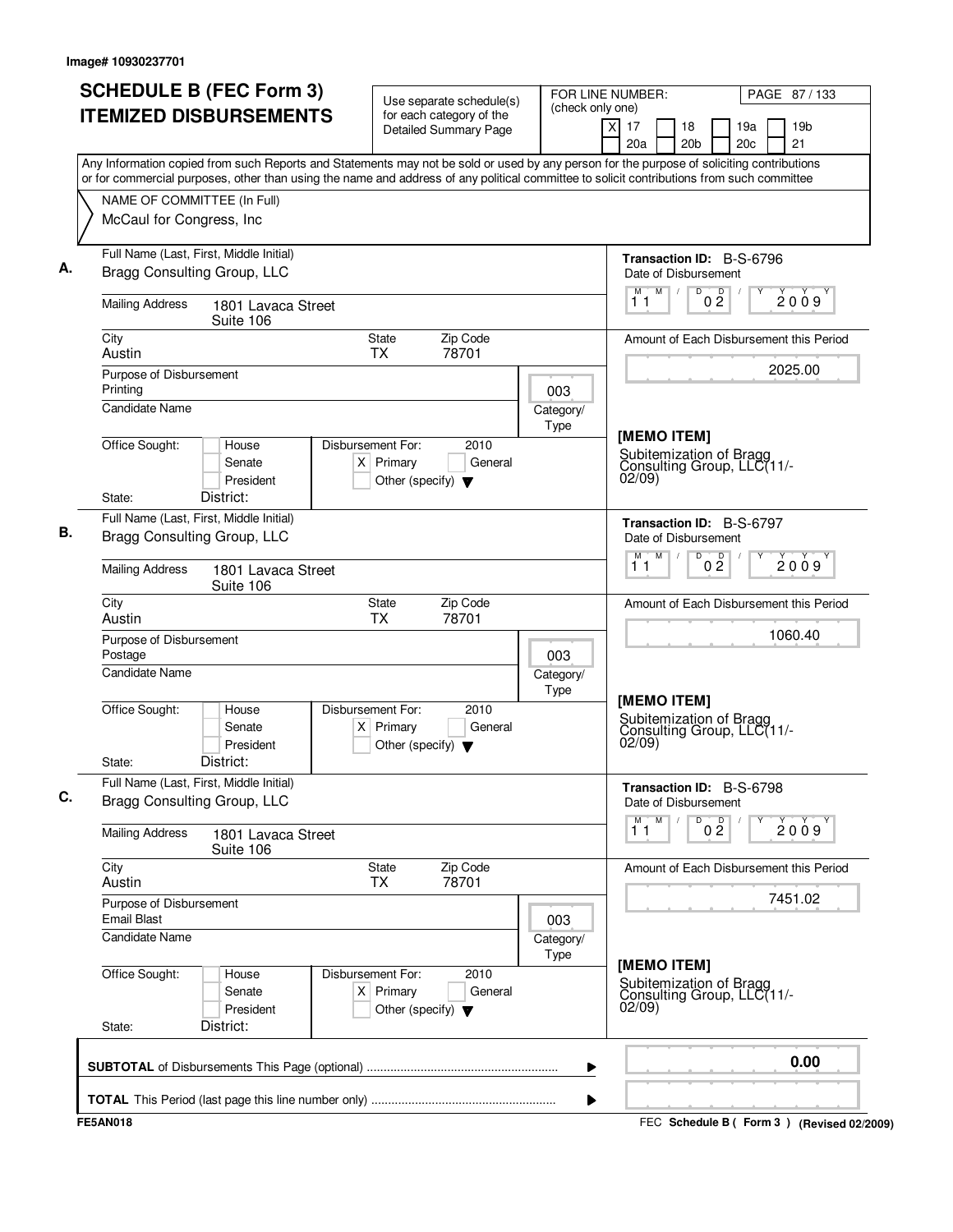| (check only one)<br><b>ITEMIZED DISBURSEMENTS</b><br>for each category of the<br>$\boldsymbol{\mathsf{X}}$<br>17<br>18<br><b>Detailed Summary Page</b><br>20 <sub>b</sub><br>20a<br>Any Information copied from such Reports and Statements may not be sold or used by any person for the purpose of soliciting contributions<br>or for commercial purposes, other than using the name and address of any political committee to solicit contributions from such committee<br>NAME OF COMMITTEE (In Full)<br>McCaul for Congress, Inc<br>Full Name (Last, First, Middle Initial)<br>Verizon Wireless<br>Date of Disbursement<br>M<br>D<br>0 <sup>0</sup><br>М<br>$\sqrt{ }$<br>11<br><b>Mailing Address</b><br>PO Box 660108<br><b>State</b><br>Zip Code<br>City<br>75266-0108<br>Dallas<br><b>TX</b><br>Purpose of Disbursement<br>Cellular Phone Service<br>001<br><b>Candidate Name</b><br>Category/<br>Type<br>Office Sought:<br>Disbursement For:<br>2010<br>House<br>$X$ Primary<br>Senate<br>General<br>President<br>Other (specify) $\blacktriangledown$<br>District:<br>State:<br>Full Name (Last, First, Middle Initial)<br><b>American Express</b><br>Date of Disbursement<br>M<br>D<br>M<br>$0\frac{D}{3}$<br>$\sqrt{ }$<br>11<br><b>Mailing Address</b><br>200 Vesey Street<br>Zip Code<br>City<br>State<br>New York<br><b>NY</b><br>10285<br>Purpose of Disbursement<br>E-Merchant Fee<br>001<br>Candidate Name<br>Category/<br>Type<br>Office Sought:<br>Disbursement For:<br>2010<br>House<br>Senate<br>$X$ Primary<br>General<br>President<br>Other (specify) $\blacktriangledown$<br>District:<br>State:<br>Full Name (Last, First, Middle Initial)<br><b>American Express</b><br>Date of Disbursement<br>$\overline{M}$<br>M<br>D<br>$0\overline{3}$<br>11<br><b>Mailing Address</b><br>200 Vesey Street<br>City<br>Zip Code<br>State<br><b>NY</b><br>New York<br>10285<br>Purpose of Disbursement<br>E-Merchant Fee<br>001<br><b>Candidate Name</b><br>Category/<br>Type<br>Office Sought:<br>Disbursement For:<br>2010<br>House<br>$X$ Primary<br>Senate<br>General<br>President<br>Other (specify) $\blacktriangledown$ | PAGE 88 / 133         |                                         | FOR LINE NUMBER: | Use separate schedule(s) |  | <b>SCHEDULE B (FEC Form 3)</b> |  |  |  |  |
|-----------------------------------------------------------------------------------------------------------------------------------------------------------------------------------------------------------------------------------------------------------------------------------------------------------------------------------------------------------------------------------------------------------------------------------------------------------------------------------------------------------------------------------------------------------------------------------------------------------------------------------------------------------------------------------------------------------------------------------------------------------------------------------------------------------------------------------------------------------------------------------------------------------------------------------------------------------------------------------------------------------------------------------------------------------------------------------------------------------------------------------------------------------------------------------------------------------------------------------------------------------------------------------------------------------------------------------------------------------------------------------------------------------------------------------------------------------------------------------------------------------------------------------------------------------------------------------------------------------------------------------------------------------------------------------------------------------------------------------------------------------------------------------------------------------------------------------------------------------------------------------------------------------------------------------------------------------------------------------------------------------------------------------------------------------------------------------------------------------------------------------------------|-----------------------|-----------------------------------------|------------------|--------------------------|--|--------------------------------|--|--|--|--|
|                                                                                                                                                                                                                                                                                                                                                                                                                                                                                                                                                                                                                                                                                                                                                                                                                                                                                                                                                                                                                                                                                                                                                                                                                                                                                                                                                                                                                                                                                                                                                                                                                                                                                                                                                                                                                                                                                                                                                                                                                                                                                                                                               | 19 <sub>b</sub><br>21 | 19a<br>20 <sub>c</sub>                  |                  |                          |  |                                |  |  |  |  |
|                                                                                                                                                                                                                                                                                                                                                                                                                                                                                                                                                                                                                                                                                                                                                                                                                                                                                                                                                                                                                                                                                                                                                                                                                                                                                                                                                                                                                                                                                                                                                                                                                                                                                                                                                                                                                                                                                                                                                                                                                                                                                                                                               |                       |                                         |                  |                          |  |                                |  |  |  |  |
|                                                                                                                                                                                                                                                                                                                                                                                                                                                                                                                                                                                                                                                                                                                                                                                                                                                                                                                                                                                                                                                                                                                                                                                                                                                                                                                                                                                                                                                                                                                                                                                                                                                                                                                                                                                                                                                                                                                                                                                                                                                                                                                                               |                       |                                         |                  |                          |  |                                |  |  |  |  |
|                                                                                                                                                                                                                                                                                                                                                                                                                                                                                                                                                                                                                                                                                                                                                                                                                                                                                                                                                                                                                                                                                                                                                                                                                                                                                                                                                                                                                                                                                                                                                                                                                                                                                                                                                                                                                                                                                                                                                                                                                                                                                                                                               |                       |                                         |                  |                          |  |                                |  |  |  |  |
|                                                                                                                                                                                                                                                                                                                                                                                                                                                                                                                                                                                                                                                                                                                                                                                                                                                                                                                                                                                                                                                                                                                                                                                                                                                                                                                                                                                                                                                                                                                                                                                                                                                                                                                                                                                                                                                                                                                                                                                                                                                                                                                                               |                       | Transaction ID: B-E-9958                |                  |                          |  |                                |  |  |  |  |
|                                                                                                                                                                                                                                                                                                                                                                                                                                                                                                                                                                                                                                                                                                                                                                                                                                                                                                                                                                                                                                                                                                                                                                                                                                                                                                                                                                                                                                                                                                                                                                                                                                                                                                                                                                                                                                                                                                                                                                                                                                                                                                                                               | 2009                  |                                         |                  |                          |  |                                |  |  |  |  |
|                                                                                                                                                                                                                                                                                                                                                                                                                                                                                                                                                                                                                                                                                                                                                                                                                                                                                                                                                                                                                                                                                                                                                                                                                                                                                                                                                                                                                                                                                                                                                                                                                                                                                                                                                                                                                                                                                                                                                                                                                                                                                                                                               |                       | Amount of Each Disbursement this Period |                  |                          |  |                                |  |  |  |  |
|                                                                                                                                                                                                                                                                                                                                                                                                                                                                                                                                                                                                                                                                                                                                                                                                                                                                                                                                                                                                                                                                                                                                                                                                                                                                                                                                                                                                                                                                                                                                                                                                                                                                                                                                                                                                                                                                                                                                                                                                                                                                                                                                               | 181.63                |                                         |                  |                          |  |                                |  |  |  |  |
|                                                                                                                                                                                                                                                                                                                                                                                                                                                                                                                                                                                                                                                                                                                                                                                                                                                                                                                                                                                                                                                                                                                                                                                                                                                                                                                                                                                                                                                                                                                                                                                                                                                                                                                                                                                                                                                                                                                                                                                                                                                                                                                                               |                       |                                         |                  |                          |  |                                |  |  |  |  |
|                                                                                                                                                                                                                                                                                                                                                                                                                                                                                                                                                                                                                                                                                                                                                                                                                                                                                                                                                                                                                                                                                                                                                                                                                                                                                                                                                                                                                                                                                                                                                                                                                                                                                                                                                                                                                                                                                                                                                                                                                                                                                                                                               |                       |                                         |                  |                          |  |                                |  |  |  |  |
|                                                                                                                                                                                                                                                                                                                                                                                                                                                                                                                                                                                                                                                                                                                                                                                                                                                                                                                                                                                                                                                                                                                                                                                                                                                                                                                                                                                                                                                                                                                                                                                                                                                                                                                                                                                                                                                                                                                                                                                                                                                                                                                                               |                       |                                         |                  |                          |  |                                |  |  |  |  |
|                                                                                                                                                                                                                                                                                                                                                                                                                                                                                                                                                                                                                                                                                                                                                                                                                                                                                                                                                                                                                                                                                                                                                                                                                                                                                                                                                                                                                                                                                                                                                                                                                                                                                                                                                                                                                                                                                                                                                                                                                                                                                                                                               |                       | Transaction ID: B-E-9988                |                  |                          |  |                                |  |  |  |  |
|                                                                                                                                                                                                                                                                                                                                                                                                                                                                                                                                                                                                                                                                                                                                                                                                                                                                                                                                                                                                                                                                                                                                                                                                                                                                                                                                                                                                                                                                                                                                                                                                                                                                                                                                                                                                                                                                                                                                                                                                                                                                                                                                               | 2009                  |                                         |                  |                          |  |                                |  |  |  |  |
|                                                                                                                                                                                                                                                                                                                                                                                                                                                                                                                                                                                                                                                                                                                                                                                                                                                                                                                                                                                                                                                                                                                                                                                                                                                                                                                                                                                                                                                                                                                                                                                                                                                                                                                                                                                                                                                                                                                                                                                                                                                                                                                                               |                       | Amount of Each Disbursement this Period |                  |                          |  |                                |  |  |  |  |
|                                                                                                                                                                                                                                                                                                                                                                                                                                                                                                                                                                                                                                                                                                                                                                                                                                                                                                                                                                                                                                                                                                                                                                                                                                                                                                                                                                                                                                                                                                                                                                                                                                                                                                                                                                                                                                                                                                                                                                                                                                                                                                                                               | 7.95                  |                                         |                  |                          |  |                                |  |  |  |  |
|                                                                                                                                                                                                                                                                                                                                                                                                                                                                                                                                                                                                                                                                                                                                                                                                                                                                                                                                                                                                                                                                                                                                                                                                                                                                                                                                                                                                                                                                                                                                                                                                                                                                                                                                                                                                                                                                                                                                                                                                                                                                                                                                               |                       |                                         |                  |                          |  |                                |  |  |  |  |
|                                                                                                                                                                                                                                                                                                                                                                                                                                                                                                                                                                                                                                                                                                                                                                                                                                                                                                                                                                                                                                                                                                                                                                                                                                                                                                                                                                                                                                                                                                                                                                                                                                                                                                                                                                                                                                                                                                                                                                                                                                                                                                                                               |                       |                                         |                  |                          |  |                                |  |  |  |  |
|                                                                                                                                                                                                                                                                                                                                                                                                                                                                                                                                                                                                                                                                                                                                                                                                                                                                                                                                                                                                                                                                                                                                                                                                                                                                                                                                                                                                                                                                                                                                                                                                                                                                                                                                                                                                                                                                                                                                                                                                                                                                                                                                               |                       |                                         |                  |                          |  |                                |  |  |  |  |
|                                                                                                                                                                                                                                                                                                                                                                                                                                                                                                                                                                                                                                                                                                                                                                                                                                                                                                                                                                                                                                                                                                                                                                                                                                                                                                                                                                                                                                                                                                                                                                                                                                                                                                                                                                                                                                                                                                                                                                                                                                                                                                                                               |                       | Transaction ID: B-E-9989                |                  |                          |  |                                |  |  |  |  |
|                                                                                                                                                                                                                                                                                                                                                                                                                                                                                                                                                                                                                                                                                                                                                                                                                                                                                                                                                                                                                                                                                                                                                                                                                                                                                                                                                                                                                                                                                                                                                                                                                                                                                                                                                                                                                                                                                                                                                                                                                                                                                                                                               | 2009                  |                                         |                  |                          |  |                                |  |  |  |  |
|                                                                                                                                                                                                                                                                                                                                                                                                                                                                                                                                                                                                                                                                                                                                                                                                                                                                                                                                                                                                                                                                                                                                                                                                                                                                                                                                                                                                                                                                                                                                                                                                                                                                                                                                                                                                                                                                                                                                                                                                                                                                                                                                               |                       | Amount of Each Disbursement this Period |                  |                          |  |                                |  |  |  |  |
|                                                                                                                                                                                                                                                                                                                                                                                                                                                                                                                                                                                                                                                                                                                                                                                                                                                                                                                                                                                                                                                                                                                                                                                                                                                                                                                                                                                                                                                                                                                                                                                                                                                                                                                                                                                                                                                                                                                                                                                                                                                                                                                                               | 4.95                  |                                         |                  |                          |  |                                |  |  |  |  |
|                                                                                                                                                                                                                                                                                                                                                                                                                                                                                                                                                                                                                                                                                                                                                                                                                                                                                                                                                                                                                                                                                                                                                                                                                                                                                                                                                                                                                                                                                                                                                                                                                                                                                                                                                                                                                                                                                                                                                                                                                                                                                                                                               |                       |                                         |                  |                          |  |                                |  |  |  |  |
|                                                                                                                                                                                                                                                                                                                                                                                                                                                                                                                                                                                                                                                                                                                                                                                                                                                                                                                                                                                                                                                                                                                                                                                                                                                                                                                                                                                                                                                                                                                                                                                                                                                                                                                                                                                                                                                                                                                                                                                                                                                                                                                                               |                       |                                         |                  |                          |  |                                |  |  |  |  |
| District:<br>State:                                                                                                                                                                                                                                                                                                                                                                                                                                                                                                                                                                                                                                                                                                                                                                                                                                                                                                                                                                                                                                                                                                                                                                                                                                                                                                                                                                                                                                                                                                                                                                                                                                                                                                                                                                                                                                                                                                                                                                                                                                                                                                                           |                       |                                         |                  |                          |  |                                |  |  |  |  |
|                                                                                                                                                                                                                                                                                                                                                                                                                                                                                                                                                                                                                                                                                                                                                                                                                                                                                                                                                                                                                                                                                                                                                                                                                                                                                                                                                                                                                                                                                                                                                                                                                                                                                                                                                                                                                                                                                                                                                                                                                                                                                                                                               | 194.53                |                                         |                  |                          |  |                                |  |  |  |  |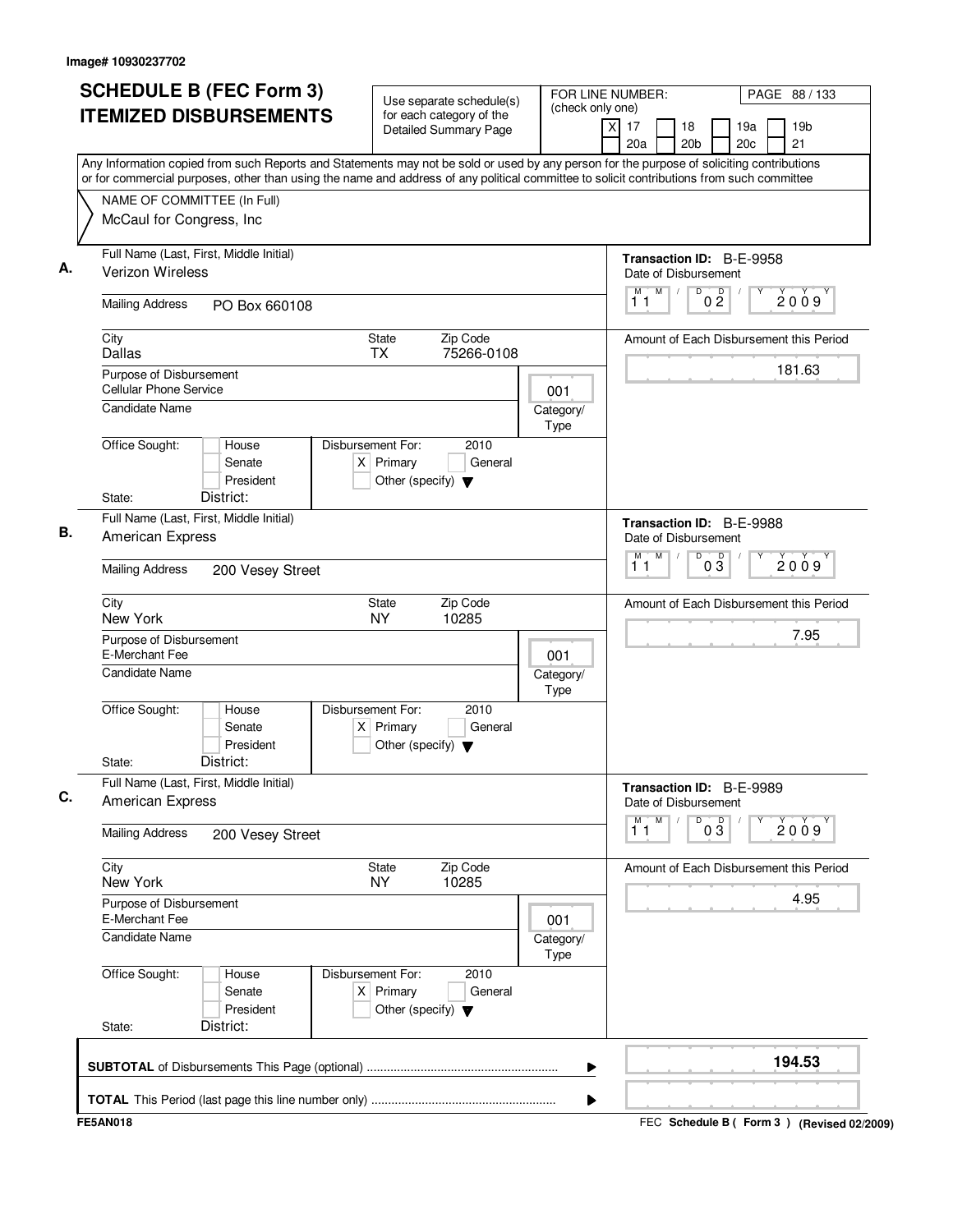| <b>SCHEDULE B (FEC Form 3)</b><br><b>ITEMIZED DISBURSEMENTS</b>                                                                                                                                                                                                                        | Use separate schedule(s)<br>for each category of the                                        | FOR LINE NUMBER:<br>(check only one) |                                                          | PAGE 89 / 133                               |
|----------------------------------------------------------------------------------------------------------------------------------------------------------------------------------------------------------------------------------------------------------------------------------------|---------------------------------------------------------------------------------------------|--------------------------------------|----------------------------------------------------------|---------------------------------------------|
|                                                                                                                                                                                                                                                                                        | <b>Detailed Summary Page</b>                                                                |                                      | $\times$<br>17<br>18<br>20a<br>20 <sub>b</sub>           | 19a<br>19 <sub>b</sub><br>21<br>20c         |
| Any Information copied from such Reports and Statements may not be sold or used by any person for the purpose of soliciting contributions<br>or for commercial purposes, other than using the name and address of any political committee to solicit contributions from such committee |                                                                                             |                                      |                                                          |                                             |
| NAME OF COMMITTEE (In Full)                                                                                                                                                                                                                                                            |                                                                                             |                                      |                                                          |                                             |
| McCaul for Congress, Inc                                                                                                                                                                                                                                                               |                                                                                             |                                      |                                                          |                                             |
| Full Name (Last, First, Middle Initial)<br><b>Best Buy</b>                                                                                                                                                                                                                             |                                                                                             |                                      | Transaction ID: B-S-6808<br>Date of Disbursement         |                                             |
| <b>Mailing Address</b><br>9607 Research Boulevard<br>Suite 500                                                                                                                                                                                                                         |                                                                                             |                                      | M<br>$\sqrt{2}$<br>D<br>D<br>M<br>03<br>11               | 2009                                        |
| City<br>Austin                                                                                                                                                                                                                                                                         | Zip Code<br><b>State</b><br>78759-5887<br><b>TX</b>                                         |                                      |                                                          | Amount of Each Disbursement this Period     |
| Purpose of Disbursement<br>Computer Equipment                                                                                                                                                                                                                                          |                                                                                             |                                      |                                                          | 59.53                                       |
| <b>Candidate Name</b>                                                                                                                                                                                                                                                                  |                                                                                             | 001<br>Category/<br>Type             |                                                          |                                             |
| Office Sought:<br>House<br>Senate<br>President<br>District:<br>State:                                                                                                                                                                                                                  | Disbursement For:<br>2010<br>$X$ Primary<br>General<br>Other (specify) $\blacktriangledown$ |                                      | [MEMO ITEM]<br>Subitemization of Chase<br>Card(11/03/09) |                                             |
| Full Name (Last, First, Middle Initial)<br><b>Best Buy</b>                                                                                                                                                                                                                             |                                                                                             |                                      | Transaction ID: B-S-6818<br>Date of Disbursement         |                                             |
| <b>Mailing Address</b><br>9607 Research Boulevard<br>Suite 500                                                                                                                                                                                                                         |                                                                                             |                                      | M<br>D<br>$0\overline{3}$<br>М<br>11                     | 2009                                        |
| City<br>Austin                                                                                                                                                                                                                                                                         | Zip Code<br>State<br>TX<br>78759-5887                                                       |                                      |                                                          | Amount of Each Disbursement this Period     |
| Purpose of Disbursement<br><b>Computer Equipment</b>                                                                                                                                                                                                                                   |                                                                                             | 001                                  |                                                          | 221.89                                      |
| Candidate Name                                                                                                                                                                                                                                                                         |                                                                                             | Category/<br>Type                    |                                                          |                                             |
| Office Sought:<br>House<br>Senate<br>President<br>District:<br>State:                                                                                                                                                                                                                  | Disbursement For:<br>2010<br>$X$ Primary<br>General<br>Other (specify) $\blacktriangledown$ |                                      | [MEMO ITEM]<br>Subitemization of Chase<br>Card(11/03/09) |                                             |
| Full Name (Last, First, Middle Initial)<br>Capital Q BBQ                                                                                                                                                                                                                               |                                                                                             |                                      | Transaction ID: B-S-6821<br>Date of Disbursement         |                                             |
| <b>Mailing Address</b><br>707 H Street NW                                                                                                                                                                                                                                              |                                                                                             |                                      | M<br>D<br>$0\overline{3}$<br>$\overline{1}^M$            | 2009                                        |
| City<br>Washington                                                                                                                                                                                                                                                                     | State<br>Zip Code<br>DC<br>20001-3792                                                       |                                      |                                                          | Amount of Each Disbursement this Period     |
| Purpose of Disbursement<br>Catering                                                                                                                                                                                                                                                    |                                                                                             | 003                                  |                                                          | 2110.00                                     |
| <b>Candidate Name</b>                                                                                                                                                                                                                                                                  |                                                                                             | Category/<br>Type                    |                                                          |                                             |
| Office Sought:<br>House<br>Senate<br>President<br>District:<br>State:                                                                                                                                                                                                                  | Disbursement For:<br>2010<br>$X$ Primary<br>General<br>Other (specify) $\blacktriangledown$ |                                      | [MEMO ITEM]<br>Subitemization of Chase<br>Card(11/03/09) |                                             |
|                                                                                                                                                                                                                                                                                        |                                                                                             | ▶                                    |                                                          | 0.00                                        |
|                                                                                                                                                                                                                                                                                        |                                                                                             | ▶                                    |                                                          |                                             |
| <b>FE5AN018</b>                                                                                                                                                                                                                                                                        |                                                                                             |                                      |                                                          | FEC Schedule B ( Form 3 ) (Revised 02/2009) |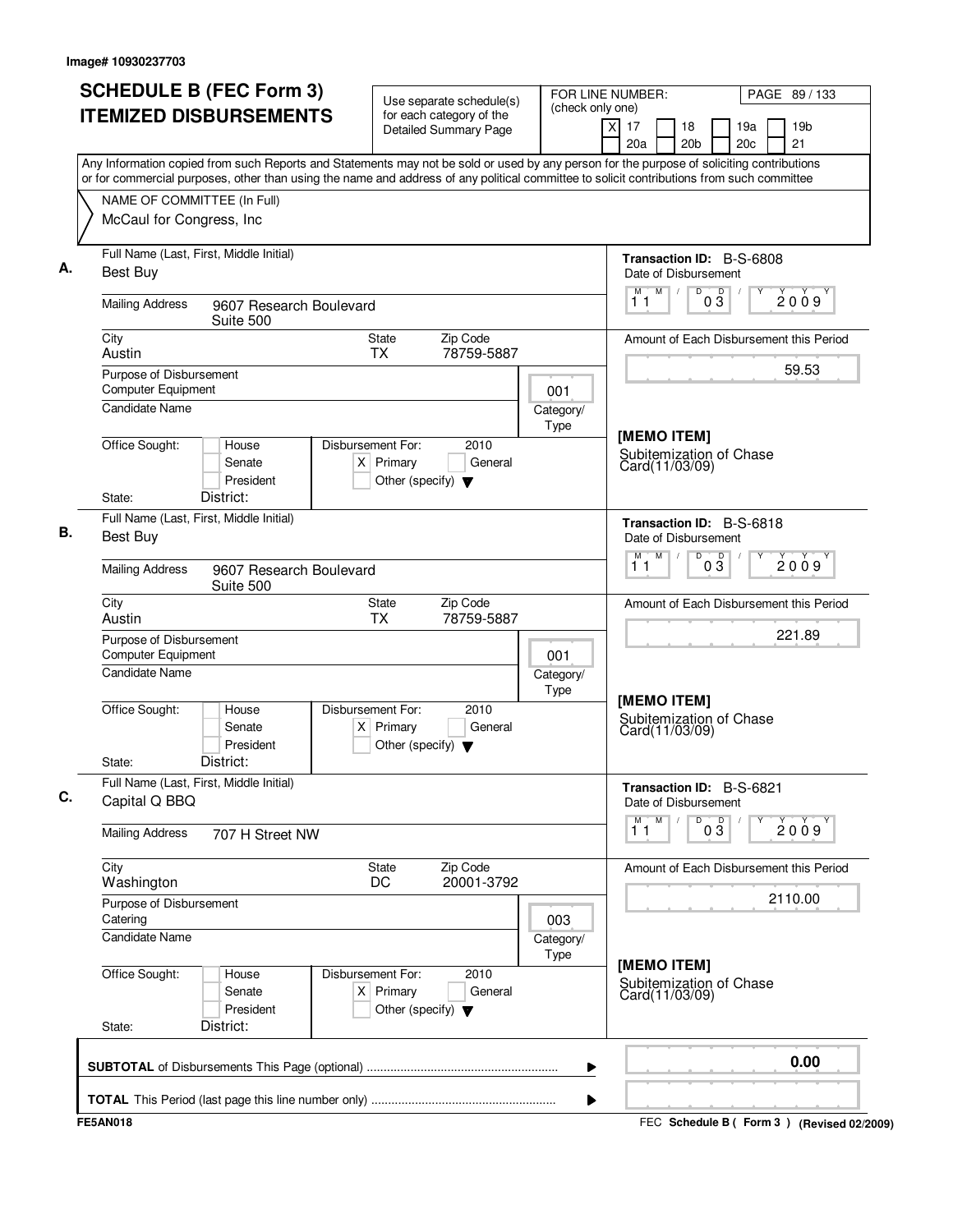| <b>SCHEDULE B (FEC Form 3)</b>                                                                                                                                                                                                                                                         | Use separate schedule(s)                                                                    | FOR LINE NUMBER:<br>(check only one) |                                                                                       |                       |                | PAGE 90 / 133                               |
|----------------------------------------------------------------------------------------------------------------------------------------------------------------------------------------------------------------------------------------------------------------------------------------|---------------------------------------------------------------------------------------------|--------------------------------------|---------------------------------------------------------------------------------------|-----------------------|----------------|---------------------------------------------|
| <b>ITEMIZED DISBURSEMENTS</b>                                                                                                                                                                                                                                                          | for each category of the<br><b>Detailed Summary Page</b>                                    |                                      | x<br>17<br>20a                                                                        | 18<br>20 <sub>b</sub> | 19a<br>20c     | 19 <sub>b</sub><br>21                       |
| Any Information copied from such Reports and Statements may not be sold or used by any person for the purpose of soliciting contributions<br>or for commercial purposes, other than using the name and address of any political committee to solicit contributions from such committee |                                                                                             |                                      |                                                                                       |                       |                |                                             |
| NAME OF COMMITTEE (In Full)                                                                                                                                                                                                                                                            |                                                                                             |                                      |                                                                                       |                       |                |                                             |
| McCaul for Congress, Inc                                                                                                                                                                                                                                                               |                                                                                             |                                      |                                                                                       |                       |                |                                             |
| Full Name (Last, First, Middle Initial)<br>Chase Card                                                                                                                                                                                                                                  |                                                                                             |                                      | Transaction ID: B-E-9984<br>Date of Disbursement                                      |                       |                |                                             |
| <b>Mailing Address</b><br>PO Box 15153                                                                                                                                                                                                                                                 |                                                                                             |                                      | M<br>M<br>11                                                                          | D<br>03               | $\overline{D}$ | 2009                                        |
| City<br>Wilmington                                                                                                                                                                                                                                                                     | Zip Code<br>State<br><b>DE</b><br>19886-5153                                                |                                      |                                                                                       |                       |                | Amount of Each Disbursement this Period     |
| Purpose of Disbursement<br><b>SEE MEMO ITEMS</b>                                                                                                                                                                                                                                       |                                                                                             | 001                                  |                                                                                       |                       |                | 9838.80                                     |
| <b>Candidate Name</b>                                                                                                                                                                                                                                                                  |                                                                                             | Category/<br>Type                    |                                                                                       |                       |                |                                             |
| Office Sought:<br>House<br>Senate<br>President<br>District:<br>State:                                                                                                                                                                                                                  | Disbursement For:<br>2010<br>$X$ Primary<br>General<br>Other (specify) $\blacktriangledown$ |                                      | Original vendors exceeding<br>reporting threshold itemi-<br>zed as memo transactions. |                       |                |                                             |
| Full Name (Last, First, Middle Initial)<br><b>Chase Card</b>                                                                                                                                                                                                                           |                                                                                             |                                      | <b>Transaction ID: B-S-6813</b><br>Date of Disbursement                               |                       |                |                                             |
| <b>Mailing Address</b><br>PO Box 15153                                                                                                                                                                                                                                                 |                                                                                             |                                      | M<br>М<br>11                                                                          | D<br>$0\overline{3}$  |                | 2009                                        |
| City<br>Wilmington                                                                                                                                                                                                                                                                     | Zip Code<br>State<br>DE<br>19886-5153                                                       |                                      |                                                                                       |                       |                | Amount of Each Disbursement this Period     |
| Purpose of Disbursement<br>Service Fee                                                                                                                                                                                                                                                 |                                                                                             | 001                                  |                                                                                       |                       |                | 132.96                                      |
| <b>Candidate Name</b>                                                                                                                                                                                                                                                                  |                                                                                             | Category/<br>Type                    | [MEMO ITEM]                                                                           |                       |                |                                             |
| Office Sought:<br>House<br>Senate<br>President<br>District:<br>State:                                                                                                                                                                                                                  | Disbursement For:<br>2010<br>General<br>$X$ Primary<br>Other (specify) $\blacktriangledown$ |                                      | Subitemization of Chase<br>Card(11/03/09)                                             |                       |                |                                             |
| Full Name (Last, First, Middle Initial)<br>Clay's Restaurant                                                                                                                                                                                                                           |                                                                                             |                                      | Transaction ID: B-S-6819<br>Date of Disbursement                                      |                       |                |                                             |
| <b>Mailing Address</b><br>17717 Clay Road                                                                                                                                                                                                                                              |                                                                                             |                                      | M<br>M<br>11                                                                          | D<br>$0\overline{3}$  |                | 2009                                        |
| City<br>Houston                                                                                                                                                                                                                                                                        | Zip Code<br>State<br>77084<br><b>TX</b>                                                     |                                      |                                                                                       |                       |                | Amount of Each Disbursement this Period     |
| Purpose of Disbursement<br>Catering                                                                                                                                                                                                                                                    |                                                                                             | 003                                  |                                                                                       |                       |                | 2047.03                                     |
| Candidate Name                                                                                                                                                                                                                                                                         |                                                                                             | Category/<br>Type                    | [MEMO ITEM]                                                                           |                       |                |                                             |
| Office Sought:<br>House<br>Senate<br>President<br>District:<br>State:                                                                                                                                                                                                                  | Disbursement For:<br>2010<br>$X$ Primary<br>General<br>Other (specify) $\blacktriangledown$ |                                      | Subitemization of Chase<br>Card(11/03/09)                                             |                       |                |                                             |
|                                                                                                                                                                                                                                                                                        |                                                                                             | ▶                                    |                                                                                       |                       |                | 9838.80                                     |
|                                                                                                                                                                                                                                                                                        |                                                                                             | ▶                                    |                                                                                       |                       |                |                                             |
| <b>FE5AN018</b>                                                                                                                                                                                                                                                                        |                                                                                             |                                      |                                                                                       |                       |                | FEC Schedule B ( Form 3 ) (Revised 02/2009) |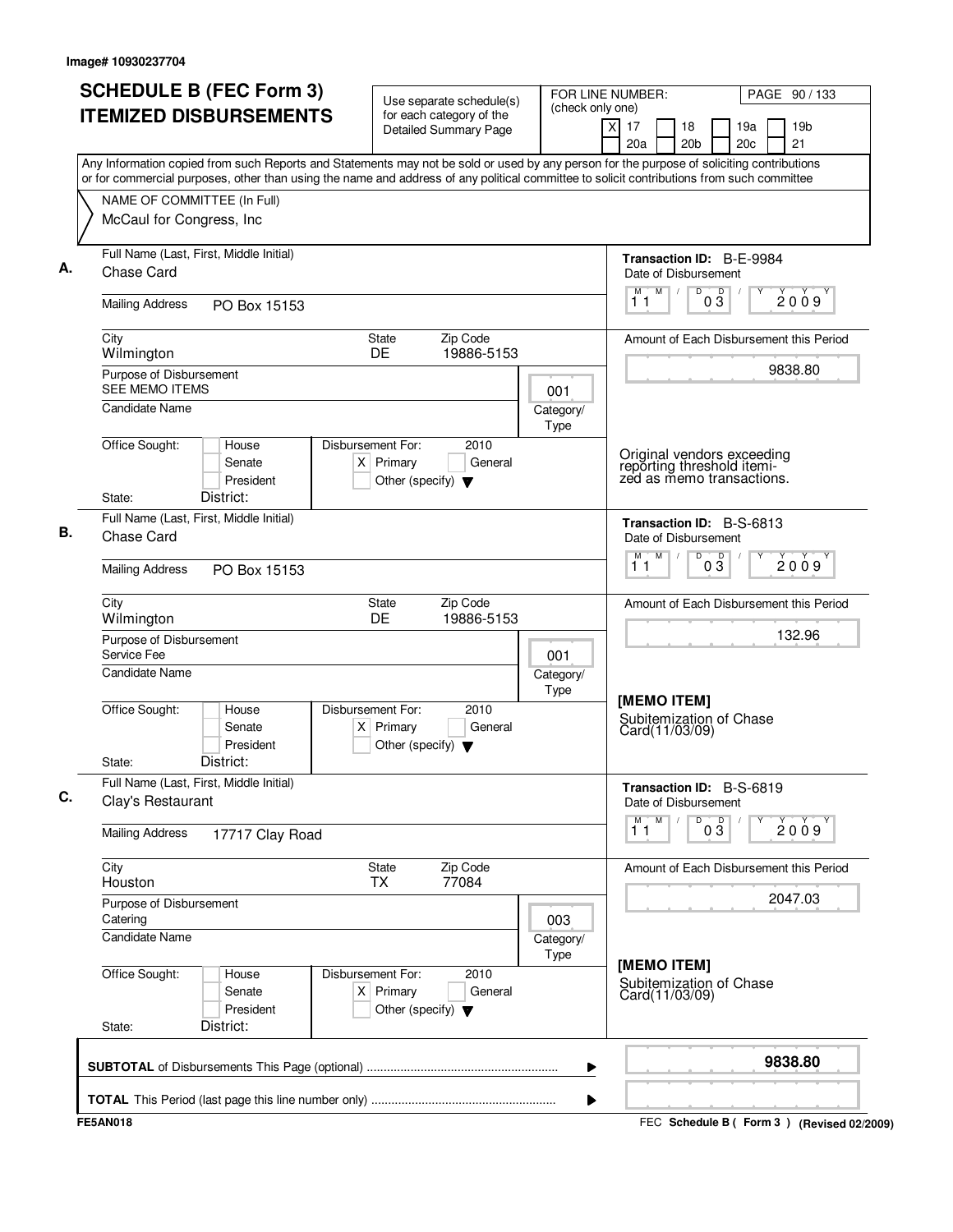| (check only one)<br><b>ITEMIZED DISBURSEMENTS</b><br>for each category of the<br>$\overline{\mathsf{x}}$<br>17<br><b>Detailed Summary Page</b><br>20a<br>Any Information copied from such Reports and Statements may not be sold or used by any person for the purpose of soliciting contributions<br>or for commercial purposes, other than using the name and address of any political committee to solicit contributions from such committee<br>NAME OF COMMITTEE (In Full)<br>McCaul for Congress, Inc.<br>Full Name (Last, First, Middle Initial)<br><b>Complete Campaigns</b><br><b>Mailing Address</b><br>205 Pennsylvania Avenue SE<br>City<br><b>State</b><br>Zip Code<br>Washington<br>DC<br>20003<br>Purpose of Disbursement<br>Software Service<br>001<br><b>Candidate Name</b><br>Category/<br>Type<br>Office Sought:<br>Disbursement For:<br>2010<br>House<br>$X$ Primary<br>Senate<br>General<br>President<br>Other (specify) $\blacktriangledown$<br>District:<br>State:<br>Full Name (Last, First, Middle Initial)<br>Four Seasons Hotel- Austin<br><b>Mailing Address</b><br>98 San Jacinto Boulevard<br>City<br>Zip Code<br>State<br><b>TX</b><br>Austin<br>78701-4052<br>Purpose of Disbursement<br>Meal Expense<br>001<br><b>Candidate Name</b><br>Category/<br>Type<br>Office Sought:<br><b>Disbursement For:</b><br>2010<br>House<br>Senate<br>$X$ Primary<br>General<br>President<br>Other (specify) $\blacktriangledown$<br>District:<br>State:<br>Full Name (Last, First, Middle Initial)<br>Heroic Efforts Data Recovery<br><b>Mailing Address</b><br>12741 Research Boulevard<br>Suite 401<br>City<br>Zip Code<br>State<br>Austin<br>78759<br><b>TX</b><br>Purpose of Disbursement<br>Software Service<br>001<br><b>Candidate Name</b><br>Category/<br>Type<br>Office Sought:<br>Disbursement For:<br>2010<br>House<br>Senate<br>$X$ Primary<br>General | FOR LINE NUMBER:                                         | PAGE 91 / 133         |  |  |  |  |  |
|-------------------------------------------------------------------------------------------------------------------------------------------------------------------------------------------------------------------------------------------------------------------------------------------------------------------------------------------------------------------------------------------------------------------------------------------------------------------------------------------------------------------------------------------------------------------------------------------------------------------------------------------------------------------------------------------------------------------------------------------------------------------------------------------------------------------------------------------------------------------------------------------------------------------------------------------------------------------------------------------------------------------------------------------------------------------------------------------------------------------------------------------------------------------------------------------------------------------------------------------------------------------------------------------------------------------------------------------------------------------------------------------------------------------------------------------------------------------------------------------------------------------------------------------------------------------------------------------------------------------------------------------------------------------------------------------------------------------------------------------------------------------------------------------------------------------------------------------------------------------------------------|----------------------------------------------------------|-----------------------|--|--|--|--|--|
|                                                                                                                                                                                                                                                                                                                                                                                                                                                                                                                                                                                                                                                                                                                                                                                                                                                                                                                                                                                                                                                                                                                                                                                                                                                                                                                                                                                                                                                                                                                                                                                                                                                                                                                                                                                                                                                                                     | 18<br>19a<br>20 <sub>b</sub><br>20c                      | 19 <sub>b</sub><br>21 |  |  |  |  |  |
|                                                                                                                                                                                                                                                                                                                                                                                                                                                                                                                                                                                                                                                                                                                                                                                                                                                                                                                                                                                                                                                                                                                                                                                                                                                                                                                                                                                                                                                                                                                                                                                                                                                                                                                                                                                                                                                                                     |                                                          |                       |  |  |  |  |  |
|                                                                                                                                                                                                                                                                                                                                                                                                                                                                                                                                                                                                                                                                                                                                                                                                                                                                                                                                                                                                                                                                                                                                                                                                                                                                                                                                                                                                                                                                                                                                                                                                                                                                                                                                                                                                                                                                                     |                                                          |                       |  |  |  |  |  |
|                                                                                                                                                                                                                                                                                                                                                                                                                                                                                                                                                                                                                                                                                                                                                                                                                                                                                                                                                                                                                                                                                                                                                                                                                                                                                                                                                                                                                                                                                                                                                                                                                                                                                                                                                                                                                                                                                     |                                                          |                       |  |  |  |  |  |
|                                                                                                                                                                                                                                                                                                                                                                                                                                                                                                                                                                                                                                                                                                                                                                                                                                                                                                                                                                                                                                                                                                                                                                                                                                                                                                                                                                                                                                                                                                                                                                                                                                                                                                                                                                                                                                                                                     | Transaction ID: B-S-6806<br>Date of Disbursement         |                       |  |  |  |  |  |
|                                                                                                                                                                                                                                                                                                                                                                                                                                                                                                                                                                                                                                                                                                                                                                                                                                                                                                                                                                                                                                                                                                                                                                                                                                                                                                                                                                                                                                                                                                                                                                                                                                                                                                                                                                                                                                                                                     | $\overline{D}$<br>M<br>$0\overline{3}$<br>11             | 2009                  |  |  |  |  |  |
|                                                                                                                                                                                                                                                                                                                                                                                                                                                                                                                                                                                                                                                                                                                                                                                                                                                                                                                                                                                                                                                                                                                                                                                                                                                                                                                                                                                                                                                                                                                                                                                                                                                                                                                                                                                                                                                                                     | Amount of Each Disbursement this Period                  |                       |  |  |  |  |  |
|                                                                                                                                                                                                                                                                                                                                                                                                                                                                                                                                                                                                                                                                                                                                                                                                                                                                                                                                                                                                                                                                                                                                                                                                                                                                                                                                                                                                                                                                                                                                                                                                                                                                                                                                                                                                                                                                                     |                                                          | 85.00                 |  |  |  |  |  |
|                                                                                                                                                                                                                                                                                                                                                                                                                                                                                                                                                                                                                                                                                                                                                                                                                                                                                                                                                                                                                                                                                                                                                                                                                                                                                                                                                                                                                                                                                                                                                                                                                                                                                                                                                                                                                                                                                     |                                                          |                       |  |  |  |  |  |
|                                                                                                                                                                                                                                                                                                                                                                                                                                                                                                                                                                                                                                                                                                                                                                                                                                                                                                                                                                                                                                                                                                                                                                                                                                                                                                                                                                                                                                                                                                                                                                                                                                                                                                                                                                                                                                                                                     |                                                          |                       |  |  |  |  |  |
|                                                                                                                                                                                                                                                                                                                                                                                                                                                                                                                                                                                                                                                                                                                                                                                                                                                                                                                                                                                                                                                                                                                                                                                                                                                                                                                                                                                                                                                                                                                                                                                                                                                                                                                                                                                                                                                                                     | [MEMO ITEM]<br>Subitemization of Chase<br>Card(11/03/09) |                       |  |  |  |  |  |
|                                                                                                                                                                                                                                                                                                                                                                                                                                                                                                                                                                                                                                                                                                                                                                                                                                                                                                                                                                                                                                                                                                                                                                                                                                                                                                                                                                                                                                                                                                                                                                                                                                                                                                                                                                                                                                                                                     |                                                          |                       |  |  |  |  |  |
|                                                                                                                                                                                                                                                                                                                                                                                                                                                                                                                                                                                                                                                                                                                                                                                                                                                                                                                                                                                                                                                                                                                                                                                                                                                                                                                                                                                                                                                                                                                                                                                                                                                                                                                                                                                                                                                                                     | Transaction ID: B-S-6814<br>Date of Disbursement         |                       |  |  |  |  |  |
|                                                                                                                                                                                                                                                                                                                                                                                                                                                                                                                                                                                                                                                                                                                                                                                                                                                                                                                                                                                                                                                                                                                                                                                                                                                                                                                                                                                                                                                                                                                                                                                                                                                                                                                                                                                                                                                                                     | D<br>M<br>$0\frac{5}{3}$<br>м<br>11                      | 2009                  |  |  |  |  |  |
|                                                                                                                                                                                                                                                                                                                                                                                                                                                                                                                                                                                                                                                                                                                                                                                                                                                                                                                                                                                                                                                                                                                                                                                                                                                                                                                                                                                                                                                                                                                                                                                                                                                                                                                                                                                                                                                                                     | Amount of Each Disbursement this Period                  |                       |  |  |  |  |  |
|                                                                                                                                                                                                                                                                                                                                                                                                                                                                                                                                                                                                                                                                                                                                                                                                                                                                                                                                                                                                                                                                                                                                                                                                                                                                                                                                                                                                                                                                                                                                                                                                                                                                                                                                                                                                                                                                                     |                                                          | 108.39                |  |  |  |  |  |
|                                                                                                                                                                                                                                                                                                                                                                                                                                                                                                                                                                                                                                                                                                                                                                                                                                                                                                                                                                                                                                                                                                                                                                                                                                                                                                                                                                                                                                                                                                                                                                                                                                                                                                                                                                                                                                                                                     |                                                          |                       |  |  |  |  |  |
|                                                                                                                                                                                                                                                                                                                                                                                                                                                                                                                                                                                                                                                                                                                                                                                                                                                                                                                                                                                                                                                                                                                                                                                                                                                                                                                                                                                                                                                                                                                                                                                                                                                                                                                                                                                                                                                                                     | [MEMO ITEM]                                              |                       |  |  |  |  |  |
|                                                                                                                                                                                                                                                                                                                                                                                                                                                                                                                                                                                                                                                                                                                                                                                                                                                                                                                                                                                                                                                                                                                                                                                                                                                                                                                                                                                                                                                                                                                                                                                                                                                                                                                                                                                                                                                                                     | Subitemization of Chase<br>Card(11/03/09)                |                       |  |  |  |  |  |
|                                                                                                                                                                                                                                                                                                                                                                                                                                                                                                                                                                                                                                                                                                                                                                                                                                                                                                                                                                                                                                                                                                                                                                                                                                                                                                                                                                                                                                                                                                                                                                                                                                                                                                                                                                                                                                                                                     |                                                          |                       |  |  |  |  |  |
|                                                                                                                                                                                                                                                                                                                                                                                                                                                                                                                                                                                                                                                                                                                                                                                                                                                                                                                                                                                                                                                                                                                                                                                                                                                                                                                                                                                                                                                                                                                                                                                                                                                                                                                                                                                                                                                                                     | Transaction ID: B-S-6810<br>Date of Disbursement         |                       |  |  |  |  |  |
|                                                                                                                                                                                                                                                                                                                                                                                                                                                                                                                                                                                                                                                                                                                                                                                                                                                                                                                                                                                                                                                                                                                                                                                                                                                                                                                                                                                                                                                                                                                                                                                                                                                                                                                                                                                                                                                                                     | D<br>$0\frac{D}{3}$<br>M<br>Y<br>2009<br>11              |                       |  |  |  |  |  |
|                                                                                                                                                                                                                                                                                                                                                                                                                                                                                                                                                                                                                                                                                                                                                                                                                                                                                                                                                                                                                                                                                                                                                                                                                                                                                                                                                                                                                                                                                                                                                                                                                                                                                                                                                                                                                                                                                     | Amount of Each Disbursement this Period                  |                       |  |  |  |  |  |
|                                                                                                                                                                                                                                                                                                                                                                                                                                                                                                                                                                                                                                                                                                                                                                                                                                                                                                                                                                                                                                                                                                                                                                                                                                                                                                                                                                                                                                                                                                                                                                                                                                                                                                                                                                                                                                                                                     | 216.50                                                   |                       |  |  |  |  |  |
|                                                                                                                                                                                                                                                                                                                                                                                                                                                                                                                                                                                                                                                                                                                                                                                                                                                                                                                                                                                                                                                                                                                                                                                                                                                                                                                                                                                                                                                                                                                                                                                                                                                                                                                                                                                                                                                                                     |                                                          |                       |  |  |  |  |  |
| President<br>Other (specify) $\blacktriangledown$                                                                                                                                                                                                                                                                                                                                                                                                                                                                                                                                                                                                                                                                                                                                                                                                                                                                                                                                                                                                                                                                                                                                                                                                                                                                                                                                                                                                                                                                                                                                                                                                                                                                                                                                                                                                                                   | [MEMO ITEM]<br>Subitemization of Chase<br>Card(11/03/09) |                       |  |  |  |  |  |
| District:<br>State:                                                                                                                                                                                                                                                                                                                                                                                                                                                                                                                                                                                                                                                                                                                                                                                                                                                                                                                                                                                                                                                                                                                                                                                                                                                                                                                                                                                                                                                                                                                                                                                                                                                                                                                                                                                                                                                                 |                                                          |                       |  |  |  |  |  |
| ▶                                                                                                                                                                                                                                                                                                                                                                                                                                                                                                                                                                                                                                                                                                                                                                                                                                                                                                                                                                                                                                                                                                                                                                                                                                                                                                                                                                                                                                                                                                                                                                                                                                                                                                                                                                                                                                                                                   |                                                          | 0.00                  |  |  |  |  |  |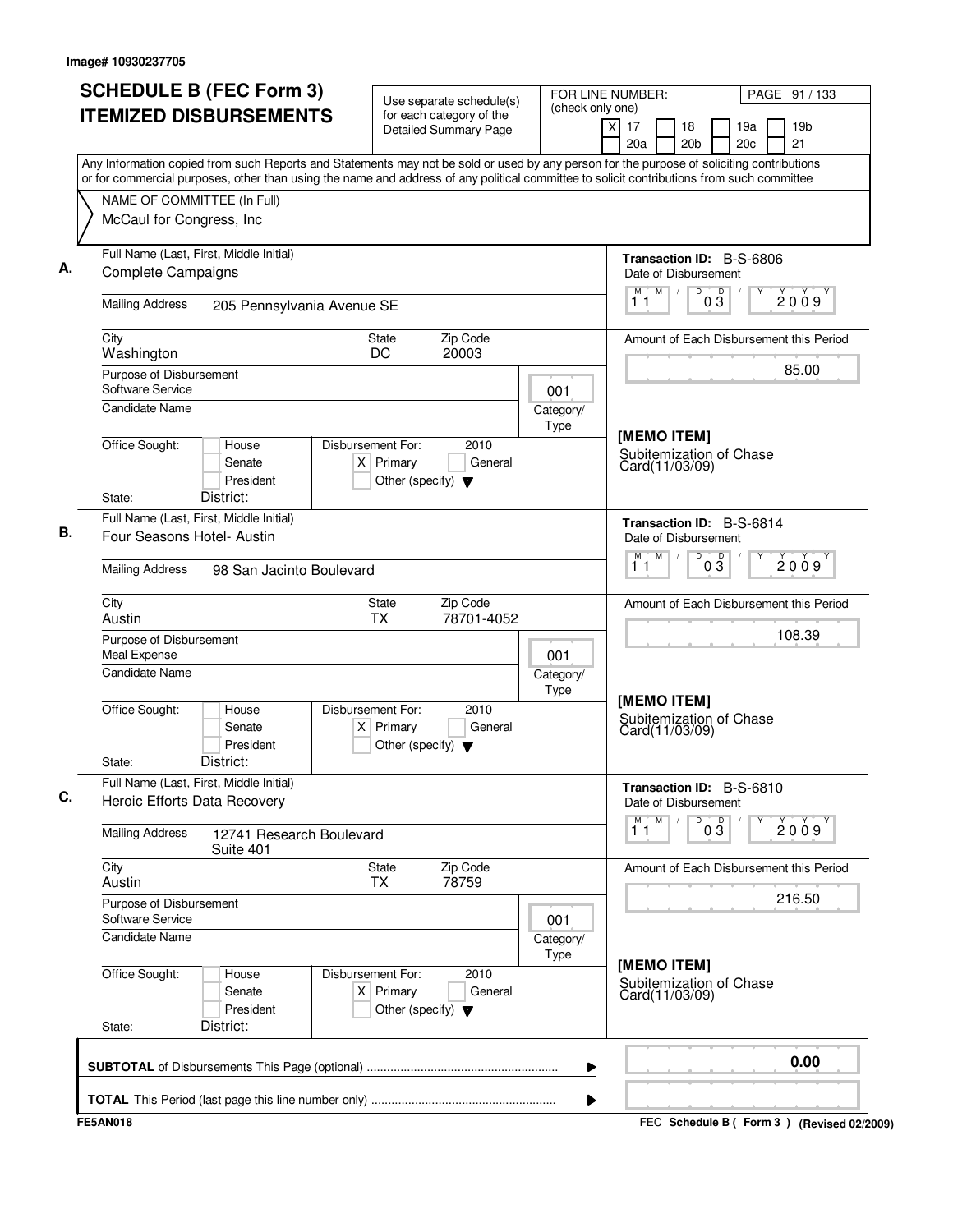| (check only one)<br><b>ITEMIZED DISBURSEMENTS</b><br>for each category of the<br>19 <sub>b</sub><br>x<br>17<br>18<br>19a<br>Detailed Summary Page<br>20c<br>21<br>20a<br>20 <sub>b</sub><br>Any Information copied from such Reports and Statements may not be sold or used by any person for the purpose of soliciting contributions<br>or for commercial purposes, other than using the name and address of any political committee to solicit contributions from such committee<br>NAME OF COMMITTEE (In Full)<br>McCaul for Congress, Inc<br>Full Name (Last, First, Middle Initial)<br>Transaction ID: B-S-6822<br>Il Fornaio<br>Date of Disbursement<br>$M$ /<br>D<br>$0\overline{3}$<br>М<br>2009<br>11<br><b>Mailing Address</b><br>520 Cowper Street<br>#101<br>Zip Code<br>City<br>State<br>Amount of Each Disbursement this Period<br>94301-1826<br>Palo Alto<br><b>CA</b><br>1321.35<br>Purpose of Disbursement<br>Catering<br>003<br><b>Candidate Name</b><br>Category/<br>Type<br>[MEMO ITEM]<br>Office Sought:<br>Disbursement For:<br>2010<br>House<br>Subitemization of Chase<br>$X$ Primary<br>General<br>Senate<br>Card(11/03/09)<br>President<br>Other (specify) $\blacktriangledown$<br>District:<br>State:<br>Full Name (Last, First, Middle Initial)<br>Transaction ID: B-S-6815<br>j2 Global Communications<br>Date of Disbursement<br>M<br>M<br>D<br>$0\overline{3}$<br>2009<br>11<br><b>Mailing Address</b><br>6922 Hollywood Boulevard<br>Zip Code<br>City<br>State<br>Amount of Each Disbursement this Period<br>Hollywood<br>CA<br>90028<br>16.95<br>Purpose of Disbursement<br><b>Blast Fax</b><br>001<br>Candidate Name<br>Category/<br>Type<br>[MEMO ITEM]<br>Office Sought:<br>Disbursement For:<br>2010<br>House<br>Subitemization of Chase<br>Senate<br>$X$ Primary<br>General<br>Card(11/03/09)<br>President<br>Other (specify) $\blacktriangledown$<br>District:<br>State:<br>Full Name (Last, First, Middle Initial)<br>Transaction ID: B-S-6816<br>j2 Global Communications<br>Date of Disbursement<br>M<br>M.<br>D<br>03<br>2009<br>11<br><b>Mailing Address</b><br>6922 Hollywood Boulevard<br>City<br>Zip Code<br>State<br>Amount of Each Disbursement this Period<br>90028<br>Hollywood<br>CA<br>16.95<br>Purpose of Disbursement<br><b>Blast Fax</b><br>001<br><b>Candidate Name</b><br>Category/<br>Type<br>[MEMO ITEM]<br>Office Sought:<br>Disbursement For:<br>2010<br>House<br>Subitemization of Chase<br>$X$ Primary<br>Senate<br>General<br>Card(11/03/09)<br>President<br>Other (specify) $\blacktriangledown$<br>District:<br>State:<br>0.00<br>▶ | <b>SCHEDULE B (FEC Form 3)</b> | Use separate schedule(s) | FOR LINE NUMBER: | PAGE 92 / 133 |
|--------------------------------------------------------------------------------------------------------------------------------------------------------------------------------------------------------------------------------------------------------------------------------------------------------------------------------------------------------------------------------------------------------------------------------------------------------------------------------------------------------------------------------------------------------------------------------------------------------------------------------------------------------------------------------------------------------------------------------------------------------------------------------------------------------------------------------------------------------------------------------------------------------------------------------------------------------------------------------------------------------------------------------------------------------------------------------------------------------------------------------------------------------------------------------------------------------------------------------------------------------------------------------------------------------------------------------------------------------------------------------------------------------------------------------------------------------------------------------------------------------------------------------------------------------------------------------------------------------------------------------------------------------------------------------------------------------------------------------------------------------------------------------------------------------------------------------------------------------------------------------------------------------------------------------------------------------------------------------------------------------------------------------------------------------------------------------------------------------------------------------------------------------------------------------------------------------------------------------------------------------------------------------------------------------------------------------------------------------------------------------------------------------------------------------------------------------------------------------------------------------------------------------------------------------------------------------------------------------|--------------------------------|--------------------------|------------------|---------------|
|                                                                                                                                                                                                                                                                                                                                                                                                                                                                                                                                                                                                                                                                                                                                                                                                                                                                                                                                                                                                                                                                                                                                                                                                                                                                                                                                                                                                                                                                                                                                                                                                                                                                                                                                                                                                                                                                                                                                                                                                                                                                                                                                                                                                                                                                                                                                                                                                                                                                                                                                                                                                        |                                |                          |                  |               |
|                                                                                                                                                                                                                                                                                                                                                                                                                                                                                                                                                                                                                                                                                                                                                                                                                                                                                                                                                                                                                                                                                                                                                                                                                                                                                                                                                                                                                                                                                                                                                                                                                                                                                                                                                                                                                                                                                                                                                                                                                                                                                                                                                                                                                                                                                                                                                                                                                                                                                                                                                                                                        |                                |                          |                  |               |
|                                                                                                                                                                                                                                                                                                                                                                                                                                                                                                                                                                                                                                                                                                                                                                                                                                                                                                                                                                                                                                                                                                                                                                                                                                                                                                                                                                                                                                                                                                                                                                                                                                                                                                                                                                                                                                                                                                                                                                                                                                                                                                                                                                                                                                                                                                                                                                                                                                                                                                                                                                                                        |                                |                          |                  |               |
|                                                                                                                                                                                                                                                                                                                                                                                                                                                                                                                                                                                                                                                                                                                                                                                                                                                                                                                                                                                                                                                                                                                                                                                                                                                                                                                                                                                                                                                                                                                                                                                                                                                                                                                                                                                                                                                                                                                                                                                                                                                                                                                                                                                                                                                                                                                                                                                                                                                                                                                                                                                                        |                                |                          |                  |               |
|                                                                                                                                                                                                                                                                                                                                                                                                                                                                                                                                                                                                                                                                                                                                                                                                                                                                                                                                                                                                                                                                                                                                                                                                                                                                                                                                                                                                                                                                                                                                                                                                                                                                                                                                                                                                                                                                                                                                                                                                                                                                                                                                                                                                                                                                                                                                                                                                                                                                                                                                                                                                        |                                |                          |                  |               |
|                                                                                                                                                                                                                                                                                                                                                                                                                                                                                                                                                                                                                                                                                                                                                                                                                                                                                                                                                                                                                                                                                                                                                                                                                                                                                                                                                                                                                                                                                                                                                                                                                                                                                                                                                                                                                                                                                                                                                                                                                                                                                                                                                                                                                                                                                                                                                                                                                                                                                                                                                                                                        |                                |                          |                  |               |
|                                                                                                                                                                                                                                                                                                                                                                                                                                                                                                                                                                                                                                                                                                                                                                                                                                                                                                                                                                                                                                                                                                                                                                                                                                                                                                                                                                                                                                                                                                                                                                                                                                                                                                                                                                                                                                                                                                                                                                                                                                                                                                                                                                                                                                                                                                                                                                                                                                                                                                                                                                                                        |                                |                          |                  |               |
|                                                                                                                                                                                                                                                                                                                                                                                                                                                                                                                                                                                                                                                                                                                                                                                                                                                                                                                                                                                                                                                                                                                                                                                                                                                                                                                                                                                                                                                                                                                                                                                                                                                                                                                                                                                                                                                                                                                                                                                                                                                                                                                                                                                                                                                                                                                                                                                                                                                                                                                                                                                                        |                                |                          |                  |               |
|                                                                                                                                                                                                                                                                                                                                                                                                                                                                                                                                                                                                                                                                                                                                                                                                                                                                                                                                                                                                                                                                                                                                                                                                                                                                                                                                                                                                                                                                                                                                                                                                                                                                                                                                                                                                                                                                                                                                                                                                                                                                                                                                                                                                                                                                                                                                                                                                                                                                                                                                                                                                        |                                |                          |                  |               |
|                                                                                                                                                                                                                                                                                                                                                                                                                                                                                                                                                                                                                                                                                                                                                                                                                                                                                                                                                                                                                                                                                                                                                                                                                                                                                                                                                                                                                                                                                                                                                                                                                                                                                                                                                                                                                                                                                                                                                                                                                                                                                                                                                                                                                                                                                                                                                                                                                                                                                                                                                                                                        |                                |                          |                  |               |
|                                                                                                                                                                                                                                                                                                                                                                                                                                                                                                                                                                                                                                                                                                                                                                                                                                                                                                                                                                                                                                                                                                                                                                                                                                                                                                                                                                                                                                                                                                                                                                                                                                                                                                                                                                                                                                                                                                                                                                                                                                                                                                                                                                                                                                                                                                                                                                                                                                                                                                                                                                                                        |                                |                          |                  |               |
|                                                                                                                                                                                                                                                                                                                                                                                                                                                                                                                                                                                                                                                                                                                                                                                                                                                                                                                                                                                                                                                                                                                                                                                                                                                                                                                                                                                                                                                                                                                                                                                                                                                                                                                                                                                                                                                                                                                                                                                                                                                                                                                                                                                                                                                                                                                                                                                                                                                                                                                                                                                                        |                                |                          |                  |               |
|                                                                                                                                                                                                                                                                                                                                                                                                                                                                                                                                                                                                                                                                                                                                                                                                                                                                                                                                                                                                                                                                                                                                                                                                                                                                                                                                                                                                                                                                                                                                                                                                                                                                                                                                                                                                                                                                                                                                                                                                                                                                                                                                                                                                                                                                                                                                                                                                                                                                                                                                                                                                        |                                |                          |                  |               |
|                                                                                                                                                                                                                                                                                                                                                                                                                                                                                                                                                                                                                                                                                                                                                                                                                                                                                                                                                                                                                                                                                                                                                                                                                                                                                                                                                                                                                                                                                                                                                                                                                                                                                                                                                                                                                                                                                                                                                                                                                                                                                                                                                                                                                                                                                                                                                                                                                                                                                                                                                                                                        |                                |                          |                  |               |
|                                                                                                                                                                                                                                                                                                                                                                                                                                                                                                                                                                                                                                                                                                                                                                                                                                                                                                                                                                                                                                                                                                                                                                                                                                                                                                                                                                                                                                                                                                                                                                                                                                                                                                                                                                                                                                                                                                                                                                                                                                                                                                                                                                                                                                                                                                                                                                                                                                                                                                                                                                                                        |                                |                          |                  |               |
|                                                                                                                                                                                                                                                                                                                                                                                                                                                                                                                                                                                                                                                                                                                                                                                                                                                                                                                                                                                                                                                                                                                                                                                                                                                                                                                                                                                                                                                                                                                                                                                                                                                                                                                                                                                                                                                                                                                                                                                                                                                                                                                                                                                                                                                                                                                                                                                                                                                                                                                                                                                                        |                                |                          |                  |               |
|                                                                                                                                                                                                                                                                                                                                                                                                                                                                                                                                                                                                                                                                                                                                                                                                                                                                                                                                                                                                                                                                                                                                                                                                                                                                                                                                                                                                                                                                                                                                                                                                                                                                                                                                                                                                                                                                                                                                                                                                                                                                                                                                                                                                                                                                                                                                                                                                                                                                                                                                                                                                        |                                |                          |                  |               |
|                                                                                                                                                                                                                                                                                                                                                                                                                                                                                                                                                                                                                                                                                                                                                                                                                                                                                                                                                                                                                                                                                                                                                                                                                                                                                                                                                                                                                                                                                                                                                                                                                                                                                                                                                                                                                                                                                                                                                                                                                                                                                                                                                                                                                                                                                                                                                                                                                                                                                                                                                                                                        |                                |                          |                  |               |
|                                                                                                                                                                                                                                                                                                                                                                                                                                                                                                                                                                                                                                                                                                                                                                                                                                                                                                                                                                                                                                                                                                                                                                                                                                                                                                                                                                                                                                                                                                                                                                                                                                                                                                                                                                                                                                                                                                                                                                                                                                                                                                                                                                                                                                                                                                                                                                                                                                                                                                                                                                                                        |                                |                          |                  |               |
|                                                                                                                                                                                                                                                                                                                                                                                                                                                                                                                                                                                                                                                                                                                                                                                                                                                                                                                                                                                                                                                                                                                                                                                                                                                                                                                                                                                                                                                                                                                                                                                                                                                                                                                                                                                                                                                                                                                                                                                                                                                                                                                                                                                                                                                                                                                                                                                                                                                                                                                                                                                                        |                                |                          |                  |               |
|                                                                                                                                                                                                                                                                                                                                                                                                                                                                                                                                                                                                                                                                                                                                                                                                                                                                                                                                                                                                                                                                                                                                                                                                                                                                                                                                                                                                                                                                                                                                                                                                                                                                                                                                                                                                                                                                                                                                                                                                                                                                                                                                                                                                                                                                                                                                                                                                                                                                                                                                                                                                        |                                |                          |                  |               |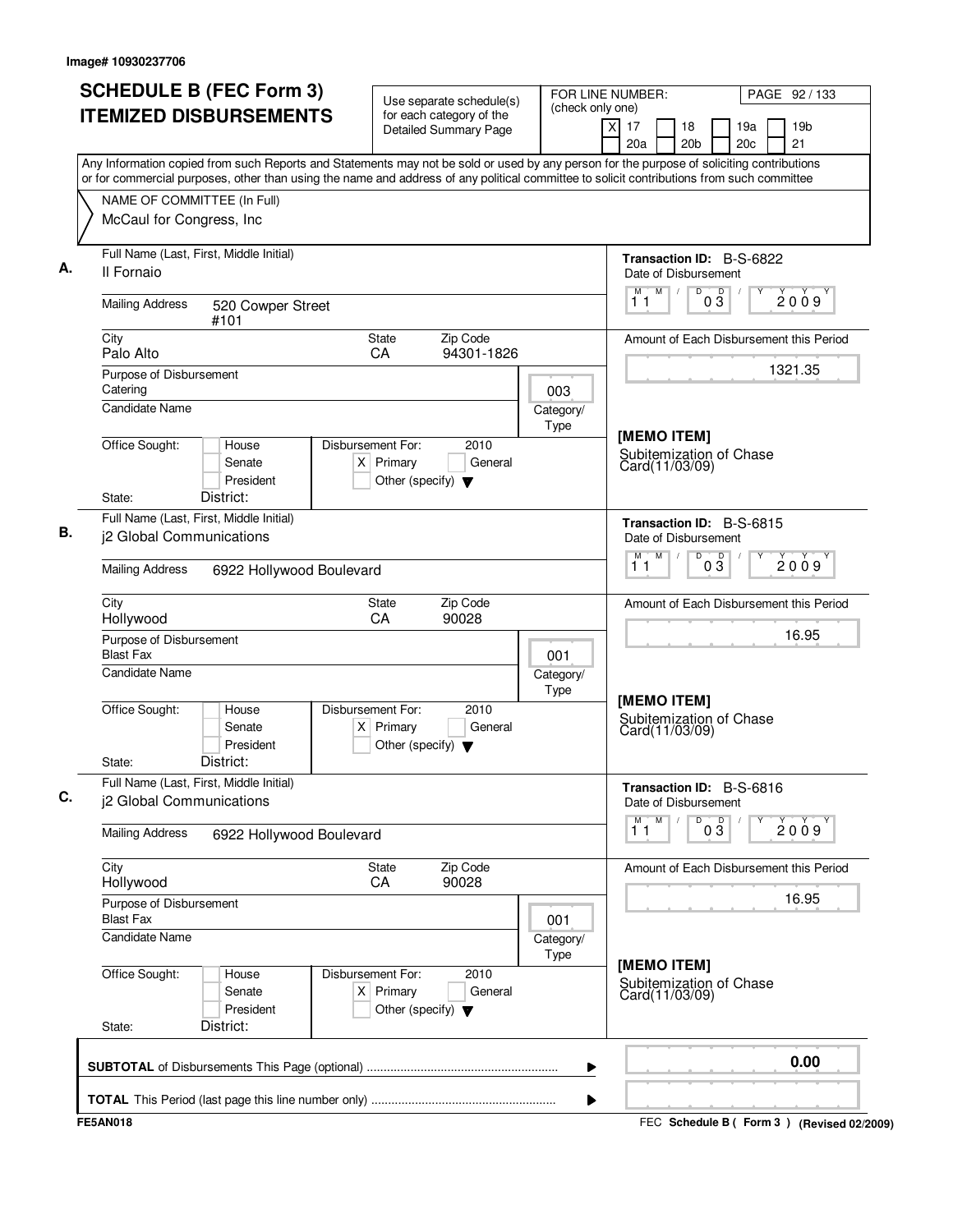| <b>SCHEDULE B (FEC Form 3)</b><br><b>ITEMIZED DISBURSEMENTS</b>                                                                                                                                                                                                                        | Use separate schedule(s)<br>for each category of the                                        | (check only one)  | FOR LINE NUMBER:<br>PAGE 93 / 133                                              |
|----------------------------------------------------------------------------------------------------------------------------------------------------------------------------------------------------------------------------------------------------------------------------------------|---------------------------------------------------------------------------------------------|-------------------|--------------------------------------------------------------------------------|
|                                                                                                                                                                                                                                                                                        | <b>Detailed Summary Page</b>                                                                |                   | 19 <sub>b</sub><br>X<br>17<br>18<br>19a<br>20c<br>21<br>20a<br>20 <sub>b</sub> |
| Any Information copied from such Reports and Statements may not be sold or used by any person for the purpose of soliciting contributions<br>or for commercial purposes, other than using the name and address of any political committee to solicit contributions from such committee |                                                                                             |                   |                                                                                |
| NAME OF COMMITTEE (In Full)                                                                                                                                                                                                                                                            |                                                                                             |                   |                                                                                |
| McCaul for Congress, Inc                                                                                                                                                                                                                                                               |                                                                                             |                   |                                                                                |
| Full Name (Last, First, Middle Initial)<br>Lonestar Self Storage                                                                                                                                                                                                                       |                                                                                             |                   | Transaction ID: B-S-6807<br>Date of Disbursement                               |
| <b>Mailing Address</b><br>403 East Ben White Boulevard                                                                                                                                                                                                                                 |                                                                                             |                   | M<br>D<br>$0\sqrt{3}$<br>M<br>$\sqrt{ }$<br>2009<br>11                         |
| City<br>Austin                                                                                                                                                                                                                                                                         | Zip Code<br>State<br>78704-7305<br><b>TX</b>                                                |                   | Amount of Each Disbursement this Period                                        |
| Purpose of Disbursement<br>Storage                                                                                                                                                                                                                                                     |                                                                                             | 001               | 75.00                                                                          |
| <b>Candidate Name</b>                                                                                                                                                                                                                                                                  |                                                                                             | Category/<br>Type | [MEMO ITEM]                                                                    |
| Office Sought:<br>House<br>Senate<br>President<br>District:<br>State:                                                                                                                                                                                                                  | Disbursement For:<br>2010<br>$X$ Primary<br>General<br>Other (specify) $\blacktriangledown$ |                   | Subitemization of Chase<br>Card(11/03/09)                                      |
| Full Name (Last, First, Middle Initial)                                                                                                                                                                                                                                                |                                                                                             |                   | Transaction ID: B-S-6817                                                       |
| Lonestar Self Storage                                                                                                                                                                                                                                                                  |                                                                                             |                   | Date of Disbursement<br>M<br>M<br>D                                            |
| <b>Mailing Address</b><br>403 East Ben White Boulevard                                                                                                                                                                                                                                 |                                                                                             |                   | $0\frac{D}{3}$<br>2009<br>11                                                   |
| City<br>Austin                                                                                                                                                                                                                                                                         | Zip Code<br>State<br><b>TX</b><br>78704-7305                                                |                   | Amount of Each Disbursement this Period                                        |
| Purpose of Disbursement<br>Storage                                                                                                                                                                                                                                                     |                                                                                             | 001               | 75.00                                                                          |
| <b>Candidate Name</b>                                                                                                                                                                                                                                                                  |                                                                                             | Category/<br>Type | [MEMO ITEM]                                                                    |
| Office Sought:<br>House<br>Senate<br>President<br>District:<br>State:                                                                                                                                                                                                                  | Disbursement For:<br>2010<br>$X$ Primary<br>General<br>Other (specify) $\blacktriangledown$ |                   | Subitemization of Chase<br>Card(11/03/09)                                      |
| Full Name (Last, First, Middle Initial)<br><b>Mercury Esystems</b>                                                                                                                                                                                                                     |                                                                                             |                   | Transaction ID: B-E-9985<br>Date of Disbursement                               |
| <b>Mailing Address</b><br>15023 Wells Port Drive                                                                                                                                                                                                                                       |                                                                                             |                   | м<br>M<br>D<br>$0\overline{3}$<br>2009<br>11                                   |
| City<br>Austin                                                                                                                                                                                                                                                                         | Zip Code<br>State<br><b>TX</b><br>78728                                                     |                   | Amount of Each Disbursement this Period                                        |
| Purpose of Disbursement<br>E-Merchant Fee                                                                                                                                                                                                                                              |                                                                                             | 001               | 309.99                                                                         |
| <b>Candidate Name</b>                                                                                                                                                                                                                                                                  |                                                                                             | Category/<br>Type |                                                                                |
| Office Sought:<br>House<br>Senate<br>President<br>District:<br>State:                                                                                                                                                                                                                  | Disbursement For:<br>2010<br>$X$ Primary<br>General<br>Other (specify) $\blacktriangledown$ |                   |                                                                                |
|                                                                                                                                                                                                                                                                                        |                                                                                             | ▶                 | 309.99                                                                         |
|                                                                                                                                                                                                                                                                                        |                                                                                             | ▶                 |                                                                                |
| <b>FE5AN018</b>                                                                                                                                                                                                                                                                        |                                                                                             |                   | FEC Schedule B ( Form 3 ) (Revised 02/2009)                                    |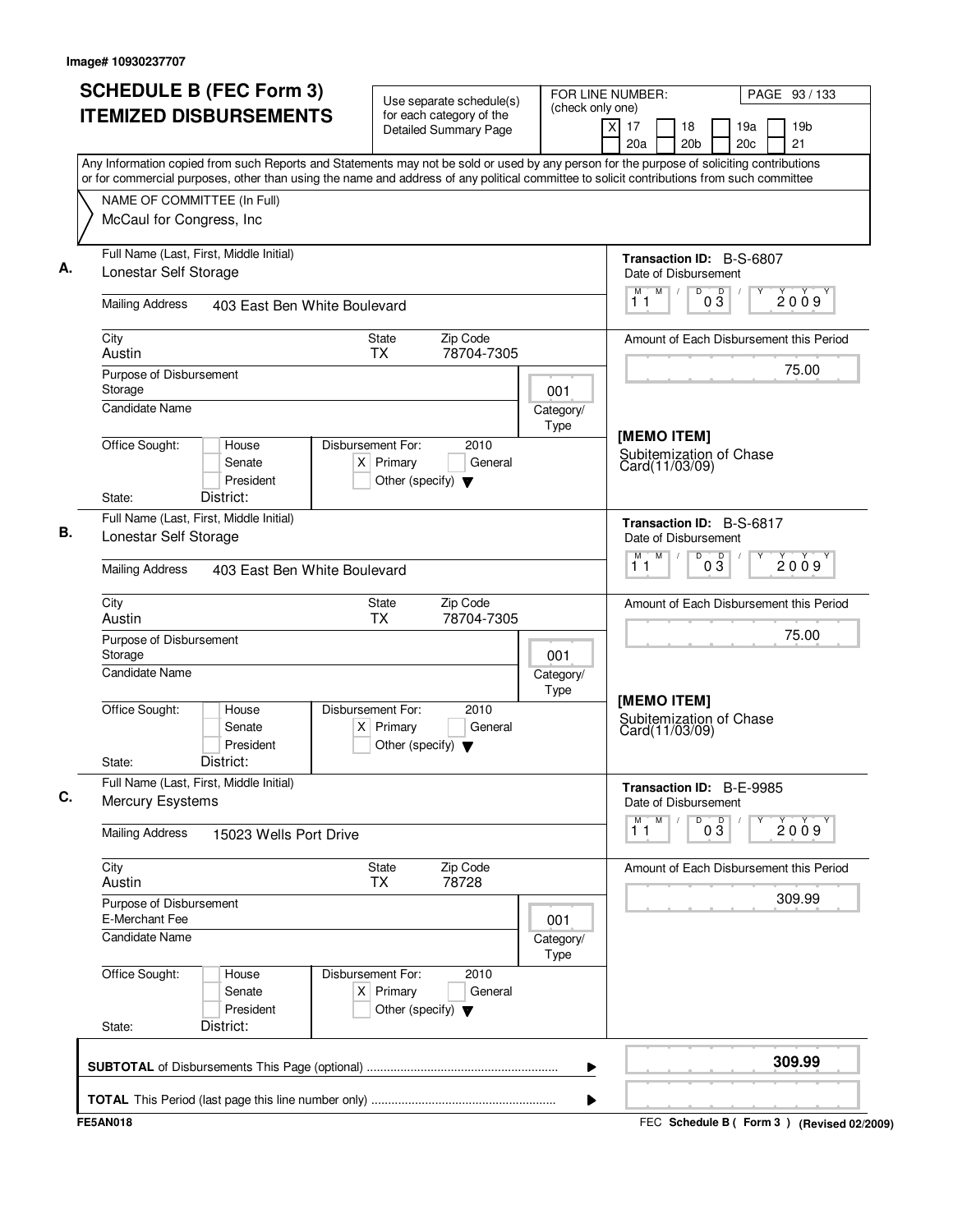| <b>SCHEDULE B (FEC Form 3)</b>                                                                                                                                                                                                                                                         |                                 |                                                          | Use separate schedule(s)                                | FOR LINE NUMBER:<br>(check only one) |          |           |                                                          |                 |            |  | PAGE 94 / 133                             |  |
|----------------------------------------------------------------------------------------------------------------------------------------------------------------------------------------------------------------------------------------------------------------------------------------|---------------------------------|----------------------------------------------------------|---------------------------------------------------------|--------------------------------------|----------|-----------|----------------------------------------------------------|-----------------|------------|--|-------------------------------------------|--|
| <b>ITEMIZED DISBURSEMENTS</b>                                                                                                                                                                                                                                                          |                                 | for each category of the<br><b>Detailed Summary Page</b> |                                                         |                                      | $\times$ | 17<br>20a | 18<br>20 <sub>b</sub>                                    |                 | 19a<br>20c |  | 19 <sub>b</sub><br>21                     |  |
| Any Information copied from such Reports and Statements may not be sold or used by any person for the purpose of soliciting contributions<br>or for commercial purposes, other than using the name and address of any political committee to solicit contributions from such committee |                                 |                                                          |                                                         |                                      |          |           |                                                          |                 |            |  |                                           |  |
| NAME OF COMMITTEE (In Full)<br>McCaul for Congress, Inc                                                                                                                                                                                                                                |                                 |                                                          |                                                         |                                      |          |           |                                                          |                 |            |  |                                           |  |
| Full Name (Last, First, Middle Initial)                                                                                                                                                                                                                                                |                                 |                                                          |                                                         |                                      |          |           | Transaction ID: B-E-9986                                 |                 |            |  |                                           |  |
| Mercury Esystems                                                                                                                                                                                                                                                                       |                                 |                                                          |                                                         |                                      |          | M         | Date of Disbursement<br>M                                |                 |            |  |                                           |  |
| <b>Mailing Address</b>                                                                                                                                                                                                                                                                 | 15023 Wells Port Drive          |                                                          |                                                         |                                      |          | 11        | D<br>$\sqrt{2}$                                          | $0\overline{3}$ |            |  | 2009                                      |  |
| City                                                                                                                                                                                                                                                                                   |                                 | State                                                    | Zip Code                                                |                                      |          |           |                                                          |                 |            |  | Amount of Each Disbursement this Period   |  |
| Austin                                                                                                                                                                                                                                                                                 |                                 | <b>TX</b>                                                | 78728                                                   |                                      |          |           |                                                          |                 |            |  | 20.00                                     |  |
| Purpose of Disbursement<br>E-Merchant Fee                                                                                                                                                                                                                                              |                                 |                                                          |                                                         | 001                                  |          |           |                                                          |                 |            |  |                                           |  |
| <b>Candidate Name</b>                                                                                                                                                                                                                                                                  |                                 |                                                          |                                                         | Category/<br>Type                    |          |           |                                                          |                 |            |  |                                           |  |
| Office Sought:<br>House                                                                                                                                                                                                                                                                | Senate<br>President             | Disbursement For:<br>$X$ Primary                         | 2010<br>General<br>Other (specify) $\blacktriangledown$ |                                      |          |           |                                                          |                 |            |  |                                           |  |
| District:<br>State:                                                                                                                                                                                                                                                                    |                                 |                                                          |                                                         |                                      |          |           |                                                          |                 |            |  |                                           |  |
| Full Name (Last, First, Middle Initial)<br>Mercury Esystems                                                                                                                                                                                                                            |                                 |                                                          |                                                         |                                      |          |           | Transaction ID: B-E-9987<br>Date of Disbursement         |                 |            |  |                                           |  |
| <b>Mailing Address</b>                                                                                                                                                                                                                                                                 | 15023 Wells Port Drive          |                                                          |                                                         |                                      |          | М<br>11   | M<br>D                                                   | $0\overline{3}$ |            |  | 2009                                      |  |
| City<br>Austin                                                                                                                                                                                                                                                                         |                                 | State<br>TX                                              | Zip Code<br>78728                                       |                                      |          |           |                                                          |                 |            |  | Amount of Each Disbursement this Period   |  |
| Purpose of Disbursement<br>E-Merchant Fee                                                                                                                                                                                                                                              |                                 |                                                          |                                                         | 001                                  |          |           |                                                          |                 |            |  | 10.00                                     |  |
| Candidate Name                                                                                                                                                                                                                                                                         |                                 |                                                          |                                                         | Category/<br>Type                    |          |           |                                                          |                 |            |  |                                           |  |
| Office Sought:<br>House<br>District:<br>State:                                                                                                                                                                                                                                         | Senate<br>President             | Disbursement For:<br>$X$ Primary                         | 2010<br>General<br>Other (specify) $\blacktriangledown$ |                                      |          |           |                                                          |                 |            |  |                                           |  |
| Full Name (Last, First, Middle Initial)<br>NorthWest Hills Florist                                                                                                                                                                                                                     |                                 |                                                          |                                                         |                                      |          |           | Transaction ID: B-S-6811<br>Date of Disbursement         |                 |            |  |                                           |  |
| <b>Mailing Address</b>                                                                                                                                                                                                                                                                 | 3801 North Capital of Texas Hwy |                                                          |                                                         |                                      |          | M<br>11   | M<br>D                                                   | $0\frac{D}{3}$  |            |  | 2009                                      |  |
| City<br>Zip Code<br>State<br>78746-1417<br>Austin<br><b>TX</b>                                                                                                                                                                                                                         |                                 |                                                          |                                                         |                                      |          |           | Amount of Each Disbursement this Period                  |                 |            |  |                                           |  |
| Purpose of Disbursement<br><b>Floral Arrangements</b><br>001                                                                                                                                                                                                                           |                                 |                                                          |                                                         |                                      |          |           |                                                          |                 |            |  | 73.07                                     |  |
| <b>Candidate Name</b><br>Category/<br>Type                                                                                                                                                                                                                                             |                                 |                                                          |                                                         |                                      |          |           |                                                          |                 |            |  |                                           |  |
| Office Sought:<br>House<br>District:<br>State:                                                                                                                                                                                                                                         | Senate<br>President             | Disbursement For:<br>$X$ Primary                         | 2010<br>General<br>Other (specify) $\blacktriangledown$ |                                      |          |           | [MEMO ITEM]<br>Subitemization of Chase<br>Card(11/03/09) |                 |            |  |                                           |  |
|                                                                                                                                                                                                                                                                                        |                                 |                                                          |                                                         |                                      |          |           |                                                          |                 |            |  | 30.00                                     |  |
|                                                                                                                                                                                                                                                                                        |                                 |                                                          |                                                         | ▶                                    |          |           |                                                          |                 |            |  |                                           |  |
| <b>FE5AN018</b>                                                                                                                                                                                                                                                                        |                                 |                                                          |                                                         | ▶                                    |          |           |                                                          |                 |            |  | FEC Schedule B (Form 3) (Revised 02/2009) |  |
|                                                                                                                                                                                                                                                                                        |                                 |                                                          |                                                         |                                      |          |           |                                                          |                 |            |  |                                           |  |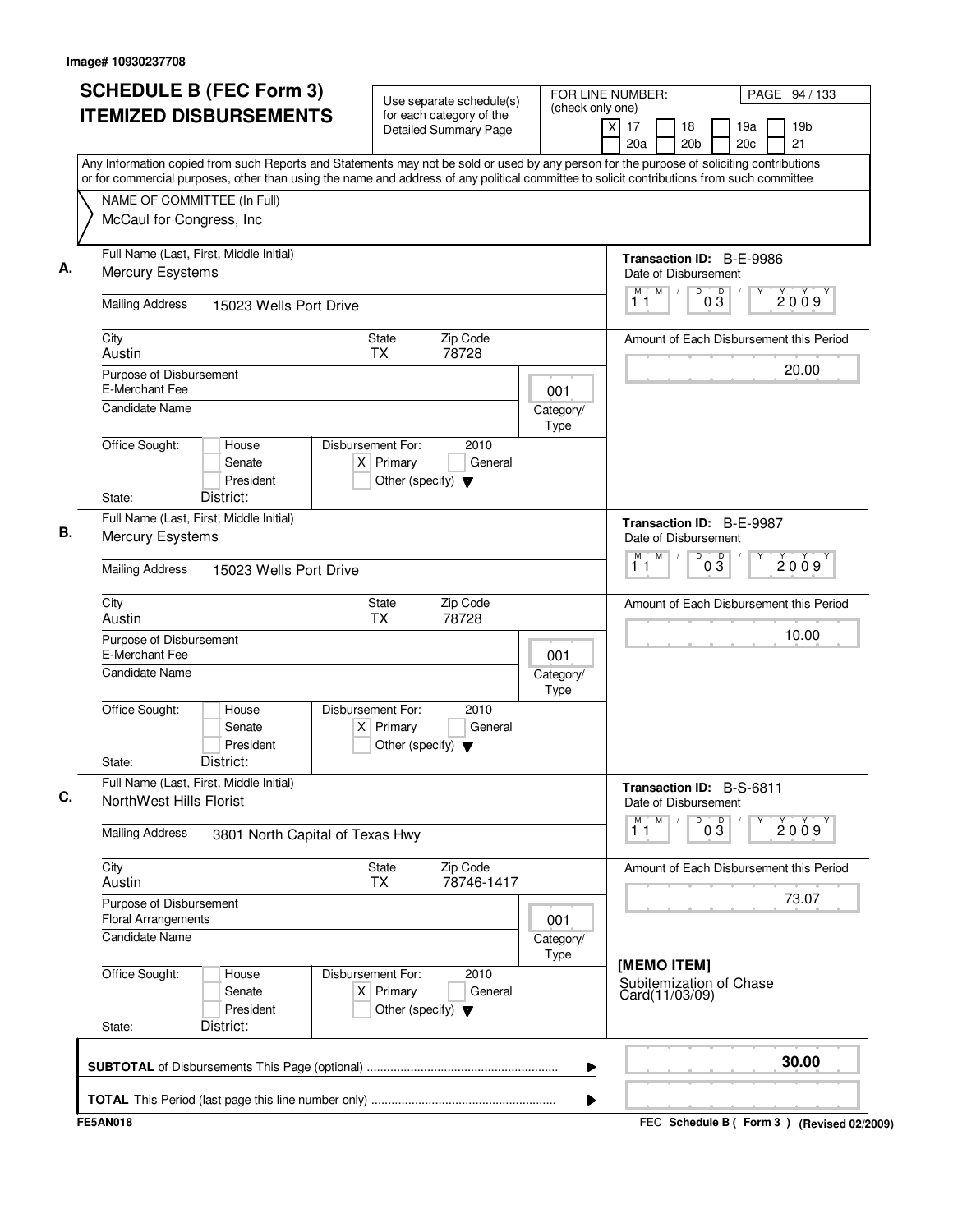| <b>SCHEDULE B (FEC Form 3)</b><br><b>ITEMIZED DISBURSEMENTS</b>                                                                                                                                                                                                                        | Use separate schedule(s)<br>for each category of the                                        | (check only one)         | FOR LINE NUMBER:                                                | PAGE 95 / 133                               |
|----------------------------------------------------------------------------------------------------------------------------------------------------------------------------------------------------------------------------------------------------------------------------------------|---------------------------------------------------------------------------------------------|--------------------------|-----------------------------------------------------------------|---------------------------------------------|
|                                                                                                                                                                                                                                                                                        | <b>Detailed Summary Page</b>                                                                |                          | x<br>17<br>18<br>20 <sub>b</sub><br>20a                         | 19a<br>19 <sub>b</sub><br>21<br>20c         |
| Any Information copied from such Reports and Statements may not be sold or used by any person for the purpose of soliciting contributions<br>or for commercial purposes, other than using the name and address of any political committee to solicit contributions from such committee |                                                                                             |                          |                                                                 |                                             |
| NAME OF COMMITTEE (In Full)                                                                                                                                                                                                                                                            |                                                                                             |                          |                                                                 |                                             |
| McCaul for Congress, Inc                                                                                                                                                                                                                                                               |                                                                                             |                          |                                                                 |                                             |
| Full Name (Last, First, Middle Initial)<br>Sir Speedy Printing                                                                                                                                                                                                                         |                                                                                             |                          | <b>Transaction ID: B-S-6809</b><br>Date of Disbursement         |                                             |
| <b>Mailing Address</b><br>800 Brazos Street<br>Suite 225                                                                                                                                                                                                                               |                                                                                             |                          | M<br>$\sqrt{2}$<br>D<br>03<br>11                                | D<br>2009                                   |
| City<br>Austin                                                                                                                                                                                                                                                                         | Zip Code<br>State<br>78701-2507<br><b>TX</b>                                                |                          |                                                                 | Amount of Each Disbursement this Period     |
| Purpose of Disbursement                                                                                                                                                                                                                                                                |                                                                                             |                          |                                                                 | 579.18                                      |
| Printing<br><b>Candidate Name</b>                                                                                                                                                                                                                                                      |                                                                                             | 003<br>Category/<br>Type |                                                                 |                                             |
| Office Sought:<br>House<br>Senate<br>President<br>District:<br>State:                                                                                                                                                                                                                  | Disbursement For:<br>2010<br>$X$ Primary<br>General<br>Other (specify) $\blacktriangledown$ |                          | [MEMO ITEM]<br>Subitemization of Chase<br>Card(11/03/09)        |                                             |
| Full Name (Last, First, Middle Initial)                                                                                                                                                                                                                                                |                                                                                             |                          |                                                                 |                                             |
| Sir Speedy Printing                                                                                                                                                                                                                                                                    |                                                                                             |                          | Transaction ID: B-S-6812<br>Date of Disbursement<br>M<br>M<br>D |                                             |
| <b>Mailing Address</b><br>800 Brazos Street<br>Suite 225                                                                                                                                                                                                                               |                                                                                             |                          | $0\overline{3}$<br>11                                           | 2009                                        |
| City<br>Austin                                                                                                                                                                                                                                                                         | Zip Code<br>State<br>78701-2507<br><b>TX</b>                                                |                          |                                                                 | Amount of Each Disbursement this Period     |
| Purpose of Disbursement<br>Printing                                                                                                                                                                                                                                                    |                                                                                             | 003                      |                                                                 | 1500.00                                     |
| <b>Candidate Name</b>                                                                                                                                                                                                                                                                  |                                                                                             | Category/<br>Type        | [MEMO ITEM]                                                     |                                             |
| Office Sought:<br>House<br>Senate<br>President<br>District:<br>State:                                                                                                                                                                                                                  | Disbursement For:<br>2010<br>$X$ Primary<br>General<br>Other (specify) $\blacktriangledown$ |                          | Subitemization of Chase<br>Card(11/03/09)                       |                                             |
| Full Name (Last, First, Middle Initial)<br>JBannister Company                                                                                                                                                                                                                          |                                                                                             |                          | Transaction ID: B-E-9990<br>Date of Disbursement                |                                             |
| <b>Mailing Address</b><br>3005 South Lamar Boulevard<br>Suite D109-337                                                                                                                                                                                                                 |                                                                                             |                          | M<br>M<br>$0\overline{5}$<br>D<br>11                            | 2009                                        |
| City<br>Austin                                                                                                                                                                                                                                                                         | State<br>Zip Code<br>78704<br><b>TX</b>                                                     |                          |                                                                 | Amount of Each Disbursement this Period     |
| Purpose of Disbursement<br><b>Fundraising Consulting</b>                                                                                                                                                                                                                               |                                                                                             | 003                      |                                                                 | 5000.00                                     |
| <b>Candidate Name</b>                                                                                                                                                                                                                                                                  |                                                                                             | Category/<br>Type        |                                                                 |                                             |
| Office Sought:<br>House<br>Senate<br>President<br>District:<br>State:                                                                                                                                                                                                                  | Disbursement For:<br>2010<br>$X$ Primary<br>General<br>Other (specify) $\blacktriangledown$ |                          |                                                                 |                                             |
|                                                                                                                                                                                                                                                                                        |                                                                                             | ▶                        |                                                                 | 5000.00                                     |
|                                                                                                                                                                                                                                                                                        |                                                                                             | ▶                        |                                                                 |                                             |
| <b>FE5AN018</b>                                                                                                                                                                                                                                                                        |                                                                                             |                          |                                                                 | FEC Schedule B ( Form 3 ) (Revised 02/2009) |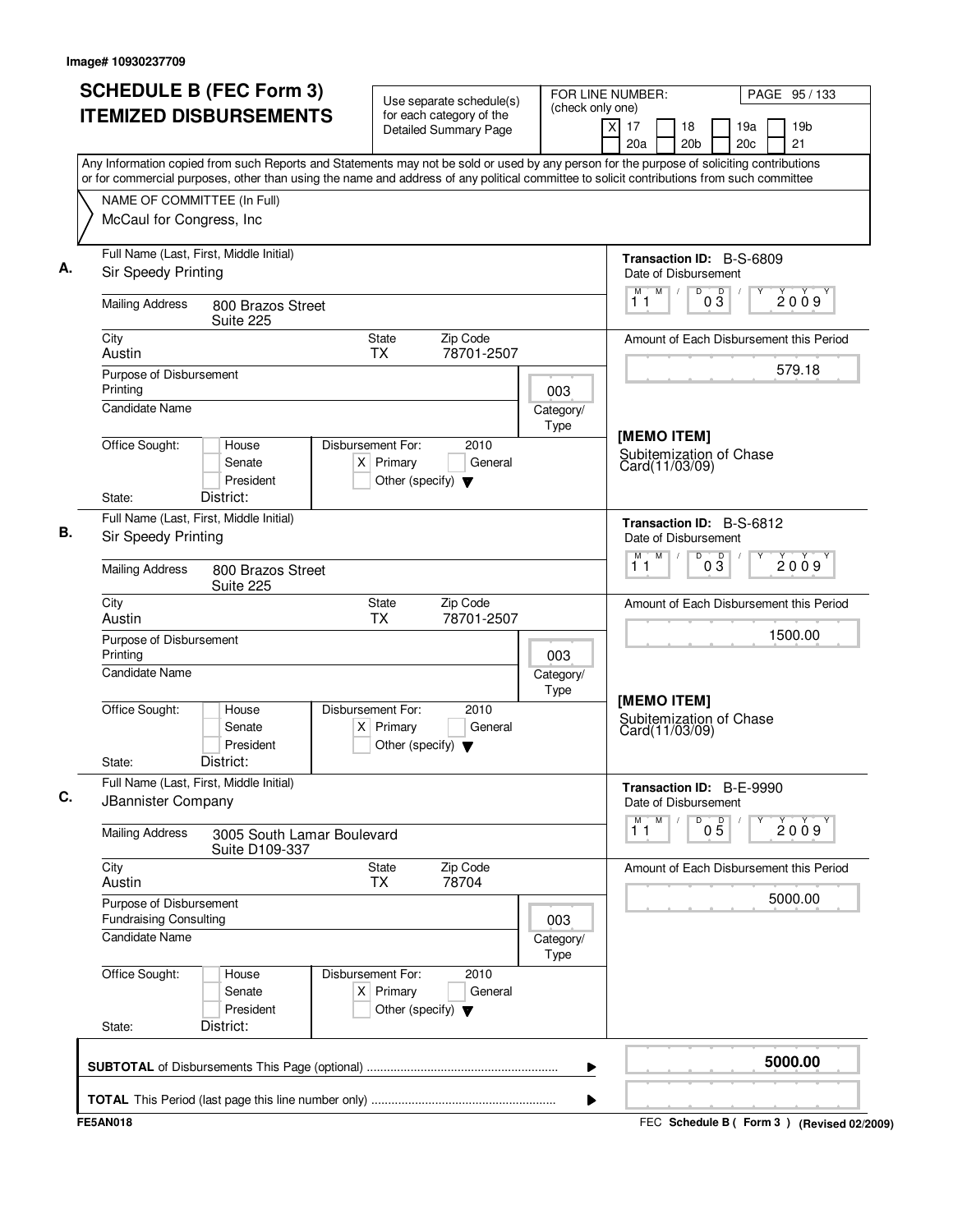|                                                                    | <b>SCHEDULE B (FEC Form 3)</b>                                                                                                                                                                                                                                                         |                                  |                                                          | Use separate schedule(s)                                |  | FOR LINE NUMBER:<br>(check only one) |                |           |                                                                                       |                 |                               |            | PAGE 96 / 133                           |
|--------------------------------------------------------------------|----------------------------------------------------------------------------------------------------------------------------------------------------------------------------------------------------------------------------------------------------------------------------------------|----------------------------------|----------------------------------------------------------|---------------------------------------------------------|--|--------------------------------------|----------------|-----------|---------------------------------------------------------------------------------------|-----------------|-------------------------------|------------|-----------------------------------------|
|                                                                    | <b>ITEMIZED DISBURSEMENTS</b>                                                                                                                                                                                                                                                          |                                  | for each category of the<br><b>Detailed Summary Page</b> |                                                         |  |                                      | $\overline{X}$ | 17<br>20a | 18                                                                                    | 20 <sub>b</sub> |                               | 19a<br>20c | 19 <sub>b</sub><br>21                   |
|                                                                    | Any Information copied from such Reports and Statements may not be sold or used by any person for the purpose of soliciting contributions<br>or for commercial purposes, other than using the name and address of any political committee to solicit contributions from such committee |                                  |                                                          |                                                         |  |                                      |                |           |                                                                                       |                 |                               |            |                                         |
| McCaul for Congress, Inc                                           | NAME OF COMMITTEE (In Full)                                                                                                                                                                                                                                                            |                                  |                                                          |                                                         |  |                                      |                |           |                                                                                       |                 |                               |            |                                         |
| American Express                                                   | Full Name (Last, First, Middle Initial)                                                                                                                                                                                                                                                |                                  |                                                          |                                                         |  |                                      |                |           | Transaction ID: B-E-9995<br>Date of Disbursement                                      |                 |                               |            |                                         |
| <b>Mailing Address</b>                                             | 200 Vesey Street                                                                                                                                                                                                                                                                       |                                  |                                                          |                                                         |  |                                      |                | М<br>11   | M<br>$\sqrt{ }$                                                                       | D               | 000                           |            | 2009                                    |
| City<br>New York                                                   |                                                                                                                                                                                                                                                                                        | State<br><b>NY</b>               |                                                          | Zip Code<br>10285                                       |  |                                      |                |           |                                                                                       |                 |                               |            | Amount of Each Disbursement this Period |
| Purpose of Disbursement<br>E-Merchant Fee<br><b>Candidate Name</b> |                                                                                                                                                                                                                                                                                        |                                  |                                                          |                                                         |  | 001<br>Category/                     |                |           |                                                                                       |                 |                               |            | 492.45                                  |
| Office Sought:<br>State:                                           | House<br>Senate<br>President<br>District:                                                                                                                                                                                                                                              | Disbursement For:<br>$X$ Primary |                                                          | 2010<br>General<br>Other (specify) $\blacktriangledown$ |  | Type                                 |                |           |                                                                                       |                 |                               |            |                                         |
| American Legion Post 8                                             | Full Name (Last, First, Middle Initial)                                                                                                                                                                                                                                                |                                  |                                                          |                                                         |  |                                      |                |           | Transaction ID: B-E-9997<br>Date of Disbursement                                      |                 |                               |            |                                         |
| <b>Mailing Address</b>                                             | 224 D Street SE                                                                                                                                                                                                                                                                        |                                  |                                                          |                                                         |  |                                      |                | М<br>11   | M                                                                                     | D               | 09                            |            | 2009                                    |
| City<br>Washington                                                 |                                                                                                                                                                                                                                                                                        | State<br>DC                      |                                                          | Zip Code<br>20003                                       |  |                                      |                |           |                                                                                       |                 |                               |            | Amount of Each Disbursement this Period |
| <b>Facility Rental</b>                                             | Purpose of Disbursement<br>003<br>Candidate Name<br>Category/<br>Type                                                                                                                                                                                                                  |                                  |                                                          |                                                         |  |                                      |                |           |                                                                                       |                 |                               |            | 698.00                                  |
| Office Sought:<br>State:                                           | House<br>Senate<br>President<br>District:                                                                                                                                                                                                                                              | Disbursement For:<br>$X$ Primary |                                                          | 2010<br>General<br>Other (specify) $\blacktriangledown$ |  |                                      |                |           |                                                                                       |                 |                               |            |                                         |
|                                                                    | Full Name (Last, First, Middle Initial)<br><b>Campaign Financial Services</b>                                                                                                                                                                                                          |                                  |                                                          |                                                         |  |                                      |                |           | Transaction ID: B-E-9998<br>Date of Disbursement                                      |                 |                               |            |                                         |
| <b>Mailing Address</b><br>7315 Wisconsin Avenue<br>Suite 310 East  |                                                                                                                                                                                                                                                                                        |                                  |                                                          |                                                         |  |                                      |                | M<br>11   | M                                                                                     |                 | $\overline{9}$ o <sup>o</sup> |            | 2009                                    |
| City<br>Zip Code<br>State<br>20814-3202<br>Bethesda<br><b>MD</b>   |                                                                                                                                                                                                                                                                                        |                                  |                                                          |                                                         |  |                                      |                |           |                                                                                       |                 |                               |            | Amount of Each Disbursement this Period |
|                                                                    | Purpose of Disbursement<br>SEE MEMO ITEMS<br>001<br><b>Candidate Name</b><br>Category/<br>Type                                                                                                                                                                                         |                                  |                                                          |                                                         |  |                                      |                |           |                                                                                       |                 |                               |            | 2047.43                                 |
| Office Sought:<br>State:                                           | House<br>Senate<br>President<br>District:                                                                                                                                                                                                                                              | Disbursement For:<br>$X$ Primary |                                                          | 2010<br>General<br>Other (specify) $\blacktriangledown$ |  |                                      |                |           | Original vendors exceeding<br>reporting threshold itemi-<br>zed as memo transactions. |                 |                               |            |                                         |
|                                                                    |                                                                                                                                                                                                                                                                                        |                                  |                                                          |                                                         |  |                                      |                |           |                                                                                       |                 |                               |            | 3237.88                                 |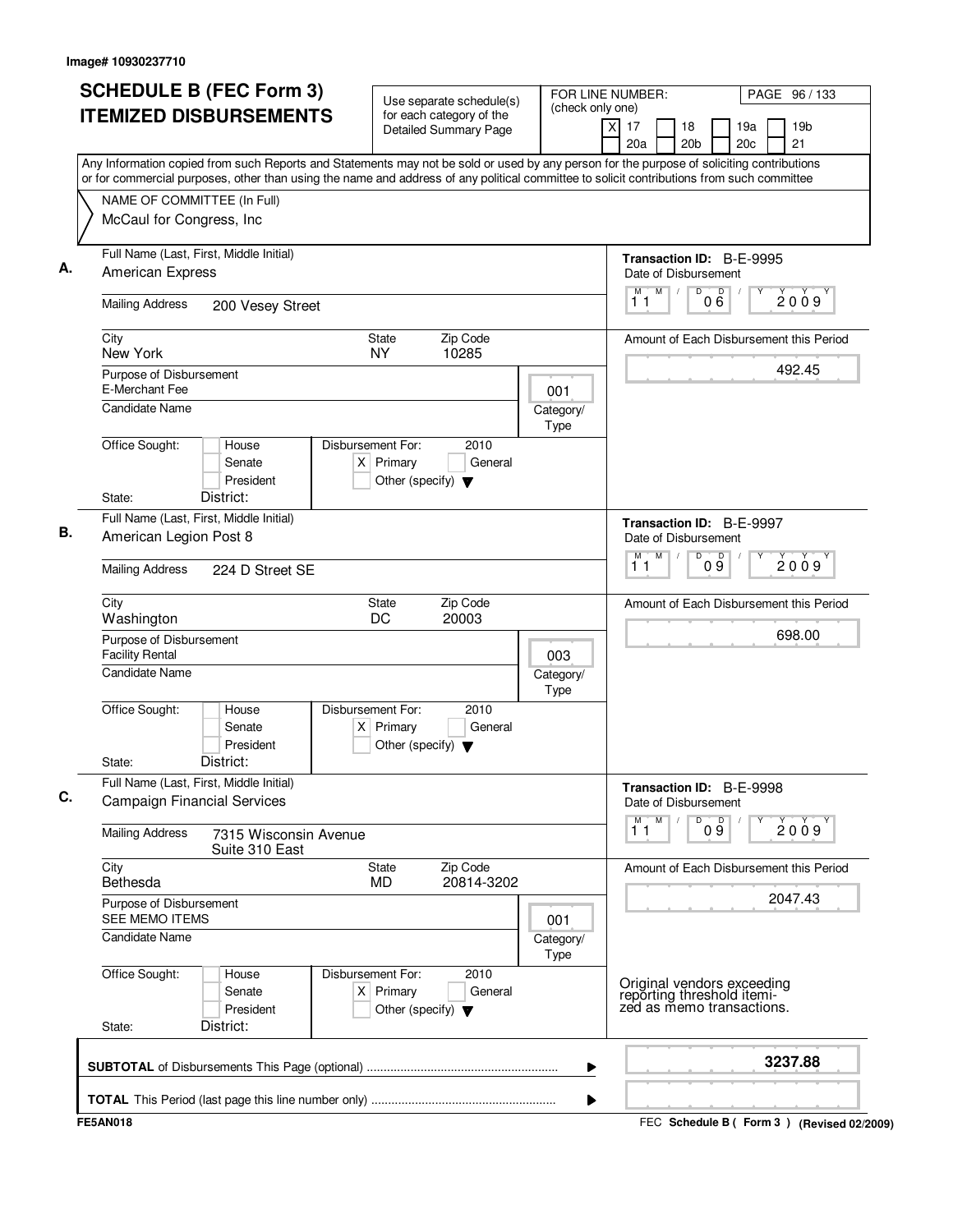| <b>SCHEDULE B (FEC Form 3)</b><br><b>ITEMIZED DISBURSEMENTS</b>                                                                           | Use separate schedule(s)<br>for each category of the<br><b>Detailed Summary Page</b>        | (check only one)  | FOR LINE NUMBER:<br>PAGE 97 / 133<br>$\times$<br>17<br>18<br>19a<br>19 <sub>b</sub> |
|-------------------------------------------------------------------------------------------------------------------------------------------|---------------------------------------------------------------------------------------------|-------------------|-------------------------------------------------------------------------------------|
| Any Information copied from such Reports and Statements may not be sold or used by any person for the purpose of soliciting contributions |                                                                                             |                   | 20c<br>21<br>20a<br>20 <sub>b</sub>                                                 |
| or for commercial purposes, other than using the name and address of any political committee to solicit contributions from such committee |                                                                                             |                   |                                                                                     |
| NAME OF COMMITTEE (In Full)                                                                                                               |                                                                                             |                   |                                                                                     |
| McCaul for Congress, Inc                                                                                                                  |                                                                                             |                   |                                                                                     |
| Full Name (Last, First, Middle Initial)<br><b>Campaign Financial Services</b>                                                             |                                                                                             |                   | Transaction ID: B-S-6802<br>Date of Disbursement                                    |
| <b>Mailing Address</b><br>7315 Wisconsin Avenue<br>Suite 310 East                                                                         |                                                                                             |                   | M<br>D<br>M<br>D<br>2009<br>0 9<br>11                                               |
| City<br>Bethesda                                                                                                                          | Zip Code<br>State<br>MD<br>20814-3202                                                       |                   | Amount of Each Disbursement this Period                                             |
| Purpose of Disbursement                                                                                                                   |                                                                                             |                   | 2025.00                                                                             |
| <b>Compliance Consulting</b>                                                                                                              |                                                                                             | 001               |                                                                                     |
| <b>Candidate Name</b>                                                                                                                     |                                                                                             | Category/<br>Type |                                                                                     |
| Office Sought:<br>House<br>Senate<br>President<br>District:<br>State:                                                                     | Disbursement For:<br>2010<br>$X$ Primary<br>General<br>Other (specify) $\blacktriangledown$ |                   | [MEMO ITEM]<br>Subitemization of Campaign<br>Financial Services(11/09/-<br>09)      |
| Full Name (Last, First, Middle Initial)                                                                                                   |                                                                                             |                   | Transaction ID: B-S-6803                                                            |
| <b>Campaign Financial Services</b>                                                                                                        |                                                                                             |                   | Date of Disbursement                                                                |
| <b>Mailing Address</b><br>7315 Wisconsin Avenue<br>Suite 310 East                                                                         |                                                                                             |                   | M<br>D<br>09<br>М<br>2009<br>11                                                     |
| City<br>Bethesda                                                                                                                          | Zip Code<br>State<br><b>MD</b><br>20814-3202                                                |                   | Amount of Each Disbursement this Period                                             |
| Purpose of Disbursement<br><b>Express Shipping</b>                                                                                        |                                                                                             | 001               | 22.43                                                                               |
| Candidate Name                                                                                                                            |                                                                                             | Category/<br>Type |                                                                                     |
| Office Sought:<br>House<br>Senate<br>President<br>District:<br>State:                                                                     | Disbursement For:<br>2010<br>$X$ Primary<br>General<br>Other (specify) $\blacktriangledown$ |                   | [MEMO ITEM]<br>Subitemization of Campaign<br>Financial Services (11/09/-<br>09)     |
| Full Name (Last, First, Middle Initial)                                                                                                   |                                                                                             |                   | Transaction ID: B-E-10003                                                           |
| Capitol Conferencing, LLC                                                                                                                 |                                                                                             |                   | Date of Disbursement                                                                |
| <b>Mailing Address</b><br>PO Box 150746                                                                                                   |                                                                                             |                   | M<br>M<br>D<br>09<br>2009<br>11                                                     |
| City<br>Austin                                                                                                                            | State<br>Zip Code<br>78715<br>ТX                                                            |                   | Amount of Each Disbursement this Period                                             |
| Purpose of Disbursement<br>Telephone Service                                                                                              |                                                                                             | 001               | 390.34                                                                              |
| Candidate Name                                                                                                                            |                                                                                             | Category/<br>Type |                                                                                     |
| Office Sought:<br>House<br>Senate<br>President<br>District:<br>State:                                                                     | Disbursement For:<br>2010<br>$X$ Primary<br>General<br>Other (specify) $\blacktriangledown$ |                   |                                                                                     |
|                                                                                                                                           |                                                                                             | ▶                 | 390.34                                                                              |
|                                                                                                                                           |                                                                                             | ▶                 |                                                                                     |
| <b>FE5AN018</b>                                                                                                                           |                                                                                             |                   | FEC Schedule B ( Form 3 ) (Revised 02/2009)                                         |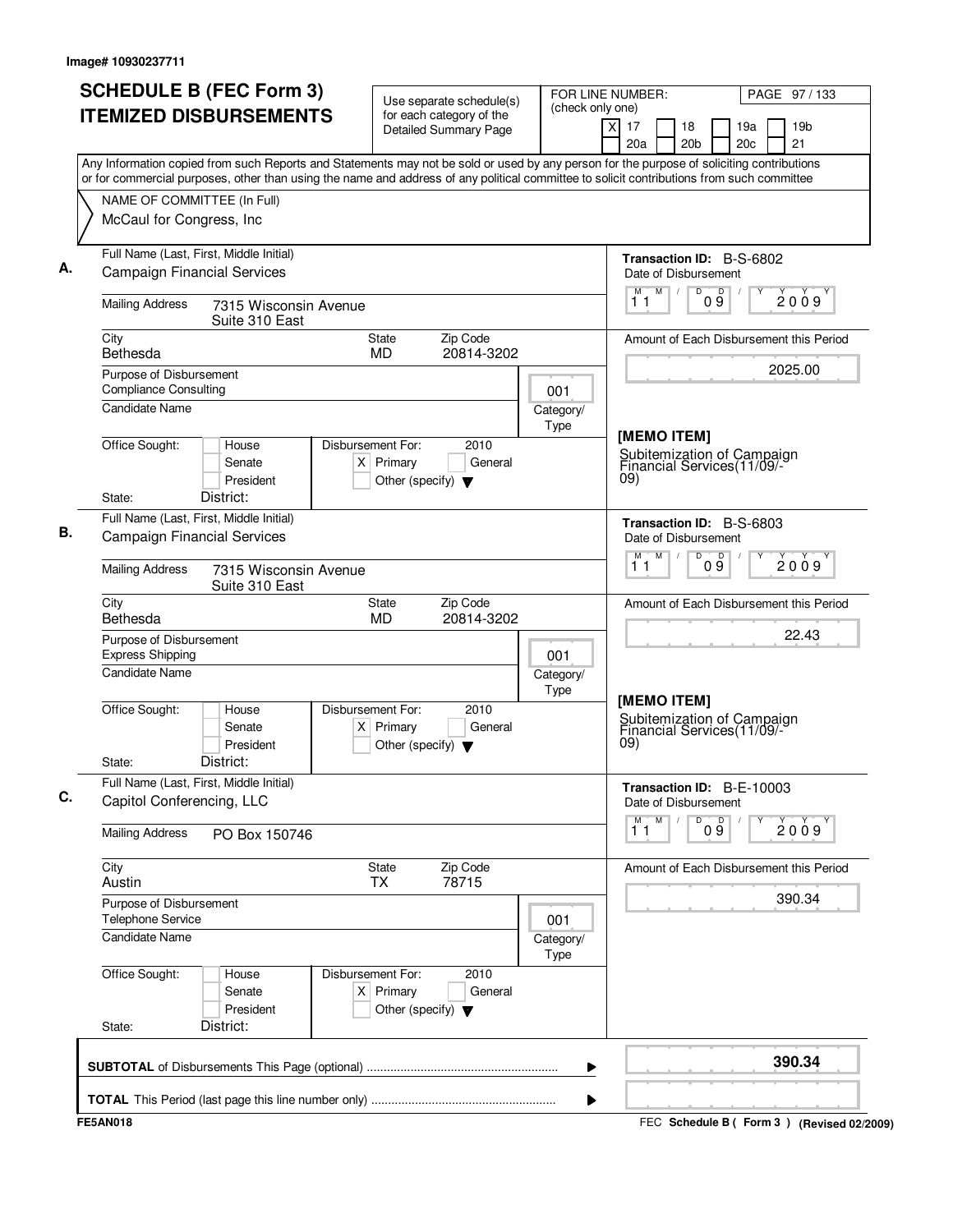| <b>SCHEDULE B (FEC Form 3)</b>                                                                                                            | Use separate schedule(s)                                                                    | FOR LINE NUMBER:      |                                                                                       | PAGE 98 / 133                                   |
|-------------------------------------------------------------------------------------------------------------------------------------------|---------------------------------------------------------------------------------------------|-----------------------|---------------------------------------------------------------------------------------|-------------------------------------------------|
| <b>ITEMIZED DISBURSEMENTS</b>                                                                                                             | for each category of the<br><b>Detailed Summary Page</b>                                    | (check only one)<br>X | 17<br>18<br>20a<br>20 <sub>b</sub>                                                    | 19 <sub>b</sub><br>19a<br>20 <sub>c</sub><br>21 |
| Any Information copied from such Reports and Statements may not be sold or used by any person for the purpose of soliciting contributions |                                                                                             |                       |                                                                                       |                                                 |
| or for commercial purposes, other than using the name and address of any political committee to solicit contributions from such committee |                                                                                             |                       |                                                                                       |                                                 |
| NAME OF COMMITTEE (In Full)<br>McCaul for Congress, Inc                                                                                   |                                                                                             |                       |                                                                                       |                                                 |
| Full Name (Last, First, Middle Initial)<br>FedEx                                                                                          |                                                                                             |                       | Transaction ID: B-E-10000<br>Date of Disbursement                                     |                                                 |
| <b>Mailing Address</b><br>PO Box 660481                                                                                                   |                                                                                             |                       | M<br>M<br>D<br>09<br>11                                                               | 2009                                            |
| City<br><b>Dallas</b>                                                                                                                     | State<br>Zip Code<br><b>TX</b><br>75266-0481                                                |                       |                                                                                       | Amount of Each Disbursement this Period         |
| Purpose of Disbursement<br><b>Express Shipping</b>                                                                                        |                                                                                             | 001                   |                                                                                       | 109.18                                          |
| <b>Candidate Name</b>                                                                                                                     |                                                                                             | Category/<br>Type     |                                                                                       |                                                 |
| Office Sought:<br>House<br>Senate<br>President<br>District:<br>State:                                                                     | Disbursement For:<br>2010<br>$X$ Primary<br>General<br>Other (specify) $\blacktriangledown$ |                       |                                                                                       |                                                 |
| Full Name (Last, First, Middle Initial)                                                                                                   |                                                                                             |                       |                                                                                       |                                                 |
| Marathon Strategic Communications                                                                                                         |                                                                                             |                       | Transaction ID: B-E-10002<br>Date of Disbursement<br>M<br>D<br>М                      |                                                 |
| <b>Mailing Address</b><br>3771 Vinecrest Drive                                                                                            |                                                                                             |                       | 09<br>11                                                                              | 2009                                            |
| City<br><b>Dallas</b>                                                                                                                     | Zip Code<br>State<br>75229-3930<br><b>TX</b>                                                |                       |                                                                                       | Amount of Each Disbursement this Period         |
| Purpose of Disbursement<br><b>Strategic Campaign Consulting</b>                                                                           |                                                                                             | 001                   |                                                                                       | 2500.00                                         |
| <b>Candidate Name</b>                                                                                                                     |                                                                                             | Category/<br>Type     |                                                                                       |                                                 |
| Office Sought:<br>House<br>Senate<br>President<br>District:<br>State:                                                                     | Disbursement For:<br>2010<br>$X$ Primary<br>General<br>Other (specify) $\blacktriangledown$ |                       |                                                                                       |                                                 |
| Full Name (Last, First, Middle Initial)<br>Sir Speedy Printing                                                                            |                                                                                             |                       | Transaction ID: B-E-10001<br>Date of Disbursement                                     |                                                 |
| <b>Mailing Address</b><br>211 East 7th Street<br>Suite 100                                                                                |                                                                                             |                       | $\overline{1}^M$<br>M<br>D<br>09                                                      | 2009                                            |
| City<br>Austin                                                                                                                            | Zip Code<br>State<br><b>TX</b><br>78701                                                     |                       |                                                                                       | Amount of Each Disbursement this Period         |
| Purpose of Disbursement<br><b>SEE MEMO ITEMS</b>                                                                                          |                                                                                             | 003                   |                                                                                       | 9154.83                                         |
| <b>Candidate Name</b>                                                                                                                     |                                                                                             | Category/<br>Type     |                                                                                       |                                                 |
| Office Sought:<br>House<br>Senate<br>President<br>District:<br>State:                                                                     | Disbursement For:<br>2010<br>$X$ Primary<br>General<br>Other (specify) $\blacktriangledown$ |                       | Original vendors exceeding<br>reporting threshold itemi-<br>zed as memo transactions. |                                                 |
|                                                                                                                                           |                                                                                             | ▶                     |                                                                                       | 11764.01                                        |
|                                                                                                                                           |                                                                                             | ▶                     |                                                                                       |                                                 |
| <b>FE5AN018</b>                                                                                                                           |                                                                                             |                       |                                                                                       | FEC Schedule B ( Form 3 ) (Revised 02/2009)     |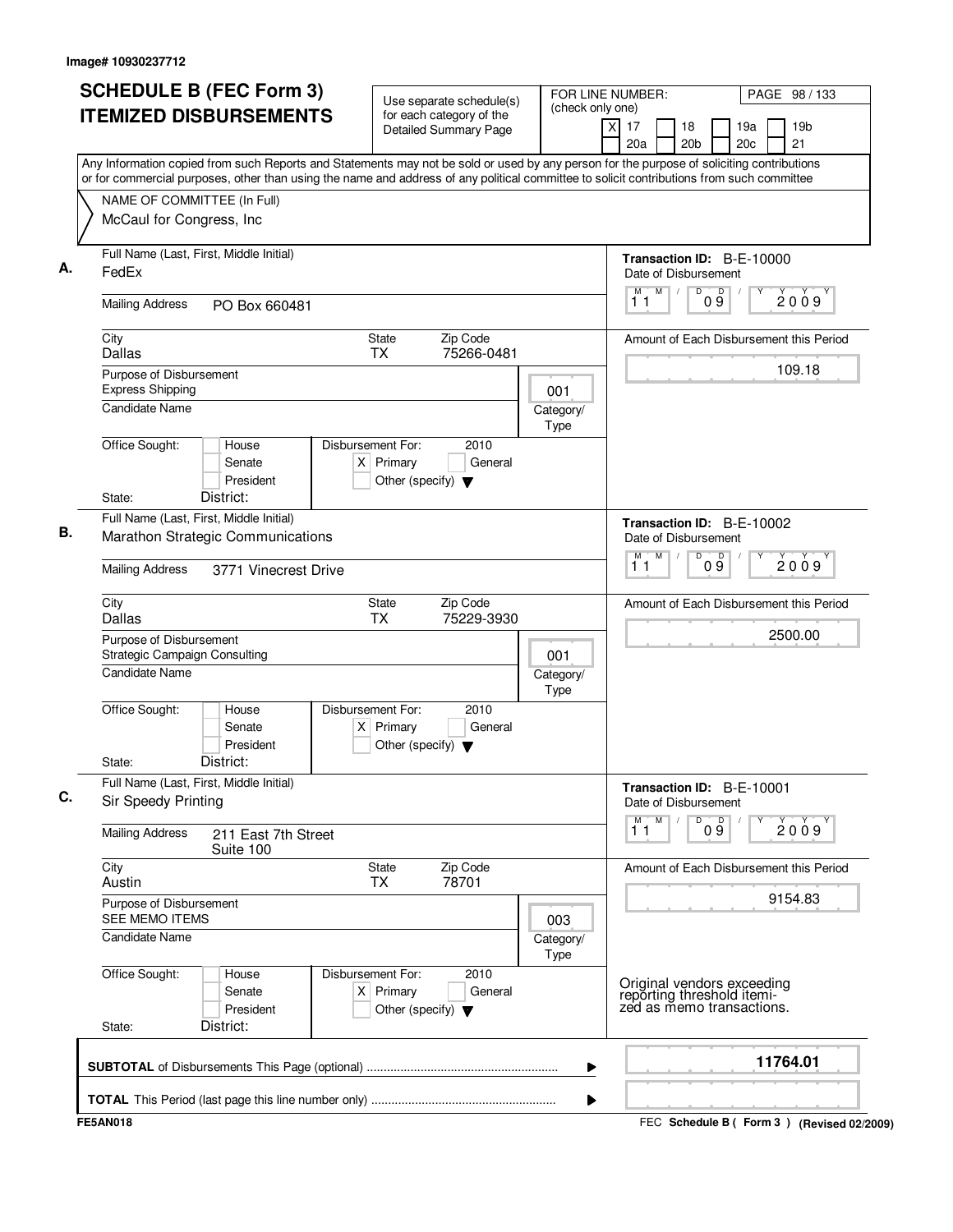| <b>SCHEDULE B (FEC Form 3)</b><br><b>ITEMIZED DISBURSEMENTS</b>                                                                                                                                                                                                                        | Use separate schedule(s)<br>for each category of the                                        | FOR LINE NUMBER:<br>(check only one) |                                                                       | PAGE 99 / 133                               |  |  |
|----------------------------------------------------------------------------------------------------------------------------------------------------------------------------------------------------------------------------------------------------------------------------------------|---------------------------------------------------------------------------------------------|--------------------------------------|-----------------------------------------------------------------------|---------------------------------------------|--|--|
|                                                                                                                                                                                                                                                                                        | <b>Detailed Summary Page</b>                                                                | $\times$                             | 17<br>18<br>20a<br>20 <sub>b</sub>                                    | 19a<br>19 <sub>b</sub><br>21<br>20c         |  |  |
| Any Information copied from such Reports and Statements may not be sold or used by any person for the purpose of soliciting contributions<br>or for commercial purposes, other than using the name and address of any political committee to solicit contributions from such committee |                                                                                             |                                      |                                                                       |                                             |  |  |
| NAME OF COMMITTEE (In Full)                                                                                                                                                                                                                                                            |                                                                                             |                                      |                                                                       |                                             |  |  |
| McCaul for Congress, Inc                                                                                                                                                                                                                                                               |                                                                                             |                                      |                                                                       |                                             |  |  |
| Full Name (Last, First, Middle Initial)<br>Sir Speedy Printing                                                                                                                                                                                                                         |                                                                                             |                                      | Transaction ID: B-S-6804<br>Date of Disbursement                      |                                             |  |  |
| <b>Mailing Address</b><br>211 East 7th Street<br>Suite 100                                                                                                                                                                                                                             |                                                                                             |                                      | M<br>$\sqrt{2}$<br>D<br>D<br>M<br>09<br>11                            | 2009                                        |  |  |
| City<br>Austin                                                                                                                                                                                                                                                                         | Zip Code<br><b>State</b><br>78701<br><b>TX</b>                                              |                                      |                                                                       | Amount of Each Disbursement this Period     |  |  |
| Purpose of Disbursement                                                                                                                                                                                                                                                                |                                                                                             |                                      |                                                                       | 6999.71                                     |  |  |
| Printing<br><b>Candidate Name</b>                                                                                                                                                                                                                                                      |                                                                                             | 003<br>Category/<br>Type             |                                                                       |                                             |  |  |
| Office Sought:<br>House<br>Senate<br>President<br>District:<br>State:                                                                                                                                                                                                                  | Disbursement For:<br>2010<br>$X$ Primary<br>General<br>Other (specify) $\blacktriangledown$ |                                      | [MEMO ITEM]<br>Subitemization of Sir Speedy Printing(11/09/09)        |                                             |  |  |
| Full Name (Last, First, Middle Initial)                                                                                                                                                                                                                                                |                                                                                             |                                      |                                                                       |                                             |  |  |
| Sir Speedy Printing                                                                                                                                                                                                                                                                    |                                                                                             |                                      | Transaction ID: B-S-6805<br>Date of Disbursement<br>M<br>D<br>09<br>М |                                             |  |  |
| <b>Mailing Address</b><br>211 East 7th Street<br>Suite 100                                                                                                                                                                                                                             |                                                                                             |                                      | 11                                                                    | 2009                                        |  |  |
| City<br>Austin                                                                                                                                                                                                                                                                         | Zip Code<br>State<br>78701<br>TX                                                            |                                      |                                                                       | Amount of Each Disbursement this Period     |  |  |
| Purpose of Disbursement<br>Postage                                                                                                                                                                                                                                                     |                                                                                             | 003                                  |                                                                       | 2155.12                                     |  |  |
| <b>Candidate Name</b>                                                                                                                                                                                                                                                                  |                                                                                             | Category/<br>Type                    |                                                                       |                                             |  |  |
| Office Sought:<br>House<br>Senate<br>President<br>District:<br>State:                                                                                                                                                                                                                  | Disbursement For:<br>2010<br>$X$ Primary<br>General<br>Other (specify) $\blacktriangledown$ |                                      | [MEMO ITEM]<br>Subitemization of Sir Spe-<br>edy Printing (11/09/09)  |                                             |  |  |
| Full Name (Last, First, Middle Initial)<br>TexasInsider.Org                                                                                                                                                                                                                            |                                                                                             |                                      | Transaction ID: B-E-9999<br>Date of Disbursement                      |                                             |  |  |
| <b>Mailing Address</b><br>1000 Brazos Street<br>Suite 100                                                                                                                                                                                                                              |                                                                                             |                                      | $\overline{1}^M$<br>M<br>D<br>09                                      | 2009                                        |  |  |
| City<br>Austin                                                                                                                                                                                                                                                                         | State<br>Zip Code<br>78701<br><b>TX</b>                                                     |                                      |                                                                       | Amount of Each Disbursement this Period     |  |  |
| Purpose of Disbursement<br><b>Email Blast</b>                                                                                                                                                                                                                                          |                                                                                             | 001                                  |                                                                       | 850.00                                      |  |  |
| <b>Candidate Name</b>                                                                                                                                                                                                                                                                  |                                                                                             | Category/<br>Type                    |                                                                       |                                             |  |  |
| Office Sought:<br>House<br>Senate<br>President<br>District:<br>State:                                                                                                                                                                                                                  | Disbursement For:<br>2010<br>$X$ Primary<br>General<br>Other (specify) $\blacktriangledown$ |                                      |                                                                       |                                             |  |  |
|                                                                                                                                                                                                                                                                                        |                                                                                             | ▶                                    |                                                                       | 850.00                                      |  |  |
|                                                                                                                                                                                                                                                                                        |                                                                                             | ▶                                    |                                                                       |                                             |  |  |
| <b>FE5AN018</b>                                                                                                                                                                                                                                                                        |                                                                                             |                                      |                                                                       | FEC Schedule B ( Form 3 ) (Revised 02/2009) |  |  |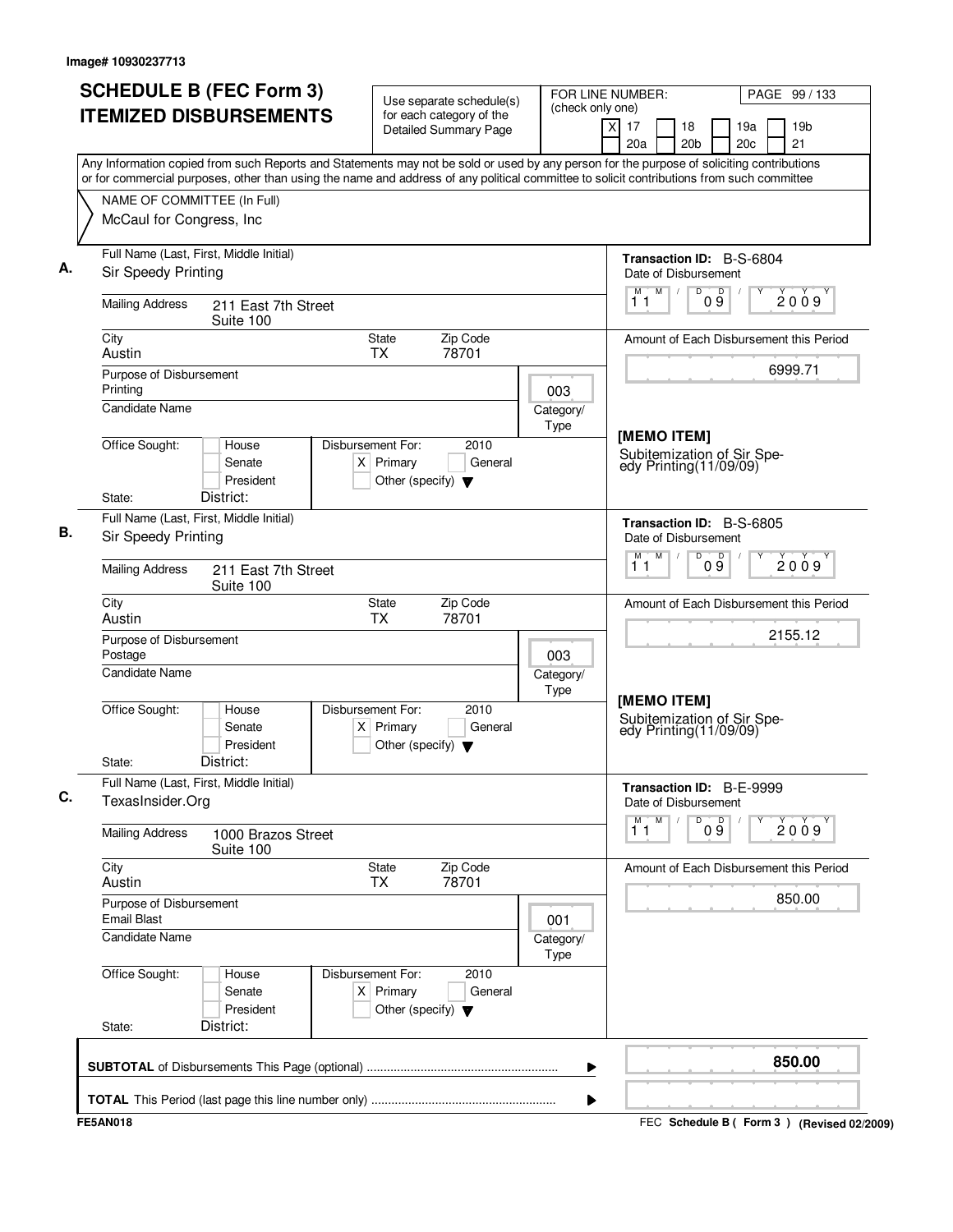|                                                         | <b>SCHEDULE B (FEC Form 3)</b><br><b>ITEMIZED DISBURSEMENTS</b> | Use separate schedule(s)<br>for each category of the<br>Detailed Summary Page               | FOR LINE NUMBER:<br>(check only one) | PAGE 100 / 133<br>19 <sub>b</sub><br>$\times$<br>17<br>18<br>19a<br>21<br>20a<br>20 <sub>b</sub><br>20c                                                                                                                                                                                |
|---------------------------------------------------------|-----------------------------------------------------------------|---------------------------------------------------------------------------------------------|--------------------------------------|----------------------------------------------------------------------------------------------------------------------------------------------------------------------------------------------------------------------------------------------------------------------------------------|
|                                                         |                                                                 |                                                                                             |                                      | Any Information copied from such Reports and Statements may not be sold or used by any person for the purpose of soliciting contributions<br>or for commercial purposes, other than using the name and address of any political committee to solicit contributions from such committee |
| NAME OF COMMITTEE (In Full)<br>McCaul for Congress, Inc |                                                                 |                                                                                             |                                      |                                                                                                                                                                                                                                                                                        |
| Ann S. Butler                                           | Full Name (Last, First, Middle Initial)                         |                                                                                             |                                      | Transaction ID: B-I-10033<br>Date of Disbursement                                                                                                                                                                                                                                      |
| <b>Mailing Address</b>                                  | 2 Niles Road                                                    |                                                                                             |                                      | M<br>D<br>$0\overset{D}{9}$<br>M<br>2009<br>11                                                                                                                                                                                                                                         |
| City<br>Austin                                          |                                                                 | State<br>Zip Code<br>TX<br>78703-3139                                                       |                                      | Amount of Each Disbursement this Period                                                                                                                                                                                                                                                |
| Purpose of Disbursement                                 | Inkind: Catering & Equipment Rental                             |                                                                                             |                                      | 2327.50                                                                                                                                                                                                                                                                                |
| <b>Candidate Name</b>                                   |                                                                 |                                                                                             | Category/<br>Type                    |                                                                                                                                                                                                                                                                                        |
| Office Sought:                                          | House<br>Senate<br>President                                    | Disbursement For:<br>2010<br>$X$ Primary<br>General<br>Other (specify) $\blacktriangledown$ |                                      |                                                                                                                                                                                                                                                                                        |
| State:                                                  | District:                                                       |                                                                                             |                                      |                                                                                                                                                                                                                                                                                        |
| Roy A. Butler                                           | Full Name (Last, First, Middle Initial)                         |                                                                                             |                                      | Transaction ID: B-I-10032<br>Date of Disbursement<br>M<br>D<br>М                                                                                                                                                                                                                       |
| <b>Mailing Address</b>                                  | 2 Niles Road                                                    |                                                                                             |                                      | 09<br>2009<br>11                                                                                                                                                                                                                                                                       |
| City<br>Austin                                          |                                                                 | <b>State</b><br>Zip Code<br><b>TX</b><br>78703-3139                                         |                                      | Amount of Each Disbursement this Period                                                                                                                                                                                                                                                |
| Purpose of Disbursement                                 | Inkind: Catering & Equipment Rental                             |                                                                                             |                                      | 2327.50                                                                                                                                                                                                                                                                                |
| <b>Candidate Name</b>                                   |                                                                 |                                                                                             | Category/<br>Type                    |                                                                                                                                                                                                                                                                                        |
| Office Sought:                                          | House<br>Senate<br>President                                    | Disbursement For:<br>2010<br>$X$ Primary<br>General<br>Other (specify) $\blacktriangledown$ |                                      |                                                                                                                                                                                                                                                                                        |
| State:                                                  | District:                                                       |                                                                                             |                                      |                                                                                                                                                                                                                                                                                        |
| <b>Mercury Esystems</b>                                 | Full Name (Last, First, Middle Initial)                         |                                                                                             |                                      | Transaction ID: B-E-10031<br>Date of Disbursement                                                                                                                                                                                                                                      |
| <b>Mailing Address</b>                                  | 15023 Wells Port Drive                                          |                                                                                             |                                      | M<br>D<br>$\overline{1}$ $\overline{0}$<br>M<br>2009<br>11                                                                                                                                                                                                                             |
| City<br>Austin                                          |                                                                 | <b>State</b><br>Zip Code<br>78728<br>TX                                                     |                                      | Amount of Each Disbursement this Period                                                                                                                                                                                                                                                |
| Purpose of Disbursement<br>E-Merchant Fee               |                                                                 |                                                                                             | 001                                  | 3.33                                                                                                                                                                                                                                                                                   |
| <b>Candidate Name</b>                                   |                                                                 |                                                                                             | Category/<br>Type                    |                                                                                                                                                                                                                                                                                        |
| Office Sought:                                          | House<br>Senate<br>President                                    | Disbursement For:<br>2010<br>$X$ Primary<br>General<br>Other (specify) $\blacktriangledown$ |                                      |                                                                                                                                                                                                                                                                                        |
| State:                                                  | District:                                                       |                                                                                             |                                      |                                                                                                                                                                                                                                                                                        |
|                                                         |                                                                 |                                                                                             | ▶                                    | 4658.33                                                                                                                                                                                                                                                                                |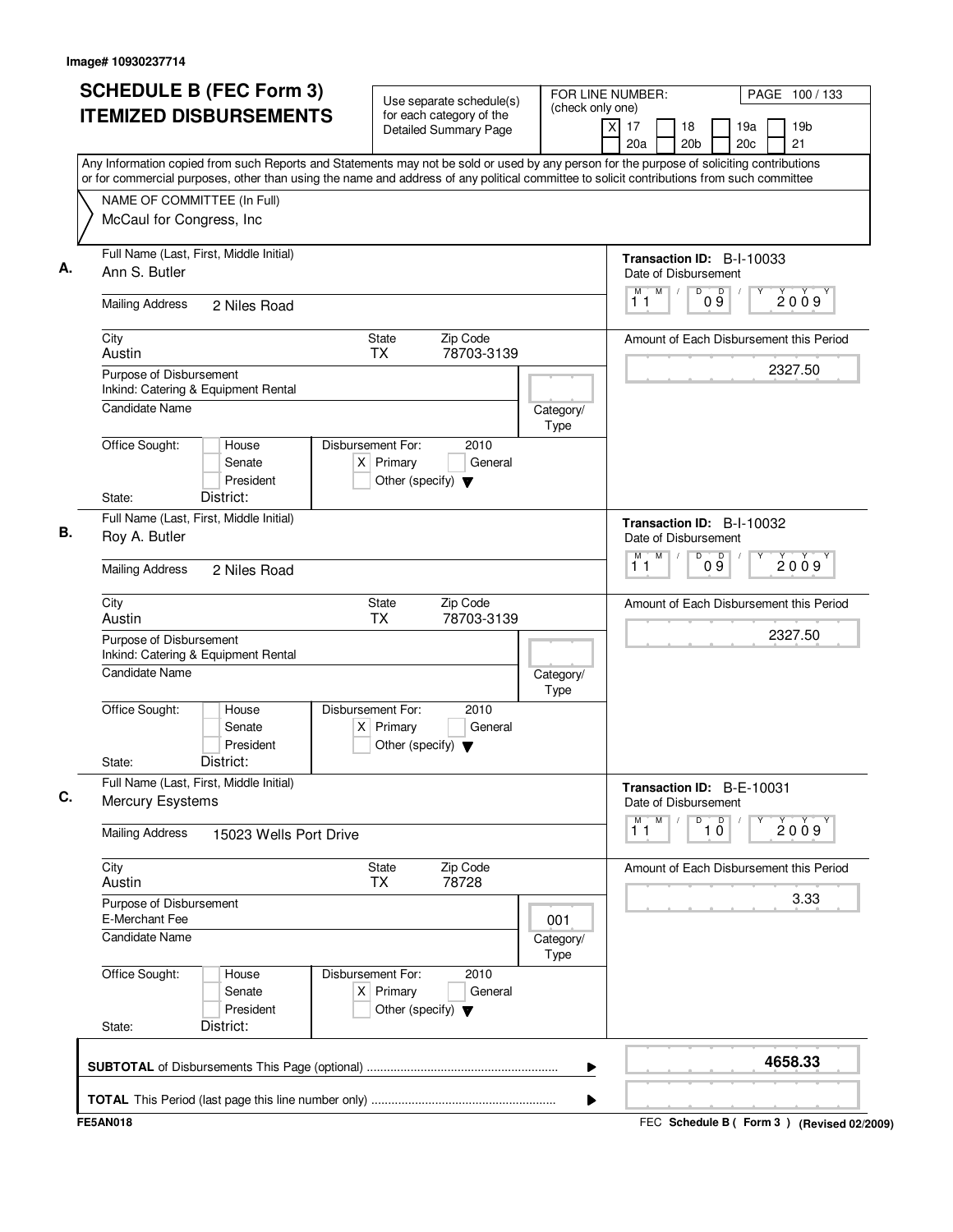| <b>SCHEDULE B (FEC Form 3)</b><br><b>ITEMIZED DISBURSEMENTS</b>                                                                                                                                                                                                                                                                                   | Use separate schedule(s)<br>for each category of the<br><b>Detailed Summary Page</b>        | FOR LINE NUMBER:<br>PAGE 101 / 133<br>(check only one)<br>17<br>19 <sub>b</sub><br>X<br>18<br>19a<br>21<br>20a<br>20 <sub>b</sub><br>20c |
|---------------------------------------------------------------------------------------------------------------------------------------------------------------------------------------------------------------------------------------------------------------------------------------------------------------------------------------------------|---------------------------------------------------------------------------------------------|------------------------------------------------------------------------------------------------------------------------------------------|
| Any Information copied from such Reports and Statements may not be sold or used by any person for the purpose of soliciting contributions<br>or for commercial purposes, other than using the name and address of any political committee to solicit contributions from such committee<br>NAME OF COMMITTEE (In Full)<br>McCaul for Congress, Inc |                                                                                             |                                                                                                                                          |
|                                                                                                                                                                                                                                                                                                                                                   |                                                                                             |                                                                                                                                          |
| Full Name (Last, First, Middle Initial)<br>Paychex                                                                                                                                                                                                                                                                                                |                                                                                             | Transaction ID: B-E-10030<br>Date of Disbursement                                                                                        |
| <b>Mailing Address</b><br>4242 Woodcock Drive<br>Suite 100                                                                                                                                                                                                                                                                                        |                                                                                             | $\overline{D}$<br>$\mathsf D$<br>M<br>М<br>2009<br>$1\bar{0}$<br>11                                                                      |
| City<br>San Antonio                                                                                                                                                                                                                                                                                                                               | <b>State</b><br>Zip Code<br><b>TX</b><br>78228-1359                                         | Amount of Each Disbursement this Period                                                                                                  |
| Purpose of Disbursement<br>Payroll Fee                                                                                                                                                                                                                                                                                                            | 001                                                                                         | 69.12                                                                                                                                    |
| <b>Candidate Name</b>                                                                                                                                                                                                                                                                                                                             | Category/<br>Type                                                                           |                                                                                                                                          |
| Office Sought:<br>House<br>Senate<br>President                                                                                                                                                                                                                                                                                                    | Disbursement For:<br>2010<br>$X$ Primary<br>General<br>Other (specify) $\blacktriangledown$ |                                                                                                                                          |
| District:<br>State:<br>Full Name (Last, First, Middle Initial)                                                                                                                                                                                                                                                                                    |                                                                                             |                                                                                                                                          |
| AT&T                                                                                                                                                                                                                                                                                                                                              |                                                                                             | Transaction ID: B-E-10026<br>Date of Disbursement<br>M<br>D                                                                              |
| <b>Mailing Address</b><br>PO Box 5001                                                                                                                                                                                                                                                                                                             |                                                                                             | $\overline{1\,3}$<br>M<br>2009<br>11                                                                                                     |
| City<br>Carol Stream                                                                                                                                                                                                                                                                                                                              | Zip Code<br>State<br>IL<br>60197                                                            | Amount of Each Disbursement this Period                                                                                                  |
| Purpose of Disbursement<br><b>Telephone Service</b>                                                                                                                                                                                                                                                                                               | 001                                                                                         | 392.29                                                                                                                                   |
| <b>Candidate Name</b>                                                                                                                                                                                                                                                                                                                             | Category/<br>Type                                                                           |                                                                                                                                          |
| Office Sought:<br>House<br>Senate<br>President<br>District:<br>State:                                                                                                                                                                                                                                                                             | Disbursement For:<br>2010<br>$X$ Primary<br>General<br>Other (specify) $\blacktriangledown$ |                                                                                                                                          |
| Full Name (Last, First, Middle Initial)                                                                                                                                                                                                                                                                                                           |                                                                                             | Transaction ID: B-E-10025                                                                                                                |
| <b>AT&amp;T Mobility</b>                                                                                                                                                                                                                                                                                                                          |                                                                                             | Date of Disbursement<br>M<br>M<br>D<br>$\overline{1\,3}$<br>2009                                                                         |
| <b>Mailing Address</b><br>PO Box 6463                                                                                                                                                                                                                                                                                                             |                                                                                             | 11                                                                                                                                       |
| City<br>Carol Stream                                                                                                                                                                                                                                                                                                                              | State<br>Zip Code<br>60197-6463<br>IL                                                       | Amount of Each Disbursement this Period                                                                                                  |
| Purpose of Disbursement<br><b>Cellular Phone Service</b>                                                                                                                                                                                                                                                                                          | 001                                                                                         | 497.99                                                                                                                                   |
| <b>Candidate Name</b>                                                                                                                                                                                                                                                                                                                             | Category/<br>Type                                                                           |                                                                                                                                          |
| Office Sought:<br>House<br>Senate<br>President                                                                                                                                                                                                                                                                                                    | Disbursement For:<br>2010<br>$X$ Primary<br>General<br>Other (specify) $\blacktriangledown$ |                                                                                                                                          |
| District:<br>State:                                                                                                                                                                                                                                                                                                                               |                                                                                             |                                                                                                                                          |
|                                                                                                                                                                                                                                                                                                                                                   |                                                                                             | 959.40<br>▶                                                                                                                              |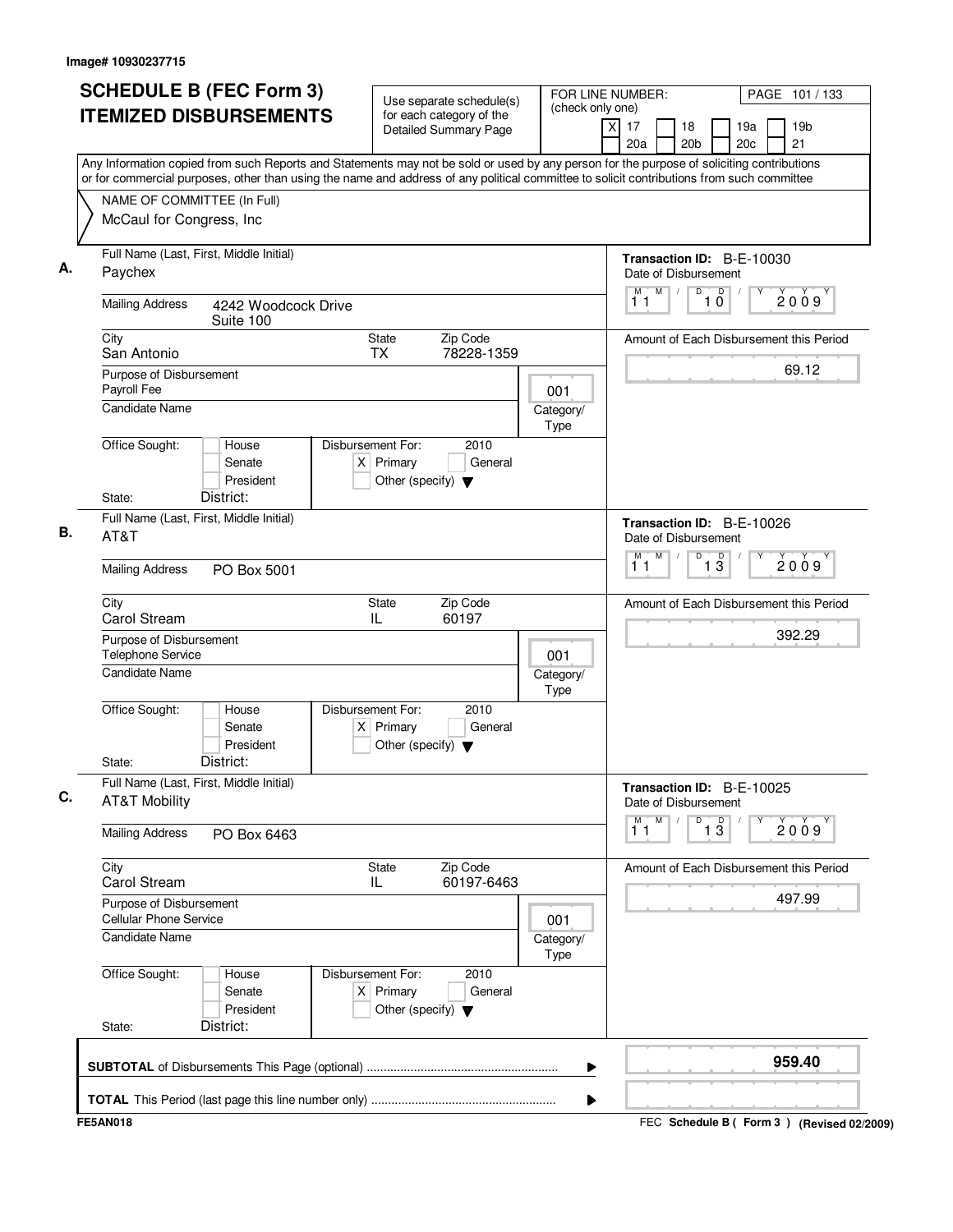| <b>SCHEDULE B (FEC Form 3)</b>                                                                                                                                                                                                                                                         | Use separate schedule(s)                                                                    | (check only one)         | FOR LINE NUMBER:        |           | PAGE 102 / 133                                                                        |                 |            |                                         |  |
|----------------------------------------------------------------------------------------------------------------------------------------------------------------------------------------------------------------------------------------------------------------------------------------|---------------------------------------------------------------------------------------------|--------------------------|-------------------------|-----------|---------------------------------------------------------------------------------------|-----------------|------------|-----------------------------------------|--|
| <b>ITEMIZED DISBURSEMENTS</b>                                                                                                                                                                                                                                                          | for each category of the<br><b>Detailed Summary Page</b>                                    |                          | $\overline{\mathsf{x}}$ | 17<br>20a | 18<br>20 <sub>b</sub>                                                                 |                 | 19a<br>20c | 19 <sub>b</sub><br>21                   |  |
| Any Information copied from such Reports and Statements may not be sold or used by any person for the purpose of soliciting contributions<br>or for commercial purposes, other than using the name and address of any political committee to solicit contributions from such committee |                                                                                             |                          |                         |           |                                                                                       |                 |            |                                         |  |
| NAME OF COMMITTEE (In Full)<br>McCaul for Congress, Inc.                                                                                                                                                                                                                               |                                                                                             |                          |                         |           |                                                                                       |                 |            |                                         |  |
| Full Name (Last, First, Middle Initial)<br><b>AT&amp;T Mobility</b>                                                                                                                                                                                                                    |                                                                                             |                          |                         |           | Transaction ID: B-E-10034<br>Date of Disbursement                                     |                 |            |                                         |  |
| <b>Mailing Address</b><br>PO Box 536216                                                                                                                                                                                                                                                |                                                                                             |                          |                         | 11        | M<br>D                                                                                | 1 <sup>D</sup>  |            | 2009                                    |  |
| City<br>Atlanta                                                                                                                                                                                                                                                                        | State<br>Zip Code<br>GA<br>30353-6216                                                       |                          |                         |           |                                                                                       |                 |            | Amount of Each Disbursement this Period |  |
| Purpose of Disbursement<br><b>Cellular Phone Service</b>                                                                                                                                                                                                                               |                                                                                             | 001                      |                         |           |                                                                                       |                 |            | 224.57                                  |  |
| <b>Candidate Name</b>                                                                                                                                                                                                                                                                  |                                                                                             | Category/<br>Type        |                         |           |                                                                                       |                 |            |                                         |  |
| Office Sought:<br>House<br>Senate<br>President                                                                                                                                                                                                                                         | Disbursement For:<br>2010<br>$X$ Primary<br>General<br>Other (specify) $\blacktriangledown$ |                          |                         |           |                                                                                       |                 |            |                                         |  |
| District:<br>State:<br>Full Name (Last, First, Middle Initial)                                                                                                                                                                                                                         |                                                                                             |                          |                         |           | <b>Transaction ID: B-E-10035</b>                                                      |                 |            |                                         |  |
| <b>Campaign Financial Services</b><br><b>Mailing Address</b><br>7315 Wisconsin Avenue                                                                                                                                                                                                  |                                                                                             |                          |                         | м<br>11   | Date of Disbursement<br>M<br>D                                                        | $\overline{16}$ |            | 2009                                    |  |
| Suite 310 East<br>City                                                                                                                                                                                                                                                                 | Zip Code<br><b>State</b>                                                                    |                          |                         |           |                                                                                       |                 |            | Amount of Each Disbursement this Period |  |
| Bethesda                                                                                                                                                                                                                                                                               | MD<br>20814-3202                                                                            |                          |                         |           |                                                                                       |                 |            | 2037.94                                 |  |
| Purpose of Disbursement<br><b>SEE MEMO ITEMS</b><br><b>Candidate Name</b>                                                                                                                                                                                                              |                                                                                             | 001<br>Category/<br>Type |                         |           |                                                                                       |                 |            |                                         |  |
| Office Sought:<br>House<br>Senate<br>President<br>District:<br>State:                                                                                                                                                                                                                  | Disbursement For:<br>2010<br>$X$ Primary<br>General<br>Other (specify) $\blacktriangledown$ |                          |                         |           | Original vendors exceeding<br>reporting threshold itemi-<br>zed as memo transactions. |                 |            |                                         |  |
| Full Name (Last, First, Middle Initial)<br><b>Campaign Financial Services</b>                                                                                                                                                                                                          |                                                                                             |                          |                         |           | Transaction ID: B-S-6823<br>Date of Disbursement                                      |                 |            |                                         |  |
| <b>Mailing Address</b><br>7315 Wisconsin Avenue<br>Suite 310 East                                                                                                                                                                                                                      |                                                                                             |                          |                         | 11        | D<br>M                                                                                | 16              |            | 2009                                    |  |
| City<br>Bethesda                                                                                                                                                                                                                                                                       | Zip Code<br>State<br>MD<br>20814-3202                                                       |                          |                         |           |                                                                                       |                 |            | Amount of Each Disbursement this Period |  |
| Purpose of Disbursement<br><b>Compliance Consulting</b><br>Candidate Name                                                                                                                                                                                                              |                                                                                             | 001<br>Category/         |                         |           |                                                                                       |                 |            | 2025.00                                 |  |
| Office Sought:<br>House<br>Senate<br>President<br>District:<br>State:                                                                                                                                                                                                                  | Disbursement For:<br>2010<br>$X$ Primary<br>General<br>Other (specify) $\blacktriangledown$ | Type                     |                         | (09)      | [MEMO ITEM]<br>Subitemization of Campaign<br>Financial Services (11/16/-              |                 |            |                                         |  |
|                                                                                                                                                                                                                                                                                        |                                                                                             |                          | ▶                       |           |                                                                                       |                 |            | 2262.51                                 |  |
|                                                                                                                                                                                                                                                                                        |                                                                                             |                          | ▶                       |           |                                                                                       |                 |            |                                         |  |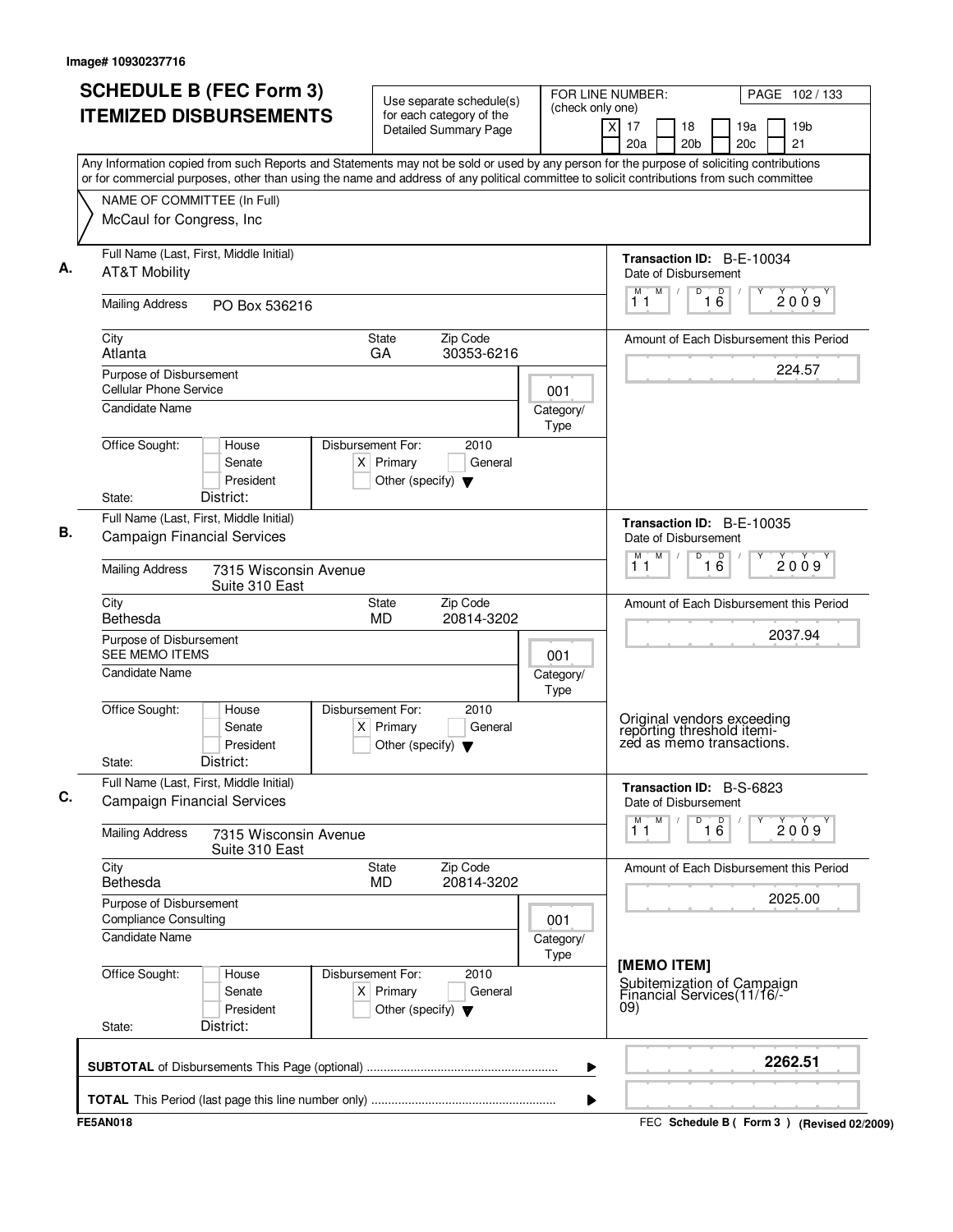| <b>ITEMIZED DISBURSEMENTS</b><br>Any Information copied from such Reports and Statements may not be sold or used by any person for the purpose of soliciting contributions<br>or for commercial purposes, other than using the name and address of any political committee to solicit contributions from such committee<br>NAME OF COMMITTEE (In Full)<br>McCaul for Congress, Inc.<br>Full Name (Last, First, Middle Initial)<br><b>Campaign Financial Services</b><br><b>Mailing Address</b><br>City<br>Bethesda<br>Purpose of Disbursement<br><b>Express Shipping</b><br><b>Candidate Name</b><br>Office Sought:<br>District:<br>State:<br>Full Name (Last, First, Middle Initial)<br><b>Delisi Communications</b><br><b>Mailing Address</b><br>City<br>Austin<br>Purpose of Disbursement<br>Website Maintenance<br>Candidate Name<br>Office Sought:<br>District:<br>State:<br>Full Name (Last, First, Middle Initial) | 7315 Wisconsin Avenue<br>Suite 310 East<br>House<br>Senate<br>President<br>823 Congress Avenue<br>Suite 1000B | State<br>MD.<br>Disbursement For:<br>$X$ Primary<br>Other (specify) $\blacktriangledown$<br><b>State</b> | for each category of the<br><b>Detailed Summary Page</b><br>Zip Code<br>20814-3202<br>2010<br>General | 001<br>Category/<br>Type | $\mathsf{x}$<br>17<br>18<br>20a<br>20 <sub>b</sub><br>Date of Disbursement<br>M<br>M<br>$\sqrt{2}$<br>11<br>[MEMO ITEM]<br>09)<br>Date of Disbursement<br>M<br>М<br>11 | 19a<br>19 <sub>b</sub><br>20c<br>21<br>Transaction ID: B-S-6824<br>D<br>16<br>2009<br>Amount of Each Disbursement this Period<br>12.94<br>Subitemization of Campaign<br>Financial Services(11/16/-<br>Transaction ID: B-E-9605<br>$\overline{D}$<br>$\overline{18}$<br>2009 |
|---------------------------------------------------------------------------------------------------------------------------------------------------------------------------------------------------------------------------------------------------------------------------------------------------------------------------------------------------------------------------------------------------------------------------------------------------------------------------------------------------------------------------------------------------------------------------------------------------------------------------------------------------------------------------------------------------------------------------------------------------------------------------------------------------------------------------------------------------------------------------------------------------------------------------|---------------------------------------------------------------------------------------------------------------|----------------------------------------------------------------------------------------------------------|-------------------------------------------------------------------------------------------------------|--------------------------|------------------------------------------------------------------------------------------------------------------------------------------------------------------------|-----------------------------------------------------------------------------------------------------------------------------------------------------------------------------------------------------------------------------------------------------------------------------|
|                                                                                                                                                                                                                                                                                                                                                                                                                                                                                                                                                                                                                                                                                                                                                                                                                                                                                                                           |                                                                                                               |                                                                                                          |                                                                                                       |                          |                                                                                                                                                                        |                                                                                                                                                                                                                                                                             |
|                                                                                                                                                                                                                                                                                                                                                                                                                                                                                                                                                                                                                                                                                                                                                                                                                                                                                                                           |                                                                                                               |                                                                                                          |                                                                                                       |                          |                                                                                                                                                                        |                                                                                                                                                                                                                                                                             |
|                                                                                                                                                                                                                                                                                                                                                                                                                                                                                                                                                                                                                                                                                                                                                                                                                                                                                                                           |                                                                                                               |                                                                                                          |                                                                                                       |                          |                                                                                                                                                                        |                                                                                                                                                                                                                                                                             |
|                                                                                                                                                                                                                                                                                                                                                                                                                                                                                                                                                                                                                                                                                                                                                                                                                                                                                                                           |                                                                                                               |                                                                                                          |                                                                                                       |                          |                                                                                                                                                                        |                                                                                                                                                                                                                                                                             |
|                                                                                                                                                                                                                                                                                                                                                                                                                                                                                                                                                                                                                                                                                                                                                                                                                                                                                                                           |                                                                                                               |                                                                                                          |                                                                                                       |                          |                                                                                                                                                                        |                                                                                                                                                                                                                                                                             |
|                                                                                                                                                                                                                                                                                                                                                                                                                                                                                                                                                                                                                                                                                                                                                                                                                                                                                                                           |                                                                                                               |                                                                                                          |                                                                                                       |                          |                                                                                                                                                                        |                                                                                                                                                                                                                                                                             |
|                                                                                                                                                                                                                                                                                                                                                                                                                                                                                                                                                                                                                                                                                                                                                                                                                                                                                                                           |                                                                                                               |                                                                                                          |                                                                                                       |                          |                                                                                                                                                                        |                                                                                                                                                                                                                                                                             |
|                                                                                                                                                                                                                                                                                                                                                                                                                                                                                                                                                                                                                                                                                                                                                                                                                                                                                                                           |                                                                                                               |                                                                                                          |                                                                                                       |                          |                                                                                                                                                                        |                                                                                                                                                                                                                                                                             |
|                                                                                                                                                                                                                                                                                                                                                                                                                                                                                                                                                                                                                                                                                                                                                                                                                                                                                                                           |                                                                                                               |                                                                                                          |                                                                                                       |                          |                                                                                                                                                                        |                                                                                                                                                                                                                                                                             |
|                                                                                                                                                                                                                                                                                                                                                                                                                                                                                                                                                                                                                                                                                                                                                                                                                                                                                                                           |                                                                                                               |                                                                                                          |                                                                                                       |                          |                                                                                                                                                                        |                                                                                                                                                                                                                                                                             |
|                                                                                                                                                                                                                                                                                                                                                                                                                                                                                                                                                                                                                                                                                                                                                                                                                                                                                                                           |                                                                                                               |                                                                                                          |                                                                                                       |                          |                                                                                                                                                                        |                                                                                                                                                                                                                                                                             |
|                                                                                                                                                                                                                                                                                                                                                                                                                                                                                                                                                                                                                                                                                                                                                                                                                                                                                                                           |                                                                                                               |                                                                                                          |                                                                                                       |                          |                                                                                                                                                                        |                                                                                                                                                                                                                                                                             |
|                                                                                                                                                                                                                                                                                                                                                                                                                                                                                                                                                                                                                                                                                                                                                                                                                                                                                                                           |                                                                                                               |                                                                                                          |                                                                                                       |                          |                                                                                                                                                                        |                                                                                                                                                                                                                                                                             |
|                                                                                                                                                                                                                                                                                                                                                                                                                                                                                                                                                                                                                                                                                                                                                                                                                                                                                                                           |                                                                                                               | <b>TX</b>                                                                                                | Zip Code<br>78701-2454                                                                                |                          |                                                                                                                                                                        | Amount of Each Disbursement this Period                                                                                                                                                                                                                                     |
|                                                                                                                                                                                                                                                                                                                                                                                                                                                                                                                                                                                                                                                                                                                                                                                                                                                                                                                           |                                                                                                               |                                                                                                          |                                                                                                       | 001                      |                                                                                                                                                                        | 333.06                                                                                                                                                                                                                                                                      |
|                                                                                                                                                                                                                                                                                                                                                                                                                                                                                                                                                                                                                                                                                                                                                                                                                                                                                                                           |                                                                                                               |                                                                                                          |                                                                                                       | Category/<br>Type        |                                                                                                                                                                        |                                                                                                                                                                                                                                                                             |
|                                                                                                                                                                                                                                                                                                                                                                                                                                                                                                                                                                                                                                                                                                                                                                                                                                                                                                                           | House<br>Senate<br>President                                                                                  | Disbursement For:<br>$X$ Primary<br>Other (specify) $\blacktriangledown$                                 | 2010<br>General                                                                                       |                          |                                                                                                                                                                        |                                                                                                                                                                                                                                                                             |
|                                                                                                                                                                                                                                                                                                                                                                                                                                                                                                                                                                                                                                                                                                                                                                                                                                                                                                                           |                                                                                                               |                                                                                                          |                                                                                                       |                          |                                                                                                                                                                        | Transaction ID: B-E-9606                                                                                                                                                                                                                                                    |
| <b>Delisi Communications</b>                                                                                                                                                                                                                                                                                                                                                                                                                                                                                                                                                                                                                                                                                                                                                                                                                                                                                              |                                                                                                               |                                                                                                          |                                                                                                       |                          | Date of Disbursement<br>M<br>M                                                                                                                                         | D                                                                                                                                                                                                                                                                           |
| <b>Mailing Address</b>                                                                                                                                                                                                                                                                                                                                                                                                                                                                                                                                                                                                                                                                                                                                                                                                                                                                                                    | 823 Congress Avenue<br>Suite 1000B                                                                            |                                                                                                          |                                                                                                       |                          | 11                                                                                                                                                                     | $\overline{18}$<br>2009                                                                                                                                                                                                                                                     |
| City<br>Austin                                                                                                                                                                                                                                                                                                                                                                                                                                                                                                                                                                                                                                                                                                                                                                                                                                                                                                            |                                                                                                               | State<br>TX                                                                                              | Zip Code<br>78701-2454                                                                                |                          |                                                                                                                                                                        | Amount of Each Disbursement this Period                                                                                                                                                                                                                                     |
| Purpose of Disbursement<br>Website Maintenance                                                                                                                                                                                                                                                                                                                                                                                                                                                                                                                                                                                                                                                                                                                                                                                                                                                                            |                                                                                                               |                                                                                                          |                                                                                                       | 001                      |                                                                                                                                                                        | 160.13                                                                                                                                                                                                                                                                      |
| <b>Candidate Name</b>                                                                                                                                                                                                                                                                                                                                                                                                                                                                                                                                                                                                                                                                                                                                                                                                                                                                                                     |                                                                                                               |                                                                                                          |                                                                                                       | Category/<br>Type        |                                                                                                                                                                        |                                                                                                                                                                                                                                                                             |
| Office Sought:                                                                                                                                                                                                                                                                                                                                                                                                                                                                                                                                                                                                                                                                                                                                                                                                                                                                                                            | House<br>Senate<br>President                                                                                  | Disbursement For:<br>$X$ Primary<br>Other (specify) $\blacktriangledown$                                 | 2010<br>General                                                                                       |                          |                                                                                                                                                                        |                                                                                                                                                                                                                                                                             |
| District:<br>State:                                                                                                                                                                                                                                                                                                                                                                                                                                                                                                                                                                                                                                                                                                                                                                                                                                                                                                       |                                                                                                               |                                                                                                          |                                                                                                       |                          |                                                                                                                                                                        |                                                                                                                                                                                                                                                                             |
|                                                                                                                                                                                                                                                                                                                                                                                                                                                                                                                                                                                                                                                                                                                                                                                                                                                                                                                           |                                                                                                               |                                                                                                          |                                                                                                       | ▶                        |                                                                                                                                                                        | 493.19                                                                                                                                                                                                                                                                      |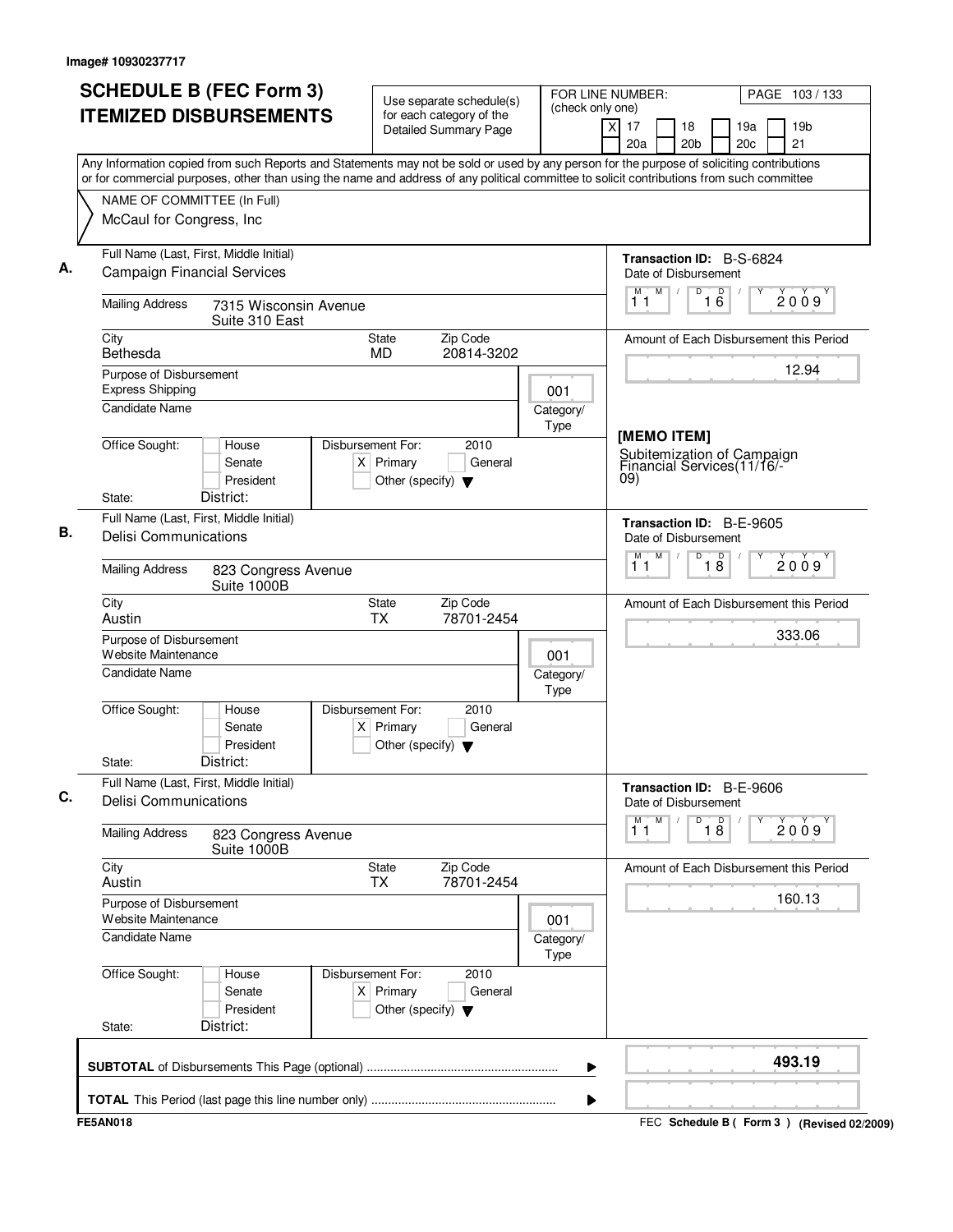|                                                                         | <b>SCHEDULE B (FEC Form 3)</b><br><b>ITEMIZED DISBURSEMENTS</b>         |                                                                                                                                                                                                                                                                                                                                                                                                                                                                                                                                                                                                                                                                                                                                                                                                                                                                                                                                                                                                                                                                                                                                                                                                                               |                              | PAGE 104 / 133<br>19 <sub>b</sub><br>$\times$<br>17<br>18<br>19a                       |
|-------------------------------------------------------------------------|-------------------------------------------------------------------------|-------------------------------------------------------------------------------------------------------------------------------------------------------------------------------------------------------------------------------------------------------------------------------------------------------------------------------------------------------------------------------------------------------------------------------------------------------------------------------------------------------------------------------------------------------------------------------------------------------------------------------------------------------------------------------------------------------------------------------------------------------------------------------------------------------------------------------------------------------------------------------------------------------------------------------------------------------------------------------------------------------------------------------------------------------------------------------------------------------------------------------------------------------------------------------------------------------------------------------|------------------------------|----------------------------------------------------------------------------------------|
|                                                                         |                                                                         | FOR LINE NUMBER:<br>Use separate schedule(s)<br>(check only one)<br>for each category of the<br><b>Detailed Summary Page</b><br>20a<br>Any Information copied from such Reports and Statements may not be sold or used by any person for the purpose of soliciting contributions<br>or for commercial purposes, other than using the name and address of any political committee to solicit contributions from such committee<br>M<br>11<br>823 Congress Avenue<br>Suite 1000B<br><b>State</b><br>Zip Code<br>78701-2454<br><b>TX</b><br>001<br>Category/<br>Type<br>Disbursement For:<br>2010<br>House<br>$X$ Primary<br>General<br>Senate<br>President<br>Other (specify) $\blacktriangledown$<br>District:<br>м<br>11<br>332 Wetzel Road<br>Zip Code<br><b>State</b><br><b>TX</b><br>78640<br>002<br>Category/<br>Type<br>Disbursement For:<br>2010<br>House<br>Senate<br>$X$ Primary<br>General<br>President<br>Other (specify) $\blacktriangledown$<br>District:<br>M<br>11<br>15023 Wells Port Drive<br>State<br>Zip Code<br><b>TX</b><br>78728<br>001<br>Category/<br>Type<br>Disbursement For:<br>2010<br>House<br>$X$ Primary<br>General<br>Senate<br>President<br>Other (specify) $\blacktriangledown$<br>District: | 21<br>20 <sub>b</sub><br>20c |                                                                                        |
|                                                                         | NAME OF COMMITTEE (In Full)<br>McCaul for Congress, Inc                 |                                                                                                                                                                                                                                                                                                                                                                                                                                                                                                                                                                                                                                                                                                                                                                                                                                                                                                                                                                                                                                                                                                                                                                                                                               |                              |                                                                                        |
|                                                                         | Full Name (Last, First, Middle Initial)<br><b>Delisi Communications</b> |                                                                                                                                                                                                                                                                                                                                                                                                                                                                                                                                                                                                                                                                                                                                                                                                                                                                                                                                                                                                                                                                                                                                                                                                                               |                              | Transaction ID: B-E-9607<br>Date of Disbursement                                       |
| <b>Mailing Address</b>                                                  |                                                                         |                                                                                                                                                                                                                                                                                                                                                                                                                                                                                                                                                                                                                                                                                                                                                                                                                                                                                                                                                                                                                                                                                                                                                                                                                               |                              | M<br>D<br>$\overline{18}$<br>$\sqrt{2}$<br>2009                                        |
| City<br>Austin                                                          |                                                                         |                                                                                                                                                                                                                                                                                                                                                                                                                                                                                                                                                                                                                                                                                                                                                                                                                                                                                                                                                                                                                                                                                                                                                                                                                               |                              | Amount of Each Disbursement this Period                                                |
| Purpose of Disbursement<br>Website Maintenance<br><b>Candidate Name</b> |                                                                         |                                                                                                                                                                                                                                                                                                                                                                                                                                                                                                                                                                                                                                                                                                                                                                                                                                                                                                                                                                                                                                                                                                                                                                                                                               |                              | 128.10                                                                                 |
| Office Sought:<br>State:                                                |                                                                         |                                                                                                                                                                                                                                                                                                                                                                                                                                                                                                                                                                                                                                                                                                                                                                                                                                                                                                                                                                                                                                                                                                                                                                                                                               |                              |                                                                                        |
| Lucas Sheffield                                                         | Full Name (Last, First, Middle Initial)                                 |                                                                                                                                                                                                                                                                                                                                                                                                                                                                                                                                                                                                                                                                                                                                                                                                                                                                                                                                                                                                                                                                                                                                                                                                                               |                              | Transaction ID: B-E-10036<br>Date of Disbursement<br>D<br>M<br>$\overline{18}$<br>2009 |
| <b>Mailing Address</b>                                                  |                                                                         |                                                                                                                                                                                                                                                                                                                                                                                                                                                                                                                                                                                                                                                                                                                                                                                                                                                                                                                                                                                                                                                                                                                                                                                                                               |                              |                                                                                        |
| City<br>Kyle                                                            |                                                                         |                                                                                                                                                                                                                                                                                                                                                                                                                                                                                                                                                                                                                                                                                                                                                                                                                                                                                                                                                                                                                                                                                                                                                                                                                               |                              | Amount of Each Disbursement this Period                                                |
| Purpose of Disbursement<br>Reimbursement- Fuel<br>Candidate Name        |                                                                         |                                                                                                                                                                                                                                                                                                                                                                                                                                                                                                                                                                                                                                                                                                                                                                                                                                                                                                                                                                                                                                                                                                                                                                                                                               |                              | 107.00                                                                                 |
| Office Sought:<br>State:                                                |                                                                         |                                                                                                                                                                                                                                                                                                                                                                                                                                                                                                                                                                                                                                                                                                                                                                                                                                                                                                                                                                                                                                                                                                                                                                                                                               |                              |                                                                                        |
| Mercury Esystems                                                        | Full Name (Last, First, Middle Initial)                                 |                                                                                                                                                                                                                                                                                                                                                                                                                                                                                                                                                                                                                                                                                                                                                                                                                                                                                                                                                                                                                                                                                                                                                                                                                               |                              | Transaction ID: B-E-10081<br>Date of Disbursement                                      |
| <b>Mailing Address</b>                                                  |                                                                         |                                                                                                                                                                                                                                                                                                                                                                                                                                                                                                                                                                                                                                                                                                                                                                                                                                                                                                                                                                                                                                                                                                                                                                                                                               |                              | ${\sf M}$<br>D<br>$\overline{19}$<br>2009                                              |
| City<br>Austin                                                          |                                                                         |                                                                                                                                                                                                                                                                                                                                                                                                                                                                                                                                                                                                                                                                                                                                                                                                                                                                                                                                                                                                                                                                                                                                                                                                                               |                              | Amount of Each Disbursement this Period                                                |
| Purpose of Disbursement<br>E-Merchant Fee<br><b>Candidate Name</b>      |                                                                         |                                                                                                                                                                                                                                                                                                                                                                                                                                                                                                                                                                                                                                                                                                                                                                                                                                                                                                                                                                                                                                                                                                                                                                                                                               |                              | 10.00                                                                                  |
| Office Sought:<br>State:                                                |                                                                         |                                                                                                                                                                                                                                                                                                                                                                                                                                                                                                                                                                                                                                                                                                                                                                                                                                                                                                                                                                                                                                                                                                                                                                                                                               |                              |                                                                                        |
|                                                                         |                                                                         |                                                                                                                                                                                                                                                                                                                                                                                                                                                                                                                                                                                                                                                                                                                                                                                                                                                                                                                                                                                                                                                                                                                                                                                                                               |                              | 245.10                                                                                 |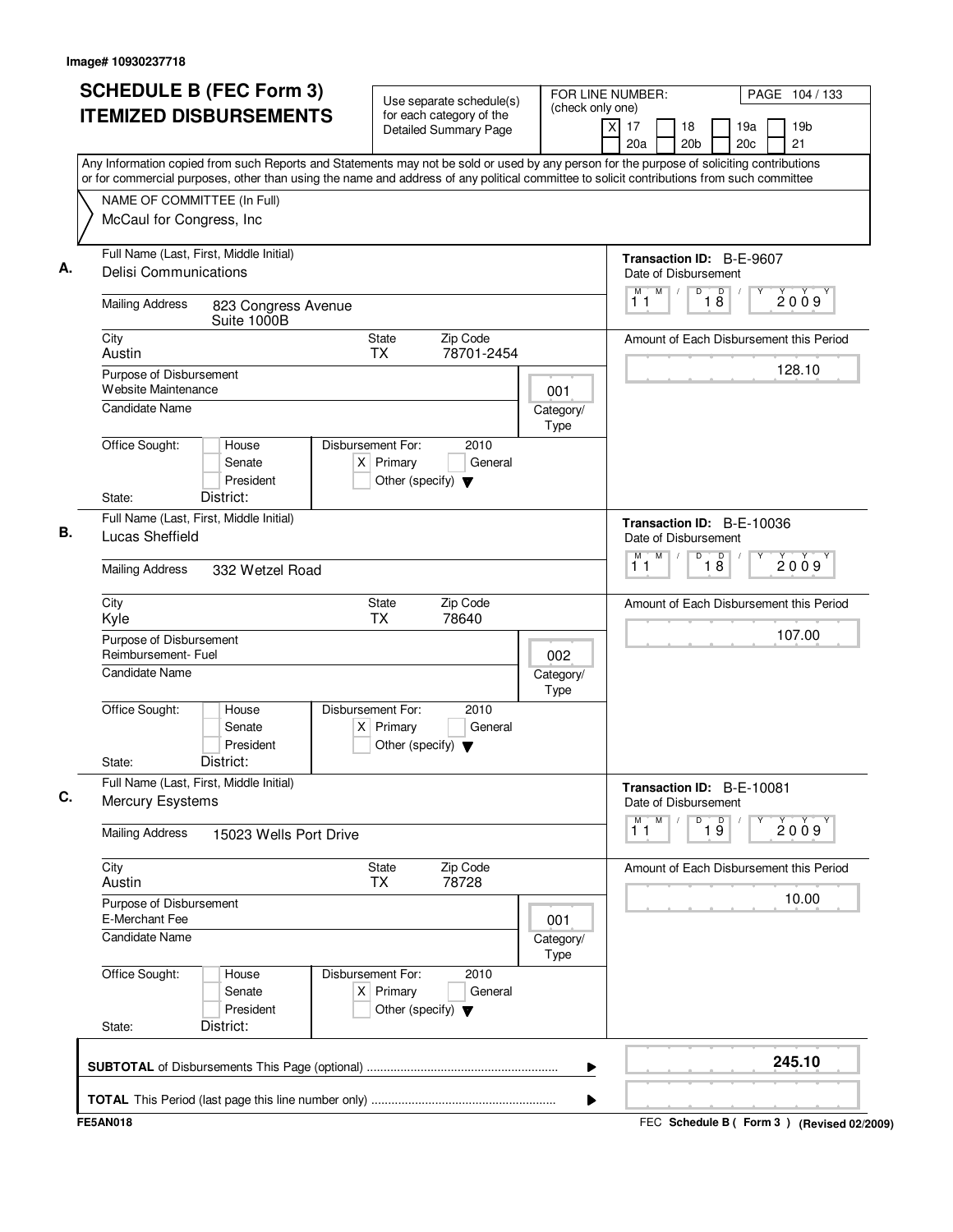|                          | <b>SCHEDULE B (FEC Form 3)</b><br><b>ITEMIZED DISBURSEMENTS</b>                   |                                              |  |                               | Use separate schedule(s)<br>for each category of the |                                                                                                                                                                                                                                                                                        |  |                   |                | FOR LINE NUMBER:<br>(check only one) |                                                                                       |   |                                 |            |  | PAGE 105 / 133                          |  |  |
|--------------------------|-----------------------------------------------------------------------------------|----------------------------------------------|--|-------------------------------|------------------------------------------------------|----------------------------------------------------------------------------------------------------------------------------------------------------------------------------------------------------------------------------------------------------------------------------------------|--|-------------------|----------------|--------------------------------------|---------------------------------------------------------------------------------------|---|---------------------------------|------------|--|-----------------------------------------|--|--|
|                          |                                                                                   |                                              |  |                               |                                                      | <b>Detailed Summary Page</b>                                                                                                                                                                                                                                                           |  |                   | $\overline{X}$ | 17<br>20a                            | 18<br>20 <sub>b</sub>                                                                 |   |                                 | 19a<br>20c |  | 19 <sub>b</sub><br>21                   |  |  |
|                          |                                                                                   |                                              |  |                               |                                                      | Any Information copied from such Reports and Statements may not be sold or used by any person for the purpose of soliciting contributions<br>or for commercial purposes, other than using the name and address of any political committee to solicit contributions from such committee |  |                   |                |                                      |                                                                                       |   |                                 |            |  |                                         |  |  |
|                          |                                                                                   | NAME OF COMMITTEE (In Full)                  |  |                               |                                                      |                                                                                                                                                                                                                                                                                        |  |                   |                |                                      |                                                                                       |   |                                 |            |  |                                         |  |  |
|                          |                                                                                   | McCaul for Congress, Inc                     |  |                               |                                                      |                                                                                                                                                                                                                                                                                        |  |                   |                |                                      |                                                                                       |   |                                 |            |  |                                         |  |  |
|                          | JBannister Company                                                                | Full Name (Last, First, Middle Initial)      |  |                               |                                                      |                                                                                                                                                                                                                                                                                        |  |                   |                |                                      | Transaction ID: B-E-10044<br>Date of Disbursement                                     |   |                                 |            |  |                                         |  |  |
|                          | <b>Mailing Address</b>                                                            | 3005 South Lamar Boulevard<br>Suite D109-337 |  |                               |                                                      |                                                                                                                                                                                                                                                                                        |  |                   |                | М<br>11                              | M<br>$\sqrt{2}$                                                                       | D | $2\overline{3}$                 |            |  | 2009                                    |  |  |
| City<br>Austin           |                                                                                   |                                              |  |                               | State<br><b>TX</b>                                   | Zip Code<br>78704                                                                                                                                                                                                                                                                      |  |                   |                |                                      |                                                                                       |   |                                 |            |  | Amount of Each Disbursement this Period |  |  |
|                          | Purpose of Disbursement<br><b>Fundraising Consulting</b><br><b>Candidate Name</b> |                                              |  |                               |                                                      |                                                                                                                                                                                                                                                                                        |  | 003               |                |                                      |                                                                                       |   |                                 |            |  | 7000.00                                 |  |  |
|                          |                                                                                   |                                              |  |                               |                                                      |                                                                                                                                                                                                                                                                                        |  | Category/<br>Type |                |                                      |                                                                                       |   |                                 |            |  |                                         |  |  |
| Office Sought:<br>State: |                                                                                   | House<br>Senate<br>President<br>District:    |  | Disbursement For:             | $X$ Primary<br>Other (specify) $\blacktriangledown$  | 2010<br>General                                                                                                                                                                                                                                                                        |  |                   |                |                                      |                                                                                       |   |                                 |            |  |                                         |  |  |
|                          |                                                                                   | Full Name (Last, First, Middle Initial)      |  |                               |                                                      |                                                                                                                                                                                                                                                                                        |  |                   |                |                                      |                                                                                       |   |                                 |            |  |                                         |  |  |
|                          |                                                                                   | <b>Campaign Financial Services</b>           |  |                               |                                                      |                                                                                                                                                                                                                                                                                        |  |                   |                | M                                    | Transaction ID: B-E-10064<br>Date of Disbursement<br>M                                | D | $2\frac{D}{4}$                  |            |  |                                         |  |  |
|                          | <b>Mailing Address</b>                                                            | 7315 Wisconsin Avenue<br>Suite 310 East      |  |                               |                                                      |                                                                                                                                                                                                                                                                                        |  |                   |                | 11                                   |                                                                                       |   |                                 |            |  | 2009                                    |  |  |
| City<br>Bethesda         |                                                                                   |                                              |  |                               | State<br><b>MD</b>                                   | Zip Code<br>20814-3202                                                                                                                                                                                                                                                                 |  |                   |                |                                      |                                                                                       |   |                                 |            |  | Amount of Each Disbursement this Period |  |  |
|                          | Purpose of Disbursement<br><b>General Office Supplies</b>                         |                                              |  |                               |                                                      |                                                                                                                                                                                                                                                                                        |  | 001               |                |                                      |                                                                                       |   |                                 |            |  | 6.75                                    |  |  |
|                          | <b>Candidate Name</b>                                                             |                                              |  |                               |                                                      |                                                                                                                                                                                                                                                                                        |  | Category/<br>Type |                |                                      |                                                                                       |   |                                 |            |  |                                         |  |  |
| Office Sought:<br>State: |                                                                                   | House<br>Senate<br>President<br>District:    |  | Disbursement For:<br>$\times$ | Primary<br>Other (specify) $\blacktriangledown$      | 2010<br>General                                                                                                                                                                                                                                                                        |  |                   |                |                                      |                                                                                       |   |                                 |            |  |                                         |  |  |
| Paychex                  |                                                                                   | Full Name (Last, First, Middle Initial)      |  |                               |                                                      |                                                                                                                                                                                                                                                                                        |  |                   |                |                                      | Transaction ID: B-E-10082<br>Date of Disbursement                                     |   |                                 |            |  |                                         |  |  |
|                          | <b>Mailing Address</b>                                                            | 4242 Woodcock Drive<br>Suite 100             |  |                               |                                                      |                                                                                                                                                                                                                                                                                        |  |                   |                | M<br>11                              | M                                                                                     |   | $\overline{P}$ 2 $\overline{7}$ |            |  | 2009                                    |  |  |
| City<br>San Antonio      |                                                                                   |                                              |  |                               | <b>State</b><br><b>TX</b>                            | Zip Code<br>78228-1359                                                                                                                                                                                                                                                                 |  |                   |                |                                      |                                                                                       |   |                                 |            |  | Amount of Each Disbursement this Period |  |  |
|                          | Purpose of Disbursement<br>SEE MEMO ITEMS                                         |                                              |  |                               |                                                      |                                                                                                                                                                                                                                                                                        |  | 001               |                |                                      |                                                                                       |   |                                 |            |  | 5382.53                                 |  |  |
|                          | <b>Candidate Name</b>                                                             |                                              |  |                               |                                                      |                                                                                                                                                                                                                                                                                        |  | Category/<br>Type |                |                                      |                                                                                       |   |                                 |            |  |                                         |  |  |
| Office Sought:<br>State: |                                                                                   | House<br>Senate<br>President<br>District:    |  | Disbursement For:             | $X$ Primary<br>Other (specify) $\blacktriangledown$  | 2010<br>General                                                                                                                                                                                                                                                                        |  |                   |                |                                      | Original vendors exceeding<br>reporting threshold itemi-<br>zed as memo transactions. |   |                                 |            |  |                                         |  |  |
|                          |                                                                                   |                                              |  |                               |                                                      |                                                                                                                                                                                                                                                                                        |  |                   |                |                                      |                                                                                       |   |                                 |            |  |                                         |  |  |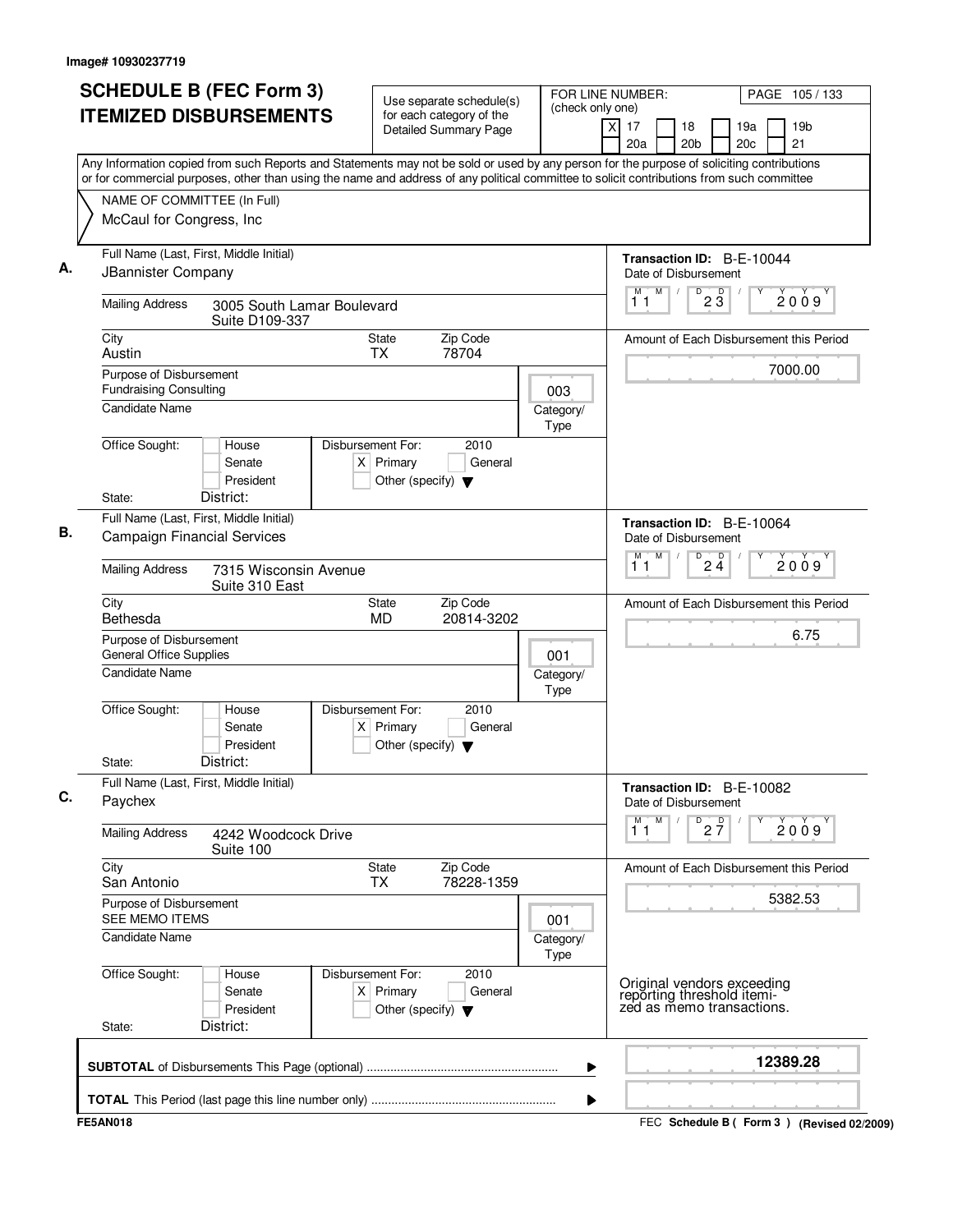| <b>SCHEDULE B (FEC Form 3)</b><br><b>ITEMIZED DISBURSEMENTS</b>                                                                                                                                                                                                                        | Use separate schedule(s)<br>for each category of the                                          | FOR LINE NUMBER:<br>(check only one) |                                                         | PAGE 106 / 133                              |
|----------------------------------------------------------------------------------------------------------------------------------------------------------------------------------------------------------------------------------------------------------------------------------------|-----------------------------------------------------------------------------------------------|--------------------------------------|---------------------------------------------------------|---------------------------------------------|
|                                                                                                                                                                                                                                                                                        | <b>Detailed Summary Page</b>                                                                  |                                      | $\overline{X}$<br>17<br>18<br>20a<br>20 <sub>b</sub>    | 19a<br>19 <sub>b</sub><br>21<br>20c         |
| Any Information copied from such Reports and Statements may not be sold or used by any person for the purpose of soliciting contributions<br>or for commercial purposes, other than using the name and address of any political committee to solicit contributions from such committee |                                                                                               |                                      |                                                         |                                             |
| NAME OF COMMITTEE (In Full)                                                                                                                                                                                                                                                            |                                                                                               |                                      |                                                         |                                             |
| McCaul for Congress, Inc                                                                                                                                                                                                                                                               |                                                                                               |                                      |                                                         |                                             |
| Full Name (Last, First, Middle Initial)<br>Lauren Hayes                                                                                                                                                                                                                                |                                                                                               |                                      | <b>Transaction ID: B-S-6825</b><br>Date of Disbursement |                                             |
| <b>Mailing Address</b><br>555 East 5th Street<br>Apartment 2725                                                                                                                                                                                                                        |                                                                                               |                                      | M<br>D<br>$2\frac{D}{7}$<br>M<br>$\sqrt{2}$<br>11       | 2009                                        |
| City<br>Austin                                                                                                                                                                                                                                                                         | Zip Code<br>State<br>78701-4139<br><b>TX</b>                                                  |                                      |                                                         | Amount of Each Disbursement this Period     |
| Purpose of Disbursement<br>Payroll<br><b>Candidate Name</b>                                                                                                                                                                                                                            |                                                                                               | 001                                  |                                                         | 461.75                                      |
|                                                                                                                                                                                                                                                                                        |                                                                                               | Category/<br>Type                    | [MEMO ITEM]                                             |                                             |
| Office Sought:<br>House<br>Senate<br>President<br>District:<br>State:                                                                                                                                                                                                                  | Disbursement For:<br>2010<br>$X$ Primary<br>General<br>Other (specify) $\blacktriangledown$   |                                      | Subitemization of Paychex-<br>(11/27/09)                |                                             |
| Full Name (Last, First, Middle Initial)<br>Greg Hill                                                                                                                                                                                                                                   |                                                                                               |                                      | Transaction ID: B-S-6826<br>Date of Disbursement        |                                             |
| <b>Mailing Address</b><br>3604 Moon River Road                                                                                                                                                                                                                                         |                                                                                               |                                      | M<br>$D$ <sub>2</sub> $\frac{D}{7}$<br>M<br>11          | 2009                                        |
| City                                                                                                                                                                                                                                                                                   | Zip Code<br>State                                                                             |                                      |                                                         | Amount of Each Disbursement this Period     |
| Austin                                                                                                                                                                                                                                                                                 | <b>TX</b><br>78746-7408                                                                       |                                      |                                                         |                                             |
| Purpose of Disbursement<br>Payroll                                                                                                                                                                                                                                                     |                                                                                               | 001                                  |                                                         | 1309.04                                     |
| Candidate Name                                                                                                                                                                                                                                                                         |                                                                                               | Category/<br>Type                    | [MEMO ITEM]                                             |                                             |
| Office Sought:<br>House<br>Senate<br>President<br>District:<br>State:                                                                                                                                                                                                                  | Disbursement For:<br>2010<br>Primary<br>General<br>ΧI<br>Other (specify) $\blacktriangledown$ |                                      | Subitemization of Paychex-<br>(11/27/09)                |                                             |
| Full Name (Last, First, Middle Initial)<br>Lucas Sheffield                                                                                                                                                                                                                             |                                                                                               |                                      | Transaction ID: B-S-6827<br>Date of Disbursement        |                                             |
| <b>Mailing Address</b><br>332 Wetzel Road                                                                                                                                                                                                                                              |                                                                                               |                                      | M<br>$\overline{P}$ 2 $\overline{7}$<br>M<br>11         | 2009                                        |
| City<br>Kyle                                                                                                                                                                                                                                                                           | <b>State</b><br>Zip Code<br>78640<br><b>TX</b>                                                |                                      |                                                         | Amount of Each Disbursement this Period     |
| Purpose of Disbursement<br>Payroll                                                                                                                                                                                                                                                     |                                                                                               | 001                                  |                                                         | 3611.74                                     |
| Candidate Name                                                                                                                                                                                                                                                                         |                                                                                               | Category/<br>Type                    |                                                         |                                             |
| Office Sought:<br>House<br>Senate<br>President<br>District:<br>State:                                                                                                                                                                                                                  | Disbursement For:<br>2010<br>$X$ Primary<br>General<br>Other (specify) $\blacktriangledown$   |                                      | [MEMO ITEM]<br>Subitemization of Paychex-<br>(11/27/09) |                                             |
|                                                                                                                                                                                                                                                                                        |                                                                                               | ▶                                    |                                                         | 0.00                                        |
|                                                                                                                                                                                                                                                                                        |                                                                                               | ▶                                    |                                                         |                                             |
| <b>FE5AN018</b>                                                                                                                                                                                                                                                                        |                                                                                               |                                      |                                                         | FEC Schedule B ( Form 3 ) (Revised 02/2009) |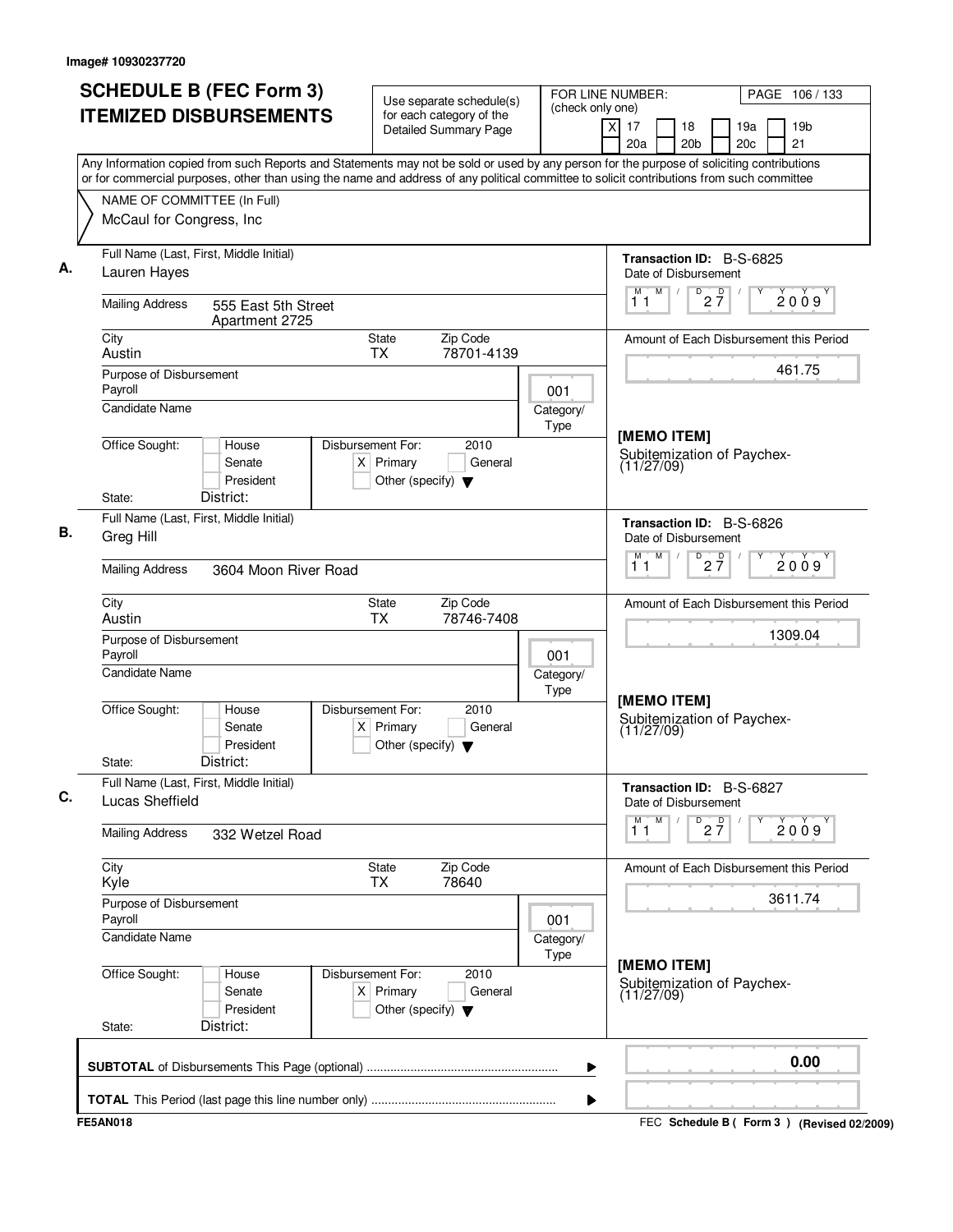|                                                  | <b>SCHEDULE B (FEC Form 3)</b><br><b>ITEMIZED DISBURSEMENTS</b>                                                                                                                                                                                                                        |                                                                          | Use separate schedule(s)<br>for each category of the |                   | FOR LINE NUMBER:<br>PAGE 107/133<br>(check only one)          |                                                                                       |  |  |  |  |  |  |
|--------------------------------------------------|----------------------------------------------------------------------------------------------------------------------------------------------------------------------------------------------------------------------------------------------------------------------------------------|--------------------------------------------------------------------------|------------------------------------------------------|-------------------|---------------------------------------------------------------|---------------------------------------------------------------------------------------|--|--|--|--|--|--|
|                                                  |                                                                                                                                                                                                                                                                                        |                                                                          | <b>Detailed Summary Page</b>                         |                   | $\overline{\mathsf{x}}$<br>17<br>18<br>20a<br>20 <sub>b</sub> | 19 <sub>b</sub><br>19a<br>21<br>20 <sub>c</sub>                                       |  |  |  |  |  |  |
|                                                  | Any Information copied from such Reports and Statements may not be sold or used by any person for the purpose of soliciting contributions<br>or for commercial purposes, other than using the name and address of any political committee to solicit contributions from such committee |                                                                          |                                                      |                   |                                                               |                                                                                       |  |  |  |  |  |  |
|                                                  | NAME OF COMMITTEE (In Full)                                                                                                                                                                                                                                                            |                                                                          |                                                      |                   |                                                               |                                                                                       |  |  |  |  |  |  |
|                                                  | McCaul for Congress, Inc                                                                                                                                                                                                                                                               |                                                                          |                                                      |                   |                                                               |                                                                                       |  |  |  |  |  |  |
|                                                  | Full Name (Last, First, Middle Initial)                                                                                                                                                                                                                                                |                                                                          |                                                      |                   |                                                               | Transaction ID: B-E-10080                                                             |  |  |  |  |  |  |
|                                                  | Capitol Conferencing, LLC                                                                                                                                                                                                                                                              |                                                                          |                                                      |                   | Date of Disbursement<br>M<br>M                                | D<br>D                                                                                |  |  |  |  |  |  |
| <b>Mailing Address</b>                           | PO Box 150746                                                                                                                                                                                                                                                                          |                                                                          |                                                      |                   | 11                                                            | 2009<br>ЗŐ                                                                            |  |  |  |  |  |  |
| City<br>Austin                                   |                                                                                                                                                                                                                                                                                        | State<br><b>TX</b>                                                       | Zip Code<br>78715                                    |                   |                                                               | Amount of Each Disbursement this Period                                               |  |  |  |  |  |  |
| Purpose of Disbursement                          |                                                                                                                                                                                                                                                                                        |                                                                          |                                                      |                   |                                                               | 212.94                                                                                |  |  |  |  |  |  |
| <b>Telephone Service</b>                         |                                                                                                                                                                                                                                                                                        |                                                                          |                                                      | 001               |                                                               |                                                                                       |  |  |  |  |  |  |
| <b>Candidate Name</b>                            |                                                                                                                                                                                                                                                                                        |                                                                          |                                                      | Category/<br>Type |                                                               |                                                                                       |  |  |  |  |  |  |
| Office Sought:                                   | House<br>Senate                                                                                                                                                                                                                                                                        | Disbursement For:<br>$X$ Primary                                         | 2010<br>General                                      |                   |                                                               |                                                                                       |  |  |  |  |  |  |
| State:                                           | President<br>District:                                                                                                                                                                                                                                                                 | Other (specify) $\blacktriangledown$                                     |                                                      |                   |                                                               |                                                                                       |  |  |  |  |  |  |
|                                                  | Full Name (Last, First, Middle Initial)                                                                                                                                                                                                                                                |                                                                          |                                                      |                   |                                                               |                                                                                       |  |  |  |  |  |  |
| <b>Cardmember Service</b>                        |                                                                                                                                                                                                                                                                                        |                                                                          |                                                      |                   | Date of Disbursement<br>M<br>M                                | Transaction ID: B-E-10077<br>D                                                        |  |  |  |  |  |  |
| <b>Mailing Address</b>                           | PO Box 94014                                                                                                                                                                                                                                                                           |                                                                          |                                                      |                   | 11                                                            | $30^{\circ}$<br>2009                                                                  |  |  |  |  |  |  |
| City<br>Palatine                                 |                                                                                                                                                                                                                                                                                        | State<br>IL                                                              | Zip Code<br>60094-4014                               |                   |                                                               | Amount of Each Disbursement this Period                                               |  |  |  |  |  |  |
| Purpose of Disbursement<br><b>SEE MEMO ITEMS</b> |                                                                                                                                                                                                                                                                                        |                                                                          |                                                      | 001               |                                                               | 1821.65                                                                               |  |  |  |  |  |  |
| Candidate Name                                   |                                                                                                                                                                                                                                                                                        |                                                                          |                                                      | Category/<br>Type |                                                               |                                                                                       |  |  |  |  |  |  |
| Office Sought:<br>State:                         | House<br>Senate<br>President<br>District:                                                                                                                                                                                                                                              | Disbursement For:<br>$X$ Primary<br>Other (specify) $\blacktriangledown$ | 2010<br>General                                      |                   |                                                               | Original vendors exceeding<br>reporting threshold itemi-<br>zed as memo transactions. |  |  |  |  |  |  |
| Clay's Restaurant                                | Full Name (Last, First, Middle Initial)                                                                                                                                                                                                                                                |                                                                          |                                                      |                   | Date of Disbursement                                          | Transaction ID: B-S-6842                                                              |  |  |  |  |  |  |
| <b>Mailing Address</b>                           | 17717 Clay Road                                                                                                                                                                                                                                                                        |                                                                          |                                                      |                   | M<br>м<br>11                                                  | $30^{\circ}$<br>D<br>2009                                                             |  |  |  |  |  |  |
| City<br>Houston                                  |                                                                                                                                                                                                                                                                                        | <b>State</b><br><b>TX</b>                                                | Zip Code<br>77084                                    |                   |                                                               | Amount of Each Disbursement this Period                                               |  |  |  |  |  |  |
| Purpose of Disbursement<br>Credit- Catering      |                                                                                                                                                                                                                                                                                        |                                                                          |                                                      | 003               |                                                               | $-2047.03$                                                                            |  |  |  |  |  |  |
| <b>Candidate Name</b>                            |                                                                                                                                                                                                                                                                                        |                                                                          |                                                      | Category/<br>Type |                                                               |                                                                                       |  |  |  |  |  |  |
| Office Sought:<br>State:                         | House<br>Senate<br>President<br>District:                                                                                                                                                                                                                                              | Disbursement For:<br>$X$ Primary<br>Other (specify) $\blacktriangledown$ | 2010<br>General                                      |                   | [MEMO ITEM]<br>ber Service(11/30/09)                          | Subitemization of Cardmem-                                                            |  |  |  |  |  |  |
|                                                  |                                                                                                                                                                                                                                                                                        |                                                                          |                                                      | ▶                 |                                                               | 2034.59                                                                               |  |  |  |  |  |  |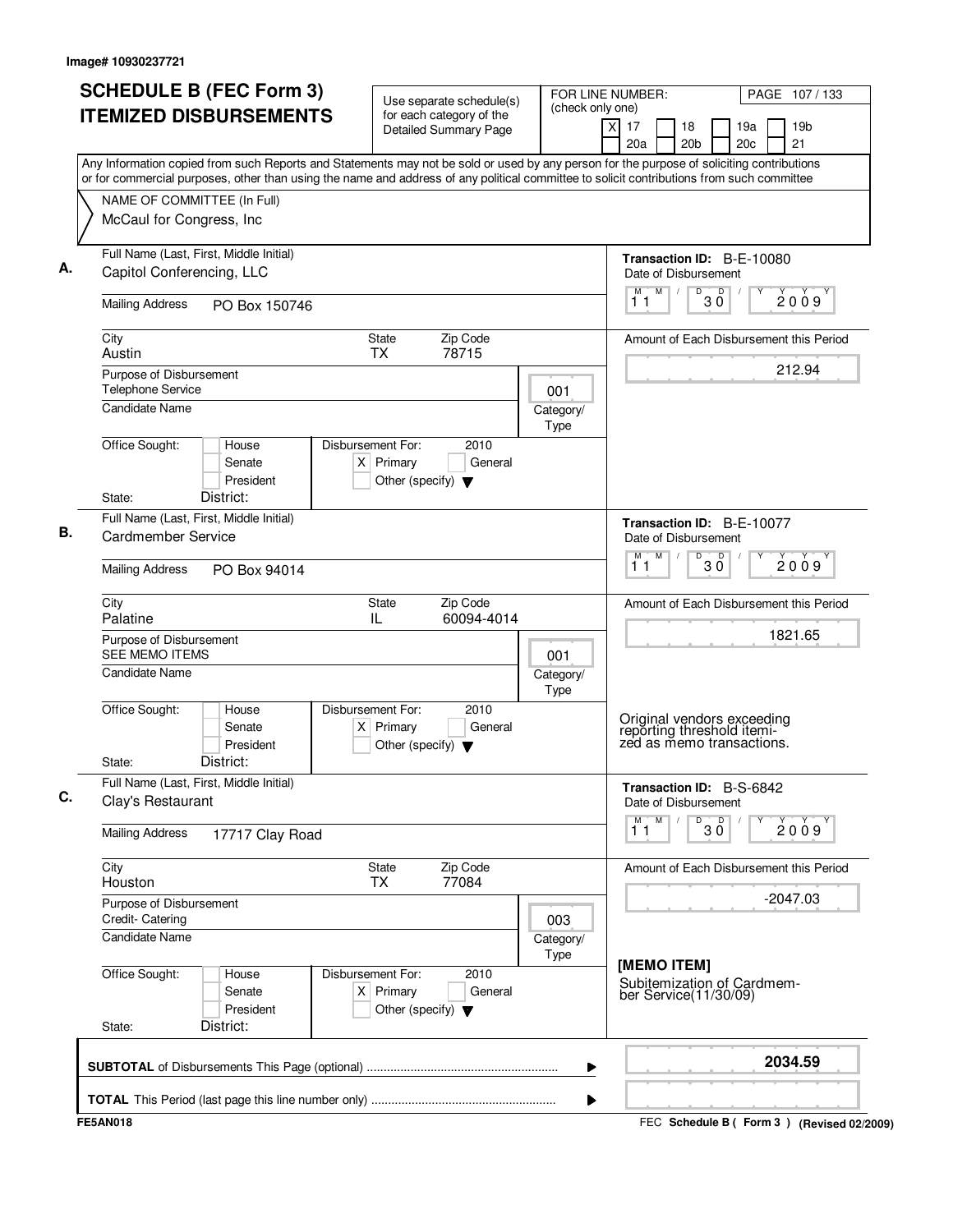|      | or for commercial purposes, other than using the name and address of any political committee to solicit contributions from such committee<br>NAME OF COMMITTEE (In Full) | <b>ITEMIZED DISBURSEMENTS</b><br>Any Information copied from such Reports and Statements may not be sold or used by any person for the purpose of soliciting contributions |                   |                                                     | FOR LINE NUMBER:<br>Use separate schedule(s)<br>(check only one)<br>for each category of the |  |                   |          |                  |                                                                    | PAGE 108 / 133  |            |  |                                         |
|------|--------------------------------------------------------------------------------------------------------------------------------------------------------------------------|----------------------------------------------------------------------------------------------------------------------------------------------------------------------------|-------------------|-----------------------------------------------------|----------------------------------------------------------------------------------------------|--|-------------------|----------|------------------|--------------------------------------------------------------------|-----------------|------------|--|-----------------------------------------|
|      |                                                                                                                                                                          |                                                                                                                                                                            |                   |                                                     | <b>Detailed Summary Page</b>                                                                 |  |                   | $\times$ | 17<br>20a        | 18<br>20 <sub>b</sub>                                              |                 | 19a<br>20c |  | 19 <sub>b</sub><br>21                   |
|      |                                                                                                                                                                          |                                                                                                                                                                            |                   |                                                     |                                                                                              |  |                   |          |                  |                                                                    |                 |            |  |                                         |
|      | McCaul for Congress, Inc                                                                                                                                                 |                                                                                                                                                                            |                   |                                                     |                                                                                              |  |                   |          |                  |                                                                    |                 |            |  |                                         |
|      | Clay's Restaurant                                                                                                                                                        | Full Name (Last, First, Middle Initial)                                                                                                                                    |                   |                                                     |                                                                                              |  |                   |          |                  | Transaction ID: B-S-6847<br>Date of Disbursement                   |                 |            |  |                                         |
|      | <b>Mailing Address</b>                                                                                                                                                   | 17717 Clay Road                                                                                                                                                            |                   |                                                     |                                                                                              |  |                   |          | M<br>11          | M<br>D<br>$\sqrt{2}$                                               | D<br>ЗŎ         |            |  | 2009                                    |
| City | Houston                                                                                                                                                                  |                                                                                                                                                                            |                   | <b>State</b><br><b>TX</b>                           | Zip Code<br>77084                                                                            |  |                   |          |                  |                                                                    |                 |            |  | Amount of Each Disbursement this Period |
|      | Purpose of Disbursement<br>Catering<br>Candidate Name                                                                                                                    |                                                                                                                                                                            |                   |                                                     |                                                                                              |  | 003<br>Category/  |          |                  |                                                                    |                 |            |  | 2047.03                                 |
|      | Office Sought:<br>State:                                                                                                                                                 | House<br>Senate<br>President<br>District:                                                                                                                                  | Disbursement For: | $X$ Primary<br>Other (specify) $\blacktriangledown$ | 2010<br>General                                                                              |  | Type              |          |                  | [MEMO ITEM]<br>Subitemization of Cardmem-<br>ber Service(11/30/09) |                 |            |  |                                         |
|      | <b>Complete Campaigns</b>                                                                                                                                                | Full Name (Last, First, Middle Initial)                                                                                                                                    |                   |                                                     |                                                                                              |  |                   |          | M<br>М           | Transaction ID: B-S-6834<br>Date of Disbursement<br>D              |                 |            |  |                                         |
|      | <b>Mailing Address</b>                                                                                                                                                   | 205 Pennsylvania Avenue SE                                                                                                                                                 |                   |                                                     |                                                                                              |  |                   |          | 11               |                                                                    | $30^{\circ}$    |            |  | 2009                                    |
| City | Washington                                                                                                                                                               |                                                                                                                                                                            |                   | State<br>DC                                         | Zip Code<br>20003                                                                            |  |                   |          |                  |                                                                    |                 |            |  | Amount of Each Disbursement this Period |
|      | Purpose of Disbursement<br>Software Service<br>Candidate Name                                                                                                            |                                                                                                                                                                            |                   |                                                     |                                                                                              |  | 001               |          |                  |                                                                    |                 |            |  | 850.00                                  |
|      | Office Sought:<br>State:                                                                                                                                                 | House<br>Senate<br>President<br>District:                                                                                                                                  | Disbursement For: | $X$ Primary<br>Other (specify) $\blacktriangledown$ | 2010<br>General                                                                              |  | Category/<br>Type |          |                  | [MEMO ITEM]<br>Subitemization of Cardmem-<br>ber Service(11/30/09) |                 |            |  |                                         |
|      | <b>Continental Airlines</b>                                                                                                                                              | Full Name (Last, First, Middle Initial)                                                                                                                                    |                   |                                                     |                                                                                              |  |                   |          |                  | Transaction ID: B-S-6840<br>Date of Disbursement                   |                 |            |  |                                         |
|      | <b>Mailing Address</b>                                                                                                                                                   | 1600 Smith Street                                                                                                                                                          |                   |                                                     |                                                                                              |  |                   |          | $\overline{1}^M$ | M                                                                  | $\overline{30}$ |            |  | 2009                                    |
| City | Houston                                                                                                                                                                  |                                                                                                                                                                            |                   | <b>State</b><br><b>TX</b>                           | Zip Code<br>77002-7362                                                                       |  |                   |          |                  |                                                                    |                 |            |  | Amount of Each Disbursement this Period |
|      | Purpose of Disbursement<br>Airfare<br><b>Candidate Name</b>                                                                                                              |                                                                                                                                                                            |                   |                                                     |                                                                                              |  | 002               |          |                  |                                                                    |                 |            |  | 141.60                                  |
|      |                                                                                                                                                                          |                                                                                                                                                                            |                   |                                                     |                                                                                              |  | Category/<br>Type |          |                  | [MEMO ITEM]                                                        |                 |            |  |                                         |
|      | Office Sought:<br>State:                                                                                                                                                 | House<br>Senate<br>President<br>District:                                                                                                                                  | Disbursement For: | $X$ Primary<br>Other (specify) $\blacktriangledown$ | 2010<br>General                                                                              |  |                   |          |                  | Subitemization of Cardmem-<br>ber Service(11/30/09)                |                 |            |  |                                         |
|      |                                                                                                                                                                          |                                                                                                                                                                            |                   |                                                     |                                                                                              |  | ▶                 |          |                  |                                                                    |                 |            |  | 0.00                                    |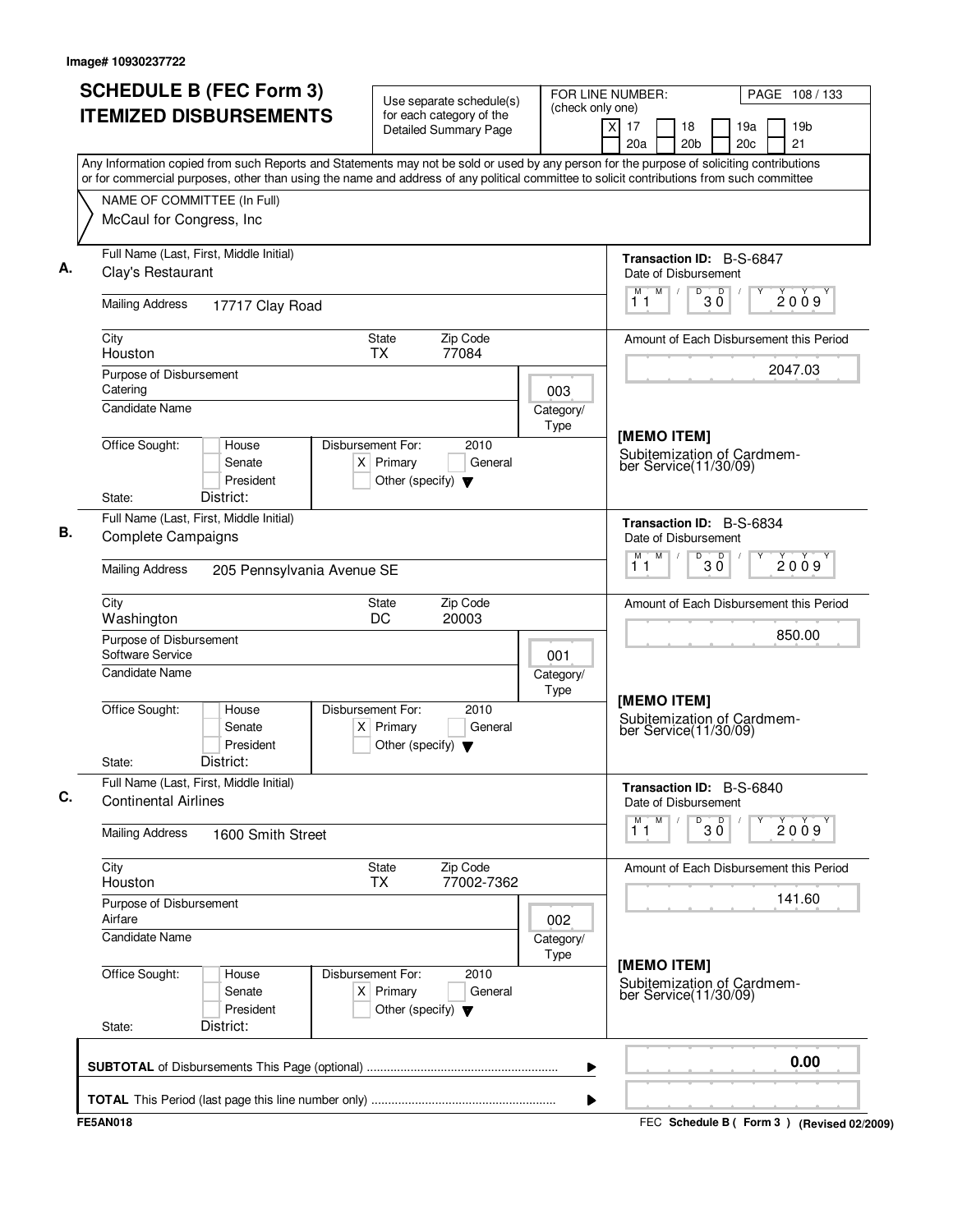| <b>SCHEDULE B (FEC Form 3)</b><br><b>ITEMIZED DISBURSEMENTS</b>                                                                                                                                                                                                                        | Use separate schedule(s)<br>for each category of the<br>Detailed Summary Page               | FOR LINE NUMBER:<br>(check only one)<br>$\times$ | PAGE 109 / 133<br>19a<br>19 <sub>b</sub>                           |                                             |  |  |  |  |  |
|----------------------------------------------------------------------------------------------------------------------------------------------------------------------------------------------------------------------------------------------------------------------------------------|---------------------------------------------------------------------------------------------|--------------------------------------------------|--------------------------------------------------------------------|---------------------------------------------|--|--|--|--|--|
|                                                                                                                                                                                                                                                                                        |                                                                                             |                                                  | 17<br>18<br>20a<br>20 <sub>b</sub>                                 | 21<br>20c                                   |  |  |  |  |  |
| Any Information copied from such Reports and Statements may not be sold or used by any person for the purpose of soliciting contributions<br>or for commercial purposes, other than using the name and address of any political committee to solicit contributions from such committee |                                                                                             |                                                  |                                                                    |                                             |  |  |  |  |  |
| NAME OF COMMITTEE (In Full)                                                                                                                                                                                                                                                            |                                                                                             |                                                  |                                                                    |                                             |  |  |  |  |  |
| McCaul for Congress, Inc                                                                                                                                                                                                                                                               |                                                                                             |                                                  |                                                                    |                                             |  |  |  |  |  |
| Full Name (Last, First, Middle Initial)<br><b>Continental Airlines</b>                                                                                                                                                                                                                 |                                                                                             |                                                  | Transaction ID: B-S-6841<br>Date of Disbursement                   |                                             |  |  |  |  |  |
| <b>Mailing Address</b><br>1600 Smith Street                                                                                                                                                                                                                                            |                                                                                             | M<br>D<br>D<br>M<br>$\sqrt{2}$<br>ЗŎ<br>11       | 2009                                                               |                                             |  |  |  |  |  |
| City<br>Houston                                                                                                                                                                                                                                                                        | Zip Code<br><b>State</b><br>77002-7362<br><b>TX</b>                                         |                                                  |                                                                    | Amount of Each Disbursement this Period     |  |  |  |  |  |
| Purpose of Disbursement<br>Airline Fee                                                                                                                                                                                                                                                 |                                                                                             | 002                                              |                                                                    | 20.00                                       |  |  |  |  |  |
| Candidate Name                                                                                                                                                                                                                                                                         | Category/<br>Type                                                                           |                                                  |                                                                    |                                             |  |  |  |  |  |
| Office Sought:<br>House<br>Senate<br>President<br>District:<br>State:                                                                                                                                                                                                                  | Disbursement For:<br>2010<br>$X$ Primary<br>General<br>Other (specify) $\blacktriangledown$ |                                                  | [MEMO ITEM]<br>Subitemization of Cardmem-<br>ber Service(11/30/09) |                                             |  |  |  |  |  |
| Full Name (Last, First, Middle Initial)                                                                                                                                                                                                                                                |                                                                                             |                                                  | Transaction ID: B-E-10075                                          |                                             |  |  |  |  |  |
| FedEx                                                                                                                                                                                                                                                                                  |                                                                                             |                                                  | Date of Disbursement                                               |                                             |  |  |  |  |  |
| <b>Mailing Address</b><br>PO Box 660481                                                                                                                                                                                                                                                |                                                                                             |                                                  | M<br>$D$ <sub>3</sub> $0$<br>М<br>11                               | 2009                                        |  |  |  |  |  |
| City<br>Dallas                                                                                                                                                                                                                                                                         | Zip Code<br>State<br>TX<br>75266-0481                                                       |                                                  |                                                                    | Amount of Each Disbursement this Period     |  |  |  |  |  |
| Purpose of Disbursement<br><b>Express Shipping</b>                                                                                                                                                                                                                                     |                                                                                             | 001                                              |                                                                    | 29.88                                       |  |  |  |  |  |
| Candidate Name                                                                                                                                                                                                                                                                         |                                                                                             | Category/<br><b>Type</b>                         |                                                                    |                                             |  |  |  |  |  |
| Office Sought:<br>House<br>Senate<br>President<br>District:<br>State:                                                                                                                                                                                                                  | Disbursement For:<br>2010<br>$X$ Primary<br>General<br>Other (specify) $\blacktriangledown$ |                                                  |                                                                    |                                             |  |  |  |  |  |
| Full Name (Last, First, Middle Initial)<br>FedEx Kinko's                                                                                                                                                                                                                               |                                                                                             |                                                  | Transaction ID: B-S-6839<br>Date of Disbursement                   |                                             |  |  |  |  |  |
| <b>Mailing Address</b><br>327 Congress Avenue                                                                                                                                                                                                                                          |                                                                                             |                                                  | M<br>$\overline{30}$<br>$\overline{1}^M$                           | 2009                                        |  |  |  |  |  |
| City<br>Austin                                                                                                                                                                                                                                                                         | <b>State</b><br>Zip Code<br>78701-4058<br><b>TX</b>                                         |                                                  |                                                                    | Amount of Each Disbursement this Period     |  |  |  |  |  |
| Purpose of Disbursement<br><b>Express Mail</b>                                                                                                                                                                                                                                         |                                                                                             | 001                                              |                                                                    | 286.28                                      |  |  |  |  |  |
| <b>Candidate Name</b>                                                                                                                                                                                                                                                                  |                                                                                             | Category/<br>Type                                |                                                                    |                                             |  |  |  |  |  |
| Office Sought:<br>House<br>Senate<br>President<br>District:<br>State:                                                                                                                                                                                                                  | Disbursement For:<br>2010<br>$X$ Primary<br>General<br>Other (specify) $\blacktriangledown$ |                                                  | [MEMO ITEM]<br>Subitemization of Cardmem-<br>ber Service(11/30/09) |                                             |  |  |  |  |  |
|                                                                                                                                                                                                                                                                                        |                                                                                             | ▶                                                |                                                                    | 29.88                                       |  |  |  |  |  |
|                                                                                                                                                                                                                                                                                        |                                                                                             | ▶                                                |                                                                    |                                             |  |  |  |  |  |
| <b>FE5AN018</b>                                                                                                                                                                                                                                                                        |                                                                                             |                                                  |                                                                    | FEC Schedule B ( Form 3 ) (Revised 02/2009) |  |  |  |  |  |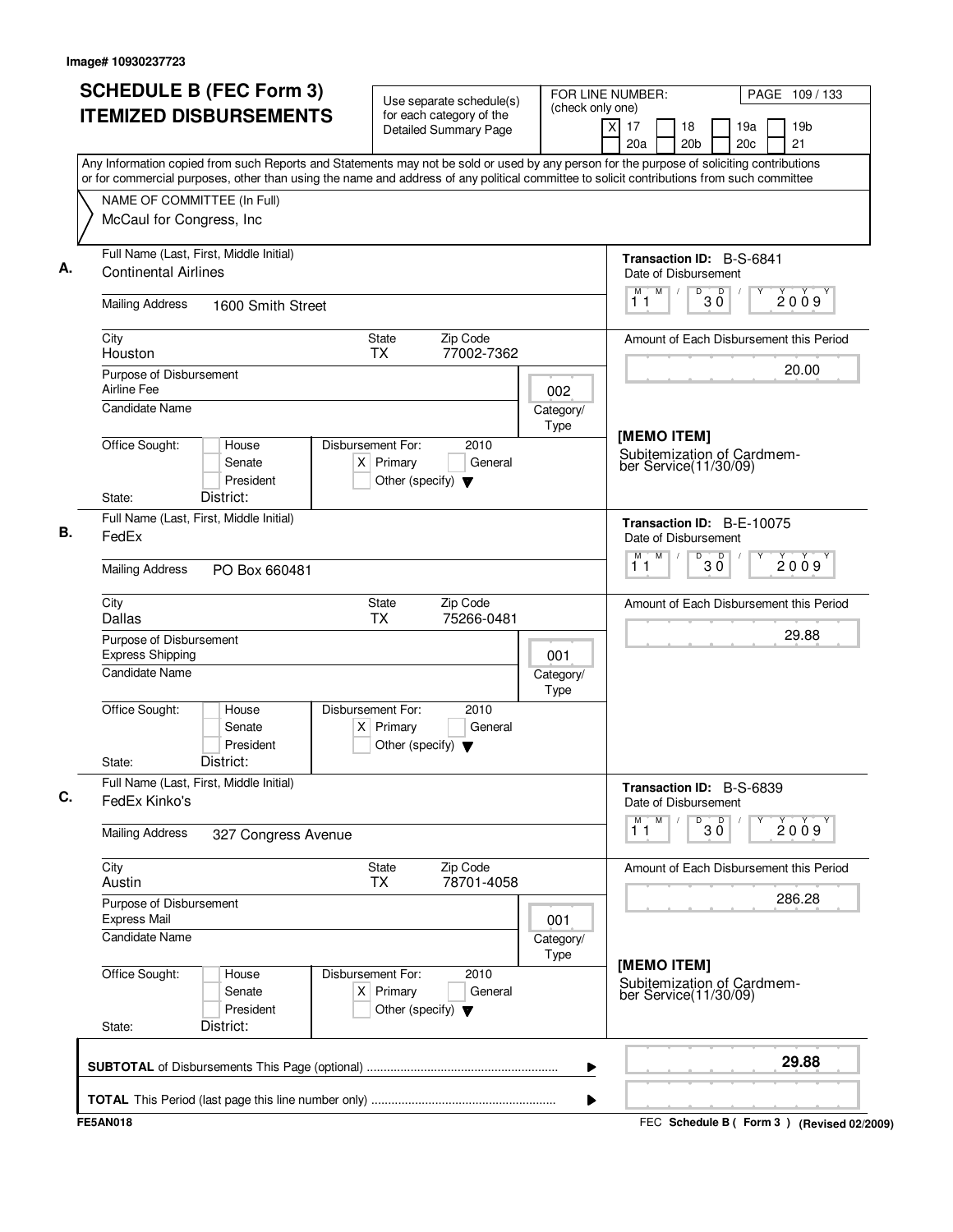| <b>SCHEDULE B (FEC Form 3)</b><br><b>ITEMIZED DISBURSEMENTS</b>                                                                                                                                                                                                                        | Use separate schedule(s)<br>for each category of the                                        | FOR LINE NUMBER:<br>(check only one) | PAGE 110/133                                                                          |
|----------------------------------------------------------------------------------------------------------------------------------------------------------------------------------------------------------------------------------------------------------------------------------------|---------------------------------------------------------------------------------------------|--------------------------------------|---------------------------------------------------------------------------------------|
|                                                                                                                                                                                                                                                                                        | <b>Detailed Summary Page</b>                                                                |                                      | $\times$<br>17<br>18<br>19a<br>19 <sub>b</sub><br>20c<br>21<br>20a<br>20 <sub>b</sub> |
| Any Information copied from such Reports and Statements may not be sold or used by any person for the purpose of soliciting contributions<br>or for commercial purposes, other than using the name and address of any political committee to solicit contributions from such committee |                                                                                             |                                      |                                                                                       |
| NAME OF COMMITTEE (In Full)                                                                                                                                                                                                                                                            |                                                                                             |                                      |                                                                                       |
| McCaul for Congress, Inc                                                                                                                                                                                                                                                               |                                                                                             |                                      |                                                                                       |
| Full Name (Last, First, Middle Initial)<br>JBannister Company                                                                                                                                                                                                                          |                                                                                             |                                      | Transaction ID: B-E-10078<br>Date of Disbursement                                     |
| <b>Mailing Address</b><br>3005 South Lamar Boulevard<br>Suite D109-337                                                                                                                                                                                                                 |                                                                                             |                                      | M<br>$\sqrt{D}$ $3\overline{0}$<br>M<br>2009<br>11                                    |
| City<br>Austin                                                                                                                                                                                                                                                                         | Zip Code<br>State<br><b>TX</b><br>78704                                                     |                                      | Amount of Each Disbursement this Period                                               |
| Purpose of Disbursement                                                                                                                                                                                                                                                                |                                                                                             |                                      | 5000.00                                                                               |
| <b>Fundraising Consulting</b><br><b>Candidate Name</b>                                                                                                                                                                                                                                 |                                                                                             | 003<br>Category/                     |                                                                                       |
|                                                                                                                                                                                                                                                                                        |                                                                                             | Type                                 |                                                                                       |
| Office Sought:<br>House<br>Senate<br>President<br>District:<br>State:                                                                                                                                                                                                                  | Disbursement For:<br>2010<br>$X$ Primary<br>General<br>Other (specify) $\blacktriangledown$ |                                      |                                                                                       |
| Full Name (Last, First, Middle Initial)                                                                                                                                                                                                                                                |                                                                                             |                                      | Transaction ID: B-S-6845                                                              |
| <b>Marriott Rivercenter</b>                                                                                                                                                                                                                                                            |                                                                                             |                                      | Date of Disbursement                                                                  |
| <b>Mailing Address</b><br>101 Bowie Street                                                                                                                                                                                                                                             |                                                                                             |                                      | M<br>M<br>D<br>$30^{\circ}$<br>2009<br>11                                             |
| City<br>San Antonio                                                                                                                                                                                                                                                                    | Zip Code<br>State<br><b>TX</b><br>78205-3901                                                |                                      | Amount of Each Disbursement this Period                                               |
| Purpose of Disbursement<br>Lodging                                                                                                                                                                                                                                                     |                                                                                             | 002                                  | 434.57                                                                                |
| <b>Candidate Name</b>                                                                                                                                                                                                                                                                  |                                                                                             | Category/<br>Type                    |                                                                                       |
| Office Sought:<br>House<br>Senate<br>President<br>District:<br>State:                                                                                                                                                                                                                  | Disbursement For:<br>2010<br>General<br>$X$ Primary<br>Other (specify) $\blacktriangledown$ |                                      | [MEMO ITEM]<br>Subitemization of Cardmem-<br>ber Service(11/30/09)                    |
| Full Name (Last, First, Middle Initial)<br>Paychex                                                                                                                                                                                                                                     |                                                                                             |                                      | Transaction ID: B-E-10083<br>Date of Disbursement                                     |
| <b>Mailing Address</b><br>4242 Woodcock Drive<br>Suite 100                                                                                                                                                                                                                             |                                                                                             |                                      | M<br>М<br>D<br>$\overline{D}$<br>2009<br>$3\,\mathrm{O}$<br>11                        |
| City<br>San Antonio                                                                                                                                                                                                                                                                    | State<br>Zip Code<br>78228-1359<br>TX                                                       |                                      | Amount of Each Disbursement this Period                                               |
| Purpose of Disbursement<br>Payroll Taxes                                                                                                                                                                                                                                               |                                                                                             | 001                                  | 1350.90                                                                               |
| <b>Candidate Name</b>                                                                                                                                                                                                                                                                  |                                                                                             | Category/<br>Type                    |                                                                                       |
| Office Sought:<br>House<br>Senate<br>President<br>District:<br>State:                                                                                                                                                                                                                  | Disbursement For:<br>2010<br>$X$ Primary<br>General<br>Other (specify) $\blacktriangledown$ |                                      |                                                                                       |
|                                                                                                                                                                                                                                                                                        |                                                                                             | ▶                                    | 6350.90                                                                               |
|                                                                                                                                                                                                                                                                                        |                                                                                             | ▶                                    |                                                                                       |
| <b>FE5AN018</b>                                                                                                                                                                                                                                                                        |                                                                                             |                                      | FEC Schedule B ( Form 3 ) (Revised 02/2009)                                           |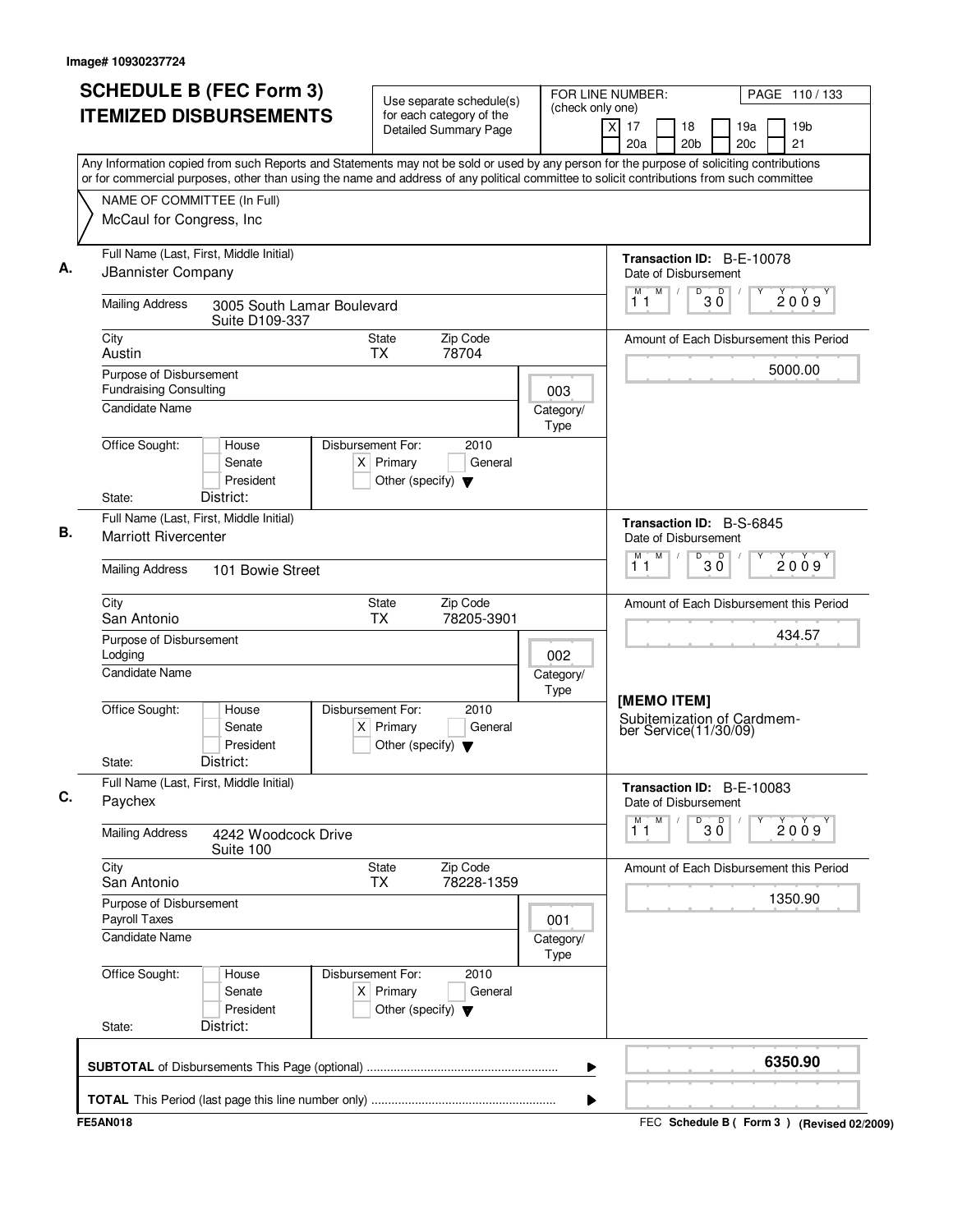|                                                                                                                                | <b>SCHEDULE B (FEC Form 3)</b><br><b>ITEMIZED DISBURSEMENTS</b>                                                                                                                                                                                                                        |                                  |                                      | Use separate schedule(s)<br>for each category of the<br><b>Detailed Summary Page</b> |  | FOR LINE NUMBER:<br>(check only one) | xl<br>17<br>20a                                                     |   | 18<br>20 <sub>b</sub> |                | 19a<br>20c | PAGE 111 / 133<br>19 <sub>b</sub><br>21           |
|--------------------------------------------------------------------------------------------------------------------------------|----------------------------------------------------------------------------------------------------------------------------------------------------------------------------------------------------------------------------------------------------------------------------------------|----------------------------------|--------------------------------------|--------------------------------------------------------------------------------------|--|--------------------------------------|---------------------------------------------------------------------|---|-----------------------|----------------|------------|---------------------------------------------------|
|                                                                                                                                | Any Information copied from such Reports and Statements may not be sold or used by any person for the purpose of soliciting contributions<br>or for commercial purposes, other than using the name and address of any political committee to solicit contributions from such committee |                                  |                                      |                                                                                      |  |                                      |                                                                     |   |                       |                |            |                                                   |
| NAME OF COMMITTEE (In Full)<br>McCaul for Congress, Inc                                                                        |                                                                                                                                                                                                                                                                                        |                                  |                                      |                                                                                      |  |                                      |                                                                     |   |                       |                |            |                                                   |
| Full Name (Last, First, Middle Initial)<br><b>Sir Speedy Printing</b>                                                          |                                                                                                                                                                                                                                                                                        |                                  |                                      |                                                                                      |  |                                      | Transaction ID: B-E-10079<br>Date of Disbursement                   |   |                       |                |            |                                                   |
| <b>Mailing Address</b><br>211 East 7th Street<br>Suite 100                                                                     |                                                                                                                                                                                                                                                                                        |                                  |                                      |                                                                                      |  |                                      | М<br>11                                                             | M | D                     | $30^{\circ}$   |            | 2009                                              |
| City<br>Austin                                                                                                                 |                                                                                                                                                                                                                                                                                        | State<br><b>TX</b>               |                                      | Zip Code<br>78701                                                                    |  |                                      |                                                                     |   |                       |                |            | Amount of Each Disbursement this Period           |
| Purpose of Disbursement<br>Printing<br><b>Candidate Name</b>                                                                   |                                                                                                                                                                                                                                                                                        |                                  |                                      |                                                                                      |  | 003<br>Category/                     |                                                                     |   |                       |                |            | 2187.48                                           |
| Office Sought:<br>State:                                                                                                       | House<br>Senate<br>President<br>District:                                                                                                                                                                                                                                              | Disbursement For:<br>$X$ Primary | Other (specify) $\blacktriangledown$ | 2010<br>General                                                                      |  | Type                                 |                                                                     |   |                       |                |            |                                                   |
| Full Name (Last, First, Middle Initial)<br>Marathon Strategic Communications<br><b>Mailing Address</b><br>3771 Vinecrest Drive |                                                                                                                                                                                                                                                                                        |                                  |                                      |                                                                                      |  |                                      | Transaction ID: B-E-10085<br>Date of Disbursement<br>$1^{\degree}2$ | M | D                     | 0 <sup>0</sup> |            | 2009                                              |
| City<br>Dallas                                                                                                                 |                                                                                                                                                                                                                                                                                        | State<br><b>TX</b>               |                                      | Zip Code<br>75229-3930                                                               |  |                                      |                                                                     |   |                       |                |            | Amount of Each Disbursement this Period           |
| Purpose of Disbursement<br><b>Strategic Campaign Consulting</b><br><b>Candidate Name</b>                                       |                                                                                                                                                                                                                                                                                        |                                  |                                      |                                                                                      |  | 001<br>Category/<br>Type             |                                                                     |   |                       |                |            | 1500.00                                           |
| Office Sought:<br>State:                                                                                                       | House<br>Senate<br>President<br>District:                                                                                                                                                                                                                                              | Disbursement For:<br>$X$ Primary | Other (specify) $\blacktriangledown$ | 2010<br>General                                                                      |  |                                      |                                                                     |   |                       |                |            |                                                   |
| <b>Verizon Wireless</b>                                                                                                        | Full Name (Last, First, Middle Initial)                                                                                                                                                                                                                                                |                                  |                                      |                                                                                      |  |                                      | Transaction ID: B-E-10084<br>Date of Disbursement                   |   |                       |                |            |                                                   |
| <b>Mailing Address</b>                                                                                                         | PO Box 660108                                                                                                                                                                                                                                                                          |                                  |                                      |                                                                                      |  |                                      | M<br>12                                                             | M | D                     | 0 <sup>0</sup> |            | 2009                                              |
| City<br>Dallas                                                                                                                 |                                                                                                                                                                                                                                                                                        | State<br><b>TX</b>               |                                      | Zip Code<br>75266-0108                                                               |  |                                      |                                                                     |   |                       |                |            | Amount of Each Disbursement this Period<br>324.31 |
| Purpose of Disbursement<br><b>Cellular Phone Service</b><br>Candidate Name                                                     |                                                                                                                                                                                                                                                                                        |                                  |                                      |                                                                                      |  | 001<br>Category/<br>Type             |                                                                     |   |                       |                |            |                                                   |
| Office Sought:<br>State:                                                                                                       | House<br>Senate<br>President<br>District:                                                                                                                                                                                                                                              | Disbursement For:<br>$X$ Primary | Other (specify) $\blacktriangledown$ | 2010<br>General                                                                      |  |                                      |                                                                     |   |                       |                |            |                                                   |
|                                                                                                                                |                                                                                                                                                                                                                                                                                        |                                  |                                      |                                                                                      |  |                                      |                                                                     |   |                       |                |            |                                                   |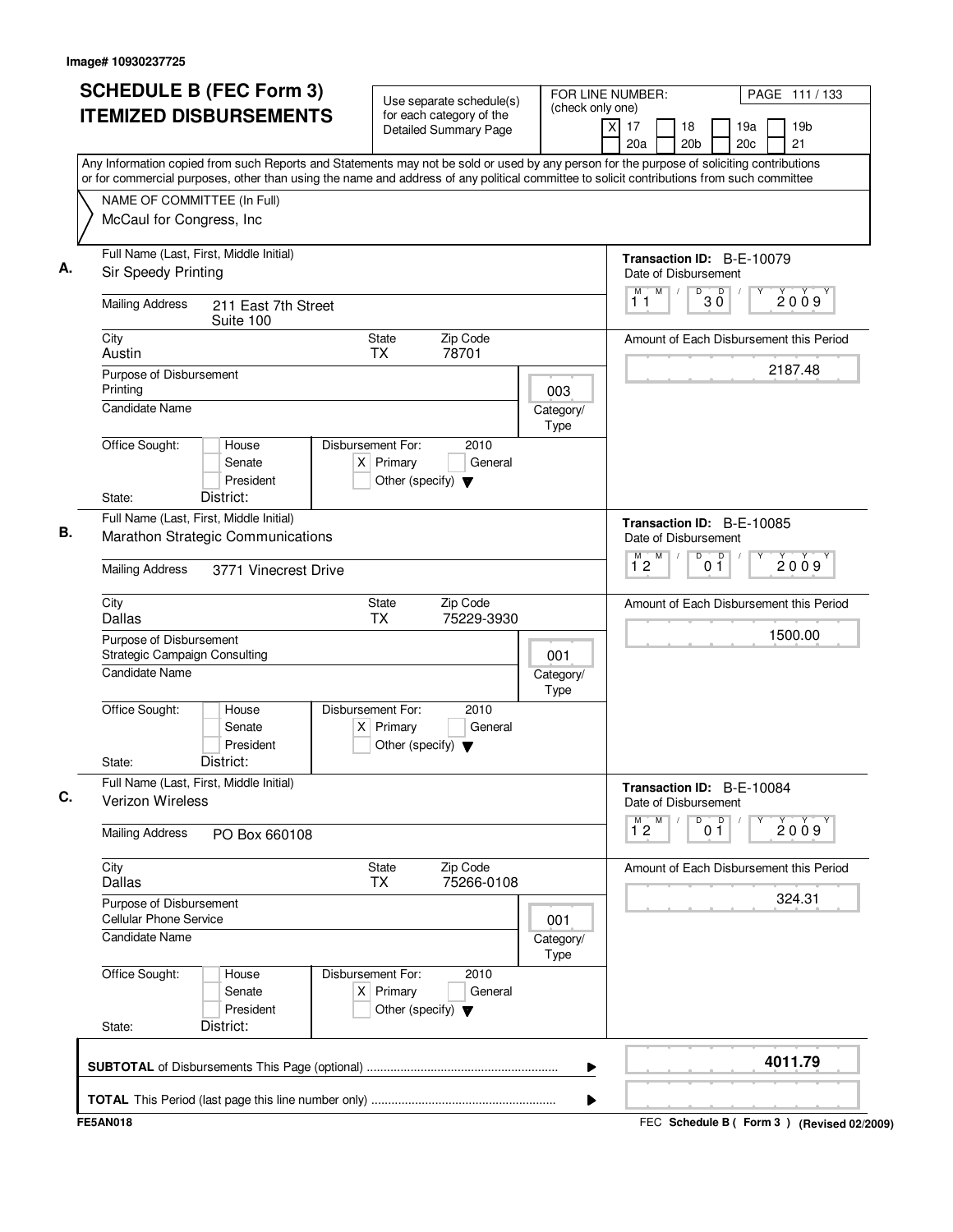|                                           | <b>SCHEDULE B (FEC Form 3)</b>                                                                                                                                                                                                                                                         | Use separate schedule(s)                                                                    | FOR LINE NUMBER:<br>(check only one) |                          | PAGE 112/133                                          |                                                   |
|-------------------------------------------|----------------------------------------------------------------------------------------------------------------------------------------------------------------------------------------------------------------------------------------------------------------------------------------|---------------------------------------------------------------------------------------------|--------------------------------------|--------------------------|-------------------------------------------------------|---------------------------------------------------|
|                                           | <b>ITEMIZED DISBURSEMENTS</b>                                                                                                                                                                                                                                                          | for each category of the<br><b>Detailed Summary Page</b>                                    |                                      |                          | $\times$<br>17<br>18<br>20 <sub>b</sub><br>20a        | 19 <sub>b</sub><br>19a<br>20c<br>21               |
|                                           | Any Information copied from such Reports and Statements may not be sold or used by any person for the purpose of soliciting contributions<br>or for commercial purposes, other than using the name and address of any political committee to solicit contributions from such committee |                                                                                             |                                      |                          |                                                       |                                                   |
| NAME OF COMMITTEE (In Full)               |                                                                                                                                                                                                                                                                                        |                                                                                             |                                      |                          |                                                       |                                                   |
| McCaul for Congress, Inc                  |                                                                                                                                                                                                                                                                                        |                                                                                             |                                      |                          |                                                       |                                                   |
| <b>American Express</b>                   | Full Name (Last, First, Middle Initial)                                                                                                                                                                                                                                                |                                                                                             |                                      |                          | Transaction ID: B-E-10091<br>Date of Disbursement     |                                                   |
| <b>Mailing Address</b>                    | 200 Vesey Street                                                                                                                                                                                                                                                                       |                                                                                             |                                      |                          | D<br>0 <sup>0</sup><br>M<br>12                        | 2009                                              |
| City<br>New York                          |                                                                                                                                                                                                                                                                                        | State<br>Zip Code<br><b>NY</b><br>10285                                                     |                                      |                          |                                                       | Amount of Each Disbursement this Period           |
| Purpose of Disbursement<br>E-Merchant Fee |                                                                                                                                                                                                                                                                                        |                                                                                             |                                      | 001                      |                                                       | 4.95                                              |
| Candidate Name                            |                                                                                                                                                                                                                                                                                        |                                                                                             |                                      | Category/<br>Type        |                                                       |                                                   |
| Office Sought:                            | House<br>Senate<br>President                                                                                                                                                                                                                                                           | Disbursement For:<br>2010<br>$X$ Primary<br>General<br>Other (specify) $\blacktriangledown$ |                                      |                          |                                                       |                                                   |
| State:                                    | District:                                                                                                                                                                                                                                                                              |                                                                                             |                                      |                          |                                                       |                                                   |
|                                           | Full Name (Last, First, Middle Initial)<br>Mercury Esystems                                                                                                                                                                                                                            |                                                                                             |                                      |                          |                                                       | Transaction ID: B-E-10089<br>Date of Disbursement |
| <b>Mailing Address</b>                    | 15023 Wells Port Drive                                                                                                                                                                                                                                                                 |                                                                                             |                                      |                          | $\overline{D}$<br>M<br>0 <sup>0</sup><br>$1^{\circ}2$ | 2009                                              |
| City<br>Austin                            |                                                                                                                                                                                                                                                                                        | Zip Code<br>State<br><b>TX</b><br>78728                                                     |                                      |                          |                                                       | Amount of Each Disbursement this Period           |
| Purpose of Disbursement<br>E-Merchant Fee |                                                                                                                                                                                                                                                                                        |                                                                                             |                                      | 001                      |                                                       | 20.00                                             |
| <b>Candidate Name</b>                     |                                                                                                                                                                                                                                                                                        |                                                                                             |                                      | Category/<br><b>Type</b> |                                                       |                                                   |
| Office Sought:<br>State:                  | House<br>Senate<br>President<br>District:                                                                                                                                                                                                                                              | Disbursement For:<br>2010<br>$X$ Primary<br>General<br>Other (specify) $\blacktriangledown$ |                                      |                          |                                                       |                                                   |
|                                           | Full Name (Last, First, Middle Initial)                                                                                                                                                                                                                                                |                                                                                             |                                      |                          |                                                       |                                                   |
| <b>Mercury Esystems</b>                   |                                                                                                                                                                                                                                                                                        |                                                                                             |                                      |                          | Transaction ID: B-E-10090<br>Date of Disbursement     |                                                   |
| <b>Mailing Address</b>                    | 15023 Wells Port Drive                                                                                                                                                                                                                                                                 |                                                                                             |                                      |                          | M<br>D<br>0 <sup>0</sup><br>$\overline{1}^M$ 2        | 2009                                              |
| City<br>Austin                            |                                                                                                                                                                                                                                                                                        | State<br>Zip Code<br><b>TX</b><br>78728                                                     |                                      |                          |                                                       | Amount of Each Disbursement this Period           |
| Purpose of Disbursement<br>E-Merchant Fee |                                                                                                                                                                                                                                                                                        |                                                                                             |                                      | 001                      |                                                       | 10.00                                             |
| <b>Candidate Name</b>                     |                                                                                                                                                                                                                                                                                        |                                                                                             |                                      | Category/<br>Type        |                                                       |                                                   |
| Office Sought:<br>State:                  | House<br>Senate<br>President<br>District:                                                                                                                                                                                                                                              | Disbursement For:<br>2010<br>$X$ Primary<br>General<br>Other (specify) $\blacktriangledown$ |                                      |                          |                                                       |                                                   |
|                                           |                                                                                                                                                                                                                                                                                        |                                                                                             |                                      |                          |                                                       |                                                   |
|                                           |                                                                                                                                                                                                                                                                                        |                                                                                             |                                      |                          |                                                       | 34.95                                             |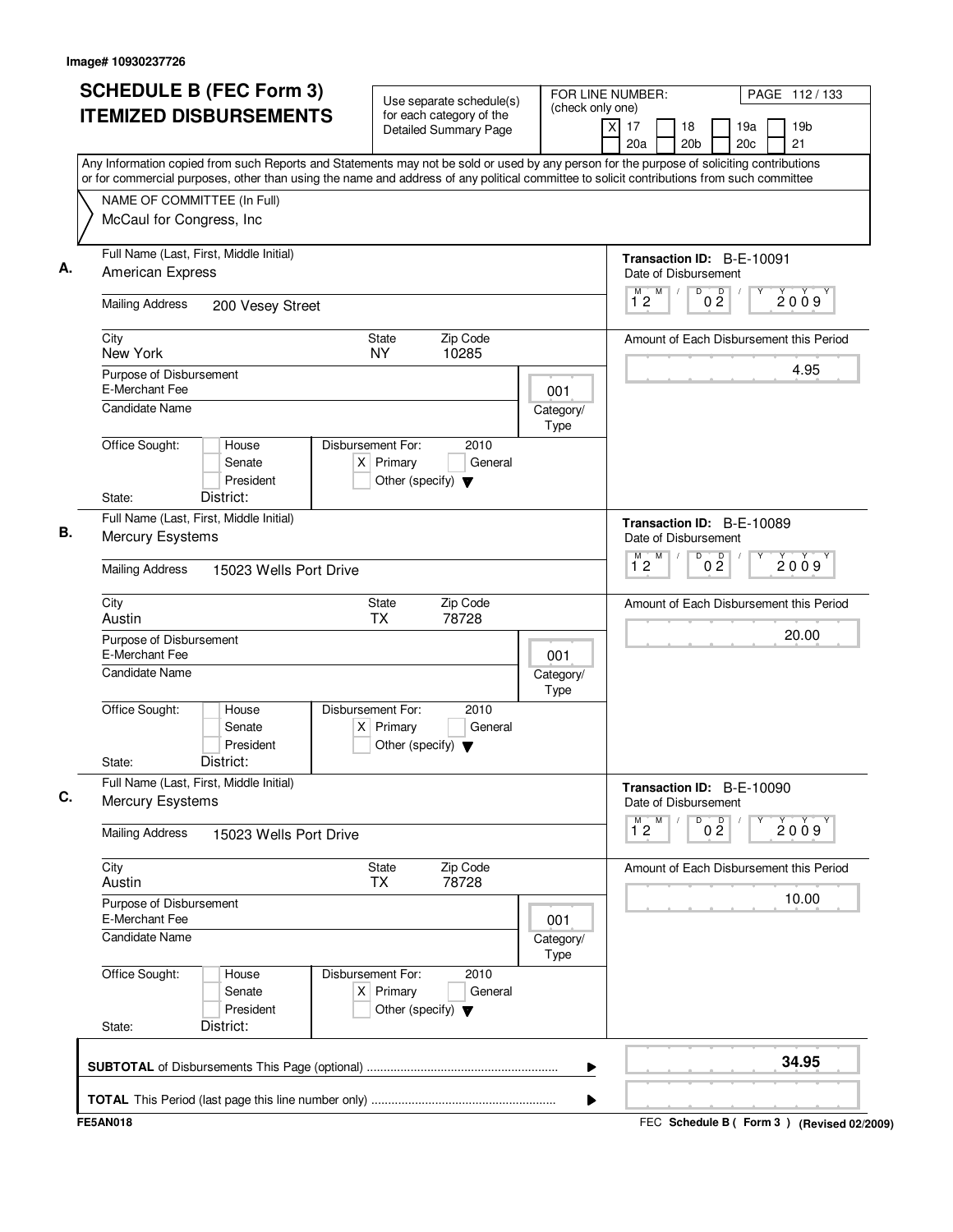| <b>SCHEDULE B (FEC Form 3)</b>                                                                                                                                                                                                                                                         | Use separate schedule(s)                                                                    | FOR LINE NUMBER:<br>PAGE 113/133                  |                                                          |                       |                |                                         |                                             |  |  |
|----------------------------------------------------------------------------------------------------------------------------------------------------------------------------------------------------------------------------------------------------------------------------------------|---------------------------------------------------------------------------------------------|---------------------------------------------------|----------------------------------------------------------|-----------------------|----------------|-----------------------------------------|---------------------------------------------|--|--|
| <b>ITEMIZED DISBURSEMENTS</b>                                                                                                                                                                                                                                                          | for each category of the<br><b>Detailed Summary Page</b>                                    | (check only one)                                  | $\overline{x}$<br>17<br>20a                              | 18<br>20 <sub>b</sub> |                | 19a<br>20 <sub>c</sub>                  | 19 <sub>b</sub><br>21                       |  |  |
| Any Information copied from such Reports and Statements may not be sold or used by any person for the purpose of soliciting contributions<br>or for commercial purposes, other than using the name and address of any political committee to solicit contributions from such committee |                                                                                             |                                                   |                                                          |                       |                |                                         |                                             |  |  |
| NAME OF COMMITTEE (In Full)<br>McCaul for Congress, Inc                                                                                                                                                                                                                                |                                                                                             |                                                   |                                                          |                       |                |                                         |                                             |  |  |
| Full Name (Last, First, Middle Initial)<br>Mercury Esystems                                                                                                                                                                                                                            |                                                                                             | Transaction ID: B-E-10092<br>Date of Disbursement |                                                          |                       |                |                                         |                                             |  |  |
| <b>Mailing Address</b><br>15023 Wells Port Drive                                                                                                                                                                                                                                       |                                                                                             | M<br>$\overline{1}^M$ 2                           | D                                                        | $0\frac{D}{2}$        |                | 2009                                    |                                             |  |  |
| City<br>State<br>Austin                                                                                                                                                                                                                                                                |                                                                                             |                                                   |                                                          |                       |                | Amount of Each Disbursement this Period |                                             |  |  |
| Purpose of Disbursement<br>E-Merchant Fee<br><b>Candidate Name</b>                                                                                                                                                                                                                     | 001<br>Category/                                                                            |                                                   |                                                          |                       |                | 3.33                                    |                                             |  |  |
| Office Sought:<br>House<br>Senate<br>President<br>District:<br>State:                                                                                                                                                                                                                  | Disbursement For:<br>2010<br>$X$ Primary<br>General<br>Other (specify) $\blacktriangledown$ | Type                                              |                                                          |                       |                |                                         |                                             |  |  |
| Full Name (Last, First, Middle Initial)<br>VoterHistory.com                                                                                                                                                                                                                            |                                                                                             | Transaction ID: B-E-10086<br>Date of Disbursement |                                                          |                       |                |                                         |                                             |  |  |
| <b>Mailing Address</b><br>3212 Smith Street<br>Suite 206                                                                                                                                                                                                                               |                                                                                             |                                                   | M<br>$\overline{1}^M$ 2                                  | D                     | 0 <sup>0</sup> |                                         | 2009                                        |  |  |
| City<br>Houston                                                                                                                                                                                                                                                                        | Zip Code<br>State<br>77006-6622<br>ТX                                                       |                                                   |                                                          |                       |                |                                         | Amount of Each Disbursement this Period     |  |  |
| Purpose of Disbursement<br>Website Development                                                                                                                                                                                                                                         | 001                                                                                         |                                                   |                                                          |                       |                | 1500.00                                 |                                             |  |  |
| Candidate Name                                                                                                                                                                                                                                                                         | Category/<br>Type                                                                           |                                                   |                                                          |                       |                |                                         |                                             |  |  |
| Office Sought:<br>House<br>Senate<br>President<br>District:<br>State:                                                                                                                                                                                                                  | Disbursement For:<br>2010<br>$X$ Primary<br>General<br>Other (specify) $\blacktriangledown$ |                                                   |                                                          |                       |                |                                         |                                             |  |  |
| Full Name (Last, First, Middle Initial)<br>American Express                                                                                                                                                                                                                            |                                                                                             |                                                   | Transaction ID: B-E-10139<br>Date of Disbursement        |                       |                |                                         |                                             |  |  |
| <b>Mailing Address</b><br>200 Vesey Street                                                                                                                                                                                                                                             |                                                                                             |                                                   | M<br>M<br>D<br>$0\overline{3}$<br>2009<br>$1^{\degree}2$ |                       |                |                                         |                                             |  |  |
| City<br>New York                                                                                                                                                                                                                                                                       | Zip Code<br>State<br>10285<br><b>NY</b>                                                     |                                                   |                                                          |                       |                |                                         | Amount of Each Disbursement this Period     |  |  |
| Purpose of Disbursement<br>E-Merchant Fee                                                                                                                                                                                                                                              |                                                                                             | 001                                               |                                                          |                       |                |                                         | 7.95                                        |  |  |
| <b>Candidate Name</b>                                                                                                                                                                                                                                                                  |                                                                                             | Category/<br>Type                                 |                                                          |                       |                |                                         |                                             |  |  |
| Office Sought:<br>House<br>Senate<br>President<br>District:<br>State:                                                                                                                                                                                                                  | 2010<br>Disbursement For:<br>$X$ Primary<br>General<br>Other (specify) $\blacktriangledown$ |                                                   |                                                          |                       |                |                                         |                                             |  |  |
|                                                                                                                                                                                                                                                                                        |                                                                                             | ▶                                                 |                                                          |                       |                |                                         | 1511.28                                     |  |  |
|                                                                                                                                                                                                                                                                                        |                                                                                             | ▶                                                 |                                                          |                       |                |                                         |                                             |  |  |
| <b>FE5AN018</b>                                                                                                                                                                                                                                                                        |                                                                                             |                                                   |                                                          |                       |                |                                         | FEC Schedule B ( Form 3 ) (Revised 02/2009) |  |  |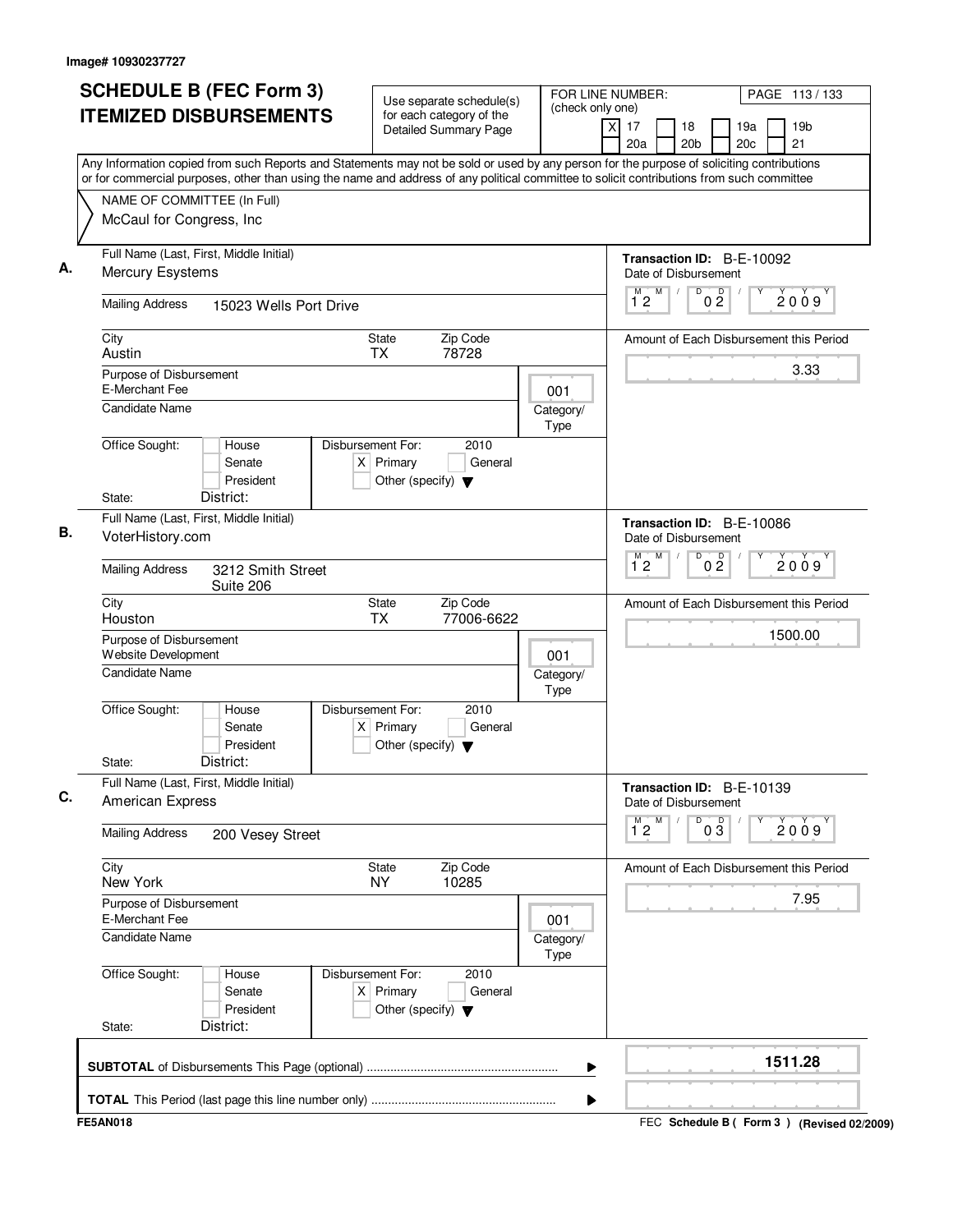|                                                                            | <b>SCHEDULE B (FEC Form 3)</b><br><b>ITEMIZED DISBURSEMENTS</b>        | Use separate schedule(s)<br>for each category of the                                        | (check only one)                                 | FOR LINE NUMBER:<br>PAGE 114 / 133                                                                                                                                                                                                                                                     |  |  |  |  |  |  |
|----------------------------------------------------------------------------|------------------------------------------------------------------------|---------------------------------------------------------------------------------------------|--------------------------------------------------|----------------------------------------------------------------------------------------------------------------------------------------------------------------------------------------------------------------------------------------------------------------------------------------|--|--|--|--|--|--|
|                                                                            |                                                                        | <b>Detailed Summary Page</b>                                                                |                                                  | $\overline{\mathsf{x}}$<br>17<br>19 <sub>b</sub><br>18<br>19a<br>21<br>20a<br>20 <sub>b</sub><br>20 <sub>c</sub>                                                                                                                                                                       |  |  |  |  |  |  |
|                                                                            |                                                                        |                                                                                             |                                                  | Any Information copied from such Reports and Statements may not be sold or used by any person for the purpose of soliciting contributions<br>or for commercial purposes, other than using the name and address of any political committee to solicit contributions from such committee |  |  |  |  |  |  |
| NAME OF COMMITTEE (In Full)<br>McCaul for Congress, Inc.                   |                                                                        |                                                                                             |                                                  |                                                                                                                                                                                                                                                                                        |  |  |  |  |  |  |
|                                                                            | Full Name (Last, First, Middle Initial)<br>Bragg Consulting Group, LLC |                                                                                             |                                                  | Transaction ID: B-E-10101<br>Date of Disbursement                                                                                                                                                                                                                                      |  |  |  |  |  |  |
| <b>Mailing Address</b>                                                     | 1801 Lavaca Street<br>Suite 106                                        |                                                                                             | M<br>D<br>D<br>2009<br>12<br>$0\bar{3}$          |                                                                                                                                                                                                                                                                                        |  |  |  |  |  |  |
| City<br>Austin                                                             |                                                                        |                                                                                             | Amount of Each Disbursement this Period          |                                                                                                                                                                                                                                                                                        |  |  |  |  |  |  |
| Purpose of Disbursement<br><b>SEE MEMO ITEMS</b>                           |                                                                        |                                                                                             | 003                                              | 7624.58                                                                                                                                                                                                                                                                                |  |  |  |  |  |  |
| Candidate Name<br>Office Sought:                                           | House                                                                  | Disbursement For:<br>2010                                                                   | Category/<br><b>Type</b>                         |                                                                                                                                                                                                                                                                                        |  |  |  |  |  |  |
| State:                                                                     | Senate<br>President<br>District:                                       | $X$ Primary<br>General<br>Other (specify) $\blacktriangledown$                              |                                                  | Original vendors exceeding<br>reporting threshold itemi-<br>zed as memo transactions.                                                                                                                                                                                                  |  |  |  |  |  |  |
|                                                                            | Full Name (Last, First, Middle Initial)<br>Bragg Consulting Group, LLC |                                                                                             | Transaction ID: B-S-6828<br>Date of Disbursement |                                                                                                                                                                                                                                                                                        |  |  |  |  |  |  |
| <b>Mailing Address</b>                                                     | 1801 Lavaca Street<br>Suite 106                                        |                                                                                             |                                                  | M<br>M<br>D<br>$0\overline{3}$<br>2009<br>12                                                                                                                                                                                                                                           |  |  |  |  |  |  |
| City<br>Austin                                                             |                                                                        | Zip Code<br>State<br><b>TX</b><br>78701                                                     |                                                  | Amount of Each Disbursement this Period                                                                                                                                                                                                                                                |  |  |  |  |  |  |
| Purpose of Disbursement<br><b>Fundraising Consulting</b><br>Candidate Name |                                                                        |                                                                                             | 003<br>Category/                                 | 1500.00                                                                                                                                                                                                                                                                                |  |  |  |  |  |  |
| Office Sought:<br>State:                                                   | House<br>Senate<br>President<br>District:                              | Disbursement For:<br>2010<br>$X$ Primary<br>General<br>Other (specify) $\blacktriangledown$ | Type                                             | [MEMO ITEM]<br>Subitemization of Bragg<br>Consulting Group, LLC(12/-<br>03/09                                                                                                                                                                                                          |  |  |  |  |  |  |
|                                                                            | Full Name (Last, First, Middle Initial)<br>Bragg Consulting Group, LLC |                                                                                             |                                                  | Transaction ID: B-S-6829<br>Date of Disbursement                                                                                                                                                                                                                                       |  |  |  |  |  |  |
| <b>Mailing Address</b>                                                     | 1801 Lavaca Street<br>Suite 106                                        |                                                                                             |                                                  | 03<br>$\overline{1}^M$ 2<br>М<br>D<br>2009                                                                                                                                                                                                                                             |  |  |  |  |  |  |
| City<br>Austin                                                             |                                                                        | Zip Code<br>State<br>78701<br><b>TX</b>                                                     |                                                  | Amount of Each Disbursement this Period                                                                                                                                                                                                                                                |  |  |  |  |  |  |
| Purpose of Disbursement<br><b>Email Blast</b><br>Candidate Name            |                                                                        |                                                                                             | 003                                              | 3506.58                                                                                                                                                                                                                                                                                |  |  |  |  |  |  |
| Office Sought:<br>State:                                                   | House<br>Senate<br>President<br>District:                              | Disbursement For:<br>2010<br>$X$ Primary<br>General<br>Other (specify) $\blacktriangledown$ | Category/<br><b>Type</b>                         | [MEMO ITEM]<br>Subitemization of Bragg<br>Consulting Group, LLC(12/-<br>03/09)                                                                                                                                                                                                         |  |  |  |  |  |  |
|                                                                            |                                                                        |                                                                                             |                                                  |                                                                                                                                                                                                                                                                                        |  |  |  |  |  |  |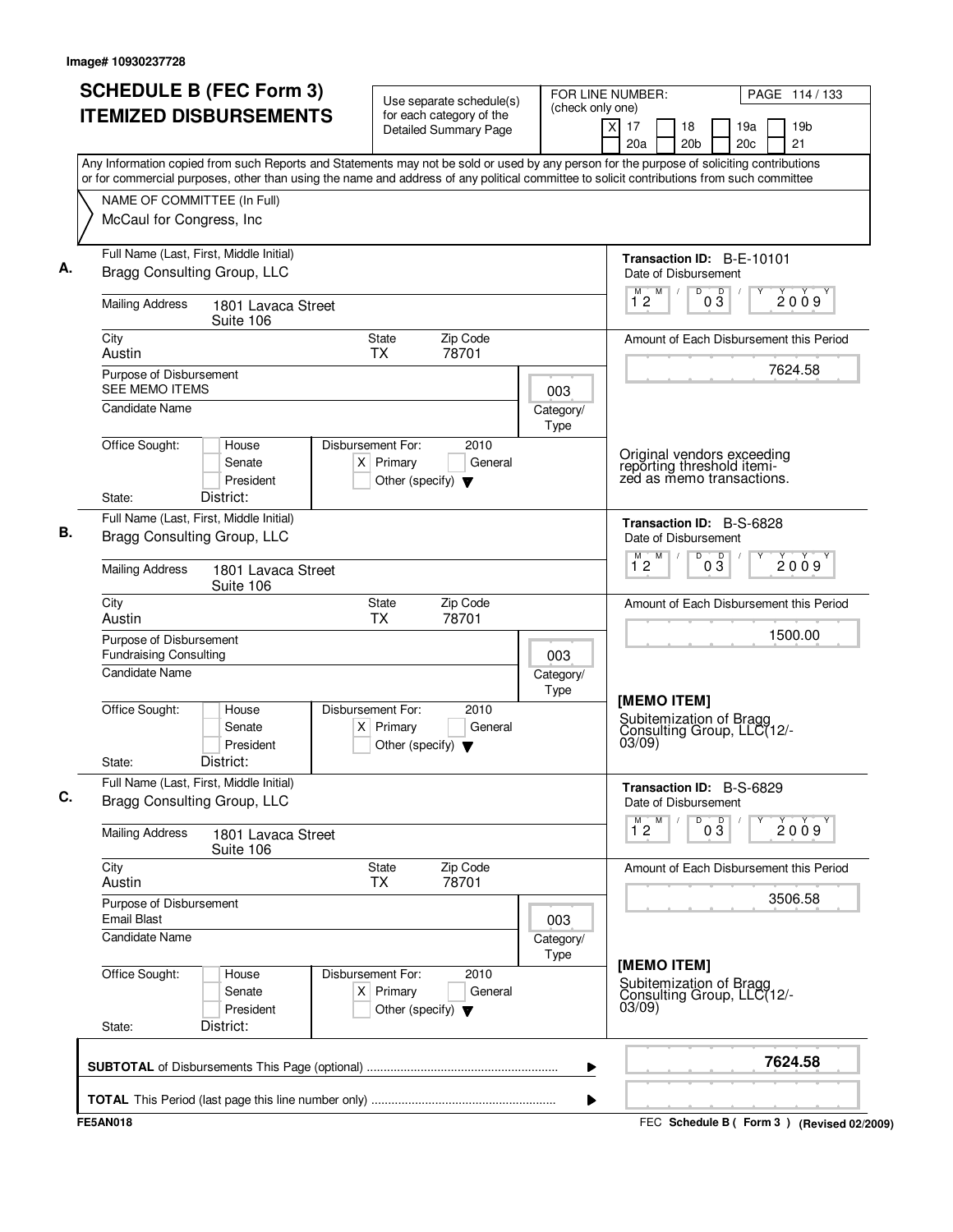| <b>SCHEDULE B (FEC Form 3)</b><br><b>ITEMIZED DISBURSEMENTS</b>                                                 | Use separate schedule(s)<br>(check only one)<br>for each category of the<br><b>Detailed Summary Page</b><br>Any Information copied from such Reports and Statements may not be sold or used by any person for the purpose of soliciting contributions | FOR LINE NUMBER:<br>PAGE 115/133<br>$\times$<br>17<br>19 <sub>b</sub><br>18<br>19a<br>20c<br>21<br>20a<br>20 <sub>b</sub> |
|-----------------------------------------------------------------------------------------------------------------|-------------------------------------------------------------------------------------------------------------------------------------------------------------------------------------------------------------------------------------------------------|---------------------------------------------------------------------------------------------------------------------------|
| NAME OF COMMITTEE (In Full)<br>McCaul for Congress, Inc.                                                        | or for commercial purposes, other than using the name and address of any political committee to solicit contributions from such committee                                                                                                             |                                                                                                                           |
| Full Name (Last, First, Middle Initial)<br>Bragg Consulting Group, LLC                                          |                                                                                                                                                                                                                                                       | Transaction ID: B-S-6830<br>Date of Disbursement                                                                          |
| <b>Mailing Address</b><br>1801 Lavaca Street<br>Suite 106                                                       |                                                                                                                                                                                                                                                       | D<br>M<br>$0\sqrt{3}$<br>$\overline{1}^M$ 2<br>$\sqrt{2}$<br>2009                                                         |
| City<br>Austin                                                                                                  | <b>State</b><br>Zip Code<br><b>TX</b><br>78701                                                                                                                                                                                                        | Amount of Each Disbursement this Period                                                                                   |
| Purpose of Disbursement<br>Printing<br>Candidate Name                                                           | 003<br>Category/                                                                                                                                                                                                                                      | 2618.00                                                                                                                   |
| Office Sought:<br>House<br>Senate<br>President<br>District:<br>State:                                           | Type<br>Disbursement For:<br>2010<br>$X$ Primary<br>General<br>Other (specify) $\blacktriangledown$                                                                                                                                                   | [MEMO ITEM]<br>Subitemization of Bragg<br>Consulting Group, LLC(12/-<br>03/09)                                            |
| Full Name (Last, First, Middle Initial)<br>Mercury Esystems<br><b>Mailing Address</b><br>15023 Wells Port Drive | Transaction ID: B-E-10138<br>Date of Disbursement<br>$1^M$ 2 $M$<br>D<br>$0\overline{3}$<br>2009                                                                                                                                                      |                                                                                                                           |
| City                                                                                                            | <b>State</b><br>Zip Code                                                                                                                                                                                                                              | Amount of Each Disbursement this Period                                                                                   |
| Austin<br>Purpose of Disbursement<br>E-Merchant Fee<br><b>Candidate Name</b>                                    | <b>TX</b><br>78728<br>001<br>Category/<br>Type                                                                                                                                                                                                        | 181.43                                                                                                                    |
| Office Sought:<br>House<br>Senate<br>President<br>District:<br>State:                                           | Disbursement For:<br>2010<br>$X$ Primary<br>General<br>Other (specify) $\blacktriangledown$                                                                                                                                                           |                                                                                                                           |
| Full Name (Last, First, Middle Initial)<br><b>AT&amp;T Mobility</b>                                             |                                                                                                                                                                                                                                                       | Transaction ID: B-E-10121<br>Date of Disbursement                                                                         |
| <b>Mailing Address</b><br>PO Box 536216                                                                         |                                                                                                                                                                                                                                                       | M<br>м<br>D<br>$0\overset{D}{4}$<br>2009<br>12                                                                            |
| City<br>Atlanta                                                                                                 | State<br>Zip Code<br>30353-6216<br>GA                                                                                                                                                                                                                 | Amount of Each Disbursement this Period                                                                                   |
| Purpose of Disbursement<br><b>Cellular Phone Service</b><br>Candidate Name                                      | 001<br>Category/<br>Type                                                                                                                                                                                                                              | 108.74                                                                                                                    |
| Office Sought:<br>House<br>Senate<br>President<br>District:<br>State:                                           | Disbursement For:<br>2010<br>$X$ Primary<br>General<br>Other (specify) $\blacktriangledown$                                                                                                                                                           |                                                                                                                           |
|                                                                                                                 | ▶                                                                                                                                                                                                                                                     | 290.17                                                                                                                    |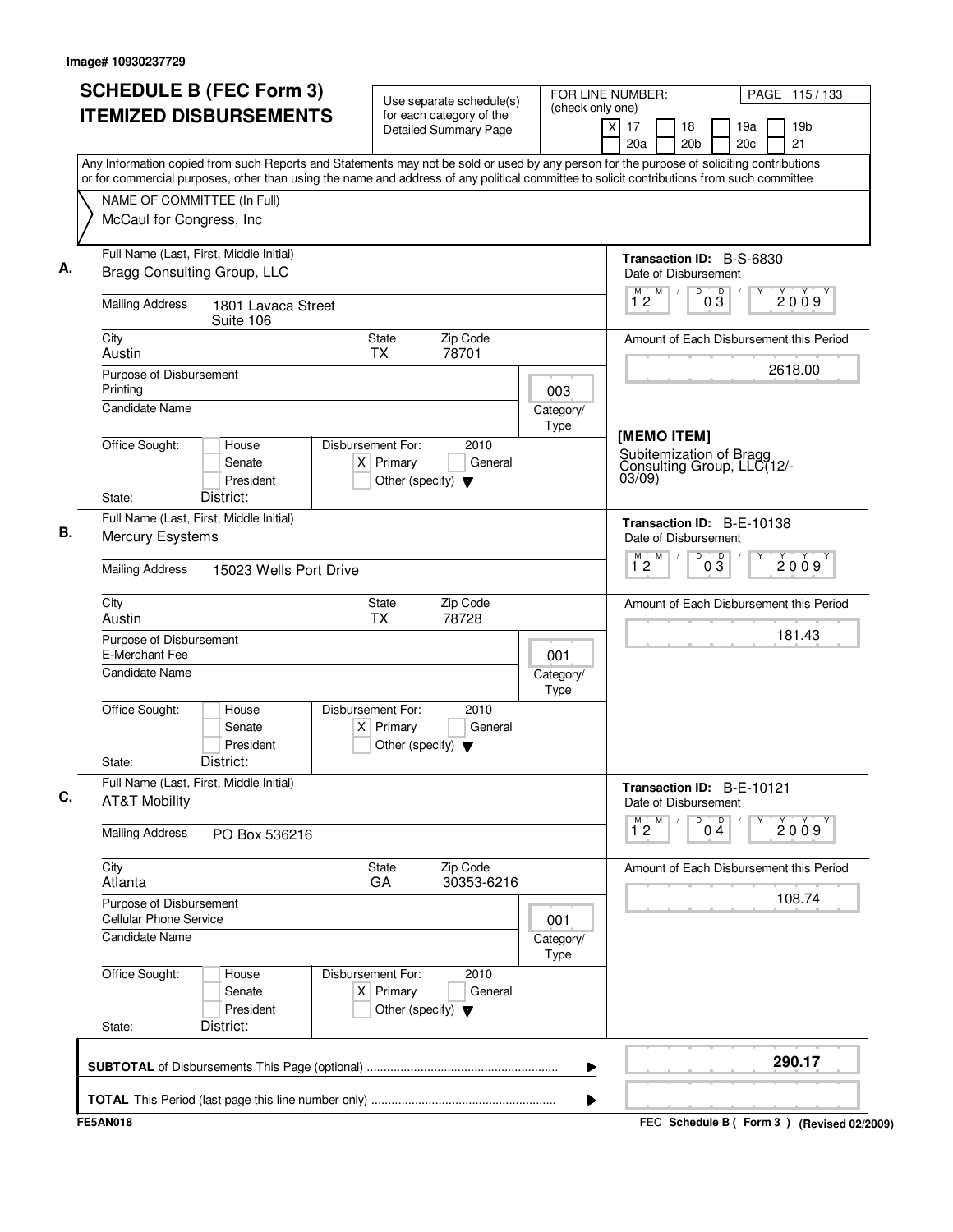| <b>SCHEDULE B (FEC Form 3)</b>                                                                                                                                                                                                                                                         | Use separate schedule(s)                                                                    |                                                   | FOR LINE NUMBER:                                          | PAGE 116/133                        |  |  |
|----------------------------------------------------------------------------------------------------------------------------------------------------------------------------------------------------------------------------------------------------------------------------------------|---------------------------------------------------------------------------------------------|---------------------------------------------------|-----------------------------------------------------------|-------------------------------------|--|--|
| <b>ITEMIZED DISBURSEMENTS</b>                                                                                                                                                                                                                                                          | for each category of the<br>Detailed Summary Page                                           | (check only one)                                  | x<br>17<br>18<br>20a<br>20 <sub>b</sub>                   | 19a<br>19 <sub>b</sub><br>20c<br>21 |  |  |
| Any Information copied from such Reports and Statements may not be sold or used by any person for the purpose of soliciting contributions<br>or for commercial purposes, other than using the name and address of any political committee to solicit contributions from such committee |                                                                                             |                                                   |                                                           |                                     |  |  |
| NAME OF COMMITTEE (In Full)                                                                                                                                                                                                                                                            |                                                                                             |                                                   |                                                           |                                     |  |  |
| McCaul for Congress, Inc                                                                                                                                                                                                                                                               |                                                                                             |                                                   |                                                           |                                     |  |  |
| Full Name (Last, First, Middle Initial)<br><b>American Express</b>                                                                                                                                                                                                                     |                                                                                             | Transaction ID: B-E-10140<br>Date of Disbursement |                                                           |                                     |  |  |
| <b>Mailing Address</b><br>200 Vesey Street                                                                                                                                                                                                                                             |                                                                                             |                                                   | $\overline{\mathsf{D}}$<br>M<br>M<br>$0\frac{D}{7}$<br>12 | 2009                                |  |  |
| City<br>New York                                                                                                                                                                                                                                                                       | <b>State</b><br>Zip Code<br>NY.<br>10285                                                    |                                                   | Amount of Each Disbursement this Period                   |                                     |  |  |
| Purpose of Disbursement<br>E-Merchant Fee                                                                                                                                                                                                                                              |                                                                                             | 001                                               |                                                           | 183.28                              |  |  |
| <b>Candidate Name</b>                                                                                                                                                                                                                                                                  |                                                                                             | Category/<br>Type                                 |                                                           |                                     |  |  |
| Office Sought:<br>House<br>Senate<br>President                                                                                                                                                                                                                                         | Disbursement For:<br>2010<br>$X$ Primary<br>General<br>Other (specify) $\blacktriangledown$ |                                                   |                                                           |                                     |  |  |
| District:<br>State:                                                                                                                                                                                                                                                                    |                                                                                             |                                                   |                                                           |                                     |  |  |
| Full Name (Last, First, Middle Initial)<br>Weeks & Co.                                                                                                                                                                                                                                 |                                                                                             |                                                   |                                                           |                                     |  |  |
| <b>Mailing Address</b><br>114 West 7th Street<br>Suite 200                                                                                                                                                                                                                             |                                                                                             |                                                   | D<br>M<br>$0\frac{D}{7}$<br>12                            | 2009                                |  |  |
| City<br>Austin                                                                                                                                                                                                                                                                         | Zip Code<br>State<br>TX<br>78701                                                            |                                                   | Amount of Each Disbursement this Period                   |                                     |  |  |
| Purpose of Disbursement<br>Advertising                                                                                                                                                                                                                                                 | 004                                                                                         |                                                   | 13764.71                                                  |                                     |  |  |
| <b>Candidate Name</b>                                                                                                                                                                                                                                                                  |                                                                                             | Category/<br><b>Type</b>                          |                                                           |                                     |  |  |
| Office Sought:<br>House<br>Senate<br>President                                                                                                                                                                                                                                         | Disbursement For:<br>2010<br>$X$ Primary<br>General<br>Other (specify) $\blacktriangledown$ |                                                   |                                                           |                                     |  |  |
| District:<br>State:                                                                                                                                                                                                                                                                    |                                                                                             |                                                   |                                                           |                                     |  |  |
| Full Name (Last, First, Middle Initial)<br>Fleming M. Legg                                                                                                                                                                                                                             |                                                                                             |                                                   | Transaction ID: B-I-10188<br>Date of Disbursement         |                                     |  |  |
| <b>Mailing Address</b><br>7315 Reddfield Court                                                                                                                                                                                                                                         |                                                                                             |                                                   | $1^{M}2$<br>M<br>000                                      | Υ<br>2009                           |  |  |
| City<br><b>Falls Church</b>                                                                                                                                                                                                                                                            | State<br>Zip Code<br>VA<br>22043                                                            |                                                   | Amount of Each Disbursement this Period                   |                                     |  |  |
| Purpose of Disbursement<br>Inkind: Facility Use                                                                                                                                                                                                                                        |                                                                                             |                                                   |                                                           | 250.00                              |  |  |
| Candidate Name                                                                                                                                                                                                                                                                         | Category/<br>Type                                                                           |                                                   |                                                           |                                     |  |  |
| Office Sought:<br>House<br>Senate<br>President                                                                                                                                                                                                                                         | Disbursement For:<br>2010<br>$X$ Primary<br>General<br>Other (specify) $\blacktriangledown$ |                                                   |                                                           |                                     |  |  |
| District:<br>State:                                                                                                                                                                                                                                                                    |                                                                                             |                                                   |                                                           |                                     |  |  |
|                                                                                                                                                                                                                                                                                        |                                                                                             | ▶                                                 |                                                           | 14197.99                            |  |  |
|                                                                                                                                                                                                                                                                                        |                                                                                             |                                                   |                                                           |                                     |  |  |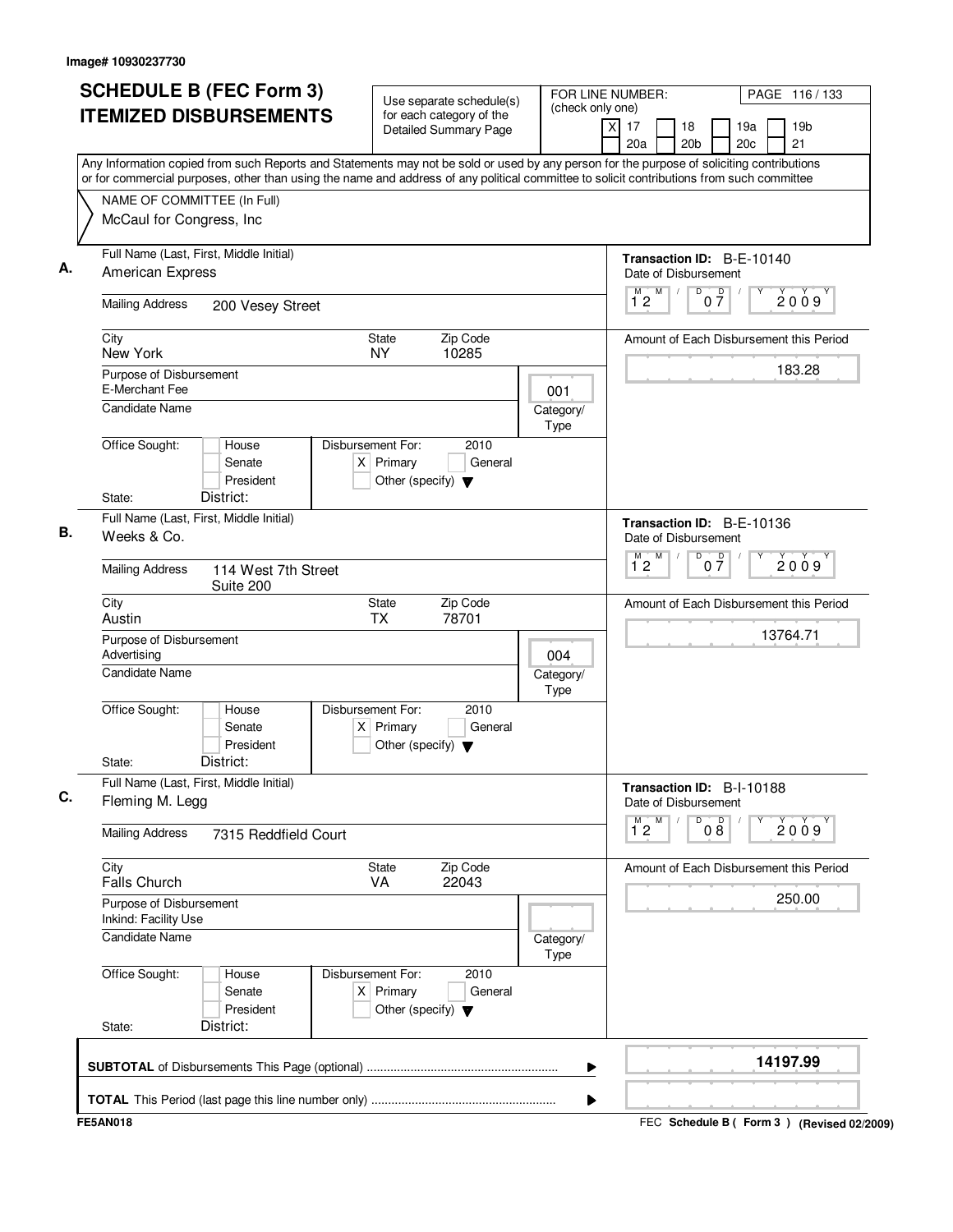| <b>SCHEDULE B (FEC Form 3)</b>                                                                                                                                                                                                                                                         | Use separate schedule(s)                                                                    | FOR LINE NUMBER:                                  | PAGE 117/133                                                 |
|----------------------------------------------------------------------------------------------------------------------------------------------------------------------------------------------------------------------------------------------------------------------------------------|---------------------------------------------------------------------------------------------|---------------------------------------------------|--------------------------------------------------------------|
| <b>ITEMIZED DISBURSEMENTS</b>                                                                                                                                                                                                                                                          | for each category of the<br>Detailed Summary Page                                           | (check only one)<br>$\times$<br>17<br>20a         | 18<br>19a<br>19 <sub>b</sub><br>20 <sub>b</sub><br>20c<br>21 |
| Any Information copied from such Reports and Statements may not be sold or used by any person for the purpose of soliciting contributions<br>or for commercial purposes, other than using the name and address of any political committee to solicit contributions from such committee |                                                                                             |                                                   |                                                              |
| NAME OF COMMITTEE (In Full)                                                                                                                                                                                                                                                            |                                                                                             |                                                   |                                                              |
| McCaul for Congress, Inc                                                                                                                                                                                                                                                               |                                                                                             |                                                   |                                                              |
| Full Name (Last, First, Middle Initial)<br>Lucas Sheffield                                                                                                                                                                                                                             |                                                                                             | Transaction ID: B-E-10137<br>Date of Disbursement |                                                              |
| <b>Mailing Address</b><br>332 Wetzel Road                                                                                                                                                                                                                                              |                                                                                             | M<br>M<br>12                                      | $\overline{\mathsf{D}}$<br>$0\overset{D}{8}$<br>2009         |
| City<br>Kyle                                                                                                                                                                                                                                                                           | <b>State</b><br>Zip Code<br><b>TX</b><br>78640                                              |                                                   | Amount of Each Disbursement this Period                      |
| Purpose of Disbursement<br>Reimbursement- Fuel                                                                                                                                                                                                                                         |                                                                                             | 002                                               | 68.00                                                        |
| <b>Candidate Name</b>                                                                                                                                                                                                                                                                  |                                                                                             | Category/<br><b>Type</b>                          |                                                              |
| Office Sought:<br>House<br>Senate<br>President                                                                                                                                                                                                                                         | Disbursement For:<br>2010<br>$X$ Primary<br>General<br>Other (specify) $\blacktriangledown$ |                                                   |                                                              |
| District:<br>State:                                                                                                                                                                                                                                                                    |                                                                                             |                                                   |                                                              |
| Full Name (Last, First, Middle Initial)<br>Paychex                                                                                                                                                                                                                                     |                                                                                             |                                                   | Transaction ID: B-E-10141<br>Date of Disbursement            |
| <b>Mailing Address</b><br>4242 Woodcock Drive<br>Suite 100                                                                                                                                                                                                                             |                                                                                             | M<br>12                                           | D<br>$\overline{10}$<br>2009                                 |
| City<br>San Antonio                                                                                                                                                                                                                                                                    | Zip Code<br>State<br>TX<br>78228-1359                                                       |                                                   | Amount of Each Disbursement this Period                      |
| Purpose of Disbursement<br>Payroll Fee<br><b>Candidate Name</b>                                                                                                                                                                                                                        |                                                                                             | 001<br>Category/                                  | 69.12                                                        |
| Office Sought:<br>House<br>Senate<br>President<br>District:<br>State:                                                                                                                                                                                                                  | Disbursement For:<br>2010<br>$X$ Primary<br>General<br>Other (specify) $\blacktriangledown$ | Type                                              |                                                              |
| Full Name (Last, First, Middle Initial)<br>Weeks & Co.                                                                                                                                                                                                                                 |                                                                                             |                                                   | Transaction ID: B-E-10154<br>Date of Disbursement            |
| <b>Mailing Address</b><br>114 West 7th Street<br>Suite 200                                                                                                                                                                                                                             |                                                                                             | $1^{M}2$<br>M                                     | D<br>$\overline{18}$<br>Υ<br>2009                            |
| City<br>Austin                                                                                                                                                                                                                                                                         | State<br>Zip Code<br>78701<br><b>TX</b>                                                     |                                                   | Amount of Each Disbursement this Period                      |
| Purpose of Disbursement<br>Advertising                                                                                                                                                                                                                                                 |                                                                                             | 004                                               | 3809.38                                                      |
| Candidate Name                                                                                                                                                                                                                                                                         |                                                                                             | Category/<br>Type                                 |                                                              |
| Office Sought:<br>House<br>Senate<br>President                                                                                                                                                                                                                                         | Disbursement For:<br>2010<br>$X$ Primary<br>General<br>Other (specify) $\blacktriangledown$ |                                                   |                                                              |
| District:<br>State:                                                                                                                                                                                                                                                                    |                                                                                             |                                                   |                                                              |
|                                                                                                                                                                                                                                                                                        |                                                                                             |                                                   |                                                              |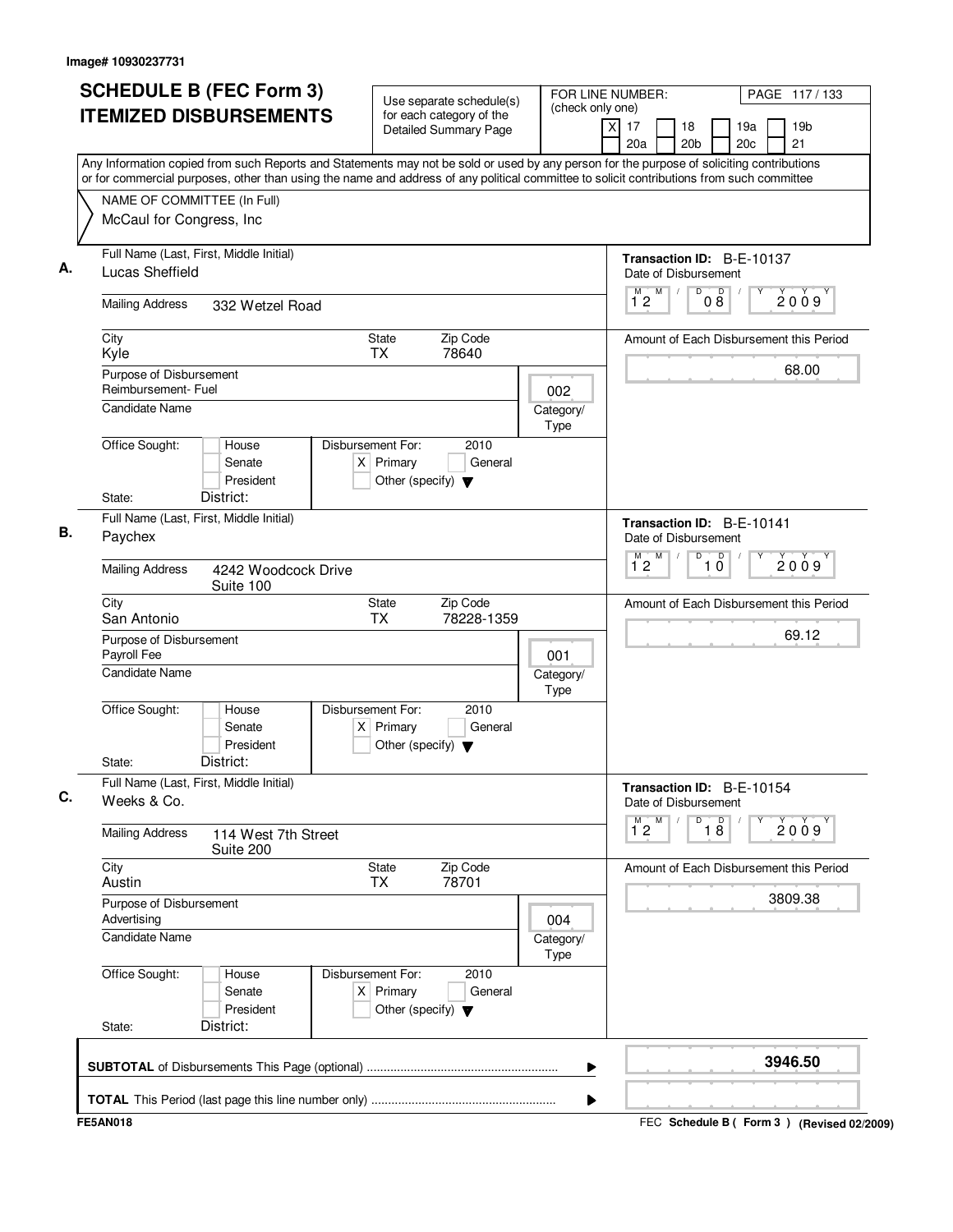| <b>SCHEDULE B (FEC Form 3)</b>                                                                                                                                                                                                                                                         | Use separate schedule(s)                                                                    |                   | FOR LINE NUMBER:<br>(check only one)                   |                                                                                       |                 | PAGE 118 / 133 |                                           |  |
|----------------------------------------------------------------------------------------------------------------------------------------------------------------------------------------------------------------------------------------------------------------------------------------|---------------------------------------------------------------------------------------------|-------------------|--------------------------------------------------------|---------------------------------------------------------------------------------------|-----------------|----------------|-------------------------------------------|--|
| <b>ITEMIZED DISBURSEMENTS</b>                                                                                                                                                                                                                                                          | for each category of the<br><b>Detailed Summary Page</b>                                    |                   | x<br>17<br>20a                                         | 18<br>20 <sub>b</sub>                                                                 |                 | 19a<br>20c     | 19 <sub>b</sub><br>21                     |  |
| Any Information copied from such Reports and Statements may not be sold or used by any person for the purpose of soliciting contributions<br>or for commercial purposes, other than using the name and address of any political committee to solicit contributions from such committee |                                                                                             |                   |                                                        |                                                                                       |                 |                |                                           |  |
| NAME OF COMMITTEE (In Full)                                                                                                                                                                                                                                                            |                                                                                             |                   |                                                        |                                                                                       |                 |                |                                           |  |
| McCaul for Congress, Inc                                                                                                                                                                                                                                                               |                                                                                             |                   |                                                        |                                                                                       |                 |                |                                           |  |
| Full Name (Last, First, Middle Initial)<br>Lucas Sheffield                                                                                                                                                                                                                             |                                                                                             | M<br>M            | Transaction ID: B-E-10155<br>Date of Disbursement<br>D | D                                                                                     |                 | 2009           |                                           |  |
| <b>Mailing Address</b><br>332 Wetzel Road                                                                                                                                                                                                                                              |                                                                                             |                   |                                                        |                                                                                       |                 |                |                                           |  |
| City<br>Kyle                                                                                                                                                                                                                                                                           | Zip Code<br>State<br><b>TX</b><br>78640                                                     |                   |                                                        |                                                                                       |                 |                | Amount of Each Disbursement this Period   |  |
| Purpose of Disbursement<br>Reimbursement- Fuel                                                                                                                                                                                                                                         |                                                                                             | 002               |                                                        |                                                                                       |                 |                | 30.00                                     |  |
| <b>Candidate Name</b>                                                                                                                                                                                                                                                                  |                                                                                             | Category/<br>Type |                                                        |                                                                                       |                 |                |                                           |  |
| Office Sought:<br>House<br>Senate<br>President<br>District:<br>State:                                                                                                                                                                                                                  | Disbursement For:<br>2010<br>$X$ Primary<br>General<br>Other (specify) $\blacktriangledown$ |                   |                                                        |                                                                                       |                 |                |                                           |  |
| Full Name (Last, First, Middle Initial)                                                                                                                                                                                                                                                |                                                                                             |                   |                                                        | Transaction ID: B-E-10189                                                             |                 |                |                                           |  |
| Mercury Esystems                                                                                                                                                                                                                                                                       |                                                                                             |                   |                                                        |                                                                                       |                 |                |                                           |  |
| <b>Mailing Address</b><br>15023 Wells Port Drive                                                                                                                                                                                                                                       |                                                                                             |                   | 12                                                     |                                                                                       | $2\overline{3}$ |                | 2009                                      |  |
| City<br>Austin                                                                                                                                                                                                                                                                         | Zip Code<br>State<br>78728<br><b>TX</b>                                                     |                   |                                                        |                                                                                       |                 |                | Amount of Each Disbursement this Period   |  |
| Purpose of Disbursement<br>E-Merchant Fee                                                                                                                                                                                                                                              |                                                                                             | 001               |                                                        |                                                                                       |                 |                | 10.00                                     |  |
| <b>Candidate Name</b>                                                                                                                                                                                                                                                                  |                                                                                             | Category/<br>Type |                                                        |                                                                                       |                 |                |                                           |  |
| Office Sought:<br>House<br>Senate<br>President<br>District:<br>State:                                                                                                                                                                                                                  | Disbursement For:<br>2010<br>$X$ Primary<br>General<br>Other (specify) $\blacktriangledown$ |                   |                                                        |                                                                                       |                 |                |                                           |  |
| Full Name (Last, First, Middle Initial)<br>Paychex                                                                                                                                                                                                                                     |                                                                                             |                   |                                                        | Transaction ID: B-E-10252<br>Date of Disbursement                                     |                 |                |                                           |  |
| <b>Mailing Address</b><br>4242 Woodcock Drive<br>Suite 100                                                                                                                                                                                                                             |                                                                                             |                   | $1^M$ 2 $M$                                            | D                                                                                     | $3^{\circ}$     |                | 2009                                      |  |
| City<br>San Antonio                                                                                                                                                                                                                                                                    | State<br>Zip Code<br>78228-1359<br><b>TX</b>                                                |                   |                                                        |                                                                                       |                 |                | Amount of Each Disbursement this Period   |  |
| Purpose of Disbursement<br>SEE MEMO ITEMS                                                                                                                                                                                                                                              |                                                                                             | 001               |                                                        |                                                                                       |                 |                | 5382.53                                   |  |
| <b>Candidate Name</b>                                                                                                                                                                                                                                                                  |                                                                                             | Category/<br>Type |                                                        |                                                                                       |                 |                |                                           |  |
| Office Sought:<br>House<br>Senate<br>President<br>District:<br>State:                                                                                                                                                                                                                  | Disbursement For:<br>2010<br>$X$ Primary<br>General<br>Other (specify) $\blacktriangledown$ |                   |                                                        | Original vendors exceeding<br>reporting threshold itemi-<br>zed as memo transactions. |                 |                |                                           |  |
|                                                                                                                                                                                                                                                                                        |                                                                                             | ▶                 |                                                        |                                                                                       |                 |                | 5422.53                                   |  |
|                                                                                                                                                                                                                                                                                        |                                                                                             | ▶                 |                                                        |                                                                                       |                 |                |                                           |  |
| <b>FE5AN018</b>                                                                                                                                                                                                                                                                        |                                                                                             |                   |                                                        |                                                                                       |                 |                | FEC Schedule B (Form 3) (Revised 02/2009) |  |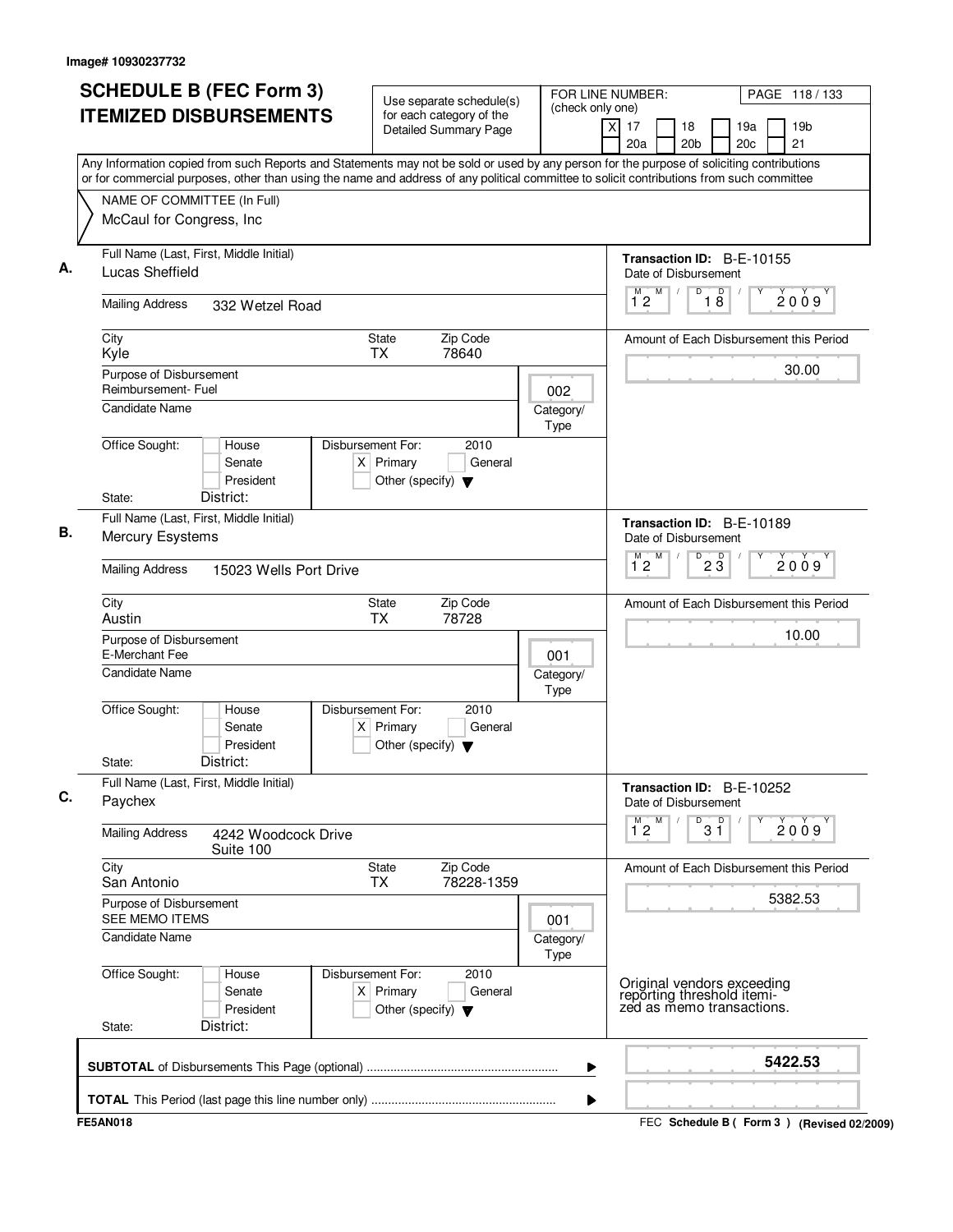| <b>SCHEDULE B (FEC Form 3)</b>                                                                                                                                                                                                                                                         | (check only one)                                                                            | FOR LINE NUMBER:<br>PAGE 119/133                        |                                                         |                                             |  |  |  |  |
|----------------------------------------------------------------------------------------------------------------------------------------------------------------------------------------------------------------------------------------------------------------------------------------|---------------------------------------------------------------------------------------------|---------------------------------------------------------|---------------------------------------------------------|---------------------------------------------|--|--|--|--|
| <b>ITEMIZED DISBURSEMENTS</b>                                                                                                                                                                                                                                                          | for each category of the<br><b>Detailed Summary Page</b>                                    |                                                         | $\overline{X}$<br>17<br>18<br>20a<br>20 <sub>b</sub>    | 19 <sub>b</sub><br>19a<br>21<br>20c         |  |  |  |  |
| Any Information copied from such Reports and Statements may not be sold or used by any person for the purpose of soliciting contributions<br>or for commercial purposes, other than using the name and address of any political committee to solicit contributions from such committee |                                                                                             |                                                         |                                                         |                                             |  |  |  |  |
| NAME OF COMMITTEE (In Full)                                                                                                                                                                                                                                                            |                                                                                             |                                                         |                                                         |                                             |  |  |  |  |
| McCaul for Congress, Inc                                                                                                                                                                                                                                                               |                                                                                             |                                                         |                                                         |                                             |  |  |  |  |
| Full Name (Last, First, Middle Initial)<br>Paychex                                                                                                                                                                                                                                     |                                                                                             |                                                         | Transaction ID: B-E-10253<br>Date of Disbursement       |                                             |  |  |  |  |
| <b>Mailing Address</b><br>4242 Woodcock Drive<br>Suite 100                                                                                                                                                                                                                             |                                                                                             |                                                         | M<br>D<br>$1^{\degree}2$<br>3 ĭ                         | D<br>2009                                   |  |  |  |  |
| City<br>San Antonio                                                                                                                                                                                                                                                                    |                                                                                             |                                                         | Amount of Each Disbursement this Period                 |                                             |  |  |  |  |
| Purpose of Disbursement<br>Payroll Taxes                                                                                                                                                                                                                                               |                                                                                             | 001                                                     |                                                         | 1350.90                                     |  |  |  |  |
| <b>Candidate Name</b>                                                                                                                                                                                                                                                                  |                                                                                             | Category/<br>Type                                       |                                                         |                                             |  |  |  |  |
| Office Sought:<br>House<br>Senate<br>President<br>District:<br>State:                                                                                                                                                                                                                  | Disbursement For:<br>2010<br>$X$ Primary<br>General<br>Other (specify) $\blacktriangledown$ |                                                         |                                                         |                                             |  |  |  |  |
| Full Name (Last, First, Middle Initial)                                                                                                                                                                                                                                                |                                                                                             |                                                         | Transaction ID: B-S-6850                                |                                             |  |  |  |  |
| Lauren Hayes                                                                                                                                                                                                                                                                           |                                                                                             |                                                         | Date of Disbursement<br>M<br>D                          |                                             |  |  |  |  |
| <b>Mailing Address</b><br>555 East 5th Street<br>Apartment 2725                                                                                                                                                                                                                        |                                                                                             |                                                         | $3^{\circ}$<br>12                                       | 2009                                        |  |  |  |  |
| City<br>Austin                                                                                                                                                                                                                                                                         | Zip Code<br>State<br>78701-4139<br><b>TX</b>                                                |                                                         |                                                         | Amount of Each Disbursement this Period     |  |  |  |  |
| Purpose of Disbursement<br>Payroll                                                                                                                                                                                                                                                     |                                                                                             | 001                                                     |                                                         | 461.75                                      |  |  |  |  |
| <b>Candidate Name</b>                                                                                                                                                                                                                                                                  |                                                                                             | Category/<br>Type                                       |                                                         |                                             |  |  |  |  |
| Office Sought:<br>House<br>Senate<br>President<br>District:<br>State:                                                                                                                                                                                                                  | 2010<br>Disbursement For:<br>$X$ Primary<br>General<br>Other (specify) $\blacktriangledown$ |                                                         | [MEMO ITEM]<br>Subitemization of Paychex-<br>(12/31/09) |                                             |  |  |  |  |
| Full Name (Last, First, Middle Initial)<br>Greg Hill                                                                                                                                                                                                                                   |                                                                                             |                                                         | Transaction ID: B-S-6851<br>Date of Disbursement        |                                             |  |  |  |  |
| <b>Mailing Address</b><br>3604 Moon River Road                                                                                                                                                                                                                                         |                                                                                             |                                                         | $\overline{1}^M$ 2<br>M<br>$3^{\circ}$<br>D             | 2009                                        |  |  |  |  |
| City<br>Austin                                                                                                                                                                                                                                                                         | Zip Code<br>State<br>78746-7408<br>ТX                                                       |                                                         |                                                         | Amount of Each Disbursement this Period     |  |  |  |  |
| Purpose of Disbursement<br>Payroll                                                                                                                                                                                                                                                     |                                                                                             | 001                                                     |                                                         | 1309.04                                     |  |  |  |  |
| <b>Candidate Name</b>                                                                                                                                                                                                                                                                  |                                                                                             | Category/<br>Type                                       |                                                         |                                             |  |  |  |  |
| Office Sought:<br>Disbursement For:<br>House<br>$X$ Primary<br>Senate<br>President<br>District:<br>State:                                                                                                                                                                              |                                                                                             | [MEMO ITEM]<br>Subitemization of Paychex-<br>(12/31/09) |                                                         |                                             |  |  |  |  |
|                                                                                                                                                                                                                                                                                        |                                                                                             | ▶                                                       |                                                         | 1350.90                                     |  |  |  |  |
|                                                                                                                                                                                                                                                                                        |                                                                                             | ▶                                                       |                                                         |                                             |  |  |  |  |
| <b>FE5AN018</b>                                                                                                                                                                                                                                                                        |                                                                                             |                                                         |                                                         | FEC Schedule B ( Form 3 ) (Revised 02/2009) |  |  |  |  |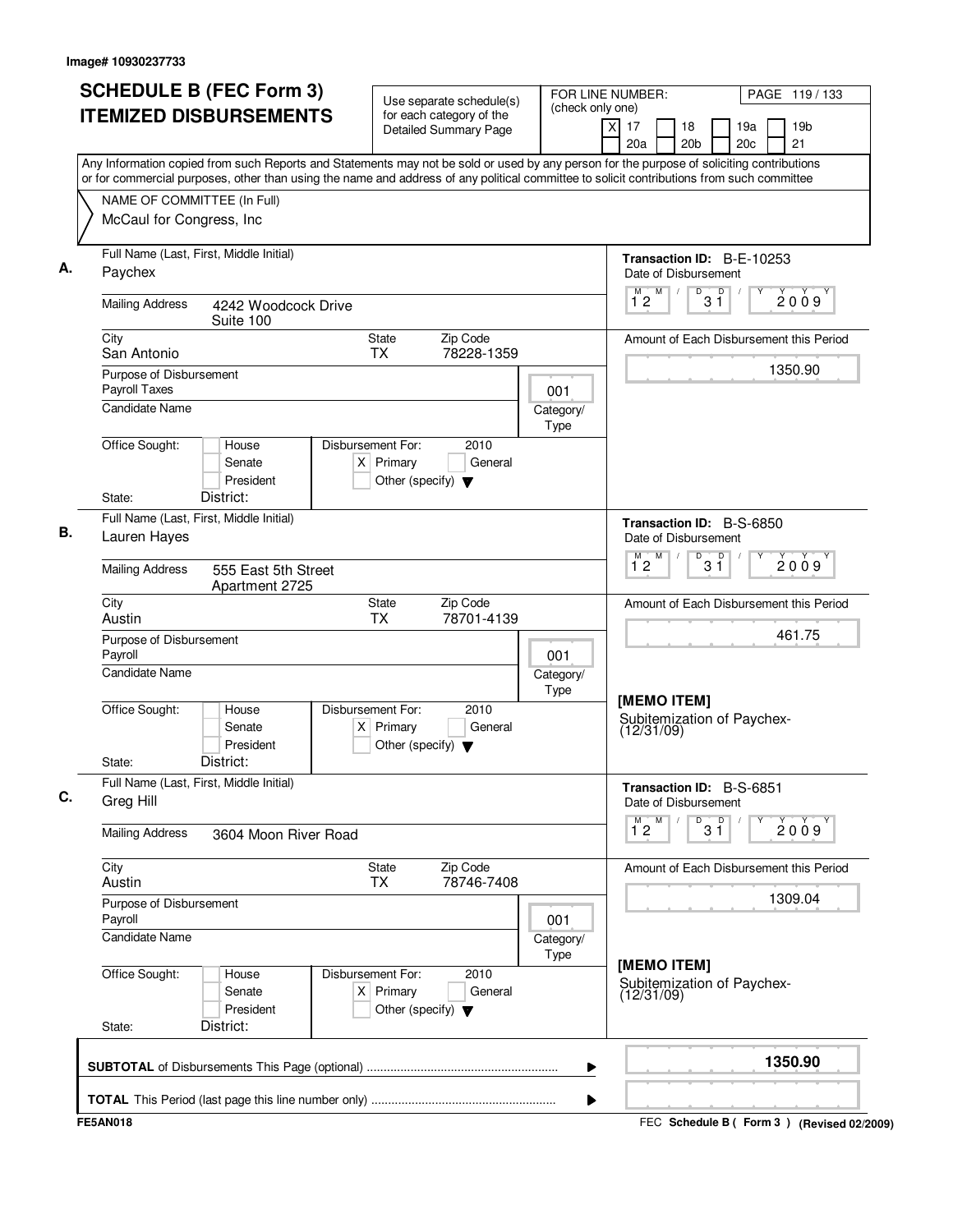|    |                                         | <b>SCHEDULE B (FEC Form 3)</b> |                 |                                                                                                                                                                                                                                                                                        | FOR LINE NUMBER:<br>Use separate schedule(s) |                              |     |                  |                                          |                                         |                      |                                 |     |    | PAGE 120/133    |  |  |  |
|----|-----------------------------------------|--------------------------------|-----------------|----------------------------------------------------------------------------------------------------------------------------------------------------------------------------------------------------------------------------------------------------------------------------------------|----------------------------------------------|------------------------------|-----|------------------|------------------------------------------|-----------------------------------------|----------------------|---------------------------------|-----|----|-----------------|--|--|--|
|    |                                         | <b>ITEMIZED DISBURSEMENTS</b>  |                 |                                                                                                                                                                                                                                                                                        | for each category of the                     | (check only one)             |     |                  |                                          |                                         |                      |                                 |     |    |                 |  |  |  |
|    |                                         |                                |                 |                                                                                                                                                                                                                                                                                        |                                              | <b>Detailed Summary Page</b> |     |                  | 17                                       |                                         | 18                   |                                 | 19a |    | 19 <sub>b</sub> |  |  |  |
|    |                                         |                                |                 |                                                                                                                                                                                                                                                                                        |                                              |                              |     | 20a              |                                          | 20 <sub>b</sub>                         |                      | 20 <sub>c</sub>                 |     | 21 |                 |  |  |  |
|    |                                         |                                |                 | Any Information copied from such Reports and Statements may not be sold or used by any person for the purpose of soliciting contributions<br>or for commercial purposes, other than using the name and address of any political committee to solicit contributions from such committee |                                              |                              |     |                  |                                          |                                         |                      |                                 |     |    |                 |  |  |  |
|    |                                         | NAME OF COMMITTEE (In Full)    |                 |                                                                                                                                                                                                                                                                                        |                                              |                              |     |                  |                                          |                                         |                      |                                 |     |    |                 |  |  |  |
|    |                                         | McCaul for Congress, Inc.      |                 |                                                                                                                                                                                                                                                                                        |                                              |                              |     |                  |                                          |                                         |                      |                                 |     |    |                 |  |  |  |
|    |                                         |                                |                 |                                                                                                                                                                                                                                                                                        |                                              |                              |     |                  |                                          |                                         |                      |                                 |     |    |                 |  |  |  |
|    | Full Name (Last, First, Middle Initial) |                                |                 |                                                                                                                                                                                                                                                                                        |                                              |                              |     |                  |                                          |                                         |                      | <b>Transaction ID: B-S-6852</b> |     |    |                 |  |  |  |
| А. |                                         | Lucas Sheffield                |                 |                                                                                                                                                                                                                                                                                        |                                              |                              |     |                  |                                          |                                         | Date of Disbursement |                                 |     |    |                 |  |  |  |
|    |                                         |                                |                 |                                                                                                                                                                                                                                                                                        |                                              |                              |     |                  |                                          |                                         | M<br>D<br>D          |                                 |     |    |                 |  |  |  |
|    |                                         | <b>Mailing Address</b>         | 332 Wetzel Road |                                                                                                                                                                                                                                                                                        |                                              |                              |     | 2009<br>12<br>31 |                                          |                                         |                      |                                 |     |    |                 |  |  |  |
|    |                                         |                                |                 |                                                                                                                                                                                                                                                                                        |                                              |                              |     |                  |                                          |                                         |                      |                                 |     |    |                 |  |  |  |
|    |                                         | City                           |                 |                                                                                                                                                                                                                                                                                        | State                                        | Zip Code                     |     |                  |                                          | Amount of Each Disbursement this Period |                      |                                 |     |    |                 |  |  |  |
|    |                                         | Kyle                           |                 |                                                                                                                                                                                                                                                                                        | <b>TX</b>                                    | 78640                        |     |                  |                                          |                                         |                      |                                 |     |    |                 |  |  |  |
|    |                                         | Purpose of Disbursement        |                 |                                                                                                                                                                                                                                                                                        |                                              |                              |     |                  |                                          |                                         |                      |                                 |     |    | 3611.74         |  |  |  |
|    |                                         | Payroll                        |                 |                                                                                                                                                                                                                                                                                        |                                              |                              | 001 |                  |                                          |                                         |                      |                                 |     |    |                 |  |  |  |
|    |                                         | Candidate Name<br>Category/    |                 |                                                                                                                                                                                                                                                                                        |                                              |                              |     |                  |                                          |                                         |                      |                                 |     |    |                 |  |  |  |
|    | Type                                    |                                |                 |                                                                                                                                                                                                                                                                                        |                                              |                              |     |                  |                                          |                                         |                      |                                 |     |    |                 |  |  |  |
|    |                                         | Office Sought:                 | House           | Disbursement For:                                                                                                                                                                                                                                                                      | 2010                                         |                              |     | [MEMO ITEM]      |                                          |                                         |                      |                                 |     |    |                 |  |  |  |
|    |                                         |                                | Senate          |                                                                                                                                                                                                                                                                                        | $X$ Primary                                  | General                      |     |                  | Subitemization of Paychex-<br>(12/31/09) |                                         |                      |                                 |     |    |                 |  |  |  |
|    |                                         |                                | President       |                                                                                                                                                                                                                                                                                        | Other (specify) $\blacktriangledown$         |                              |     |                  |                                          |                                         |                      |                                 |     |    |                 |  |  |  |
|    |                                         | State:                         | District:       |                                                                                                                                                                                                                                                                                        |                                              |                              |     |                  |                                          |                                         |                      |                                 |     |    |                 |  |  |  |

| <b>FE5AN018</b> | FEC Schedule B (Form 3) (Revised 02/2009) |
|-----------------|-------------------------------------------|
|                 | 172082.17                                 |
|                 | 0.00                                      |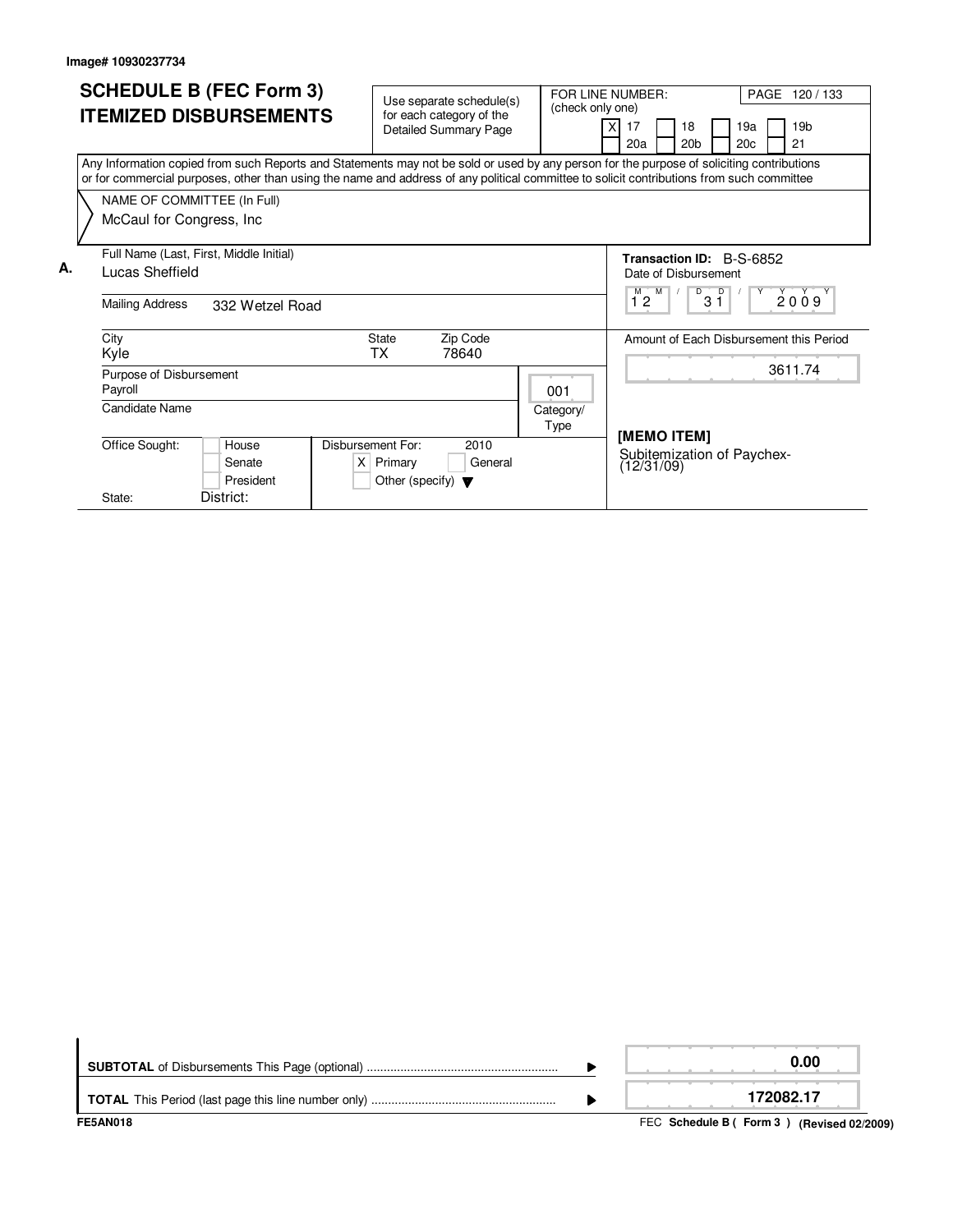| <b>SCHEDULE B (FEC Form 3)</b>                                                                                                                                                                                                                                                         | Use separate schedule(s)                                                                    | FOR LINE NUMBER:<br>(check only one) | PAGE 121 / 133                                                                 |
|----------------------------------------------------------------------------------------------------------------------------------------------------------------------------------------------------------------------------------------------------------------------------------------|---------------------------------------------------------------------------------------------|--------------------------------------|--------------------------------------------------------------------------------|
| <b>ITEMIZED DISBURSEMENTS</b>                                                                                                                                                                                                                                                          | for each category of the<br>Detailed Summary Page                                           |                                      | 19 <sub>b</sub><br>17<br>18<br>19a<br>20a<br>20 <sub>b</sub><br>20c<br>21<br>X |
| Any Information copied from such Reports and Statements may not be sold or used by any person for the purpose of soliciting contributions<br>or for commercial purposes, other than using the name and address of any political committee to solicit contributions from such committee |                                                                                             |                                      |                                                                                |
| NAME OF COMMITTEE (In Full)                                                                                                                                                                                                                                                            |                                                                                             |                                      |                                                                                |
| McCaul for Congress, Inc                                                                                                                                                                                                                                                               |                                                                                             |                                      |                                                                                |
| Full Name (Last, First, Middle Initial)<br><b>Texas Book Festival</b>                                                                                                                                                                                                                  |                                                                                             |                                      | Transaction ID: B-E-9904<br>Date of Disbursement                               |
| <b>Mailing Address</b><br>610 Brazos, Suite 200                                                                                                                                                                                                                                        |                                                                                             |                                      | $\mathsf D$<br>M<br>D<br>M<br>$\sqrt{ }$<br>2009<br>09<br>10                   |
| City<br>Austin                                                                                                                                                                                                                                                                         | <b>State</b><br>Zip Code<br>78701<br><b>TX</b>                                              |                                      | Amount of Each Disbursement this Period                                        |
| Purpose of Disbursement<br>Charitable Donation                                                                                                                                                                                                                                         |                                                                                             | 012                                  | 1000.00                                                                        |
| <b>Candidate Name</b>                                                                                                                                                                                                                                                                  |                                                                                             | Category/<br>Type                    |                                                                                |
| Office Sought:<br>House<br>Senate<br>President                                                                                                                                                                                                                                         | Disbursement For:<br>2010<br>$X$ Primary<br>General<br>Other (specify) $\blacktriangledown$ |                                      |                                                                                |
| District:<br>State:                                                                                                                                                                                                                                                                    |                                                                                             |                                      |                                                                                |
| Full Name (Last, First, Middle Initial)<br>Pflugerville Rotary Club                                                                                                                                                                                                                    |                                                                                             |                                      | Transaction ID: B-E-9923<br>Date of Disbursement<br>$\overline{D}$<br>M<br>М   |
| <b>Mailing Address</b><br>1202 FM 685<br>Suite B4                                                                                                                                                                                                                                      |                                                                                             |                                      | $\overline{15}$<br>2009<br>10                                                  |
| City<br>Pflugerville                                                                                                                                                                                                                                                                   | <b>State</b><br>Zip Code<br>ТX<br>78660                                                     |                                      | Amount of Each Disbursement this Period                                        |
| Purpose of Disbursement<br><b>Charitable Donation</b><br><b>Candidate Name</b>                                                                                                                                                                                                         |                                                                                             | 012<br>Category/                     | 1000.00                                                                        |
| Office Sought:<br>House<br>Senate<br>President<br>District:<br>State:                                                                                                                                                                                                                  | Disbursement For:<br>2010<br>$X$ Primary<br>General<br>Other (specify) $\blacktriangledown$ | Type                                 |                                                                                |
| Full Name (Last, First, Middle Initial)<br>Texas Fed. of Republican Women Convention PAC                                                                                                                                                                                               |                                                                                             |                                      | Transaction ID: B-E-9979<br>Date of Disbursement                               |
| <b>Mailing Address</b><br>1108 Lavaca Street<br>Suite 505                                                                                                                                                                                                                              |                                                                                             |                                      | M<br>M<br>D<br>$0\overline{3}$<br>2009<br>11                                   |
| City<br>Austin                                                                                                                                                                                                                                                                         | <b>State</b><br>Zip Code<br>78701<br><b>TX</b>                                              |                                      | Amount of Each Disbursement this Period                                        |
| Purpose of Disbursement<br><b>State Contribution</b>                                                                                                                                                                                                                                   |                                                                                             | 011                                  | 1000.00                                                                        |
| Candidate Name                                                                                                                                                                                                                                                                         |                                                                                             | Category/<br>Type                    |                                                                                |
| Office Sought:<br>House<br>Senate<br>President                                                                                                                                                                                                                                         | Disbursement For:<br>2010<br>$X$ Primary<br>General<br>Other (specify) $\blacktriangledown$ |                                      |                                                                                |
| District:<br>State:                                                                                                                                                                                                                                                                    |                                                                                             |                                      |                                                                                |
|                                                                                                                                                                                                                                                                                        |                                                                                             | ▶                                    | 3000.00                                                                        |
|                                                                                                                                                                                                                                                                                        |                                                                                             |                                      |                                                                                |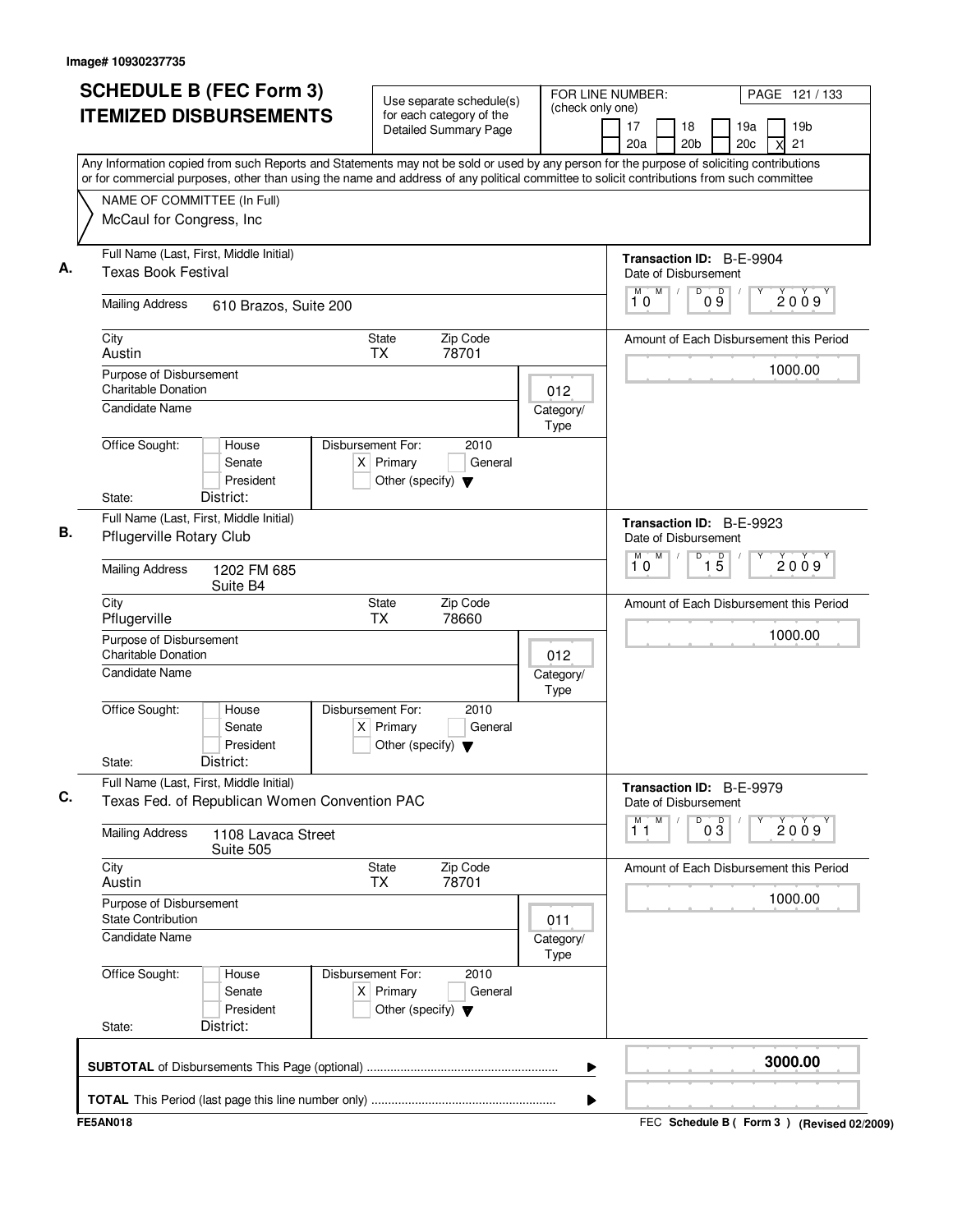| (check only one)<br><b>ITEMIZED DISBURSEMENTS</b><br>for each category of the<br>19 <sub>b</sub><br>17<br>18<br>19a<br><b>Detailed Summary Page</b><br>20a<br>20 <sub>b</sub><br>21<br>20c<br><b>X</b><br>Any Information copied from such Reports and Statements may not be sold or used by any person for the purpose of soliciting contributions<br>or for commercial purposes, other than using the name and address of any political committee to solicit contributions from such committee<br>NAME OF COMMITTEE (In Full)<br>McCaul for Congress, Inc<br>Full Name (Last, First, Middle Initial)<br>Transaction ID: B-S-6820<br>Α.<br>Texas Right to Life<br>Date of Disbursement<br>D<br>M<br>$0\overline{3}$<br>M<br>$\sqrt{2}$<br>2009<br>11<br><b>Mailing Address</b><br>6776 Southwest Freeway<br>Suite 430<br>Zip Code<br>City<br><b>State</b><br>Amount of Each Disbursement this Period<br>77074-2111<br>Houston<br><b>TX</b><br>1200.00<br>Purpose of Disbursement<br><b>Charitable Donation</b><br>012<br>Candidate Name<br>Category/<br>Type<br>[MEMO ITEM]<br>Office Sought:<br>Disbursement For:<br>House<br>2010<br>Subitemization of Chase<br>$X$ Primary<br>General<br>Senate<br>Card(11/03/09)<br>President<br>Other (specify) $\blacktriangledown$<br>District:<br>State:<br>Full Name (Last, First, Middle Initial)<br>Transaction ID: B-E-10004<br>В.<br>Texas Republican Representatives Campaign Comm.<br>Date of Disbursement<br>D<br>M<br>09<br>М<br>2009<br>11<br><b>Mailing Address</b><br>PO Box 142328<br>Zip Code<br>City<br><b>State</b><br>Austin<br>ТX<br>78714<br>Purpose of Disbursement<br>Contribution<br>011<br>Candidate Name<br>Category/<br>Texas Republican Representatives Campaign Comm.<br>Type<br>Office Sought:<br>Disbursement For:<br>2010<br>House<br>$X$ Primary<br>General<br>Senate<br>President<br>Other (specify) $\blacktriangledown$<br>District:<br>State:<br>Full Name (Last, First, Middle Initial)<br>Transaction ID: B-E-10024<br>C.<br>Travis County Republican Party Federal Committee<br>Date of Disbursement<br>$\overline{1}^M$<br>M<br>D<br>$\overline{1}$ $\overline{0}$<br><b>Mailing Address</b><br>10711 Burnet Road<br>Suite 315<br>City<br><b>State</b><br>Zip Code<br>78758-4455<br>Austin<br><b>TX</b><br>Purpose of Disbursement<br>Contribution<br>011<br><b>Candidate Name</b><br>Category/<br>Travis County Republican Party Federal Committee<br>Type<br>Office Sought:<br>Disbursement For:<br>2010<br>House<br>Senate<br>$X$ Primary<br>General<br>President<br>Other (specify) $\blacktriangledown$<br>District:<br>State:<br>▶ | <b>SCHEDULE B (FEC Form 3)</b> | Use separate schedule(s) | FOR LINE NUMBER:<br>PAGE 122/133        |
|--------------------------------------------------------------------------------------------------------------------------------------------------------------------------------------------------------------------------------------------------------------------------------------------------------------------------------------------------------------------------------------------------------------------------------------------------------------------------------------------------------------------------------------------------------------------------------------------------------------------------------------------------------------------------------------------------------------------------------------------------------------------------------------------------------------------------------------------------------------------------------------------------------------------------------------------------------------------------------------------------------------------------------------------------------------------------------------------------------------------------------------------------------------------------------------------------------------------------------------------------------------------------------------------------------------------------------------------------------------------------------------------------------------------------------------------------------------------------------------------------------------------------------------------------------------------------------------------------------------------------------------------------------------------------------------------------------------------------------------------------------------------------------------------------------------------------------------------------------------------------------------------------------------------------------------------------------------------------------------------------------------------------------------------------------------------------------------------------------------------------------------------------------------------------------------------------------------------------------------------------------------------------------------------------------------------------------------------------------------------------------------------------------------------------------------------------------------------------------------------------------------------------------------------------------------------------------------------------------------------------|--------------------------------|--------------------------|-----------------------------------------|
|                                                                                                                                                                                                                                                                                                                                                                                                                                                                                                                                                                                                                                                                                                                                                                                                                                                                                                                                                                                                                                                                                                                                                                                                                                                                                                                                                                                                                                                                                                                                                                                                                                                                                                                                                                                                                                                                                                                                                                                                                                                                                                                                                                                                                                                                                                                                                                                                                                                                                                                                                                                                                          |                                |                          |                                         |
|                                                                                                                                                                                                                                                                                                                                                                                                                                                                                                                                                                                                                                                                                                                                                                                                                                                                                                                                                                                                                                                                                                                                                                                                                                                                                                                                                                                                                                                                                                                                                                                                                                                                                                                                                                                                                                                                                                                                                                                                                                                                                                                                                                                                                                                                                                                                                                                                                                                                                                                                                                                                                          |                                |                          |                                         |
|                                                                                                                                                                                                                                                                                                                                                                                                                                                                                                                                                                                                                                                                                                                                                                                                                                                                                                                                                                                                                                                                                                                                                                                                                                                                                                                                                                                                                                                                                                                                                                                                                                                                                                                                                                                                                                                                                                                                                                                                                                                                                                                                                                                                                                                                                                                                                                                                                                                                                                                                                                                                                          |                                |                          |                                         |
|                                                                                                                                                                                                                                                                                                                                                                                                                                                                                                                                                                                                                                                                                                                                                                                                                                                                                                                                                                                                                                                                                                                                                                                                                                                                                                                                                                                                                                                                                                                                                                                                                                                                                                                                                                                                                                                                                                                                                                                                                                                                                                                                                                                                                                                                                                                                                                                                                                                                                                                                                                                                                          |                                |                          |                                         |
|                                                                                                                                                                                                                                                                                                                                                                                                                                                                                                                                                                                                                                                                                                                                                                                                                                                                                                                                                                                                                                                                                                                                                                                                                                                                                                                                                                                                                                                                                                                                                                                                                                                                                                                                                                                                                                                                                                                                                                                                                                                                                                                                                                                                                                                                                                                                                                                                                                                                                                                                                                                                                          |                                |                          |                                         |
|                                                                                                                                                                                                                                                                                                                                                                                                                                                                                                                                                                                                                                                                                                                                                                                                                                                                                                                                                                                                                                                                                                                                                                                                                                                                                                                                                                                                                                                                                                                                                                                                                                                                                                                                                                                                                                                                                                                                                                                                                                                                                                                                                                                                                                                                                                                                                                                                                                                                                                                                                                                                                          |                                |                          |                                         |
|                                                                                                                                                                                                                                                                                                                                                                                                                                                                                                                                                                                                                                                                                                                                                                                                                                                                                                                                                                                                                                                                                                                                                                                                                                                                                                                                                                                                                                                                                                                                                                                                                                                                                                                                                                                                                                                                                                                                                                                                                                                                                                                                                                                                                                                                                                                                                                                                                                                                                                                                                                                                                          |                                |                          |                                         |
|                                                                                                                                                                                                                                                                                                                                                                                                                                                                                                                                                                                                                                                                                                                                                                                                                                                                                                                                                                                                                                                                                                                                                                                                                                                                                                                                                                                                                                                                                                                                                                                                                                                                                                                                                                                                                                                                                                                                                                                                                                                                                                                                                                                                                                                                                                                                                                                                                                                                                                                                                                                                                          |                                |                          |                                         |
|                                                                                                                                                                                                                                                                                                                                                                                                                                                                                                                                                                                                                                                                                                                                                                                                                                                                                                                                                                                                                                                                                                                                                                                                                                                                                                                                                                                                                                                                                                                                                                                                                                                                                                                                                                                                                                                                                                                                                                                                                                                                                                                                                                                                                                                                                                                                                                                                                                                                                                                                                                                                                          |                                |                          |                                         |
|                                                                                                                                                                                                                                                                                                                                                                                                                                                                                                                                                                                                                                                                                                                                                                                                                                                                                                                                                                                                                                                                                                                                                                                                                                                                                                                                                                                                                                                                                                                                                                                                                                                                                                                                                                                                                                                                                                                                                                                                                                                                                                                                                                                                                                                                                                                                                                                                                                                                                                                                                                                                                          |                                |                          |                                         |
|                                                                                                                                                                                                                                                                                                                                                                                                                                                                                                                                                                                                                                                                                                                                                                                                                                                                                                                                                                                                                                                                                                                                                                                                                                                                                                                                                                                                                                                                                                                                                                                                                                                                                                                                                                                                                                                                                                                                                                                                                                                                                                                                                                                                                                                                                                                                                                                                                                                                                                                                                                                                                          |                                |                          |                                         |
|                                                                                                                                                                                                                                                                                                                                                                                                                                                                                                                                                                                                                                                                                                                                                                                                                                                                                                                                                                                                                                                                                                                                                                                                                                                                                                                                                                                                                                                                                                                                                                                                                                                                                                                                                                                                                                                                                                                                                                                                                                                                                                                                                                                                                                                                                                                                                                                                                                                                                                                                                                                                                          |                                |                          |                                         |
|                                                                                                                                                                                                                                                                                                                                                                                                                                                                                                                                                                                                                                                                                                                                                                                                                                                                                                                                                                                                                                                                                                                                                                                                                                                                                                                                                                                                                                                                                                                                                                                                                                                                                                                                                                                                                                                                                                                                                                                                                                                                                                                                                                                                                                                                                                                                                                                                                                                                                                                                                                                                                          |                                |                          |                                         |
|                                                                                                                                                                                                                                                                                                                                                                                                                                                                                                                                                                                                                                                                                                                                                                                                                                                                                                                                                                                                                                                                                                                                                                                                                                                                                                                                                                                                                                                                                                                                                                                                                                                                                                                                                                                                                                                                                                                                                                                                                                                                                                                                                                                                                                                                                                                                                                                                                                                                                                                                                                                                                          |                                |                          |                                         |
|                                                                                                                                                                                                                                                                                                                                                                                                                                                                                                                                                                                                                                                                                                                                                                                                                                                                                                                                                                                                                                                                                                                                                                                                                                                                                                                                                                                                                                                                                                                                                                                                                                                                                                                                                                                                                                                                                                                                                                                                                                                                                                                                                                                                                                                                                                                                                                                                                                                                                                                                                                                                                          |                                |                          |                                         |
|                                                                                                                                                                                                                                                                                                                                                                                                                                                                                                                                                                                                                                                                                                                                                                                                                                                                                                                                                                                                                                                                                                                                                                                                                                                                                                                                                                                                                                                                                                                                                                                                                                                                                                                                                                                                                                                                                                                                                                                                                                                                                                                                                                                                                                                                                                                                                                                                                                                                                                                                                                                                                          |                                |                          | Amount of Each Disbursement this Period |
|                                                                                                                                                                                                                                                                                                                                                                                                                                                                                                                                                                                                                                                                                                                                                                                                                                                                                                                                                                                                                                                                                                                                                                                                                                                                                                                                                                                                                                                                                                                                                                                                                                                                                                                                                                                                                                                                                                                                                                                                                                                                                                                                                                                                                                                                                                                                                                                                                                                                                                                                                                                                                          |                                |                          | 5000.00                                 |
|                                                                                                                                                                                                                                                                                                                                                                                                                                                                                                                                                                                                                                                                                                                                                                                                                                                                                                                                                                                                                                                                                                                                                                                                                                                                                                                                                                                                                                                                                                                                                                                                                                                                                                                                                                                                                                                                                                                                                                                                                                                                                                                                                                                                                                                                                                                                                                                                                                                                                                                                                                                                                          |                                |                          |                                         |
|                                                                                                                                                                                                                                                                                                                                                                                                                                                                                                                                                                                                                                                                                                                                                                                                                                                                                                                                                                                                                                                                                                                                                                                                                                                                                                                                                                                                                                                                                                                                                                                                                                                                                                                                                                                                                                                                                                                                                                                                                                                                                                                                                                                                                                                                                                                                                                                                                                                                                                                                                                                                                          |                                |                          |                                         |
|                                                                                                                                                                                                                                                                                                                                                                                                                                                                                                                                                                                                                                                                                                                                                                                                                                                                                                                                                                                                                                                                                                                                                                                                                                                                                                                                                                                                                                                                                                                                                                                                                                                                                                                                                                                                                                                                                                                                                                                                                                                                                                                                                                                                                                                                                                                                                                                                                                                                                                                                                                                                                          |                                |                          |                                         |
|                                                                                                                                                                                                                                                                                                                                                                                                                                                                                                                                                                                                                                                                                                                                                                                                                                                                                                                                                                                                                                                                                                                                                                                                                                                                                                                                                                                                                                                                                                                                                                                                                                                                                                                                                                                                                                                                                                                                                                                                                                                                                                                                                                                                                                                                                                                                                                                                                                                                                                                                                                                                                          |                                |                          |                                         |
|                                                                                                                                                                                                                                                                                                                                                                                                                                                                                                                                                                                                                                                                                                                                                                                                                                                                                                                                                                                                                                                                                                                                                                                                                                                                                                                                                                                                                                                                                                                                                                                                                                                                                                                                                                                                                                                                                                                                                                                                                                                                                                                                                                                                                                                                                                                                                                                                                                                                                                                                                                                                                          |                                |                          | 2009                                    |
|                                                                                                                                                                                                                                                                                                                                                                                                                                                                                                                                                                                                                                                                                                                                                                                                                                                                                                                                                                                                                                                                                                                                                                                                                                                                                                                                                                                                                                                                                                                                                                                                                                                                                                                                                                                                                                                                                                                                                                                                                                                                                                                                                                                                                                                                                                                                                                                                                                                                                                                                                                                                                          |                                |                          | Amount of Each Disbursement this Period |
|                                                                                                                                                                                                                                                                                                                                                                                                                                                                                                                                                                                                                                                                                                                                                                                                                                                                                                                                                                                                                                                                                                                                                                                                                                                                                                                                                                                                                                                                                                                                                                                                                                                                                                                                                                                                                                                                                                                                                                                                                                                                                                                                                                                                                                                                                                                                                                                                                                                                                                                                                                                                                          |                                |                          | 400.00                                  |
|                                                                                                                                                                                                                                                                                                                                                                                                                                                                                                                                                                                                                                                                                                                                                                                                                                                                                                                                                                                                                                                                                                                                                                                                                                                                                                                                                                                                                                                                                                                                                                                                                                                                                                                                                                                                                                                                                                                                                                                                                                                                                                                                                                                                                                                                                                                                                                                                                                                                                                                                                                                                                          |                                |                          |                                         |
|                                                                                                                                                                                                                                                                                                                                                                                                                                                                                                                                                                                                                                                                                                                                                                                                                                                                                                                                                                                                                                                                                                                                                                                                                                                                                                                                                                                                                                                                                                                                                                                                                                                                                                                                                                                                                                                                                                                                                                                                                                                                                                                                                                                                                                                                                                                                                                                                                                                                                                                                                                                                                          |                                |                          |                                         |
|                                                                                                                                                                                                                                                                                                                                                                                                                                                                                                                                                                                                                                                                                                                                                                                                                                                                                                                                                                                                                                                                                                                                                                                                                                                                                                                                                                                                                                                                                                                                                                                                                                                                                                                                                                                                                                                                                                                                                                                                                                                                                                                                                                                                                                                                                                                                                                                                                                                                                                                                                                                                                          |                                |                          |                                         |
|                                                                                                                                                                                                                                                                                                                                                                                                                                                                                                                                                                                                                                                                                                                                                                                                                                                                                                                                                                                                                                                                                                                                                                                                                                                                                                                                                                                                                                                                                                                                                                                                                                                                                                                                                                                                                                                                                                                                                                                                                                                                                                                                                                                                                                                                                                                                                                                                                                                                                                                                                                                                                          |                                |                          | 5400.00                                 |
|                                                                                                                                                                                                                                                                                                                                                                                                                                                                                                                                                                                                                                                                                                                                                                                                                                                                                                                                                                                                                                                                                                                                                                                                                                                                                                                                                                                                                                                                                                                                                                                                                                                                                                                                                                                                                                                                                                                                                                                                                                                                                                                                                                                                                                                                                                                                                                                                                                                                                                                                                                                                                          |                                |                          | 8400.00                                 |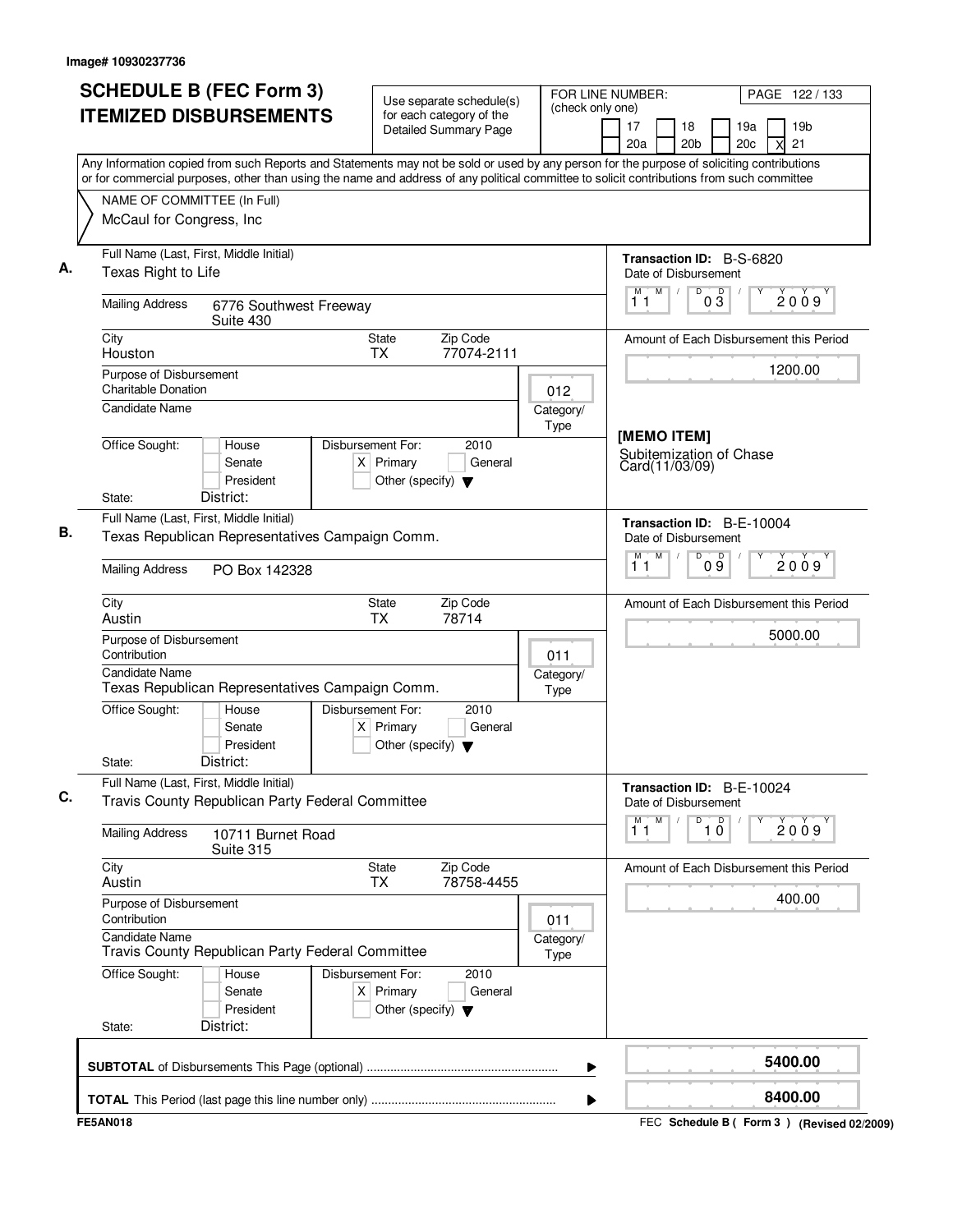| <b>SCHEDULE C (FEC Form 3)</b>                                                                                                               | PAGE 123 / 133                                                                                                                                       |
|----------------------------------------------------------------------------------------------------------------------------------------------|------------------------------------------------------------------------------------------------------------------------------------------------------|
| <b>LOANS</b>                                                                                                                                 | Use separate schedule(s)<br>FOR LINE NUMBER:<br>for each category of the<br>X<br>(check only one)<br>13a<br>Detailed Summary Page<br>13 <sub>b</sub> |
| NAME OF COMMITTEE (In Full)<br>McCaul for Congress, Inc.                                                                                     | Transaction ID: SC/10-L13                                                                                                                            |
| LOAN SOURCE Full Name (Last, First, Middle Initial)<br>Michael McCaul - [PERSONAL FUNDS]                                                     | Election:<br>Primary<br>General                                                                                                                      |
| <b>Mailing Address</b><br>2004 San Miguel Lane                                                                                               | x <sub>l</sub><br>Other (specify) $\blacktriangledown$<br>R2004                                                                                      |
| City Austin<br><b>TX</b><br>State                                                                                                            | ZIP Code<br>78746-2017                                                                                                                               |
| Original Amount of Loan<br>Cumulative Payment To Date                                                                                        | Balance Outstanding at Close of This Period                                                                                                          |
| 220000.00                                                                                                                                    | 65000.00<br>155000.00                                                                                                                                |
| <b>TERMS</b><br>Date Due<br>Date Incurred<br>$\mathbf{Y} + \mathbf{X} + \mathbf{X} +$<br>$D$ <sup><math>+</math></sup><br>D<br>Y<br>M L<br>М | <b>Interest Rate</b><br>Secured:                                                                                                                     |
| 04<br>07<br>2004<br>4/13/2005                                                                                                                | Floating<br>$x \mid Y$ es<br>$%$ (apr)<br>No                                                                                                         |
| List All Endorsers or Guarantors (if any) to Loan Source                                                                                     |                                                                                                                                                      |
| Full Name (Last, First, Middle Initial)<br>. Line of Credit                                                                                  | Name of Employer                                                                                                                                     |
| <b>Mailing Address</b>                                                                                                                       | Occupation                                                                                                                                           |
| City<br>ZIP Code<br><b>State</b>                                                                                                             | Amount<br>Guaranteed<br>0.00<br>Outstanding:                                                                                                         |
| Full Name (Last, First, Middle Initial)                                                                                                      | Name of Employer                                                                                                                                     |
| <b>Mailing Address</b>                                                                                                                       | Occupation                                                                                                                                           |
| ZIP Code<br>City<br><b>State</b>                                                                                                             | Amount<br>Guaranteed<br>Outstanding:                                                                                                                 |
| Full Name (Last, First, Middle Initial)                                                                                                      | Name of Employer                                                                                                                                     |
| <b>Mailing Address</b>                                                                                                                       | Occupation                                                                                                                                           |
| ZIP Code<br>City<br><b>State</b>                                                                                                             | Amount<br>Guaranteed<br>Outstanding:                                                                                                                 |
| Full Name (Last, First, Middle Initial)                                                                                                      | Name of Employer                                                                                                                                     |
| <b>Mailing Address</b>                                                                                                                       | Occupation                                                                                                                                           |
| ZIP Code<br>City<br><b>State</b>                                                                                                             | Amount<br>Guaranteed<br>Outstanding:                                                                                                                 |
| Carry outstanding balance only to LINE 3, Schedule D, for this line. If no Schedule D, carry forward to appropriate line of Summary.         | 155000.00                                                                                                                                            |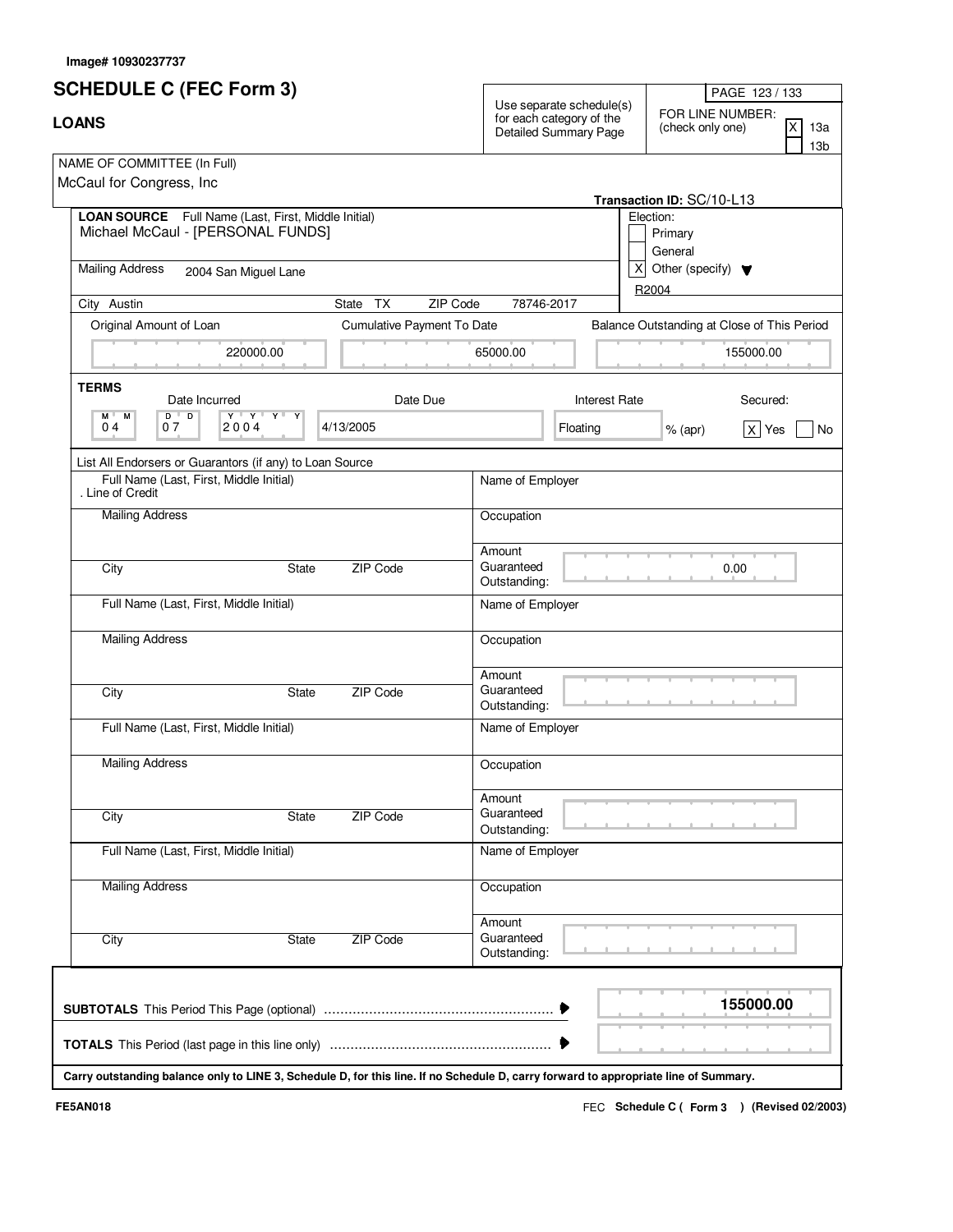| <b>SCHEDULE C (FEC Form 3)</b>                                                                                                            | PAGE 124 / 133                                                                                                                                                                    |
|-------------------------------------------------------------------------------------------------------------------------------------------|-----------------------------------------------------------------------------------------------------------------------------------------------------------------------------------|
| <b>LOANS</b>                                                                                                                              | Use separate schedule(s)<br>FOR LINE NUMBER:<br>for each category of the<br>$\overline{\mathsf{x}}$<br>(check only one)<br>13a<br><b>Detailed Summary Page</b><br>13 <sub>b</sub> |
| NAME OF COMMITTEE (In Full)<br>McCaul for Congress, Inc.                                                                                  | Transaction ID: SC/10-L54                                                                                                                                                         |
| LOAN SOURCE Full Name (Last, First, Middle Initial)<br>Michael McCaul - [PERSONAL FUNDS]                                                  | Election:<br>Primary<br>General                                                                                                                                                   |
| <b>Mailing Address</b><br>2004 San Miguel Lane                                                                                            | x<br>Other (specify) $\blacktriangledown$<br>G2008                                                                                                                                |
| City Austin<br>State TX                                                                                                                   | ZIP Code<br>78746-2017                                                                                                                                                            |
| Original Amount of Loan<br>Cumulative Payment To Date                                                                                     | Balance Outstanding at Close of This Period                                                                                                                                       |
| 60000.00                                                                                                                                  | 0.00<br>60000.00                                                                                                                                                                  |
| <b>TERMS</b><br>Date Incurred<br>Date Due                                                                                                 | <b>Interest Rate</b><br>Secured:                                                                                                                                                  |
| $\mathbf{Y} + \mathbf{Y} + \mathbf{Y} + \mathbf{Y}$<br>$D$ <sup><math>\top</math></sup><br>D<br>M L<br>М<br>06<br>On Demand<br>30<br>2008 | <b>FLOATING</b><br>$X $ No<br>$%$ (apr)<br>Yes                                                                                                                                    |
| List All Endorsers or Guarantors (if any) to Loan Source                                                                                  |                                                                                                                                                                                   |
| Full Name (Last, First, Middle Initial)                                                                                                   | Name of Employer                                                                                                                                                                  |
| <b>Mailing Address</b>                                                                                                                    | Occupation                                                                                                                                                                        |
| City<br><b>State</b><br>ZIP Code                                                                                                          | Amount<br>Guaranteed<br>Outstanding:                                                                                                                                              |
| Full Name (Last, First, Middle Initial)                                                                                                   | Name of Employer                                                                                                                                                                  |
| <b>Mailing Address</b>                                                                                                                    | Occupation                                                                                                                                                                        |
| City<br>ZIP Code<br><b>State</b>                                                                                                          | Amount<br>Guaranteed<br>Outstanding:                                                                                                                                              |
| Full Name (Last, First, Middle Initial)                                                                                                   | Name of Employer                                                                                                                                                                  |
| <b>Mailing Address</b>                                                                                                                    | Occupation                                                                                                                                                                        |
| ZIP Code<br>City<br>State                                                                                                                 | Amount<br>Guaranteed<br>Outstanding:                                                                                                                                              |
| Full Name (Last, First, Middle Initial)                                                                                                   | Name of Employer                                                                                                                                                                  |
| <b>Mailing Address</b>                                                                                                                    | Occupation                                                                                                                                                                        |
| ZIP Code<br>City<br>State                                                                                                                 | Amount<br>Guaranteed<br>Outstanding:                                                                                                                                              |
| Carry outstanding balance only to LINE 3, Schedule D, for this line. If no Schedule D, carry forward to appropriate line of Summary.      | 60000.00                                                                                                                                                                          |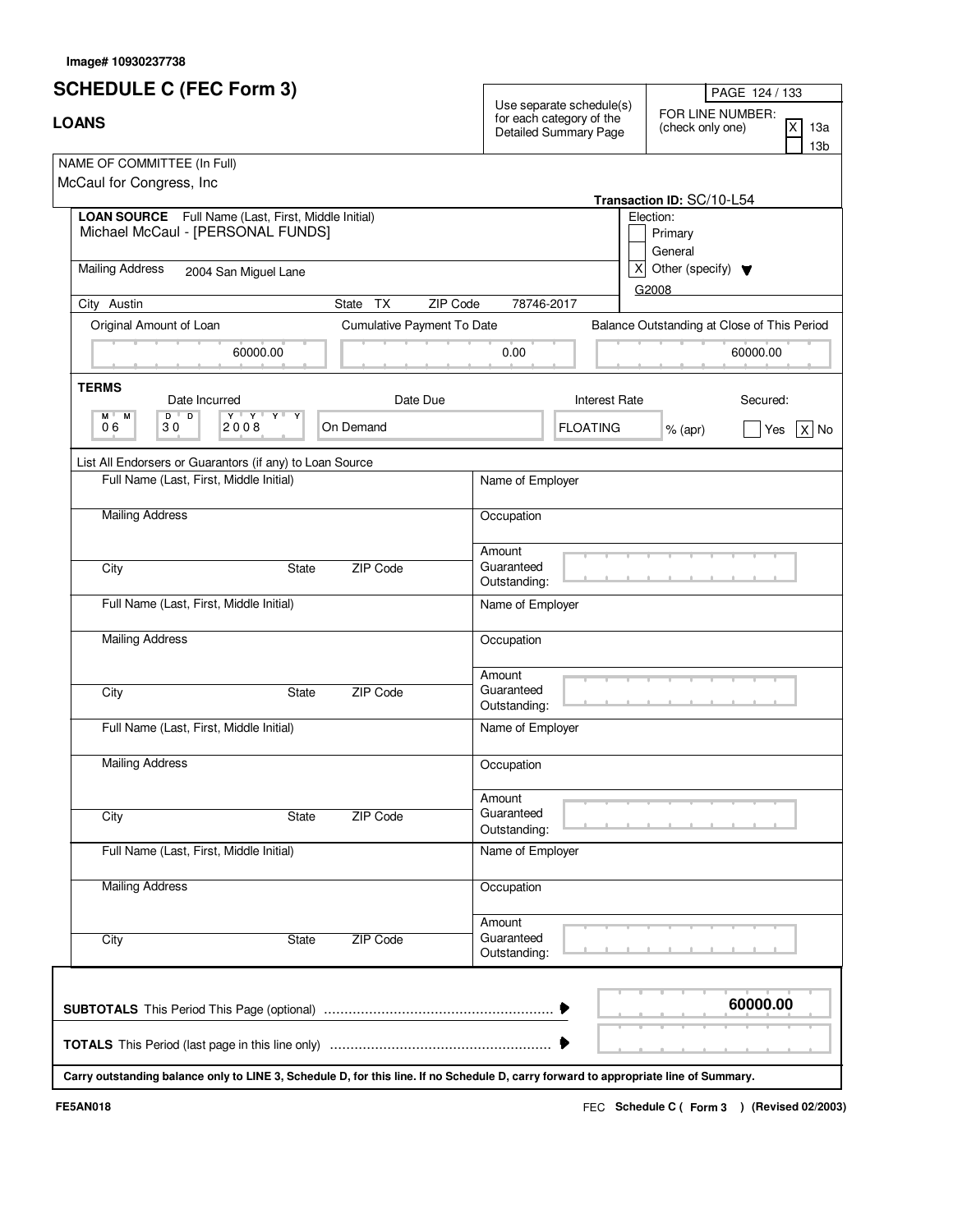| <b>SCHEDULE C (FEC Form 3)</b>                                                                                                       |                            |                                      |                                                                                      | PAGE 125 / 133                                                                            |  |
|--------------------------------------------------------------------------------------------------------------------------------------|----------------------------|--------------------------------------|--------------------------------------------------------------------------------------|-------------------------------------------------------------------------------------------|--|
| <b>LOANS</b>                                                                                                                         |                            |                                      | Use separate schedule(s)<br>for each category of the<br><b>Detailed Summary Page</b> | FOR LINE NUMBER:<br>$\overline{\mathsf{x}}$<br>(check only one)<br>13a<br>13 <sub>b</sub> |  |
| NAME OF COMMITTEE (In Full)<br>McCaul for Congress, Inc.                                                                             |                            |                                      |                                                                                      | Transaction ID: SC/10-L55                                                                 |  |
| LOAN SOURCE Full Name (Last, First, Middle Initial)<br>Michael McCaul - [PERSONAL FUNDS]                                             |                            |                                      |                                                                                      | Election:<br>Primary<br>General                                                           |  |
| <b>Mailing Address</b><br>2004 San Miguel Lane                                                                                       |                            |                                      | x                                                                                    | Other (specify) $\blacktriangledown$                                                      |  |
| City Austin                                                                                                                          | State TX<br>ZIP Code       | 78746-2017                           |                                                                                      | G2008                                                                                     |  |
| Original Amount of Loan                                                                                                              | Cumulative Payment To Date |                                      |                                                                                      | Balance Outstanding at Close of This Period                                               |  |
| 60000.00                                                                                                                             |                            | 0.00                                 |                                                                                      | 60000.00                                                                                  |  |
| <b>TERMS</b><br>Date Incurred                                                                                                        | Date Due                   |                                      | <b>Interest Rate</b>                                                                 | Secured:                                                                                  |  |
| $\mathbf{Y} + \mathbf{Y} + \mathbf{Y} + \mathbf{Y}$<br>$D$ <sup><math>\top</math></sup><br>D<br>M L<br>М<br>09<br>30<br>2008         | On Demand                  |                                      | <b>FLOATING</b>                                                                      | $X $ No<br>$%$ (apr)<br>Yes                                                               |  |
| List All Endorsers or Guarantors (if any) to Loan Source                                                                             |                            |                                      |                                                                                      |                                                                                           |  |
| Full Name (Last, First, Middle Initial)                                                                                              |                            | Name of Employer                     |                                                                                      |                                                                                           |  |
| <b>Mailing Address</b>                                                                                                               |                            | Occupation                           |                                                                                      |                                                                                           |  |
| City<br><b>State</b>                                                                                                                 | ZIP Code                   | Amount<br>Guaranteed<br>Outstanding: |                                                                                      |                                                                                           |  |
| Full Name (Last, First, Middle Initial)                                                                                              |                            | Name of Employer                     |                                                                                      |                                                                                           |  |
| <b>Mailing Address</b>                                                                                                               |                            | Occupation                           |                                                                                      |                                                                                           |  |
| City<br><b>State</b>                                                                                                                 | ZIP Code                   | Amount<br>Guaranteed<br>Outstanding: |                                                                                      |                                                                                           |  |
| Full Name (Last, First, Middle Initial)                                                                                              |                            | Name of Employer                     |                                                                                      |                                                                                           |  |
| <b>Mailing Address</b>                                                                                                               |                            | Occupation                           |                                                                                      |                                                                                           |  |
| City<br>State                                                                                                                        | ZIP Code                   | Amount<br>Guaranteed<br>Outstanding: |                                                                                      |                                                                                           |  |
| Full Name (Last, First, Middle Initial)                                                                                              |                            | Name of Employer                     |                                                                                      |                                                                                           |  |
| <b>Mailing Address</b>                                                                                                               |                            | Occupation                           |                                                                                      |                                                                                           |  |
| City<br>State                                                                                                                        | ZIP Code                   | Amount<br>Guaranteed<br>Outstanding: |                                                                                      |                                                                                           |  |
|                                                                                                                                      |                            |                                      |                                                                                      | 60000.00                                                                                  |  |
| Carry outstanding balance only to LINE 3, Schedule D, for this line. If no Schedule D, carry forward to appropriate line of Summary. |                            |                                      |                                                                                      |                                                                                           |  |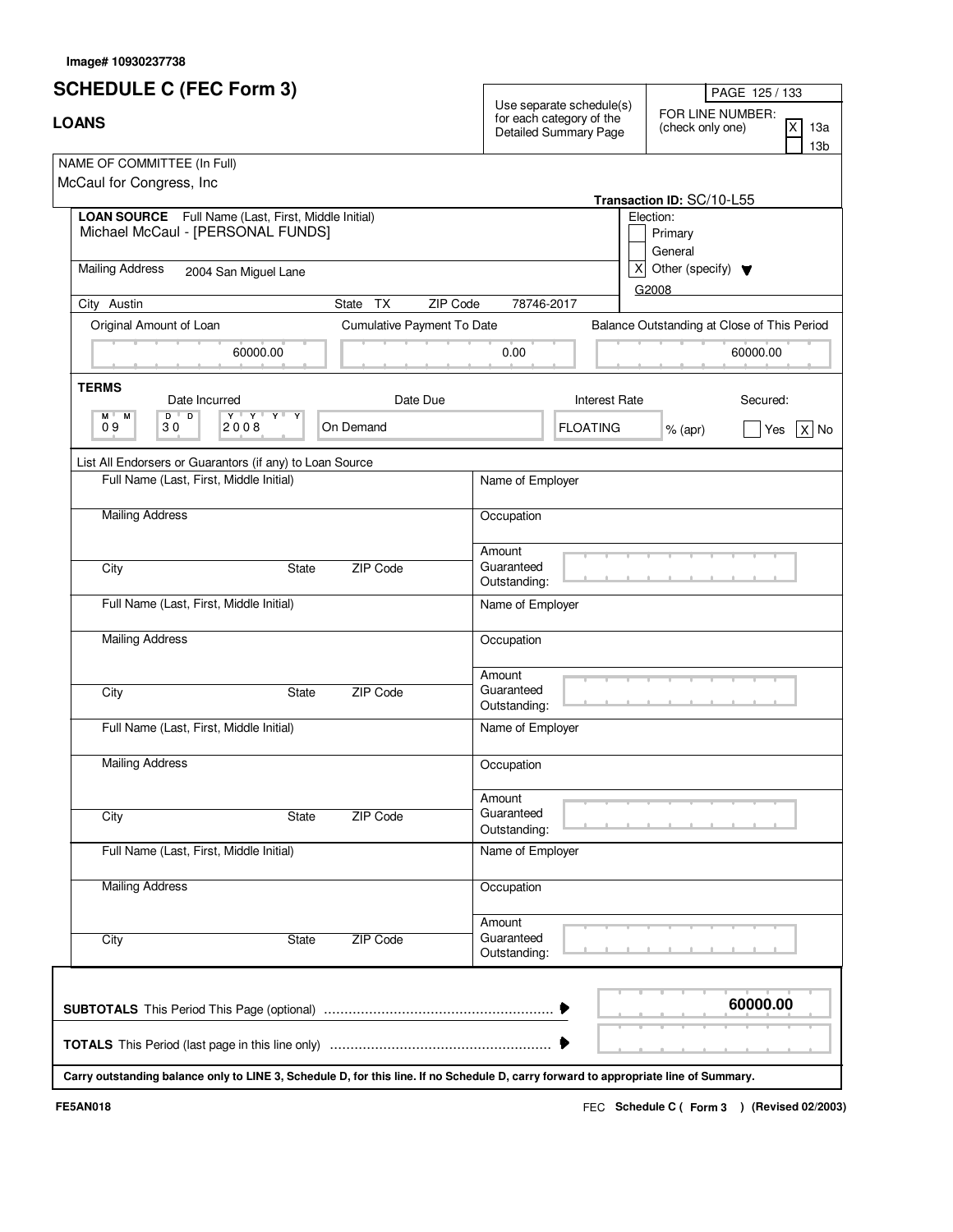| <b>SCHEDULE C (FEC Form 3)</b>                                                                                                       |                            |                                      |                                                                                      | PAGE 126 / 133                                                                            |  |
|--------------------------------------------------------------------------------------------------------------------------------------|----------------------------|--------------------------------------|--------------------------------------------------------------------------------------|-------------------------------------------------------------------------------------------|--|
| <b>LOANS</b>                                                                                                                         |                            |                                      | Use separate schedule(s)<br>for each category of the<br><b>Detailed Summary Page</b> | FOR LINE NUMBER:<br>$\overline{\mathsf{x}}$<br>(check only one)<br>13a<br>13 <sub>b</sub> |  |
| NAME OF COMMITTEE (In Full)<br>McCaul for Congress, Inc.                                                                             |                            |                                      |                                                                                      | Transaction ID: SC/10-L56                                                                 |  |
| LOAN SOURCE Full Name (Last, First, Middle Initial)<br>Michael McCaul - [PERSONAL FUNDS]                                             |                            |                                      |                                                                                      | Election:<br>Primary<br>General                                                           |  |
| <b>Mailing Address</b><br>2004 San Miguel Lane                                                                                       |                            |                                      | x                                                                                    | Other (specify) $\blacktriangledown$<br>G2008                                             |  |
| City Austin                                                                                                                          | State TX<br>ZIP Code       | 78746-2017                           |                                                                                      |                                                                                           |  |
| Original Amount of Loan                                                                                                              | Cumulative Payment To Date |                                      |                                                                                      | Balance Outstanding at Close of This Period                                               |  |
| 130000.00                                                                                                                            |                            | 0.00                                 |                                                                                      | 130000.00                                                                                 |  |
| <b>TERMS</b><br>Date Incurred                                                                                                        | Date Due                   |                                      | <b>Interest Rate</b>                                                                 | Secured:                                                                                  |  |
| $\mathbf{Y} + \mathbf{Y} + \mathbf{Y} + \mathbf{Y}$<br>$D$ <sup><math>\top</math></sup><br>D<br>M M<br>11<br>03<br>2008              | On Demand                  |                                      | <b>FLOATING</b>                                                                      | $X $ No<br>$%$ (apr)<br>Yes                                                               |  |
| List All Endorsers or Guarantors (if any) to Loan Source                                                                             |                            |                                      |                                                                                      |                                                                                           |  |
| Full Name (Last, First, Middle Initial)                                                                                              |                            | Name of Employer                     |                                                                                      |                                                                                           |  |
| <b>Mailing Address</b>                                                                                                               |                            | Occupation                           |                                                                                      |                                                                                           |  |
| City<br><b>State</b>                                                                                                                 | ZIP Code                   | Amount<br>Guaranteed<br>Outstanding: |                                                                                      |                                                                                           |  |
| Full Name (Last, First, Middle Initial)                                                                                              |                            | Name of Employer                     |                                                                                      |                                                                                           |  |
| <b>Mailing Address</b>                                                                                                               |                            | Occupation                           |                                                                                      |                                                                                           |  |
| City<br><b>State</b>                                                                                                                 | ZIP Code                   | Amount<br>Guaranteed<br>Outstanding: |                                                                                      |                                                                                           |  |
| Full Name (Last, First, Middle Initial)                                                                                              |                            | Name of Employer                     |                                                                                      |                                                                                           |  |
| <b>Mailing Address</b>                                                                                                               |                            | Occupation                           |                                                                                      |                                                                                           |  |
| City<br>State                                                                                                                        | ZIP Code                   | Amount<br>Guaranteed<br>Outstanding: |                                                                                      |                                                                                           |  |
| Full Name (Last, First, Middle Initial)                                                                                              |                            | Name of Employer                     |                                                                                      |                                                                                           |  |
| <b>Mailing Address</b>                                                                                                               |                            | Occupation                           |                                                                                      |                                                                                           |  |
| City<br>State                                                                                                                        | ZIP Code                   | Amount<br>Guaranteed<br>Outstanding: |                                                                                      |                                                                                           |  |
|                                                                                                                                      |                            |                                      |                                                                                      | 130000.00                                                                                 |  |
| Carry outstanding balance only to LINE 3, Schedule D, for this line. If no Schedule D, carry forward to appropriate line of Summary. |                            |                                      |                                                                                      |                                                                                           |  |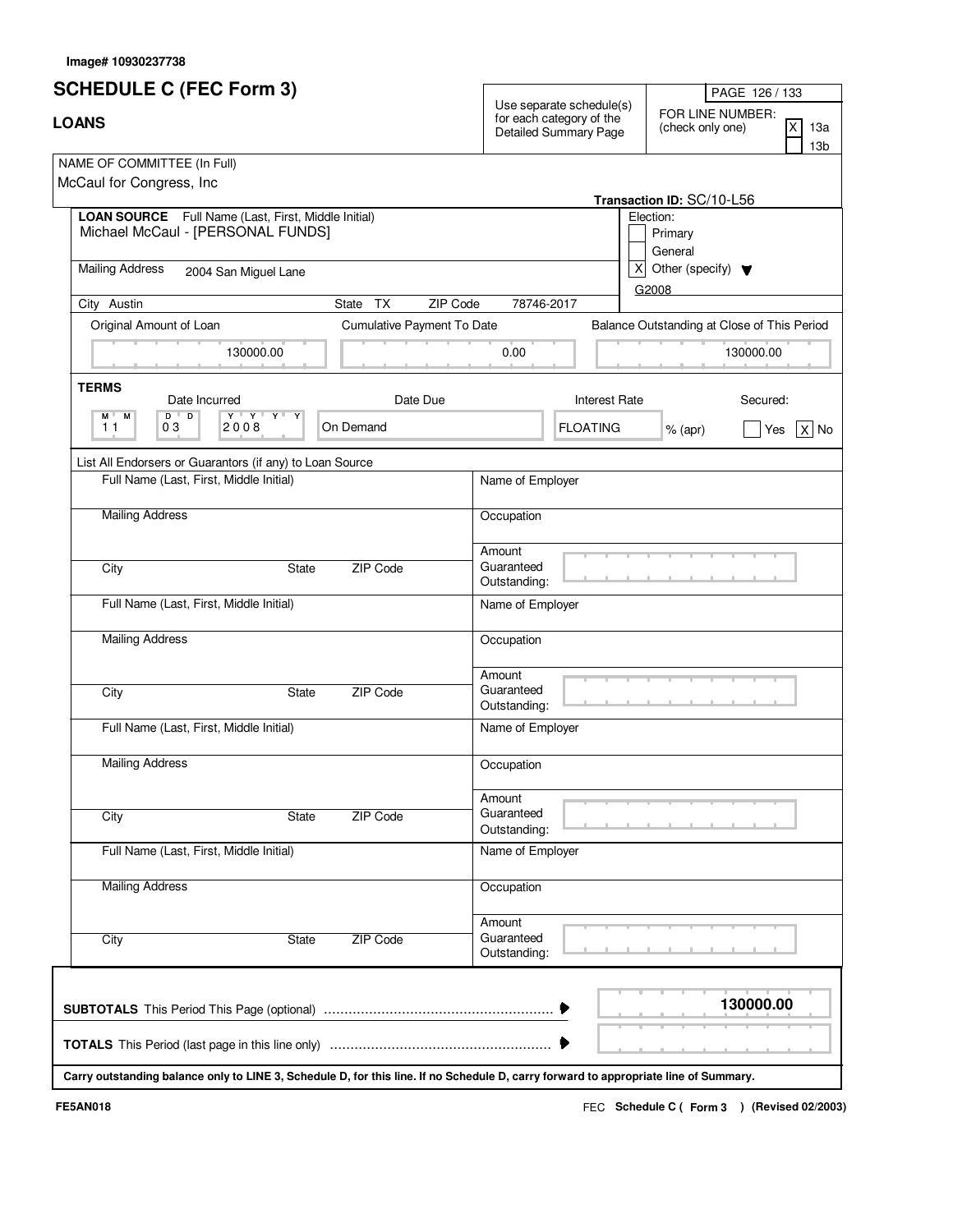| <b>SCHEDULE C (FEC Form 3)</b>                                                                                                       |                            |                                      |                                                                                      | PAGE 127 / 133                                                        |
|--------------------------------------------------------------------------------------------------------------------------------------|----------------------------|--------------------------------------|--------------------------------------------------------------------------------------|-----------------------------------------------------------------------|
| <b>LOANS</b>                                                                                                                         |                            |                                      | Use separate schedule(s)<br>for each category of the<br><b>Detailed Summary Page</b> | FOR LINE NUMBER:<br> X <br>(check only one)<br>13a<br>13 <sub>b</sub> |
| NAME OF COMMITTEE (In Full)<br>McCaul for Congress, Inc.                                                                             |                            |                                      |                                                                                      | Transaction ID: SC/10-L57                                             |
| LOAN SOURCE Full Name (Last, First, Middle Initial)<br>Michael McCaul - [PERSONAL FUNDS]                                             |                            |                                      | $\vert x \vert$                                                                      | Election:<br>Primary<br>General                                       |
| <b>Mailing Address</b><br>2004 San Miguel Lane                                                                                       |                            |                                      |                                                                                      | Other (specify) $\blacktriangledown$<br>P2010                         |
| City Austin                                                                                                                          | TX<br>ZIP Code<br>State    | 78746-2017                           |                                                                                      |                                                                       |
| Original Amount of Loan                                                                                                              | Cumulative Payment To Date |                                      |                                                                                      | Balance Outstanding at Close of This Period                           |
| 500000.00                                                                                                                            |                            | 0.00                                 |                                                                                      | 500000.00                                                             |
| <b>TERMS</b><br>Date Incurred                                                                                                        | Date Due                   |                                      | <b>Interest Rate</b>                                                                 | Secured:                                                              |
| $\mathbf{Y} + \mathbf{Y} + \mathbf{Y} + \mathbf{X}$<br>$D$ <sup><math>\top</math></sup><br>D<br>M L<br>М<br>09<br>30<br>2009         | On Demand                  |                                      | <b>FLOATING</b>                                                                      | $x $ No<br>Yes<br>$%$ (apr)                                           |
| List All Endorsers or Guarantors (if any) to Loan Source                                                                             |                            |                                      |                                                                                      |                                                                       |
| Full Name (Last, First, Middle Initial)                                                                                              |                            | Name of Employer                     |                                                                                      |                                                                       |
| <b>Mailing Address</b>                                                                                                               |                            | Occupation                           |                                                                                      |                                                                       |
| City<br>State                                                                                                                        | ZIP Code                   | Amount<br>Guaranteed<br>Outstanding: |                                                                                      |                                                                       |
| Full Name (Last, First, Middle Initial)                                                                                              |                            | Name of Employer                     |                                                                                      |                                                                       |
| <b>Mailing Address</b>                                                                                                               |                            | Occupation                           |                                                                                      |                                                                       |
| City<br>State                                                                                                                        | ZIP Code                   | Amount<br>Guaranteed<br>Outstanding: |                                                                                      |                                                                       |
| Full Name (Last, First, Middle Initial)                                                                                              |                            | Name of Employer                     |                                                                                      |                                                                       |
| <b>Mailing Address</b>                                                                                                               |                            | Occupation                           |                                                                                      |                                                                       |
| City<br>State                                                                                                                        | <b>ZIP Code</b>            | Amount<br>Guaranteed<br>Outstanding: |                                                                                      |                                                                       |
| Full Name (Last, First, Middle Initial)                                                                                              |                            | Name of Employer                     |                                                                                      |                                                                       |
| <b>Mailing Address</b>                                                                                                               |                            | Occupation                           |                                                                                      |                                                                       |
| City<br><b>State</b>                                                                                                                 | ZIP Code                   | Amount<br>Guaranteed<br>Outstanding: |                                                                                      |                                                                       |
|                                                                                                                                      |                            |                                      |                                                                                      | 500000.00                                                             |
|                                                                                                                                      |                            |                                      |                                                                                      | 905000.00                                                             |
| Carry outstanding balance only to LINE 3, Schedule D, for this line. If no Schedule D, carry forward to appropriate line of Summary. |                            |                                      |                                                                                      |                                                                       |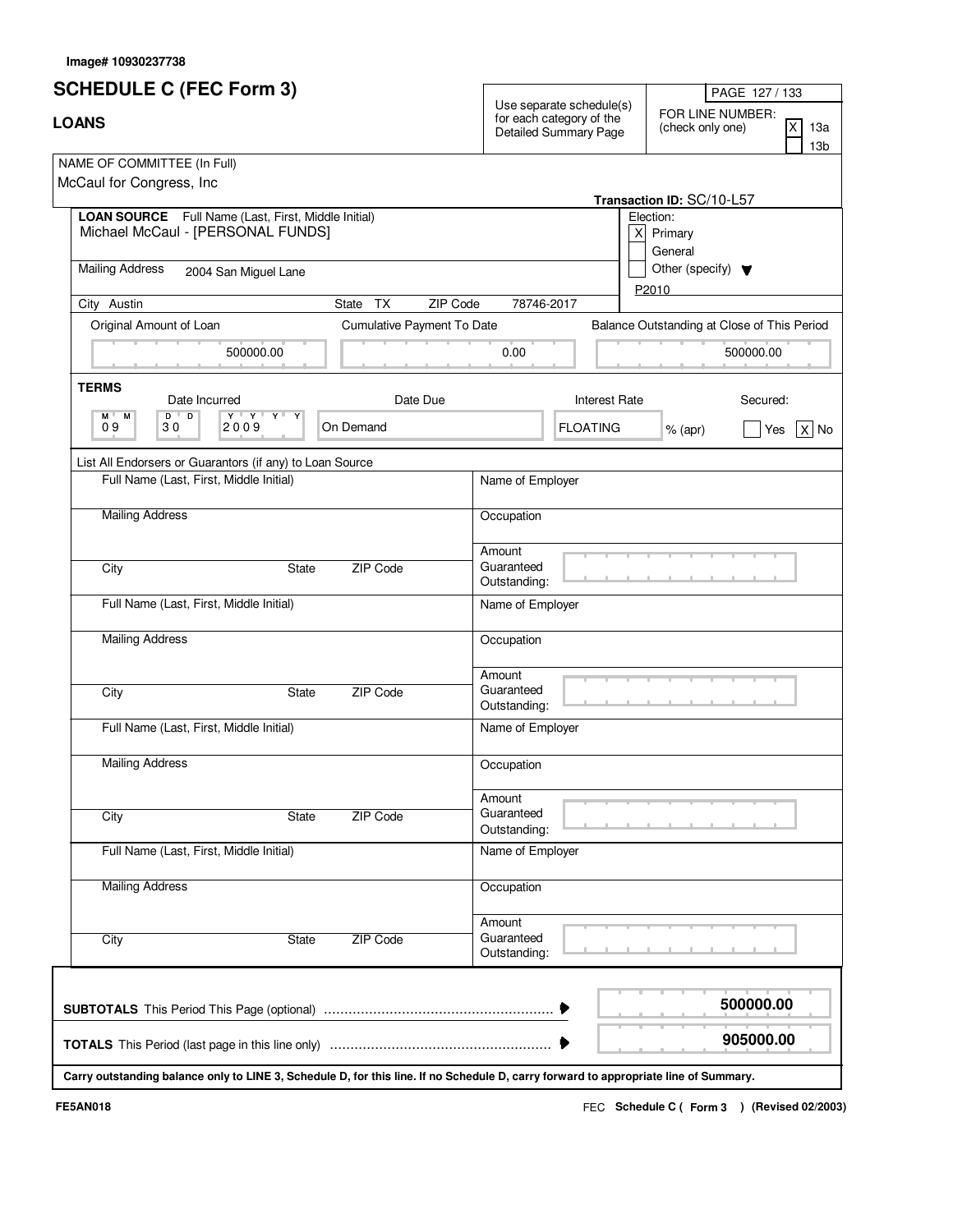|                                |                                                                  |                                                                                         |                            | PAGE 128 / 133                                          |  |
|--------------------------------|------------------------------------------------------------------|-----------------------------------------------------------------------------------------|----------------------------|---------------------------------------------------------|--|
| <b>SCHEDULE D (FEC Form 3)</b> |                                                                  |                                                                                         | (Use separate              |                                                         |  |
| <b>DEBTS AND OBLIGATIONS</b>   |                                                                  | schedule(s)                                                                             |                            | FOR LINE NUMBER:                                        |  |
|                                |                                                                  |                                                                                         | for each<br>numbered line) | 9<br>(check only one)                                   |  |
| <b>Excluding Loans</b>         |                                                                  |                                                                                         |                            | x <sub>l</sub><br>10                                    |  |
| NAME OF COMMITTEE (In Full)    |                                                                  |                                                                                         |                            |                                                         |  |
| McCaul for Congress, Inc       |                                                                  |                                                                                         |                            |                                                         |  |
|                                |                                                                  |                                                                                         |                            |                                                         |  |
| <b>Delisi Communications</b>   | A. Full Name (Last, First, Middle Initial) of Debtor or Creditor |                                                                                         |                            | Nature of Debt (Purpose):<br>Website Maintenance        |  |
|                                |                                                                  |                                                                                         |                            |                                                         |  |
|                                |                                                                  |                                                                                         |                            |                                                         |  |
|                                | Mailing Address 823 Congress Avenue<br>Suite 1000B               |                                                                                         |                            |                                                         |  |
| City                           | <b>State</b>                                                     | <b>ZIP Code</b>                                                                         |                            |                                                         |  |
| Austin                         | <b>TX</b>                                                        | 78701-2454                                                                              |                            |                                                         |  |
|                                |                                                                  |                                                                                         |                            |                                                         |  |
|                                | Outstanding Balance Beginning This Period                        |                                                                                         |                            | Transaction ID: SD10-DEBT9607                           |  |
|                                | 621.29                                                           |                                                                                         |                            |                                                         |  |
|                                |                                                                  |                                                                                         |                            |                                                         |  |
|                                | Amount Incurred This Period                                      | Payment This Period                                                                     |                            | Outstanding Balance at Close of This Period             |  |
|                                | 0.00                                                             | 621.29                                                                                  |                            | 0.00                                                    |  |
|                                |                                                                  |                                                                                         |                            |                                                         |  |
|                                | B. Full Name (Last, First, Middle Initial) of Debtor or Creditor |                                                                                         |                            | Nature of Debt (Purpose):                               |  |
| Twenty-First Century Group     |                                                                  |                                                                                         | Meal Expense               |                                                         |  |
|                                |                                                                  |                                                                                         |                            |                                                         |  |
|                                | Mailing Address 434 New Jersey Avenue SE                         |                                                                                         |                            |                                                         |  |
|                                |                                                                  |                                                                                         |                            |                                                         |  |
| City                           | State                                                            | ZIP Code                                                                                |                            |                                                         |  |
| Washington                     | DC                                                               | 20003-4008                                                                              |                            |                                                         |  |
|                                | Outstanding Balance Beginning This Period                        |                                                                                         |                            | Transaction ID: SD10-DEBT10195                          |  |
|                                |                                                                  |                                                                                         |                            |                                                         |  |
|                                | 0.00                                                             |                                                                                         |                            |                                                         |  |
|                                | Amount Incurred This Period                                      | Payment This Period                                                                     |                            | Outstanding Balance at Close of This Period             |  |
|                                | 35.00                                                            | 0.00                                                                                    |                            | 35.00                                                   |  |
|                                |                                                                  |                                                                                         |                            |                                                         |  |
|                                |                                                                  |                                                                                         |                            |                                                         |  |
| Cardmember Service             | C. Full Name (Last, First, Middle Initial) of Debtor or Creditor |                                                                                         |                            | Nature of Debt (Purpose):<br><b>Credit Card Charges</b> |  |
|                                |                                                                  |                                                                                         |                            |                                                         |  |
| Mailing Address PO Box 94014   |                                                                  |                                                                                         |                            |                                                         |  |
|                                |                                                                  |                                                                                         |                            |                                                         |  |
| City                           | State                                                            | ZIP Code                                                                                |                            |                                                         |  |
| Palatine                       | IL                                                               | 60094-4014                                                                              |                            |                                                         |  |
|                                | Outstanding Balance Beginning This Period                        |                                                                                         |                            |                                                         |  |
|                                |                                                                  |                                                                                         |                            | Transaction ID: SD10-DEBT10194                          |  |
|                                | 6932.93                                                          |                                                                                         |                            |                                                         |  |
|                                | Amount Incurred This Period                                      | <b>Payment This Period</b>                                                              |                            | Outstanding Balance at Close of This Period             |  |
|                                |                                                                  |                                                                                         |                            |                                                         |  |
|                                | 7048.79                                                          | 6932.93                                                                                 |                            | 7048.79                                                 |  |
|                                |                                                                  |                                                                                         |                            |                                                         |  |
|                                |                                                                  |                                                                                         |                            | 7083.79                                                 |  |
|                                |                                                                  |                                                                                         |                            |                                                         |  |
|                                |                                                                  |                                                                                         |                            |                                                         |  |
|                                |                                                                  |                                                                                         |                            |                                                         |  |
|                                |                                                                  |                                                                                         |                            |                                                         |  |
| 3) TOTAL OUTSTANDING LOANS     |                                                                  | from Schedule C (last page only)                                                        |                            |                                                         |  |
|                                |                                                                  |                                                                                         | ▶                          |                                                         |  |
|                                |                                                                  | 4) ADD 2) and 3) and carry forward to appropriate line of Summary Page (last page only) |                            |                                                         |  |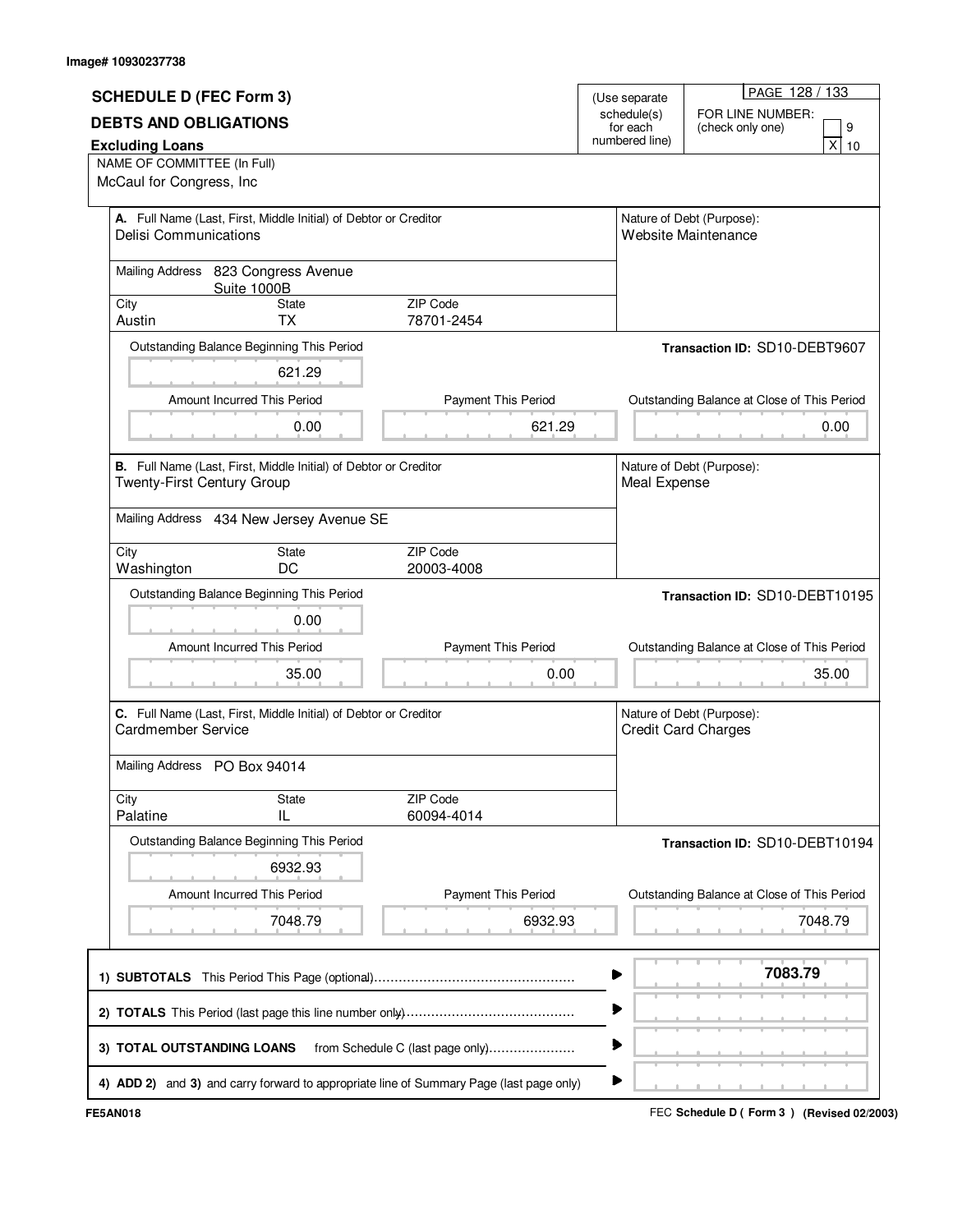|                                   |                                                                  |                                                                                         |   |                         | PAGE 129 / 133                              |  |
|-----------------------------------|------------------------------------------------------------------|-----------------------------------------------------------------------------------------|---|-------------------------|---------------------------------------------|--|
| <b>SCHEDULE D (FEC Form 3)</b>    |                                                                  |                                                                                         |   | (Use separate           |                                             |  |
| <b>DEBTS AND OBLIGATIONS</b>      |                                                                  |                                                                                         |   | schedule(s)<br>for each | FOR LINE NUMBER:<br>9<br>(check only one)   |  |
| <b>Excluding Loans</b>            |                                                                  |                                                                                         |   | numbered line)          | x<br>10                                     |  |
| NAME OF COMMITTEE (In Full)       |                                                                  |                                                                                         |   |                         |                                             |  |
| McCaul for Congress, Inc          |                                                                  |                                                                                         |   |                         |                                             |  |
|                                   | A. Full Name (Last, First, Middle Initial) of Debtor or Creditor |                                                                                         |   |                         | Nature of Debt (Purpose):                   |  |
| <b>AT&amp;T Mobility</b>          |                                                                  |                                                                                         |   |                         | <b>Cellular Phone Service</b>               |  |
| Mailing Address PO Box 6463       |                                                                  |                                                                                         |   |                         |                                             |  |
|                                   |                                                                  |                                                                                         |   |                         |                                             |  |
| City<br><b>Carol Stream</b>       | State<br>IL                                                      | <b>ZIP Code</b><br>60197-6463                                                           |   |                         |                                             |  |
|                                   | Outstanding Balance Beginning This Period                        |                                                                                         |   |                         | Transaction ID: SD10-DEBT10190              |  |
|                                   | 0.00                                                             |                                                                                         |   |                         |                                             |  |
|                                   | Amount Incurred This Period                                      | Payment This Period                                                                     |   |                         | Outstanding Balance at Close of This Period |  |
|                                   | 505.26                                                           | 0.00                                                                                    |   |                         | 505.26                                      |  |
|                                   |                                                                  |                                                                                         |   |                         |                                             |  |
|                                   | B. Full Name (Last, First, Middle Initial) of Debtor or Creditor |                                                                                         |   |                         | Nature of Debt (Purpose):                   |  |
| <b>AT&amp;T Mobility</b>          |                                                                  |                                                                                         |   |                         | <b>Cellular Phone Service</b>               |  |
| Mailing Address PO Box 536216     |                                                                  |                                                                                         |   |                         |                                             |  |
|                                   |                                                                  |                                                                                         |   |                         |                                             |  |
| City<br>Atlanta                   | State<br>GA                                                      | ZIP Code<br>30353-6216                                                                  |   |                         |                                             |  |
|                                   | Outstanding Balance Beginning This Period                        |                                                                                         |   |                         | Transaction ID: SD10-DEBT10193              |  |
|                                   | 0.00                                                             |                                                                                         |   |                         |                                             |  |
|                                   |                                                                  |                                                                                         |   |                         |                                             |  |
|                                   | Amount Incurred This Period                                      | Payment This Period                                                                     |   |                         | Outstanding Balance at Close of This Period |  |
|                                   | 182.92                                                           | 0.00                                                                                    |   |                         | 182.92                                      |  |
|                                   | C. Full Name (Last, First, Middle Initial) of Debtor or Creditor |                                                                                         |   |                         | Nature of Debt (Purpose):                   |  |
| <b>UPS Store</b>                  |                                                                  |                                                                                         |   | <b>Express Shipping</b> |                                             |  |
| Mailing Address 815 Brazos Street |                                                                  |                                                                                         |   |                         |                                             |  |
|                                   | Suite A                                                          |                                                                                         |   |                         |                                             |  |
| City                              | State                                                            | ZIP Code                                                                                |   |                         |                                             |  |
| Austin                            | <b>TX</b>                                                        | 78701                                                                                   |   |                         |                                             |  |
|                                   | Outstanding Balance Beginning This Period                        |                                                                                         |   |                         | Transaction ID: SD10-DEBT9609               |  |
|                                   | 27.45                                                            |                                                                                         |   |                         |                                             |  |
|                                   | Amount Incurred This Period                                      | <b>Payment This Period</b>                                                              |   |                         | Outstanding Balance at Close of This Period |  |
|                                   | 0.00                                                             | 27.45                                                                                   |   |                         | 0.00                                        |  |
|                                   |                                                                  |                                                                                         |   |                         |                                             |  |
|                                   |                                                                  |                                                                                         |   |                         | 688.18                                      |  |
|                                   |                                                                  |                                                                                         |   |                         |                                             |  |
|                                   |                                                                  |                                                                                         |   |                         |                                             |  |
|                                   |                                                                  |                                                                                         | ▶ |                         |                                             |  |
| 3) TOTAL OUTSTANDING LOANS        |                                                                  | from Schedule C (last page only)                                                        |   |                         |                                             |  |
|                                   |                                                                  | 4) ADD 2) and 3) and carry forward to appropriate line of Summary Page (last page only) | ▶ |                         |                                             |  |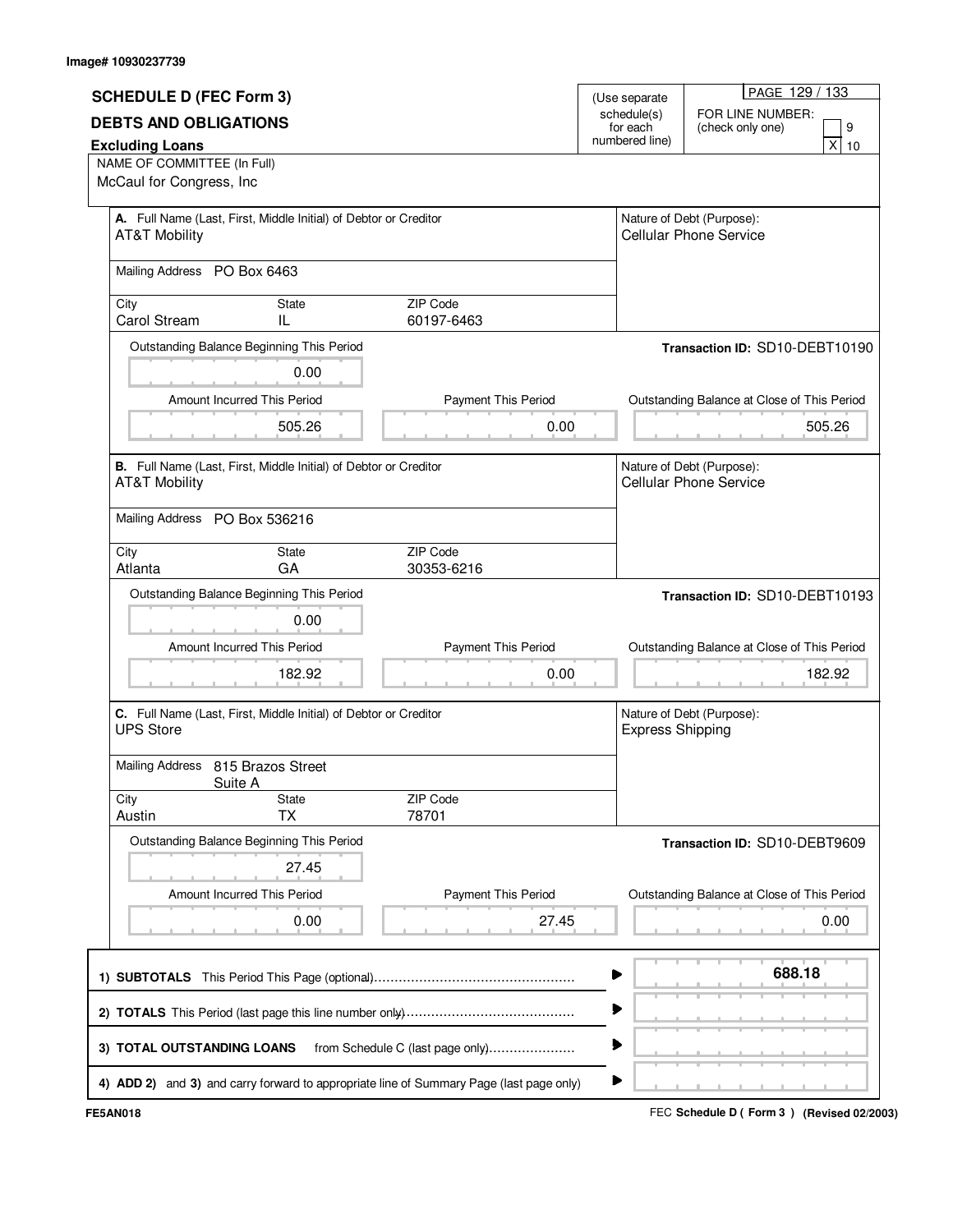|                                    |                                                                  |                                                                                         |                            | PAGE 130 / 133                              |  |
|------------------------------------|------------------------------------------------------------------|-----------------------------------------------------------------------------------------|----------------------------|---------------------------------------------|--|
| <b>SCHEDULE D (FEC Form 3)</b>     |                                                                  |                                                                                         | (Use separate              |                                             |  |
|                                    | <b>DEBTS AND OBLIGATIONS</b>                                     |                                                                                         | schedule(s)                | FOR LINE NUMBER:                            |  |
|                                    |                                                                  |                                                                                         | for each<br>numbered line) | 9<br>(check only one)                       |  |
| <b>Excluding Loans</b>             |                                                                  |                                                                                         |                            | x<br>10                                     |  |
| NAME OF COMMITTEE (In Full)        |                                                                  |                                                                                         |                            |                                             |  |
| McCaul for Congress, Inc           |                                                                  |                                                                                         |                            |                                             |  |
|                                    |                                                                  |                                                                                         |                            |                                             |  |
| <b>Campaign Financial Services</b> | A. Full Name (Last, First, Middle Initial) of Debtor or Creditor |                                                                                         | <b>SEE MEMO ITEMS</b>      | Nature of Debt (Purpose):                   |  |
|                                    |                                                                  |                                                                                         |                            |                                             |  |
|                                    | Mailing Address 7315 Wisconsin Avenue                            |                                                                                         |                            |                                             |  |
|                                    | Suite 310 East                                                   |                                                                                         |                            |                                             |  |
| City                               | <b>State</b>                                                     | ZIP Code                                                                                |                            |                                             |  |
| Bethesda                           | <b>MD</b>                                                        | 20814-3202                                                                              |                            |                                             |  |
|                                    | Outstanding Balance Beginning This Period                        |                                                                                         |                            | Transaction ID: SD10-DEBT10191              |  |
|                                    |                                                                  |                                                                                         |                            |                                             |  |
|                                    | 0.00                                                             |                                                                                         |                            |                                             |  |
|                                    | Amount Incurred This Period                                      | Payment This Period                                                                     |                            | Outstanding Balance at Close of This Period |  |
|                                    |                                                                  |                                                                                         |                            |                                             |  |
|                                    | 2122.19                                                          | 0.00                                                                                    |                            | 2122.19                                     |  |
|                                    |                                                                  |                                                                                         |                            |                                             |  |
|                                    | B. Full Name (Last, First, Middle Initial) of Debtor or Creditor |                                                                                         |                            | Nature of Debt (Purpose):                   |  |
| Salesforce.com                     |                                                                  |                                                                                         |                            | <b>Website Development</b>                  |  |
|                                    |                                                                  |                                                                                         |                            |                                             |  |
| Mailing Address PO Box 842569      |                                                                  |                                                                                         |                            |                                             |  |
|                                    |                                                                  | ZIP Code                                                                                |                            |                                             |  |
| City<br><b>Boston</b>              | State<br>MA                                                      | 02284-2569                                                                              |                            |                                             |  |
|                                    |                                                                  |                                                                                         |                            |                                             |  |
|                                    | Outstanding Balance Beginning This Period                        |                                                                                         |                            | Transaction ID: SD10-DEBT8558               |  |
|                                    | 700.92                                                           |                                                                                         |                            |                                             |  |
|                                    | Amount Incurred This Period                                      | Payment This Period                                                                     |                            | Outstanding Balance at Close of This Period |  |
|                                    |                                                                  |                                                                                         |                            |                                             |  |
|                                    | 0.00                                                             | 700.92                                                                                  |                            | 0.00                                        |  |
|                                    |                                                                  |                                                                                         |                            |                                             |  |
|                                    | C. Full Name (Last, First, Middle Initial) of Debtor or Creditor |                                                                                         |                            | Nature of Debt (Purpose):                   |  |
| Huckaby Davis Lisker               |                                                                  |                                                                                         |                            | <b>Compliance Consulting</b>                |  |
|                                    |                                                                  |                                                                                         |                            |                                             |  |
|                                    | Mailing Address 228 South Washington Street                      |                                                                                         |                            |                                             |  |
|                                    | Suite 115<br><b>State</b>                                        | ZIP Code                                                                                |                            |                                             |  |
| City<br>Alexandria                 | VA                                                               | 22314                                                                                   |                            |                                             |  |
|                                    |                                                                  |                                                                                         |                            |                                             |  |
|                                    | Outstanding Balance Beginning This Period                        |                                                                                         |                            | Transaction ID: SD10-DEBT9608               |  |
|                                    | 687.50                                                           |                                                                                         |                            |                                             |  |
|                                    | Amount Incurred This Period                                      |                                                                                         |                            |                                             |  |
|                                    |                                                                  | <b>Payment This Period</b>                                                              |                            | Outstanding Balance at Close of This Period |  |
|                                    | 0.00                                                             | 687.50                                                                                  |                            | 0.00                                        |  |
|                                    |                                                                  |                                                                                         |                            |                                             |  |
|                                    |                                                                  |                                                                                         |                            |                                             |  |
|                                    |                                                                  |                                                                                         |                            | 2122.19                                     |  |
|                                    |                                                                  |                                                                                         |                            |                                             |  |
|                                    |                                                                  |                                                                                         |                            |                                             |  |
|                                    |                                                                  |                                                                                         |                            |                                             |  |
|                                    |                                                                  |                                                                                         |                            |                                             |  |
| 3) TOTAL OUTSTANDING LOANS         |                                                                  | from Schedule C (last page only)                                                        |                            |                                             |  |
|                                    |                                                                  | 4) ADD 2) and 3) and carry forward to appropriate line of Summary Page (last page only) | ▶                          |                                             |  |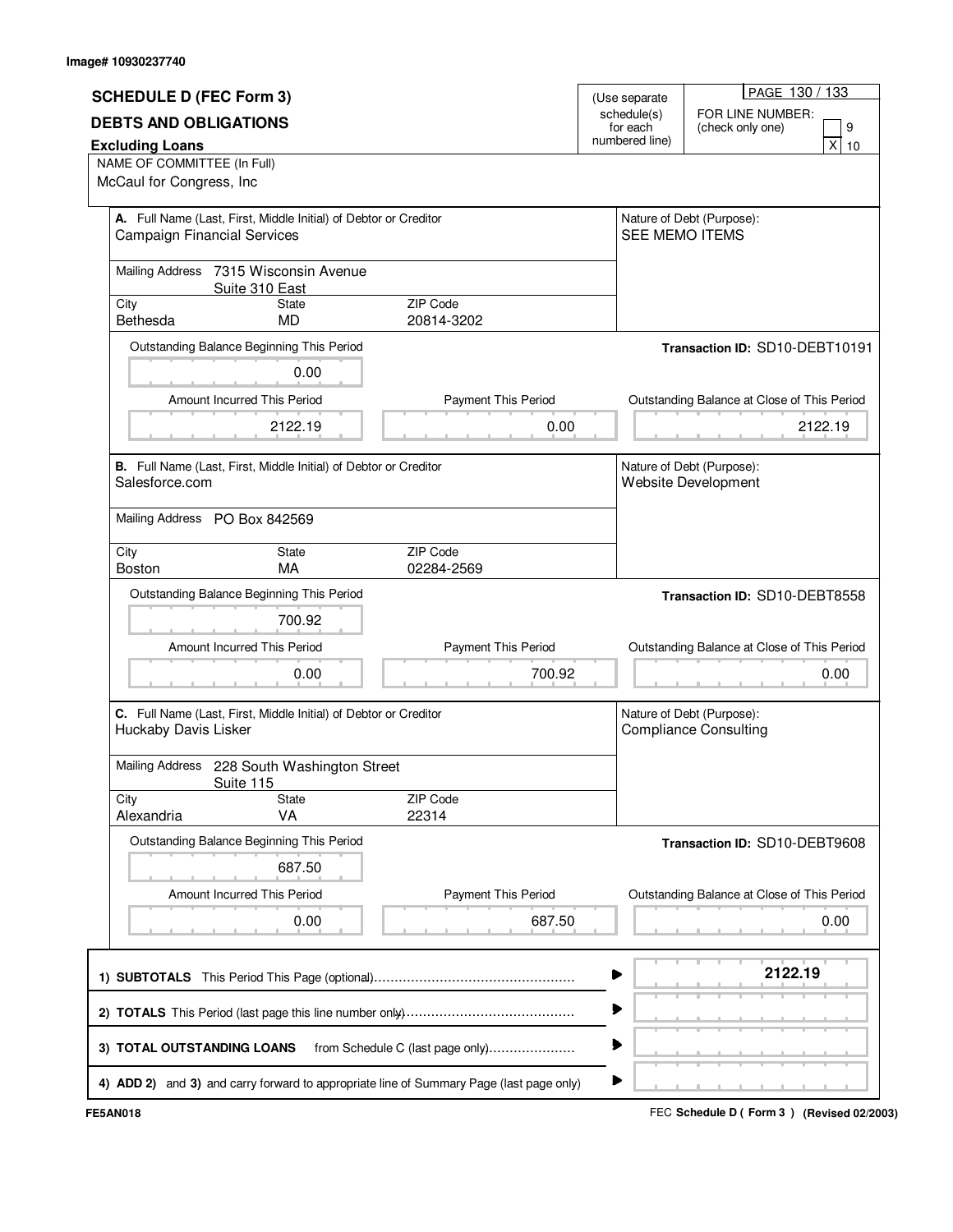|                                |                                                                                                       |                                  |                         | PAGE 131 / 133                                          |  |
|--------------------------------|-------------------------------------------------------------------------------------------------------|----------------------------------|-------------------------|---------------------------------------------------------|--|
| <b>SCHEDULE D (FEC Form 3)</b> |                                                                                                       |                                  | (Use separate           |                                                         |  |
| <b>DEBTS AND OBLIGATIONS</b>   |                                                                                                       |                                  | schedule(s)<br>for each | FOR LINE NUMBER:<br>9<br>(check only one)               |  |
| <b>Excluding Loans</b>         |                                                                                                       |                                  | numbered line)          | x<br>10                                                 |  |
| NAME OF COMMITTEE (In Full)    |                                                                                                       |                                  |                         |                                                         |  |
| McCaul for Congress, Inc       |                                                                                                       |                                  |                         |                                                         |  |
|                                |                                                                                                       |                                  |                         |                                                         |  |
|                                | A. Full Name (Last, First, Middle Initial) of Debtor or Creditor<br>Marathon Strategic Communications |                                  | tıng                    | Nature of Debt (Purpose):<br>Strategic Campaign Consul- |  |
|                                | Mailing Address 3771 Vinecrest Drive                                                                  |                                  |                         |                                                         |  |
| City                           | State                                                                                                 | <b>ZIP Code</b>                  |                         |                                                         |  |
| Dallas                         | <b>TX</b>                                                                                             | 75229-3930                       |                         |                                                         |  |
|                                | Outstanding Balance Beginning This Period                                                             |                                  |                         | Transaction ID: SD10-DEBT10216                          |  |
|                                | 0.00                                                                                                  |                                  |                         |                                                         |  |
|                                | Amount Incurred This Period                                                                           | Payment This Period              |                         | Outstanding Balance at Close of This Period             |  |
|                                | 1500.00                                                                                               | 0.00                             |                         | 1500.00                                                 |  |
|                                |                                                                                                       |                                  |                         |                                                         |  |
| Sir Speedy Printing            | B. Full Name (Last, First, Middle Initial) of Debtor or Creditor                                      |                                  | Printing                | Nature of Debt (Purpose):                               |  |
|                                | Mailing Address 211 East 7th Street                                                                   |                                  |                         |                                                         |  |
| City                           | Suite 100<br>State                                                                                    | ZIP Code                         |                         |                                                         |  |
| Austin                         | <b>TX</b>                                                                                             | 78701                            |                         |                                                         |  |
|                                | Outstanding Balance Beginning This Period                                                             |                                  |                         | Transaction ID: SD10-DEBT9610                           |  |
|                                | 3351.33                                                                                               |                                  |                         |                                                         |  |
|                                |                                                                                                       |                                  |                         |                                                         |  |
|                                | Amount Incurred This Period                                                                           | Payment This Period              |                         | Outstanding Balance at Close of This Period             |  |
|                                | 0.00                                                                                                  | 3351.33                          |                         | 0.00                                                    |  |
|                                | C. Full Name (Last, First, Middle Initial) of Debtor or Creditor                                      |                                  |                         | Nature of Debt (Purpose):                               |  |
| Mo7 Mobile Marketing           |                                                                                                       |                                  | <b>Blast Email</b>      |                                                         |  |
|                                | Mailing Address 1800 West Loop South<br><b>Suite 2100</b>                                             |                                  |                         |                                                         |  |
| City                           | <b>State</b>                                                                                          | ZIP Code                         |                         |                                                         |  |
| Houston                        | <b>TX</b>                                                                                             | 77027                            |                         |                                                         |  |
|                                | Outstanding Balance Beginning This Period                                                             |                                  |                         | Transaction ID: SD10-DEBT10205                          |  |
|                                | 0.00                                                                                                  |                                  |                         |                                                         |  |
|                                | Amount Incurred This Period                                                                           | <b>Payment This Period</b>       |                         | Outstanding Balance at Close of This Period             |  |
|                                | 4384.12                                                                                               | 0.00                             |                         | 4384.12                                                 |  |
|                                |                                                                                                       |                                  |                         |                                                         |  |
|                                |                                                                                                       |                                  |                         | 5884.12                                                 |  |
|                                |                                                                                                       |                                  | ▶                       |                                                         |  |
| 3) TOTAL OUTSTANDING LOANS     |                                                                                                       | from Schedule C (last page only) | ▶                       |                                                         |  |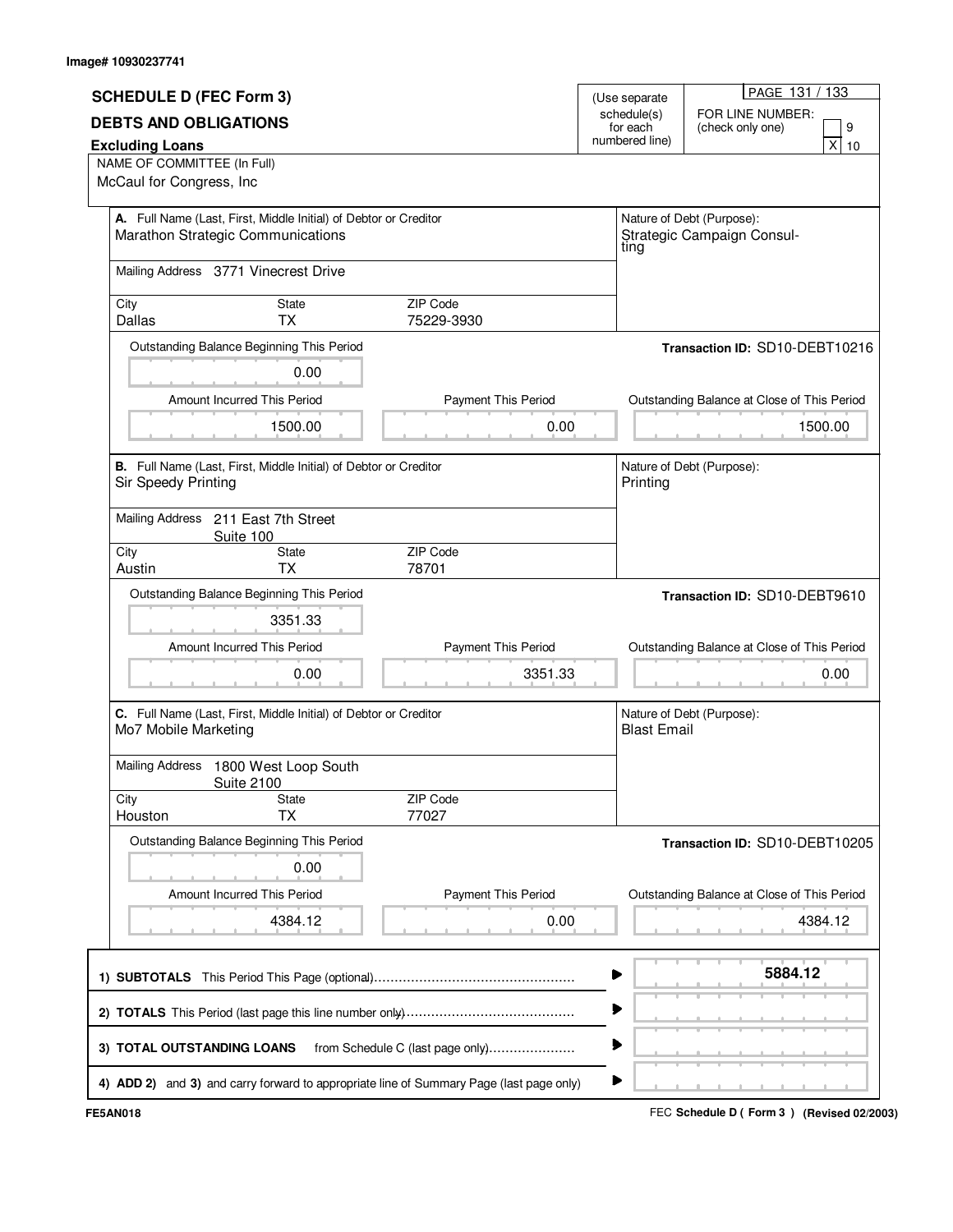|                                                                                              |                                                                     |                            |                                | PAGE 132 / 133                              |  |  |
|----------------------------------------------------------------------------------------------|---------------------------------------------------------------------|----------------------------|--------------------------------|---------------------------------------------|--|--|
| <b>SCHEDULE D (FEC Form 3)</b><br>(Use separate                                              |                                                                     |                            |                                | FOR LINE NUMBER:                            |  |  |
| <b>DEBTS AND OBLIGATIONS</b>                                                                 |                                                                     |                            | schedule(s)<br>for each        | (check only one)<br>9                       |  |  |
| <b>Excluding Loans</b>                                                                       |                                                                     |                            | numbered line)                 | x<br>10                                     |  |  |
| NAME OF COMMITTEE (In Full)<br>McCaul for Congress, Inc                                      |                                                                     |                            |                                |                                             |  |  |
|                                                                                              |                                                                     |                            |                                |                                             |  |  |
| A. Full Name (Last, First, Middle Initial) of Debtor or Creditor                             |                                                                     |                            |                                | Nature of Debt (Purpose):                   |  |  |
| City of Tomball                                                                              |                                                                     |                            |                                | Program Expense- Tickets                    |  |  |
| Mailing Address 401 West Market Street                                                       |                                                                     |                            |                                |                                             |  |  |
|                                                                                              |                                                                     |                            |                                |                                             |  |  |
| City                                                                                         | State                                                               | ZIP Code                   |                                |                                             |  |  |
| Tomball                                                                                      | <b>TX</b>                                                           | 77375-4645                 |                                |                                             |  |  |
|                                                                                              | Outstanding Balance Beginning This Period                           |                            | Transaction ID: SD10-DEBT10204 |                                             |  |  |
|                                                                                              | 0.00                                                                |                            |                                |                                             |  |  |
|                                                                                              | Payment This Period<br>Amount Incurred This Period                  |                            |                                | Outstanding Balance at Close of This Period |  |  |
|                                                                                              | 1000.00                                                             | 0.00                       |                                | 1000.00                                     |  |  |
|                                                                                              |                                                                     |                            |                                |                                             |  |  |
|                                                                                              | B. Full Name (Last, First, Middle Initial) of Debtor or Creditor    |                            |                                | Nature of Debt (Purpose):                   |  |  |
|                                                                                              | JBannister Company                                                  |                            |                                | <b>Fundraising Consulting</b>               |  |  |
|                                                                                              | Mailing Address 3005 South Lamar Boulevard                          |                            |                                |                                             |  |  |
|                                                                                              | Suite D109-337                                                      |                            |                                |                                             |  |  |
| City                                                                                         | State                                                               | ZIP Code                   |                                |                                             |  |  |
| Austin                                                                                       | <b>TX</b>                                                           | 78704                      |                                |                                             |  |  |
| Outstanding Balance Beginning This Period                                                    |                                                                     |                            |                                | Transaction ID: SD10-DEBT9613               |  |  |
|                                                                                              | 5000.00                                                             |                            |                                |                                             |  |  |
|                                                                                              | Amount Incurred This Period                                         | Payment This Period        |                                | Outstanding Balance at Close of This Period |  |  |
|                                                                                              | 0.00                                                                | 5000.00                    |                                | 0.00                                        |  |  |
|                                                                                              |                                                                     |                            |                                |                                             |  |  |
| C. Full Name (Last, First, Middle Initial) of Debtor or Creditor                             |                                                                     |                            |                                | Nature of Debt (Purpose):                   |  |  |
| <b>Tom Stevens</b>                                                                           |                                                                     |                            | Catering                       |                                             |  |  |
| Mailing Address 2428 26th Court South                                                        |                                                                     |                            |                                |                                             |  |  |
|                                                                                              |                                                                     |                            |                                |                                             |  |  |
| City                                                                                         | State                                                               | ZIP Code                   |                                |                                             |  |  |
| Arlington                                                                                    | VA                                                                  | 22206                      |                                |                                             |  |  |
| Outstanding Balance Beginning This Period                                                    |                                                                     |                            |                                | Transaction ID: SD10-DEBT10192              |  |  |
| 0.00                                                                                         |                                                                     |                            |                                |                                             |  |  |
|                                                                                              | Amount Incurred This Period                                         | <b>Payment This Period</b> |                                | Outstanding Balance at Close of This Period |  |  |
|                                                                                              | 1450.00                                                             | 0.00                       |                                | 1450.00                                     |  |  |
|                                                                                              |                                                                     |                            |                                |                                             |  |  |
|                                                                                              |                                                                     |                            |                                |                                             |  |  |
| 2450.00                                                                                      |                                                                     |                            |                                |                                             |  |  |
| ▶                                                                                            |                                                                     |                            |                                |                                             |  |  |
|                                                                                              |                                                                     |                            |                                |                                             |  |  |
|                                                                                              | ▶<br>3) TOTAL OUTSTANDING LOANS<br>from Schedule C (last page only) |                            |                                |                                             |  |  |
| ▶<br>4) ADD 2) and 3) and carry forward to appropriate line of Summary Page (last page only) |                                                                     |                            |                                |                                             |  |  |
|                                                                                              |                                                                     |                            |                                |                                             |  |  |